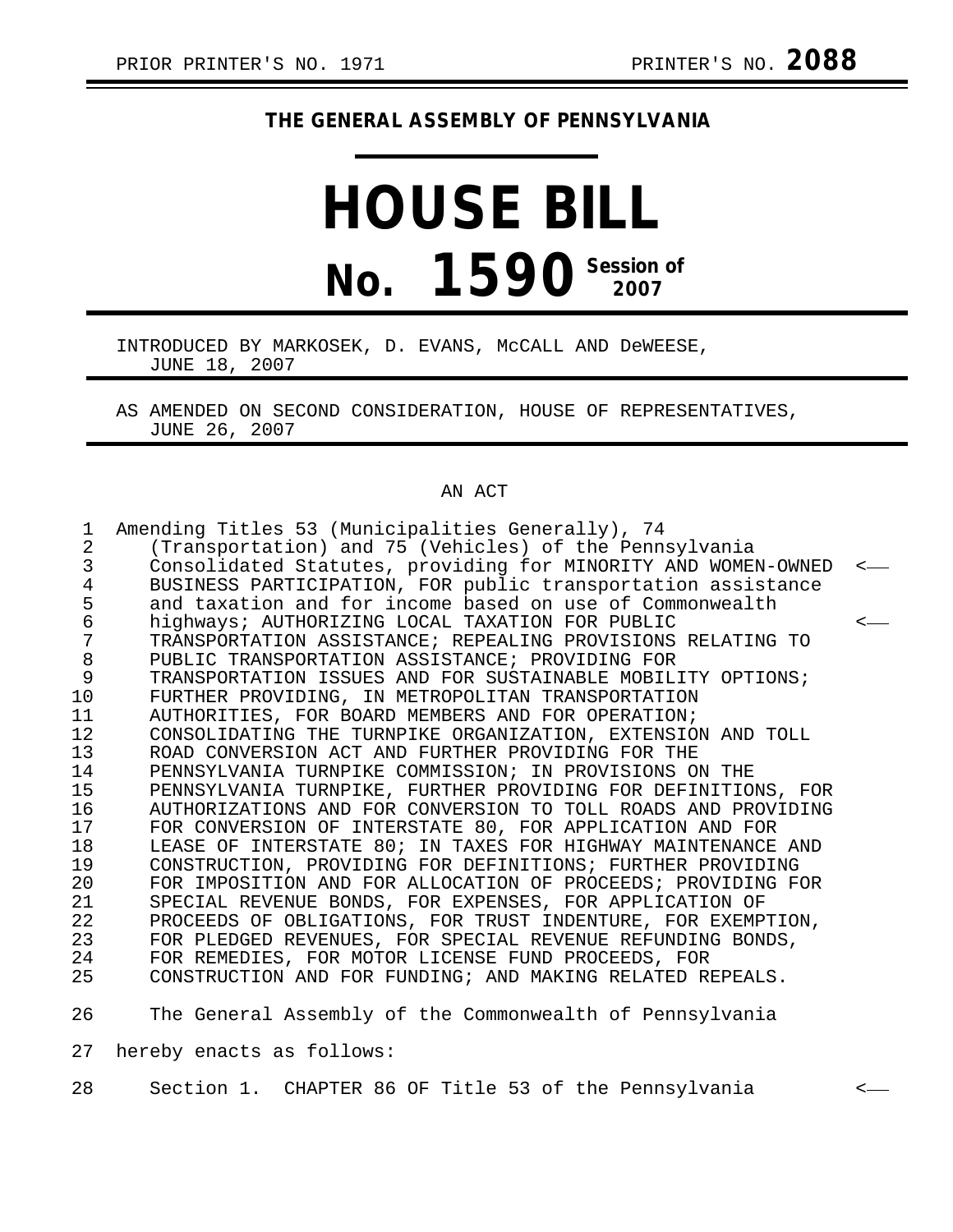| $\mathbf 1$    | Consolidated Statutes is amended by adding a chapter to read:   | $\leftarrow$ |
|----------------|-----------------------------------------------------------------|--------------|
| $\overline{2}$ | CHAPTER 86                                                      | $\leftarrow$ |
| 3              | $[$ (RESERVED)]                                                 |              |
| 4              | TAXATION FOR PUBLIC TRANSPORTATION                              |              |
| 5              | Sec.                                                            |              |
| 6              | 8601. Declaration of policy.                                    |              |
| 7              | 8602. LOCAL FINANCIAL SUPPORT.                                  | $\leftarrow$ |
| 8              | § 8601. Declaration of policy.                                  |              |
| 9              | The General Assembly finds and declares as follows:             |              |
| 10             | Programs under 74 Pa.C.S. Ch. 13A (relating to<br>(1)           |              |
| 11             | sustainable mobility options) will require local funding.       |              |
| 12             | (2) Local funding under paragraph (1) will require new          |              |
| 13             | or additional taxes by political subdivisions.                  |              |
| 14             | § 8602. LOCAL FINANCIAL SUPPORT.                                | $\leftarrow$ |
| 15             | IMPOSITION.--NOTWITHSTANDING ANY OTHER PROVISION OF LAW,<br>(A) |              |
| 16             | A MUNICIPALITY MAY OBTAIN FINANCIAL SUPPORT FOR TRANSIT SYSTEMS |              |
| 17             | BY IMPOSING ONE OR MORE OF THE TAXES OR SURCHARGES UNDER        |              |
| 18             | SUBSECTION (B). MONEY OBTAINED FROM THE IMPOSITION SHALL BE     |              |
| 19             | DEPOSITED INTO A RESTRICTED ACCOUNT OF THE MUNICIPALITY. THE    |              |
| 20             | FOLLOWING APPLY:                                                |              |
| 21             | (1)<br>MONEY IN THE RESTRICTED ACCOUNT SHALL BE USED TO         |              |
| 22             | MEET THE REQUIREMENTS OF 74 PA.C.S. §§ 1513(D)(1) (RELATING     |              |
| 23             | TO OPERATING PROGRAM), 1514(C) (RELATING TO ASSET IMPROVEMENT   |              |
| 24             | PROGRAM) AND 1515(D) (RELATING TO NEW INITIATIVES PROGRAM).     |              |
| 25             | (2)<br>MONEY IN THE RESTRICTED ACCOUNT BEYOND THAT              |              |
| 26             | NECESSARY UNDER PARAGRAPH (1) SHALL BE USED FOR PUBLIC          |              |
| 27             | PASSENGER TRANSPORTATION, AS DEFINED IN 74 PA.C.S. § 1503       |              |
| 28             | (RELATING TO DEFINITIONS) OR FOR COSTS RELATED TO THE           |              |
| 29             | MAINTENANCE, REPAIR, RESTORATION OR REPLACEMENT OF LOCAL        |              |
| 30             | ROADS AND BRIDGES.                                              |              |

20070H1590B2088 - 2 -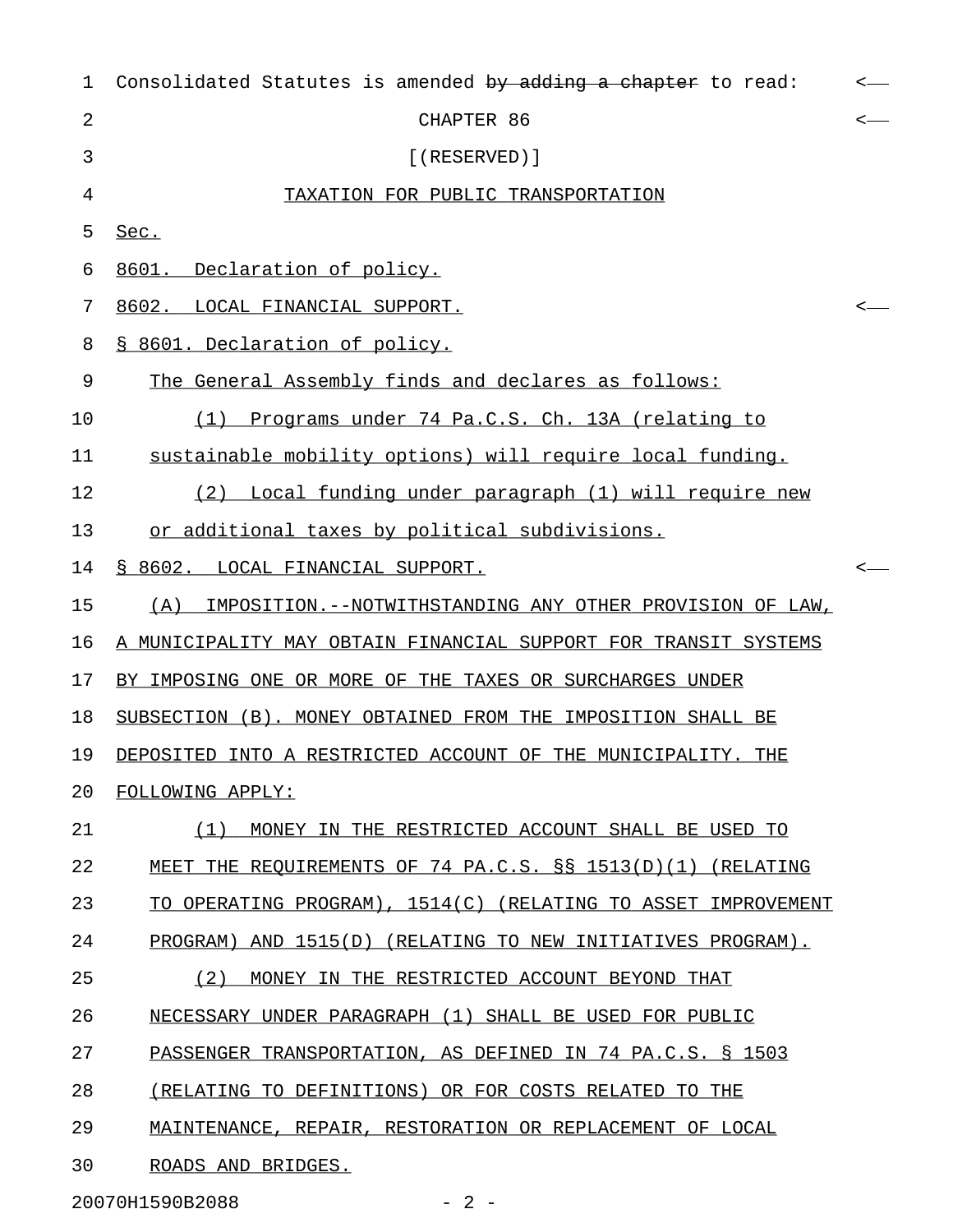1 (B) TAXES.--

2 1 1) A COUNTY MAY, BY ORDINANCE, IMPOSE ALL OF THE 3 FOLLOWING TAXES:

4 (I) A SALES TAX ON EACH SEPARATE SALE AT RETAIL OF 5 TANGIBLE PERSONAL PROPERTY OR SERVICES WITHIN THE COUNTY  $6$  OF EITHER  $0.25$ % OR  $0.5$ % OF THE PURCHASE PRICE. THE 7 DEPARTMENT OF REVENUE SHALL ADMINISTER AND COLLECT THE 8 TAX UNDER THIS SUBPARAGRAPH IN ACCORDANCE WITH ARTICLE II 9 OF THE ACT OF MARCH 4, 1971 (P.L.6, NO.2), KNOWN AS THE 10 TAX REFORM CODE OF 1971, AND SHALL DISTRIBUTE THE MONEY 11 TO THE COUNTY. AS USED IN THIS SUBPARAGRAPH, THE TERMS 12 "PURCHASE PRICE," "SALE AT RETAIL" AND "TANGIBLE PERSONAL 13 PROPERTY" SHALL HAVE THE MEANINGS GIVEN TO THEM UNDER 14 SECTION 201 OF THE TAX REFORM CODE OF 1971.

15 (II) A USE TAX ON EACH USE WITHIN THE COUNTY OF \_\_\_\_\_\_\_\_\_\_\_\_\_\_\_\_\_\_\_\_\_\_\_\_\_\_\_\_\_\_\_\_\_\_\_\_\_\_\_\_\_\_\_\_\_\_\_\_ 16 TANGIBLE PERSONAL PROPERTY PURCHASED AT RETAIL AND ON 17 THOSE SERVICES PURCHASED AT RETAIL OF EITHER 0.25% OR 18 0.5% OF THE PURCHASE PRICE. THE ORDINANCE SHALL PROVIDE 19 THAT THE TAX SHALL NOT BE PAID IF THE PERSON HAS PAID THE 20 TAX IMPOSED UNDER SUBPARAGRAPH (I) OR HAS PAID THE TAX 21 IMPOSED UNDER THIS SUBPARAGRAPH TO THE VENDOR WITH 22 RESPECT TO THE USE. THE DEPARTMENT OF REVENUE SHALL 23 ADMINISTER AND COLLECT THE TAX UNDER THIS SUBPARAGRAPH IN 24 ACCORDANCE WITH ARTICLE II OF THE TAX REFORM CODE OF 1971 25 AND SHALL DISTRIBUTE THE MONEY TO THE COUNTY. AS USED IN 26 THIS SUBPARAGRAPH, THE TERMS "PURCHASE PRICE," "TANGIBLE 27 PERSONAL PROPERTY" AND "VENDOR" SHALL HAVE THE MEANINGS 28 GIVEN TO THEM UNDER SECTION 201 OF THE TAX REFORM CODE OF 29 1971. \_\_\_\_\_

30 (III) AN EXCISE TAX OF EITHER 0.25% OR 0.5% OF THE 20070H1590B2088 - 3 -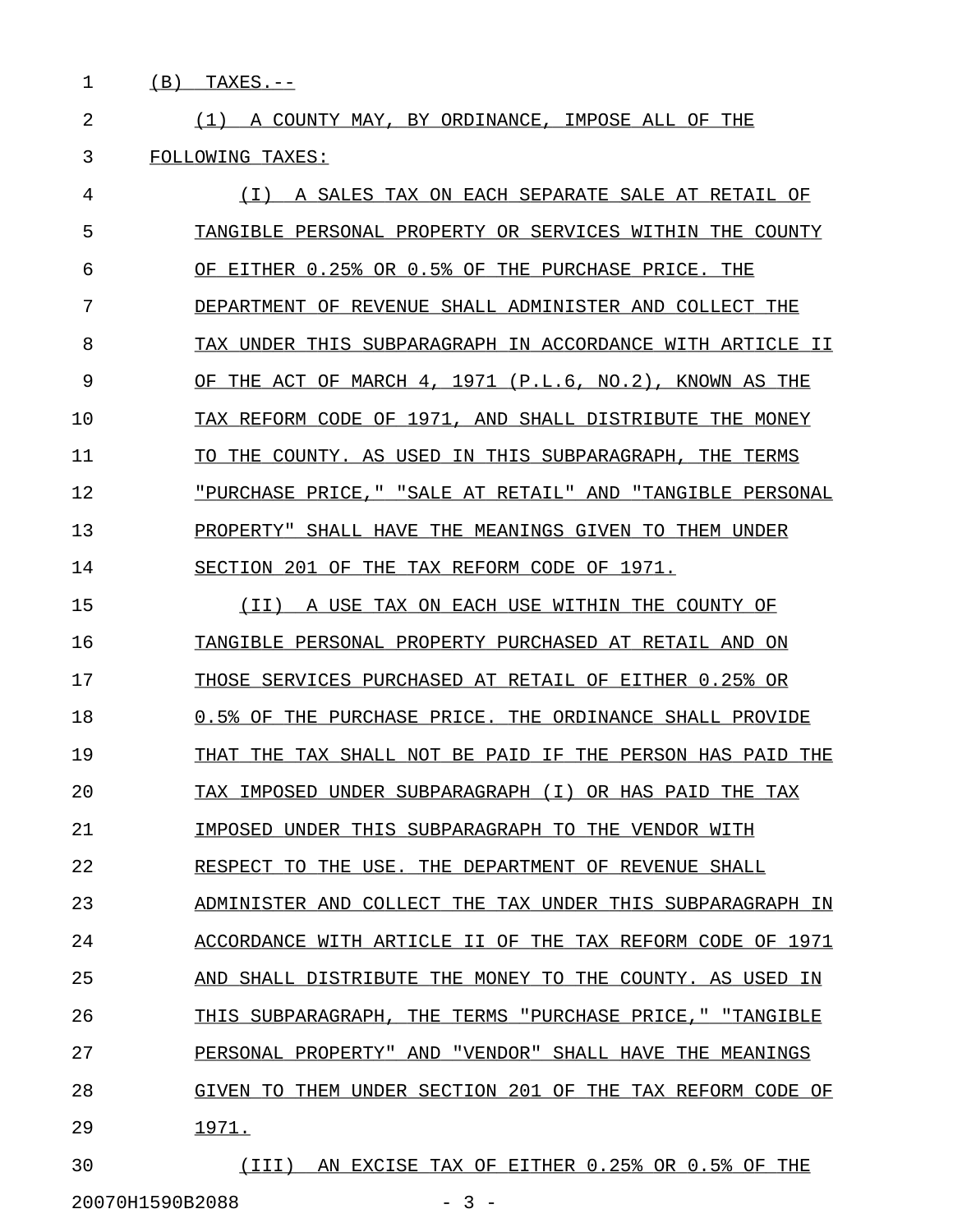| $\mathbf 1$ | RENT UPON THE OCCUPANCY OF EACH HOTEL ROOM IN THE COUNTY.          |
|-------------|--------------------------------------------------------------------|
| 2           | AS USED IN THIS SUBPARAGRAPH, THE TERMS "HOTEL,"                   |
| 3           | "OCCUPANCY" AND "RENT" SHALL HAVE THE MEANINGS GIVEN TO            |
| 4           | THEM UNDER SECTION 209(A) OF THE TAX REFORM CODE OF 1971.          |
| 5           | (2)<br>A MUNICIPALITY OTHER THAN A COUNTY MAY, BY                  |
| 6           | ORDINANCE, IMPOSE A TAX ON EARNED INCOME, AS DEFINED UNDER         |
| 7           | SECTION 13 OF THE ACT OF DECEMBER 31, 1965 (P.L.1257,              |
| 8           | NO.511), KNOWN AS THE LOCAL TAX ENABLING ACT, OF EITHER 0.25%      |
| 9           | OR 0.5%. THE TAX UNDER THIS PARAGRAPH SHALL BE IN ADDITION TO      |
| 10          | THE TAX IMPOSED UNDER THE LOCAL TAX ENABLING ACT.                  |
| 11          | (3)<br>A MUNICIPALITY MAY, BY ORDINANCE, IMPOSE A TAX OF UP        |
| 12          | TO \$2 PER DAY ON EACH RENTAL VEHICLE. AS USED IN THIS             |
| 13          | PARAGRAPH, THE TERM "RENTAL VEHICLE" SHALL HAVE THE MEANING        |
| 14          | GIVEN IT IN SECTION 1601-A OF THE TAX REFORM CODE OF 1971.         |
| 15          | A COUNTY MAY IMPOSE, UNDER THE STATUTORY AUTHORITY<br>(4)          |
| 16          | OF THE COUNTY TO LEVY AN EXCISE TAX ON THE PRICE OF A HOTEL        |
| 17          | ROOM RENTAL, AN ADDITIONAL EXCISE TAX OF UP TO 1% ON THE           |
| 18          | PRICE OF A HOTEL ROOM RENTAL.                                      |
| 19          | Section 1.1. Chapter 13 of Title 74 of the Pennsylvania<br>$\,<\,$ |
| 20          | Consolidated Statutes is repealed:                                 |
| 21          | SECTION 1.1. TITLE 74 IS AMENDED BY ADDING A SECTION TO<br>$\,<\,$ |
| 22          | READ:                                                              |
| 23          | § 303. MINORITY AND WOMEN-OWNED BUSINESS PARTICIPATION.            |
| 24          | (A) GENERAL RULE. --IN ADMINISTERING THE PROVISIONS OF THIS        |
| 25          | TITLE, THE DEPARTMENT AND ANY LOCAL TRANSPORTATION ORGANIZATION    |
| 26          | SHALL:                                                             |
| 27          | (1) BE RESPONSIBLE FOR ENSURING THAT ALL COMPETITIVE               |
| 28          | CONTRACT OPPORTUNITIES ISSUED BY THE DEPARTMENT OR LOCAL           |
| 29          | TRANSPORTATION ORGANIZATION SEEK TO MAXIMIZE PARTICIPATION BY      |
| 30          | MINORITY AND WOMEN-OWNED BUSINESSES AND OTHER DISADVANTAGED        |

20070H1590B2088 - 4 -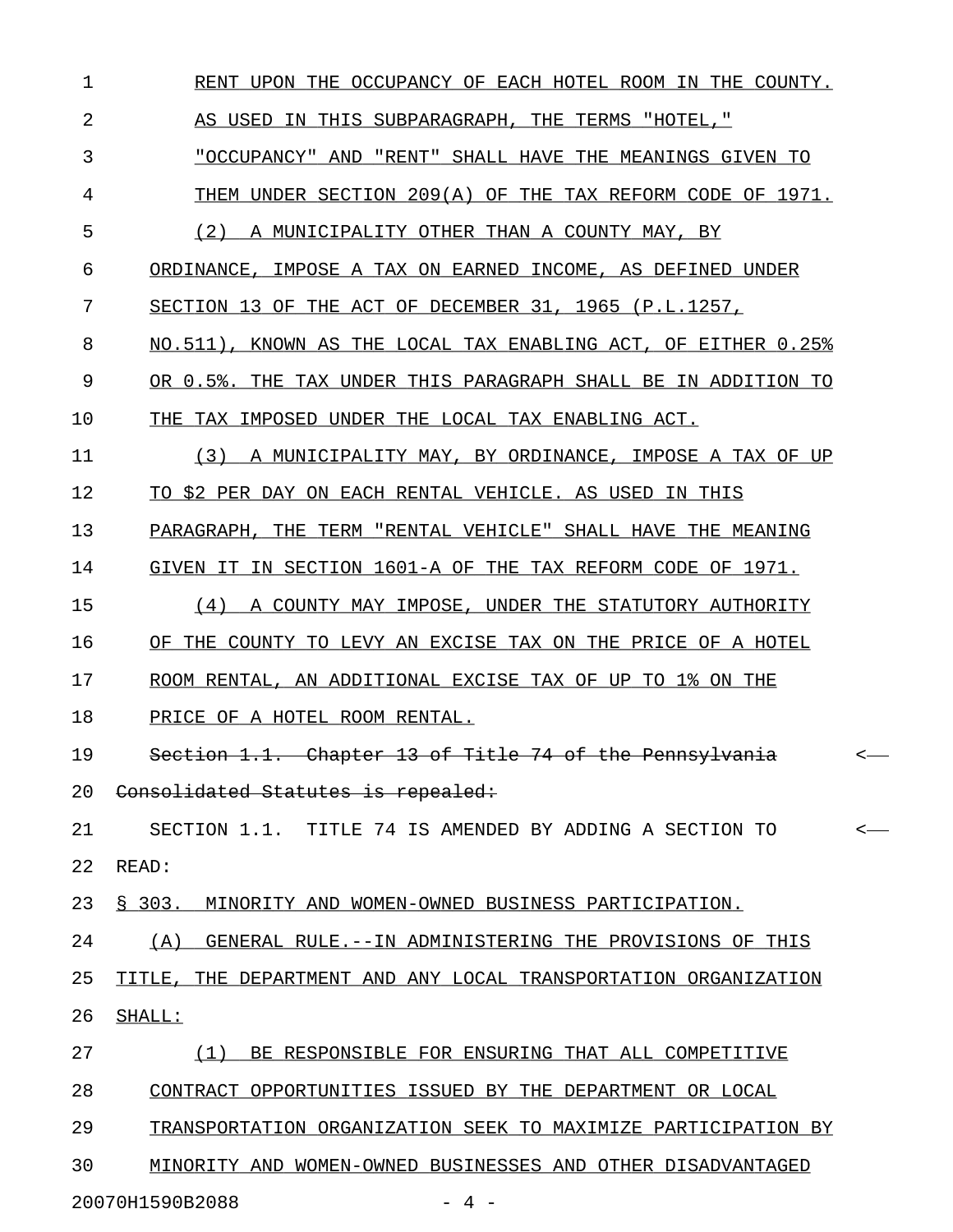1 BUSINESSES.

| $\overline{2}$ | (2)<br>GIVE<br>CONSIDERATION<br>WHEN POSSIBLE AND COST                     |
|----------------|----------------------------------------------------------------------------|
| 3              | CONTRACTORS OFFERING<br><b>EFFECTIVE</b><br>TO.<br>TO UTILIZE MINORITY AND |
| 4              | BUSINESSES AND DISADVANTAGED BUSINESSES IN THE<br>WOMEN-OWNED              |
| 5              | AWARD OF CONTRACTS.<br>SELECTION AND                                       |
| 6              | (3)<br>DEPARTMENT'S AND LOCAL<br>ENSURE<br>THAT<br>THE                     |
| 7              | TRANSPORTATION ORGANIZATIONS'S COMMITMENT<br>THE.<br>MINORITY AND<br>TO    |
| 8              | BUSINESS PROGRAM IS CLEARLY UNDERSTOOD AND<br>WOMEN-OWNED                  |
| 9              | APPROPRIATELY IMPLEMENTED AND<br>ENFORCED BY ALL DEPARTMENT AND            |
| 10             | TRANSPORTATION ORGANIZATION EMPLOYEES.<br>TJOCATL.                         |
| 11             | (4)<br>DESIGNATE A RESPONSIBLE OFFICIAL TO SUPERVISE THE                   |
| 12             | DEPARTMENT AND LOCAL TRANSPORTATION ORGANIZATION MINORITY AND              |
| 13             | BUSINESS PROGRAM AND ENSURE COMPLIANCE<br>THE<br>WOMEN-OWNED<br>WITHIN     |
| 14             | DEPARTMENT OR LOCAL TRANSPORTATION ORGANIZATION.                           |
| 15             | (5)<br>FURNISH THE<br>DEPARTMENT OF<br>GENERAL SERVICES,<br>UPON           |
| 16             | REOUEST<br>ALL REOUESTED INFORMATION OR ASSISTANCE.                        |
| 17             | (6)<br>SANCTIONS TO THE<br>RECOMMEND<br>SECRETARY OF GENERAL               |
| 18             | SERVICES,<br>AGAINST BUSINESSES THAT<br>FAIL<br>AS MAY BE<br>APPROPRIATE,  |
| 19             | POLICIES OF THE COMMONWEALTH MINORITY AND<br>TO COMPLY WITH THE            |
| 20             | WOMEN-OWNED BUSINESS PROGRAM.                                              |
| 21             | (B) DEFINITIONS. --AS USED IN THIS SECTION, THE FOLLOWING                  |
| 22             | WORDS AND PHRASES SHALL HAVE THE MEANINGS GIVEN TO THEM IN THIS            |
| 23             | SUBSECTION:                                                                |
| 24             | "DISADVANTAGED BUSINESS." A BUSINESS THAT IS OWNED OR                      |
| 25             | CONTROLLED BY A MAJORITY OF PERSONS, NOT LIMITED TO MEMBERS OF             |
| 26             | MINORITY GROUPS, WHO ARE SUBJECT TO RACIAL OR ETHNIC PREJUDICE             |
| 27             | OR CULTURAL BIAS.                                                          |
| 28             | "LOCAL TRANSPORTATION ORGANIZATION." ANY OF THE FOLLOWING:                 |
| 29             | (1) A POLITICAL SUBDIVISION OR A PUBLIC TRANSPORTATION                     |
| 30             | PORT OR REDEVELOPMENT AUTHORITY ORGANIZED UNDER THE LAWS OF                |
|                | 20070H1590B2088<br>$-5 -$                                                  |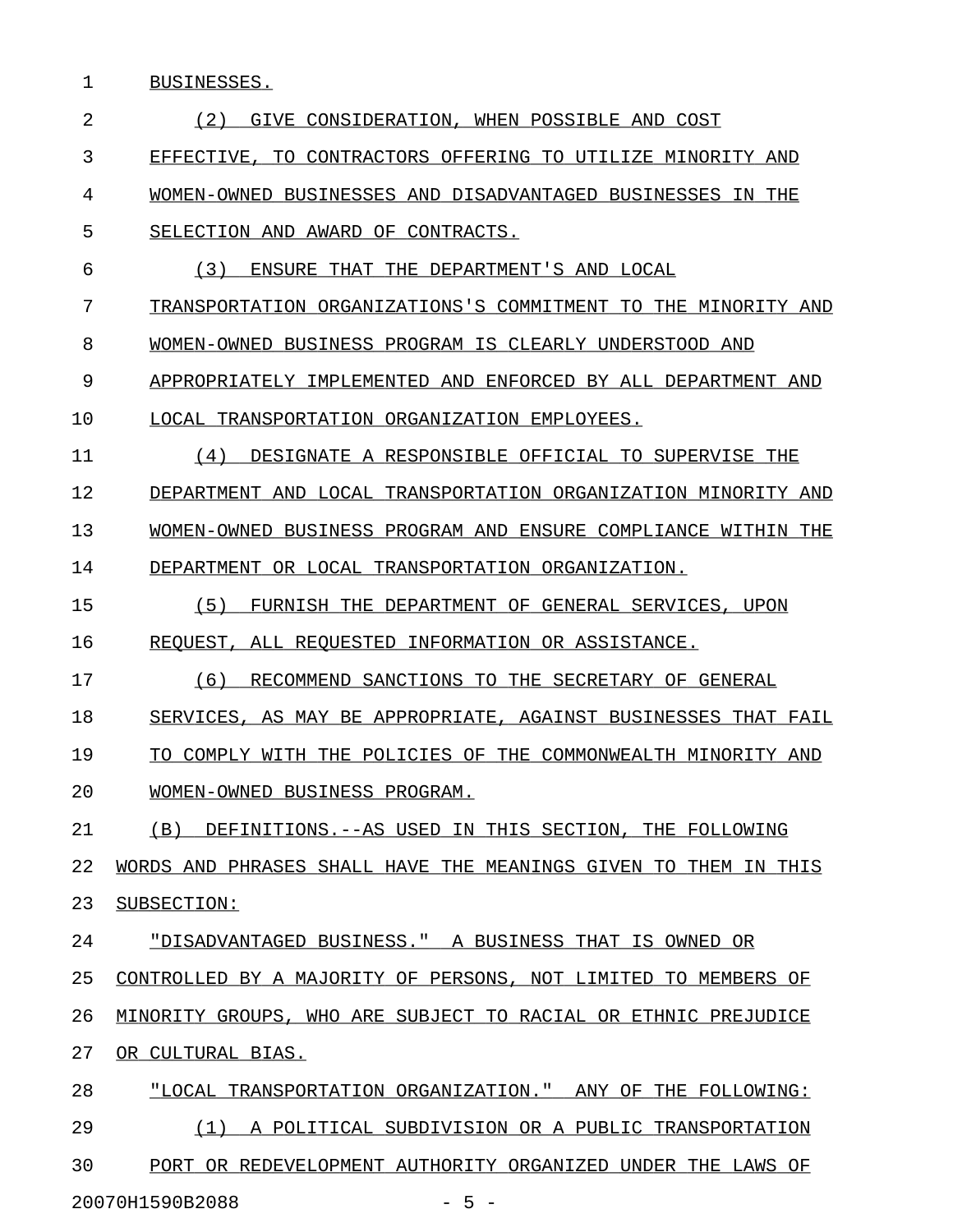1 THIS COMMONWEALTH OR PURSUANT TO AN INTERSTATE COMPACT OR 2 OTHERWISE EMPOWERED TO RENDER, CONTRACT FOR THE RENDERING OR 3 ASSIST IN THE RENDERING OF TRANSPORTATION SERVICE IN A 4 LIMITED AREA IN THIS COMMONWEALTH, EVEN THOUGH IT MAY ALSO 5 RENDER OR ASSIST IN RENDERING TRANSPORTATION SERVICE IN 6 ADJACENT STATES. 7 (2) A NONPROFIT ASSOCIATION THAT DIRECTLY OR INDIRECTLY 8 PROVIDES PUBLIC TRANSPORTATION SERVICE. 9 (3) A NONPROFIT ASSOCIATION OF PUBLIC TRANSPORTATION 10 PROVIDERS OPERATING WITHIN THIS COMMONWEALTH. 11 "MINORITY-OWNED BUSINESS." A BUSINESS OWNED AND CONTROLLED 12 BY A MAJORITY OF PERSONS WHO ARE AFRICAN AMERICANS, HISPANIC 13 AMERICANS, NATIVE AMERICANS, ASIAN AMERICANS, ALASKANS AND 14 PACIFIC ISLANDERS. 15 <u>"WOMEN-OWNED BUSINESS."</u> A BUSINESS OWNED AND CONTROLLED BY A 16 MAJORITY OF PERSONS WHO ARE WOMEN. 17 SECTION 1.2. CHAPTER 13 OF TITLE 74 IS REPEALED: 18 [CHAPTER 13] 19 PUBLIC TRANSPORTATION ASSISTANCE 20 21 § 1301. Definitions. 22 The following words and phrases when used in this chapter 23 shall have the meanings given to them in this section unless the 24 context clearly indicates otherwise: 25 "Asset maintenance costs." All vehicle maintenance expenses, 26 nonvehicle maintenance expenses and materials and supplies used 27 in the operation of local transportation organizations and 28 transportation companies. 29 "Average fare." Total passenger revenue divided by the total 30 number of fare-paying passengers. With regard to the calculation

20070H1590B2088 - 6 -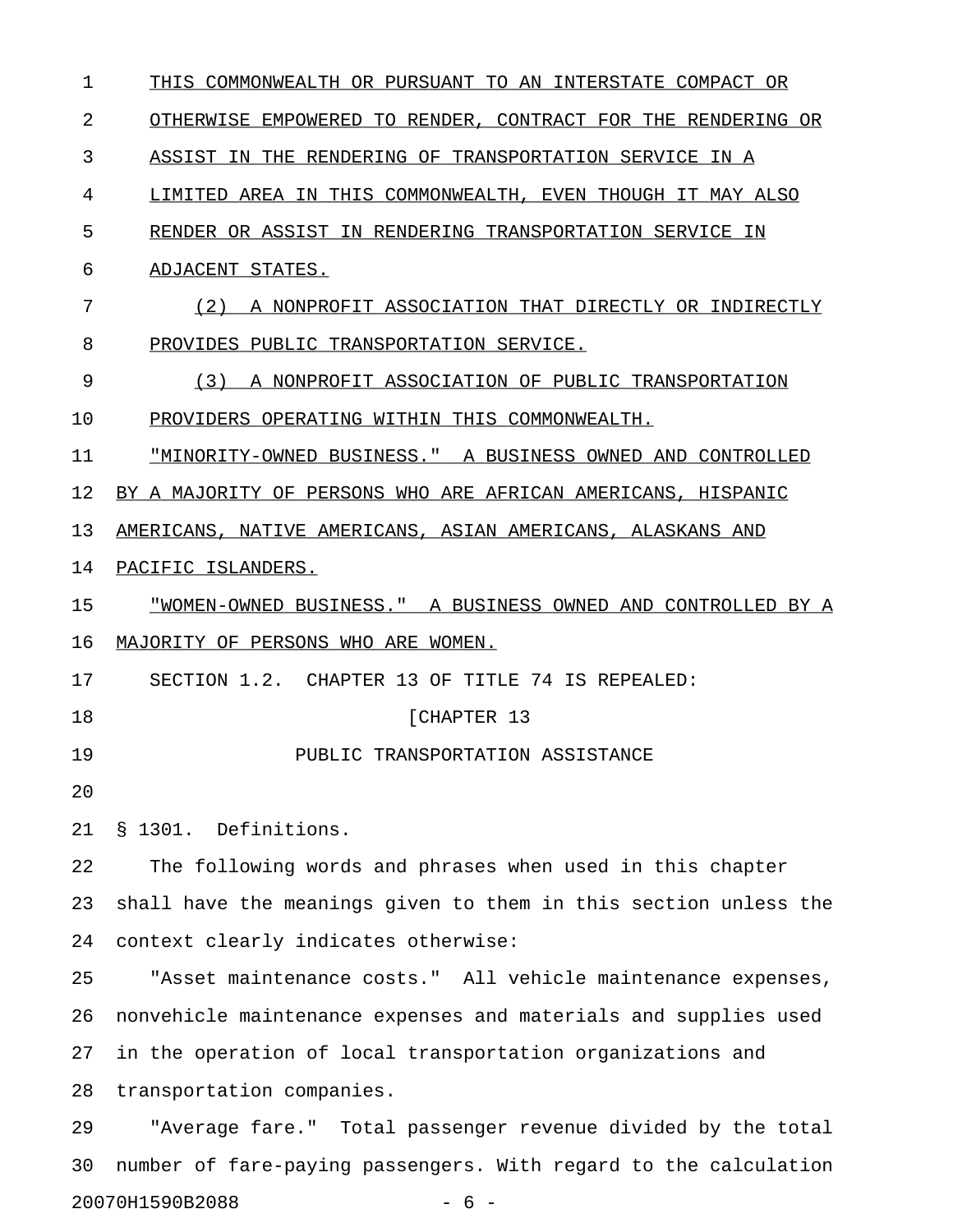1 of average fare or base fare for the reimbursement of losses 2 resulting from free service to senior citizens authorized by 3 this part, the Department of Transportation shall not 4 differentiate between bus services provided within an operating 5 unit or division of any transit agency for any reason. Services 6 funded under either the State urban or rural operating 7 assistance programs will be considered separate operating units. 8 "Bus." A motor vehicle designed for carrying 15 or more 9 passengers, exclusive of the driver, and used for the 10 transportation of persons, and a motor vehicle, other than a 11 taxicab, designed and used for the transportation of persons for 12 compensation.

13 "Capital project." Any system of public passenger or public 14 passenger and rail transportation, including, but not limited 15 to, any railway, street railway, subway, elevated and monorail 16 passenger or passenger and rail rolling stock, including self-17 propelled and gallery cars, locomotives, passenger buses and 18 wires, poles and equipment for the electrification of any of the 19 foregoing, rails, tracks, roadbeds, guideways, elevated 20 structures, buildings, stations, terminals, docks, shelters, 21 airports and parking areas for use in connection with public 22 passenger or public passenger and rail transportation systems, 23 interconnecting lines and tunnels to provide passenger or 24 passenger and rail service connections between transportation 25 systems, transportation routes, corridors, and rights-of-way for 26 any thereof (but not for public highways), signal and 27 communication systems necessary or desirable for the 28 construction, operation or improvement of the public passenger 29 or passenger and rail transportation system involved, or any 30 improvement of or overhaul of any vehicle, equipment or 20070H1590B2088 - 7 -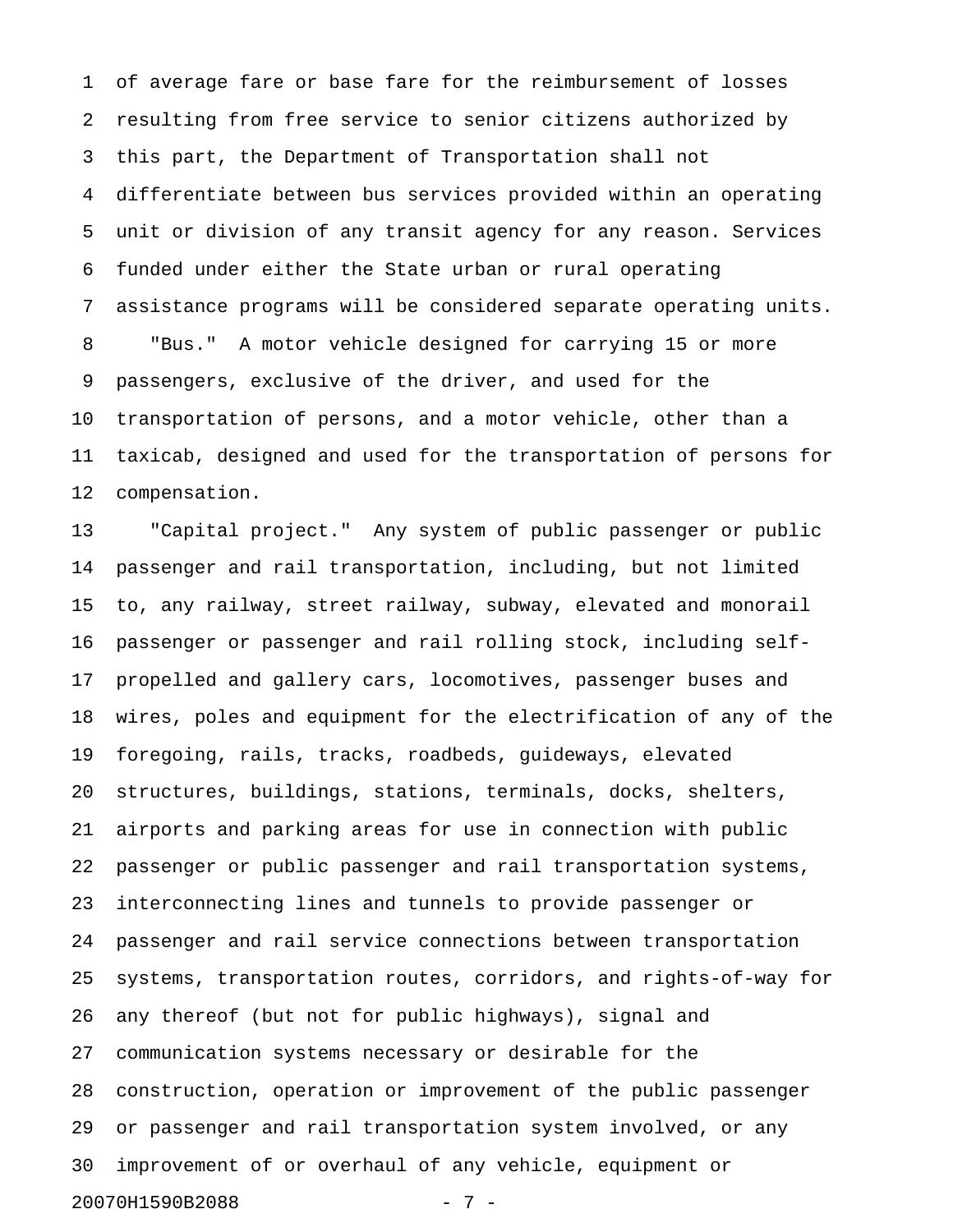1 furnishings for any of the foregoing or any part, or fractional 2 and undivided co-ownership or leasehold interest in any one or 3 combination of any of the foregoing, that may be designated as a 4 capital project by the secretary.

5 "Class 1 transit entity." A local transportation 6 organization or transportation company operating 1,000 or more 7 transit vehicles in the peak period.

8 "Class 2 transit entity." A local transportation 9 organization or transportation company operating more than 300 10 but less than 1,000 transit vehicles in the peak period. 11 "Class 3 transit entity." A local transportation 12 organization or transportation company operating 300 or less 13 fixed-route transit vehicles in the peak period serving an 14 urbanized area.

15 "Class 4 transit entity." Any local transportation 16 organization or transportation company which serves a 17 nonurbanized area and, during the 1990-1991 fiscal year, 18 received or was approved to receive funding under the act of 19 February 11, 1976 (P.L.14, No.10), known as the Pennsylvania 20 Rural and Intercity Common Carrier Surface Transportation 21 Assistance Act.

22 "Class 4 transit entity adjusted base grant." The State 23 subsidy for operating expenses a Class 4 transit entity received 24 during the 1990-1991 fiscal year, including any funds 25 appropriated under the act of February 11, 1976 (P.L.14, No.10), 26 known as the Pennsylvania Rural and Intercity Common Carrier 27 Surface Transportation Assistance Act; adjusted for factors 28 which, in the judgment of the department, caused significant 29 increases or decreases in the amount of State subsidy to a Class 30 4 transit entity during the 1990-1991 fiscal year; and further 20070H1590B2088 - 8 -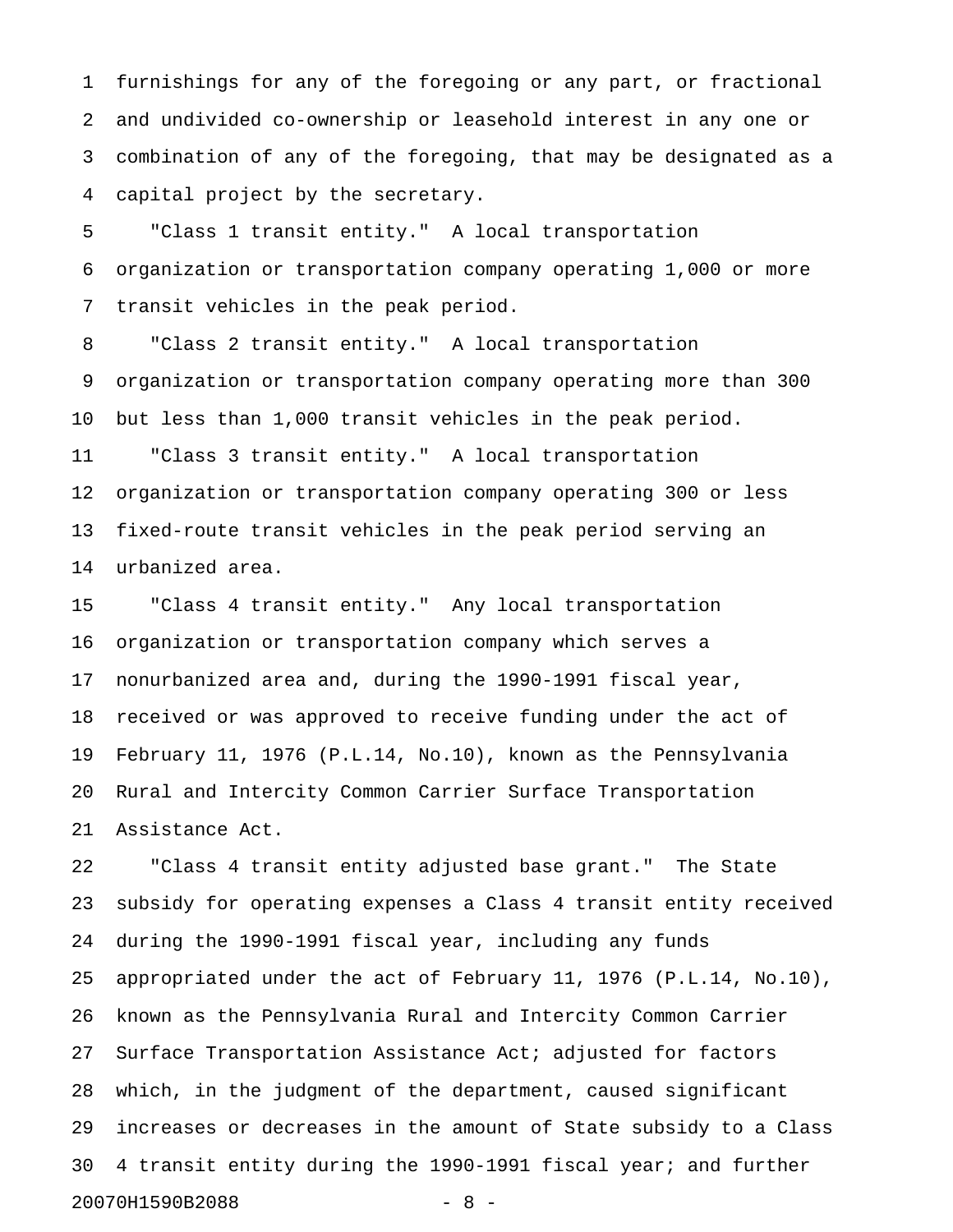1 adjusted, with respect to any Class 4 transit entity which 2 received a State subsidy for less than the entire 1990-1991 3 fiscal year, to reflect the annual subsidy that Class 4 transit 4 entity would have received during that fiscal year if it had 5 received a State subsidy for that entire fiscal year.

6 "Community transportation programs." Programs eligible to be 7 funded pursuant to section 1312 (relating to community 8 transportation programs).

9 "Construction." The term includes acquisition as well as 10 construction.

11 "Counties." The term includes any county.

12 "County transportation system." Buses, vans or other transit 13 vehicles purchased, maintained and operated by any county and 14 used to provide free or reduced rate transportation within the 15 county to persons 65 years of age or older.

16 "Department." The Department of Transportation of the 17 Commonwealth.

18 "Equipment" and "furnishings." Any equipment and furnishings 19 whatsoever as may be deemed desirable and required for a capital 20 project and approved by the Department of Transportation for the 21 use and occupancy of that capital project. The terms include the 22 installation of such equipment and furnishings.

23 "Federal agency." The United States of America, the 24 President of the United States of America and any department of, 25 or corporation, agency or instrumentality heretofore or 26 hereafter created, designated or established by, the United 27 States of America.

28 "Fixed-route public transportation services." Regularly 29 scheduled transportation that is available to the general public 30 and is provided according to published schedules along 20070H1590B2088 - 9 -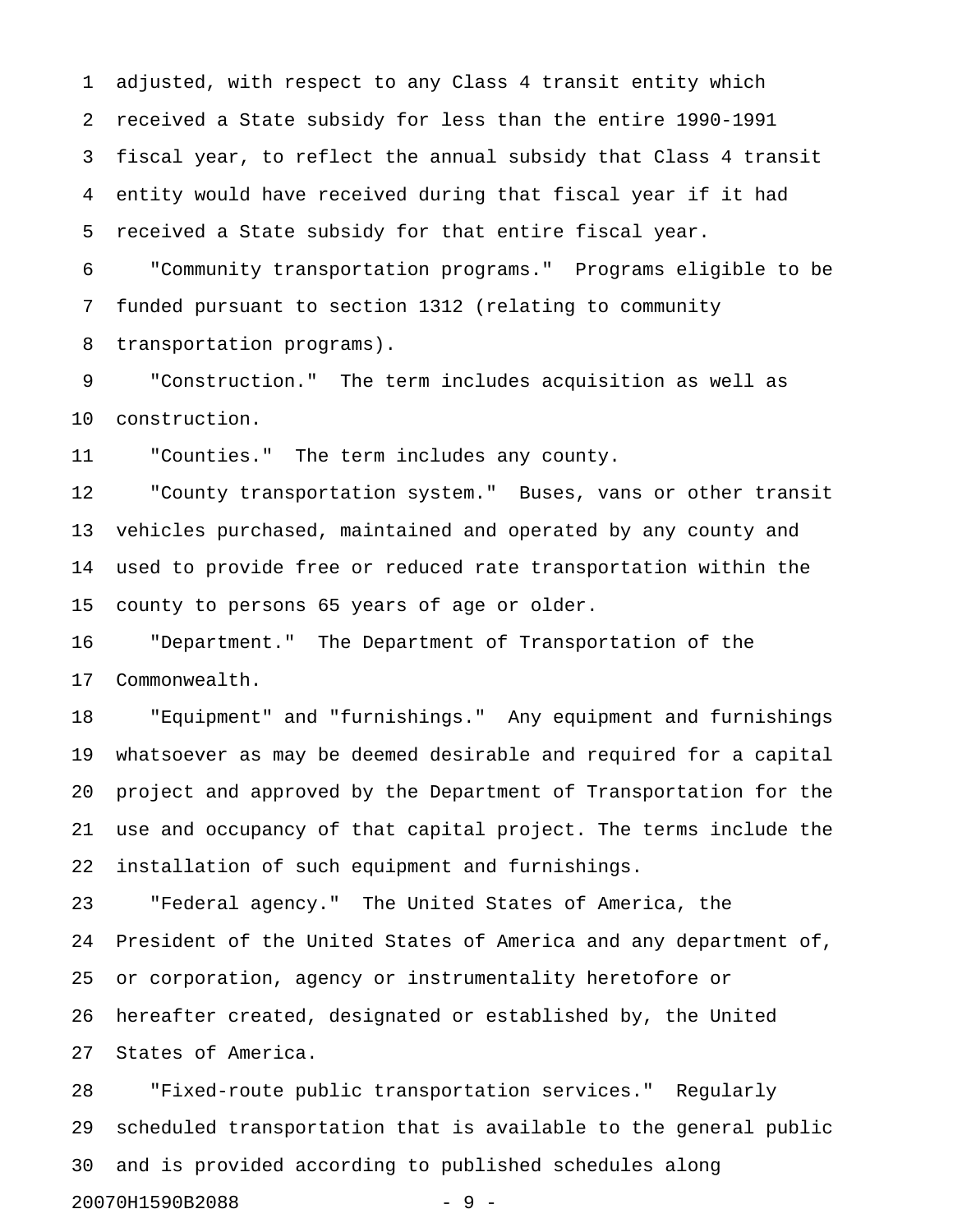1 designated published routes with specified stopping points for 2 the taking on and discharging of passengers, including public 3 bus and commuter rail systems. The term does not include 4 exclusive ride taxi service, charter or sightseeing services, 5 nonpublic transportation or school bus or limousine services. 6 "Fund." The Public Transportation Assistance Fund. 7 "Improvement." Any extension, enlargement, equipping, 8 furnishing, as well as any improvement.

9 "Local transportation organization." Any political 10 subdivision or any mass transportation, port, redevelopment or 11 airport authority now or hereafter organized under the Laws of 12 Pennsylvania or pursuant to an interstate compact or otherwise 13 empowered to render, contract for the rendering or assist in the 14 rendering of transportation service in a limited area in the 15 Commonwealth of Pennsylvania, even though it may also render or 16 assist in rendering transportation service in adjacent states, 17 or any nonprofit association of public transportation providers 18 within this Commonwealth.

19 "Materials and supplies." Those categories of expenses 20 contained in object class code 504 as specified in the National 21 Urban Mass Transportation Statistics, 1989 Section 15 Annual 22 Report, Report No. UMTA-IT-06-0352-90-1.

23 "Municipality." Includes any city, borough, incorporated 24 town or township.

25 "Nonurbanized area." Any area in this Commonwealth which 26 does not fall within an area classified as "urbanized" by the 27 United States Bureau of the Census of the United States 28 Department of Commerce in the 1990 Census of Population or any 29 area in this Commonwealth not classified as "urbanized" in any 30 future decennial census of the United States.

20070H1590B2088 - 10 -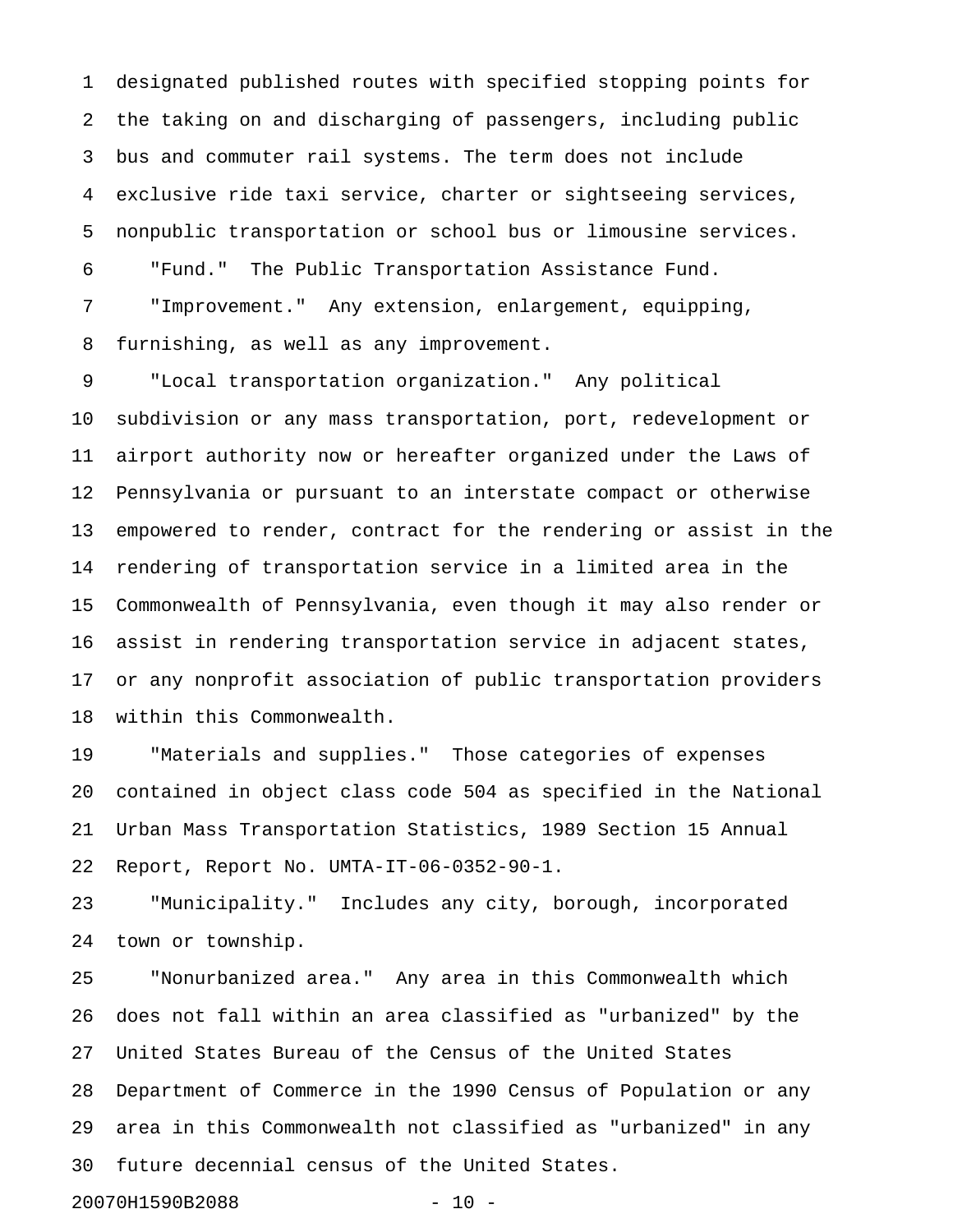1 "Nonvehicle maintenance expenses." The categories of costs 2 associated with the inspection, maintenance and repair of assets 3 other than vehicles, as specified in the National Urban Mass 4 Transportation Statistics, 1989 Section 15 Annual Report, Report 5 No. UMTA-IT-06-0352-90-1.

6 "Pennsylvania Mass Transit Statistical Report." The summary 7 of selected financial and operating data concerning local 8 transportation organizations and transportation companies for 9 services in urbanized areas published annually by the Department 10 of Transportation since the 1973-1974 fiscal year. The 11 department shall publish the Pennsylvania Mass Transit 12 Statistical Report on an annual basis, which report shall 13 contain statistics with respect to the prior fiscal year, 14 including those statistics needed for the department to make the 15 calculations required pursuant to sections 1303 (relating to 16 annual appropriation and computation of subsidy) and 1310 17 (relating to distribution of funding), and such other material 18 as the department shall determine.

19 "Pennsylvania Rural and Small Urban Public Transportation 20 Program Statistical Report." The summary of selected financial 21 and operating data concerning rural and small urban local 22 transportation organizations and transportation companies for 23 services in nonurbanized areas published by the Department of 24 Transportation. The department shall publish the Pennsylvania 25 Rural and Small Urban Public Transportation Program Statistical 26 Report on an annual basis, which report shall contain statistics 27 with respect to the prior fiscal year, including those 28 statistics needed for the department to make the calculations 29 required pursuant to sections 1303 (relating to annual 30 appropriation and computation of subsidy) and 1310 (relating to 20070H1590B2088 - 11 -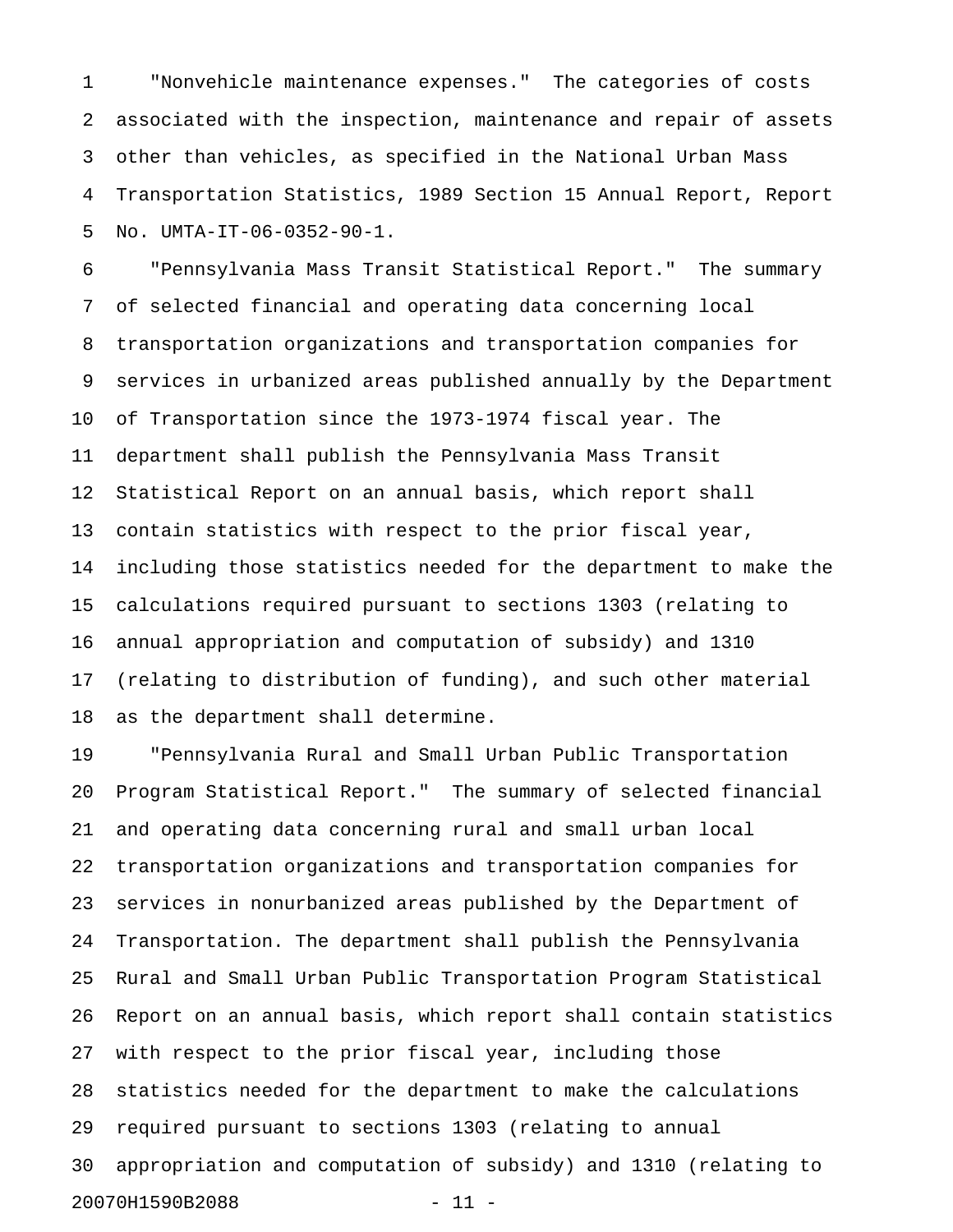1 distribution of funding), and such other material as the 2 department shall determine.

3 "Person." The term includes natural persons, firms, 4 associations, corporations, business trusts, partnerships and 5 public bodies, including local transportation organizations. 6 "Planning, development, research, rural expansion and 7 department-initiated programs." Any program eligible to be 8 funded pursuant to section 1313 (relating to additional 9 programs).

10 "Project grant." The Commonwealth's share of the cost of 11 carrying out the particular project, which cost may include 12 costs incurred prior to the effective date of this part and 13 which cost shall include an appropriate allowance for the 14 administrative expenses involved in carrying out the project. 15 "Property." All property, real, personal or mixed, tangible 16 or intangible, or any interest therein, including fractional and 17 undivided co-ownership interests.

18 "Public highway." Every way or place, of whatever nature, 19 open to the use of the public as a matter of right for purposes 20 of vehicular travel. Solely for the purpose of administering 21 this part, the term shall not be deemed to include a bridge 22 located wholly within this Commonwealth which is open to the use 23 of the public for the purpose of vehicular traffic but which on 24 March 15, 1964, was owned and maintained by a mass 25 transportation or port authority and which comprises a part of 26 the transportation system of the mass transportation or port 27 authority.

28 "Revenue hours." The total amount of time, calculated in 29 hours, during which vehicles of a Class 4 transit entity are in 30 service and available for public use as reported with respect to 20070H1590B2088 - 12 -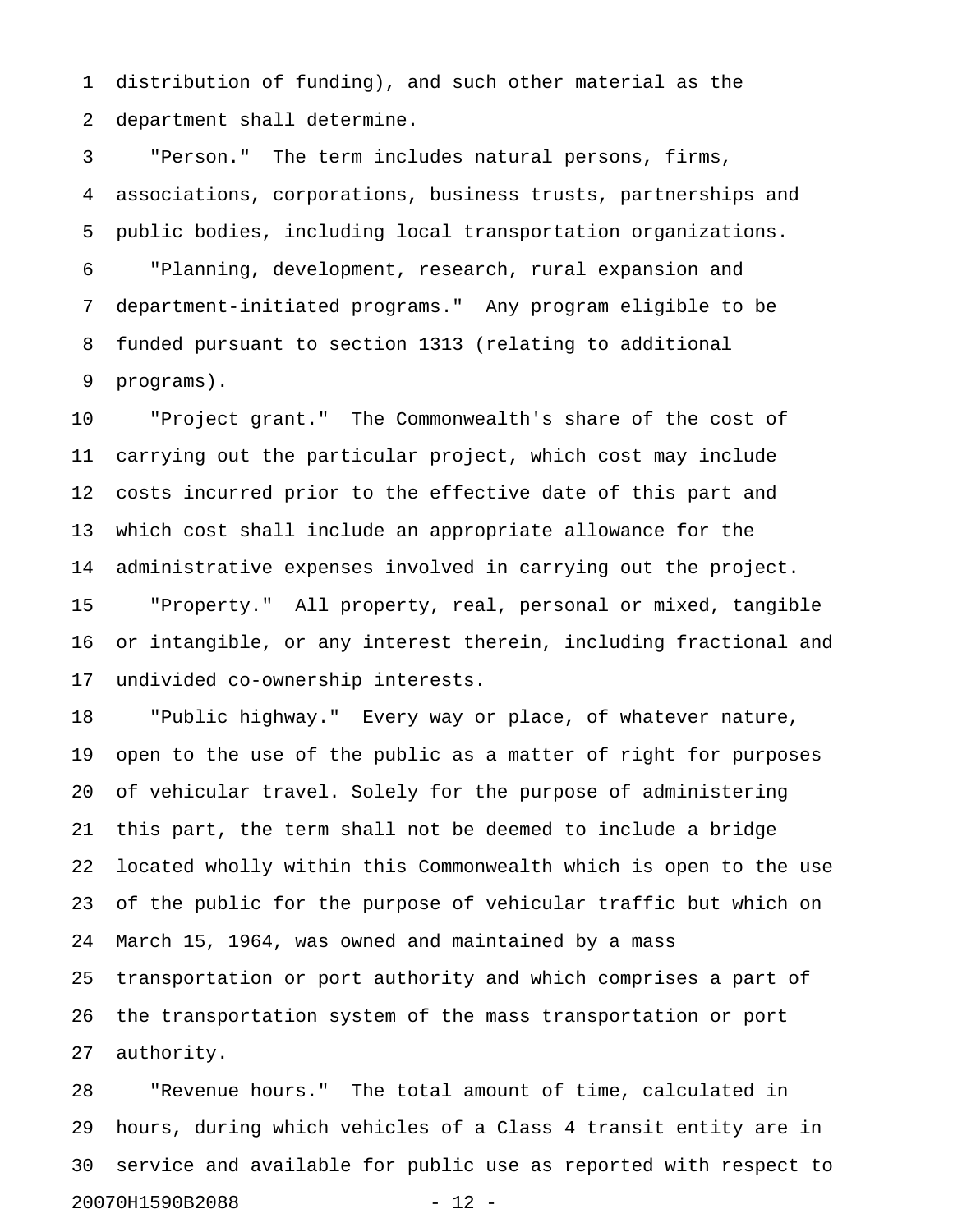1 the most recent fiscal year in the most recently issued 2 Pennsylvania Rural and Small Urban Public Transportation 3 Statistical Report.

4 "Revenue miles." The total number of in-service miles 5 traveled by vehicles of a Class 4 transit entity as reported 6 with respect to the most recent fiscal year in the most recently 7 issued Pennsylvania Rural and Small Urban Public Transportation 8 Statistical Report.

9 "Secretary." The Secretary of Transportation of the 10 Commonwealth.

11 "Shared-ride public transportation services." Demand-12 responsive transportation that is available to the general 13 public, operates on a nonfixed route basis and charges a fare to 14 all riders. For transportation to be included in this definition 15 the first fare-paying passengers to enter the public 16 transportation vehicle must not refuse to share the vehicle with 17 other passengers during a given trip. Services excluded under 18 this definition are: exclusive ride taxi service; charter and 19 sightseeing services; nonpublic transportation; school bus or 20 limousine services.

21 "Transit vehicle." A self-propelled or electrically 22 propelled vehicle designed for carrying 15 or more passengers, 23 exclusive of the driver, other than a taxicab, designed and used 24 for the transportation of persons for compensation, including, 25 but not limited to, subway cars, trolleys, trackless trolleys 26 and railroad passenger cars.

27 "Transportation company." Any person, firm or corporation 28 rendering public passenger or public passenger and rail 29 transportation service, with or without the rendering of other 30 service, in this Commonwealth pursuant to common carrier 20070H1590B2088 - 13 -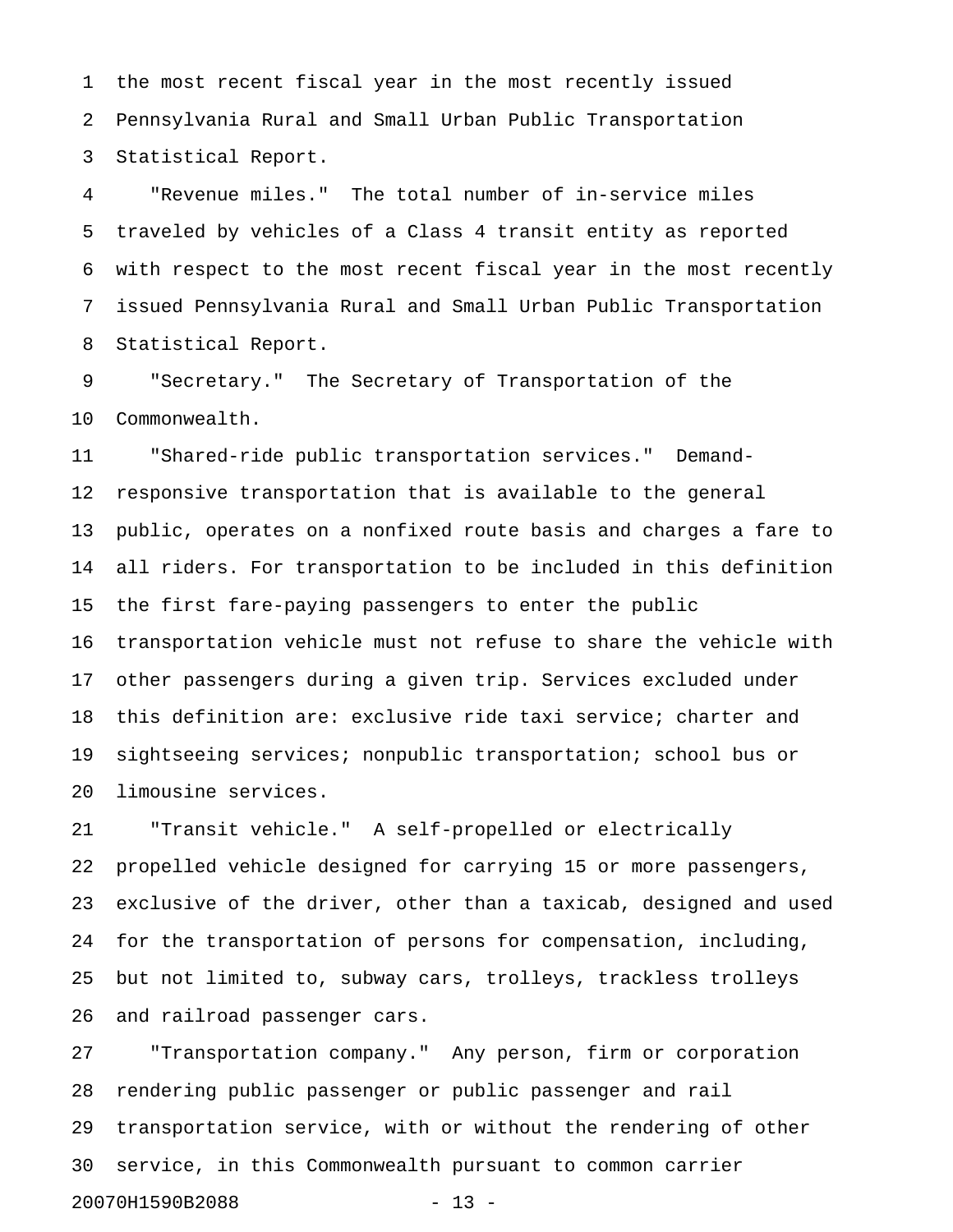1 authorization from the Pennsylvania Public Utility Commission or 2 the Interstate Commerce Commission.

3 "Urban common carrier mass transportation." Transportation 4 within an area that includes a municipality or other built-up 5 place which is appropriate, in the judgment of the Department of 6 Transportation, for a common carrier transportation system to 7 serve commuters or others in the locality, taking into 8 consideration the local patterns and trends of urban growth, by 9 bus or rail or other conveyance, either publicly or privately 10 owned, serving the general public. The term does not include 11 school buses or charter or sightseeing service.

12 "Urban Mass Transportation Act of 1964." Public Law 88-365, 13 49 U.S.C. § 1601 et seq.

14 "Urbanized area." A portion of this Commonwealth classified 15 as "urbanized" by the United States Bureau of the Census of the 16 United States Department of Commerce in the 1990 Census of 17 Population or any area in this Commonwealth classified as 18 "urbanized" in any future decennial census of the United States. 19 "Vehicle hours." The total amount of time, calculated in 20 hours, during which vehicles of a local transportation 21 organization or transportation company are in service and 22 available for public use, listed with respect to the most recent 23 fiscal year reported in the most recently issued Pennsylvania 24 Mass Transit Statistical Report.

25 "Vehicle maintenance expenses." The categories of costs 26 associated with the inspection, maintenance and repair of 27 vehicles as specified in the National Urban Mass Transportation 28 Statistics, 1989 Section 15 Annual Report, Report No. UMTA-IT-29 06-0352-90-1.

30 "Vehicle miles." The total distance, calculated in miles, 20070H1590B2088 - 14 -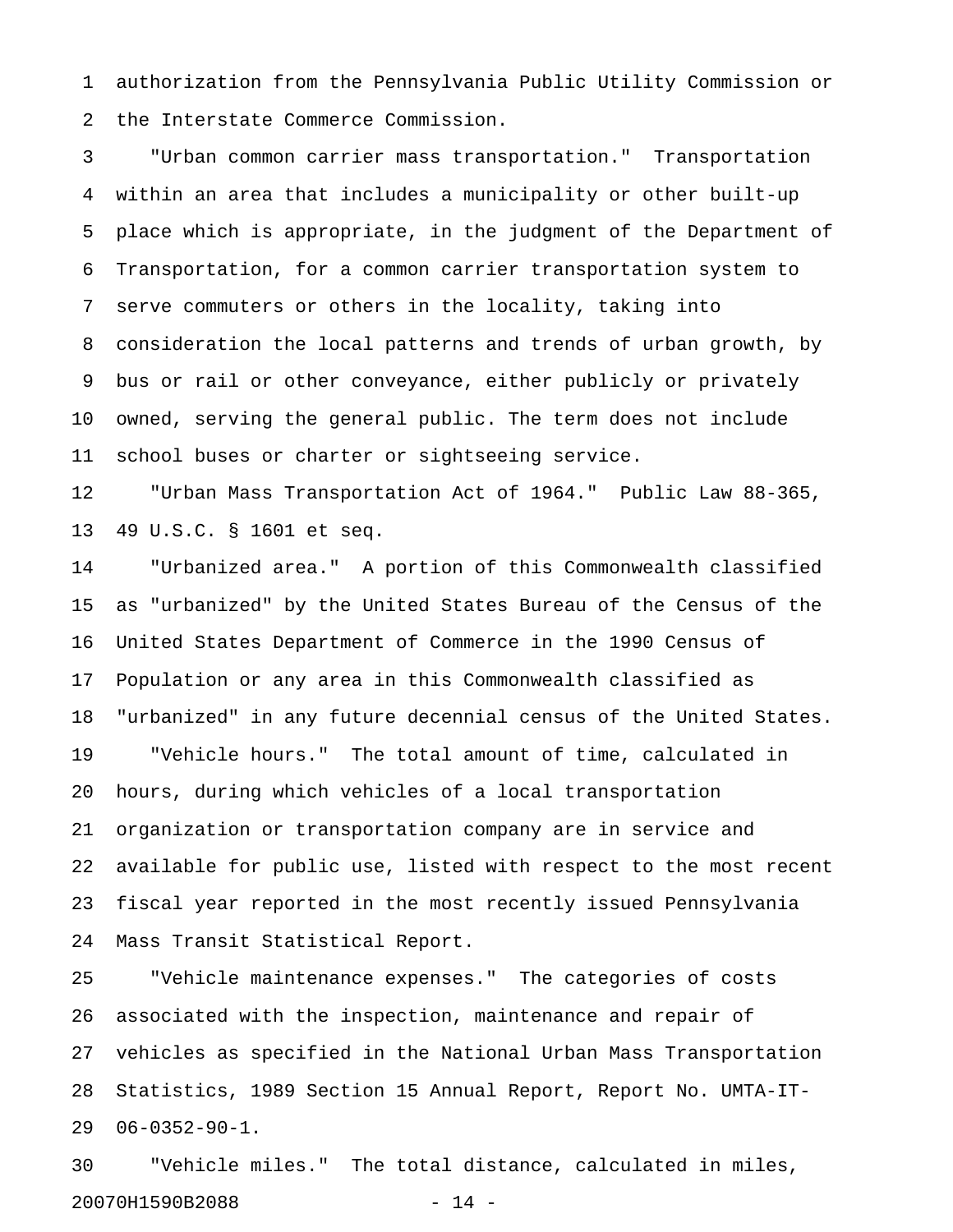1 which is funded in whole or in part by this part, traveled by 2 vehicles of a local transportation organization or

3 transportation company listed with respect to the most recent 4 fiscal year reported in the most recently issued Pennsylvania 5 Mass Transit Statistical Report.

6 § 1302. Program authorizations.

7 The department is hereby authorized, within the limitations 8 hereinafter provided, and is required where the provisions of 9 section 1303 (relating to annual appropriation and computation 10 of subsidy) apply:

11 (1) To undertake and to provide financial support for 12 research, by contract or otherwise, concerning urban common 13 carrier mass transportation.

14 (2) To make grants to municipalities, counties, or their 15 instrumentalities, and to agencies and instrumentalities of 16 the Commonwealth to supplement Federal or local or Federal 17 and local funds for use:

18 (i) For the purpose of studies, analysis, planning 19 and development of programs for urban common carrier mass 20 transportation service and facilities, and for the 21 purpose of activities related to the planning, 22 engineering and designing of specific projects which are 23 a part of a comprehensive program, including, but not 24 limited to, activities such as studies related to 25 management, operations, capital requirements and economic 26 feasibility, to the preparation of engineering and 27 architectural surveys, plans and specifications and to 28 other similar or related activities preliminary to and in 29 preparation for the construction, acquisition or improved 30 operation of urban common carrier mass transportation

20070H1590B2088 - 15 -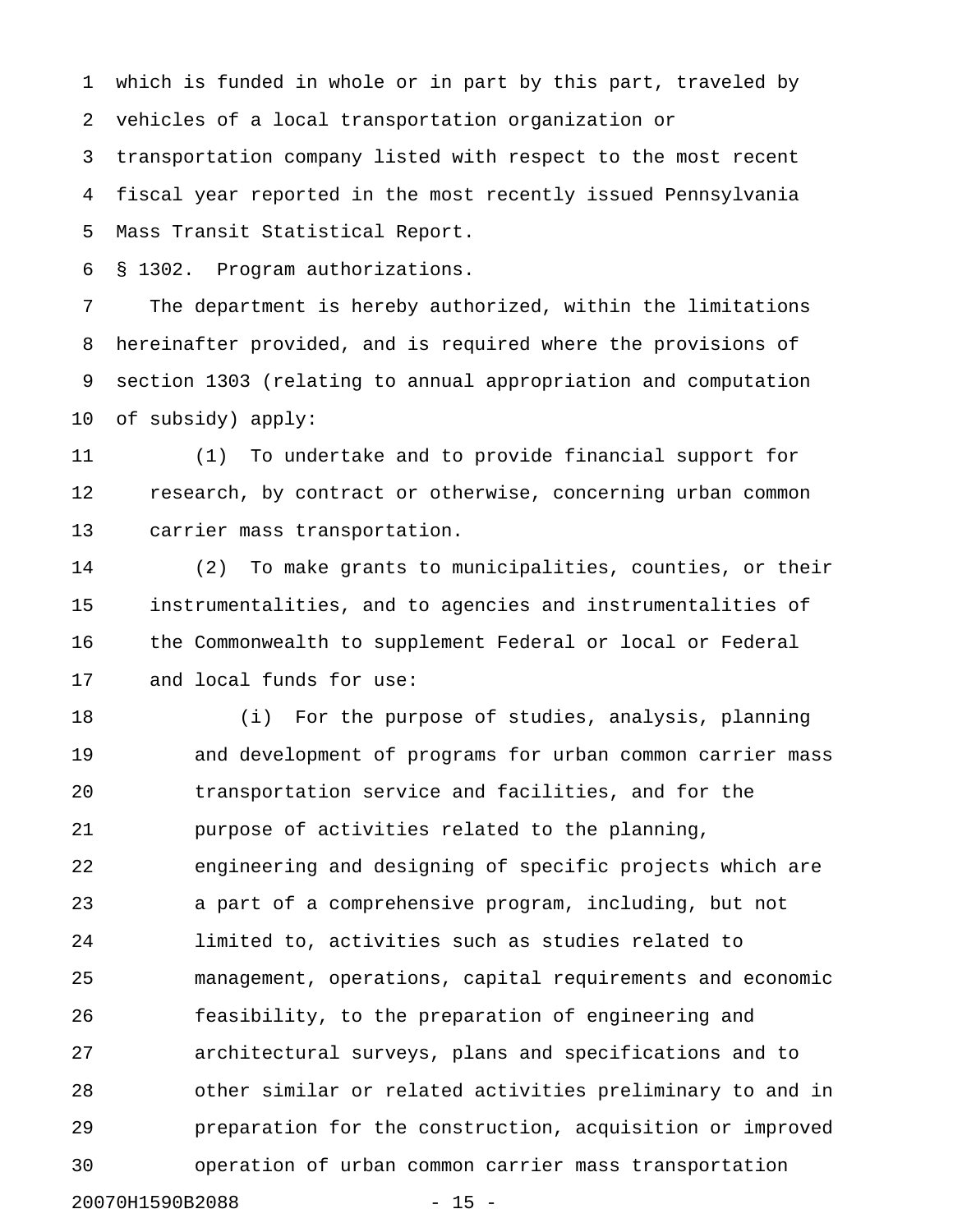1 systems, facilities and equipment. State funding under 2 this subparagraph shall not exceed five-sixths of the 3 non-Federal share of the project costs.

4 (ii) To provide for research, development and 5 demonstration projects in all phases of urban common 6 carrier mass transportation, including the development, 7 testing and demonstration of new facilities, equipment, 8 techniques and methods, to assist in the solution of 9 urban transportation problems, in the improvement of mass 10 transportation service and the contribution of such 11 service toward meeting total urban transportation needs 12 at minimum cost. State funding under this subparagraph 13 shall not exceed five-sixths of the non-Federal share of 14 the project costs.

15 (iii) To assist in providing grants to continue 16 necessary service to the public, to permit needed 17 improvements in service which are not self-supporting, to 18 permit service which may be socially desirable but 19 economically unjustified, and otherwise for any purpose 20 in furtherance of urban common carrier mass 21 transportation. The methodology for calculating the 22 amount of the grant under this subparagraph shall be 23 determined in accordance with section 1303. Each grant to 24 a Class 1 transit entity, to a Class 2 transit entity or 25 to a Class 3 transit entity made pursuant to this 26 paragraph shall be matched by local or private funding in 27 an amount not less than one-third of the total State 28 grant made pursuant to section 1303(b). Any grants to 29 Class 3 transit entities may, however, be matched by an 30 amount not less than the amount of local or private

20070H1590B2088 - 16 -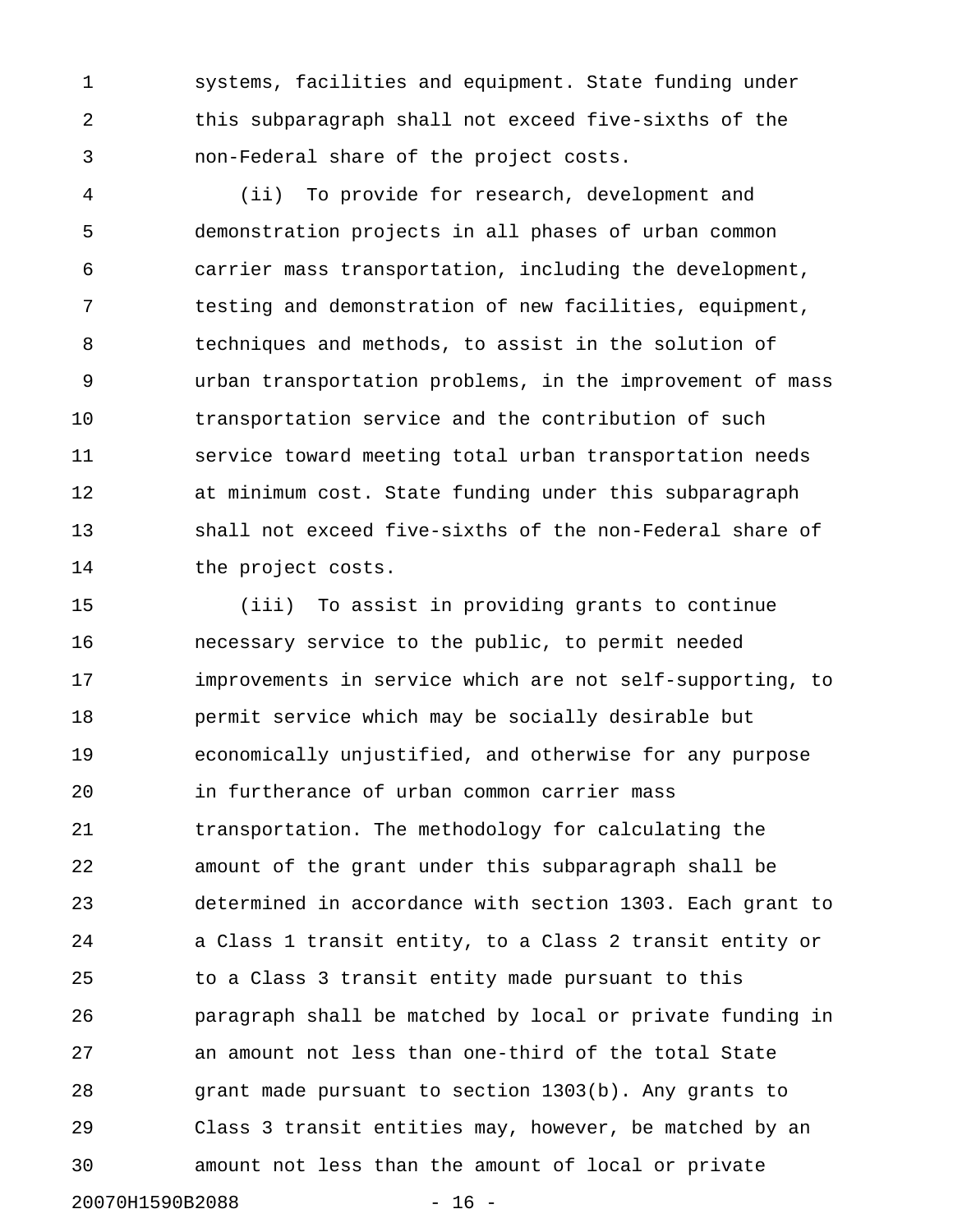1 funding which is specified in the State contract for the 2 1990-1991 fiscal year if the department shall have 3 received a certification from such Class 3 transit entity 4 that such lower level of local or private funding is 5 adequate to prevent significant service reductions or 6 passenger fare increases.

7 (3) To make grants to any transportation company or 8 companies for use in providing necessary service to the 9 public, to permit needed improvements in services which are 10 not self-supporting, to permit services which may be socially 11 desirable but economically unjustified, and otherwise for any 12 purpose in furtherance of urban common carrier mass 13 transportation. In view of the particular sensitivity of 14 special instrumentalities and agencies of the Commonwealth 15 created to serve or coordinate the local transportation needs 16 of substantial metropolitan areas, no grant moneys may be 17 used exclusively or principally in the local service area of 18 any such agency or instrumentality in which a city or county 19 of the first or second class has membership, except in 20 accordance with a system of priorities agreed upon by the 21 department and such agency or instrumentality. In the case of 22 a grant where the moneys granted will be used for an activity 23 to be conducted exclusively or principally within the local 24 service areas of such agency or instrumentality, no grant 25 moneys may be used except in accordance with agreements by 26 the department and such agency or instrumentality with 27 respect to such use. In the case of a grant not falling 28 within the scope of the preceding sentence but where moneys 29 granted will be used both within and without the local 30 service area of such agency or instrumentality, the grant 20070H1590B2088 - 17 -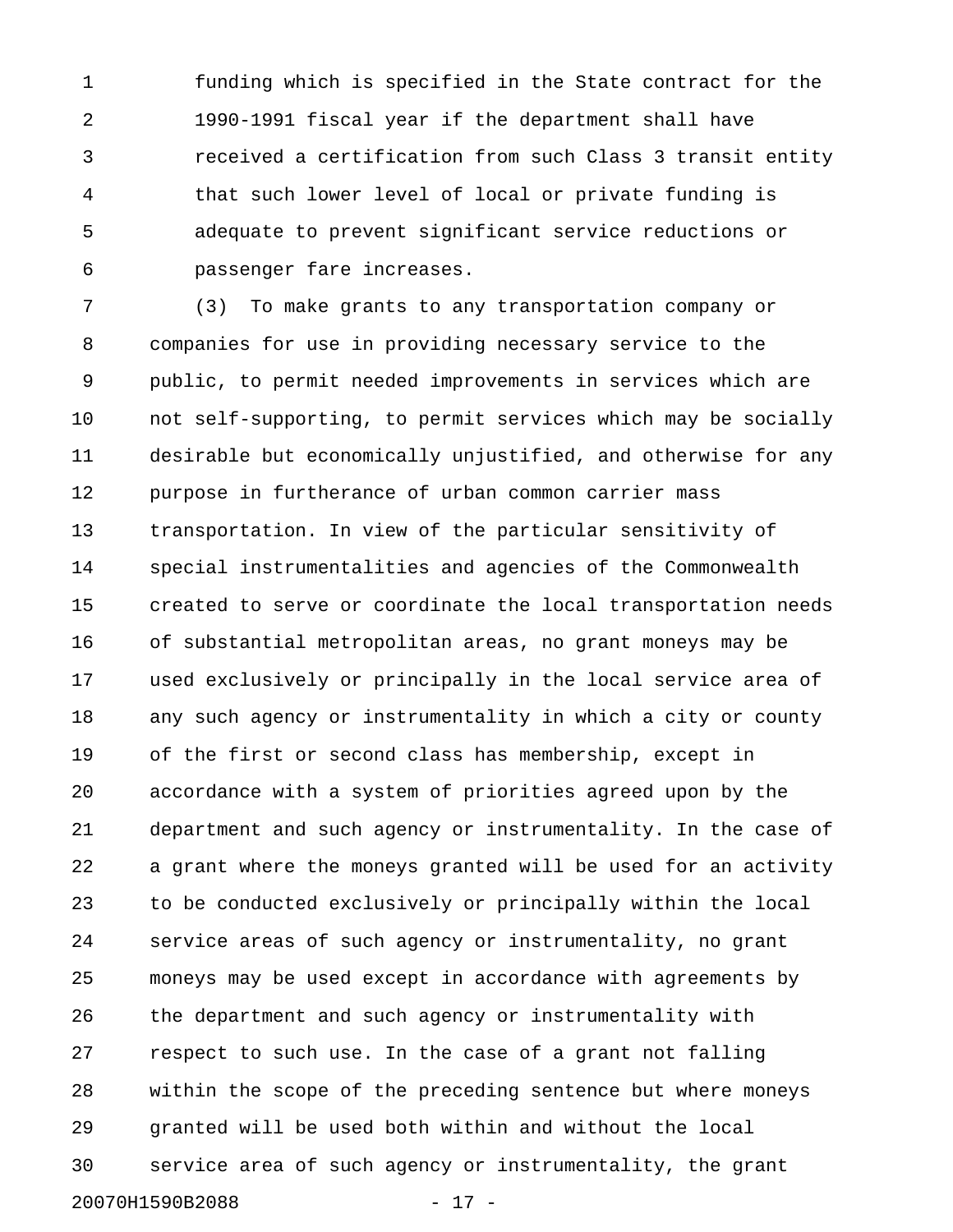1 shall require that the routes, schedules and fares applicable 2 only within such service areas shall be those mutually agreed 3 upon by the department and such agency or instrumentality. No 4 agreement referred to in this paragraph shall impair, 5 suspend, reduce, enlarge or extend or affect in any manner 6 the powers of the Pennsylvania Public Utility Commission or 7 the Interstate Commerce Commission otherwise applicable by 8 law. Each grant to a Class 1 transit entity, to a Class 2 9 transit entity or to a Class 3 transit entity made pursuant 10 to this paragraph shall be matched by local or private 11 funding in an amount not less than one-third of the total 12 State grant made pursuant to section 1303(b). Any grants to 13 Class 3 transit entities may, however, be matched by an 14 amount not less than the amount of local or private funding 15 which is specified in the State contract for the 1990-1991 16 fiscal year if the department shall have received a 17 certification from such Class 3 transit entity that such 18 lower level of local or private funding is adequate to 19 prevent significant service reductions and/or passenger fare 20 increases.

21 (4) In connection with privately or locally assisted 22 capital projects or capital projects financed with private or 23 local and Federal funds, to make grants for approved capital 24 projects to a local transportation organization or a 25 transportation company, including the acquisition, 26 construction, reconstruction and improvement of facilities 27 and equipment, buses and other rolling stock, and other real 28 or personal property, including land (but not public 29 highways), needed for an efficient and coordinated mass 30 transportation system for use, by operation, lease or 20070H1590B2088 - 18 -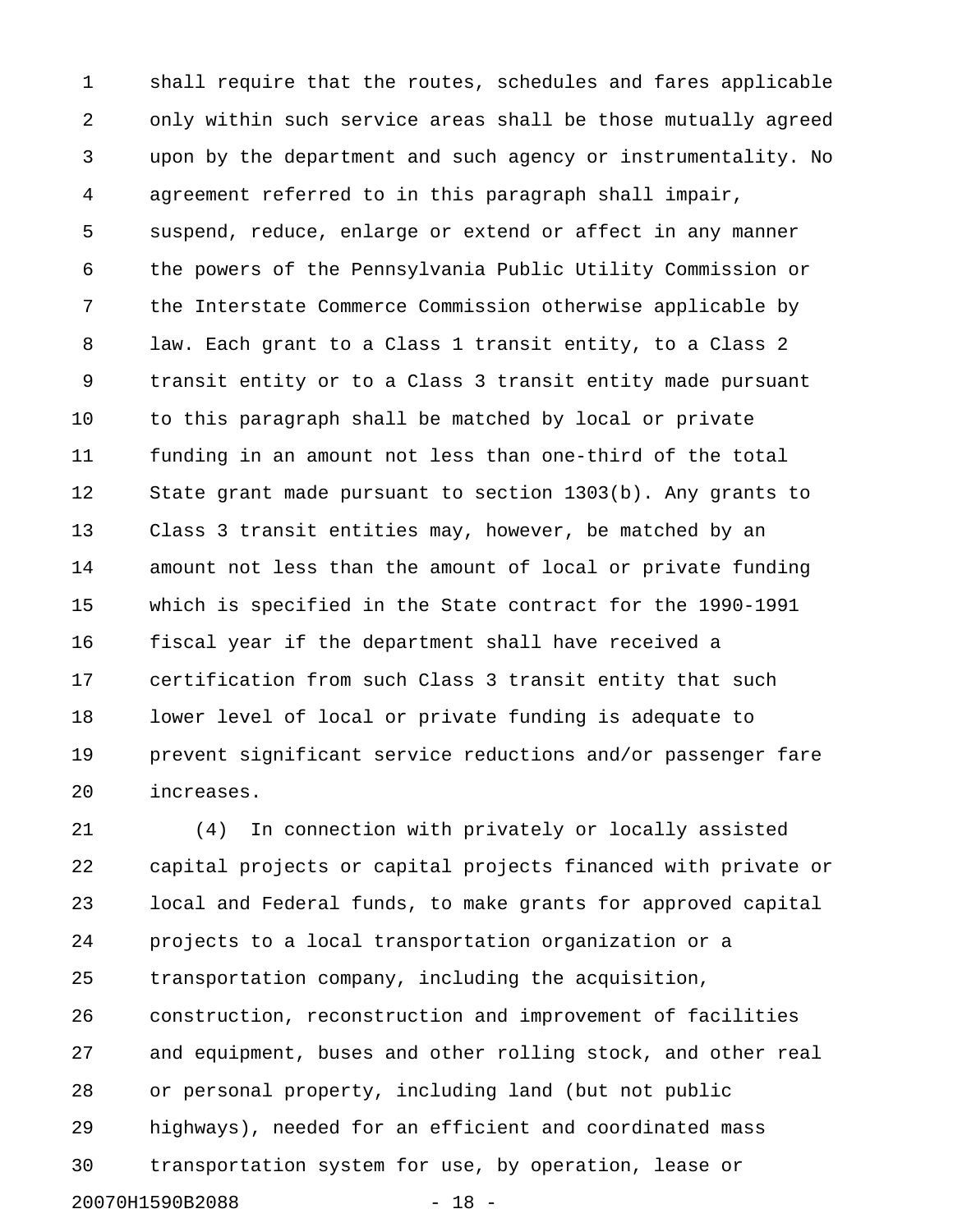1 otherwise, in urban common carrier mass transportation 2 service and in coordinating such service with highway and 3 other transportation. No capital project grant shall be made 4 for the purpose of financing, directly or indirectly, the 5 acquisition of any interest in, or the purchase of any 6 facilities or other property of, a private urban common 7 carrier mass transportation company. Each capital project 8 shall be based on a program or plan approved by the 9 department. No capital project grant shall exceed five-sixths 10 of the non-Federal share, subject, however, to the following 11 specific exceptions:

12 (i) If two or more capital projects are combined for 13 financing purposes, the amount of department funds used 14 for any one of such projects may exceed five-sixths of 15 the non-Federal share, provided that the total amount of 16 department funds provided for all the projects so 17 combined does not exceed five-sixths of the total non-18 Federal share of all of the projects so combined.

19 (ii) If a capital project is eligible to receive 20 Federal financial assistance under the Urban Mass 21 Transportation Act of 1964 and if the project application 22 for such Federal financial assistance has been rejected 23 or delayed because of a lack of Federal funds or if the 24 normal amount of Federal grant cannot be provided because 25 of a lack of Federal funds and if the department has 26 determined that the capital project is essential and 27 should proceed without delay, department funds for such 28 capital project may be increased temporarily to finance 29 the entire net project cost, with the requirement that, 30 upon the availability of additional Federal funds and the 20070H1590B2088 - 19 -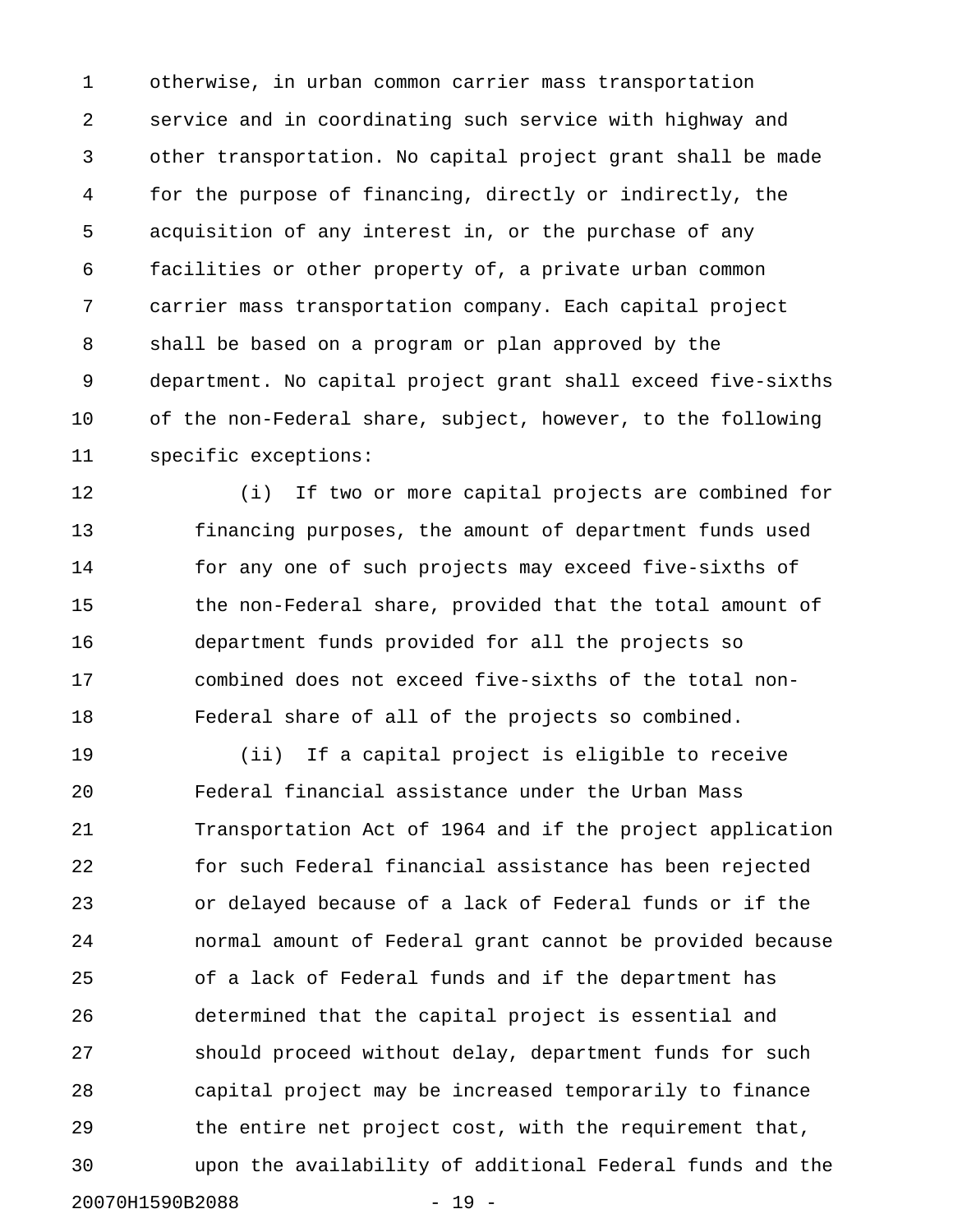1 making to the capital project of a new or an additional 2 Federal grant, the amount of department funds in excess 3 of five-sixths of the non-Federal share be refunded to 4 the department or be applied as the department may direct 5 to help meet the department's share of the cost of 6 another project in which the department is a participant.

7 (iii) If a project is ineligible to receive Federal 8 financial assistance under the Urban Mass Transportation 9 Act of 1964 and if the department has determined that the 10 project is essential and should proceed without delay, 11 the amount of department funds for such project shall be 12 limited to an amount not to exceed one-half of the net 13 project cost.

14 (5) To make grants from the State Lottery Fund in 15 accordance with Chapter 7 of the act of August 14, 1991 16 (P.L.342, No.36), known as the Lottery Fund Preservation Act.

17 (6) To participate in a pooled bus acquisition program 18 with transportation companies or local transportation 19 organizations and the Federal Government for the purpose of 20 making buses available to transportation companies or local 21 transportation organizations for use in urban common carrier 22 mass transportation service, in accordance with the following 23 procedures:

24 (i) The department may apply to the Urban Mass 25 Transportation Administration of the United States 26 Department of Transportation for the Federal share of any 27 pooled-bus acquisition project.

28 (ii) The department may, with the assistance of the 29 Department of General Services or a special group 30 comprised of representatives of the transportation 20070H1590B2088 - 20 -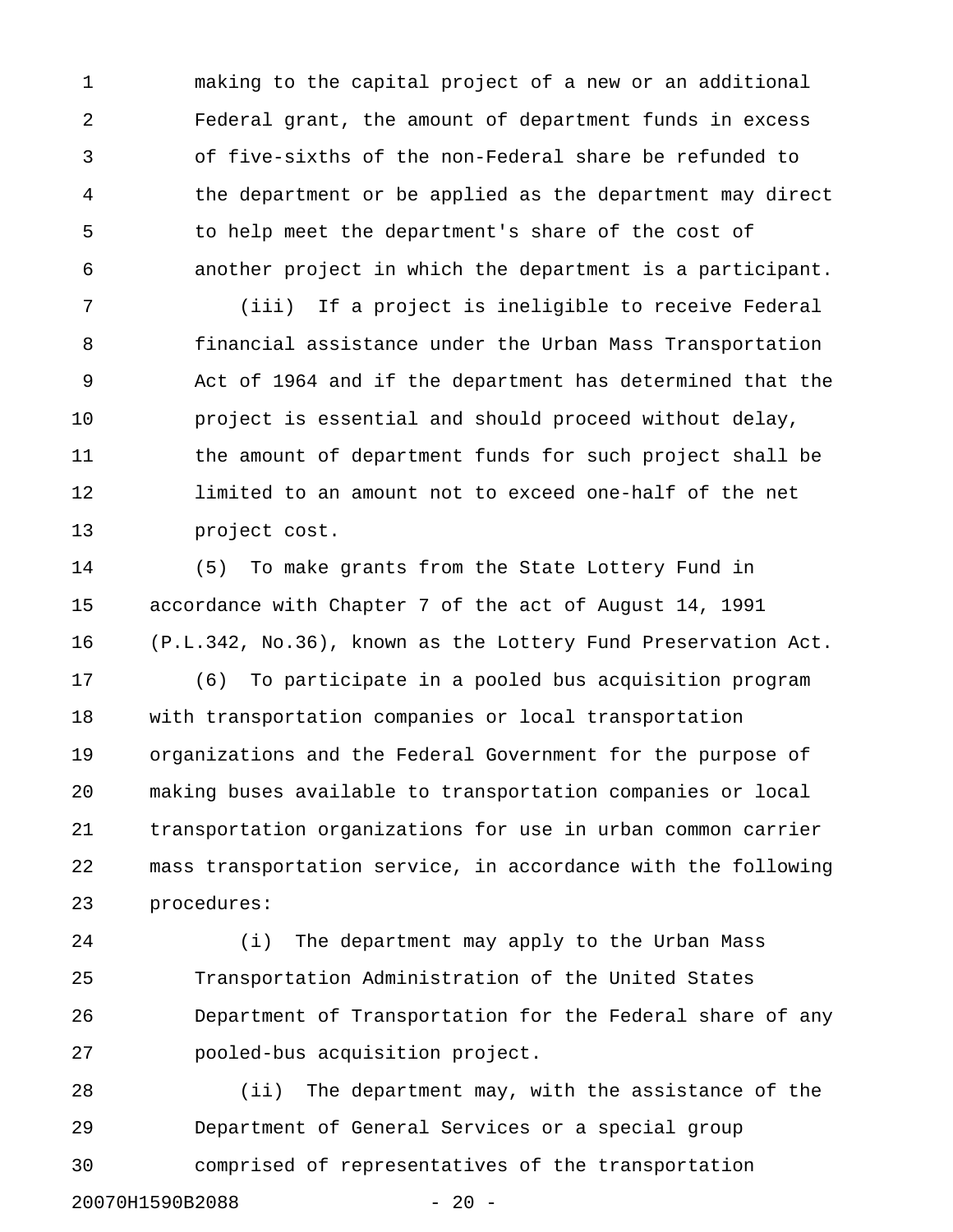1 companies or local transportation organizations within 2 the Commonwealth, write specifications for and order 3 buses on behalf of any number of transportation companies 4 or local transportation organizations desiring bus 5 acquisition under this program.

6 (iii) Before any order for buses is placed by the 7 department with a manufacturer, the department shall 8 secure written assurance from the Federal Government of 9 the availability of Federal financial assistance for such 10 bus acquisitions. The department shall also secure 11 written obligations by the transportation companies or 12 local transportation organizations participating in such 13 bus acquisitions that they will accept delivery of such 14 buses at the appropriate time and will supply local 15 funding in accordance with subparagraph (iv).

16 (iv) Funding for this program shall be: four-fifths 17 Federal, one-sixth State and one-thirtieth from local 18 sources; however, the local share of program costs may be 19 advanced to the manufacturer by the Commonwealth at the 20 time of purchase. Repayments to the Commonwealth of such 21 advancements shall be considered as augmentations to the 22 fund from which the funds were advanced. No part of the 23 Federal share shall be advanced by the Commonwealth in 24 anticipation of reimbursement.

25 (v) The Commonwealth may take title to and delivery 26 of vehicles acquired pursuant to this program for 27 eventual transfer to transportation companies or local 28 transportation organizations.

29 (vi) All bus acquisitions under this program shall 30 be made in accordance with a system of competitive 20070H1590B2088 - 21 -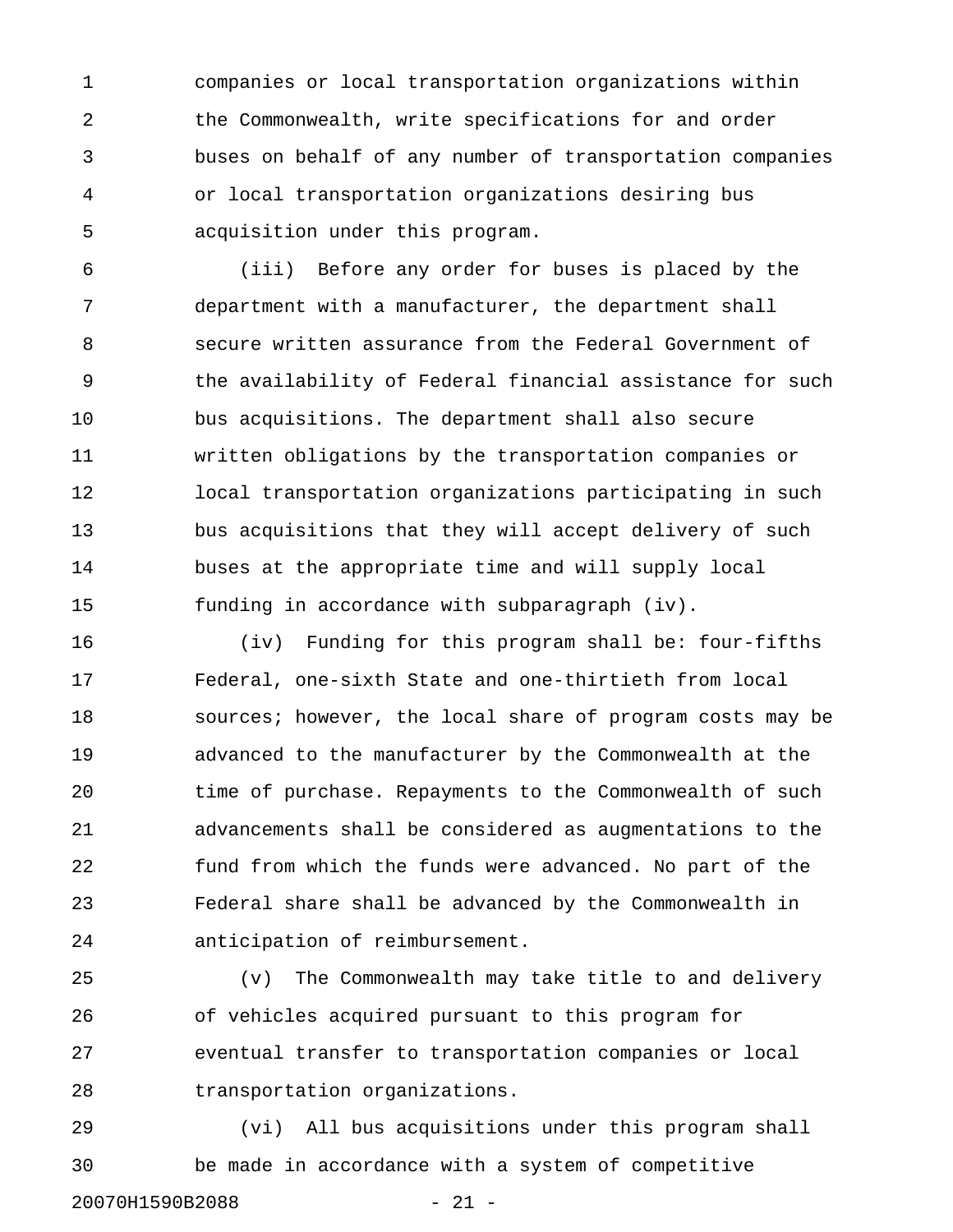1 bidding.

2 (vii) At its discretion, the department may organize 3 and fund, with Commonwealth funds, postacquisition 4 studies reasonably related to any pooled-bus acquisition 5 made pursuant to this section, including, but not limited 6 to, a vehicle inspection study at an appropriate interval 7 or intervals following acquisition in order to monitor 8 the condition of any vehicle purchased pursuant to this 9 section.

10 § 1303. Annual appropriation and computation of subsidy.

11 (a) General rule.--Beginning with the 1991-1992 fiscal year, 12 the Commonwealth shall annually determine the level of 13 appropriation for public transportation assistance, using the 14 standards contained in this section, to sufficiently fund and to 15 make fully operative section 1302(2)(iii) and (3) (relating to 16 program authorizations).

17 (b) Distribution as grants.--The General Assembly shall 18 annually make an appropriation to the department for 19 distribution as grants to local transportation organizations and 20 transportation companies. The total amount of moneys 21 appropriated shall be distributed by the department as grants to 22 local transportation organizations and transportation companies 23 in accordance with the provisions of this section.

24 (c) Distribution formula.--The department shall distribute 25 the total amount appropriated under subsection (b) in the 26 following manner:

27 (1) The department shall calculate the Class 4 transit 28 entity share for the fiscal year.

29 (2) The department shall then calculate the amount of 30 grant due to each Class 4 transit entity as follows: 20070H1590B2088 - 22 -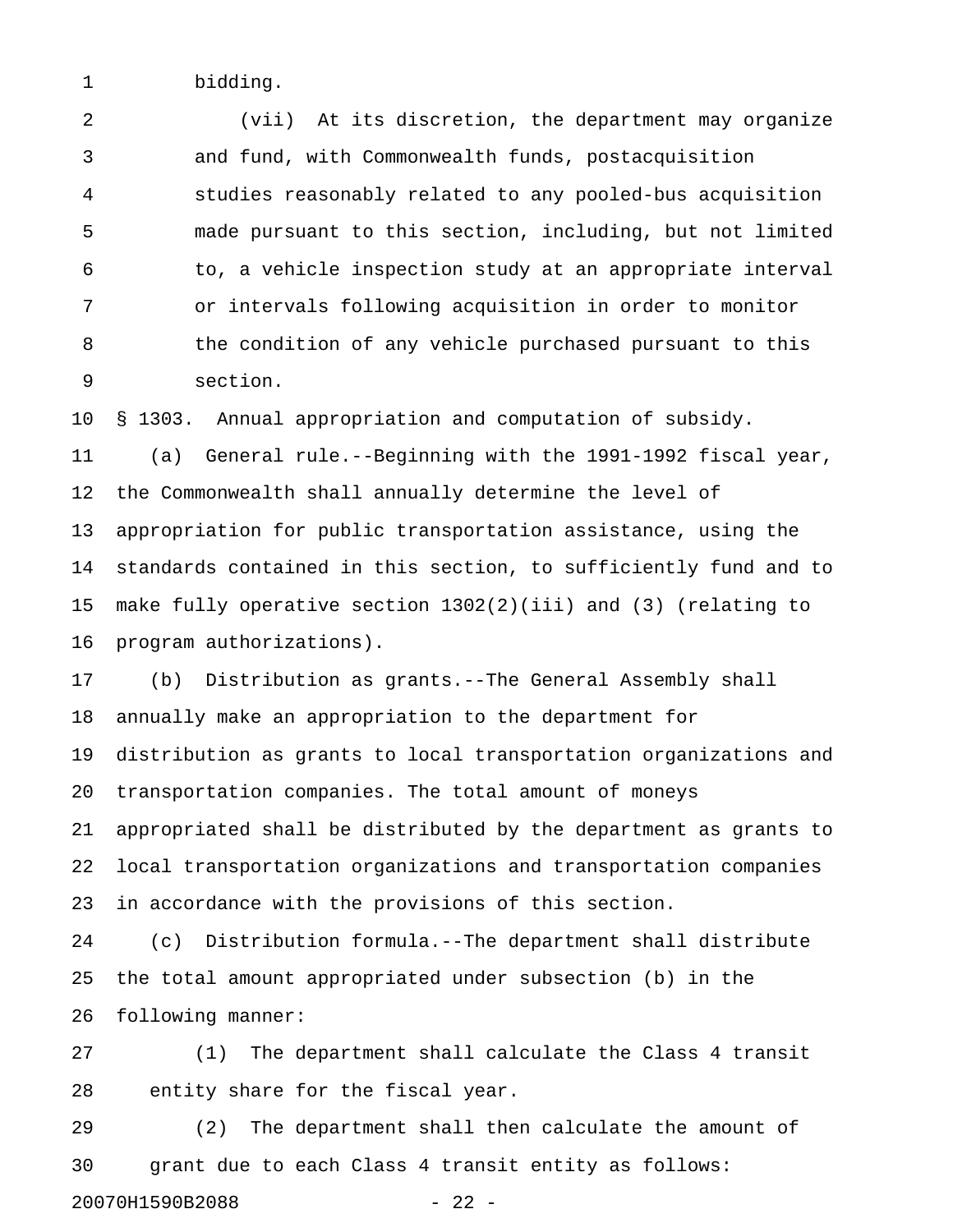1 (i) From the Class 4 transit entity share, each 2 Class 4 transit entity shall first receive an amount 3 equal to 100% of its Class 4 transit entity adjusted base 4 grant.

5 (ii) With respect to any portion of the Class 4 6 transit entity share remaining after each Class 4 transit 7 entity receives an amount equal to 100% of its Class 4 8 transit entity adjusted base grant:

9 (A) Fifty percent of such excess shall be 10 distributed to Class 4 transit entities based upon 11 the percentage of the total amount of all Class 4 12 transit entity adjusted base grants given to Class 4 13 transit entities which a particular Class 4 transit 14 entity received.

15 (B) Twenty-five percent of such excess shall be 16 distributed to Class 4 transit entities based upon 17 each transit entity's Class 4 revenue mile 18 percentage. The actual amount received by each Class 19 4 transit entity under this clause shall be 20 determined by multiplying a particular Class 4 21 transit entity's Class 4 revenue mile percentage 22 times 25% of such excess of the Class 4 transit 23 entity share.

24 (C) Twenty-five percent of such excess shall be 25 distributed to Class 4 transit entities based upon 26 each transit entity's Class 4 revenue hour 27 percentage. The actual amount received by each Class 28 4 transit entity under this clause shall be 29 determined by multiplying a particular Class 4 30 transit entity's Class 4 revenue hour percentage 20070H1590B2088 - 23 -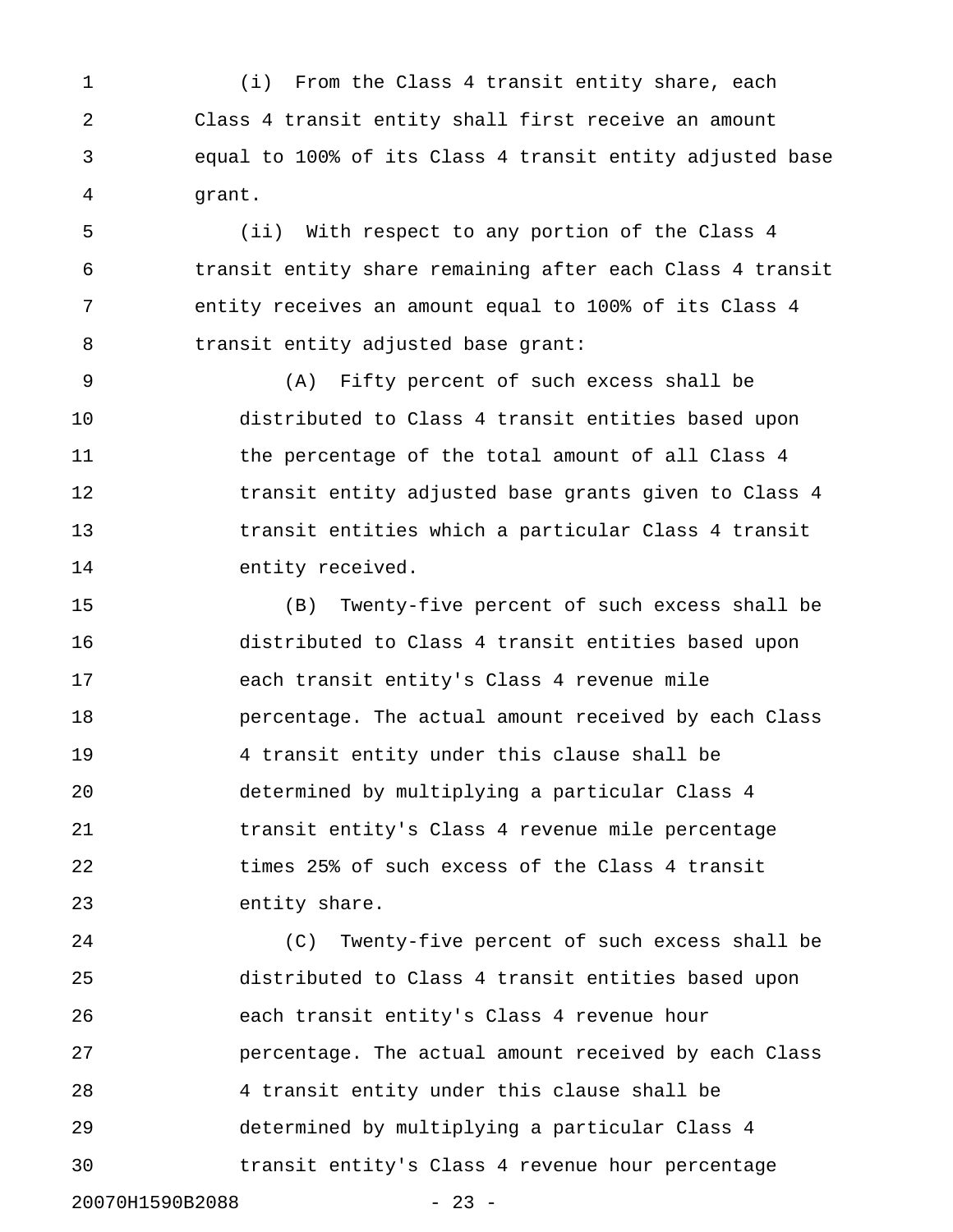1 times 25% of such excess of the Class 4 transit 2 entity share.

3 (3) All Class 4 transit entities may utilize all of the 4 funds received pursuant to this section for any purpose in 5 furtherance of public transportation. Each grant made to a 6 Class 4 transit entity pursuant to this section shall, 7 however, be matched by local or private funding in an amount 8 not less than one-third of the total State grant made 9 pursuant to subsection (c). Additionally, any grants to Class 10 4 transit entities may be matched by an amount not less than 11 the amount of local or private funding which is specified in 12 the State contract for the 1990-1991 fiscal year if the 13 department shall have received a certification from such 14 Class 4 transit entity that such lower level of local or 15 private funding is adequate to prevent significant service 16 reductions or passenger fare increases.

17 (4) The department shall calculate the Class 1 transit 18 entity share, the Class 2 transit entity share and the Class 19 3 transit entity share for the fiscal year.

20 (5) The department shall then calculate the amount of 21 grant due to each local transportation organization and 22 transportation company as follows:

23 (i) Each Class 1 transit entity shall receive a 24 prorata share of the Class 1 transit entity share. If 25 there is only one Class 1 transit entity, it shall 26 receive the entire Class 1 transit entity share.

27 (ii) Each Class 2 transit entity shall receive a 28 prorata share of the Class 2 transit entity share. If 29 there is only one Class 2 transit entity, it shall 30 receive the entire Class 2 transit entity share.

20070H1590B2088 - 24 -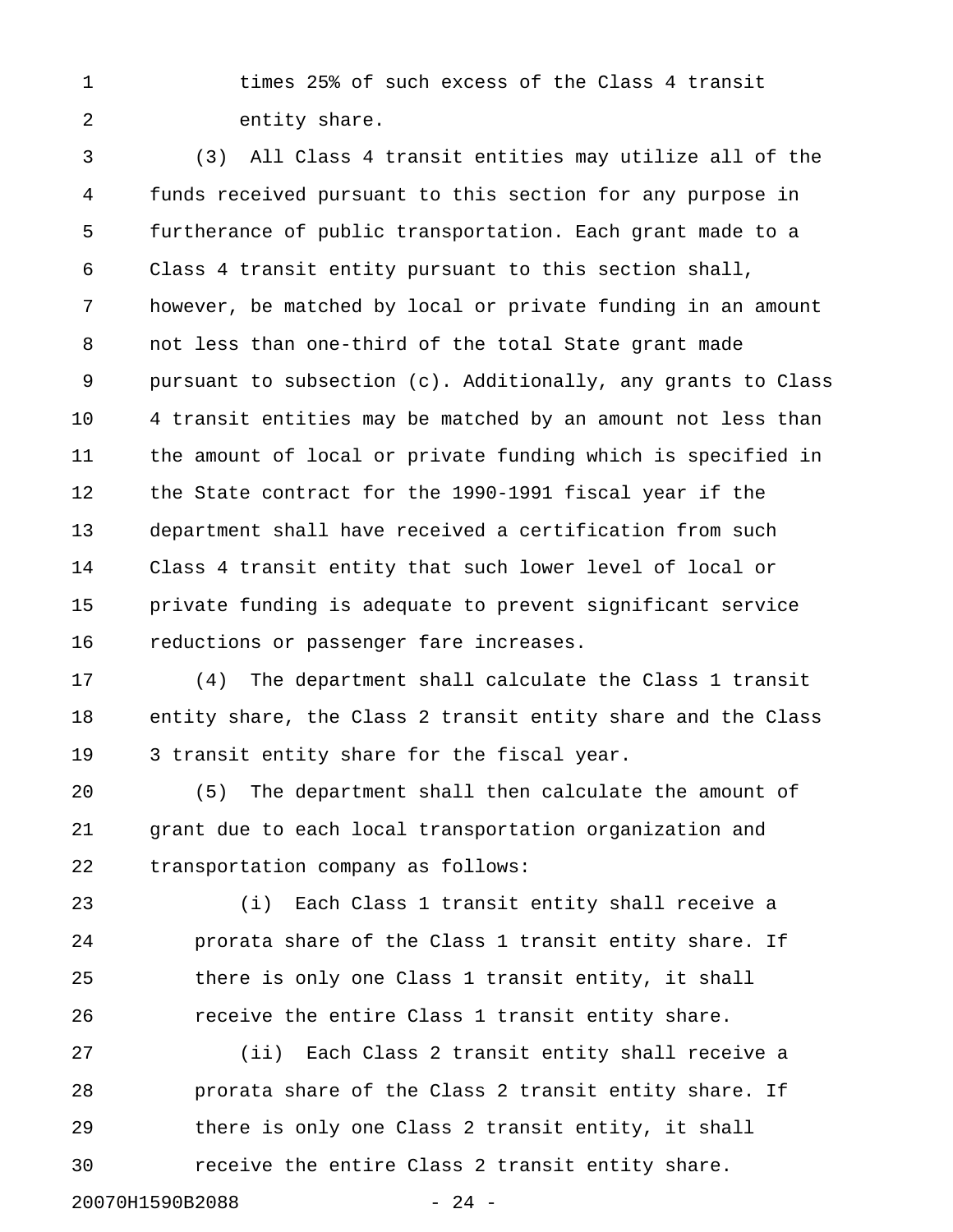1 (iii) Each Class 3 transit entity shall receive a 2 portion of the Class 3 transit entity share calculated as 3 follows:

4 (A) From the Class 3 transit entity share, each 5 Class 3 transit entity shall first receive an amount 6 equal to 100% of its Class 3 transit entity adjusted 7 base grant.

8 (B) With respect to any portion of the Class 3 9 transit entity share remaining after each Class 3 10 transit entity receives an amount equal to 100% of 11 its Class 3 transit entity adjusted base grant:

12 (I) Fifty percent of such excess shall be 13 distributed to Class 3 transit entities based 14 upon the percentage of all Class 3 transit entity 15 adjusted base grants given to Class 3 transit 16 entities which a particular Class 3 transit 17 entity received.

18 (II) Twenty-five percent of such excess 19 shall be distributed to Class 3 transit entities 20 based upon each transit entity's Class 3 vehicle 21 mile percentage. The actual amount received by 22 each Class 3 transit entity under this subclause 23 shall be determined by multiplying a particular 24 Class 3 transit entity's Class 3 vehicle mile 25 percentage times 25% of such excess of the Class 26 3 transit entity share.

27 (III) Twenty-five percent of such excess 28 shall be distributed to Class 3 transit entities 29 based upon each Class 3 transit entity's Class 3 30 operating revenue percentage. The actual amount

20070H1590B2088 - 25 -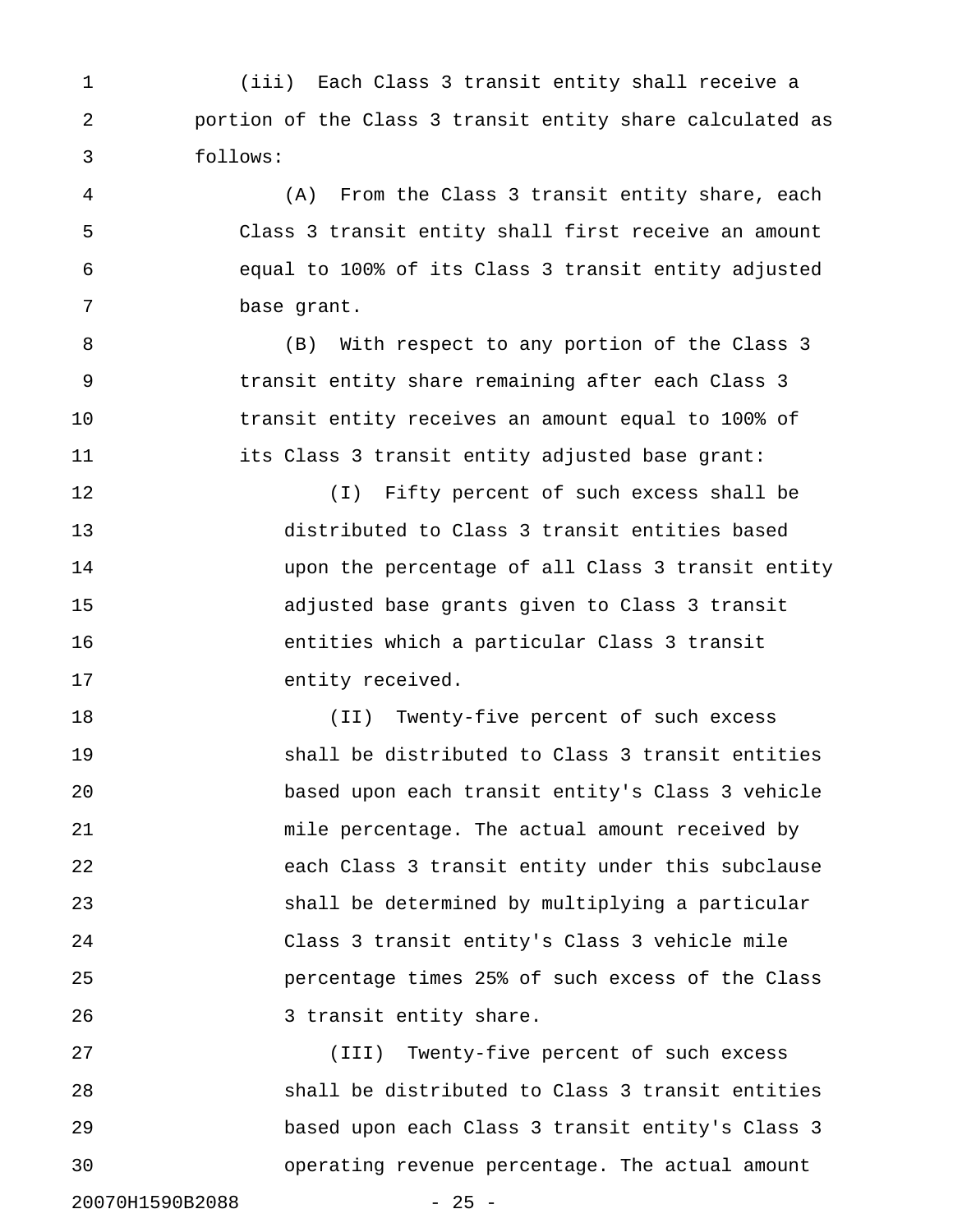1 received by each Class 3 transit entity under 2 this subclause shall be determined by multiplying 3 a particular Class 3 transit entity's Class 3 4 operating revenue percentage times 25% of such 5 excess of the Class 3 transit entity share. 6 (6) On or about each July 1, October 1, January 1 and 7 April 1 of each year commencing July 1, 1987, the department 8 shall disburse 25% of the total annual amount due to each

9 local transportation organization or transportation company 10 calculated in accordance with this section.

11 (d) New organizations.--Should a new local transportation 12 organization or transportation company be established and meet 13 the criteria of a Class 1 transit entity, Class 2 transit 14 entity, Class 3 transit entity or Class 4 transit entity as such 15 criteria are set forth in section 1301 (relating to 16 definitions), the department shall make an appropriate 17 determination as to the level of grant to which such local 18 transportation organization or transportation company shall be 19 entitled. This determination shall include, but shall not be 20 limited to, a determination as to an appropriate adjusted base 21 grant for that local transportation organization or 22 transportation company and a determination of appropriate 23 adjustments to class percentages or transit entity shares. 24 (e) Change to different entity class.--If, during any fiscal 25 year, either the number of vehicles operated by a local 26 transportation organization or transportation company or the 27 area served by such a local transportation organization or 28 transportation company changes so that the local transportation 29 organization or transportation company meets the criteria for a 30 different transit entity class, as such criteria are set forth 20070H1590B2088 - 26 -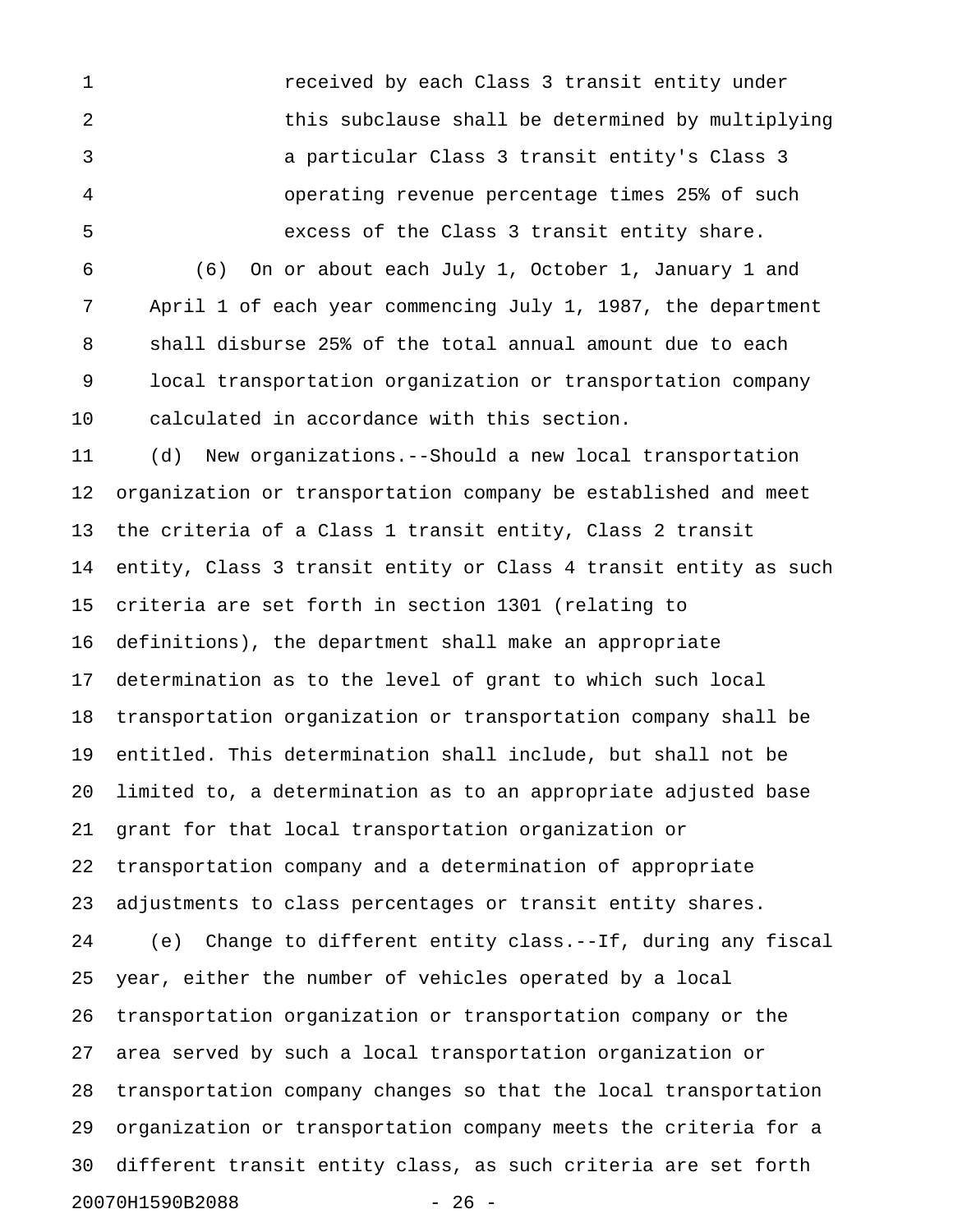1 in section 1301, on or before July 15 of the fiscal year which 2 follows such a change and in each fiscal year thereafter, the 3 department shall reflect any change in the transit entity class 4 of such a local transportation organization or transportation 5 company in its calculation of the transit entity shares for each 6 transit entity class for that and subsequent fiscal years. In 7 its calculation of the transit entity shares for each transit 8 entity class required by this section, for the fiscal year 9 following the change in a local transportation organization or 10 transportation company's transit entity class and thereafter, 11 the department shall include the amount of the transit entity 12 share allocated to such a local transportation organization or 13 transportation company for the fiscal year prior to the change 14 in the transit entity class, in the transit entity share for the 15 new transit entity class of such a local transportation 16 organization or transportation company, and shall delete an 17 equal amount from the transit entity share for the transit 18 entity class for which such a local transportation organization 19 or transportation company no longer meets the criteria in the 20 new fiscal year or thereafter.

21 (f) Rates, fares and charges.--

22 (1) Each local transportation organization or 23 transportation company receiving moneys pursuant to this 24 section shall annually fix such rates, fares and charges in 25 such manner that they shall be at all times sufficient in the 26 aggregate, and in conjunction with any moneys received from 27 Federal or other sources, and any other income available to 28 such organization or company, to provide funds for the 29 payment of all operating costs and expenses which shall be 30 incurred by such organization or company.

20070H1590B2088 - 27 -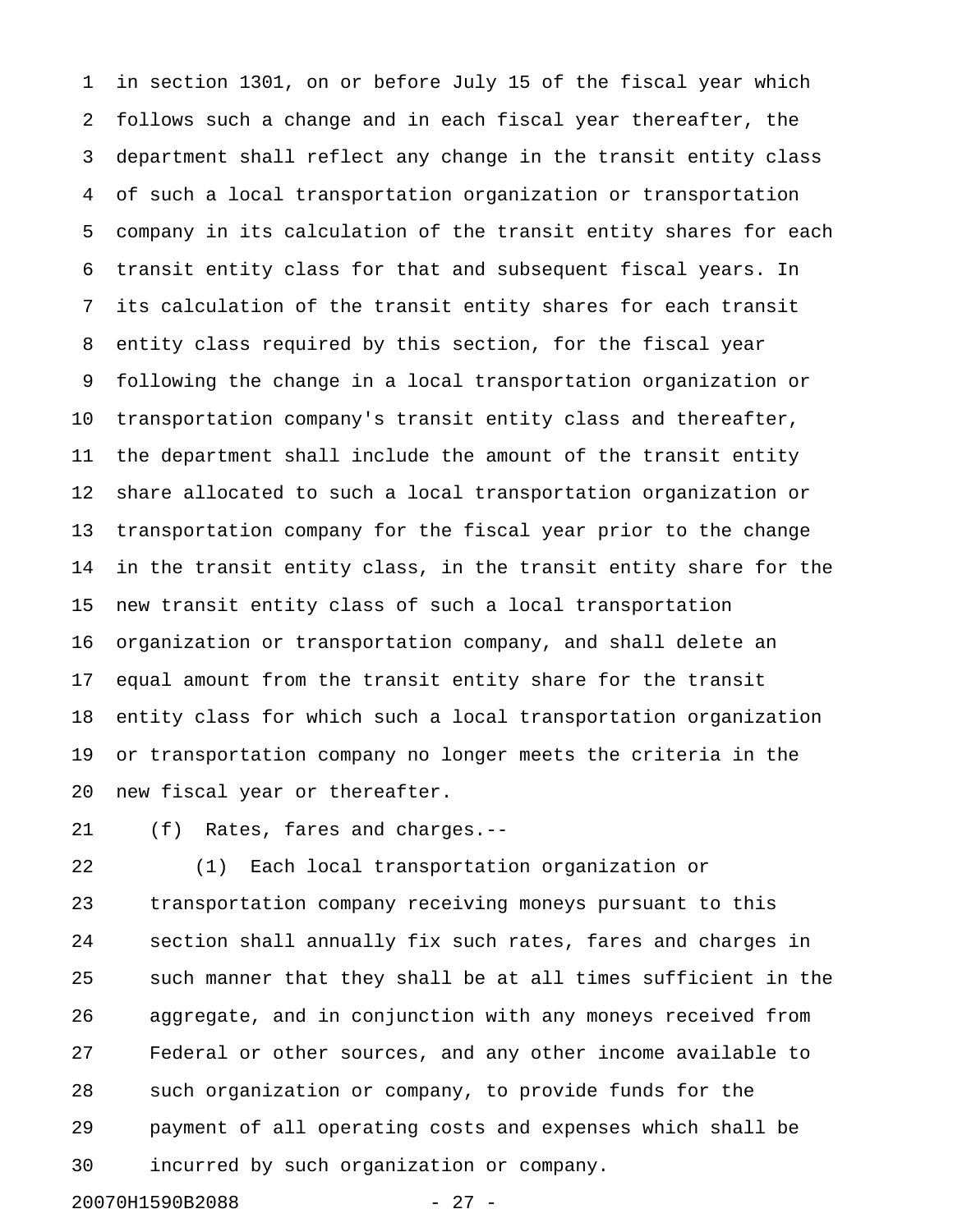1 (2) In order to be eligible for the moneys described in 2 paragraph (1), each local transportation organization or 3 transportation company shall adopt an annual operating budget 4 for each fiscal year no later than the last day of the 5 preceding fiscal year. A copy of this operating budget shall 6 be submitted to the department within ten days after its 7 approval, along with a certification by the local 8 transportation organization or transportation company that 9 adequate revenues (including subsidies) are provided to 10 support operating costs and expenses.

11 (g) Standards and measures.--

12 (1) Within one year after the effective date of this 13 part and every year thereafter, each local transportation 14 organization or transportation company receiving moneys 15 pursuant to this section shall adopt a series of service 16 standards and performance evaluation measures. Such standards 17 and measures shall be in addition to the performance audits 18 required by section 1315 (relating to public transportation 19 grants management accountability) and shall consist of 20 objectives and specific numeric performance levels to be 21 achieved in meeting these standards and objectives. Those 22 standards and measures adopted shall include the following, 23 in addition to others deemed appropriate by the local 24 transportation organization or transportation company:

25 (i) An automatic mechanism to review the utilization 26 of routes.

27 (ii) Staffing ratios (ratio of administrative 28 employees to operating employees; number of vehicles per 29 mechanic).

30 (iii) Productivity measures (vehicle miles per 20070H1590B2088 - 28 -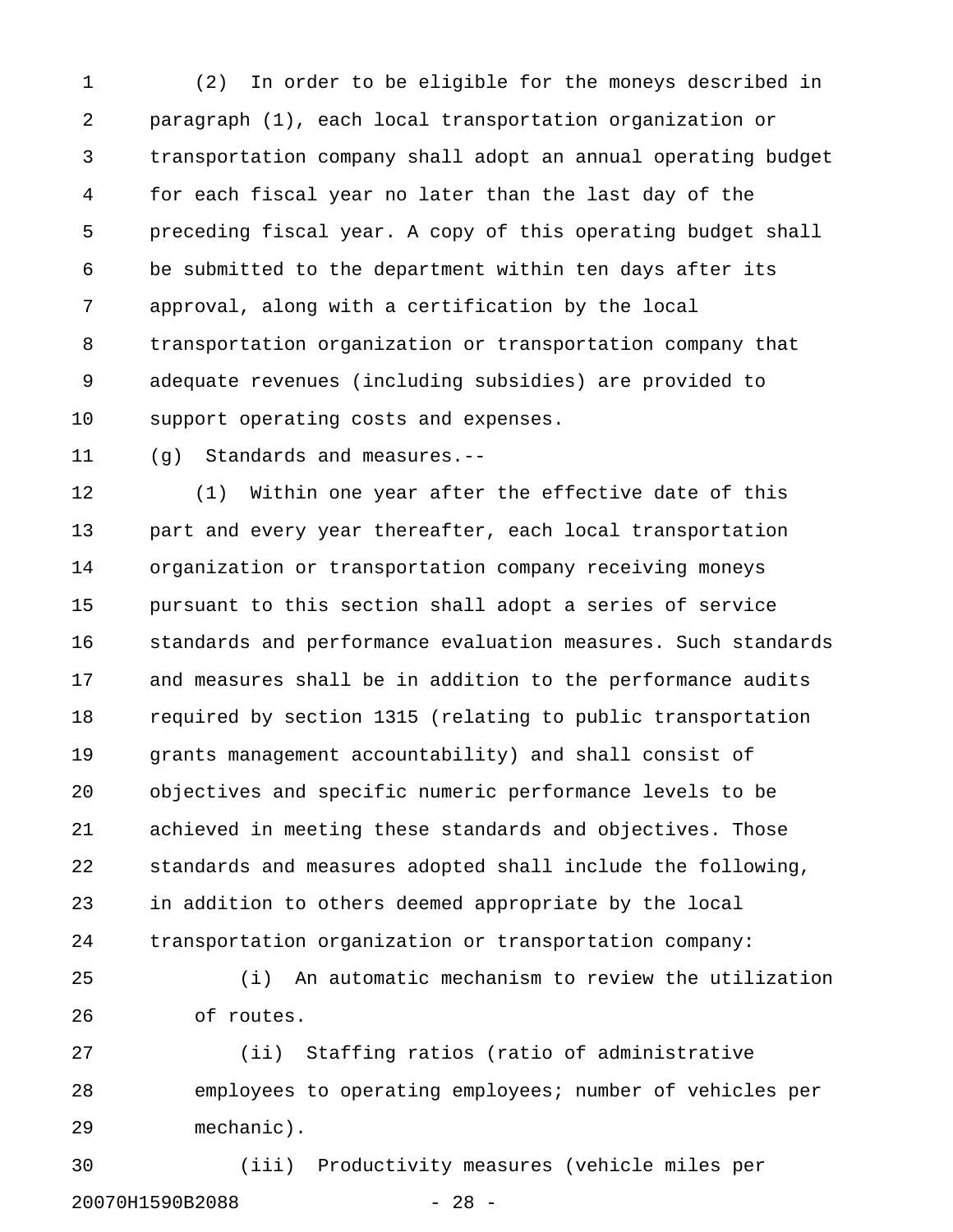1 employee; passenger and employee accidents per 100,000 2 vehicle miles; on-time performance; miles between road 3 calls).

4 (iv) Fiscal indicators (operating cost per 5 passenger; subsidy per passenger and operating ratio).

6 (iv.1) Reasonable minimum prequalification standards 7 for prospective transit service subcontractors.

8 (v) Any other matter desired by the governing body 9 of such local transportation organization or 10 transportation company.

11 (2) The service standards and performance evaluation 12 measures shall be established by formal action of the 13 governing body of such local transportation organization or 14 transportation company following an opportunity for comment 15 by the public and the department. Upon submission, the 16 department will review and may make recommendations to the 17 local transportation organization or transportation company 18 concerning the service standards and performance evaluation 19 measures.

20 (3) In the discretion of such governing body, the 21 service standards and performance evaluation measures may be 22 systemwide or based on a sampling.

23 (4) The service standards and performance evaluation 24 measures shall only constitute goals for such local 25 transportation organization or transportation company in 26 providing service in the year following their adoption. At 27 the end of such year, fiscal or calendar, as the case may be, 28 a report shall be transmitted to the department for its 29 consideration indicating the projected performance levels and 30 the performance levels actually achieved. Upon submission, 20070H1590B2088 - 29 -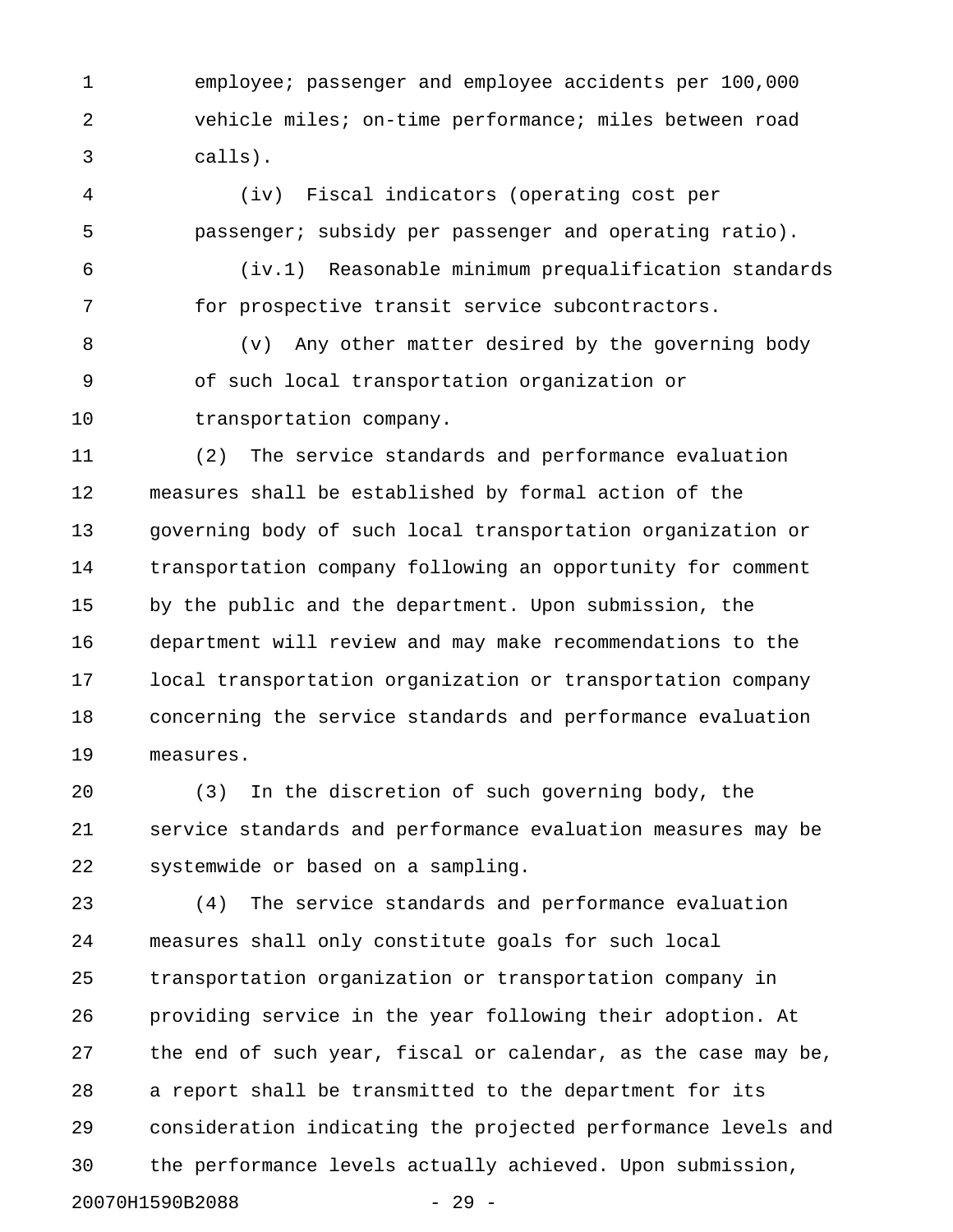1 the department will review the report and may make 2 recommendations to such local transportation organization or 3 transportation company concerning the performance levels 4 actually achieved. Such report shall be released to the 5 public at the time of issuance.

6 (5) The department may suspend the eligibility for 7 future discretionary transit grant funds of any transit 8 entity which fails to comply with the provisions of this 9 section. The department shall restore the discretionary 10 funding eligibility of a suspended transit entity at such 11 time as the requirements of this section are met in an 12 amended application received by the department.

13 (h) Reduction of certain grants.--With respect to grants to 14 Class 1 transit entities and Class 2 transit entities in any 15 fiscal year, the department shall reduce the grant amount due to 16 such local transportation organization or transportation company 17 by an amount equal to 1% of such grant moneys otherwise due to 18 such local transportation organization or transportation company 19 for each percentage point such local transportation 20 organization's or transportation company's operating ratio is 21 less than 50% in the case of a Class 1 transit entity or less 22 than 46% in the case of a Class 2 transit entity.

23 (i) Audits.--The department is authorized to perform 24 independent financial audits of the financial statements of each 25 local transportation organization or transportation company 26 receiving moneys pursuant to this section. Such audits shall be 27 conducted in accordance with generally accepted auditing 28 standards. Any financial statements subject to such audit or 29 reports resulting from such audit shall be prepared and 30 presented in accordance with generally accepted accounting 20070H1590B2088 - 30 -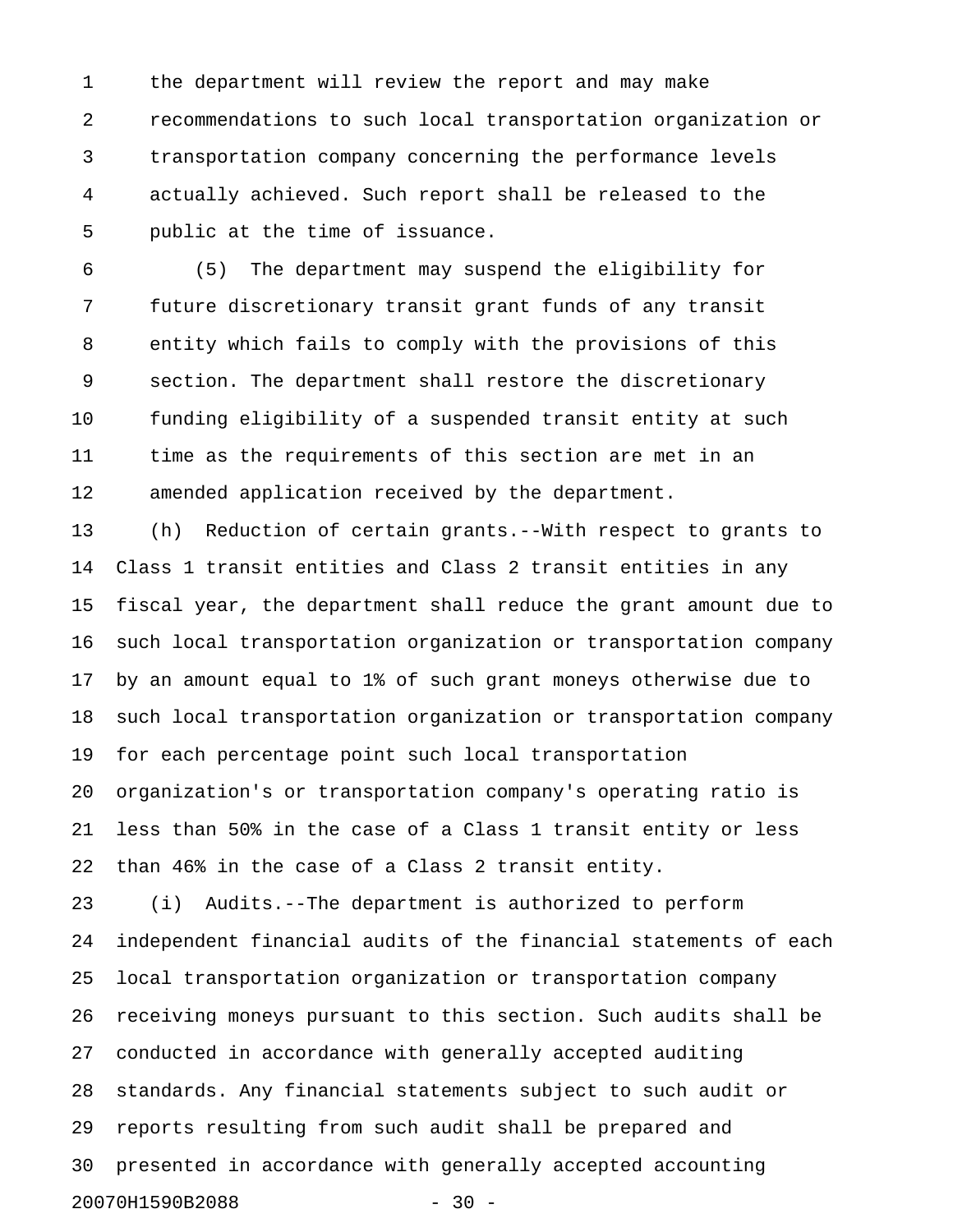1 principles, consistently applied with previous statements 2 rendered for or on behalf of such organization or company. The 3 department may coordinate such audits in conjunction with audits 4 undertaken by the Auditor General.

5 (j) Definitions.--As used in this section, the following 6 words and phrases shall have the meanings given to them in this 7 subsection:

8 "Class 1 percentage." Seventy percent.

9 "Class 2 percentage." Twenty-five and three-tenths percent. 10 "Class 3 percentage." Four and seven-tenths percent. 11 "Class 1 to 3 allocation." The total amount appropriated 12 under subsection (b) less the Class 4 transit entity share. 13 "Class 1 transit entity share." The product of the Class 1 14 percentage times the Class 1 to 3 allocation in a particular 15 fiscal year.

16 "Class 2 transit entity share." The product of the Class 2 17 percentage times the Class 1 to 3 allocation in a particular 18 fiscal year.

19 "Class 3 transit entity adjusted base grant." The State 20 subsidy which a Class 3 transit entity received during the 1990- 21 1991 fiscal year, including Federal funds transferred from other 22 local transportation organizations and transportation companies 23 from the Federal fiscal year 1989-1990 pursuant to the 24 Governor's apportionment allocation contained in the Urban Mass 25 Transportation Act of 1964.

26 "Class 3 transit entity share." The product of the Class 3 27 percentage times the Class 1 to 3 allocation in a particular 28 fiscal year.

29 "Class 3 vehicle mile percentage." The percentage determined 30 by dividing the vehicle miles of a Class 3 transit entity with 20070H1590B2088 - 31 -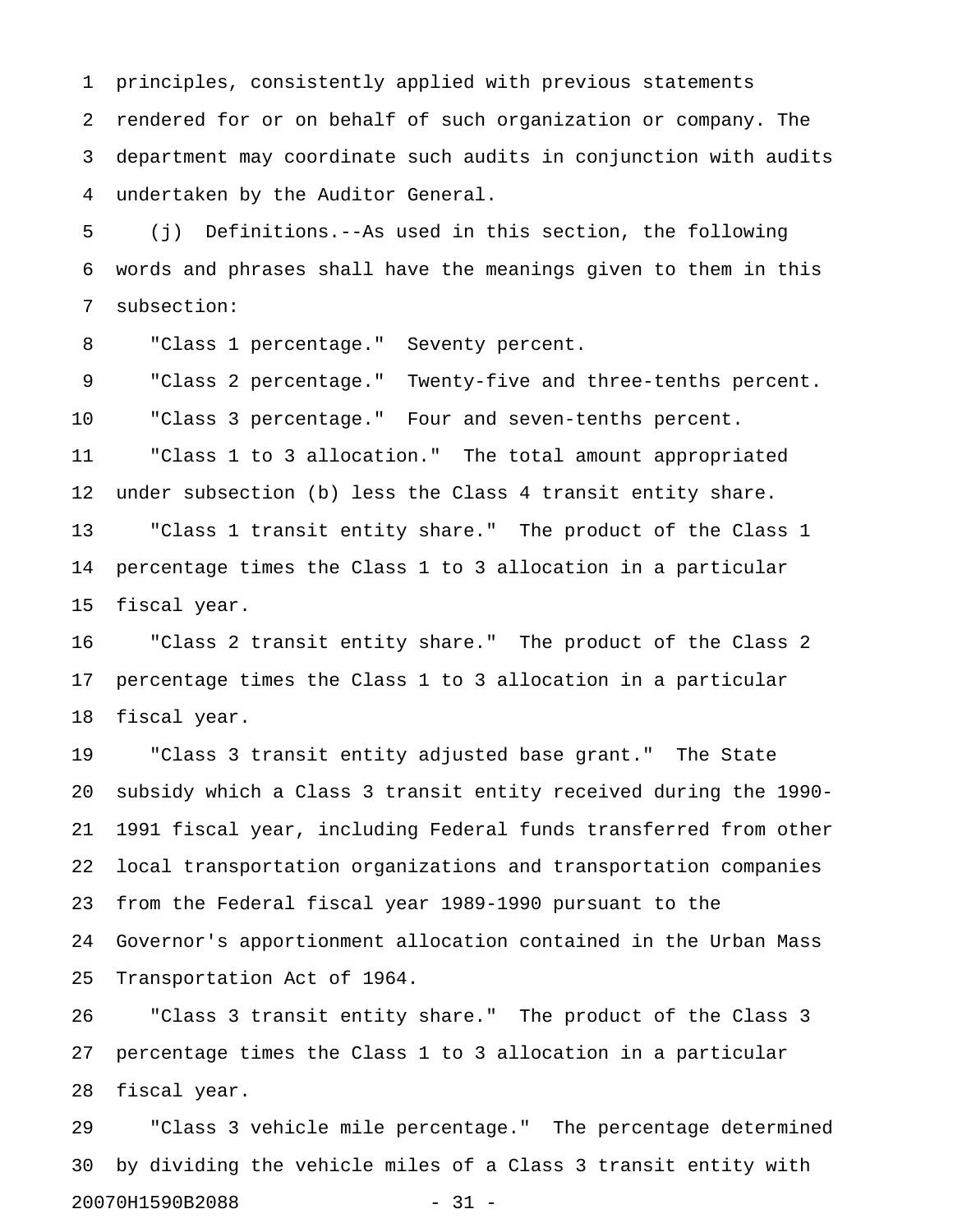1 respect to the most recent fiscal year as reported in the most 2 recently issued Pennsylvania Mass Transit Statistical Report by 3 the total number of vehicle miles of all Class 3 transit 4 entities with respect to the most recent fiscal year as reported 5 in the most recently issued Pennsylvania Mass Transit 6 Statistical Report.

7 "Class 4 revenue hour percentage." The percentage determined 8 by dividing the revenue hours of a Class 4 transit entity as 9 reported with respect to the most recent fiscal year in the most 10 recently issued Pennsylvania Rural and Small Urban Public 11 Transportation Statistical Report by the total number of revenue 12 hours of all Class 4 transit entities as reported with respect 13 to the most recent fiscal year reported in the most recently 14 issued Pennsylvania Rural and Small Urban Public Transportation 15 Statistical Report.

16 "Class 4 revenue mile percentage." The percentage determined 17 by dividing the revenue miles of a Class 4 transit entity as 18 reported with respect to the most recent fiscal year in the most 19 recently issued Pennsylvania Rural and Small Urban Public 20 Transportation Statistical Report by the total revenue miles of 21 all Class 4 transit entities as reported with respect to the 22 most recent fiscal year reported in the most recently issued 23 Pennsylvania Rural and Small Urban Public Transportation 24 Statistical Report.

25 "Class 4 transit entity share." Two million three hundred 26 thirty-five thousand dollars for the 1991-1992 fiscal year and, 27 during the 1992-1993 fiscal year and each fiscal year 28 thereafter, shall mean the Class 4 transit entity share for the 29 prior fiscal year plus (or minus) the product of the Class 4 30 transit entity share for the prior fiscal year times the 20070H1590B2088 - 32 -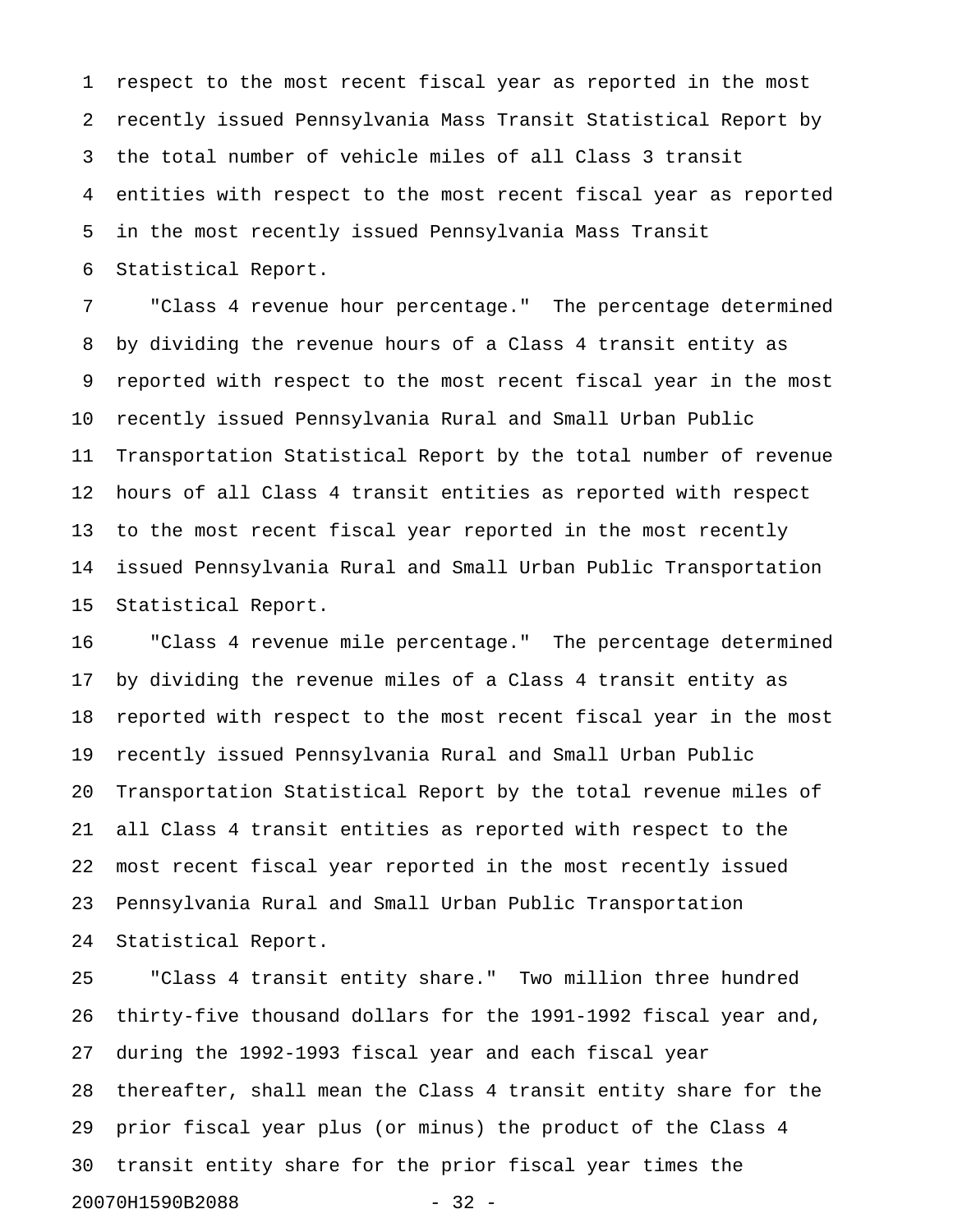1 percentage increase or decrease in the total operating 2 assistance made available to local transportation organizations 3 and transportation companies for that fiscal year as compared 4 with the most recently completed fiscal year.

5 "Operating ratio." The proportion of total operating revenue 6 (which shall include all passenger, charter and advertising 7 revenue, fare reimbursement received from the State Lottery Fund 8 and all other receipts associated with the delivery of transit 9 services, but shall exclude Federal grants provided to cover 10 operating losses and State grants made pursuant to subsection 11 (b)) divided by total operating expenses associated with day-to-12 day operation of the system (but excluding depreciation of 13 capital assets).

14 "Operating revenue." The total revenue earned by a local 15 transportation organization or transportation company through 16 its transit operations, including, but not limited to, passenger 17 revenue, senior citizen grant, charter revenue, school contract 18 revenue, advertising and other revenue listed with respect to 19 the most recent fiscal year reported in the most recently issued 20 Pennsylvania Mass Transit Statistical Report.

21 "Operating revenue percentage." The percentage determined by 22 dividing the operating revenues of a local transportation 23 organization or transportation company as reported in the most 24 recently issued Pennsylvania Mass Transit Statistical Report by 25 the total operating revenue of all local transportation 26 organizations or transportation companies as reported in the 27 most recently issued Pennsylvania Mass Transit Statistical 28 Report.

29 § 1304. Grant proposals.

30 (a) General rule.--Grants may be made hereunder with 20070H1590B2088 - 33 -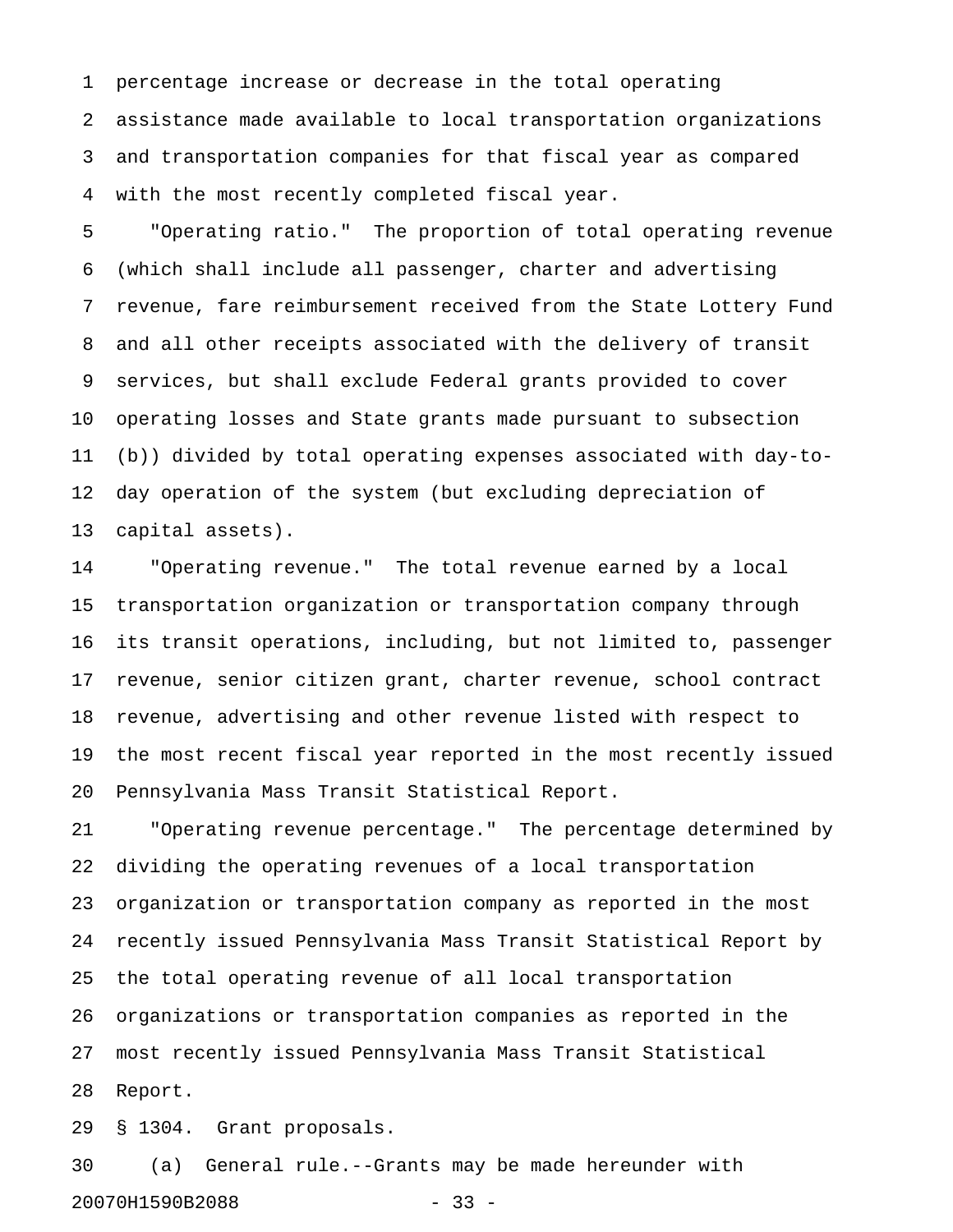1 reference to any appropriate project irrespective of when it was 2 first commenced or considered and regardless of whether costs 3 with respect thereto shall have been incurred prior to the time 4 the grant is applied for or made.

5 (b) Applications.--The governing bodies of municipalities, 6 counties or their instrumentalities, and agencies and 7 instrumentalities of the Commonwealth may, by formal resolution, 8 apply and transportation companies by application may apply to 9 the department for State grant funds provided by this chapter. 10 If the action is taken by a governing body, a certified copy of 11 the resolution and, in the case of transportation companies, an 12 application shall be forwarded to the department with a proposal 13 of the governing body or company, which shall set forth the use 14 to be made of State grant funds and the amount of funds required 15 or, in the case of grants under section 1303 (relating to annual 16 appropriation and computation of subsidy), which shall set forth 17 a request that the grant provided for under section 1303 be 18 made.

19 (c) Preference for coordinated systems.--The department 20 shall give preference to any proposal which will assist in 21 carrying out a plan, meeting criteria established by the 22 department, for a unified or officially coordinated urban 23 transportation system as a part of the comprehensively planned 24 development of the urban area, which is necessary for the sound, 25 economic and desirable development of such area and which shall 26 encourage to the maximum extent feasible the participation of 27 private enterprise. This subsection shall not apply to grants 28 made pursuant to section 1303.

29 (d) Use of grants.--The use of the State grant funds shall 30 be for the purposes set forth in section 1302 (relating to 20070H1590B2088 - 34 -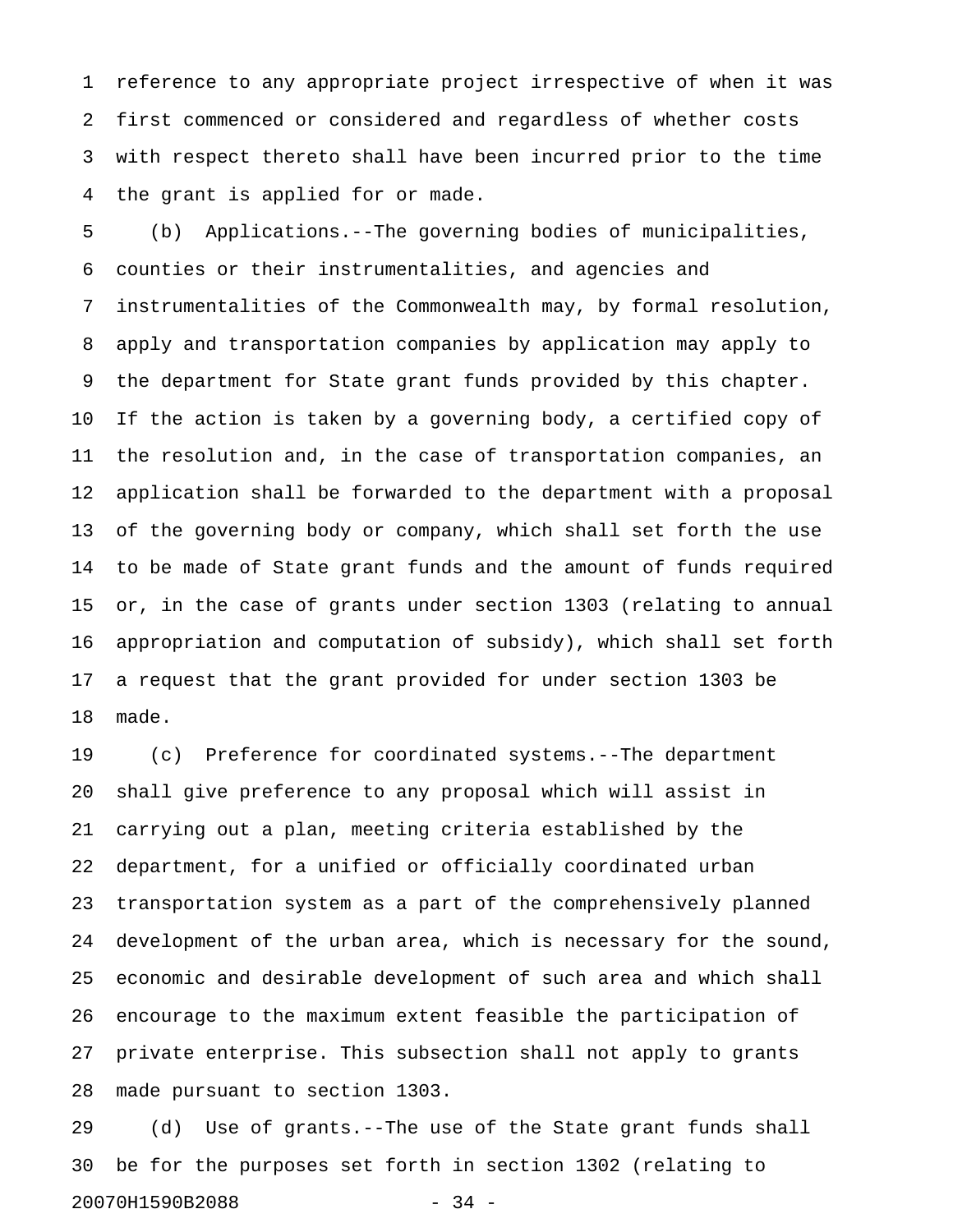1 program authorizations) and, without limiting the generality of 2 the foregoing, may be used for local contributions required by 3 the Urban Mass Transportation Act of 1964 or other Federal law 4 concerning common carrier mass transportation.

5 (e) Grant agreement.--

6 (1) The department shall review the proposal and, if 7 satisfied that the proposal is in accordance with the 8 purposes of this chapter, shall enter into a grant agreement 9 subject to the condition that the grant be used in accordance 10 with the terms of the proposal. With respect to grants made 11 pursuant to section 1303, the department shall make such 12 grants subject to the condition that the grants be used for 13 the purposes set forth in section 1302 and, where applicable, 14 only after the certification required in section 1302(2)(iii) 15 and (3) shall have been made.

16 (2) The time of payment of the grant and any conditions 17 concerning such payment shall be set forth in the grant 18 agreement.

19 § 1305. Rules and regulations.

20 In order to effectuate and enforce the provisions of this 21 chapter, the department is authorized to promulgate necessary 22 rules and regulations and prescribe conditions and procedures in 23 order to assure compliance in carrying out the purposes for 24 which grants may be made hereunder.

25 § 1306. Cooperation with other governments and private 26 interests.

27 (a) General rule.--The department is directed to administer 28 this program with such flexibility as to permit full cooperation 29 between Federal, State and local governments, agencies and 30 instrumentalities, as well as private interests, so as to result 20070H1590B2088 - 35 -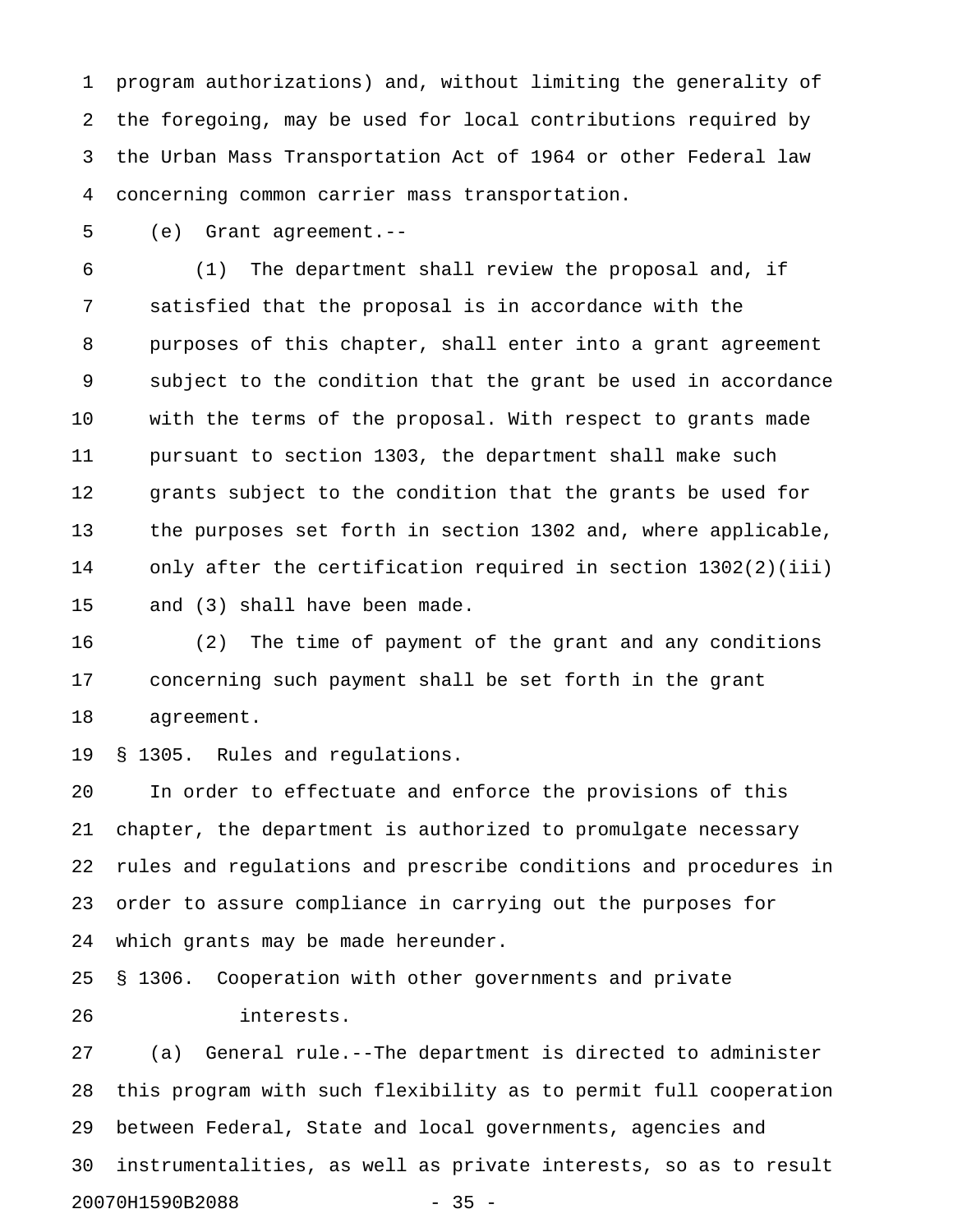1 in as effective and economical a program as possible.

2 (b) Agreements.--The department is hereby authorized to 3 enter into agreements providing for mutual cooperation between 4 or among it and any Federal agency, local transportation 5 organization or transportation company concerning any or all 6 projects, including joint applications for Federal grants. 7 § 1307. General authority of department.

8 It is the purpose and intent of this chapter to authorize the 9 department to do any and all other things necessary or desirable 10 to secure the financial aid or cooperation of any Federal agency 11 in any of the department's projects and to do and perform all 12 things which may be required by any statute of the United States 13 of America or by the lawful requirements of any Federal agency 14 authorized to administer any program of Federal aid to 15 transportation. The department is expressly permitted to enter 16 into protective agreements with labor to the extent required 17 under 49 U.S.C. § 5333 (relating to labor standards) in order to 18 obtain Federal grant moneys for transportation assistance. Such 19 protective agreements shall be narrowly drawn and strictly 20 construed to provide no more than the minimum protections 21 required by the United States Department of Labor for such 22 agreements.

23 § 1308. Grants by counties or municipalities.

24 Any county or municipality in any metropolitan area which is 25 a member of a local transportation organization is authorized to 26 make annual grants from current revenues to local transportation 27 organizations to assist in defraying the costs of operations, 28 maintenance and debt service of local transportation 29 organization or of a particular mass transportation project of a 30 local transportation organization and to enter into long-term 20070H1590B2088 - 36 -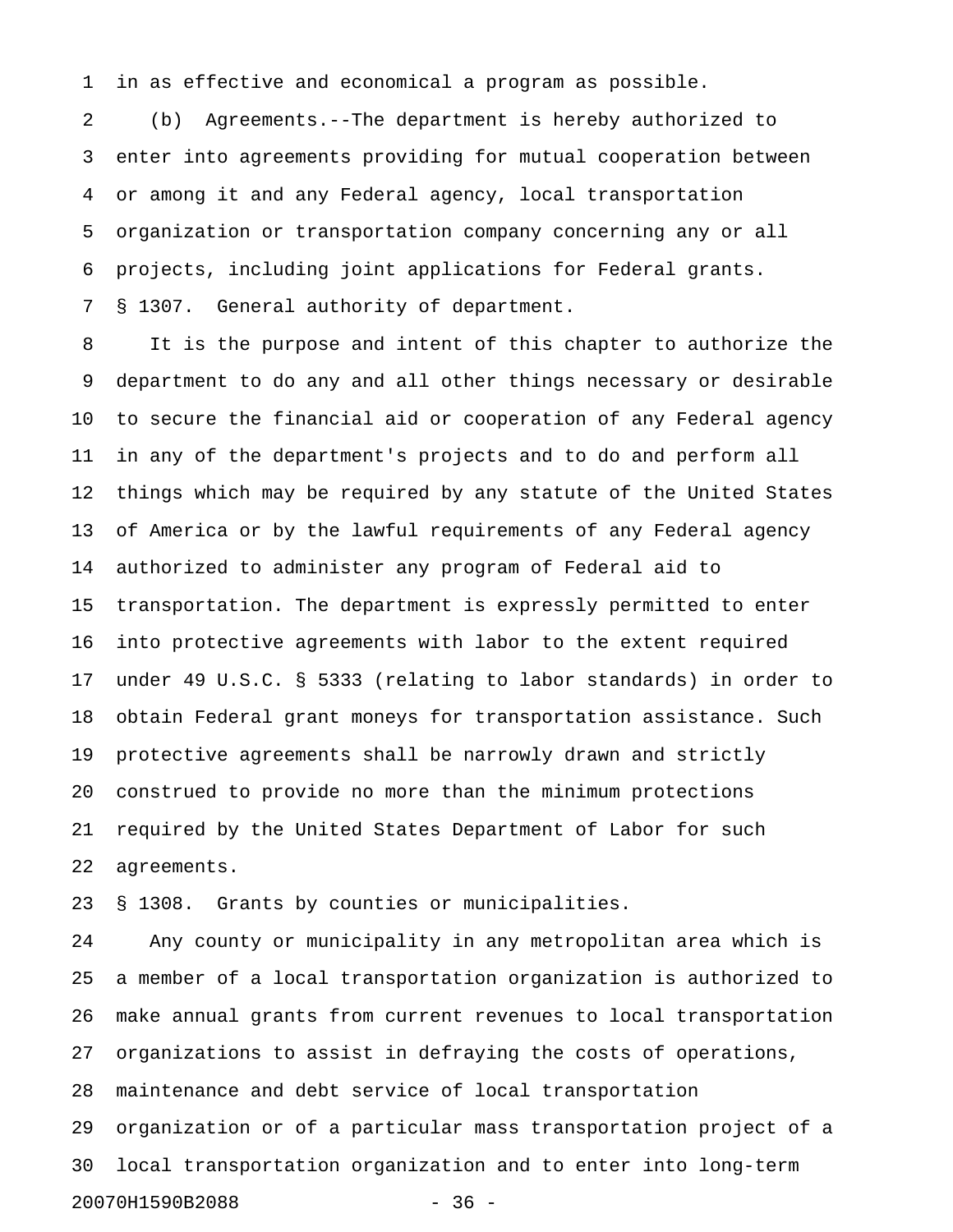1 agreements providing for the payment of the same. The obligation 2 of a municipality or county under any such agreement shall not 3 be considered to be a part of its indebtedness, nor shall such 4 obligation be deemed to impair the status of any indebtedness of 5 such municipality or county which would otherwise be considered 6 as self-sustaining.

7 § 1309. Limitation on decisions, findings and regulations of 8 department.

9 All decisions, findings and regulations made by the 10 department pursuant to this chapter shall be for the purposes of 11 this chapter only and shall not constitute evidence before any 12 regulatory body of this Commonwealth or any other jurisdiction. 13 § 1310. Distribution of funding.

14 (a) General rule.--All moneys made available and required to 15 be used for capital projects, asset maintenance and other 16 programs specified in this section shall be distributed in 17 accordance with the formula specified in this section and used 18 strictly in accordance with section 1311 (relating to use of 19 funds distributed).

20 (b) Distribution procedure.--During each fiscal year, 21 capital project, asset maintenance and other program funds shall 22 be distributed as follows:

23 (1) On or before the fifth day of each month, the 24 Treasury Department shall certify to the department the total 25 amount then available for distribution, and the department 26 shall make distribution of payments required under this 27 subsection on or before the 20th day of each month.

28 (2) Beginning in the 1991-1992 fiscal year, each month, 29 the Treasury Department shall pay one-twelfth of the 30 Department of Transportation project management oversight 20070H1590B2088 - 37 -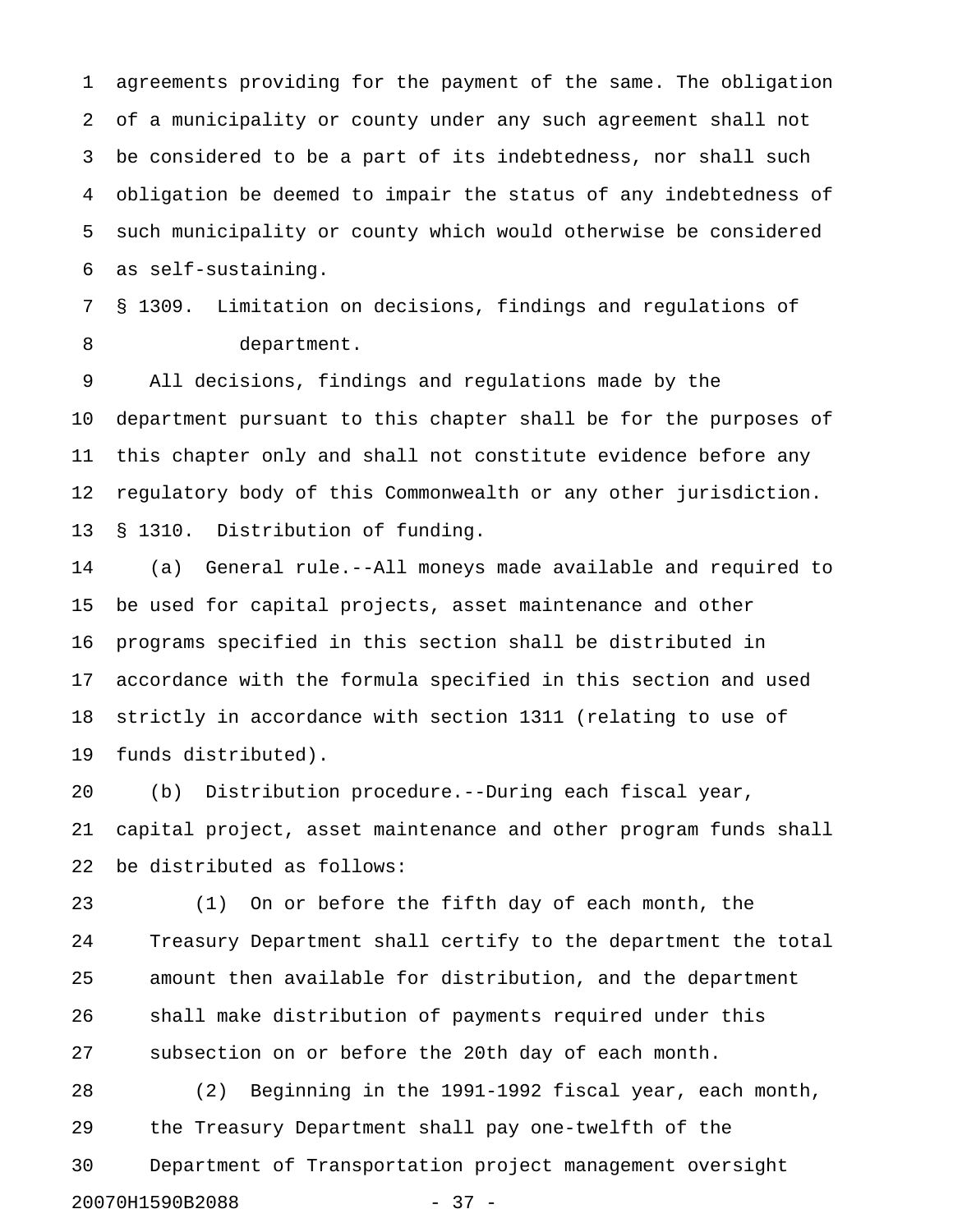1 share for that fiscal year into the General Fund. The moneys 2 so transferred are hereby appropriated to the Department of 3 Transportation for use by that department for expenses 4 related to project management and oversight of capital and 5 asset maintenance projects funded pursuant to this section.

6 (3) Each month, the Treasury Department shall pay one-7 twelfth of the community transportation program section 1310 8 share for that fiscal year into the General Fund. The funds 9 so transferred are hereby appropriated to the Department of 10 Transportation to make grants to counties, pursuant to 11 section 1312 (relating to community transportation programs), 12 for the purpose of funding capital projects of community 13 transportation programs.

14 (4) Each month, the Treasury Department shall pay the 15 planning, development, research, rural expansion and 16 department-initiated programs section 1310 share for that 17 month into the General Fund. The funds so transferred are 18 hereby appropriated to the Department of Transportation to 19 incur costs directly or to make grants to local 20 transportation organizations or transportation companies, or 21 entities which seek to become local transportation 22 organizations or transportation companies, pursuant to 23 section 1312, for the purpose of funding planning, 24 development, research, rural expansion and department-25 initiated programs.

26 (5) Each month, the department shall distribute one-27 twelfth of the Class 4 transit entity section 1310 share to 28 Class 4 transit entities in the manner provided in this 29 paragraph. Each Class 4 transit entity shall receive a 30 portion of each monthly distribution of the Class 4 transit 20070H1590B2088 - 38 -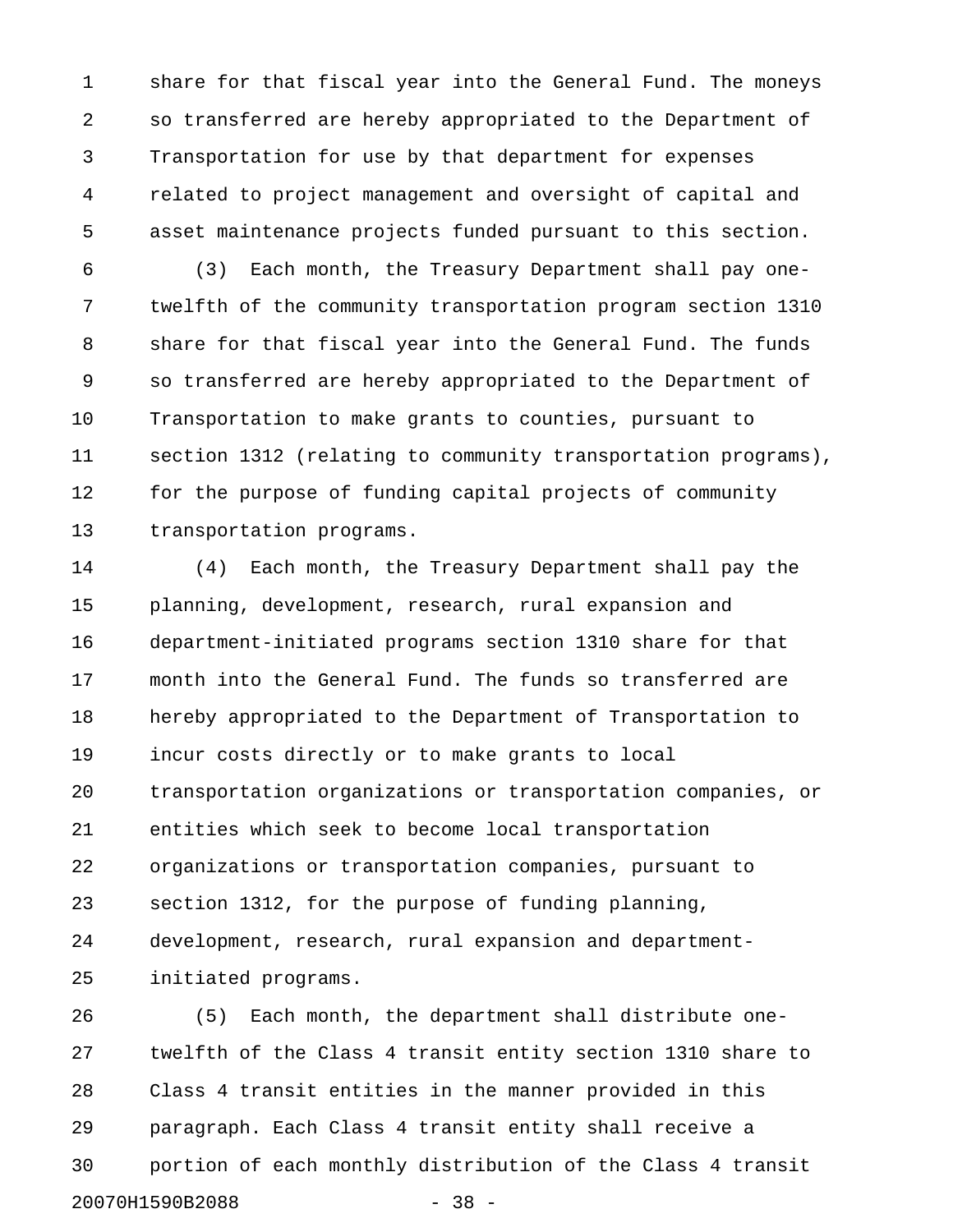1 entity section 1310 share as follows:

2 (i) Fifty percent of the monthly distribution of the 3 Class 4 transit entity section 1310 share shall be 4 distributed to Class 4 transit entities based upon each 5 transit entity's Class 4 operating assistance grant 6 section 1310 percentage. The actual amount received by 7 each Class 4 transit entity under this subparagraph shall 8 be determined by multiplying a particular Class 4 transit 9 entity's Class 4 operating assistance grant section 1310 10 percentage times the total amount available for 11 distribution under this subparagraph.

12 (ii) Twenty-five percent of the monthly distribution 13 of the Class 4 transit entity section 1310 share shall be 14 distributed to Class 4 transit entities based upon each 15 transit entity's Class 4 revenue mile section 1310 16 percentage. The actual amount received by each Class 4 17 transit entity under this subparagraph shall be 18 determined by multiplying a particular Class 4 transit 19 entity's Class 4 revenue mile section 1310 percentage 20 times the total amount available for distribution under 21 this subparagraph.

22 (iii) Twenty-five percent of the monthly 23 distribution of the Class 4 transit entity section 1310 24 share shall be distributed to Class 4 transit entities 25 based upon each transit entity's Class 4 revenue hour 26 section 1310 percentage. The actual amount received by 27 each Class 4 transit entity under this subparagraph shall 28 be determined by multiplying a particular Class 4 transit 29 entity's Class 4 transit entity revenue hour section 1310 30 percentage times the total amount available for

20070H1590B2088 - 39 -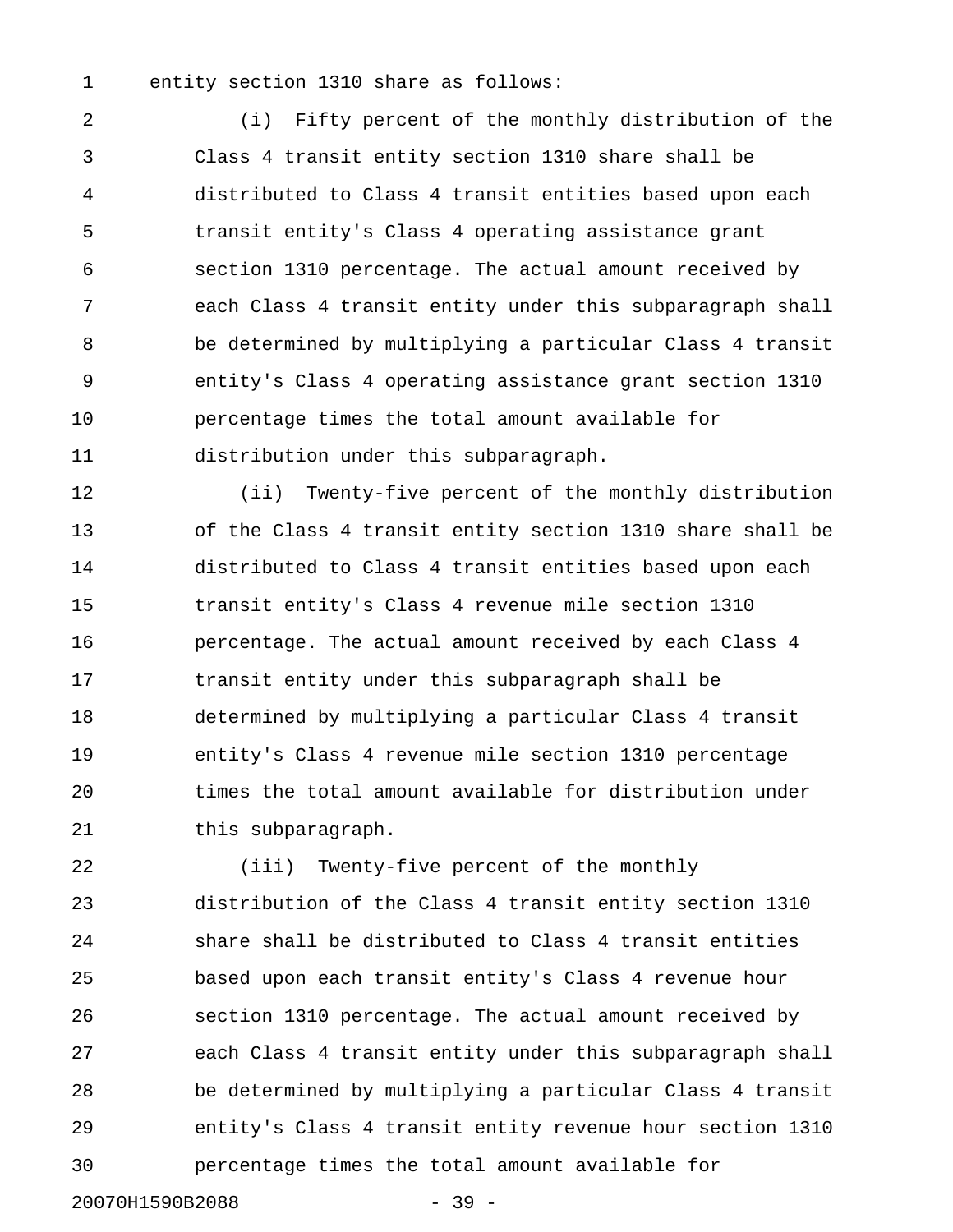1 distribution under this subparagraph.

2 (6) Each month, after providing for payment of the 3 portion of the Department of Transportation project 4 management oversight share, the community transportation 5 program section 1310 share, the planning, development, 6 research, rural expansion and department-initiated programs 7 section 1310 shares and the Class 4 transit entity section 8 1310 share to be distributed that month, the department shall 9 distribute all remaining capital project, asset maintenance 10 and other program funds as follows:

11 (i) Each Class 1 transit entity shall receive a 12 prorata share of the Class 1 transit entity section 1310 13 share. If there is only one Class 1 transit entity, it 14 shall receive the entire Class 1 transit entity section 15 1310 share.

16 (ii) Each Class 2 transit entity shall receive a 17 prorata share of the Class 2 transit entity section 1310 18 share. If there is only one Class 2 transit entity, it 19 shall receive the entire Class 2 transit entity section 20 1310 share.

21 (iii) Each Class 3 transit entity shall receive a 22 portion of the Class 3 transit entity section 1310 share 23 as follows:

24 (A) Sixteen and sixty-seven hundredths percent 25 of the Class 3 transit entity section 1310 share 26 shall be distributed to Class 3 transit entities 27 based upon each transit entity's Class 3 vehicle mile 28 section 1310 percentage. The actual amount received 29 by each Class 3 transit entity under this clause 30 shall be determined by multiplying a particular Class 20070H1590B2088 - 40 -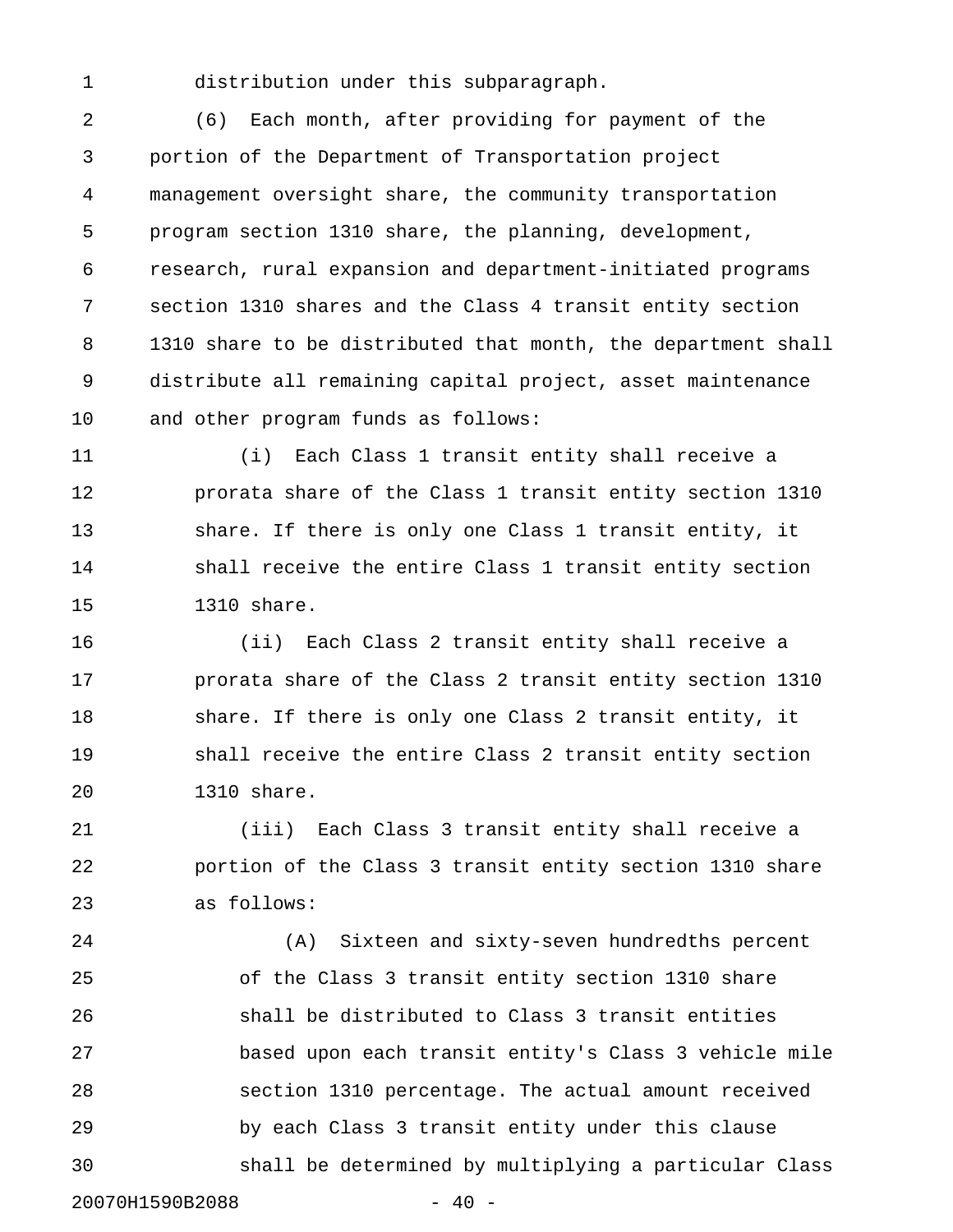1 3 transit entity's Class 3 vehicle mile section 1310 2 percentage times the total amount available for 3 distribution under this clause.

4 (B) Sixteen and sixty-seven hundredths percent 5 of the Class 3 transit entity section 1310 share 6 shall be distributed to Class 3 transit entities 7 based upon each transit entity's Class 3 vehicle hour 8 section 1310 percentage. The actual amount received 9 by each Class 3 transit entity under this clause 10 shall be determined by multiplying a particular Class 11 3 transit entity's Class 3 vehicle hour section 1310 12 percentage times the total amount available for 13 distribution under this clause.

14 (C) Sixteen and sixty-six hundredths percent of 15 the Class 3 transit entity section 1310 share shall 16 be distributed to Class 3 transit entities based upon 17 each transit entity's Class 3 total passenger section 18 1310 percentage. The actual amount received by each 19 Class 3 transit entity under this clause shall be 20 determined by multiplying a particular Class 3 21 transit entity's Class 3 total passenger section 1310 22 percentage times the total amount available for 23 distribution under this clause.

24 (D) Twenty-five percent of the Class 3 transit 25 entity section 1310 share shall be distributed to 26 Class 3 transit entities based upon each transit 27 entity's Class 3 Federal operating cap percentage. 28 The actual amount received by each Class 3 transit 29 entity under this clause shall be determined by 30 multiplying a particular Class 3 transit entity's 20070H1590B2088 - 41 -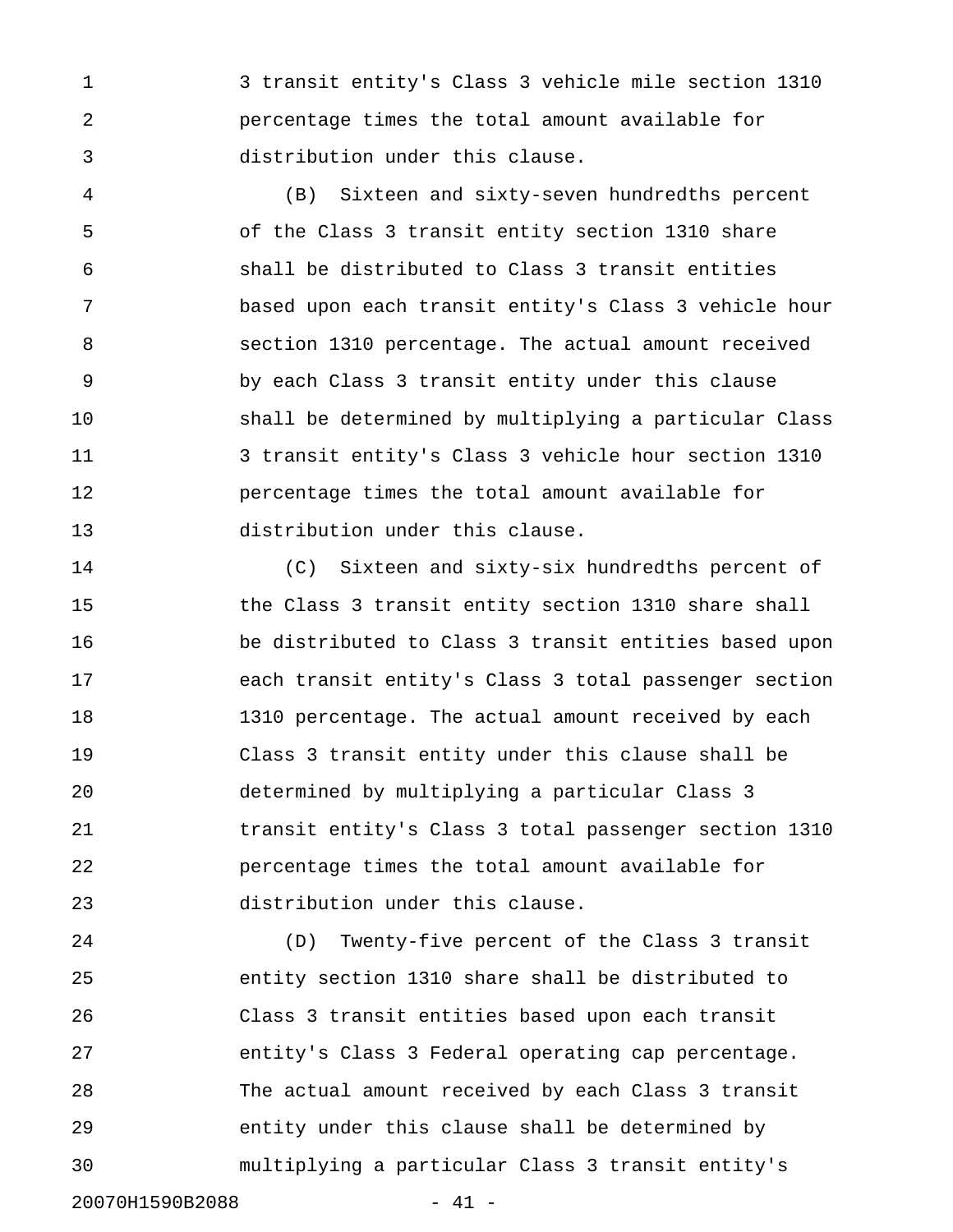1 Class 3 Federal operating cap percentage times the 2 total amount available for distribution under this 3 clause.

4 (E) Twenty-five percent of the Class 3 transit 5 entity section 1310 share shall be distributed to 6 Class 3 transit entities based upon each transit 7 entity's Class 3 State operating grant percentage. 8 The actual amount received by each Class 3 transit 9 entity under this clause shall be determined by 10 multiplying a particular Class 3 transit entity's 11 Class 3 State operating grant percentage times the 12 total amount available for distribution under this 13 clause.

14 (c) Change of classification.--If, during any fiscal year, 15 either the number of vehicles operated by a local transportation 16 organization or transportation company or the area served by 17 such a local transportation organization or transportation 18 company changes so that the local transportation organization or 19 transportation company meets the criteria for a different 20 transit entity class, as such criteria are set forth in section 21 1301 (relating to definitions), on or before July 15 of the 22 fiscal year which follows such a change and in each fiscal year 23 thereafter, the department shall reflect any change in the 24 transit entity class of such a local transportation organization 25 or transportation company in the Department of Transportation 26 certification for that and subsequent fiscal years. In its 27 calculation of the transit entity section 1310 shares for each 28 transit entity class required by subsection (g)(1) and the 29 transit entity section 1310.1 shares for each transit entity 30 class required by subsection  $(g)(1)$  for the fiscal year 20070H1590B2088 - 42 -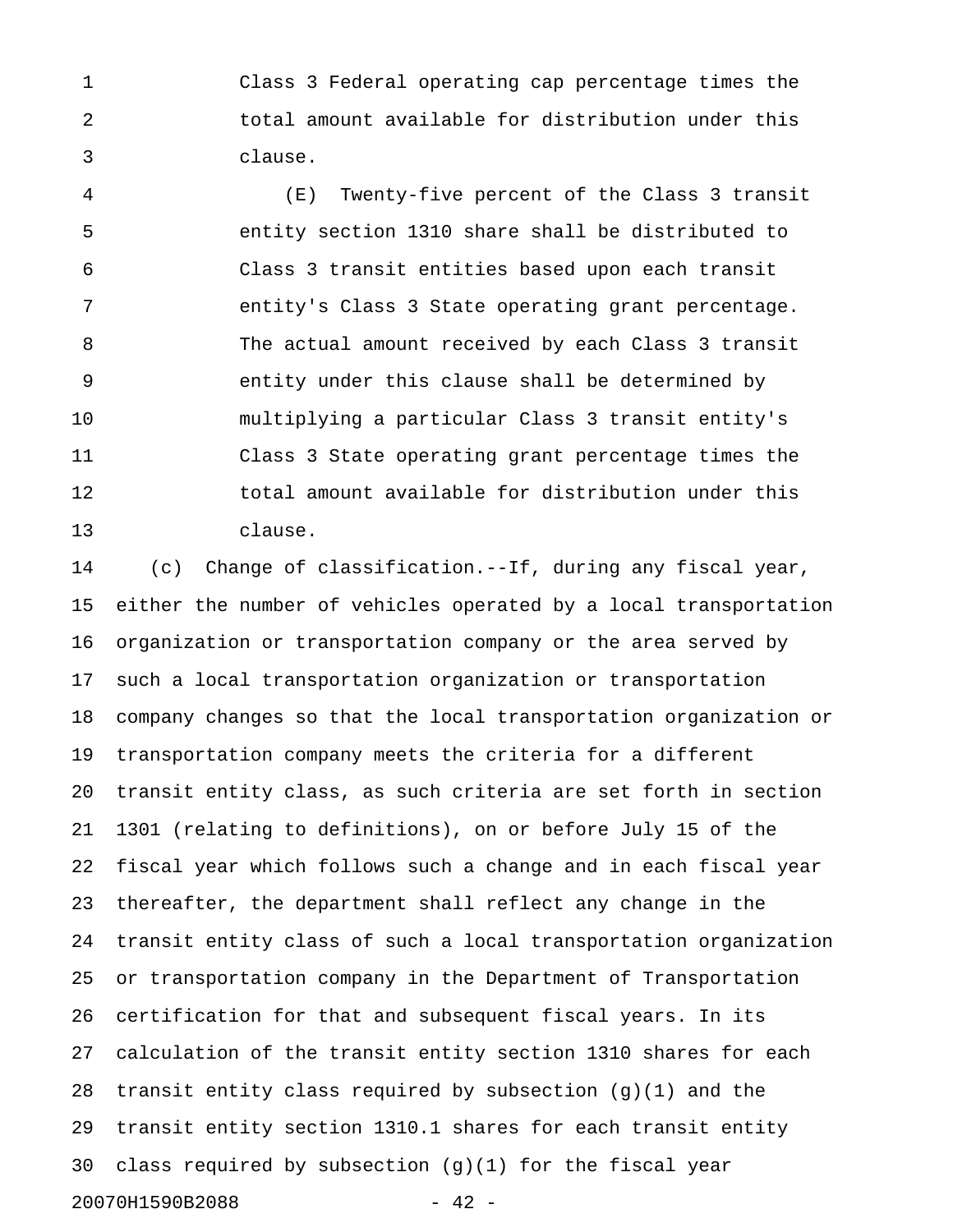1 following the change in a local transportation organization or 2 transportation company's transit entity class and thereafter, 3 the department shall include the amount of the transit entity 4 sections 1310 and 1310.1 shares allocated to such a local 5 transportation organization or transportation company for the 6 fiscal year prior to the change in the transit entity class, in 7 the transit entity sections 1310 and 1310.1 shares for the new 8 transit entity class of such a local transportation organization 9 or transportation company, and shall delete an equal amount from 10 the transit entity sections 1310 and 1310.1 shares for the 11 transit entity class for which such a local transportation 12 organization or transportation company no longer meets the 13 criteria in the new fiscal year. No local transportation 14 organization or transportation company which has changed from 15 one transit entity class to another due to either an increase in 16 the number of vehicles operated or the United States Census 17 Bureau's declaring its service area an urbanized area shall 18 receive less than the amount transferred on its account by the 19 department pursuant to this section.

20 (d) Oversight.--The department shall initiate and maintain a 21 program of review and oversight for any projects receiving funds 22 distributed pursuant to this section and section 1310.1 23 (relating to supplemental public transportation assistance 24 funding). The department is authorized to perform independent 25 financial audits of the financial statements of each local 26 transportation organization, transportation company or community 27 transportation program receiving moneys pursuant to this 28 section. These audits shall be conducted in accordance with 29 generally accepted auditing standards. Any financial statements 30 subject to the audit or reports resulting from the audit shall 20070H1590B2088 - 43 -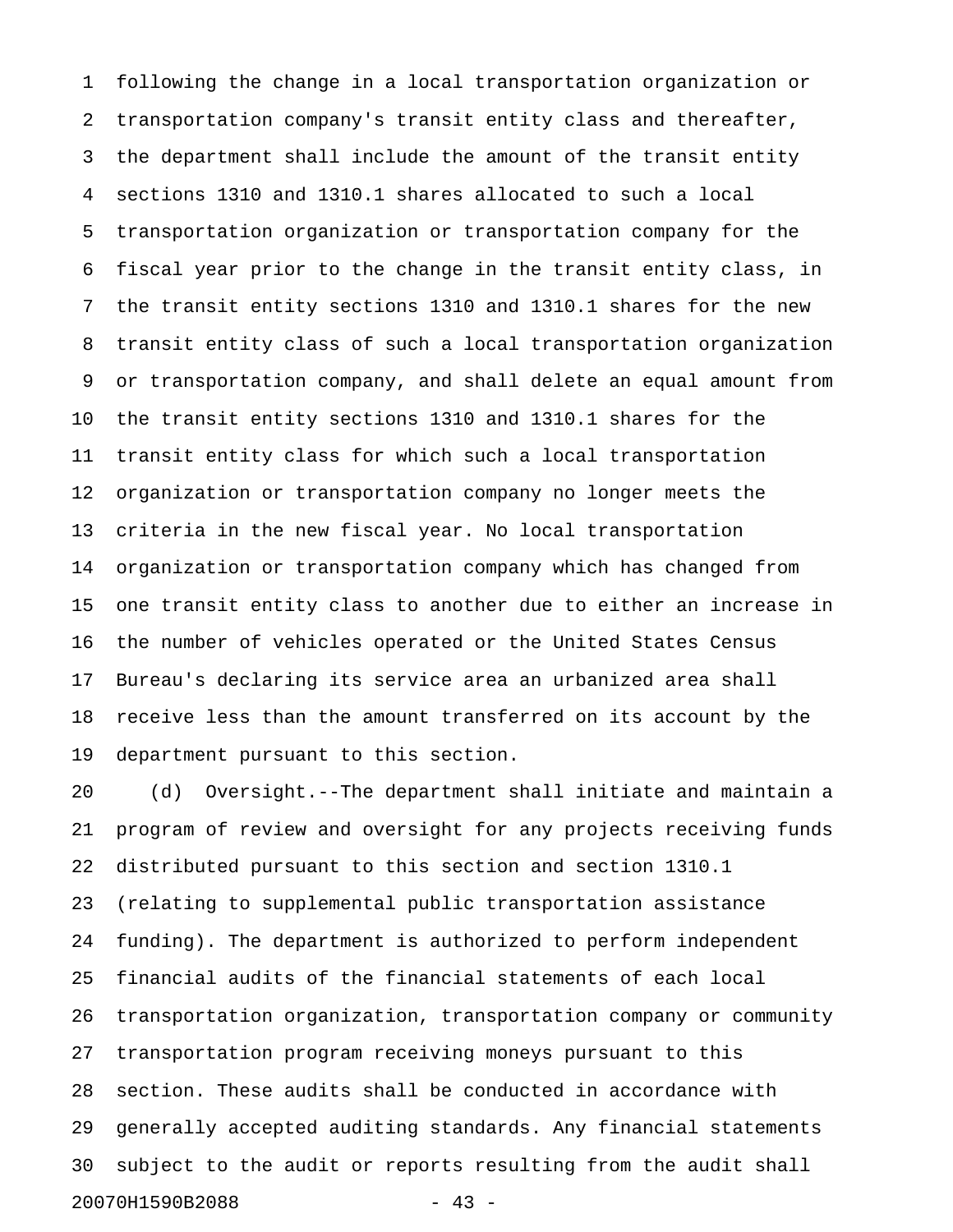1 be prepared and presented in accordance with generally accepted 2 accounting principles, consistently applied with previous 3 statements rendered for or on behalf of such organization or 4 company. The department may coordinate such audits in 5 conjunction with audits undertaken by the Auditor General. 6 (e) Fiscal year and capital budget.--

7 (1) The governing body of each local transportation 8 organization or transportation company shall establish a 9 fiscal year for capital programs. No later than the last day 10 of each fiscal year for capital programs, each local 11 transportation organization or transportation company 12 receiving moneys pursuant to this section shall adopt a 13 capital budget and an asset maintenance spending plan for 14 submission to the department.

15 (2) The capital budget shall include the following: 16 (i) A description of any such project. 17 (ii) The projected cost of any project to be 18 undertaken, including supporting cash flow. 19 (iii) The duration of any such project, including 20 the projected starting date, completion date and 21 projected useful life of the project.

22 (iv) The proposed funding sources for any project.

23 (v) A description of projects completed in the prior 24 fiscal year and their impact on operations.

25 (vi) A description of progress to date on projects 26 initiated in the prior fiscal year but not yet completed. 27 (vii) An explanation of any significant project

28 delays.

29 (viii) The use of funds under this section in the 30 prior fiscal year, including projects for which they were 20070H1590B2088 - 44 -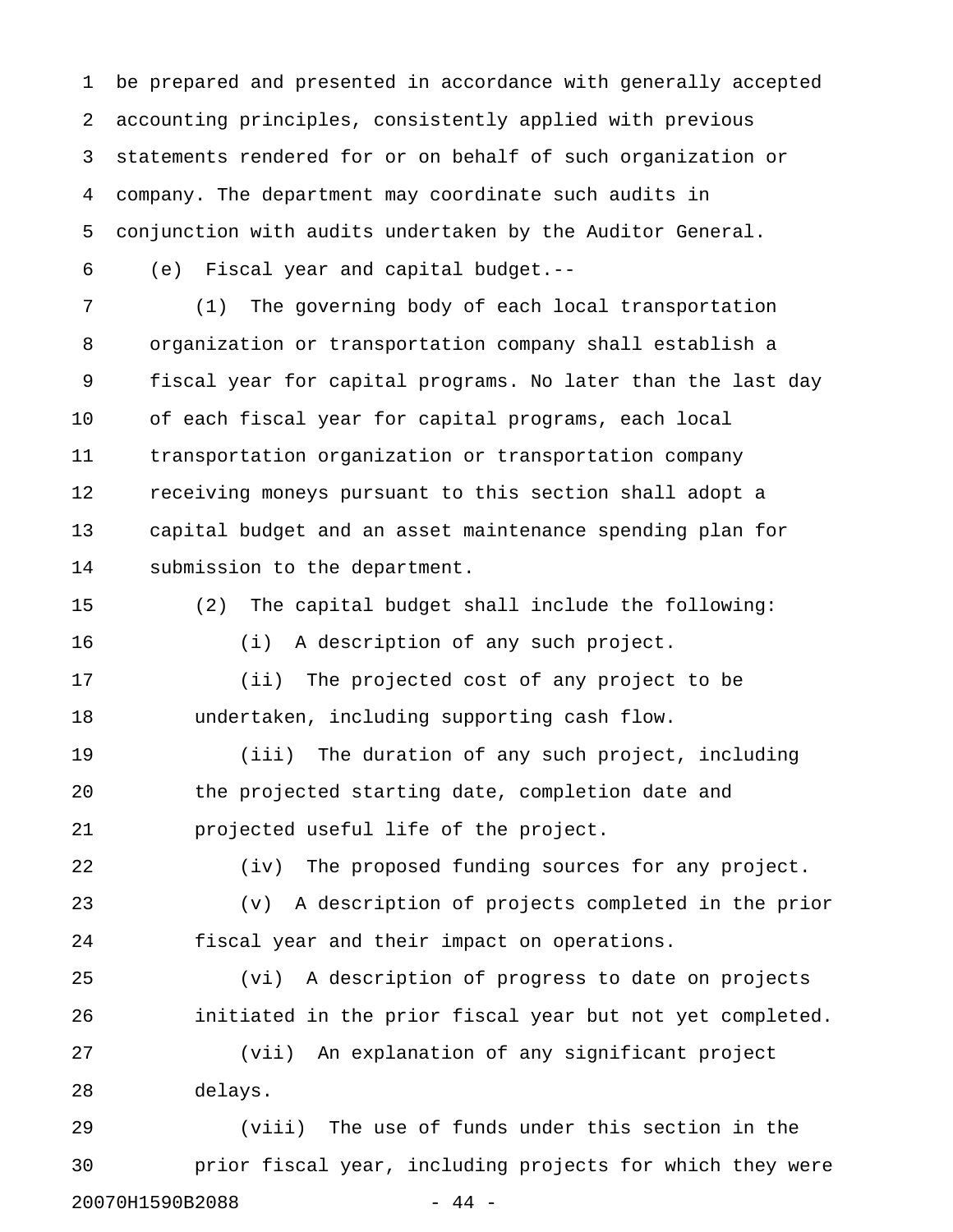1 used.

2 (ix) A multiyear plan for future use of funds 3 received under this section for a period of not less than 4 five years.

5 (x) Any other matter desired by the governing body 6 of such local transportation organization or 7 transportation company.

8 (3) The asset maintenance spending plan shall include: 9 (i) The amount of moneys expended for asset 10 maintenance costs.

11 (ii) The purposes for which such funds were 12 expended.

13 (iii) Those asset maintenance costs which are 14 projected to be funded during the subsequent twelve 15 months by the local transportation organization or 16 transportation company.

17 (iv) A multiyear plan for future use of funds 18 received under this section for a period of not less than 19 five years.

20 (4) The capital budget and the asset maintenance 21 spending plan shall be established by formal action of the 22 governing body of such local transportation organization or 23 transportation company following an opportunity for comment 24 by the public and the department. Upon submission, the 25 department will review and may make recommendations to the 26 local transportation organization or transportation company 27 concerning the capital budget and asset maintenance spending 28 plan.

29 (5) The capital budget and the asset maintenance 30 spending plan may be amended by formal action of the 20070H1590B2088 - 45 -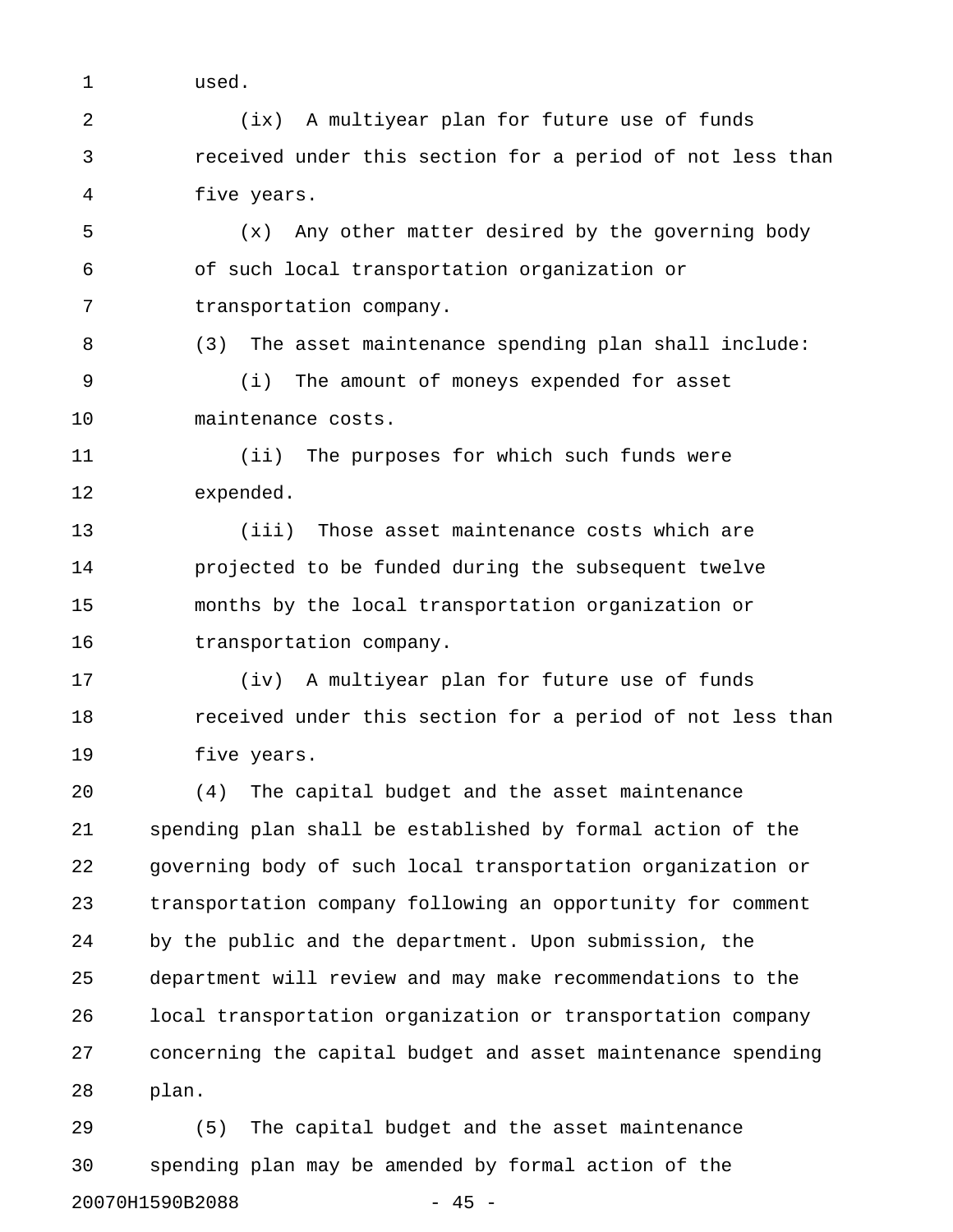1 governing body of such local transportation organization or 2 transportation company from time to time. Any amendments to 3 the capital budget and the asset maintenance spending plan 4 shall be transmitted to the department for its review, and 5 the department may make recommendations to the local 6 transportation organization or transportation company 7 concerning any amendments to the capital budget and the asset 8 maintenance spending plan.

9 (f) Definitions.--As used in this section, the following 10 words and phrases shall have the meanings given to them in this 11 subsection:

12 "Capital project, asset maintenance and other program funds." 13 Moneys made available to finance capital projects and asset 14 maintenance costs of local transportation organizations, 15 transportation companies or community transportation programs or 16 to fund other programs specified in this section from:

17 (1) any fund of the Commonwealth where the legislation 18 creating such fund references this part and states that some 19 or all of the moneys in such fund are to be used to finance 20 capital projects and asset maintenance costs of local 21 transportation organizations, transportation companies or 22 community transportation programs and to fund certain other 23 programs; or

24 (2) any other source, where such moneys are made 25 available specifically to finance capital projects and asset 26 maintenance costs of local transportation organizations, 27 transportation companies or community transportation programs 28 in accordance with this section.

29 "Class 1 section 1310 percentage." Seventy and three-tenths 30 percent.

20070H1590B2088 - 46 -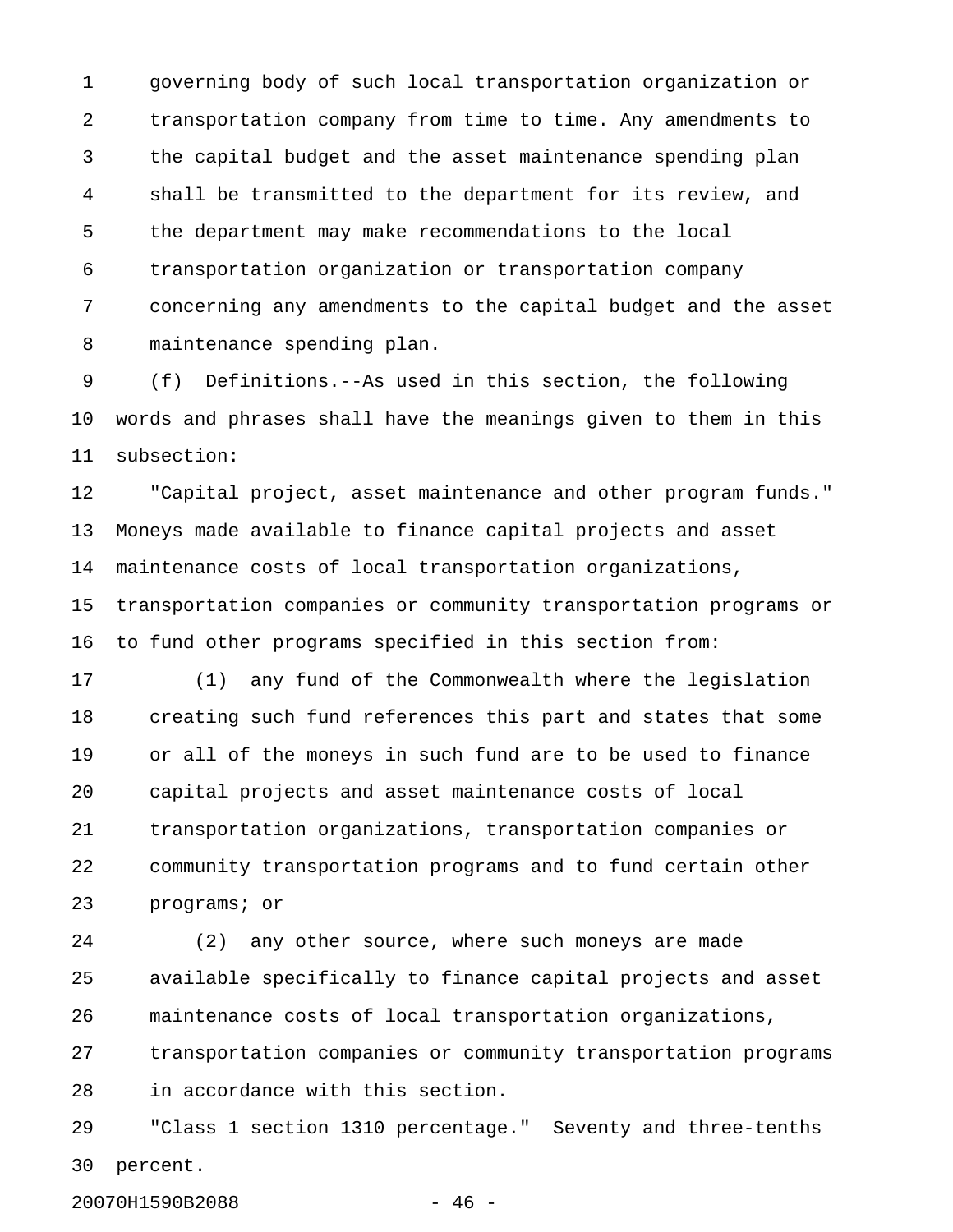1 "Class 2 section 1310 percentage." Twenty-five and four-2 tenths percent.

3 "Class 3 section 1310 percentage." Four and three-tenths 4 percent.

5 "Class 1 to 3 section 1310 allocation." The total amount of 6 capital project, asset maintenance and other program funds 7 available for distribution by the Treasury Department during a 8 particular month, less:

9 (1) the amount of the Department of Transportation 10 project management oversight share to be paid each month 11 under subsection (b)(2);

12 (2) the amount of the community transportation program 13 section 1310 share to be paid each month under subsection  $14$  (b)(3);

15 (3) the amount of the planning, development, research, 16 rural expansion and department-initiated programs section 17 1310 share; and

18 (4) the amount of the Class 4 transit entity section 19 1310 share to be paid each month under subsection (b)(5). 20 "Class 1 transit entity section 1310 share." The product of 21 the Class 1 section 1310 percentage times the Class 1 to 3 22 section 1310 allocation.

23 "Class 2 transit entity section 1310 share." The product of 24 the Class 2 section 1310 percentage times the monthly Class 1 to 25 3 allocation.

26 "Class 3 transit entity section 1310 share." The product of 27 the Class 3 section 1310 percentage times the monthly Class 1 to 28 3 allocation.

29 "Class 4 transit entity section 1310 share." Four million 30 dollars during the 1991-1992 fiscal year and \$4,160,000 during 20070H1590B2088 - 47 -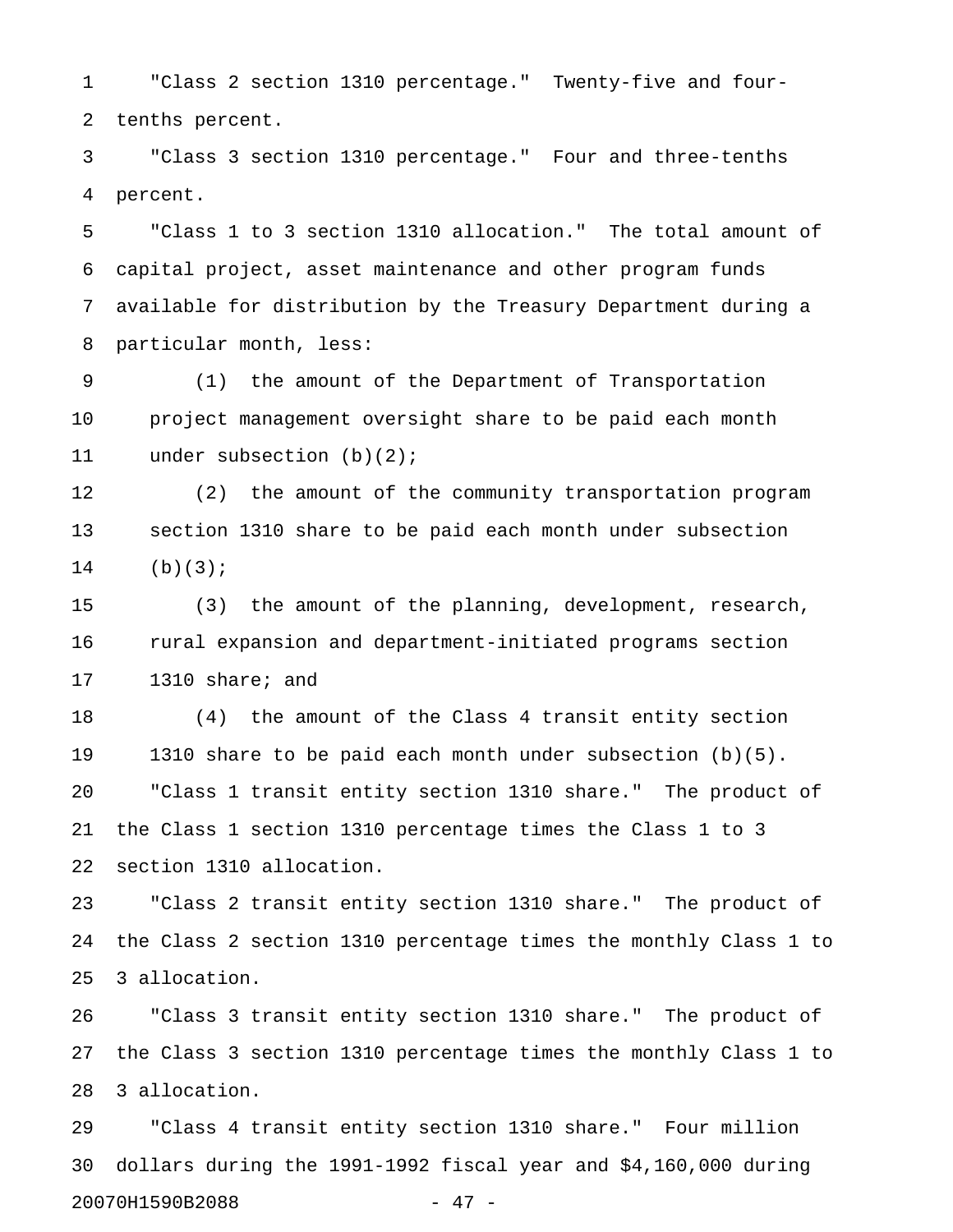1 the 1992-1993 fiscal year. During the 1993-1994 through 1996- 2 1997 fiscal years, the term shall mean the Class 4 transit 3 entity section 1310 share for the prior fiscal year plus (or 4 minus) the product of the Class 4 transit entity section 1310 5 share for the prior fiscal year times the percentage increase or 6 decrease in the total funds available for distribution pursuant 7 to this section received by the Treasury Department in the most 8 recently completed fiscal year as compared with the prior fiscal 9 year. For the 1997-1998 fiscal year and each fiscal year 10 thereafter, the term shall mean 2.8% of the total amount of 11 capital project, asset maintenance and other program funds 12 projected by the department to be available under this section 13 for distribution during the subject fiscal year.

14 "Class 3 Federal operating cap percentage." The percentage 15 determined by dividing the Federal operating ceiling for a Class 16 3 transit entity by the total Federal operating ceilings for all 17 Class 3 transit entities.

18 "Class 3 State operating grant percentage." The percentage 19 determined by dividing the State subsidy received pursuant to 20 section 1303 (relating to annual appropriation and computation 21 of subsidy) during fiscal year 1990-1991 by a Class 3 transit 22 entity as stated in the latest Department of Transportation 23 certification by the total State subsidies received pursuant to 24 section 1303 during fiscal year 1990-1991 by all Class 3 transit 25 entities as stated in the latest Department of Transportation 26 certification. For purposes of calculating the amount received 27 by a Class 3 transit entity pursuant to section 1303, any 28 Federal funds transferred from other local transportation 29 organizations and transportation companies from the Federal 30 fiscal year 1990-1991 Governor's apportionment allocation, 20070H1590B2088 - 48 -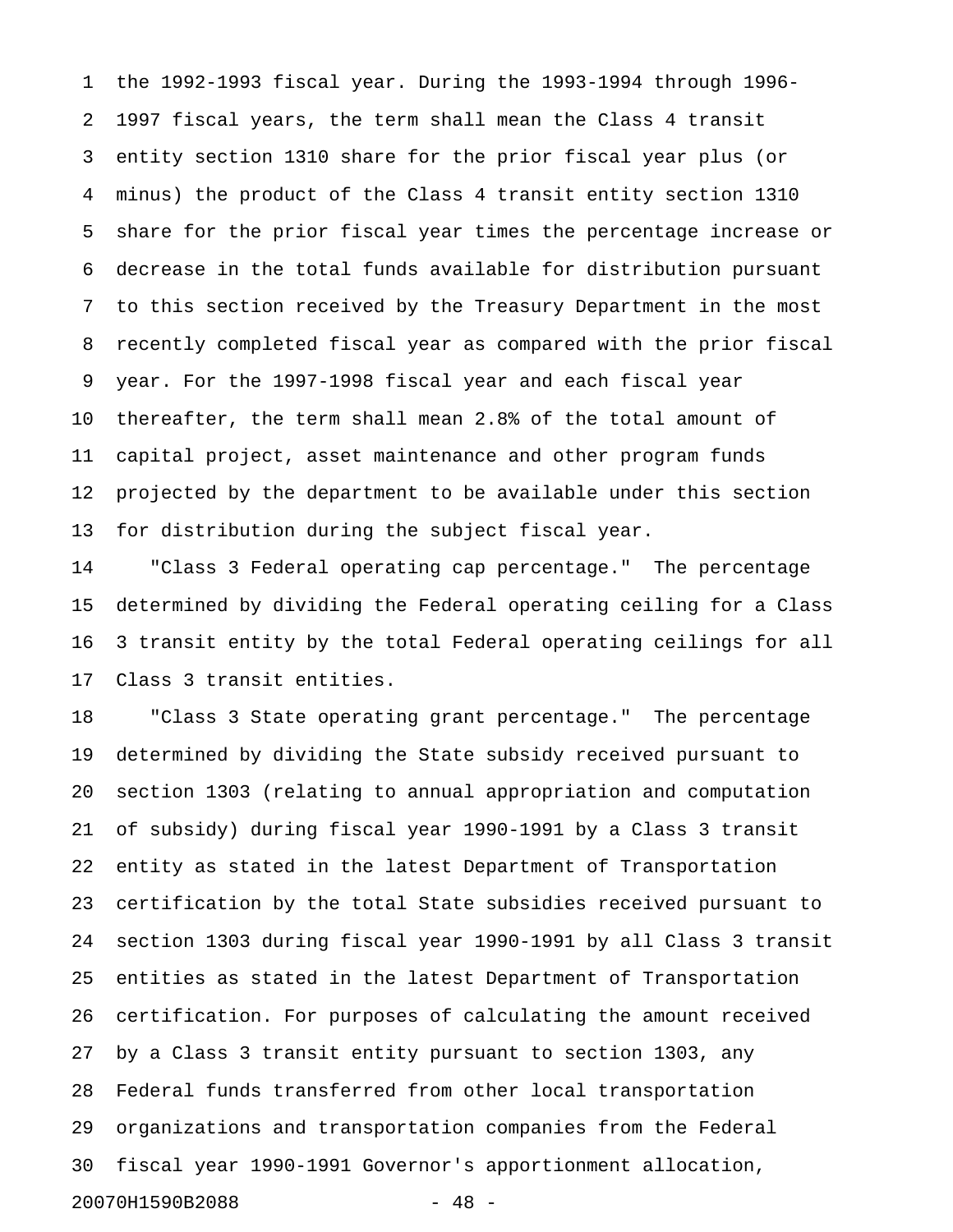1 contained in the Urban Mass Transportation Act of 1964, shall be 2 considered to be amounts received pursuant to section 1303.

3 "Class 3 total passenger section 1310 percentage." The 4 percentage determined by dividing the total passengers 5 transported by a Class 3 transit entity as stated in the latest 6 Department of Transportation certification by the total number 7 of passengers transported by all Class 3 transit entities as 8 stated in the latest Department of Transportation certification. 9 "Class 3 vehicle hour section 1310 percentage." The 10 percentage determined by dividing the vehicle hours of a Class 3 11 transit entity as stated in the latest Department of 12 Transportation certification by the total number of vehicle 13 hours of all Class 3 transit entities as stated in the latest 14 Department of Transportation certification.

15 "Class 3 vehicle mile section 1310 percentage." The 16 percentage determined by dividing the vehicle miles of a Class 3 17 transit entity as stated in the latest Department of 18 Transportation certification by the total number of vehicle 19 miles of all Class 3 transit entities as stated in the latest 20 Department of Transportation certification.

21 "Class 4 operating assistance grant section 1310 percentage." 22 The percentage determined by dividing the Class 4 transit entity 23 adjusted base grant received by a Class 4 transit entity by the 24 total Class 4 transit entity adjusted base grants received 25 pursuant to such act by all Class 4 transit entities during 26 fiscal year 1990-1991 as stated in the Department of 27 Transportation certification.

28 "Class 4 revenue hour section 1310 percentage." The 29 percentage determined by dividing the revenue hours of a Class 4 30 transit entity as stated in the latest Department of 20070H1590B2088 - 49 -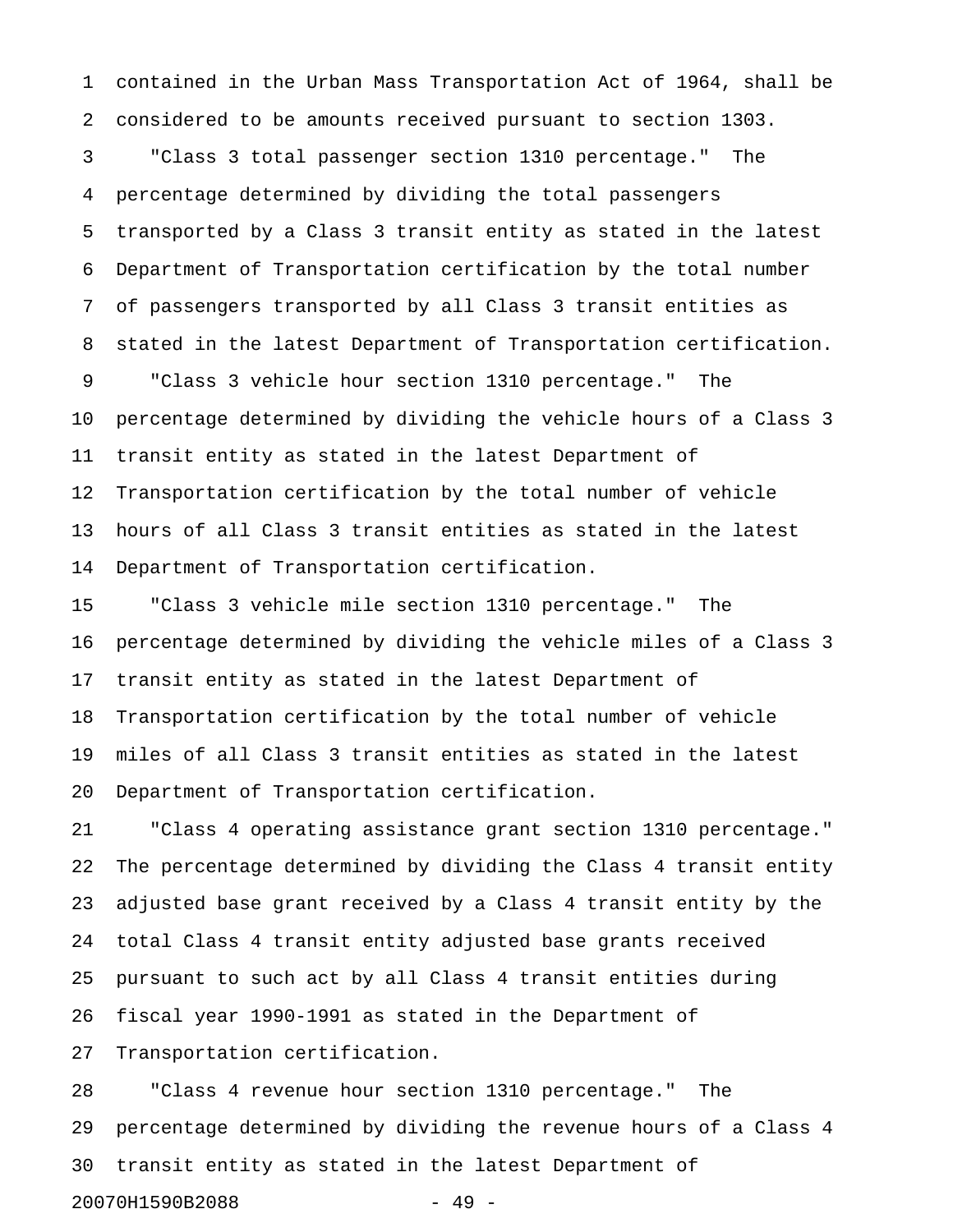1 Transportation certification by the total number of revenue 2 hours of all Class 4 transit entities as stated in the latest 3 Department of Transportation certification.

4 "Class 4 revenue mile section 1310 percentage." The 5 percentage determined by dividing the revenue miles of a Class 4 6 transit entity as stated in the latest Department of 7 Transportation certification by the total number of revenue 8 miles of all Class 4 transit entities as stated in the latest 9 Department of Transportation certification.

10 "Community transportation program section 1310 share." One 11 million seven hundred thousand dollars during the 1991-1992 12 fiscal year, \$1,768,000 during the 1992-1993 fiscal year and, 13 during the 1993-1994 fiscal year and each fiscal year 14 thereafter, shall mean the community transportation program 15 section 1310 share for the prior fiscal year plus (or minus) the 16 product of the community transportation program section 1310 17 share for the prior fiscal year times the percentage increase or 18 decrease in the total funds available for distribution pursuant 19 to this section received by the Treasury Department in the most 20 recently completed fiscal year as compared with the prior fiscal 21 year. However, in any fiscal year in which the total funds 22 authorized to be expended from the State Lottery Fund for 23 purposes enumerated in section 1312 (relating to community 24 transportation programs) is less than \$600,000, the community 25 transportation program section 1310 share shall be increased so 26 that the sum of the community transportation program section 27 1310 share plus the total amount of such moneys paid from the 28 State Lottery Fund for purposes enumerated in section 1312 shall 29 equal \$2,300,000. The combined funding to any county for 30 community transportation under sections 1310 and 1312 shall not 20070H1590B2088 - 50 -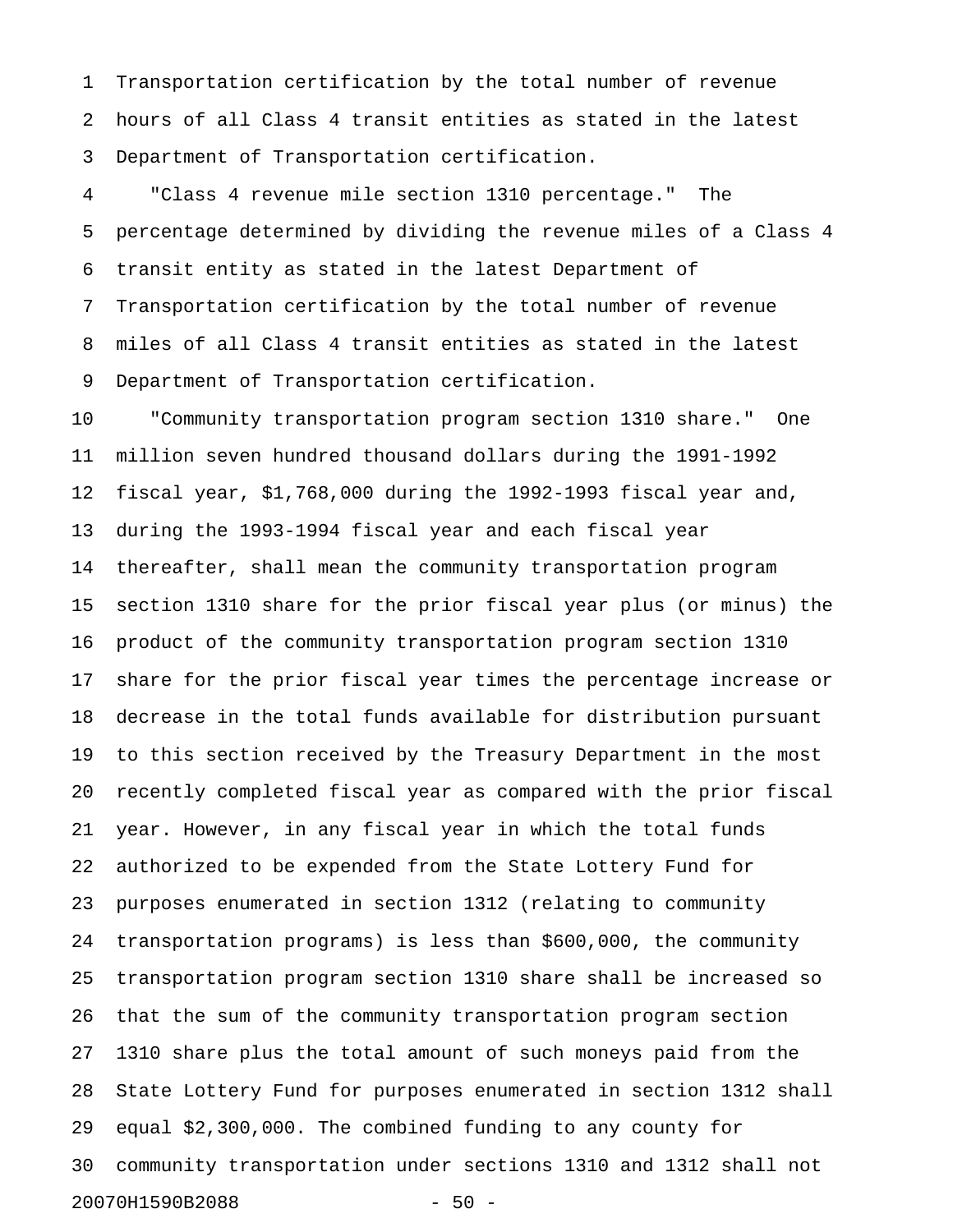1 exceed \$250,000 in any fiscal year.

2 "Department of Transportation project management oversight 3 share." One million dollars during the 1991-1992 fiscal year 4 and, during the 1992-1993 fiscal year and each fiscal year 5 thereafter, shall mean \$1,000,000 or 0.25% of the total amount 6 of capital project, asset maintenance and other program funds 7 available for distribution pursuant to this section received by 8 the Treasury Department during the prior fiscal year, whichever 9 is greater.

10 "Department of Transportation certification." The 11 certification by the Department of Transportation to the 12 Treasury Department under subsection (g).

13 "Department-initiated programs." Mass transportation 14 programs with a regional or Statewide application, including, 15 without limitation, capital projects in support of intercity 16 rail passenger service, capital projects in support of intercity 17 bus service, transit safety initiatives, public-private 18 transportation partnerships, ridersharing incentive programs, 19 transportation management associations and other multimodal 20 transportation management projects.

21 "Federal operating ceiling." The maximum amount of Federal 22 funds permitted to be used by a Class 3 transit entity to 23 subsidize transit operations, as published in the November 23, 24 1990, Federal Register (or, where there is more than one transit 25 entity in a region, the maximum amount of Federal funds which 26 such Class 3 transit entity could have utilized to subsidize 27 transit operations pursuant to the subregional allocation as 28 specified in the applicable transportation improvement program) 29 for fiscal year 1990-1991.

30 "Planning, development, research, rural expansion and 20070H1590B2088 - 51 -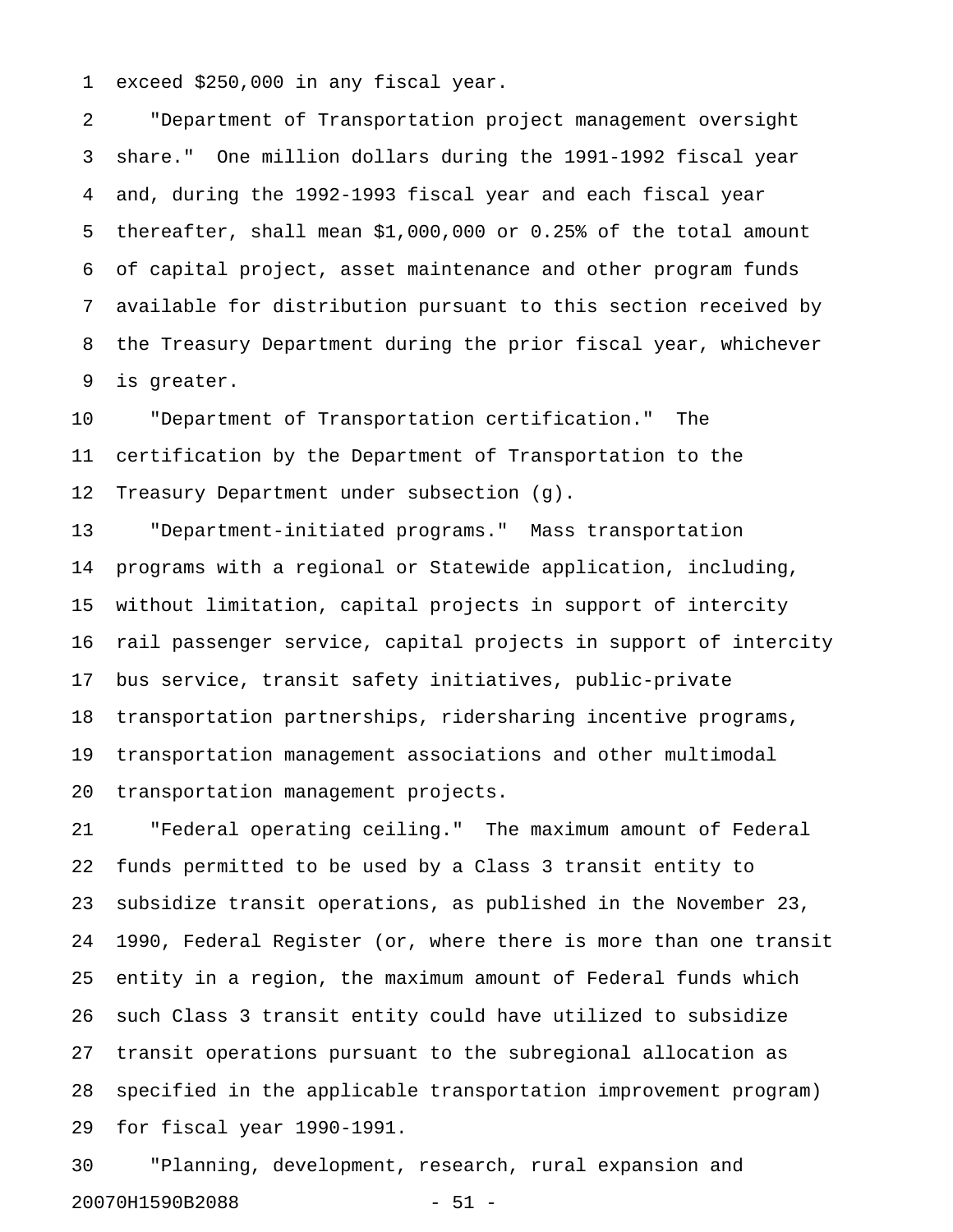1 department-initiated programs section 1310 shares." The sum of 2 \$83,333.33 plus 0.25% of the total capital project, asset 3 maintenance and other program funds available for distribution 4 by the Treasury Department during a particular month.

5 "Total passengers." The total of all revenue passengers plus 6 transfer passengers on second and successive rides of a local 7 transportation organization or transportation company, which are 8 funded in whole or in part by this part, with respect to the 9 most recent fiscal year reported in the most recently issued 10 Pennsylvania Mass Transit Statistical Report.

11 "Treasury Department." The State Treasurer and the Treasury 12 Department of the Commonwealth.

13 (g) Certification to Treasury Department.--On or before July 14 15 of each fiscal year, the Department of Transportation shall 15 calculate and certify to the Treasury Department the following:

16 (1) The Department of Transportation project management 17 oversight share, the community transportation program 18 sections 1310 and 1310.1 shares, the Class 1 transit entity 19 sections 1310 and 1310.1 shares, the Class 2 transit entity 20 sections 1310 and 1310.1 shares, the Class 3 transit entity 21 sections 1310 and 1310.1 shares and the Class 4 transit 22 entity sections 1310 and 1310.1 shares and the planning, 23 development, research, rural expansion and department-24 initiated programs sections 1310 and 1310.1 shares.

25 (2) The names and addresses of each Class 1 transit 26 entity, Class 2 transit entity, Class 3 transit entity and 27 Class 4 transit entity and whether such program or entity is 28 a Class 1 transit entity, Class 2 transit entity, Class 3 29 transit entity or Class 4 transit entity.

30 (3) The vehicle miles of each Class 3 transit entity, 20070H1590B2088 - 52 -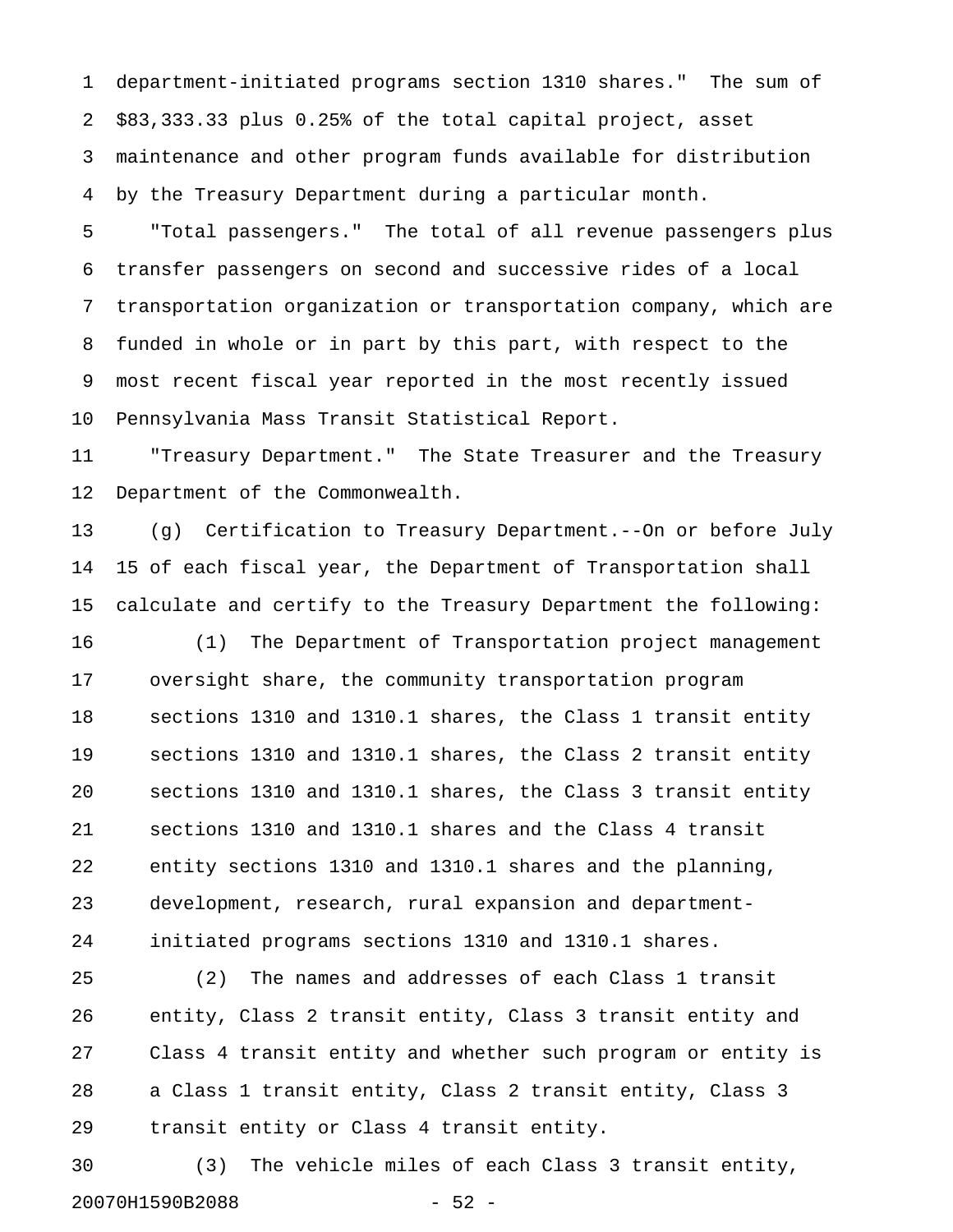1 the total vehicle miles of all Class 3 transit entities, the 2 Class 3 vehicle mile sections 1310 and 1310.1 percentages for 3 each Class 3 transit entity, the vehicle hours of each Class 4 3 transit entity, total vehicle hours of all Class 3 transit 5 entities, the Class 3 vehicle hour sections 1310 and 1310.1 6 percentages for each Class 3 transit entity, total passengers 7 for each Class 3 transit entity, the total passengers for all 8 Class 3 transit entities, the Class 3 total passenger 9 sections 1310 and 1310.1 percentages for each Class 3 transit 10 entity, the Federal operating ceiling for each Class 3 11 transit entity, the Federal operating ceiling for all Class 3 12 transit entities, the Federal operating cap percentage for 13 each Class 3 transit entity, the State subsidy received 14 pursuant to section 1303 (relating to annual appropriation 15 and computation of subsidy) as described in the definition of 16 "Class 3 State operating grant percentage" for each Class 3 17 transit entity, the State subsidy received pursuant to 18 section 1303 as described in the definition of "Class 3 State 19 operating grant percentage" for all Class 3 transit entities, 20 and the Class 3 State grant percentage for each Class 3 21 transit entity.

22 (4) The operating assistance grant received by each 23 Class 4 transit entity during fiscal year 1990-1991 pursuant 24 to the act of February 11, 1976 (P.L.14, No.10), known as the 25 Pennsylvania Rural and Intercity Common Carrier Surface 26 Transportation Assistance Act, the operating assistance grant 27 received by all Class 4 transit entities during fiscal year 28 1990-1991 pursuant to that act, the Class 4 operating 29 assistance grant sections 1310 and 1310.1 percentages for 30 each Class 4 transit entity, the revenue miles of each Class 20070H1590B2088 - 53 -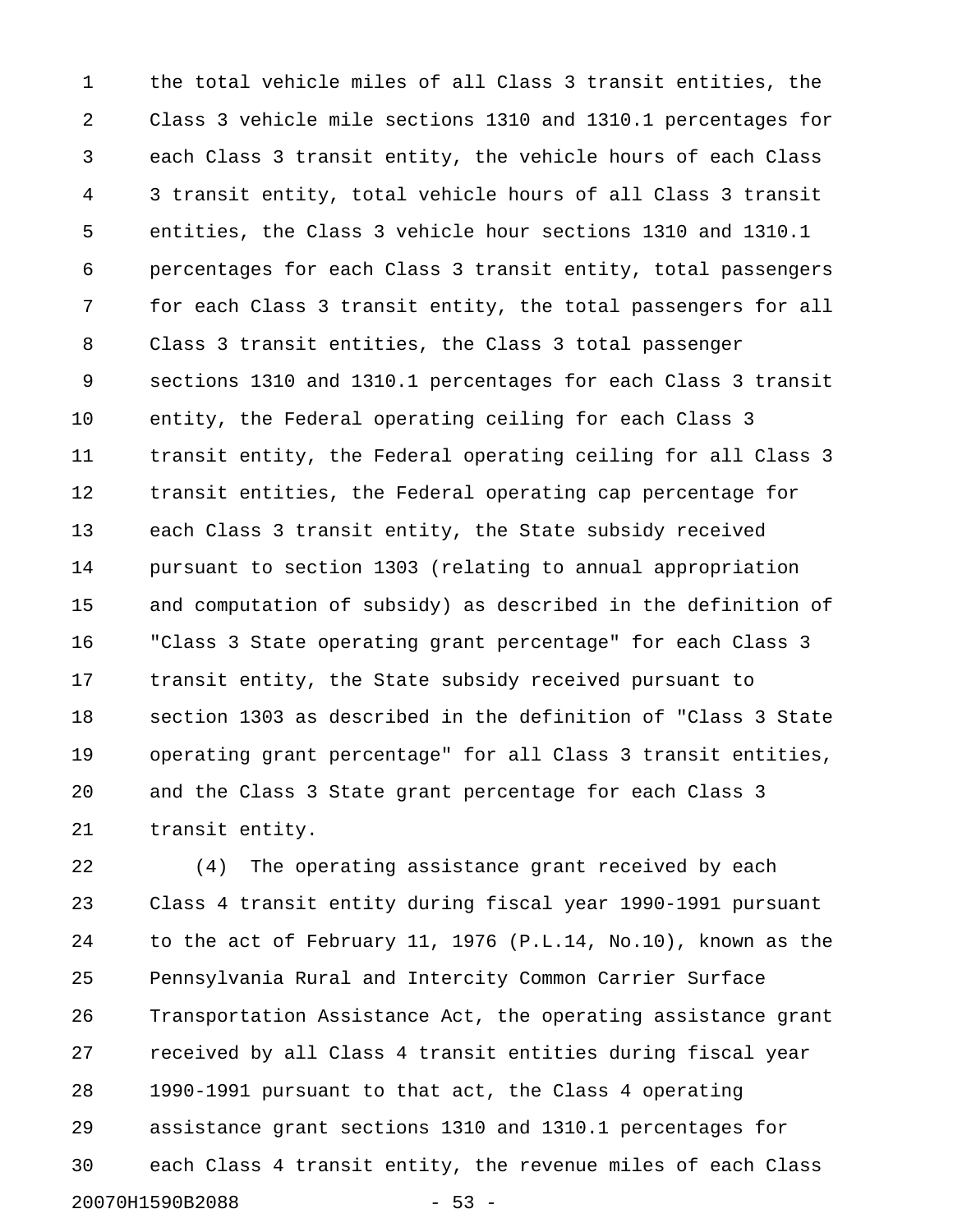1 4 transit entity, the revenue miles of all Class 4 transit 2 entities, the Class 4 revenue mile sections 1310 and 1310.1 3 percentages of each Class 4 transit entity, the revenue hours 4 for each Class 4 transit entity, the revenue hours for all 5 Class 4 transit entities and the Class 4 revenue hour 6 sections 1310 and 1310.1 percentages for each Class 4 transit 7 entity.

8 § 1310.1. Supplemental public transportation assistance 9 funding.

10 (a) General rule.--Beginning July 1, 1997, 1.22% of the 11 money collected from the tax imposed under Article II of the act 12 of March 4, 1971 (P.L.6, No.2), known as the Tax Reform Code of 13 1971, up to a maximum of \$75,000,000, shall be deposited in the 14 Supplemental Public Transportation Account, which is established 15 in the State Treasury. Within 30 days of the close of a calendar 16 month, 1.22% of the taxes received in the prior calendar month 17 shall be transferred to the account. No funds in excess of 18 \$75,000,000 may be transferred to the account in any one fiscal 19 year. The money in the account shall be used by the department 20 for supplemental public transportation assistance, to be 21 distributed under this section. Transit entities may use 22 supplemental assistance moneys for any of the purposes 23 enumerated in section 1311 (relating to use of funds 24 distributed). In addition to those enumerated purposes, Class 1, 25 2 and 3 transit entities also may use the base supplemental 26 assistance share for general operations. Class 4 transit 27 entities may use all supplemental assistance moneys for general 28 operations.

29 (b) Distribution.--During each fiscal year, capital project, 30 asset maintenance and other program funds designated as 20070H1590B2088 - 54 -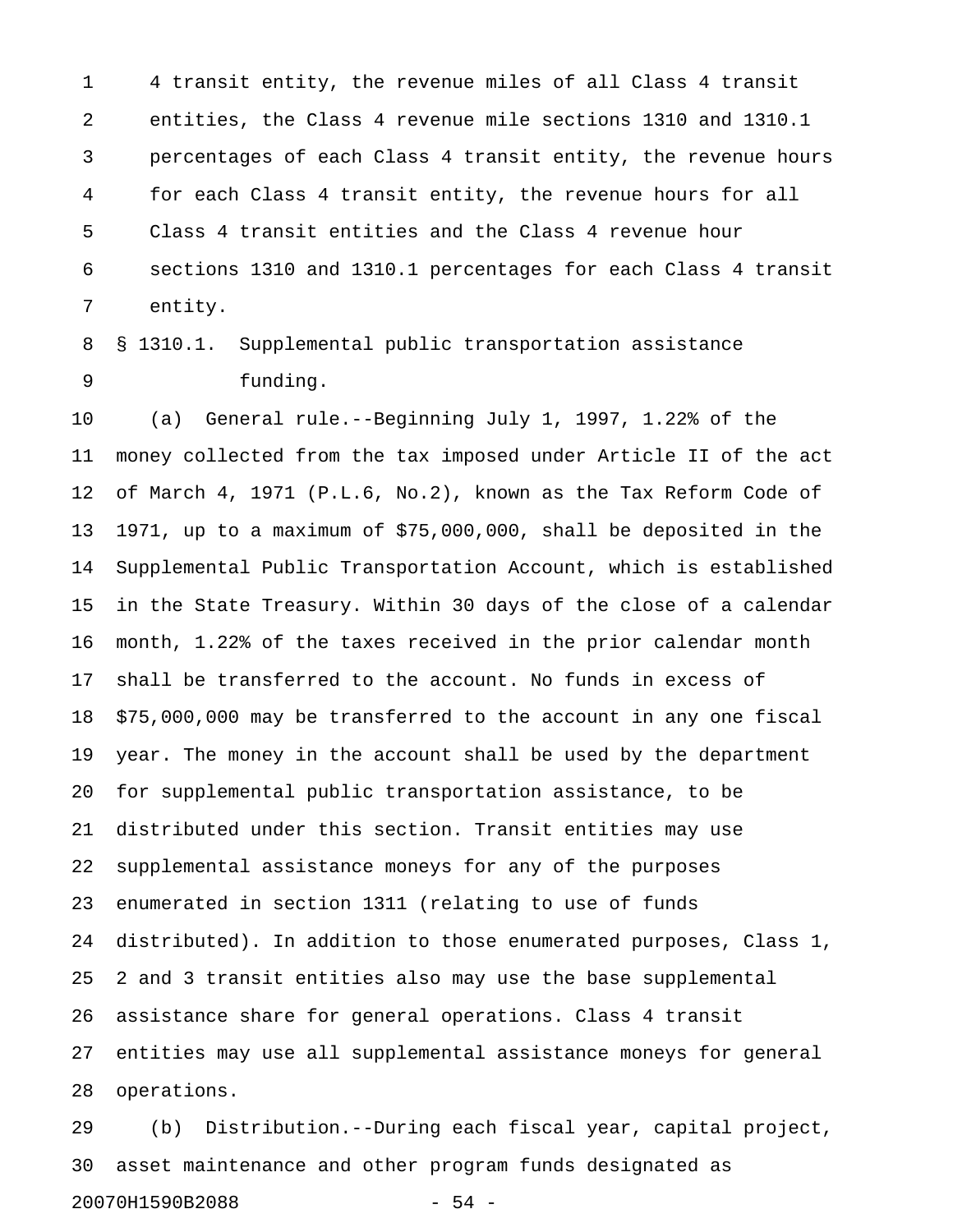1 supplemental public transportation assistance funding to be 2 distributed pursuant to this section shall be distributed as 3 follows:

4 (1) On or before the fifth day of each month, the 5 Treasury Department shall certify to the department the total 6 amount of money then available for distribution, and the 7 department shall disburse the money on or before the 20th day 8 of each month.

9 (2) Each month the department shall distribute to each 10 local transportation organization or transportation company 11 1/12 of the base supplemental assistance share of that local 12 transportation organization or transportation company.

13 (3) Each month the Treasury Department shall pay 1/12 of 14 the community transportation program section 1310.1 share for 15 that fiscal year to the Department of Transportation to make 16 grants to counties pursuant to section 1312 (relating to 17 community transportation programs) for the purpose of funding 18 capital projects of community transportation programs.

19 (4) Each month the department shall distribute 1/12 of 20 the Class 4 transit entity section 1310.1 share to Class 4 21 transit entities according to the same formula as provided 22 for distribution of funds under section 1310(b)(5) (relating 23 to distribution of funding), using the Class 4 transit entity 24 section 1310.1 share in place of the Class 4 transit entity 25 section 1310 share.

26 (5) Each month, after providing for payment of the 27 portion of the base supplemental assistance share, the 28 community transportation program section 1310.1 share and the 29 Class 4 transit entity section 1310.1 share to be distributed 30 that month, the department shall distribute all remaining 20070H1590B2088 - 55 -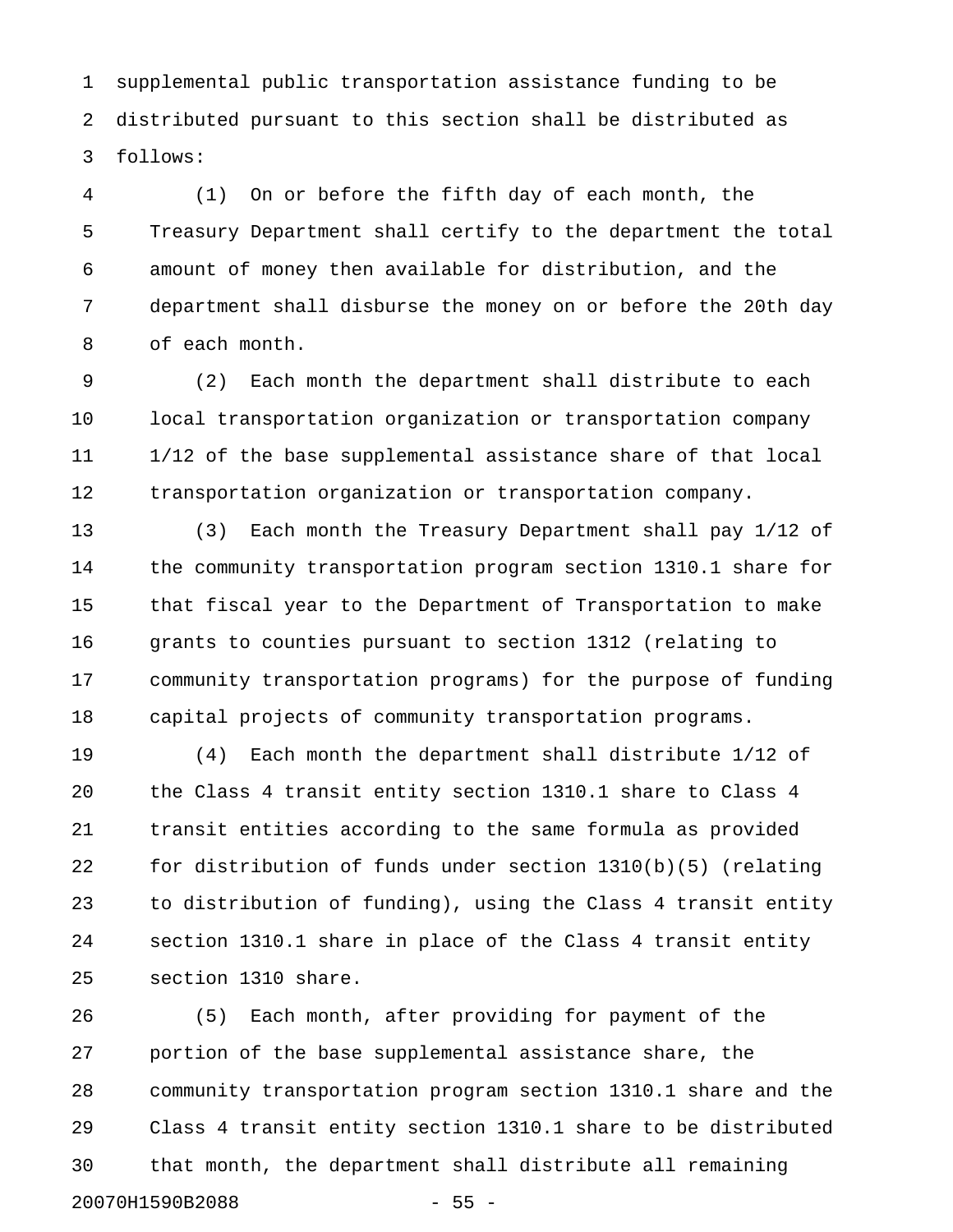1 capital project, asset maintenance and other program funds 2 required to be distributed pursuant to this section according 3 to the same formula as provided for distribution of funds in 4 section 1310(b)(6), using the transit entity's section 1310.1 5 share in place of the transit entity's section 1310 share. 6 (c) Definitions.--As used in this section, the following 7 words and phrases shall have the meanings given to them in this 8 subsection. Any term used in this section but not defined in 9 this subsection shall have the meaning given in section 1310(f): 10 "Base supplemental assistance share." The P.L. 103-122 11 percentage for each local transportation organization or 12 transportation company multiplied by \$54,616,000. 13 "Capital project, asset maintenance and other program funds." 14 Moneys made available under this section to finance capital 15 projects and asset maintenance costs of local transportation 16 organizations, transportation companies or community 17 transportation programs or to fund other programs specified in 18 this section. 19 "Class 1 section 1310.1 percentage." 70.3%. 20 "Class 2 section 1310.1 percentage." 25.4%. 21 "Class 3 section 1310.1 percentage." 4.3%. 22 "Class 1 to 3 section 1310.1 allocation." The total amount 23 of capital project, asset maintenance and other program funds 24 available for distribution by the Treasury Department during a 25 particular month less: 26 (1) the amount of the base supplemental assistance share 27 to be paid each month under subsection  $(b)(2)$ ;

28 (2) the amount of the community transportation program 29 section 1310.1 share to be paid each month under subsection 30 (b)(3); and

20070H1590B2088 - 56 -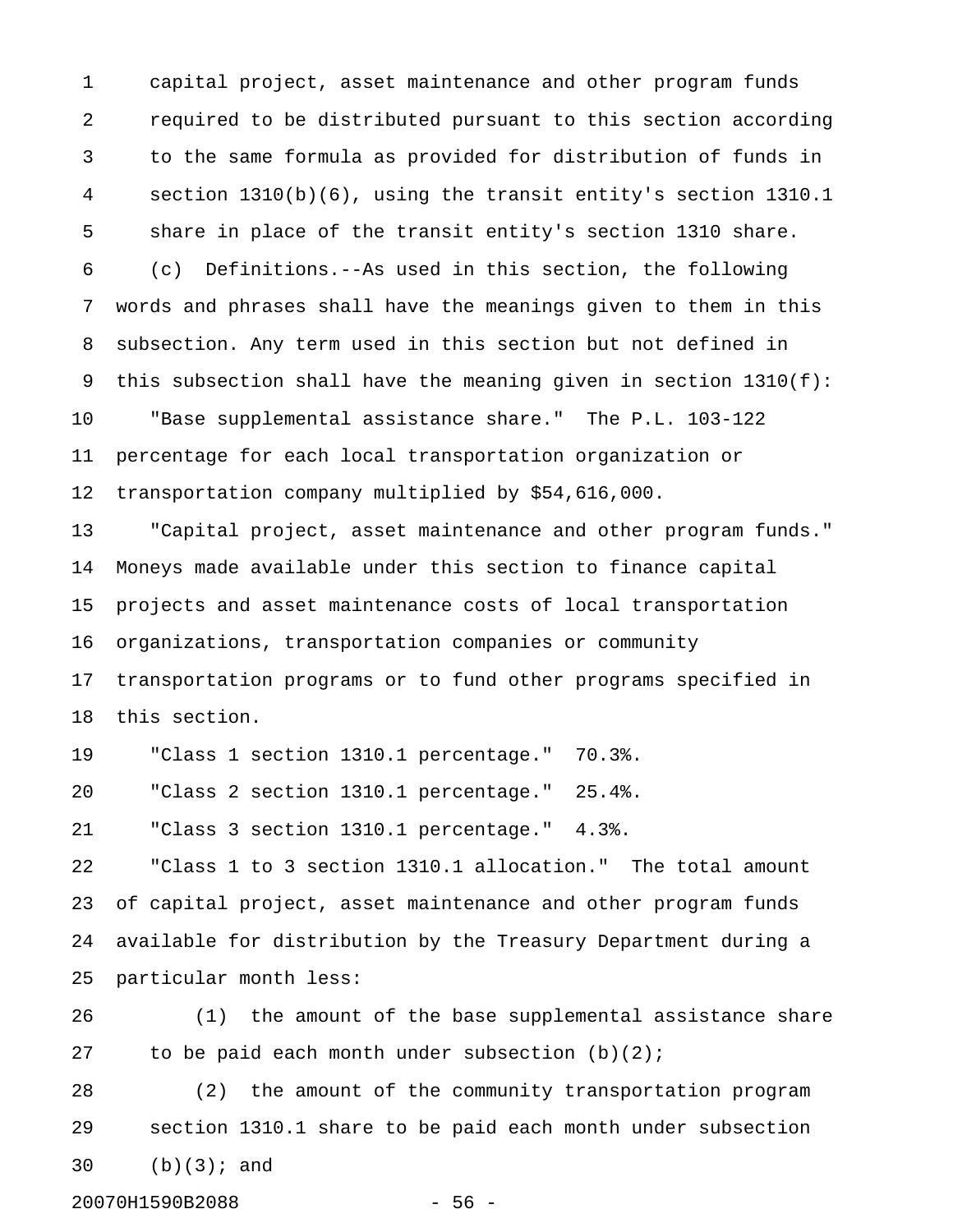1 (3) the amount of the Class 4 transit entity section 2 1310.1 share to be paid each month under subsection (b)(4). 3 "Class 1 transit entity section 1310.1 share." The product 4 of the Class 1 section 1310.1 percentage times the Class 1 to 3 5 section 1310.1 allocation.

6 "Class 2 transit entity section 1310.1 share." The product 7 of the Class 2 section 1310.1 percentage times the monthly Class 8 1 to 3 allocation.

9 "Class 3 transit entity section 1310.1 share." The product 10 of the Class 3 section 1310.1 percentage times the monthly Class 11 1 to 3 allocation.

12 "Class 4 transit entity section 1310.1 share." For each 13 fiscal year, the total amount projected by the department to be 14 available for distribution in the fiscal year in accordance with 15 this section, less \$54,616,000, times 2.8%.

16 "Class 3 Federal operating cap percentage." The percentage 17 determined by dividing the Federal operating ceiling for a Class 18 3 transit entity by the total of all Federal operating ceilings 19 for Class 3 transit entities.

20 "Class 3 total passenger section 1310.1 percentage." The 21 percentage determined by dividing the total passengers 22 transported by a Class 3 transit entity, as stated in the latest 23 Department of Transportation certification, by the total number 24 of passengers transported by all Class 3 transit entities, as 25 stated in the latest Department of Transportation certification. 26 "Class 3 vehicle hour section 1310.1 percentage." The 27 percentage determined by dividing the vehicle hours of a Class 3 28 transit entity, as stated in the latest Department of 29 Transportation certification, by the total number of vehicle 30 hours of all Class 3 transit entities, as stated in the latest 20070H1590B2088 - 57 -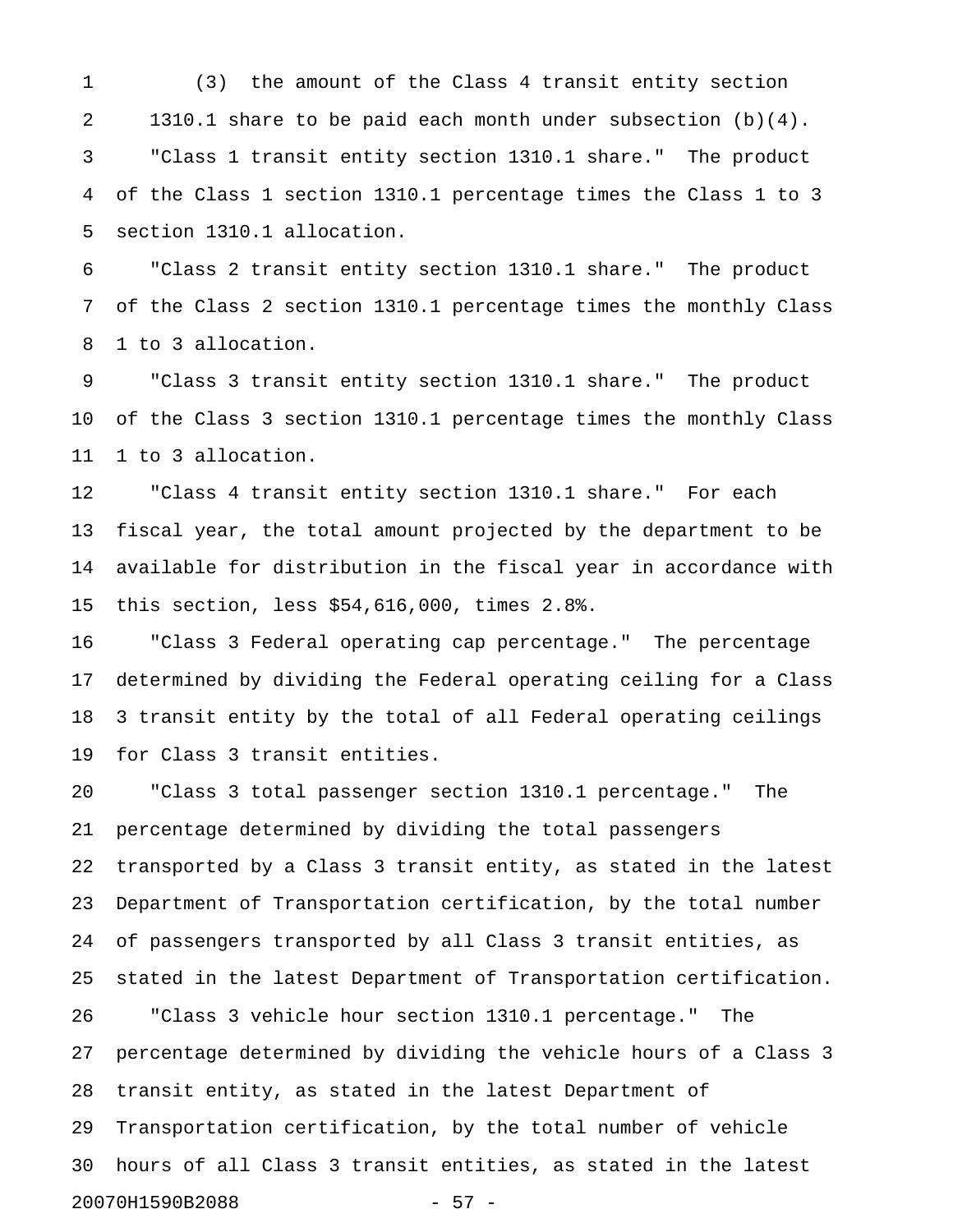1 Department of Transportation certification.

2 "Class 3 vehicle mile section 1310.1 percentage." The 3 percentage determined by dividing the vehicle miles of a Class 3 4 transit entity, as stated in the latest Department of 5 Transportation certification, by the total number of vehicle 6 miles of all Class 3 transit entities, as stated in the latest 7 Department of Transportation certification.

8 "Class 4 operating assistance grant section 1310.1 9 percentage." The percentage determined by dividing the Class 4 10 transit entity adjusted base grant received by a Class 4 transit 11 entity, as stated in the latest Department of Transportation 12 certification, by the total Class 4 transit entity adjusted base 13 grants received by all Class 4 transit entities during fiscal 14 year 1990-1991, as stated in the latest Department of 15 Transportation certification.

16 "Class 4 revenue hour section 1310.1 percentage." The 17 percentage determined by dividing the revenue hours of a Class 4 18 transit entity, as stated in the latest Department of 19 Transportation certification, by the total number of revenue 20 hours of all Class 4 transit entities, as stated in the latest 21 Department of Transportation certification.

22 "Class 4 revenue mile section 1310.1 percentage." The 23 percentage determined by dividing the revenue miles of a Class 4 24 transit entity, as stated in the latest Department of 25 Transportation certification, by the total number of revenue 26 miles of all Class 4 transit entities, as stated in the latest 27 Department of Transportation certification.

28 "Community transportation program section 1310.1 share." The 29 greater of:

30 (1) \$1,200,000; or

20070H1590B2088 - 58 -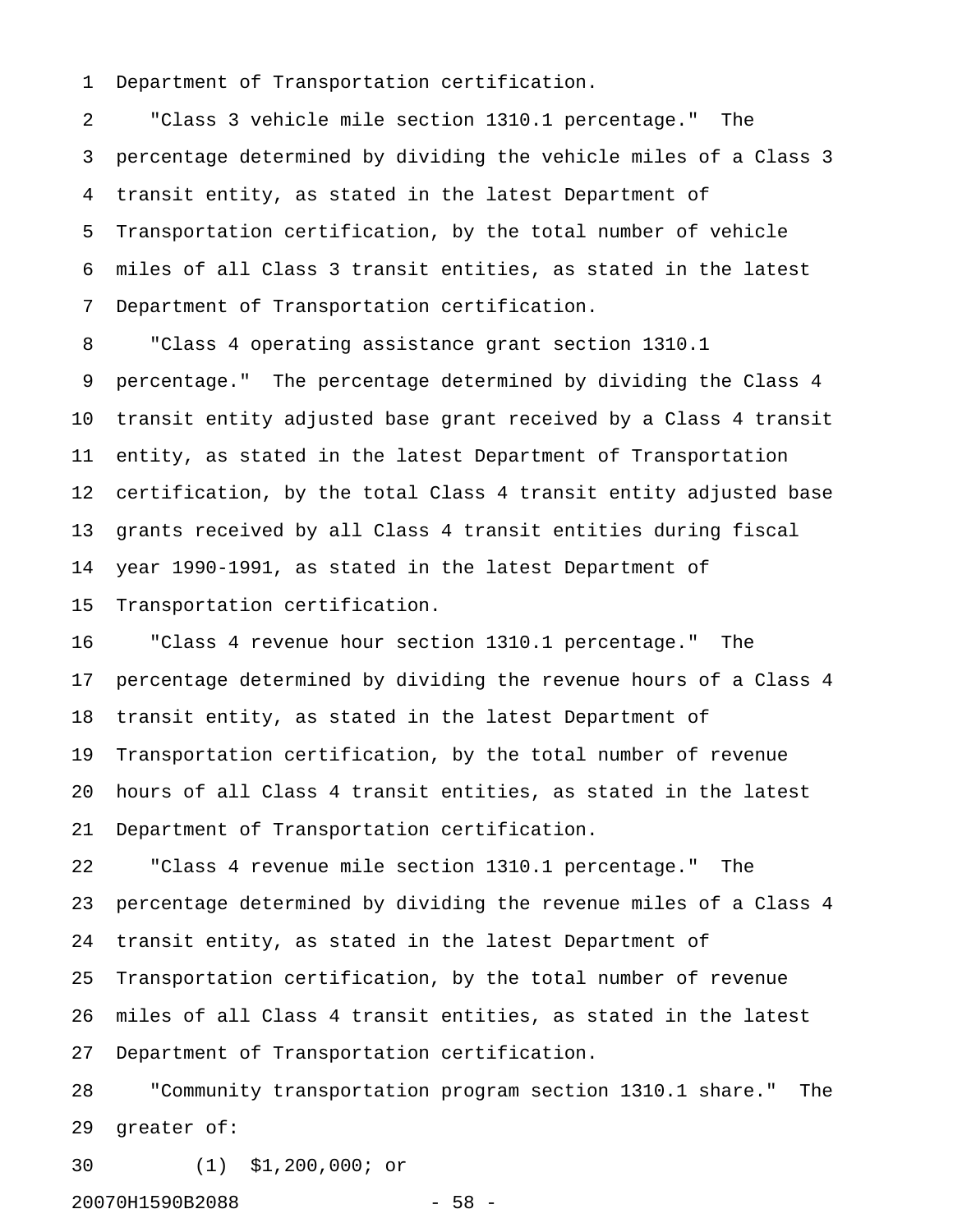1 (2) the total amount projected by the Department of 2 Transportation to be available for distribution in the 3 subject fiscal year in accordance with this section, less 4 \$54,616,000, times 2.5%.

5 "P.L. 103-122 percentage." The percentage determined by 6 dividing the operating assistance grant or operating assistance 7 limitation, whichever is greater, but not to exceed the total 8 apportionment of funds made available to a particular local 9 transportation organization or transportation company in this 10 Commonwealth for each Class 1 transit entity, Class 2 transit 11 entity and Class 3 transit entity and the base grants approved 12 for each Class 4 transit entity pursuant to Public Law 103-122, 13 107 Stat. 1199, for the Federal fiscal year ending September 30, 14 1994, by the total of such amounts for all Commonwealth local 15 transportation organizations and transportation companies 16 pursuant to Public Law 103-122 for the fiscal year as determined 17 by the Department of Transportation.

18 § 1311. Use of funds distributed.

19 (a) Approval of department.--

20 (1) No money made available pursuant to section 1310 21 (relating to distribution of funding) shall be expended on 22 any capital project by any local transportation organization 23 or transportation company until after the local 24 transportation organization or transportation company submits 25 the project to the department for approval and the department 26 approves the project. At the option of the local 27 transportation organization or transportation company, 28 capital projects may be submitted to the department on an 29 annual basis at the time the local transportation 30 organization or transportation company submits its capital 20070H1590B2088 - 59 -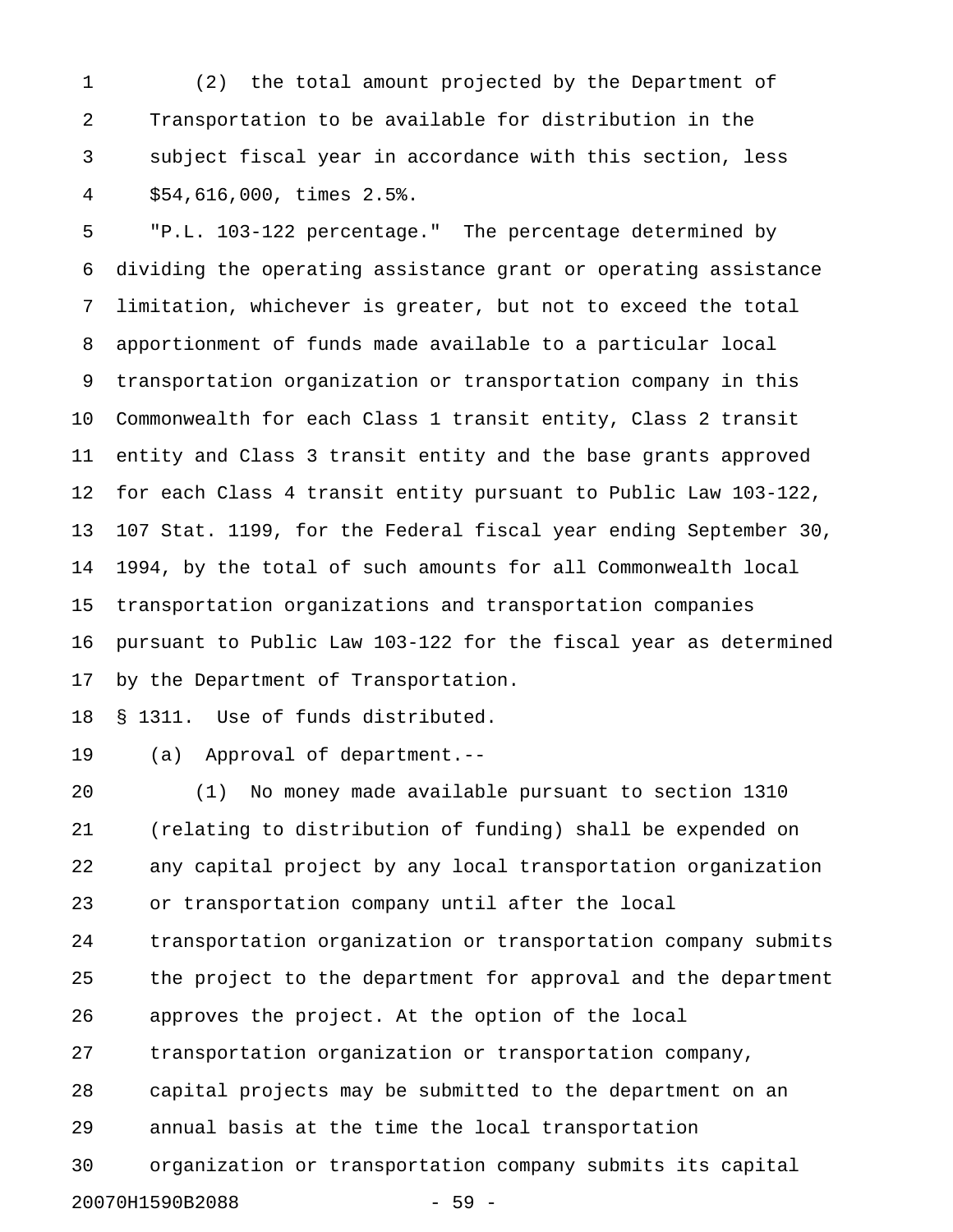1 budget to the department or at another time chosen by the 2 local transportation organization or transportation company.

3 (2) The department shall establish criteria for approval 4 of capital projects pursuant to this subsection, including, 5 but not limited to, consideration of estimated useful life, 6 demonstration of need and reasonableness of cost.

7 (3) Amendments to capital projects may be submitted at 8 any time to the department for its review and approval in 9 accordance with the procedures specified by the department.

10 (4) The department shall prescribe, under the authority 11 of this chapter, reasonable procedures, including deadlines, 12 for the department to review, comment and approve the capital 13 project or projects submitted by a local transportation 14 organization or transportation company.

15 (b) Funding purposes enumerated.--Moneys distributed 16 pursuant to section 1310 shall be used by local transportation 17 organizations and transportation companies for purposes of 18 paying:

19 (1) all costs of capital projects, including, without 20 limitation, the costs of acquisition, construction, 21 installation, start-up costs of operations, improvement and 22 all work and materials incident thereto, provided that funds 23 expended for capital projects pursuant to section 1310 shall 24 be matched by local or private funding in an amount equal to 25 at least one-thirtieth of the project cost;

26 (2) debt service and the cost of issuance of bonds, 27 notes and other evidences of indebtedness which a local 28 transportation organization or transportation company is 29 permitted to issue under any law of this Commonwealth; and 30 (3) to the extent permitted by this section, asset 20070H1590B2088 - 60 -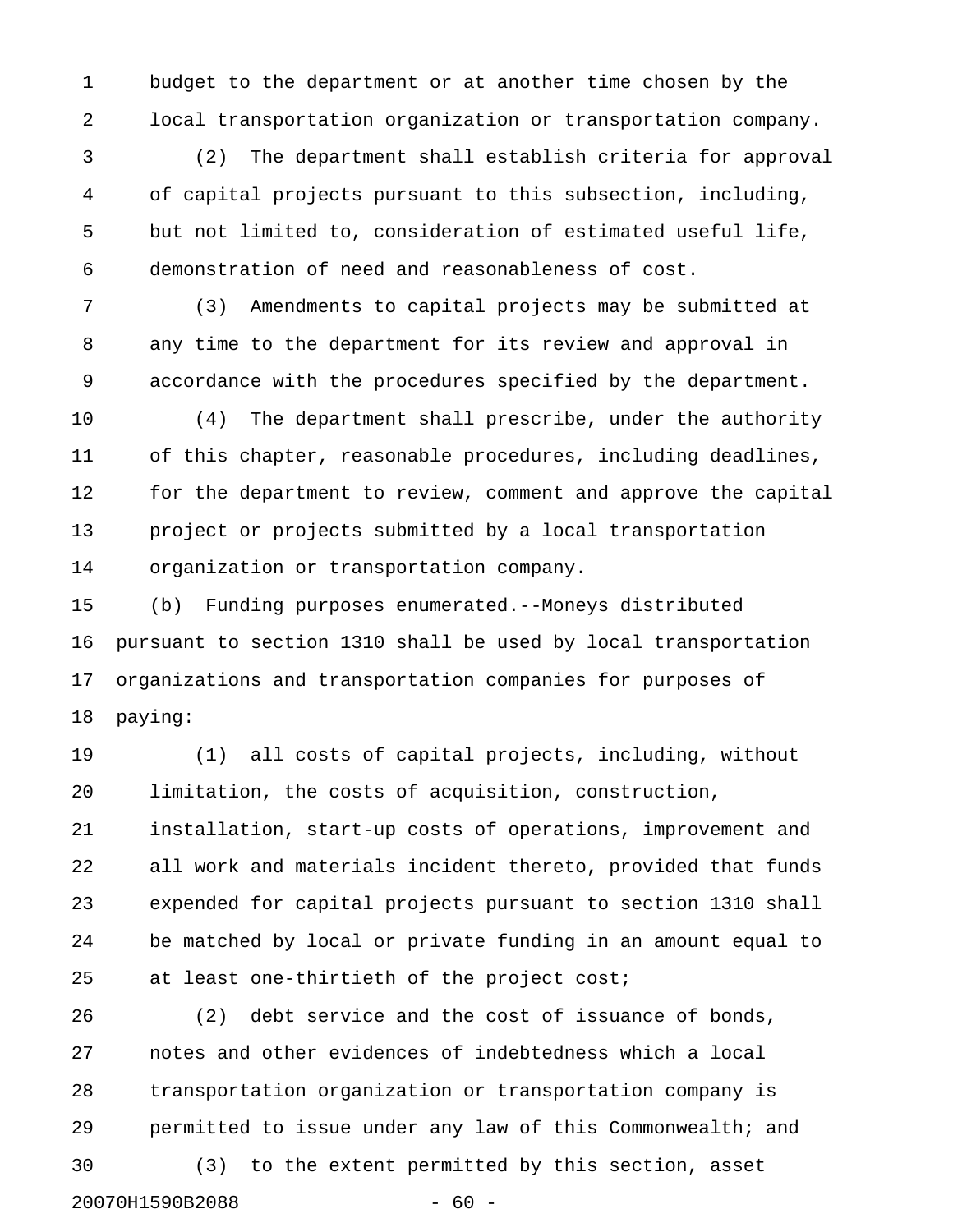1 maintenance costs. Community transportation programs shall 2 use moneys distributed pursuant to this section only for 3 purposes enumerated in section 1312 (relating to community 4 transportation programs).

5 (c) Certain capital projects.--Notwithstanding any other 6 provision of law, each local transportation organization or 7 transportation company receiving moneys pursuant to section 1310 8 may use such moneys, in the discretion of such local 9 transportation organization or transportation company, to fund 10 all or a portion of capital projects listed in the program 11 prepared pursuant to section 2002(a)(13) of the act of April 9, 12 1929 (P.L.177, No.175), known as The Administrative Code of 13 1929.

14 (d) Management of funds.--

15 (1) Each local transportation organization or 16 transportation company receiving moneys pursuant to sections 17 1310 and 1310.1 (relating to supplemental public 18 transportation assistance funding) shall hold such moneys in 19 an account separate from other funds of the local 20 transportation organization or transportation company and 21 shall invest such moneys until such funds are used in 22 accordance with this section, with such funds being invested 23 in accordance with the limits on investment of the local 24 transportation organization or transportation company. 25 Notwithstanding any other provisions of this chapter, any 26 interest earned shall be used for capital projects and asset 27 maintenance costs during any period as determined by the 28 local transportation organization or transportation company. 29 (2) All moneys distributed pursuant to section 1310 and 30 utilized for asset maintenance under subsection (e) shall be

20070H1590B2088 - 61 -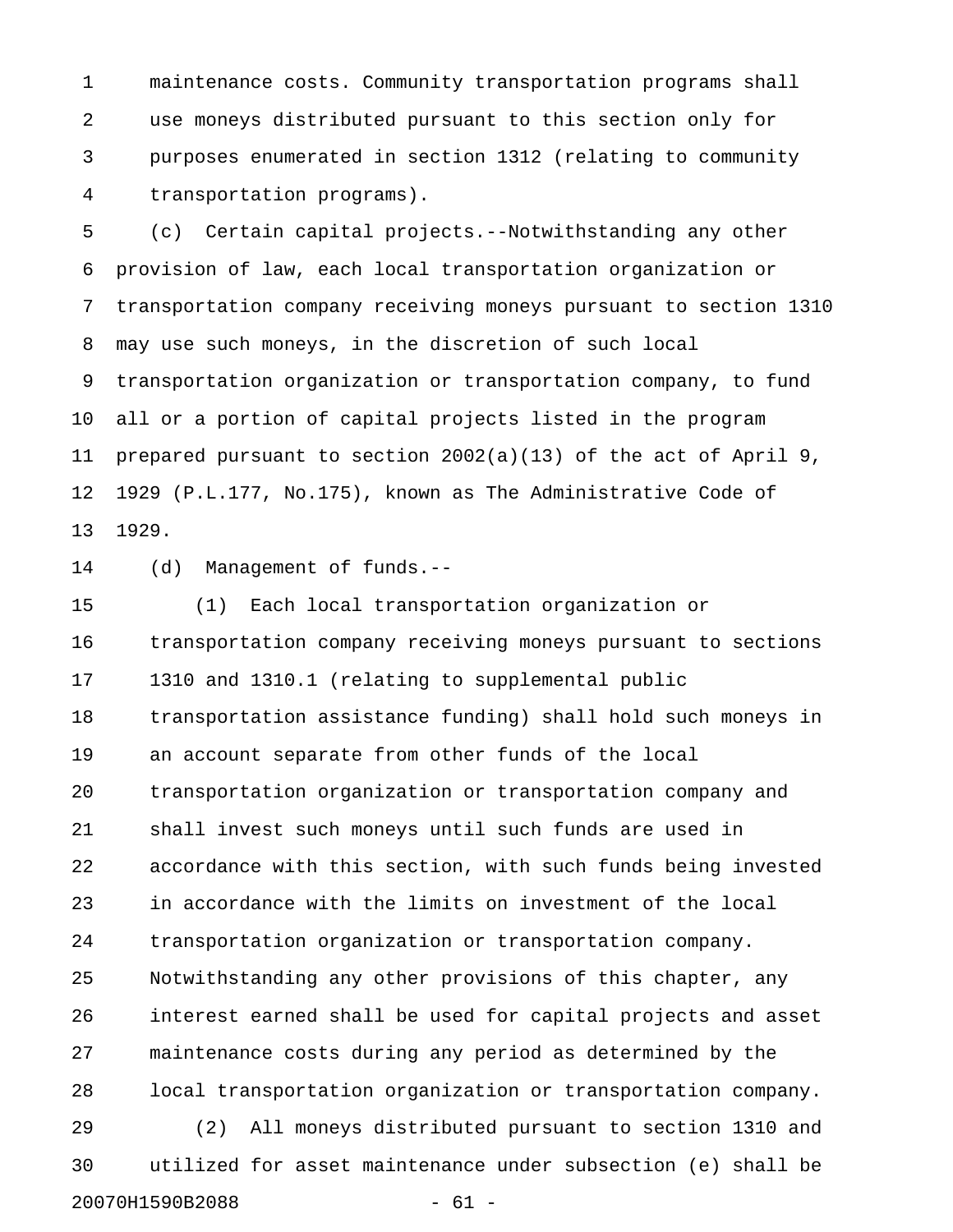1 matched by local or private funding in an amount equal to at 2 least 1/30 of the amount expended for such purposes, except 3 that, in the case of Class 3 and 4 transit entities, no 4 matching funds shall be required if the department shall have 5 received from the local governmental funding source which 6 would otherwise provide the matching funds a certification 7 that compliance with the matching requirement would create an 8 undue financial burden upon the local governmental funding 9 source such that a curtailment of government services 10 endangering public health and safety would ensue.

11 (3) All moneys distributed pursuant to section 1310.1 12 and utilized under this section shall be matched by local or 13 private funding in an amount equal to at least 1/30 of the 14 amount expended for such purposes, except that, in the case 15 of Class 3 and 4 transit entities, no funds utilized for 16 asset maintenance under subsection (e) shall require a local 17 match if the department shall have received from the local 18 governmental funding source which would otherwise provide the 19 matching funds a certification that compliance with the 20 matching requirement would create an undue financial burden 21 upon the local governmental funding source such that a 22 curtailment of government services endangering public health 23 and safety would ensue.

24 (e) Asset maintenance.--

25 (1) Each local transportation organization or 26 transportation company may expend moneys distributed pursuant 27 to sections 1310 and 1310.1 shares to fund asset maintenance 28 costs as provided in this subsection.

29 (2) Moneys distributed pursuant to sections 1310 and 30 1310.1 may only be used to fund asset maintenance costs 20070H1590B2088 - 62 -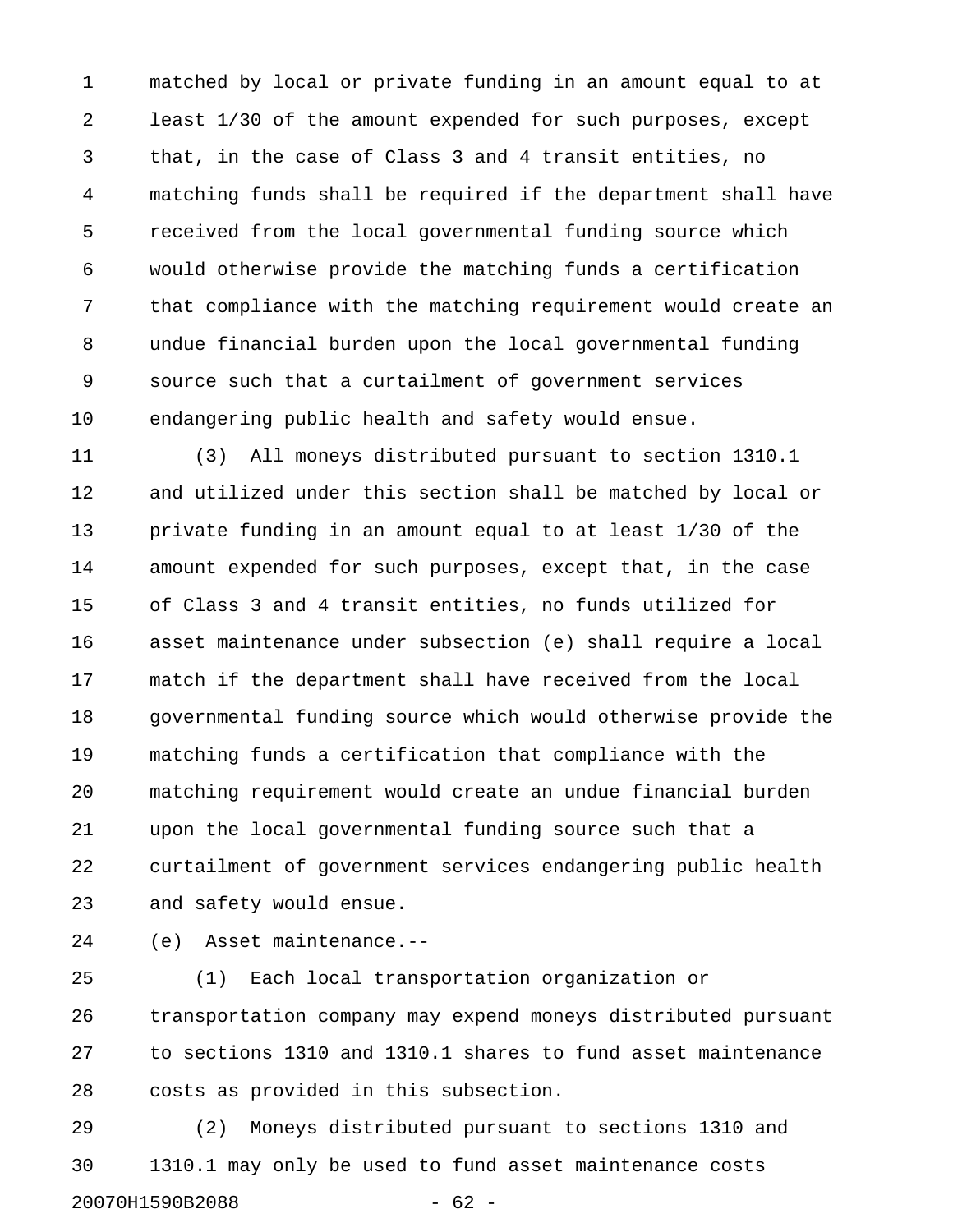1 incurred during the fiscal year in which such moneys are 2 allocated. Thereafter, such funds may only be used to fund 3 capital projects.

4 (3) On or before March 1 of each year, the department 5 shall certify to each local transportation organization or 6 transportation company the amount of capital project, asset 7 maintenance, base supplemental assistance and other program 8 funds which the department estimates each local 9 transportation organization or transportation company will be 10 entitled to receive during the ensuing fiscal year. Each 11 local transportation organization or transportation company 12 may expend moneys distributed pursuant to sections 1310 and 13 1310.1 shares to fund asset maintenance costs up to the 14 following maximum percentages of the estimate from the 15 department, including accrued interest, the amount received 16 during the prior fiscal year or the amount actually received 17 in the current fiscal year, whichever is greater:

18 (i) Class 1 transit entities may utilize for asset 19 maintenance costs up to a maximum of 30% of the funds 20 received pursuant to sections 1310 and 1310.1 shares.

21 (ii) Class 2 and 3 transit entities may utilize for 22 asset maintenance costs up to a maximum of 50% of the 23 funds received pursuant to sections 1310 and 1310.1.

24 (iii) (Deleted by amendment).

25 (iv) Class 4 transit entities may utilize for asset 26 maintenance costs up to a maximum of 50% of the funds 27 received pursuant to sections 1310 and 1310.1.

28 (f) Eligible projects.--Notwithstanding any other provision 29 of this chapter, moneys provided under section 1310 to community 30 transportation programs may be expended only in accordance with 20070H1590B2088 - 63 -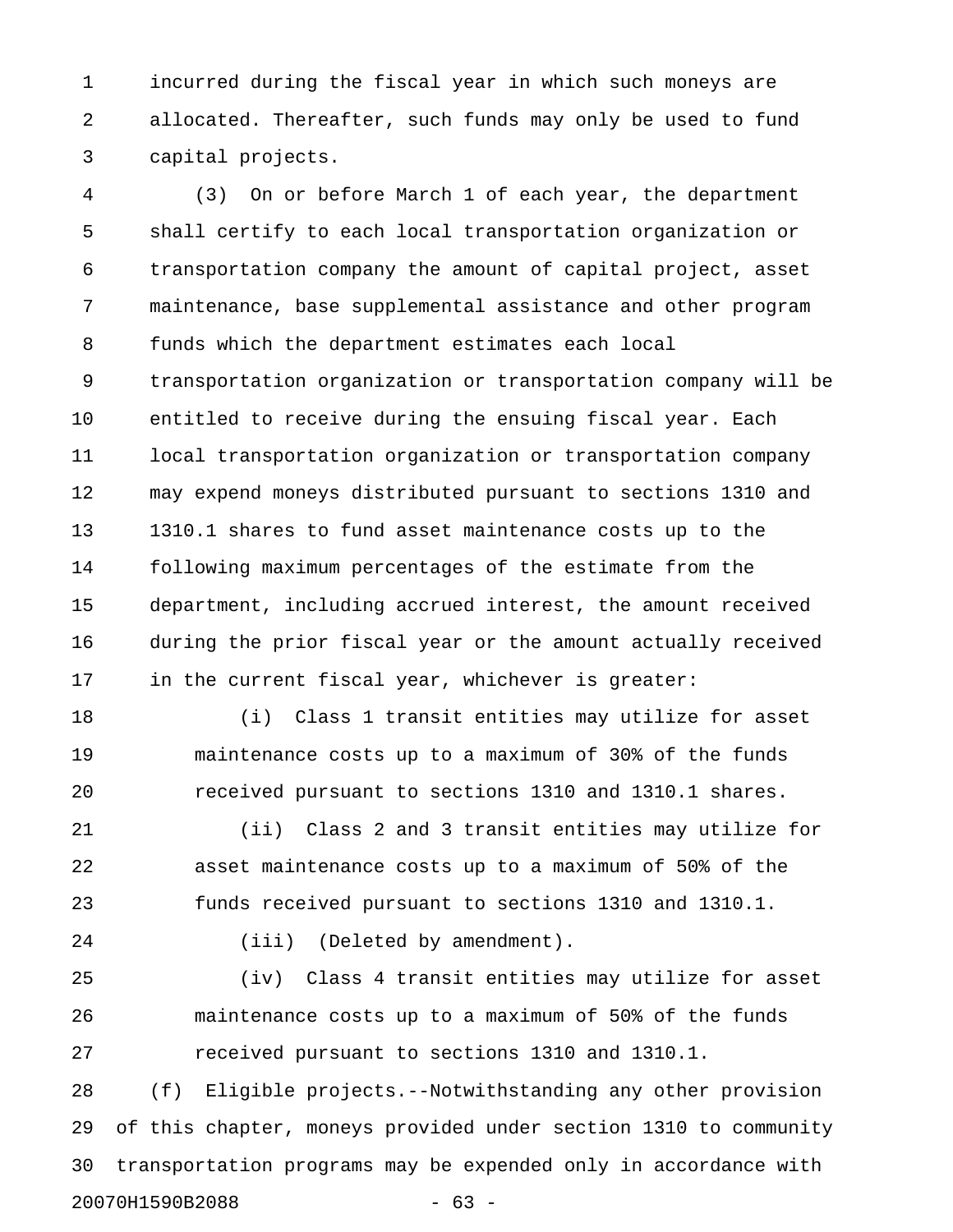1 section 1312 and only to fund all or a portion of eligible 2 projects of such entities as enumerated in section 1312.

3 (g) Matching funds.--The moneys provided to local 4 transportation organizations, transportation companies or 5 community transportation programs pursuant to section 1310 may 6 be used as matching funds to obtain Federal aid for capital 7 projects.

8 (h) Use by department.--Funds appropriated to the department 9 pursuant to section 1310(b)(2) and (4) may be utilized by the 10 department for the purposes provided in either of such 11 paragraphs.

12 (i) Accounting.--Within 120 days after the end of each 13 fiscal year for capital programs established by the local 14 transportation organization or transportation company pursuant 15 to section 1310(e), each local transportation organization and 16 transportation company receiving moneys pursuant to sections 17 1310 and 1310.1 shares shall transmit to the department an 18 accounting of all funds received pursuant to sections 1310 and 19 1310.1 shares in that fiscal year. The accounting shall be in a 20 form prescribed by the department and shall include a listing of 21 all expenditures on a project by project basis and the status of 22 all unspent funds. The local transportation organization or 23 transportation company shall grant access to the department or 24 its duly authorized representatives to any and all records 25 pertaining to funds received pursuant to sections 1310 and 26 1310.1 shares.

27 (j) Limit on certain amounts expended.--Notwithstanding any 28 law to the contrary and except as provided in subsection (a) for 29 Class 4 transit entities, local transportation organizations and 30 transportation companies are authorized to expend moneys 20070H1590B2088 - 64 -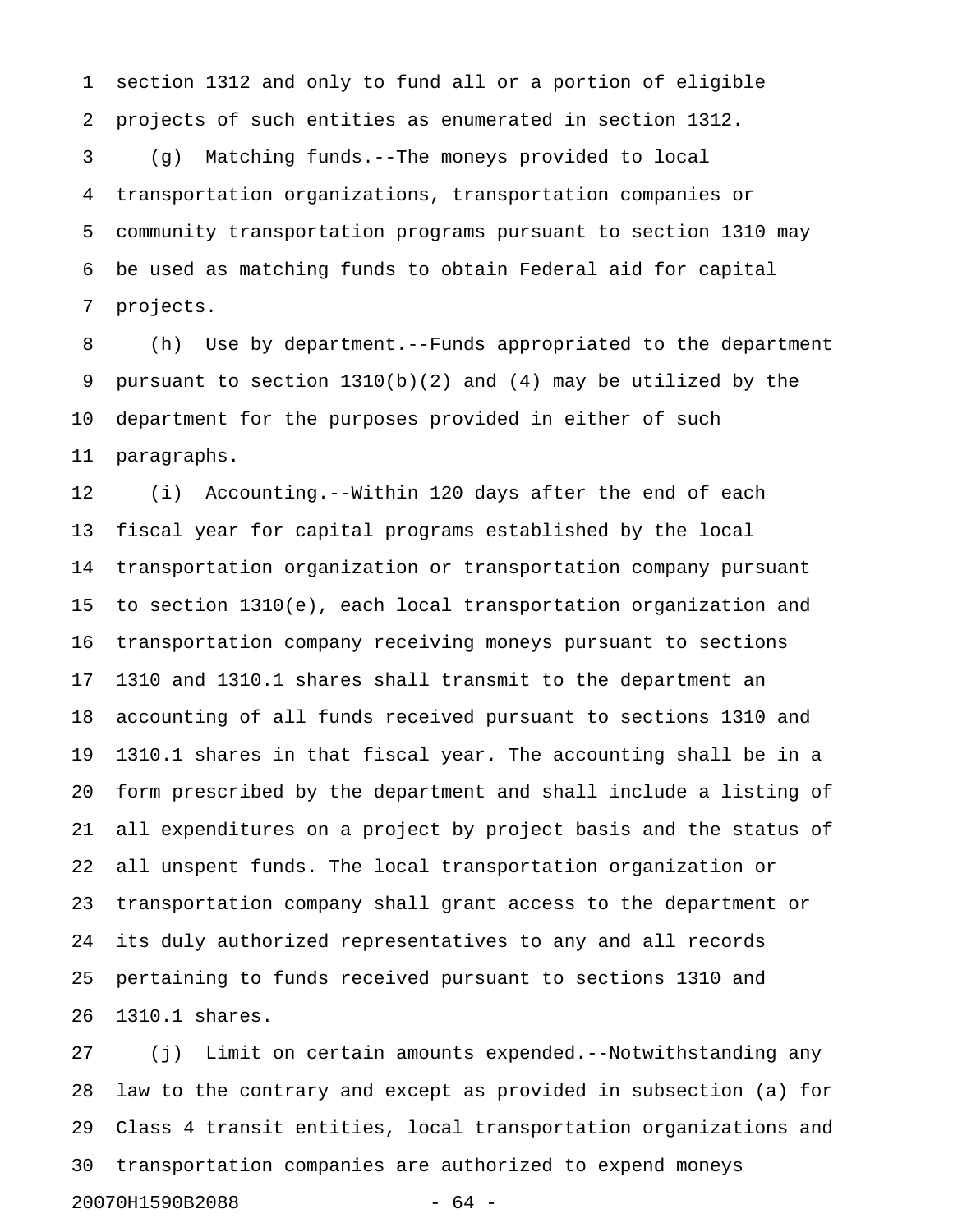1 distributed pursuant to sections 1310 and 1310.1 shares for 2 asset maintenance costs in an amount not to exceed the greater 3 of:

4 (1) the maximum amount of asset maintenance expenditures 5 which could have been approved by the department for 6 expenditure by that local transportation organization or 7 transportation company for the 1991-1992 fiscal year pursuant 8 to section 17(a) of the act of August 5, 1991 (P.L.238, 9 No.26), entitled "An act amending Titles 74 (Transportation) 10 and 75 (Vehicles) of the Pennsylvania Consolidated Statutes, 11 codifying provisions relating to public transportation; 12 imposing certain fees and taxes; further providing for 13 certain Pennsylvania Turnpike projects; defining 'farm 14 equipment'; further providing for the responsibilities of 15 vehicle transferees, for exemptions from registration and 16 certificates of title and for the use of dealer plates, 17 multipurpose dealer plates and farm equipment plates; further 18 providing for funeral processions; further providing for a 19 restricted receipts fund and for registration for snowmobiles 20 and ATV's; establishing the Snowmobile Trail Advisory 21 Committee; further providing for the highway maintenance and 22 construction tax; and making repeals," based upon a 23 projection of \$200,000,000 in total dedicated capital 24 assistance funds plus estimated amounts of supplemental 25 public transportation assistance funding available for 26 distribution pursuant to section 1310.1 in that fiscal year, 27 which estimate shall not be less than \$75,000,000 in any 28 fiscal year; or

29 (2) the amount permitted to be expended for such 30 purposes under subsection (e).

20070H1590B2088 - 65 -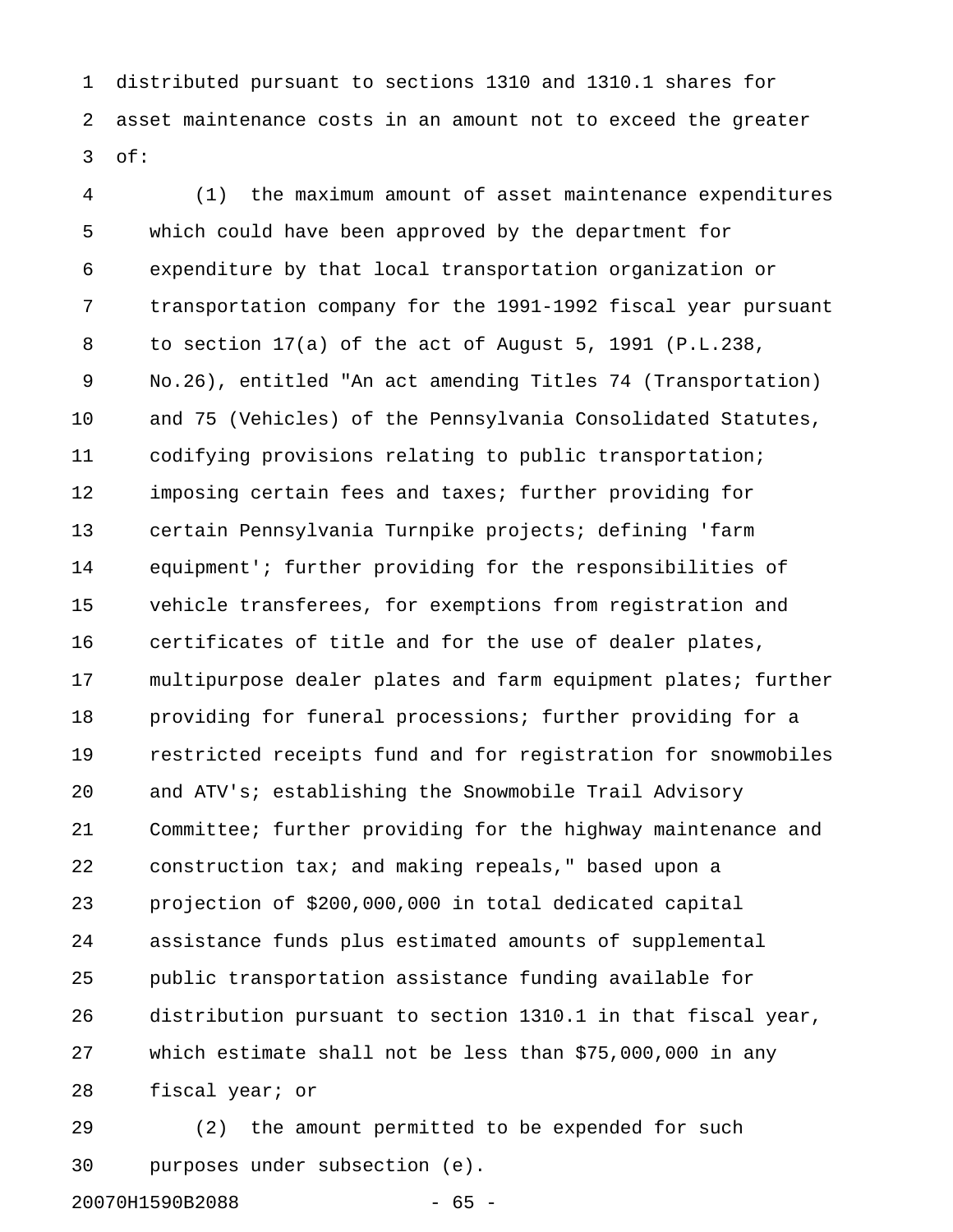1 § 1312. Community transportation programs.

2 (a) Grants from lottery fund.--All counties except counties 3 of the first and second class shall be entitled to grants from 4 the State Lottery Fund for the purpose of adding, replacing, 5 upgrading and overhauling equipment and purchasing, constructing 6 or renovating facilities to serve as office and maintenance 7 sites for the provision of reduced fare demand-response service. 8 Equipment that may be purchased shall include, but shall not be 9 limited to, vehicles, vehicle rehabilitation, major drivetrain 10 components, communication equipment, computer equipment and 11 software and office equipment and furnishings. The amount 12 entitled to all counties and to be granted by the department 13 shall not exceed \$2,300,000. The department may require the 14 counties to coordinate the acquisition of equipment through a 15 Statewide purchase program should the department find such a 16 program to be cost efficient.

17 (b) Procedure.--

18 (1) The department is hereby authorized to make grants 19 to all counties, except those of the first and second class, 20 or to entities designated by such counties to coordinate 21 services under this section in such county, for the purpose 22 of adding, replacing, upgrading and overhauling equipment for 23 the provision of shared-ride transit services responsive to 24 and accessible by the general public as well as the elderly 25 and disabled. If sufficient funds remain after all department 26 approvals for such equipment projects have been fully funded, 27 the department is hereby authorized to make grants for the 28 purchase, construction or renovation of facilities to serve 29 as office and maintenance sites for the provision of shared-30 ride transit services responsive to and accessible by the 20070H1590B2088 - 66 -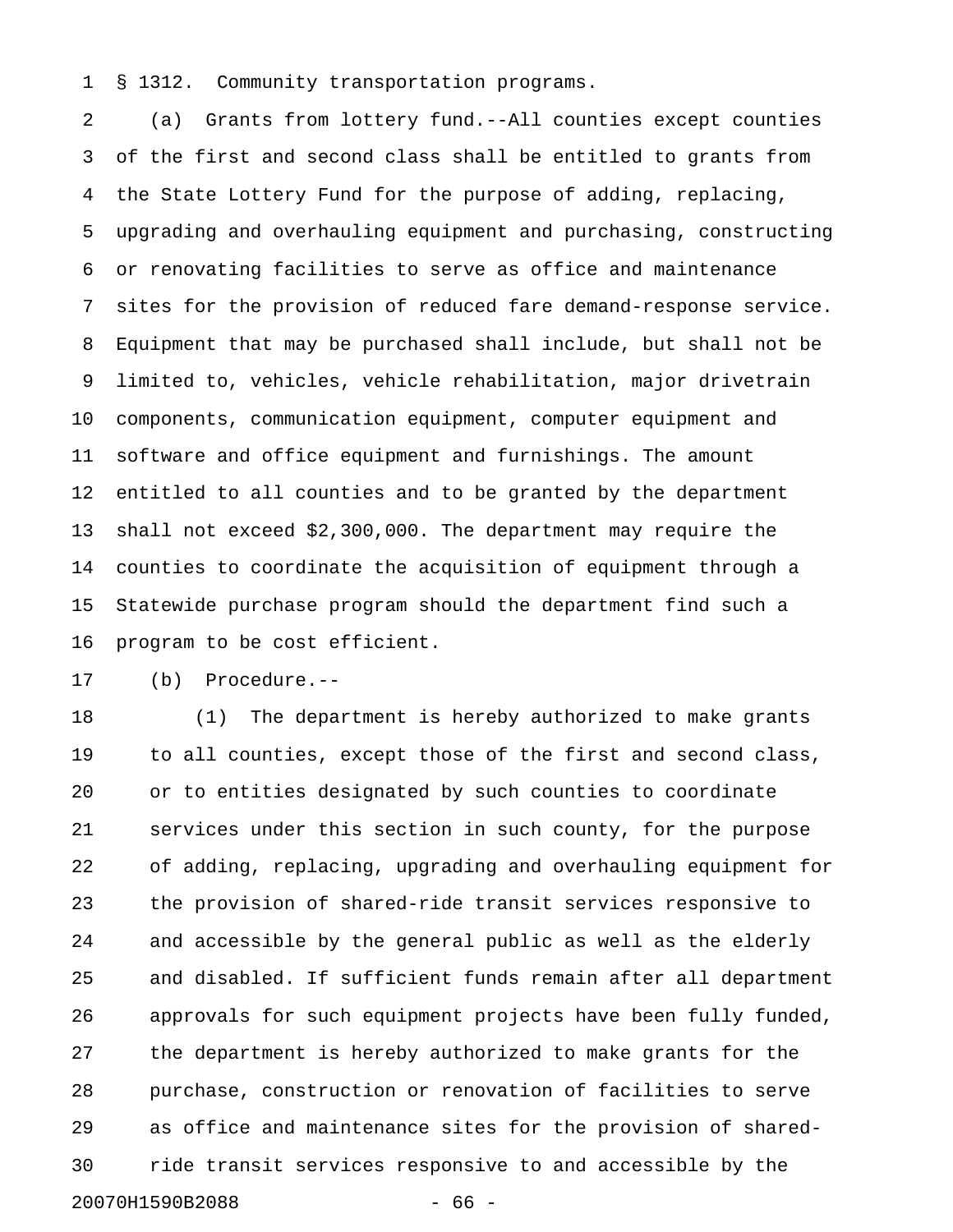1 general public as well as the elderly and disabled. Equipment 2 that may be purchased shall include, but shall not be limited 3 to, vehicles, vehicle rehabilitation, major drivetrain 4 components, communication equipment, computer equipment and 5 software and office equipment and furnishings.

6 (2) Counties other than counties of the first and second 7 class may obtain grants pursuant to this subsection by filing 8 with the department an application in a form prescribed by 9 it. The department shall require with such application a 10 transportation plan plus such other information as the 11 department may require.

12 (3) The applicant shall certify that all efforts 13 possible have been made to coordinate local service for the 14 elderly and disabled and the services to be offered with 15 these capital assets do not duplicate existing fixed route 16 services, as provided under the act of February 11, 1976 17 (P.L.14, No.10), known as the Pennsylvania Rural and 18 Intercity Common Carrier Surface Transportation Assistance 19 Act, and under other provisions of this part. The applicant 20 shall solicit comments from the local public body fixed route 21 provider and include any such comments as part of the 22 application.

23 (4) All purchases pursuant to this subsection shall be 24 made in accordance with bidding procedures established under 25 the act of May 2, 1945 (P.L.382, No.164), known as the 26 Municipality Authorities Act of 1945, or the act of August 9, 27 1955 (P.L.323, No.130), known as The County Code, whichever 28 is applicable.

29 (c) Availability of funds.--Funds not expended under this 30 section in the fiscal year in which they were made available 20070H1590B2088 - 67 -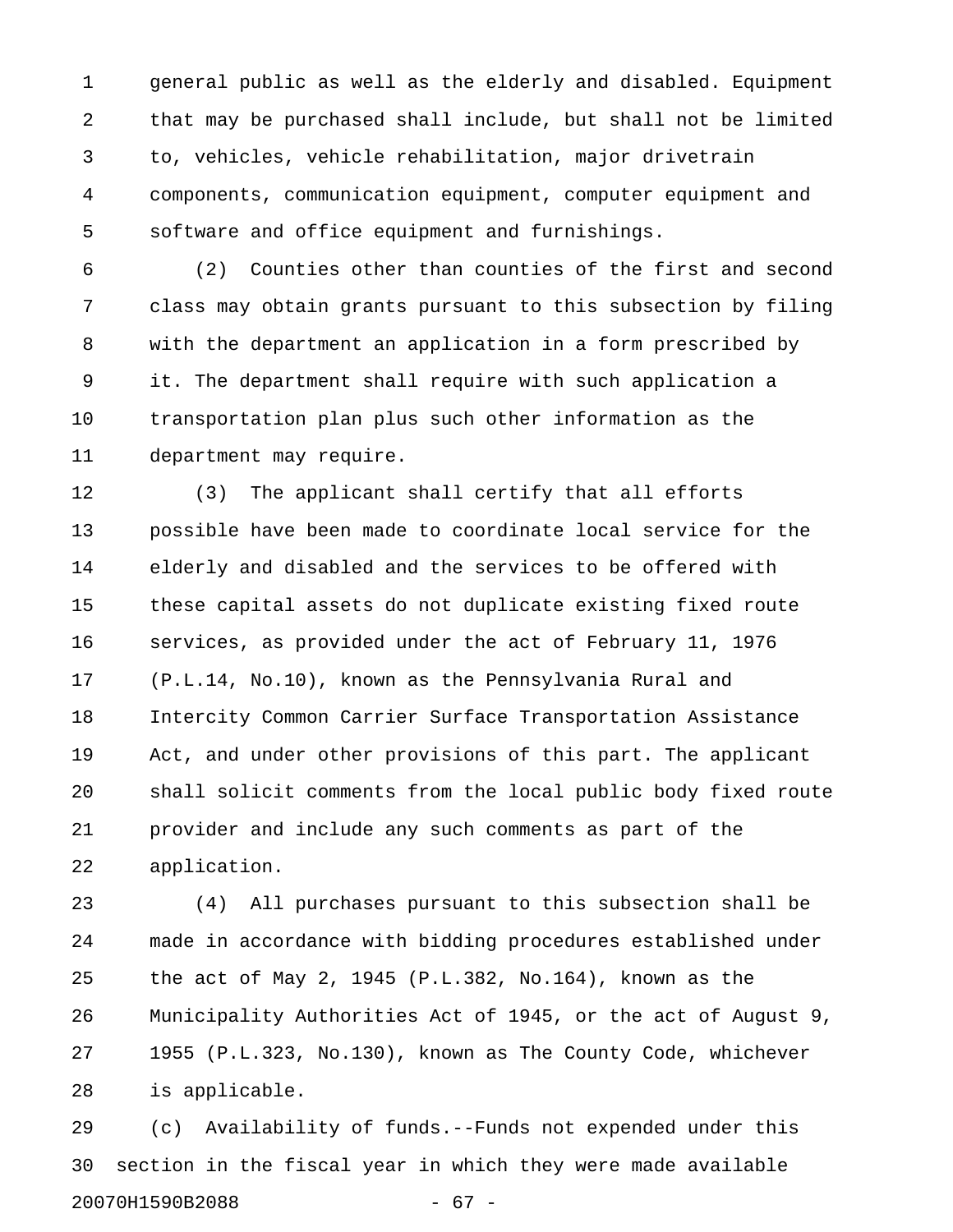1 shall not lapse and shall be available for use pursuant to this 2 section in the next succeeding fiscal years.

3 § 1313. Additional programs.

4 (a) Projects and programs enumerated.--The department is 5 hereby authorized to incur costs directly or to make grants, 6 undertake and provide financial support:

7 (1) To new rural transportation systems for the purpose 8 of funding capital, asset maintenance and operating costs of 9 new rural transportation systems. New rural transportation 10 systems may obtain grants under this section by filing for 11 each fiscal year with the department an application in a form 12 prescribed by it. The department shall require with the 13 application a transportation plan plus such other information 14 as the department may require to establish to the 15 satisfaction of the department that the new rural 16 transportation system is deserving of a grant under this 17 section.

18 (2) For the purpose of funding studies, analysis, 19 planning and development of programs for public 20 transportation assistance, services and facilities.

21 (3) To incur costs directly or to make grants for 22 department-initiated programs.

23 (4) To make grants to Class 4 transit entities for the 24 significant expansion of services by such entities from funds 25 remaining in the development, planning and rural expansion 26 share after all grants have been made for the fiscal year 27 pursuant to paragraphs (1) and (2). Grants from the 28 development, planning and rural expansion share shall be used 29 by the Class 4 transit entity for the construction, 30 acquisition, capital projects, asset maintenance and 20070H1590B2088 - 68 -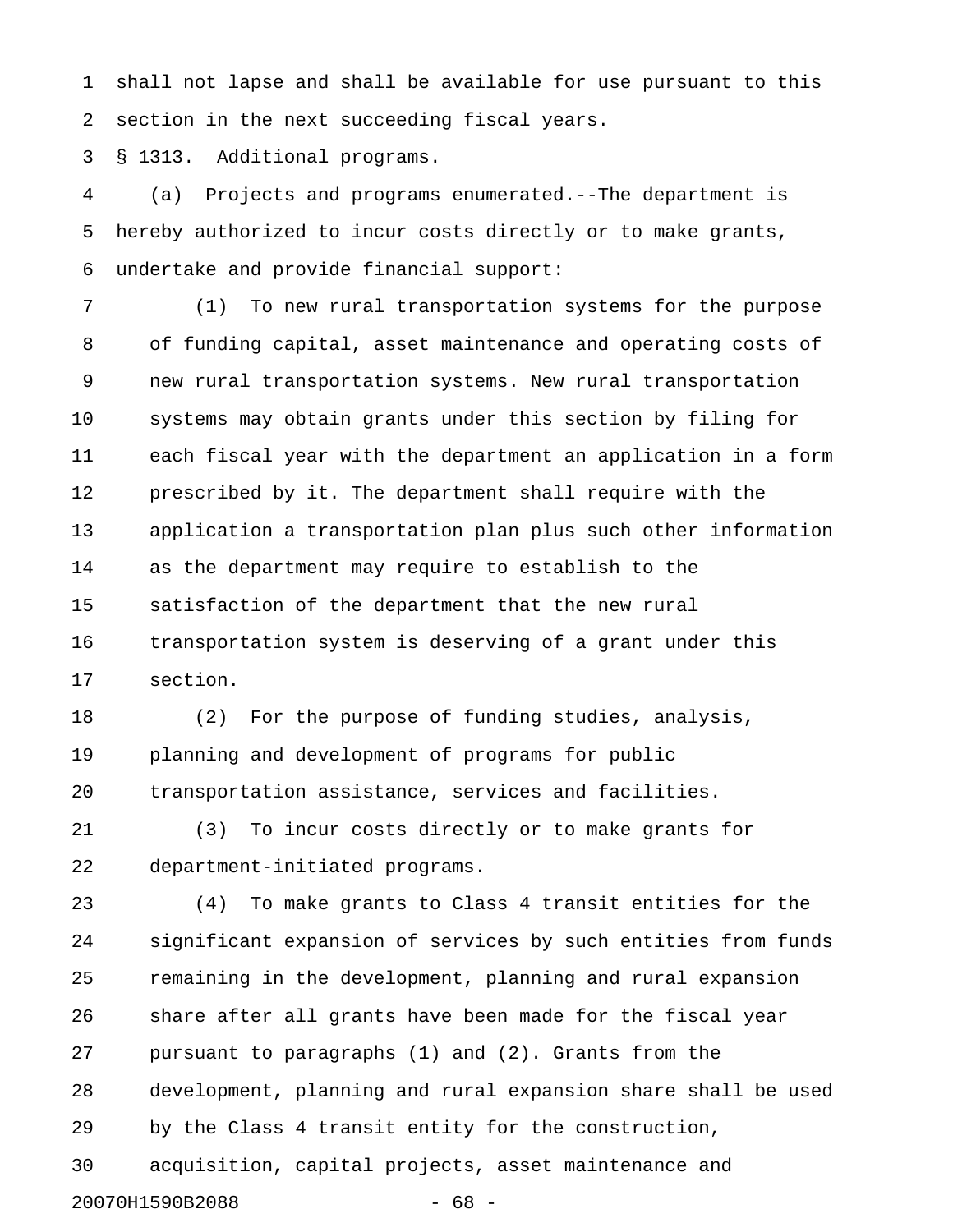1 operating costs of the expansion of such entity. Class 4 2 transit entities may obtain grants by filing for each fiscal 3 year with the department an application in a form prescribed 4 by it. The department shall require with the application a 5 transportation plan plus such other information as the 6 department may require to establish to the satisfaction of 7 the department that the Class 4 transit entity is deserving 8 of a grant under this section.

9 (b) Availability of funds.--Funds not expended under this 10 section in the fiscal year in which they were made available 11 shall not lapse and shall be available for use pursuant to this 12 section in the next succeeding fiscal years.

13 § 1315. Public transportation grants management accountability. 14 (a) Performance audits.--All classes of transit entities 15 shall complete periodic management performance audits which 16 shall encompass all public transportation programs and services 17 financed in whole or in part by grants provided by the 18 department as follows:

19 (1) The department shall establish criteria to be 20 included in a performance audit performed pursuant to this 21 section. The criteria shall be published in the Pennsylvania 22 Bulletin. Separate criteria may be established for each class 23 of transit entity.

24 (2) Management performance audits shall be completed 25 within ten months of their initiation and shall be performed 26 as follows:

27 (i) Class 1 transit entities shall begin the initial 28 management performance audit required pursuant to this 29 section no later than July 1, 1999, or, with the written 30 approval of the department, within five years of the 20070H1590B2088 - 69 -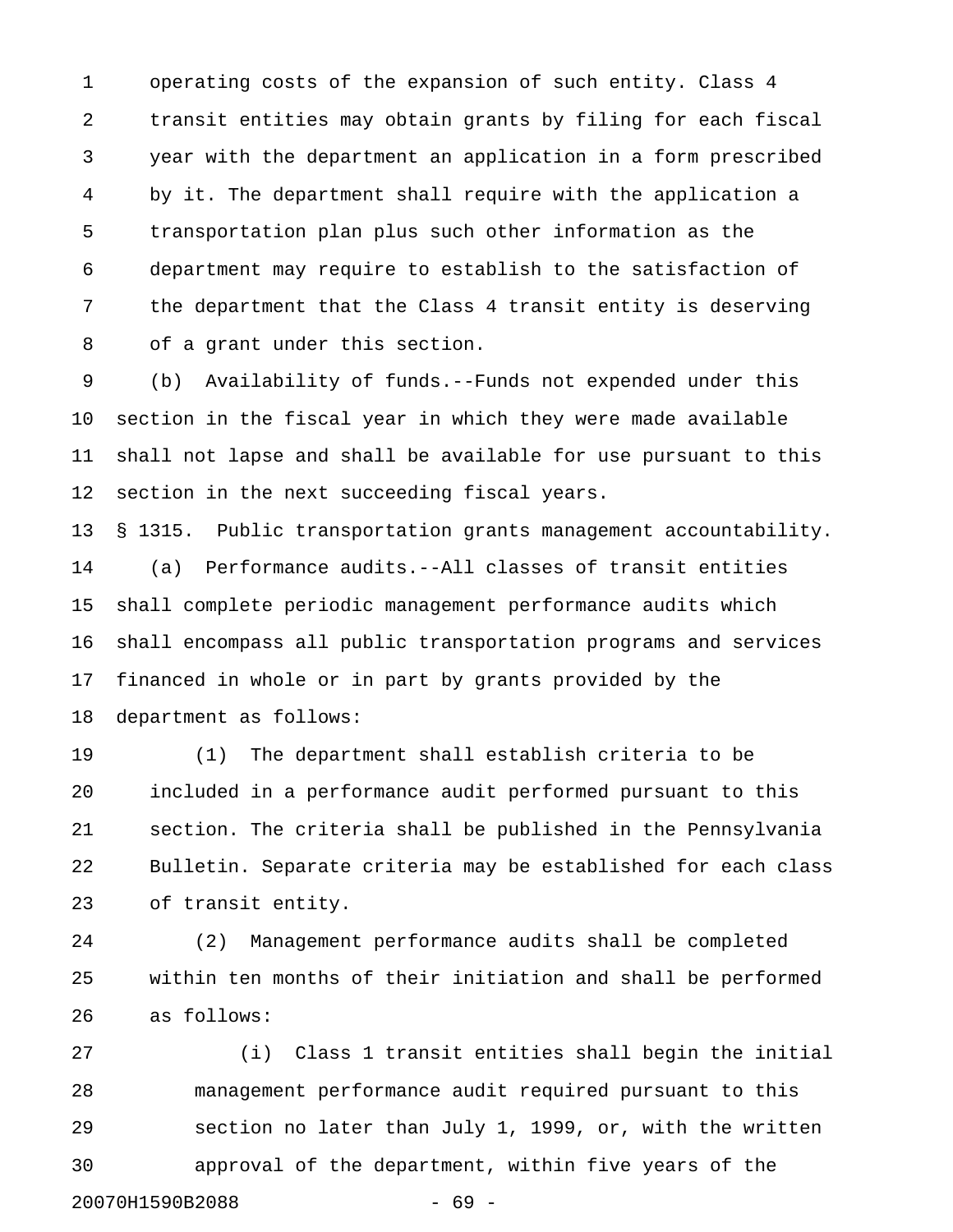1 completion of the most recent performance audit. 2 Thereafter, Class 1 transit entities shall complete a 3 management performance audit at least once every five 4 years.

5 (ii) Class 2 transit entities shall begin the 6 initial management performance audit required by this 7 section no later than July 1, 2000, or, with the written 8 approval of the department, within five years of the most 9 recent performance audit. The department may extend the 10 **initiation date for a period of up to five years.** 11 Thereafter, Class 1 transit entities shall complete a 12 management performance audit at least once every five 13 years.

14 (iii) Class 3 transit entities in urbanized areas 15 with a population of 200,000 or greater shall begin the 16 initial management performance audit required by this 17 section no later than July 1, 2001. Class 3 transit 18 entities in urbanized areas with a population of less 19 than 200,000 shall begin the first management performance 20 audit required by this section no later than July 1, 21 2002. Thereafter, Class 3 transit entities shall perform 22 a management performance audit at least once every seven 23 years.

24 (iv) Class 4 transit entities shall begin the first 25 initial management performance audit required by this 26 section no later than July 1, 2002. Thereafter, Class 4 27 transit entities shall perform a management performance 28 audit at least once every ten years. The department shall 29 perform management performance audits for Class 4 30 entities through qualified independent contractors unless 20070H1590B2088 - 70 -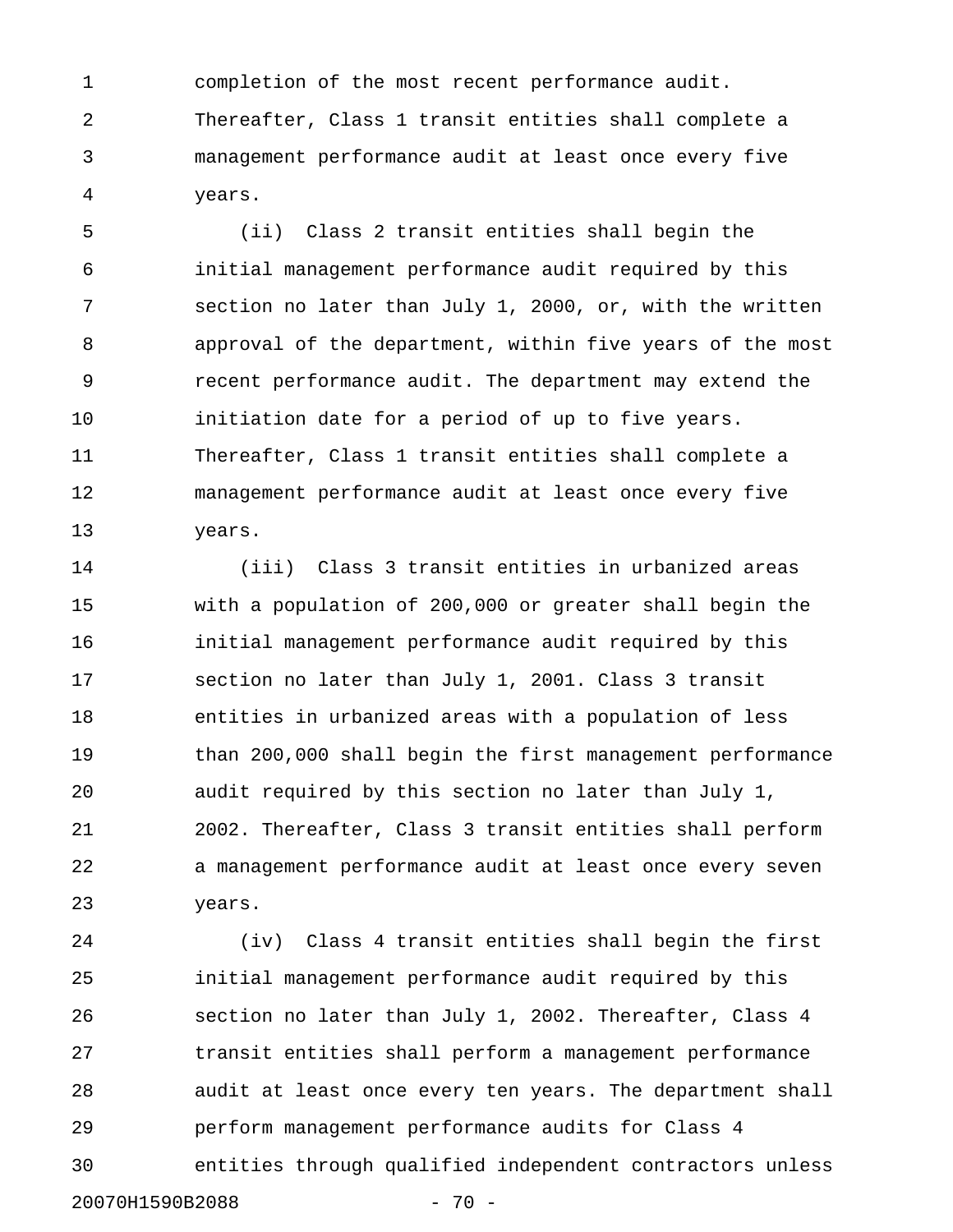1 written notice is provided to the department by the Class 2 4 transit entity that the transit entity wishes to 3 perform its own audit. The notice shall be provided no 4 later than one year prior to the initiation date of the 5 next scheduled audit.

6 (3) Class 1, 2 and 3 transit entities shall bear all 7 costs of performing management performance audits pursuant to 8 this section. The cost of such management performance audits 9 for Class 4 transit entities shall be paid by the department 10 from funds made available under section 1310(d) (relating to 11 distribution of funding).

12 (4) For Class 1, 2 and 3 transit entities, the 13 management performance audit shall be conducted by a 14 qualified independent auditor selected by competitive 15 procurement. Procurement documents shall specify the scope of 16 the audit, comply with department criteria and be submitted 17 to the department for written approval prior to procurement. 18 (b) Submission of audit report; transit entity response.--

19 (1) Upon receipt of a final audit report from the 20 auditor or, in the case of Class 4 transit entities, from the 21 department, each transit entity shall prepare an action plan 22 addressing the findings and recommendations of the audit 23 report. The action plan shall be completed and approved by 24 the transit entity's governing body within two months of 25 receipt of the final audit report. The transit entity shall 26 implement its action plan in accordance with the time frames 27 specified in the plan.

28 (2) Upon approval of the action plan by the entity's 29 governing body, the transit entity shall submit the plan and 30 the auditor's report to the department. Class 1 and 2 transit 20070H1590B2088 - 71 -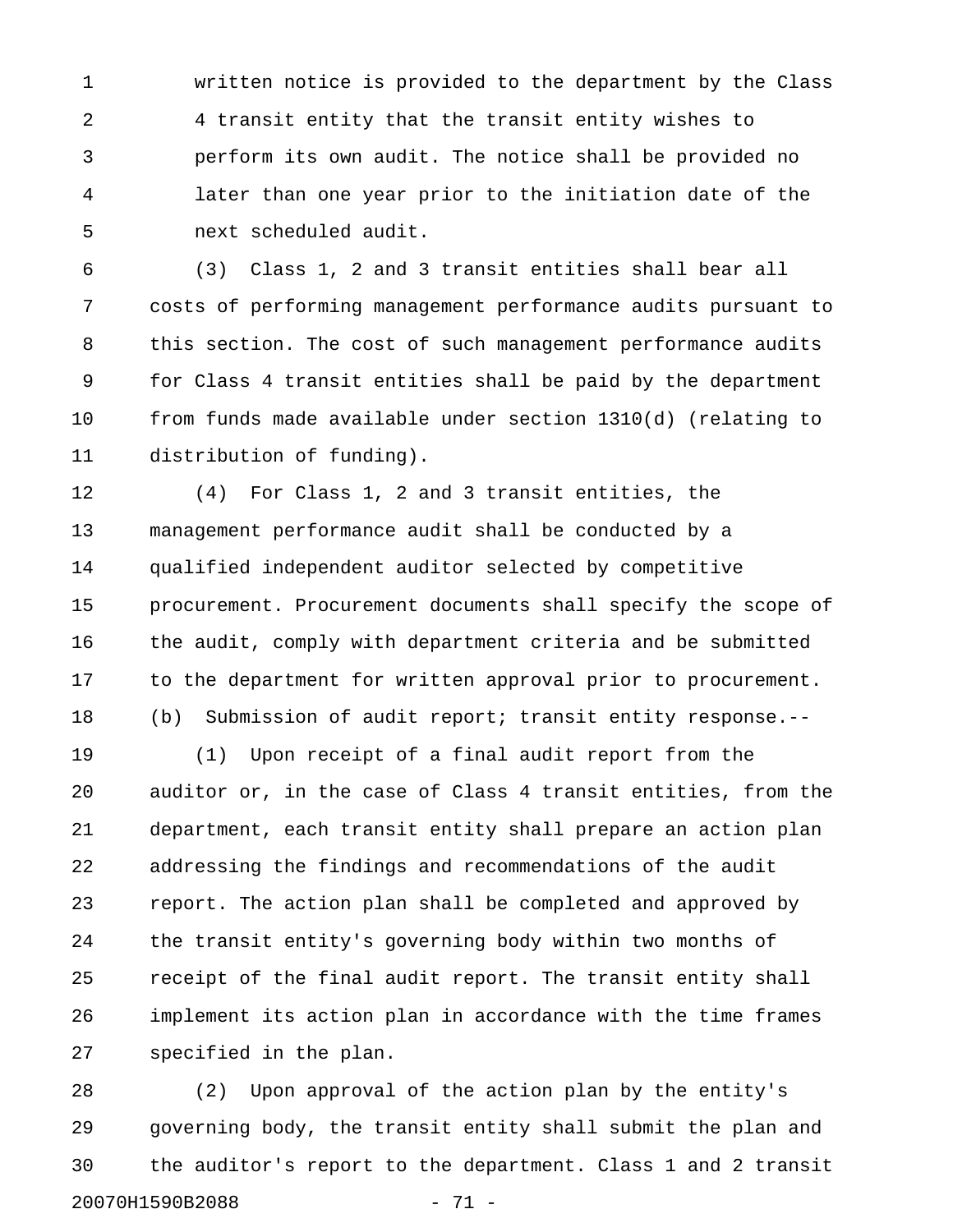1 entities shall also submit their action plans to the 2 Legislative Budget and Finance Committee, the chairman and 3 minority chairman of the Transportation Committee of the 4 Senate and the chairman and minority chairman of the 5 Transportation Committee of the House of Representatives. 6 (c) Customer satisfaction surveys.--Customer satisfaction 7 surveys shall be conducted as follows:

8 (1) All Class 1 and 2 entities shall conduct customer 9 satisfaction surveys at least once every two years. Class 3 10 and 4 transit entities shall conduct customer satisfaction 11 surveys at least once every three years. An initial customer 12 satisfaction survey for each transit entity shall be 13 completed and submitted to the department no later than 14 December 31, 1998.

15 (2) The department shall provide guidelines regarding 16 the scope of the surveys and suggested questions which may be 17 included in the surveys.

18 (3) Upon completion of the survey, the transit entity 19 shall submit a report to the department containing survey 20 methodology, survey results, relevant trends in the level of 21 customer satisfaction and actions taken or planned to improve 22 customer satisfaction.

23 (d) Suspension of grant funds.--The department may suspend 24 eligibility for grants under section 1303 (relating to annual 25 appropriation and computation of subsidy) for any transit entity 26 which fails to comply with any of the provisions of this 27 section.

28 (e) Restoration or continuation of funding.--The department 29 shall continue eligibility of a transit entity for grants under 30 section 1303 if the entity has initiated its audit or survey in 20070H1590B2088 - 72 -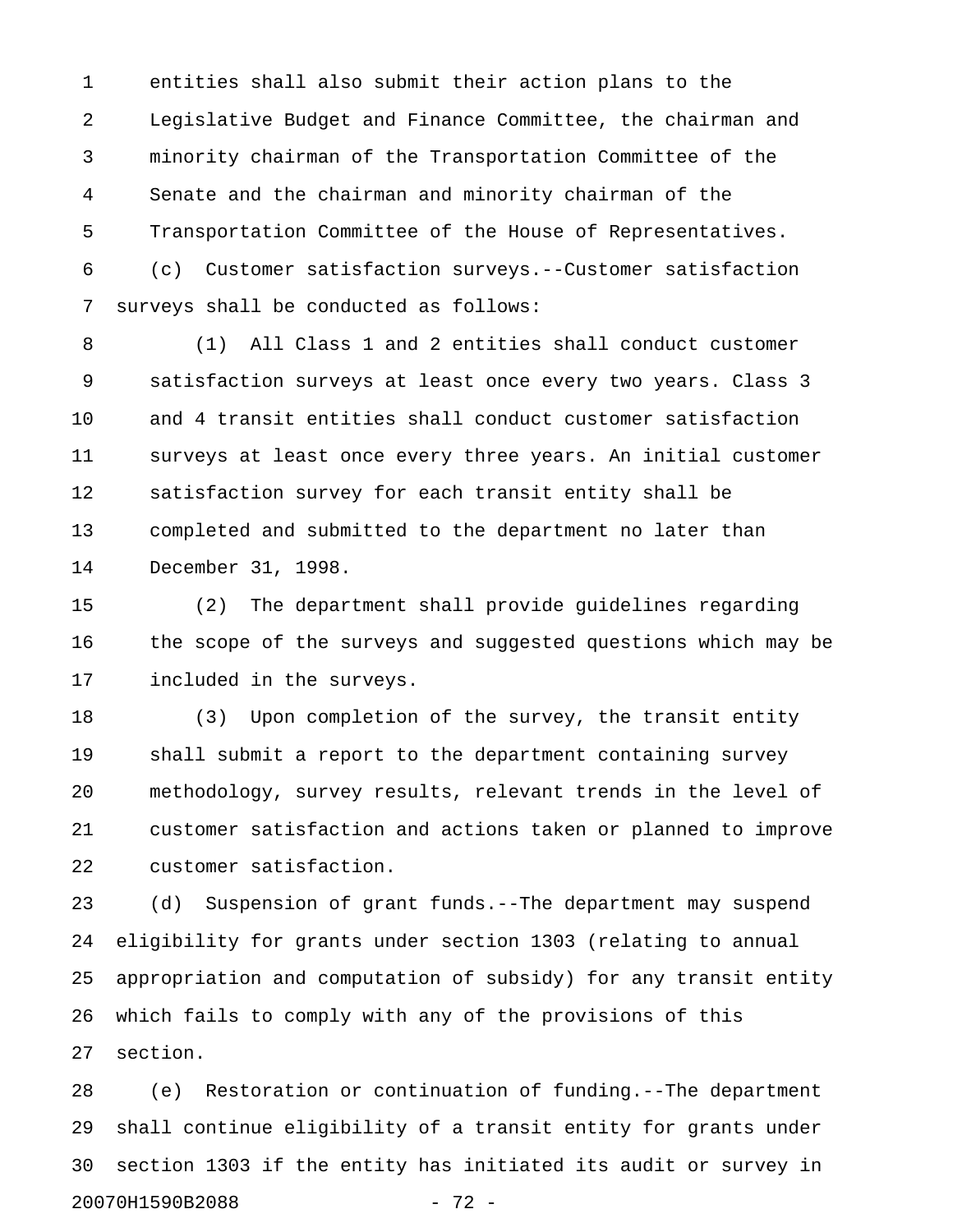1 a timely manner and the delay in completion of the audit or 2 survey is not the fault of the transit entity. The department 3 shall restore eligibility of a suspended transit entity at such 4 time as the audit or survey is completed in accordance with the 5 requirements of this section. 6 (f) Cost reduction and productivity improvement.--As part of 7 its annual application for funding under section 1303, Class 1, 8 2, 3 and 4 transit entities shall include a report outlining 9 initiatives it has undertaken to reduce costs and improve 10 productivity.] 11 Section 2. Title 74 is amended by adding a chapter CHAPTERS <-12 to read: 13 CHAPTER 13A 14 SUSTAINABLE MOBILITY OPTIONS <-15 TRANSPORTATION ISSUES <— 16 Sec. \_\_\_\_ 17 13A01. Declaration of policy. 18 § 13A01. Declaration of policy. 19 The General Assembly finds and declares as follows: 20 (1) This Commonwealth and the nation are facing serious 21 transportation funding problems related to gasoline and 22 energy. 23 (2) Public transportation is a major component of 24 solving the problems referred to in paragraph (1). 25 (3) It is necessary to reconsider public transportation 26 options in this Commonwealth.  $27$  chapter 15  $\leftarrow$ 28 SUSTAINABLE MOBILITY OPTIONS \_\_\_\_\_\_\_\_\_\_\_\_\_\_\_\_\_\_\_\_\_\_\_\_\_\_\_\_ 29 SEC. \_\_\_\_ 30 1501. SCOPE OF CHAPTER.

20070H1590B2088 - 73 -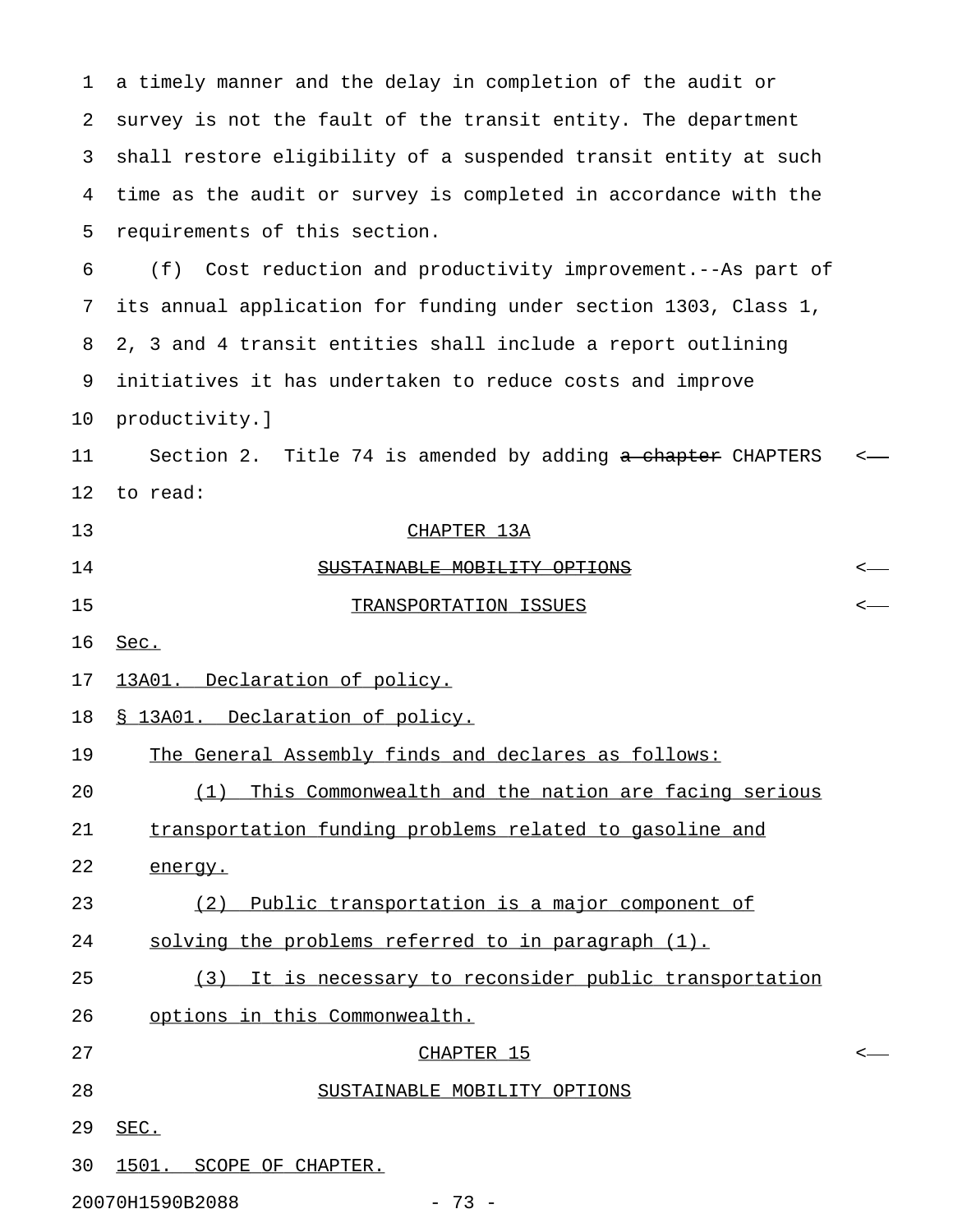- 1 1502. (RESERVED).
- 2 1503. DEFINITIONS.
- 3 1504. PROGRAM AUTHORIZATION.
- 4 1505. REGULATIONS.
- 5 1506. FUND.
- 6 1507. APPLICATION AND APPROVAL PROCESS.
- 7 1508. FEDERAL FUNDING.
- 8 1509. LIMITATION ON DECISIONS, FINDINGS AND REGULATIONS OF
- 9 DEPARTMENT.
- 10 1510. PROGRAM OVERSIGHT AND ADMINISTRATION.
- 11 1511. REPORT TO GOVERNOR AND GENERAL ASSEMBLY.
- 12 1512. COORDINATION.
- 13 1513. OPERATING PROGRAM.
- 14 1514. ASSET IMPROVEMENT PROGRAM.
- 15 1515. NEW INITIATIVES PROGRAM.
- 16 1516. PROGRAMS OF STATEWIDE SIGNIFICANCE.
- 17 1517. PROGRAM OVERSIGHT AND ADMINISTRATION.
- 18 1518. RETROACTIVE AUTHORITY.
- 19 § 1501. SCOPE OF CHAPTER.
- 20 THIS CHAPTER RELATES TO SUSTAINABLE MOBILITY OPTIONS.
- 21 § 1502. (RESERVED).
- 22 § 1503. DEFINITIONS.
- 23 THE FOLLOWING WORDS AND PHRASES WHEN USED IN THIS CHAPTER
- 24 SHALL HAVE THE MEANINGS GIVEN TO THEM IN THIS SECTION UNLESS THE
- 25 CONTEXT CLEARLY INDICATES OTHERWISE:
- 26 TACCESS TO JOBS PROJECT. " A PROJECT RELATING TO THE
- 27 DEVELOPMENT AND MAINTENANCE OF TRANSPORTATION SERVICES DESIGNED
- 28 TO TRANSPORT WELFARE RECIPIENTS AND ELIGIBLE LOW-INCOME
- 29 INDIVIDUALS TO AND FROM JOBS AND ACTIVITIES RELATED TO THEIR
- 30 EMPLOYMENT AS DEFINED UNDER 49 U.S.C. § 5316 (RELATING TO JOB

20070H1590B2088 - 74 -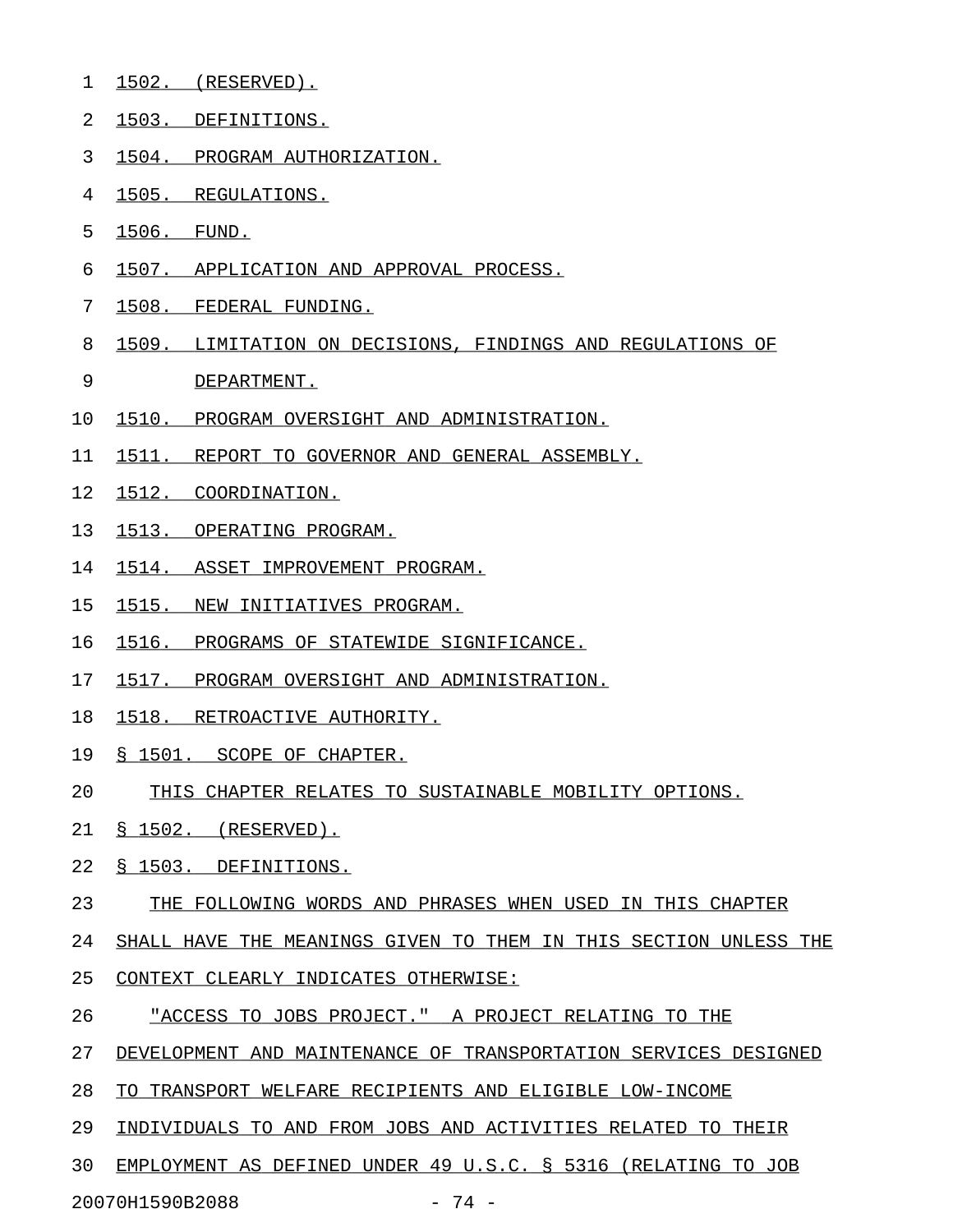1 ACCESS AND REVERSE COMMUTE FORMULA GRANTS).

2 "AMERICANS WITH DISABILITIES ACT." THE AMERICANS WITH 3 DISABILITIES ACT OF 1990 (PUBLIC LAW 101-336, 104 STAT. 327). 4 "ASSET MAINTENANCE COSTS." ALL VEHICLE MAINTENANCE EXPENSES, 5 NONVEHICLE MAINTENANCE AND MATERIALS EXPENSES AND THE COST OF 6 SUPPLIES USED IN THE OPERATION OF LOCAL TRANSPORTATION 7 ORGANIZATIONS AND TRANSPORTATION COMPANIES. 8 "AWARD RECIPIENT." A RECIPIENT OF FINANCIAL ASSISTANCE UNDER 9 THIS CHAPTER. 10 "CAPITAL EXPENDITURES." ALL COSTS OF CAPITAL PROJECTS, 11 INCLUDING, BUT NOT LIMITED TO, THE COSTS OF ACQUISITION, 12 CONSTRUCTION, INSTALLATION, START-UP OF OPERATIONS, IMPROVEMENTS 13 AND ALL WORK AND MATERIALS INCIDENT THERETO. 14 "CAPITAL PROJECT." 15 (1) A SYSTEM OF PUBLIC PASSENGER TRANSPORTATION, 16 INCLUDING RAIL TRANSPORTATION FACILITIES USED FOR PUBLIC 17 PASSENGER TRANSPORTATION, WHICH FACILITIES MAY INCLUDE THE 18 FOLLOWING: 19 (I) RAILWAY, STREET RAILWAY, SUBWAY, ELEVATED AND \_\_\_\_\_\_\_\_\_\_\_\_\_\_\_\_\_\_\_\_\_\_\_\_\_\_\_\_\_\_\_\_\_\_\_\_\_\_\_\_\_\_\_\_\_\_\_\_\_\_ 20 MONORAIL PASSENGER OR PASSENGER AND RAIL ROLLING STOCK, 21 INCLUDING SELF-PROPELLED AND GALLERY CARS, LOCOMOTIVES, 22 PASSENGER BUSES AND WIRES, POLES AND EQUIPMENT FOR THE 23 ELECTRIFICATION OF ANY OF SUCH RAILS, TRACKS AND 24 ROADBEDS, GUIDEWAYS, ELEVATED STRUCTURES, BUILDINGS, 25 STATIONS, TERMINALS, DOCKS, SHELTERS AND PARKING AREAS 26 FOR USE IN CONNECTION WITH THE RAIL TRANSPORTATION 27 SYSTEMS, INTERCONNECTING LINES AND TUNNELS TO PROVIDE 28 PASSENGER OR PASSENGER AND RAIL SERVICE CONNECTIONS 29 BETWEEN TRANSPORTATION SYSTEMS, TRANSPORTATION ROUTES, 30 CORRIDORS AND RIGHTS-OF-WAY THEREFOR, BUT NOT FOR PUBLIC

20070H1590B2088 - 75 -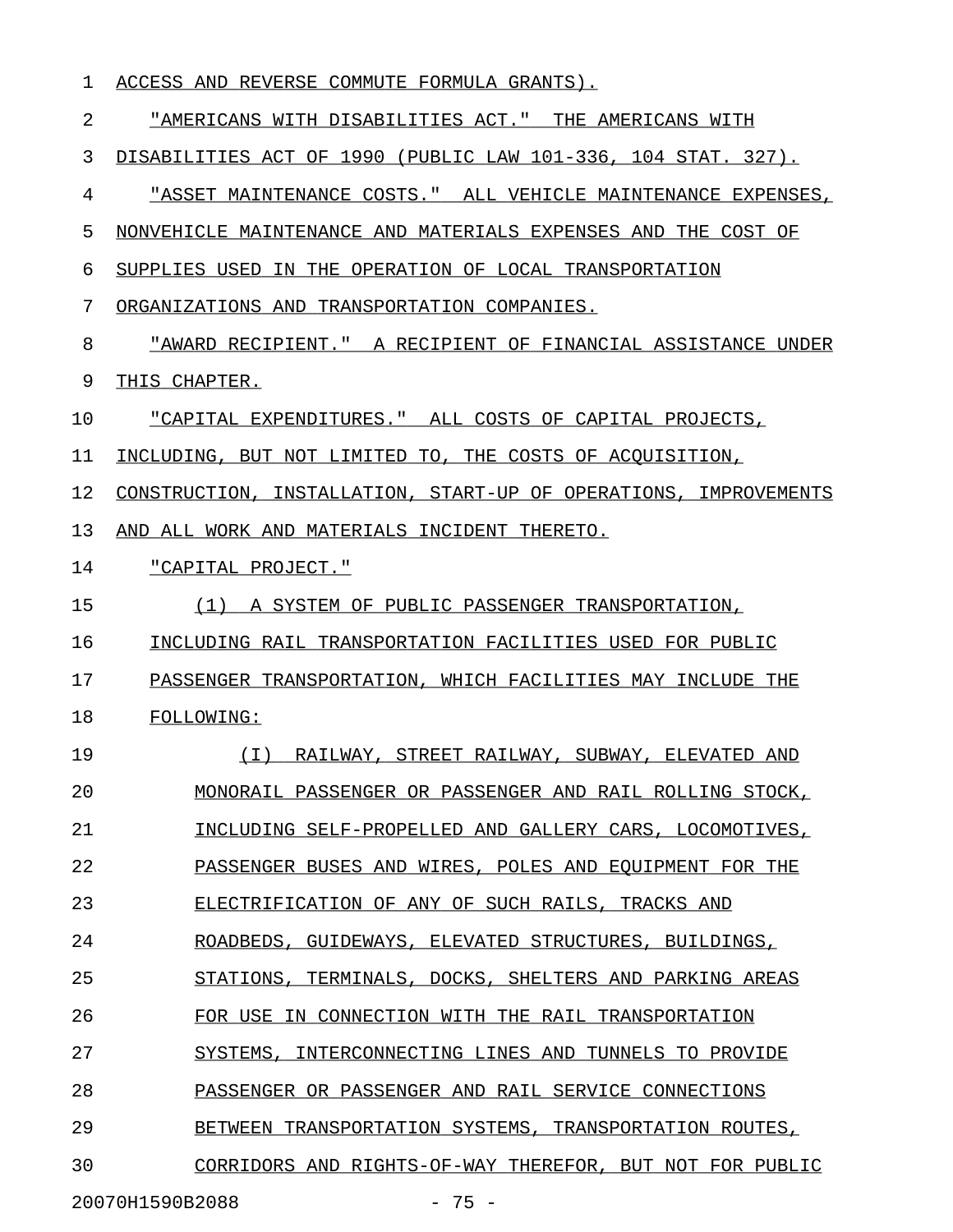1 HIGHWAYS; 2 1I) SIGNAL AND COMMUNICATION SYSTEMS NECESSARY OR 3 DESIRABLE FOR THE CONSTRUCTION, OPERATION OR IMPROVEMENT 4 OF A PUBLIC PASSENGER SYSTEM; OR 5 (III) ANY IMPROVEMENT OR OVERHAUL OF ANY VEHICLE \_\_\_\_\_\_\_\_\_\_\_\_\_\_\_\_\_\_\_\_\_\_\_\_\_\_\_\_\_\_\_\_\_\_\_\_\_\_\_\_\_\_\_\_\_\_\_\_\_ 6 FOUIPMENT OR FURNISHINGS OF ANY OF THE ITEMS SPECIFIED 7 UNDER SUBPARAGRAPHS (I) AND (II) OR ANY PART OR 8 FRACTIONAL AND UNDIVIDED CO-OWNERSHIP OR LEASEHOLD 9 INTEREST IN ANY ONE OR COMBINATION OF ANY OF THE ITEMS 10 SPECIFIED UNDER SUBPARAGRAPHS (I) AND (II) THAT MAY BE 11 DESIGNATED AS A CAPITAL PROJECT BY THE SECRETARY OF 12 TRANSPORTATION. 13 (2) THE TERM SHALL INCLUDE THE ACQUISITION OF LAND 14 NECESSARY FOR THE CONSTRUCTION OF A NEW PROJECT AND DEBT 15 SERVICE AND THE COST OF ISSUANCE OF BOND NOTES AND OTHER 16 EVIDENCES OF INDEBTEDNESS WHICH A LOCAL TRANSPORTATION 17 ORGANIZATION OR TRANSPORTATION COMPANY IS PERMITTED TO ISSUE 18 UNDER ANY LAW OF THIS COMMONWEALTH. 19 <u>"COMMONWEALTH CAPITAL BONDS."</u> EVIDENCE OF DEBT INCURRED BY 20 THE COMMONWEALTH UNDER THE ACT OF FEBRUARY 9, 1999 (P.L.1, 21 NO.1), KNOWN AS THE CAPITAL FACILITIES DEBT ENABLING ACT. 22 "COMMUNITY TRANSPORTATION SERVICE" OR "SHARED RIDE SERVICE."

23 DOOR-TO-DOOR DEMAND TRANSPORTATION THAT IS AVAILABLE TO THE

24 GENERAL PUBLIC ON A NONEXCLUSIVE BASIS, OPERATES ON A NONFIXED

25 ROUTE BASIS AND CHARGES A FARE TO ALL RIDERS. THE TERM DOES NOT

26 INCLUDE EXCLUSIVE RIDE TAXI SERVICE, CHARTER AND SIGHTSEEING

27 SERVICE, NONPUBLIC TRANSPORTATION, SCHOOL BUS AND LIMOUSINE

28 SERVICE.

29 "COMMUNITY TRANSPORTATION SYSTEM." A PERSON THAT PROVIDES 30 COMMUNITY TRANSPORTATION SERVICE AND CONTRACTS WITH THE

20070H1590B2088 - 76 -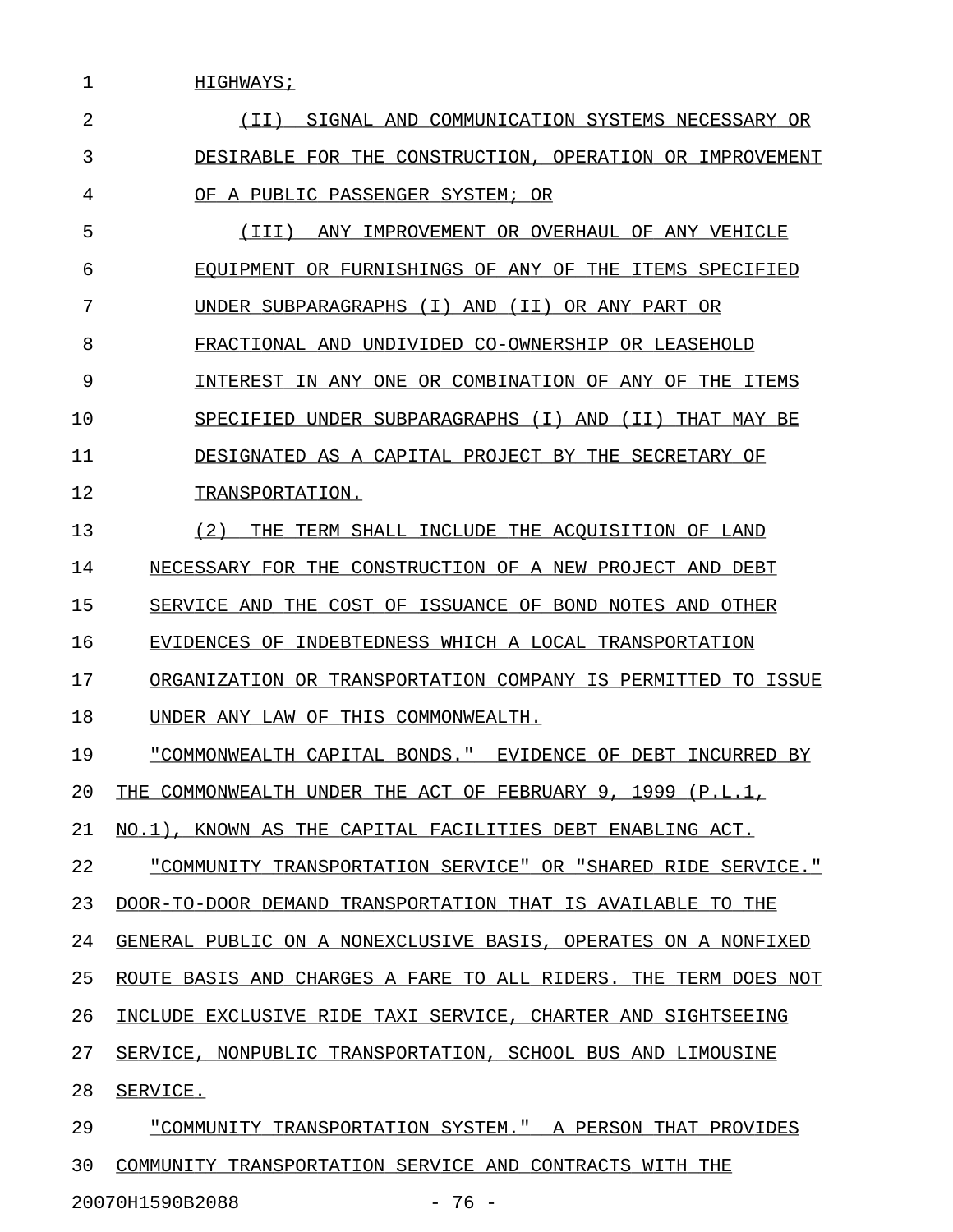1 DEPARTMENT OF TRANSPORTATION TO RECEIVE REVENUE REPLACEMENT 2 FUNDS.

3 "DEPARTMENT." THE DEPARTMENT OF TRANSPORTATION OF THE 4 COMMONWEALTH.

5 FINANCIAL ASSISTANCE." GRANTS OR OTHER TYPES OF FINANCIAL 6 SUPPORT PROVIDED BY THE DEPARTMENT OF TRANSPORTATION UNDER THIS 7 CHAPTER.

8 FIXED GUIDEWAY SYSTEM." A FIXED-ROUTE PUBLIC TRANSPORTATION 9 SERVICE THAT USES AND OCCUPIES A SEPARATE RIGHT-OF-WAY OR RAIL 10 LINE FOR THE EXCLUSIVE USE OF PUBLIC TRANSPORTATION AND OTHER 11 HIGH OCCUPANCY VEHICLES OR USES A FIXED CATENARY SYSTEM AND A 12 RIGHT-OF-WAY USABLE BY OTHER FORMS OF TRANSPORTATION. THE TERM 13 INCLUDES LIGHT RAIL, COMMUTER RAIL, AUTOMATED GUIDEWAY TRANSIT, 14 PEOPLE MOVERS, FERRY BOAT SERVICE AND FIXED GUIDEWAY FACILITIES 15 FOR BUSES SUCH AS BUS RAPID TRANSIT AND HIGH OCCUPANCY VEHICLES. 16 FIXED-ROUTE PUBLIC TRANSPORTATION SERVICE." REGULARLY 17 SCHEDULED GENERAL PUBLIC TRANSPORTATION THAT IS PROVIDED 18 ACCORDING TO PUBLISHED SCHEDULES ALONG DESIGNATED ROUTES, BUT 19 THAT ALLOWS FOR ROUTE DEVIATION WITHIN THE PUBLISHED SCHEDULE, 20 WITH SPECIFIED STOPPING POINTS FOR THE TAKING ON AND DISCHARGING 21 OF PASSENGERS, INCLUDING PUBLIC BUS AND COMMUTER RAIL SYSTEMS 22 AND OTHER DEPARTMENT-APPROVED SERVICE. THE TERM DOES NOT INCLUDE 23 EXCLUSIVE RIDE TAXI SERVICE, CHARTER OR SIGHTSEEING SERVICE, 24 NONPUBLIC TRANSPORTATION, SCHOOL BUS AND LIMOUSINE SERVICE. 25 "FUND." THE PUBLIC TRANSPORTATION TRUST FUND ESTABLISHED 26 UNDER SECTION 1506 (RELATING TO FUND). 27 "INFLATION INDEX." AN INDEX ESTABLISHED BY THE DEPARTMENT OF 28 TRANSPORTATION THAT IS INFLATION SENSITIVE. 29 "INTERCITY BUS SERVICE." PASSENGER BUS SERVICE OF 35 MILES

30 OR MORE IN LENGTH THAT IS PROVIDED WITH AN OVER THE ROAD BUS AND 20070H1590B2088 - 77 -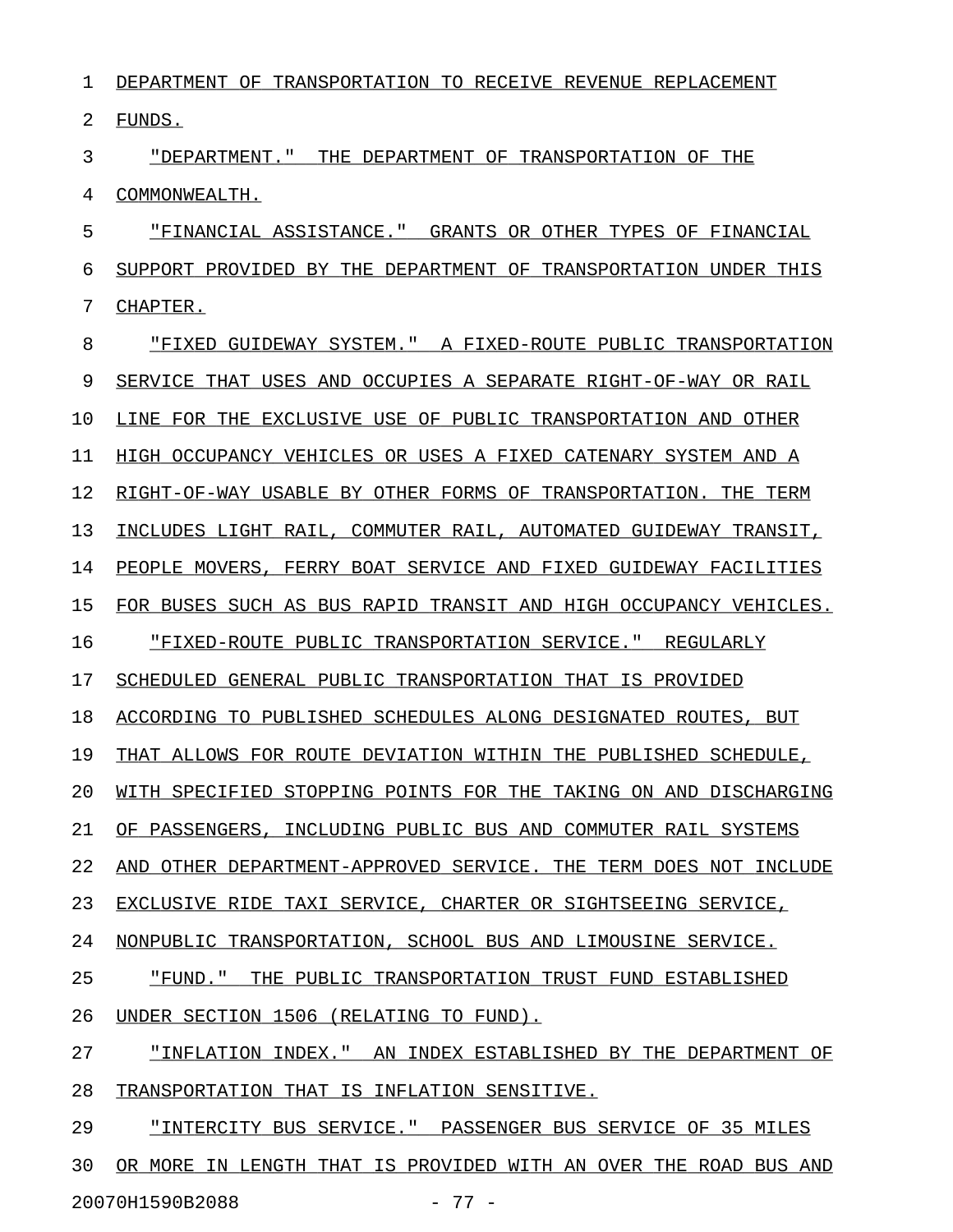| 1  | TWO NONCONTIGUOUS URBANIZED AREAS,<br>BETWEEN AN<br>OPERATED BETWEEN  |
|----|-----------------------------------------------------------------------|
| 2  | URBANIZED<br>AREA LOCATED<br>IN ONE COUNTY AND RURAL COMMUNITIES      |
| 3  | LOCATED<br>TN.<br>ANOTHER COUNTY OR BETWEEN RURAL COMMUNITIES LOCATED |
| 4  | IN DIFFERENT COUNTIES AND CONTAINS ALL OF THE<br>FOLLOWING            |
| 5  | ELEMENTS:                                                             |
| 6  | (1)<br>SERVICE THAT<br>IS OPERATED FOR A FARE ON A REGULARLY          |
| 7  | SCHEDULED FIXED-ROUTE BASIS.                                          |
| 8  | (2)<br>SERVICE THAT<br>IS OFFERED<br>TO.<br>AND<br>UTILIZED<br>BY THE |
| 9  | GENERAL PUBLIC WITHOUT PRECONDITIONS OF ADVANCE RESERVATION           |
| 10 | OR MEMBERSHIP IN A PARTICULAR ORGANIZATION.                           |
| 11 | "INTERCITY PASSENGER RAIL SERVICE." PASSENGER RAILROAD                |
| 12 | SERVICE THAT CONNECTS TWO OR MORE URBANIZED AREAS AND<br>IS           |
| 13 | DETERMINED<br>BY THE<br>DEPARTMENT OF TRANSPORTATION TO OUALIFY AS    |
| 14 | INTERCITY SERVICE,<br>INCLUDING COMMUTER RAIL SERVICE.                |
| 15 | "JOB ACCESS AND REVERSE COMMUTE PROJECT."<br>A PROJECT FUNDED         |
| 16 | FEDERAL TRANSIT ADMINISTRATION UNDER FEDERAL LAW.<br>BY.<br>THE       |
| 17 | "LOCAL TRANSPORTATION ORGANIZATION."<br>ANY OF<br>THE FOLLOWING:      |
| 18 | A POLITICAL SUBDIVISION OR A PUBLIC TRANSPORTATION<br>(1)             |
| 19 | PORT OR REDEVELOPMENT AUTHORITY ORGANIZED UNDER THE<br>LAWS OF        |
| 20 | THIS COMMONWEALTH OR PURSUANT TO AN INTERSTATE COMPACT OR             |
| 21 | OTHERWISE EMPOWERED TO RENDER, CONTRACT FOR THE RENDERING OR          |
| 22 | ASSIST IN THE RENDERING OF TRANSPORTATION SERVICE IN A                |
| 23 | LIMITED AREA IN THIS COMMONWEALTH, EVEN THOUGH IT MAY ALSO            |
| 24 | RENDER OR ASSIST IN RENDERING TRANSPORTATION SERVICE IN               |
| 25 | ADJACENT STATES.                                                      |
| 26 | A NONPROFIT ASSOCIATION THAT DIRECTLY OR INDIRECTLY<br>(2)            |
| 27 | PROVIDES PUBLIC TRANSPORTATION SERVICE.                               |
| 28 | (3)<br>A NONPROFIT ASSOCIATION OF PUBLIC TRANSPORTATION               |
| 29 | PROVIDERS OPERATING WITHIN THIS COMMONWEALTH.                         |
| 30 | "MATERIALS AND SUPPLIES." THOSE CATEGORIES OF EXPENSES AS             |
|    | 20070H1590B2088<br>$-78 -$                                            |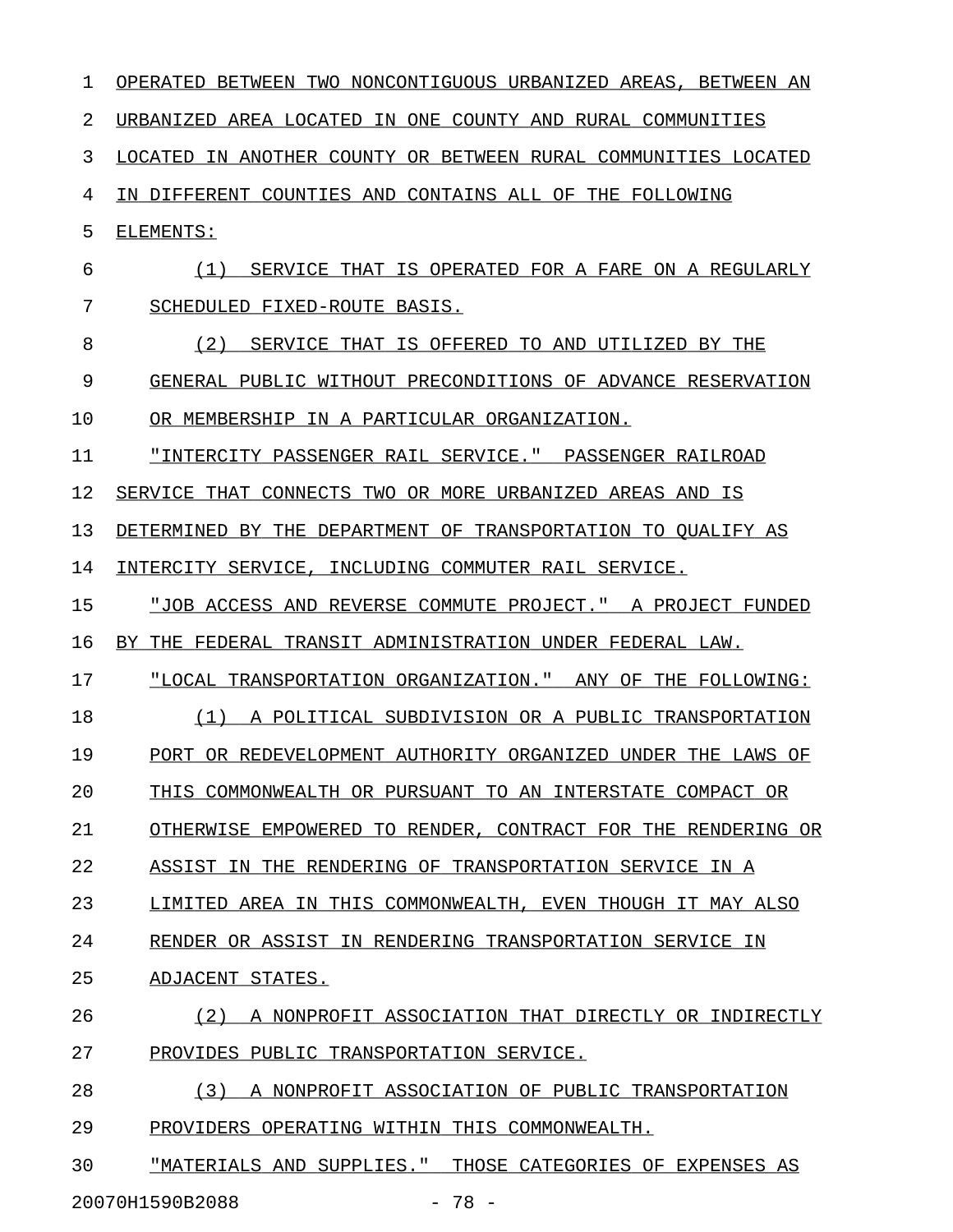| 1  | IN UNIFORM SYSTEM OF ACCOUNTS EXPENSE OBJECT CLASS<br>SPECIFIED     |
|----|---------------------------------------------------------------------|
| 2  | 504, NATIONAL TRANSIT DATABASE OPERATING EXPENSES FORM F 30,        |
| 3  | NATIONAL TRANSIT DATABASE, FINAL RULE, FEDERAL TRANSIT              |
| 4  | ADMINISTRATION, DATED JANUARY 15, 1993, OR ANY SUCCESSOR.           |
| 5  | "MUNICIPALITY." A CITY, BOROUGH, INCORPORATED TOWN OR               |
| 6  | TOWNSHIP.                                                           |
| 7  | "NEW FIXED GUIDEWAY SYSTEM." A NEWLY-CONSTRUCTED FIXED              |
| 8  | GUIDEWAY SYSTEM IN A CORRIDOR OR ALIGNMENT WHERE NO SUCH SYSTEM     |
| 9  | PREVIOUSLY EXISTED.                                                 |
| 10 | "NEW FREEDOM PROGRAM." A PUBLIC TRANSPORTATION PROGRAM              |
| 11 | TO PROVIDE FUNDS TO RECIPIENTS FOR NEW PUBLIC<br>DESIGNED           |
| 12 | TRANSPORTATION SERVICES AND PUBLIC TRANSPORTATION ALTERNATIVES      |
| 13 | BEYOND THOSE REQUIRED BY THE AMERICANS WITH DISABILITIES ACT OF     |
| 14 | (PUBLIC LAW 101-336, 104 STAT. 327) THAT ASSIST INDIVIDUALS<br>1990 |
| 15 | WITH DISABILITIES WITH TRANSPORTATION, INCLUDING TRANSPORTATION     |
| 16 | AND FROM JOBS AND EMPLOYMENT SUPPORT SERVICES ADMINISTERED<br>TO.   |
| 17 | UNDER THE PROVISIONS OF 49 U.S.C. § 5317 (RELATING TO NEW           |
| 18 | FREEDOM PROGRAM.)                                                   |
| 19 | "NEW START."<br>THE TERM SHALL HAVE THE SAME MEANING GIVEN IT       |
| 20 | IN 49 CFR § 611.5 (RELATING TO DEFINITIONS).                        |
| 21 | "NONURBANIZED AREA." AN AREA WITHIN THIS COMMONWEALTH THAT          |
| 22 | DOES NOT FALL WITHIN AN AREA CLASSIFIED AS "URBANIZED" BY THE       |
| 23 | UNITED STATES BUREAU OF THE CENSUS OF THE UNITED STATES             |
| 24 | DEPARTMENT OF COMMERCE IN THE MOST RECENT CENSUS OF POPULATION.     |
| 25 | "NONVEHICLE MAINTENANCE EXPENSES." THE CATEGORIES OF COSTS          |
| 26 | ASSOCIATED WITH THE INSPECTION, MAINTENANCE AND REPAIR OF           |
| 27 | ASSETS, OTHER THAN VEHICLES, AS SPECIFIED IN UNIFORM SYSTEM OF      |
| 28 | ACCOUNTS, EXPENSE FUNCTION 042, NATIONAL TRANSIT DATABASE           |
| 29 | OPERATING EXPENSES FORM, F 30, NATIONAL TRANSIT DATABASE, FINAL     |
| 30 | RULE, FEDERAL TRANSIT ADMINISTRATION, DATED JANUARY 15, 1993, OR    |
|    | 20070H1590B2088<br>$-79-$                                           |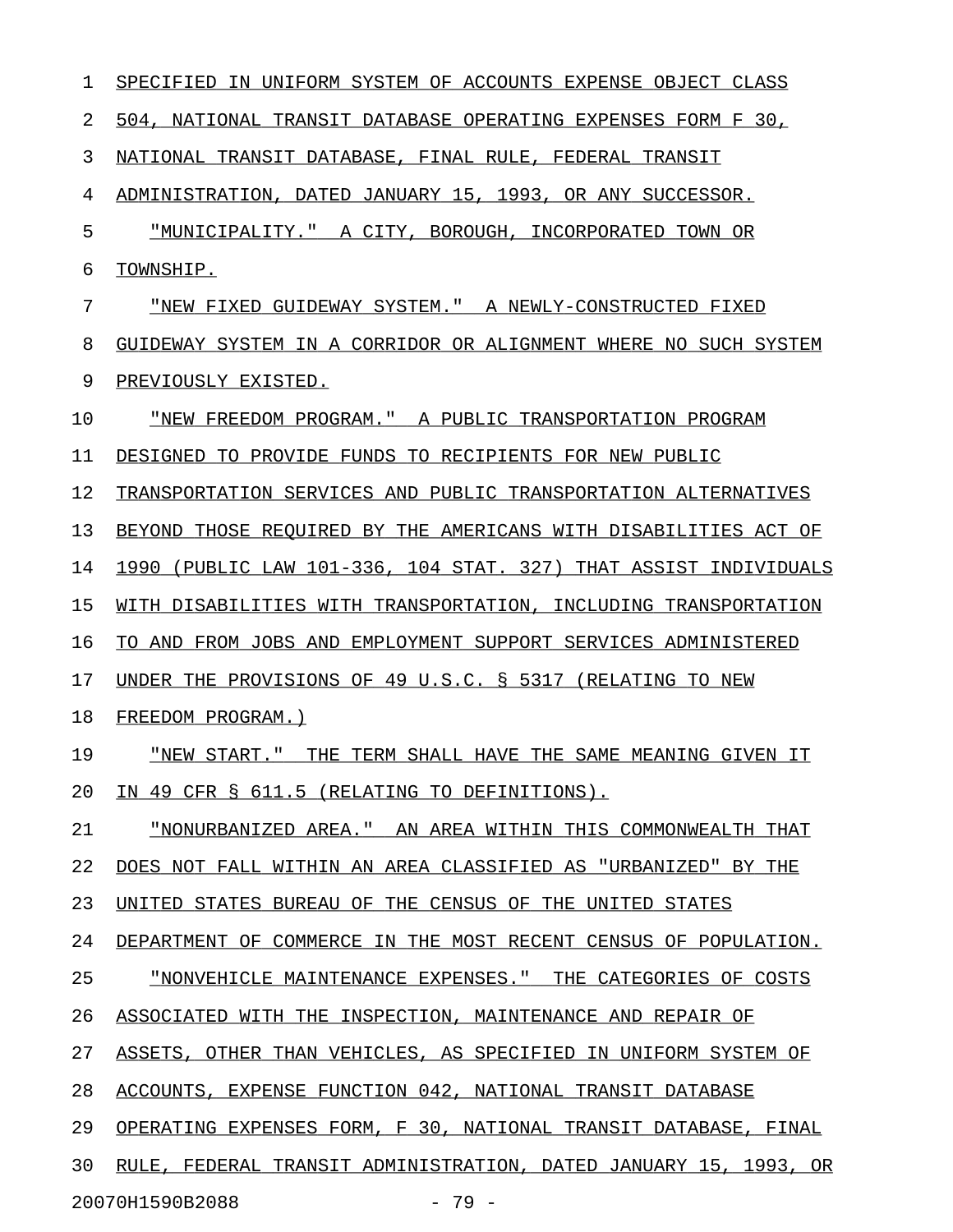1 ANY SUCCESSOR.

| 2  | "OPERATING EXPENSES." TOTAL EXPENSES REOUIRED TO CONTINUE        |
|----|------------------------------------------------------------------|
| 3  | SERVICE TO THE PUBLIC AND TO PERMIT NEEDED IMPROVEMENTS IN       |
| 4  | SERVICE WHICH ARE NOT SELF-SUPPORTING AND OTHERWISE FOR ANY      |
| 5  | PURPOSE IN FURTHERANCE OF PUBLIC PASSENGER TRANSPORTATION,       |
| 6  | INCLUDING ALL STATE ASSET MAINTENANCE COSTS. THE TERM DOES NOT   |
| 7  | INCLUDE EXPENDITURES FOR CAPITAL PROJECTS UNLESS SPECIFIC        |
| 8  | APPROVAL IS PROVIDED BY THE DEPARTMENT OF TRANSPORTATION.        |
| 9  | "OPERATING REVENUE." THE TOTAL REVENUE EARNED BY A LOCAL         |
| 10 | TRANSPORTATION ORGANIZATION OR A TRANSPORTATION COMPANY THROUGH  |
| 11 | ITS TRANSIT OPERATIONS. THE TERM INCLUDES ALL OF THE FOLLOWING:  |
| 12 | (1) PASSENGER FARES.                                             |
| 13 | (2)<br>REIMBURSEMENTS PROVIDED IN LIEU OF FARES FOR SENIOR       |
| 14 | PASSENGERS.                                                      |
| 15 | (3)<br>CHARTER, SCHOOL BUS AND ADVERTISING REVENUE.              |
| 16 | OTHER MISCELLANEOUS REVENUE SUCH AS PUBLIC AND<br>(4)            |
| 17 | PRIVATE ROUTE GUARANTEE FUNDS.                                   |
| 18 | "PARATRANSIT SERVICE." TRANSIT SERVICE OPERATING ON A            |
| 19 | NONFIXED-ROUTE BASIS IN ORDER TO PROVIDE COMPLEMENTARY           |
| 20 | TRANSPORTATION SERVICE TO PERSONS WHO ARE FUNCTIONALLY UNABLE TO |
| 21 | USE FIXED-ROUTE TRANSPORTATION, AS REQUIRED BY THE AMERICANS     |
| 22 | WITH DISABILITIES ACT OF 1990 (PUBLIC LAW 101-336, 104 STAT.     |
| 23 | $327$ .                                                          |
| 24 | "PASSENGERS." THE TOTAL OF ALL ORIGINATING PASSENGERS PLUS       |
| 25 | TRANSFER PASSENGERS CARRIED ON FIXED-ROUTE SERVICE AND           |
| 26 | PARATRANSIT SERVICE.                                             |
| 27 | "PUBLIC PASSENGER TRANSPORTATION." TRANSPORTATION WITHIN AN      |
| 28 | AREA THAT INCLUDES A MUNICIPALITY OR OTHER BUILT-UP PLACE THAT   |
| 29 | IS APPROPRIATE IN THE JUDGMENT OF THE DEPARTMENT OF              |
| 30 | TRANSPORTATION TO SERVE COMMUTERS OR OTHERS IN THE LOCALITY,     |
|    |                                                                  |

20070H1590B2088 - 80 -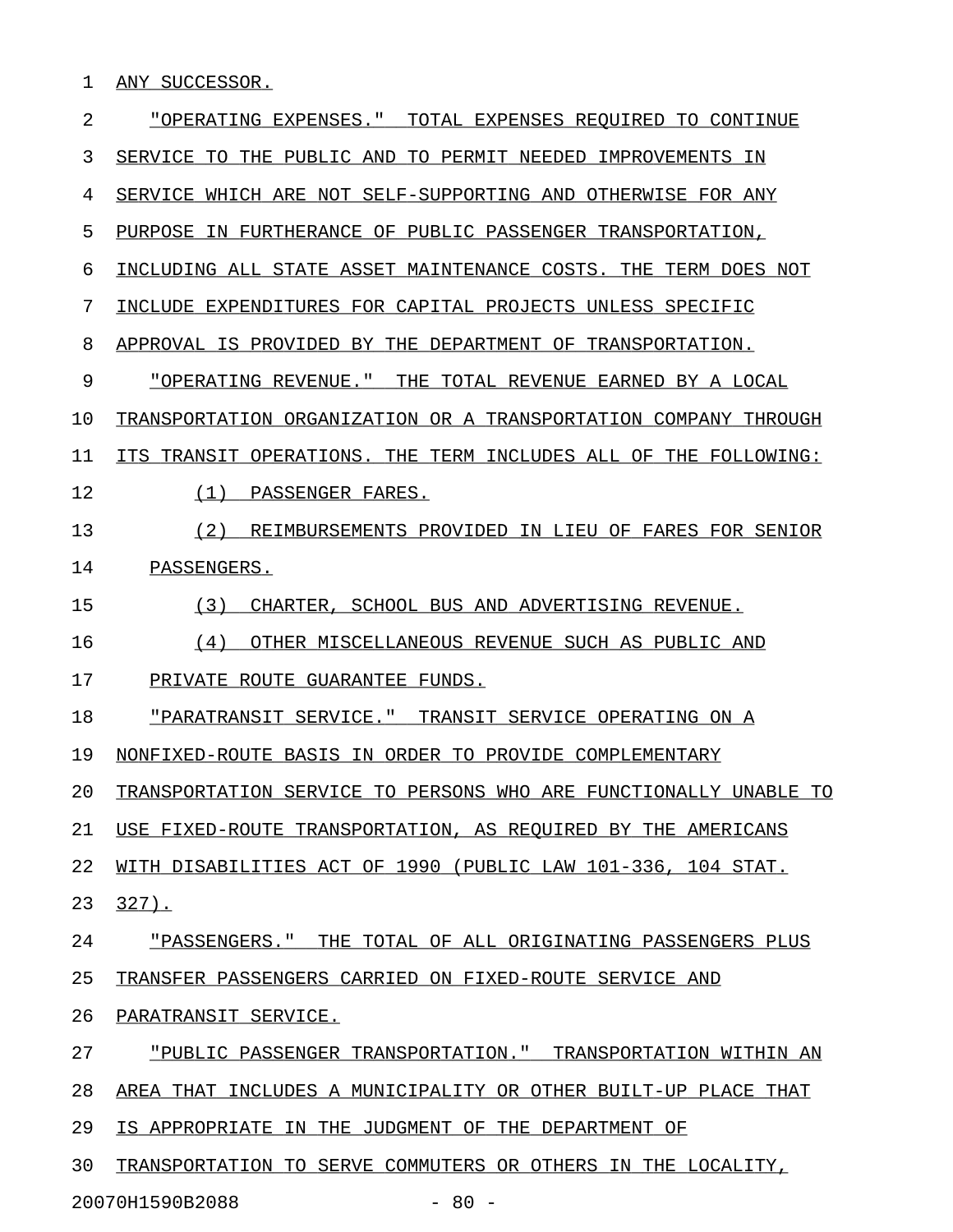1 TAKING INTO CONSIDERATION THE LOCAL PATTERNS AND TRENDS OF 2 GROWTH BY BUS OR RAIL OR OTHER CONVEYANCE, EITHER PUBLICLY OR 3 PRIVATELY OWNED, SERVING THE GENERAL PUBLIC. THE TERM DOES NOT 4 INCLUDE SCHOOL BUSES, CHARTER OR SIGHTSEEING SERVICES. 5 "REVENUE REPLACEMENT FUNDS." PAYMENTS MADE TO LOCAL 6 TRANSPORTATION ORGANIZATIONS AND TRANSPORTATION COMPANIES TO 7 OFFSET OR PARTIALLY OFFSET FARES. 8 TREVENUE VEHICLE HOURS." THE TOTAL AMOUNT OF TIME CALCULATED 9 IN HOURS DURING WHICH VEHICLES ARE IN SERVICE AND AVAILABLE FOR 10 PUBLIC USE IN FIXED-ROUTE SERVICE OR PARATRANSIT SERVICE. THE 11 TERM DOES NOT INCLUDE DEADHEAD HOURS. 12 **"REVENUE VEHICLE MILES."** THE TOTAL AMOUNT OF DISTANCE 13 CALCULATED IN MILES DURING WHICH VEHICLES ARE IN SERVICE AND 14 AVAILABLE FOR PUBLIC USE IN FIXED-ROUTE SERVICE OR PARATRANSIT 15 SERVICE. THE TERM DOES NOT INCLUDE DEADHEAD MILES. 16 "REVERSE COMMUTE PROJECT." A PUBLIC TRANSPORTATION PROJECT 17 DESIGNED TO TRANSPORT RESIDENTS OF URBANIZED AND NONURBANIZED 18 AREAS TO SUBURBAN EMPLOYMENT OPPORTUNITIES AS DEFINED UNDER 49 19 U.S.C. § 5316 (RELATING TO JOB ACCESS AND REVERSE COMMUTE 20 FORMULA GRANTS). 21 "SECRETARY." THE SECRETARY OF TRANSPORTATION OF THE \_\_\_\_\_\_\_\_\_\_\_\_\_\_\_\_\_\_\_\_\_\_\_\_\_\_\_\_\_\_\_\_\_\_\_\_\_\_\_\_\_\_\_\_\_\_\_\_\_\_\_\_ 22 COMMONWEALTH. 23 TERIOR CITIZEN." A PERSON WHO IS AT LEAST 65 YEARS OF AGE. 24 "SENIOR PASSENGER." A SENIOR CITIZEN WHO RIDES ON FIXED 25 ROUTE SERVICE. 26 THAX REFORM CODE." THE ACT OF MARCH 4, 1971 (P.L.6, NO.2), 27 KNOWN AS THE TAX REFORM CODE OF 1971. 28 "TRANSPORTATION COMPANY." A PERSON THAT RENDERS PUBLIC 29 PASSENGER TRANSPORTATION SERVICE. 30 "URBANIZED AREA." A PORTION OF THIS COMMONWEALTH CLASSIFIED

20070H1590B2088 - 81 -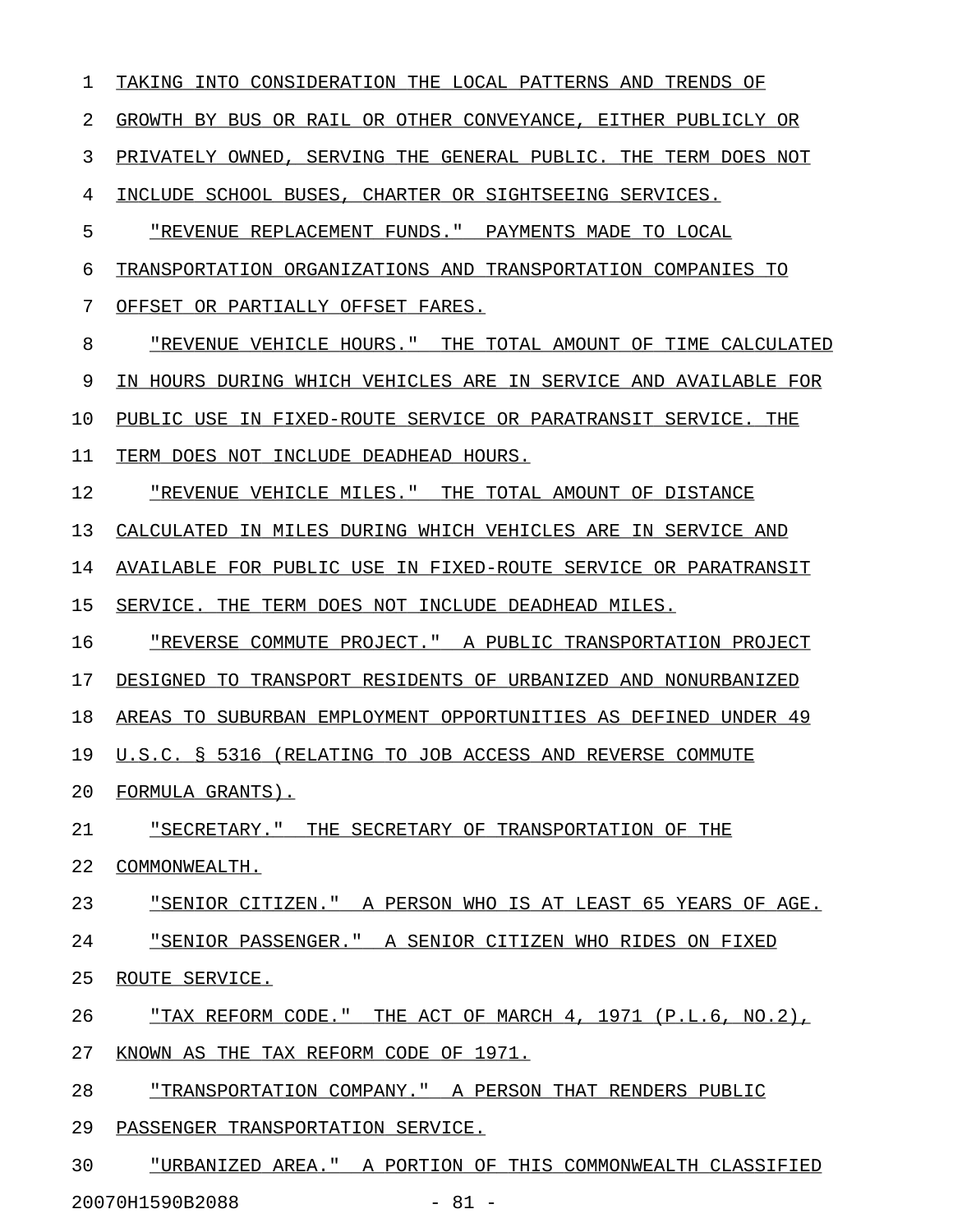1 AS URBANIZED BY THE UNITED STATES BUREAU OF THE CENSUS OF THE 2 UNITED STATES DEPARTMENT OF COMMERCE IN THE MOST RECENT CENSUS 3 OF POPULATION. 4 "VEHICLE MAINTENANCE EXPENSES." THE CATEGORIES OF COSTS \_\_\_\_\_\_\_\_\_\_\_\_\_\_\_\_\_\_\_\_\_\_\_\_\_\_\_\_\_\_\_\_\_\_\_\_\_\_\_\_\_\_\_\_\_\_\_\_\_\_\_\_\_\_\_\_ 5 ASSOCIATED WITH THE INSPECTION, MAINTENANCE AND REPAIR OF 6 VEHICLES AS SPECIFIED IN UNIFORM SYSTEM OF ACCOUNTS, EXPENSE 7 FUNCTION 041, NATIONAL TRANSIT DATABASE OPERATING EXPENSES FORM 8 F 30, NATIONAL TRANSIT DATABASE, FINAL RULE, FEDERAL TRANSIT 9 ADMINISTRATION, DATED JANUARY 15, 1993, OR ANY SUCCESSOR. 10 "WELFARE-TO-WORK." ANY FEDERAL OR STATE PROGRAM DESIGNED TO 11 MOVE INDIVIDUALS FROM DEPENDENCY ON PUBLIC WELFARE PROGRAMS TO 12 SELF-SUFFICIENCY THROUGH PAID WORK. 13 § 1504. PROGRAM AUTHORIZATION. 14 (A) GENERAL.--THE DEPARTMENT MAY, WITHIN THE LIMITATIONS 15 PROVIDED IN THIS CHAPTER, INCUR COSTS DIRECTLY OR OTHERWISE 16 PROVIDE FINANCIAL ASSISTANCE FOR THE PURPOSES AND ACTIVITIES 17 ENUMERATED IN THIS CHAPTER.

18 (B) SUPPLEMENTATION OF FEDERAL AND LOCAL FUNDS.--THE

19 AUTHORITY CONFERRED ON THE DEPARTMENT BY THIS SECTION INCLUDES,

20 BUT IS NOT LIMITED TO, PROVIDING FINANCIAL ASSISTANCE FOR PUBLIC

21 PASSENGER TRANSPORTATION PURPOSES AND TO SUPPLEMENT FEDERAL

22 FUNDING, LOCAL FUNDING, OR BOTH.

23 § 1505. REGULATIONS.

24 (A) GENERAL RULE.--TO EFFECTUATE AND ENFORCE THE PROVISIONS

25 OF THIS CHAPTER, THE DEPARTMENT SHALL PROMULGATE NECESSARY RULES

26 AND REGULATIONS AND PRESCRIBE CONDITIONS AND PROCEDURES IN ORDER

27 TO ASSURE COMPLIANCE IN CARRYING OUT THE PURPOSES FOR WHICH

28 FINANCIAL ASSISTANCE MAY BE MADE UNDER THIS CHAPTER.

29 (B) TEMPORARY REGULATIONS.--DURING THE TWO-YEAR PERIOD

30 FOLLOWING THE EFFECTIVE DATE OF THIS SECTION, THE DEPARTMENT

20070H1590B2088 - 82 -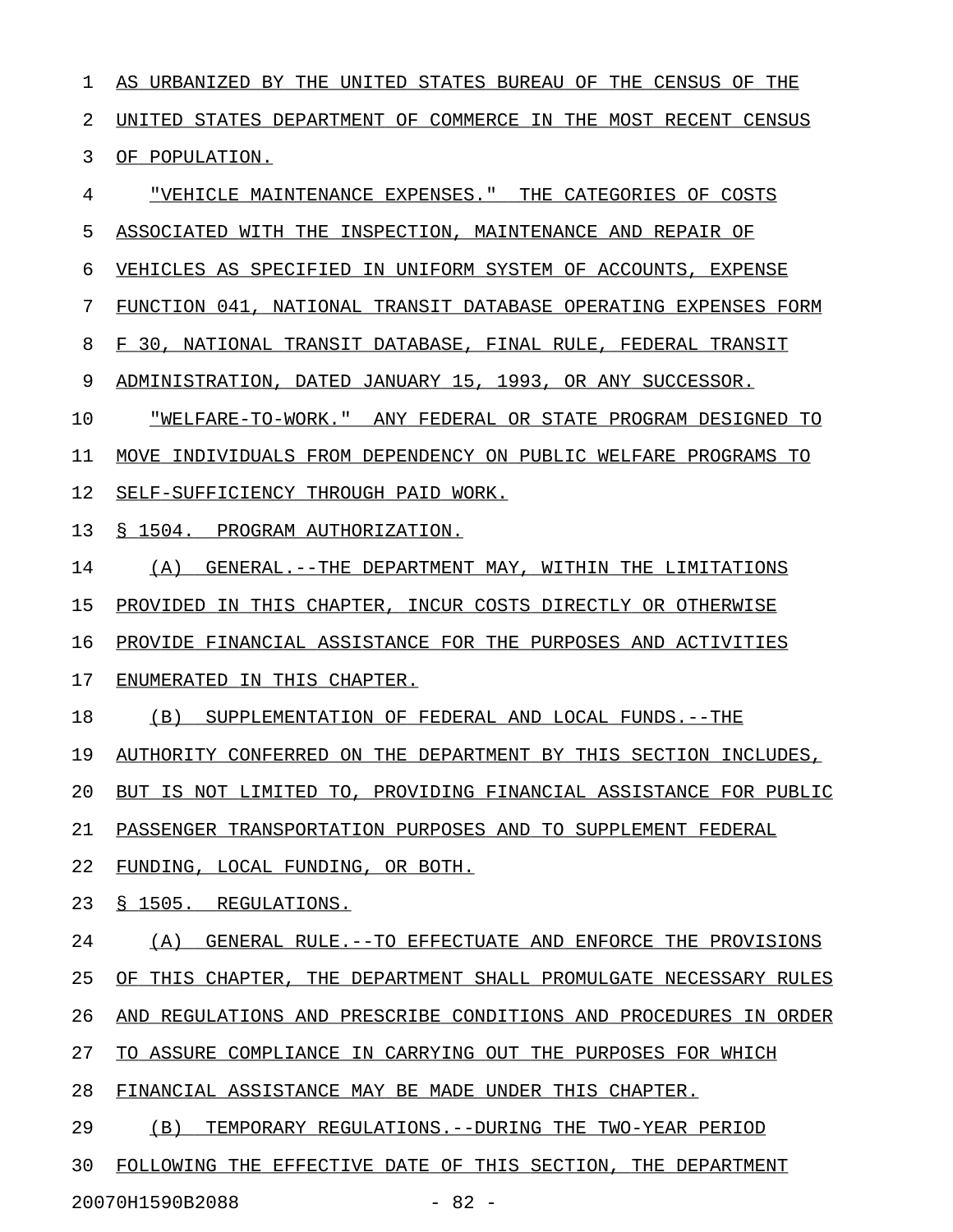1 SHALL PROMULGATE TEMPORARY REGULATIONS, WHICH REGULATIONS SHALL 2 BE EXEMPT FROM THE FOLLOWING: 3 6 (1) THE ACT OF OCTOBER 15, 1980 (P.L.950, NO.164), KNOWN 4 AS THE COMMONWEALTH ATTORNEYS ACT. 5 (2) SECTION 205 OF THE ACT OF JULY 31, 1968 (P.L.769, 6 NO.240), REFERRED TO AS THE COMMONWEALTH DOCUMENTS LAW. 7 (3) THE ACT OF JUNE 25, 1982 (P.L.633, NO.181), KNOWN AS 8 THE REGULATORY REVIEW ACT. 9 TEMPORARY REGULATIONS PROMULGATED BY THE DEPARTMENT UNDER THIS 10 SUBSECTION SHALL EXPIRE FOUR YEARS FOLLOWING THE EFFECTIVE DATE 11 OF THIS SECTION. 12 § 1506. FUND. 13 (A) ESTABLISHMENT AND DEPOSITS. -- A SPECIAL FUND IS 14 ESTABLISHED WITHIN THE STATE TREASURY TO BE KNOWN AS THE PUBLIC 15 TRANSPORTATION TRUST FUND. THE FOLLOWING SHALL BE DEPOSITED INTO 16 THE FUND ANNUALLY: 17 (1) FUNDS UNDER 75 PA.C.S. § 8915.3(8) (RELATING TO 18 LEASE OF INTERSTATE 80). 19 (2) THE AMOUNTS MADE AVAILABLE TO THE DEPARTMENT AS AN 20 EXECUTIVE AUTHORIZATION AND AN APPROPRIATION FOR THE 2007-21 2008 FISCAL YEAR AND EACH FISCAL YEAR THEREAFTER FROM THE 22 STATE LOTTERY FUND FOR THE FREE TRANSIT PROGRAM FOR SENIOR 23 CITIZENS ESTABLISHED UNDER THE ACT OF AUGUST 26, 1971 24 (P.L.351, NO.91), KNOWN AS THE STATE LOTTERY LAW. THESE 25 REVENUES SHALL BE USED TO PROVIDE FREE PUBLIC TRANSPORTATION 26 SERVICE TO SENIOR CITIZENS WHEN PASSAGE IS ON FIXED-ROUTE 27 PUBLIC TRANSPORTATION SERVICES, AS AUTHORIZED BY CHAPTER 9 OF 28 THE STATE LOTTERY LAW AND THE FREE SERVICE SHALL BE AVAILABLE 29 TO SENIOR CITIZENS AT ANY TIME DURING THE SERVICE PROVIDER'S 30 REGULAR HOURS OF SERVICE. WITH REGARD TO PASSAGE ON COMMUTER

20070H1590B2088 - 83 -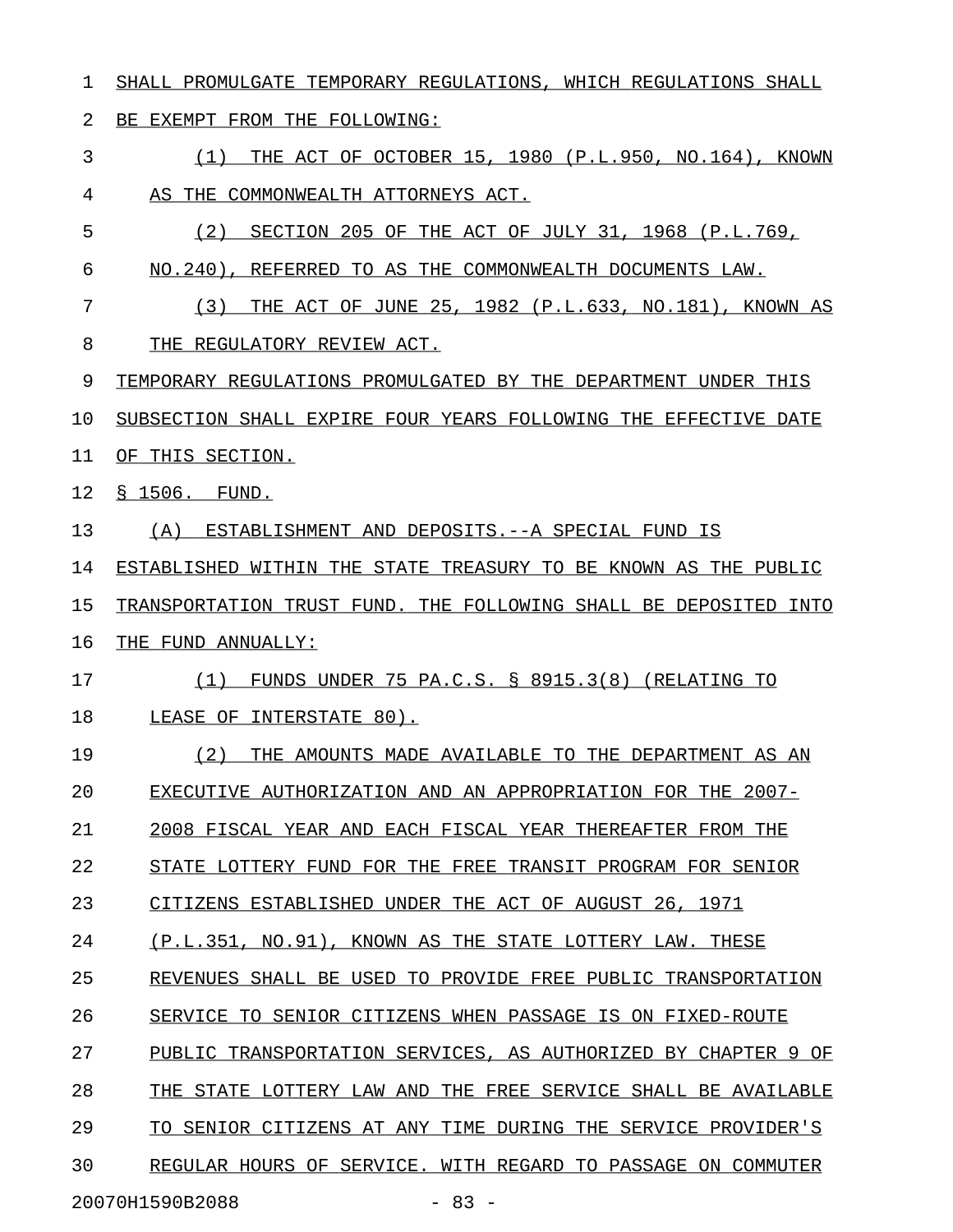| 1  | RAIL SERVICE PROVIDED TO SENIOR CITIZENS. THE FARE SHALL         |
|----|------------------------------------------------------------------|
| 2  | CONTINUE TO BE LIMITED TO \$1 PER TRIP AS PROVIDED UNDER         |
| 3  | CHAPTER 9 OF THE STATE LOTTERY LAW, BUT THE LIMITATION SHALL     |
| 4  | BE EXTENDED TO ALL HOURS OF COMMUTER RAIL SERVICE.               |
| 5  | COMMENCING JULY 1, 2007, 1.22% OF THE MONEY<br>(3)               |
| 6  | COLLECTED FROM THE TAX IMPOSED UNDER ARTICLE II OF THE TAX       |
| 7  | REFORM CODE, UP TO A MAXIMUM OF \$75,000,000.                    |
| 8  | COMMENCING JULY 1, 2007, REVENUES DEPOSITED INTO THE<br>(4)      |
| 9  | PUBLIC TRANSPORTATION ASSISTANCE FUND ESTABLISHED UNDER          |
| 10 | ARTICLE XXIII OF THE TAX REFORM CODE TO BE USED IN ACCORDANCE    |
| 11 | WITH SUBSECTION (B).                                             |
| 12 | (5)<br>COMMENCING JULY 1, 2007, 3.03% OF THE MONEY               |
| 13 | COLLECTED FROM THE TAX IMPOSED UNDER ARTICLE III OF THE TAX      |
| 14 | WITHIN 30 DAYS OF THE CLOSE OF A CALENDAR MONTH,<br>REFORM CODE. |
| 15 | 3.03% OF THE TAXES RECEIVED UNDER ARTICLE III OF THE TAX         |
| 16 | REFORM CODE IN THE PRIOR CALENDAR MONTH SHALL BE TRANSFERRED     |
| 17 | TO THE FUND.                                                     |
| 18 | (6)<br>ANY OTHER APPROPRIATIONS TO THE FUND.                     |
| 19 | (B)<br>USE OF REVENUES.--                                        |
| 20 | (1)<br>MONEY IN THE FUND SHALL BE USED BY THE DEPARTMENT TO      |
| 21 | PROVIDE FINANCIAL ASSISTANCE TO LOCAL TRANSPORTATION             |
| 22 | ORGANIZATIONS, TRANSPORTATION COMPANIES AND AGENCIES AND         |
| 23 | INSTRUMENTALITIES OF THE COMMONWEALTH UNDER THIS CHAPTER, FOR    |
| 24 | COSTS INCURRED DIRECTLY BY THE DEPARTMENT IN THE                 |
| 25 | ADMINISTRATION OF PUBLIC PASSENGER TRANSPORTATION PROGRAMS,      |
| 26 | INCLUDING UNDER THIS CHAPTER, AND FOR ALL OTHER PURPOSES         |
| 27 | ENUMERATED IN THIS CHAPTER.                                      |
| 28 | (2)<br>MONEY IN THE FUND IS APPROPRIATED ON A CONTINUING         |
| 29 | BASIS, UPON APPROVAL OF THE GOVERNOR, TO THE DEPARTMENT TO BE    |
| 30 | USED AS PROVIDED IN THIS CHAPTER. MONEY IN THE FUND SHALL NOT    |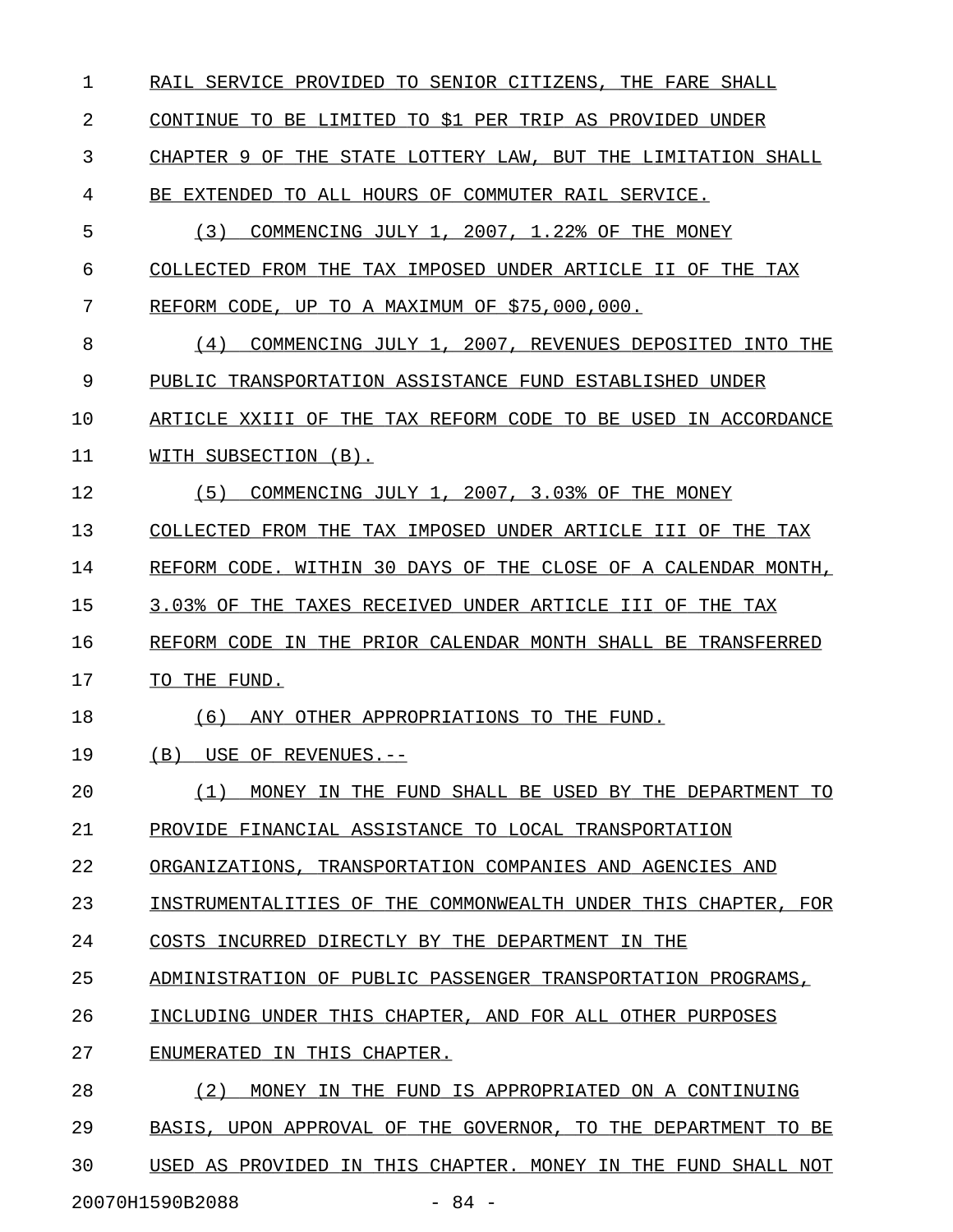1 LAPSE.

2 (C) PROGRAMS.--THE FUND IS AUTHORIZED TO PROVIDE THE 3 FOLLOWING:

| 4  | (1)<br>FINANCIAL ASSISTANCE RELATED TO OPERATING EXPENSES     |
|----|---------------------------------------------------------------|
| 5  | TO BE KNOWN AS THE "OPERATING PROGRAM." TO THE EXTENT FUNDS   |
| 6  | ARE AVAILABLE, AN AMOUNT NOT LESS THAN \$810,000,000 OF THE   |
| 7  | FUND SHALL BE ALLOCATED TO THIS PROGRAM IN THE FIRST FISCAL   |
| 8  | YEAR FOLLOWING THE EFFECTIVE DATE OF THIS SECTION. MONEY IN   |
| 9  | THE FUND ALLOCATED TO THE OPERATING PROGRAM SHALL NOT BE      |
| 10 | INCREASED BY MORE THAN THE INFLATION INDEX IN ANY YEAR.       |
| 11 | FINANCIAL ASSISTANCE FOR IMPROVEMENTS TO CAPITAL<br>(2)       |
| 12 | ASSETS, REPLACEMENT OF CAPITAL ASSETS AND EXPANSION OF        |
| 13 | CAPITAL ASSETS TO BE KNOWN AS THE "ASSET IMPROVEMENT          |
| 14 | PROGRAM." AN AMOUNT EQUAL TO THE REMAINING MONEY IN THE FUND, |
| 15 | LESS THE ALLOCATIONS UNDER PARAGRAPHS (1), (3) AND (4) SHALL  |
| 16 | BE ALLOCATED TO THIS PROGRAM IN THE FIRST FISCAL YEAR         |
| 17 | FOLLOWING THE EFFECTIVE DATE OF THIS SECTION. MONEY IN THE    |
| 18 | FUND FOR THIS PROGRAM MAY INCLUDE PROCEEDS OF COMMONWEALTH    |
| 19 | CAPITAL BONDS.                                                |
| 20 | (3)<br>FINANCIAL ASSISTANCE TO FUND NEW OR EXPANSIONS OF      |
| 21 | FIXED GUIDEWAY SYSTEMS, TO BE KNOWN AS THE "NEW INITIATIVES   |
| 22 | PROGRAM." AN AMOUNT NOT GREATER THAN \$50,000,000 OF THE FUND |
| 23 | SHALL BE ALLOCATED TO THIS PROGRAM IN THE FIRST FISCAL YEAR   |
| 24 | FOLLOWING THE EFFECTIVE DATE OF THIS SECTION.                 |
| 25 | FINANCIAL ASSISTANCE RELATED TO PROGRAMS OF<br>(4)            |
| 26 | STATEWIDE SIGNIFICANCE AS DESCRIBED IN SECTION 1516 (RELATING |
| 27 | TO PROGRAMS OF STATEWIDE SIGNIFICANCE) TO BE KNOWN AS THE     |
| 28 | "PROGRAMS OF STATEWIDE SIGNIFICANCE PROGRAM." TO THE EXTENT   |
| 29 | FUNDS ARE AVAILABLE, AN AMOUNT NOT LESS THAN \$52,000,000 OF  |
| 30 | THE FUND SHALL BE ALLOCATED TO THIS PROGRAM IN THE FIRST      |
|    |                                                               |

20070H1590B2088 - 85 -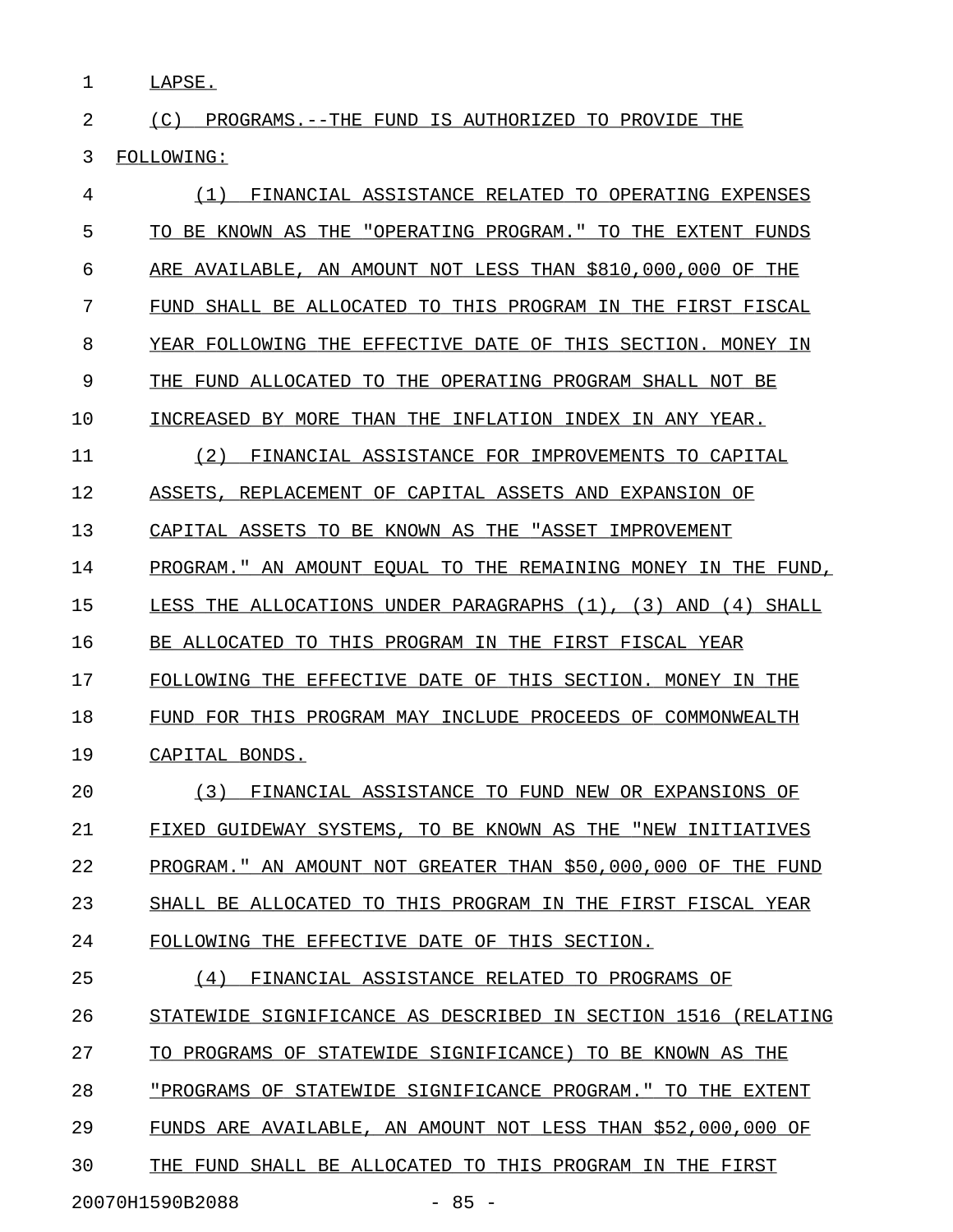1 FISCAL YEAR FOLLOWING THE EFFECTIVE DATE OF THIS SECTION. 2 § 1507. APPLICATION AND APPROVAL PROCESS. 3 (A) APPLICATION.--AN ELIGIBLE APPLICANT THAT WISHES TO 4 RECEIVE FINANCIAL ASSISTANCE UNDER THIS CHAPTER SHALL SUBMIT A 5 WRITTEN APPLICATION TO THE DEPARTMENT, ON A FORM DEVELOPED BY 6 THE DEPARTMENT, WHICH SHALL INCLUDE THE FOLLOWING: 7 (1) THE NAME AND ADDRESS OF THE APPLICANT. 8 (2) THE NAME AND TELEPHONE NUMBER OF A CONTACT PERSON \_\_\_\_\_\_\_\_\_\_\_\_\_\_\_\_\_\_\_\_\_\_\_\_\_\_\_\_\_\_\_\_\_\_\_\_\_\_\_\_\_\_\_\_\_\_\_\_\_\_\_\_\_\_ 9 FOR THE APPLICANT. 10 (3) THE AMOUNT AND TYPE OF FINANCIAL ASSISTANCE 11 REQUESTED AND THE PROPOSED USE OF THE FUNDS. 12 (4) A STATEMENT AS TO THE PARTICULAR NEED FOR THE 13 FINANCIAL ASSISTANCE. 14 (5) A CERTIFIED COPY OF A CURRENT RESOLUTION AUTHORIZING \_\_\_\_\_\_\_\_\_\_\_\_\_\_\_\_\_\_\_\_\_\_\_\_\_\_\_\_\_\_\_\_\_\_\_\_\_\_\_\_\_\_\_\_\_\_\_\_\_\_\_\_\_\_\_\_\_ 15 SUBMISSION OF THE APPLICATION IF THE APPLICANT IS A GOVERNING 16 BODY. 17 (6) EVIDENCE SATISFACTORY TO THE DEPARTMENT OF THE 18 COMMITMENT FOR MATCHING FUNDS REQUIRED UNDER THIS CHAPTER 19 SUFFICIENT TO MATCH THE PROJECTED FINANCIAL ASSISTANCE 20 PAYMENTS AT THE SAME TIMES THAT THE FINANCIAL ASSISTANCE 21 PAYMENTS ARE TO BE PROVIDED. 22 (7) ANY OTHER INFORMATION THE DEPARTMENT DEEMS NECESSARY \_\_\_\_\_\_\_\_\_\_\_\_\_\_\_\_\_\_\_\_\_\_\_\_\_\_\_\_\_\_\_\_\_\_\_\_\_\_\_\_\_\_\_\_\_\_\_\_\_\_\_\_\_\_\_\_\_ 23 OR DESIRABLE. 24 (B) APPROVAL AND AWARD. -- UPON DETERMINING THAT AN APPLICANT 25 HAS COMPLIED WITH THIS CHAPTER, APPLICABLE RULES AND REGULATIONS 26 AND ANY OTHER REQUIREMENT WITH RESPECT TO THE FINANCIAL 27 ASSISTANCE REQUESTED, THE DEPARTMENT MAY AWARD FINANCIAL 28 ASSISTANCE TO THE APPLICANT, IN WHICH CASE THE DEPARTMENT AND 29 THE APPLICANT SHALL ENTER INTO A FINANCIAL ASSISTANCE AGREEMENT 30 SETTING FORTH THE TERMS AND CONDITIONS UPON WHICH THE FINANCIAL

20070H1590B2088 - 86 -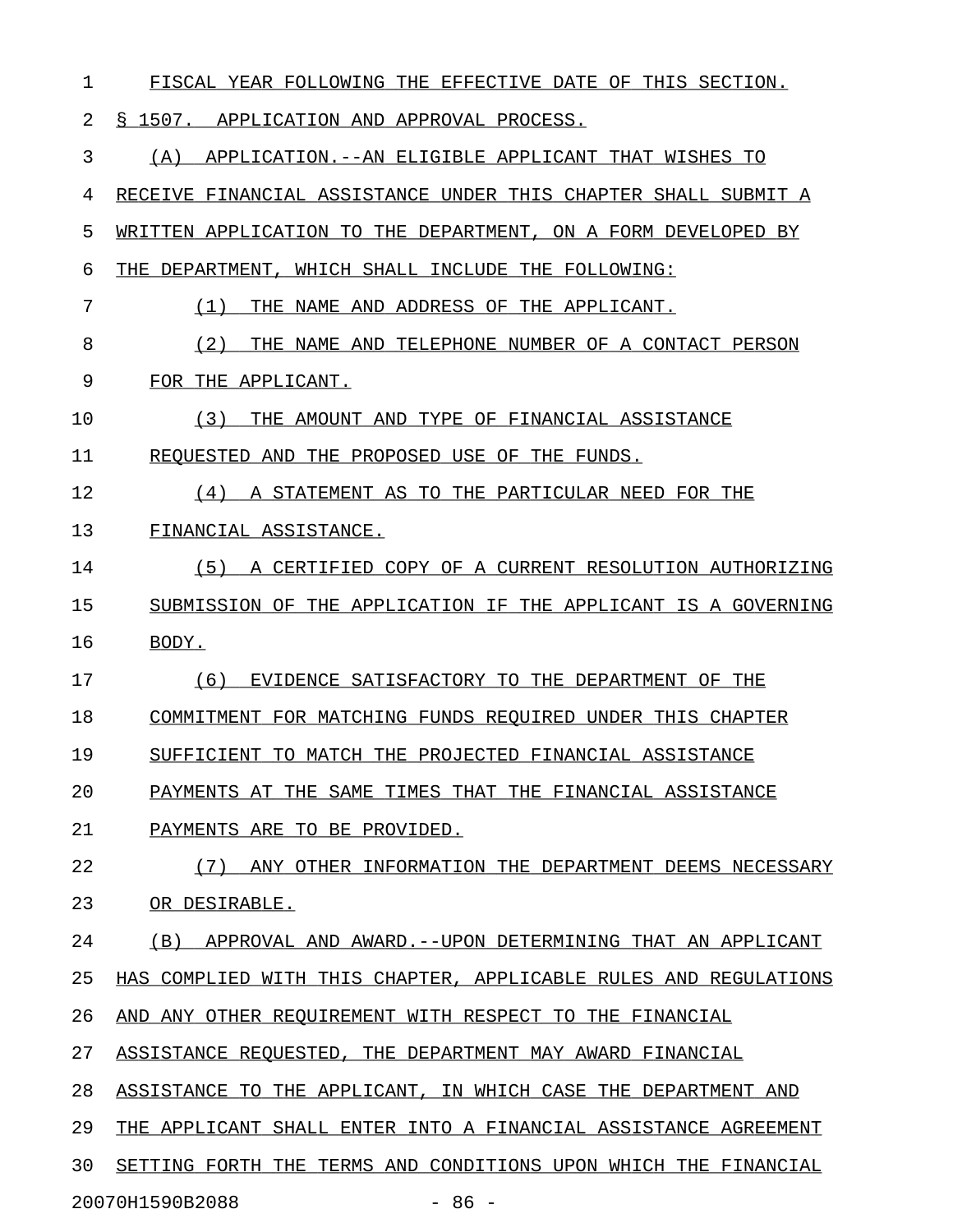1 ASSISTANCE SHALL BE USED AND THE TIMING OF PAYMENT OF THE FUNDS. 2 (C) RESTRICTION ON USE OF FUNDS.--FINANCIAL ASSISTANCE UNDER 3 THIS CHAPTER SHALL BE USED ONLY FOR ACTIVITIES AUTHORIZED 4 ORIGINALLY UNLESS THE DEPARTMENT GRANTS A WAIVER TO THE AWARD 5 RECIPIENT FOR A DIFFERENT USE OF THE FUNDS. THE DEPARTMENT'S 6 REGULATIONS SHALL DESCRIBE CIRCUMSTANCES UNDER WHICH IT WILL 7 CONSIDER THE WAIVERS AND INFORMATION TO BE INCLUDED IN A REQUEST 8 FOR A WAIVER. THE MAXIMUM DURATION OF A WAIVER SHALL BE ONE 9 YEAR, AND A REQUEST FOR A WAIVER SHALL INCLUDE A PLAN OF 10 CORRECTIVE ACTION TO DEMONSTRATE THAT THE AWARD RECIPIENT DOES 11 NOT HAVE AN ONGOING NEED TO USE FINANCIAL ASSISTANCE FUNDS FOR 12 ACTIVITIES OTHER THAN THOSE FOR WHICH FUNDS WERE ORIGINALLY 13 AWARDED. 14 § 1508. FEDERAL FUNDING. 15 (A) GENERAL RULE.--THE DEPARTMENT SHALL ADMINISTER THE 16 PROGRAM IN THIS CHAPTER WITH SUCH FLEXIBILITY AS TO PERMIT FULL 17 COOPERATION BETWEEN FEDERAL, STATE AND LOCAL GOVERNMENTS, 18 AGENCIES AND INSTRUMENTALITIES, LOCAL TRANSPORTATION 19 ORGANIZATIONS AND PRIVATE INTERESTS, SO AS TO RESULT IN AS 20 EFFECTIVE AND ECONOMICAL A PROGRAM AS POSSIBLE. 21 (B) AGREEMENTS. --THE DEPARTMENT MAY ENTER INTO AGREEMENTS 22 FOR MUTUAL COOPERATION BETWEEN OR AMONG THE DEPARTMENT AND A 23 FEDERAL AGENCY, LOCAL TRANSPORTATION ORGANIZATION OR 24 TRANSPORTATION COMPANY CONCERNING A PROJECT TO BE FUNDED WITH 25 FINANCIAL ASSISTANCE UNDER THIS CHAPTER, INCLUDING JOINT 26 APPLICATIONS FOR FEDERAL GRANTS. 27 (C) GENERAL AUTHORITY OF DEPARTMENT.--THE DEPARTMENT MAY DO 28 ANYTHING NECESSARY OR DESIRABLE TO SECURE FINANCIAL AID OR 29 COOPERATION OF A FEDERAL AGENCY IN A PROJECT FUNDED WITH 30 FINANCIAL ASSISTANCE UNDER THIS CHAPTER AND TO COMPLY WITH A

20070H1590B2088 - 87 -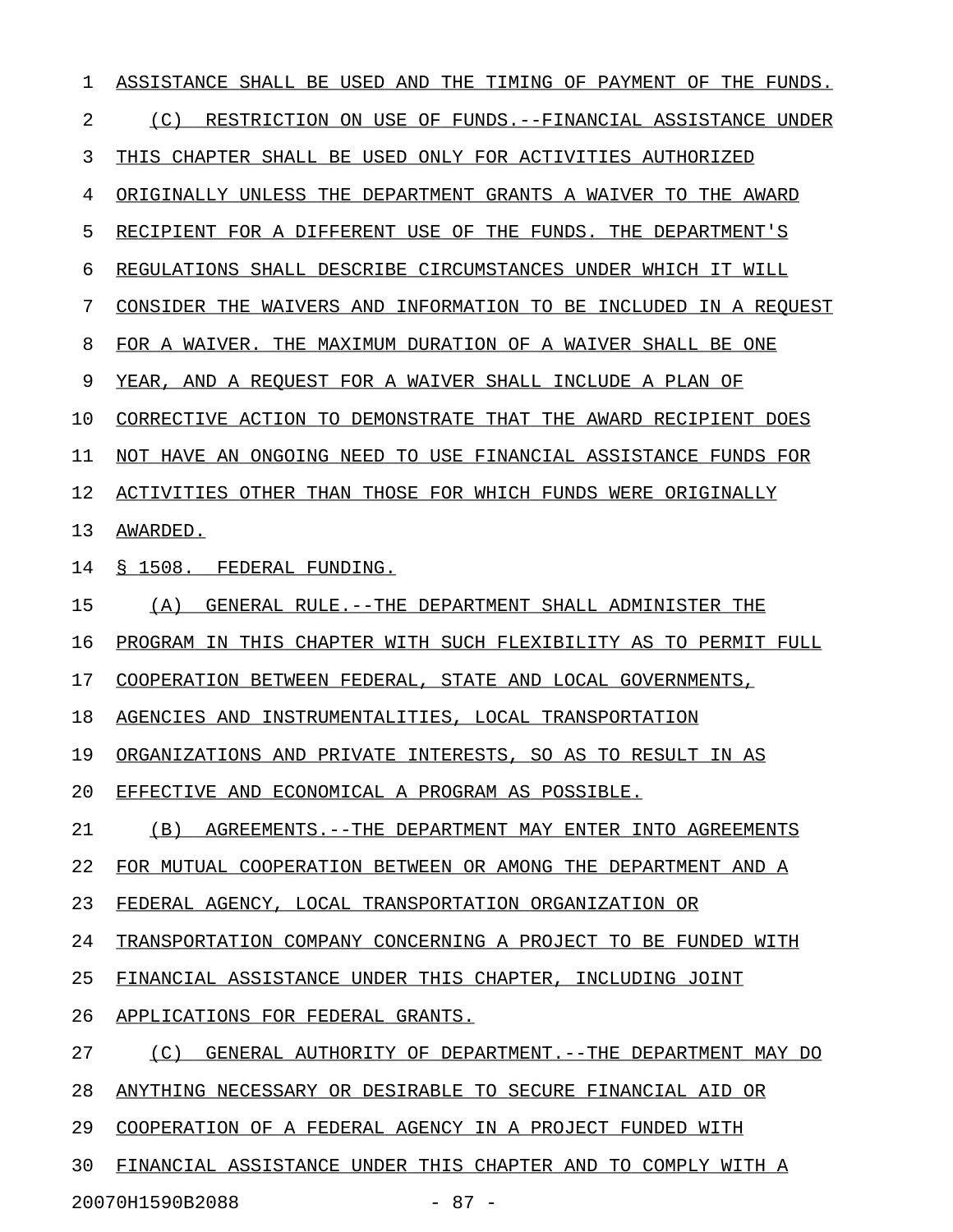| 1  | FEDERAL STATUTE OR LAWFUL REQUIREMENT OF A FEDERAL AGENCY         |
|----|-------------------------------------------------------------------|
| 2  | AUTHORIZED TO ADMINISTER A PROGRAM OF FEDERAL AID TO              |
| 3  | TRANSPORTATION. THE DEPARTMENT MAY ENTER INTO A PROTECTIVE        |
| 4  | AGREEMENT WITH ORGANIZED LABOR TO THE EXTENT REQUIRED UNDER 49    |
| 5  | U.S.C. § 5333 (RELATING TO LABOR STANDARDS) IN ORDER TO OBTAIN    |
| 6  | FEDERAL GRANT MONEY FOR TRANSPORTATION ASSISTANCE. PROTECTIVE     |
| 7  | AGREEMENTS SHALL BE NARROWLY DRAWN AND STRICTLY CONSTRUED TO      |
| 8  | PROVIDE NO MORE THAN THE MINIMUM PROTECTIONS REQUIRED BY THE      |
| 9  | UNITED STATES DEPARTMENT OF LABOR FOR THE AGREEMENTS.             |
| 10 | DIRECT RECIPIENTS.--LOCAL TRANSPORTATION ORGANIZATIONS<br>(D)     |
| 11 | THAT ARE DIRECT RECIPIENTS OF FEDERAL FUNDING SHALL BE UNDER NO   |
| 12 | OBLIGATION TO ENTER INTO CONTRACTS WITH THE DEPARTMENT FOR        |
| 13 | EXPENDITURE OF THOSE FUNDS, EXCEPT THAT THE DEPARTMENT MAY        |
| 14 | REOUIRE A CONTRACT FOR EXPENDITURE OF THE STATE PORTION OF THE    |
| 15 | PROJECT ASSISTED BY THOSE FEDERAL FUNDS.                          |
| 16 | § 1509. LIMITATION ON DECISIONS, FINDINGS AND REGULATIONS OF      |
| 17 | DEPARTMENT.                                                       |
| 18 | ALL DECISIONS, FINDINGS AND REGULATIONS MADE BY THE               |
| 19 | DEPARTMENT PURSUANT TO THIS CHAPTER SHALL BE FOR THE PURPOSES OF  |
| 20 | THIS CHAPTER ONLY AND SHALL NOT CONSTITUTE EVIDENCE BEFORE A      |
| 21 | REGULATORY BODY OF THIS COMMONWEALTH OR ANY OTHER JURISDICTION.   |
| 22 | § 1510. PROGRAM OVERSIGHT AND ADMINISTRATION.                     |
| 23 | REVIEW AND OVERSIGHT. -- THE DEPARTMENT SHALL INITIATE AND<br>(A) |
| 24 | MAINTAIN A PROGRAM OF FINANCIAL AND PERFORMANCE REVIEW AND        |
| 25 | OVERSIGHT FOR ALL PUBLIC TRANSPORTATION PROGRAMS RECEIVING        |
| 26 | FINANCIAL ASSISTANCE UNDER THIS CHAPTER. THE DEPARTMENT MAY       |
| 27 | PERFORM INDEPENDENT FINANCIAL AUDITS OF EACH AWARD RECIPIENT.     |
| 28 | AUDITS SHALL BE CONDUCTED IN ACCORDANCE WITH GENERALLY ACCEPTED   |
| 29 | AUDITING STANDARDS AND SHALL ENSURE COMPLIANCE BY AWARD           |
| 30 | RECIPIENTS WITH THIS CHAPTER, DEPARTMENT REGULATIONS AND          |
|    | 20070H1590B2088<br>$-88 -$                                        |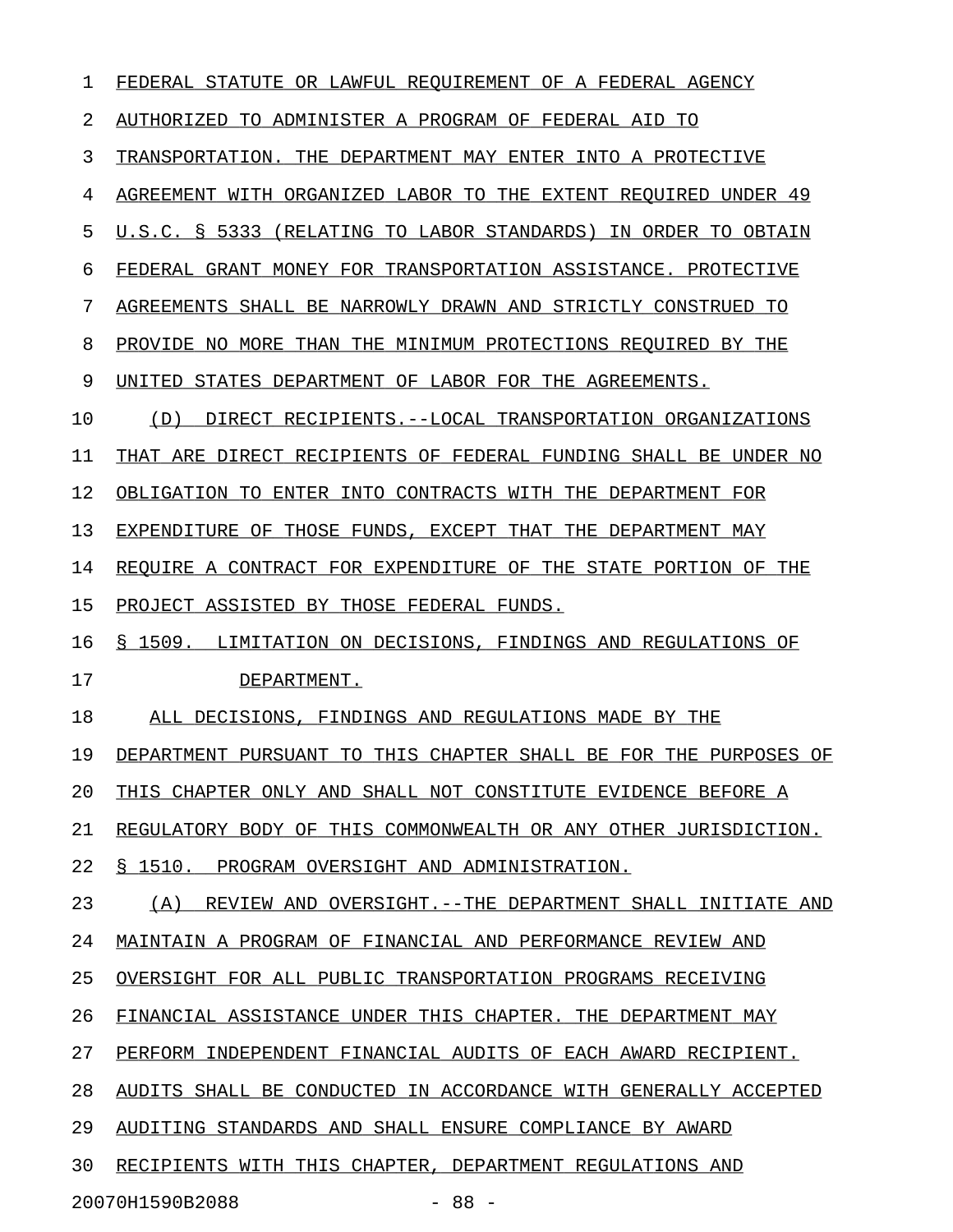## 1 POLICIES AND FINANCIAL ASSISTANCE AGREEMENTS.

2 (B) STATE RAIL TRANSIT SAFETY INSPECTION PROGRAM.--THE 3 DEPARTMENT MAY CONDUCT A STATE RAIL TRANSIT SAFETY INSPECTION 4 PROGRAM, AS MAY BE DEFINED FROM TIME TO TIME BY THE FEDERAL 5 TRANSIT ADMINISTRATION, TO MEET OVERSIGHT REQUIREMENTS OF THE 6 FEDERAL TRANSIT ADMINISTRATION. THE PUBLIC TRANSPORTATION MODES 7 COVERED SHALL INCLUDE HEAVY RAIL, LIGHT RAIL, TRACKLESS TROLLEY 8 BUS AND INCLINED PLANE SERVICES AND RELATED FACILITIES. 9 § 1511. REPORT TO GOVERNOR AND GENERAL ASSEMBLY. 10 THE DEPARTMENT SHALL FILE A PUBLIC PASSENGER TRANSPORTATION 11 PERFORMANCE REPORT WITH THE GOVERNOR AND THE GENERAL ASSEMBLY BY 12 APRIL 30 OF EACH YEAR, COVERING THE PRIOR FISCAL YEAR. 13 <u>§ 1512. COORDINATION.</u> 14 COORDINATION IS REQUIRED IN REGIONS WHERE TWO OR MORE AWARD 15 RECIPIENTS HAVE SERVICES OR ACTIVITIES FOR WHICH FINANCIAL 16 ASSISTANCE IS BEING PROVIDED UNDER THIS CHAPTER TO ASSURE THAT 17 THE SERVICES OR ACTIVITIES ARE PROVIDED EFFICIENTLY AND 18 EFFECTIVELY. 19 § 1513. OPERATING PROGRAM. 20 (A) ELIGIBLE APPLICANTS.--THE GOVERNING BODY OF A 21 MUNICIPALITY, COUNTY OR INSTRUMENTALITY OF EITHER, A 22 COMMONWEALTH AGENCY OR INSTRUMENTALITY OR A LOCAL TRANSPORTATION 23 ORGANIZATION MAY APPLY FOR FINANCIAL ASSISTANCE UNDER THE 24 OPERATING PROGRAM. 25 (B) APPLICATIONS.--IN ADDITION TO INFORMATION REQUIRED UNDER 26 SECTION 1507 (RELATING TO APPLICATION AND APPROVAL PROCESS), AN 27 APPLICATION FOR FINANCIAL ASSISTANCE UNDER THIS SECTION SHALL 28 INCLUDE THE APPLICANT'S REASONABLE ESTIMATES OF OPERATING 29 REVENUE AND GOVERNMENT SUBSIDIES SUFFICIENT TO COVER ALL 30 PROJECTED OPERATING EXPENSES.

20070H1590B2088 - 89 -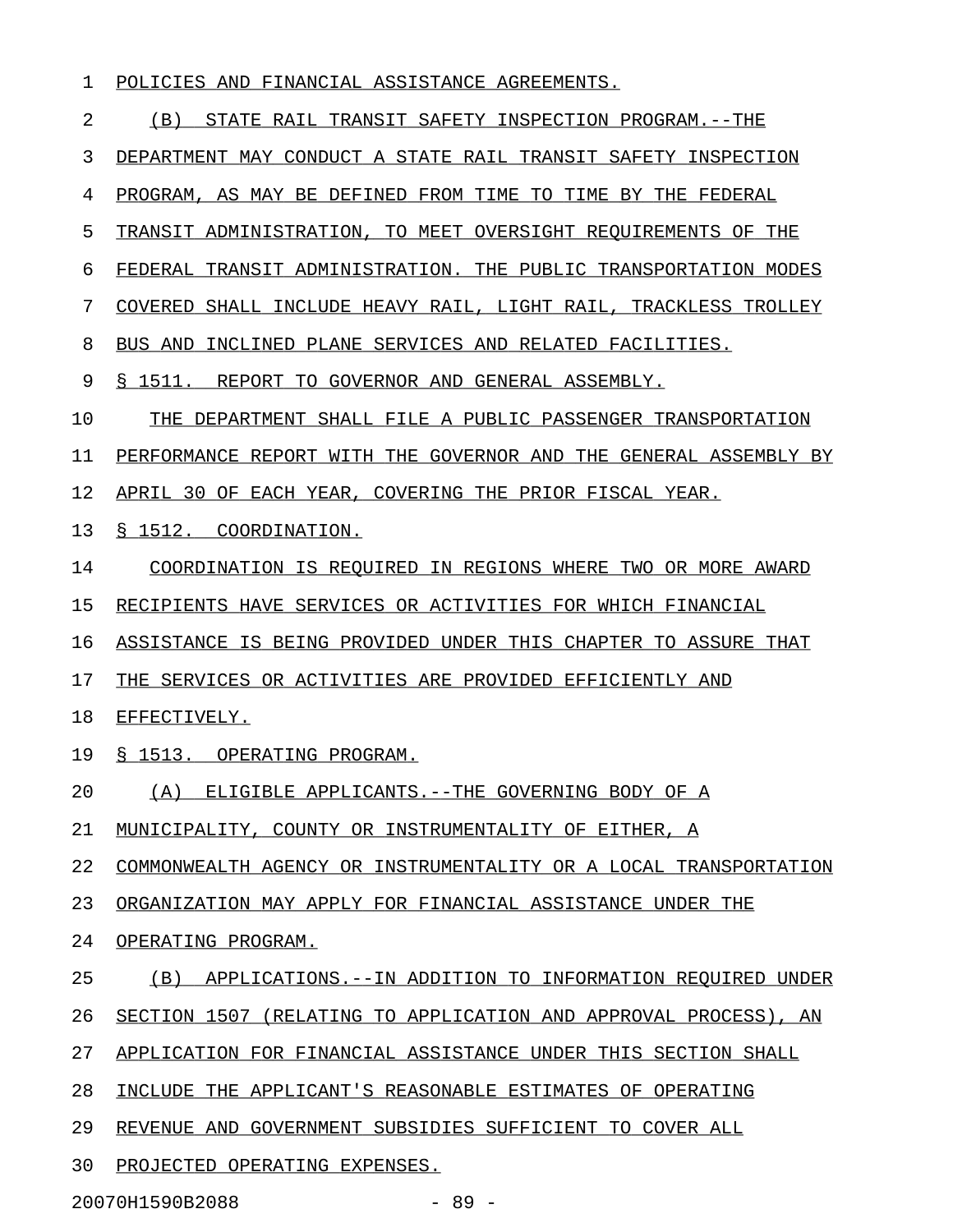| $\mathbf 1$ | (C)<br>DISTRIBUTION FORMULA.--THE FOLLOWING DISTRIBUTION       |
|-------------|----------------------------------------------------------------|
| 2           | FORMULA SHALL BE APPLIED BY THE DEPARTMENT WITH RESPECT TO THE |
| 3           | AWARD OF AN OPERATING GRANT:                                   |
| 4           | (1)<br>TWENTY-FIVE PERCENT OF THE AWARD AMOUNT SHALL BE        |
| 5           | BASED ON PASSENGERS;                                           |
| 6           | TEN PERCENT OF THE AWARD AMOUNT SHALL BE BASED ON<br>(2)       |
| 7           | SENIOR PASSENGERS TO OFFSET FREE FARES FOR SENIOR PASSENGERS;  |
| 8           | (3)<br>THIRTY-FIVE PERCENT OF THE AWARD AMOUNT SHALL BE        |
| 9           | BASED ON REVENUE VEHICLE HOURS;                                |
| 10          | THIRTY PERCENT OF THE AWARD AMOUNT SHALL BE BASED ON<br>(4)    |
| 11          | REVENUE VEHICLE MILES.                                         |
| 12          | (D)<br>LOCAL MATCH REOUIREMENTS.--                             |
| 13          | LOCAL OR PRIVATE CASH FUNDING SHALL BE PROVIDED AS A<br>(1)    |
| 14          | MATCH IN THE AMOUNT OF 20% OF THE FINANCIAL ASSISTANCE BEING   |
| 15          | PROVIDED. THE FOLLOWING APPLY:                                 |
| 16          | FOR THE FISCAL YEAR 2007-2008, THE MINIMUM OF<br>(T)           |
| 17          | LOCAL OR PRIVATE CASH FUNDING REQUIRED UNDER THIS              |
| 18          | PARAGRAPH SHALL BE:                                            |
| 19          | THE MATCH REQUIRED FOR FISCAL YEAR 2006-<br>(A)                |
| 20          | $2007;$ AND                                                    |
| 21          | (B) 5% OF THE AMOUNT UNDER CLAUSE (A).                         |
| 22          | (II) FOR EACH FISCAL YEAR AFTER FISCAL YEAR 2007-              |
| 23          | 2008 UNTIL THE MATCH REQUIRED UNDER THIS PARAGRAPH IS          |
| 24          | REACHED, THE MINIMUM OF LOCAL OR PRIVATE CASH FUNDING          |
| 25          | REQUIRED UNDER THIS PARAGRAPH SHALL BE:                        |
| 26          | THE MATCH REQUIRED FOR THE IMMEDIATELY<br>(A)                  |
| 27          | PRECEDING FISCAL YEAR; AND                                     |
| 28          | (B) 5% OF THE AMOUNT UNDER CLAUSE (A).                         |
| 29          | (III)<br>THERE IS NO MAXIMUM ON THE LOCAL OR PRIVATE           |
| 30          | CASH FUNDING REQUIRED UNDER THIS PARAGRAPH.                    |
|             | 20070H1590B2088<br>$-90 -$                                     |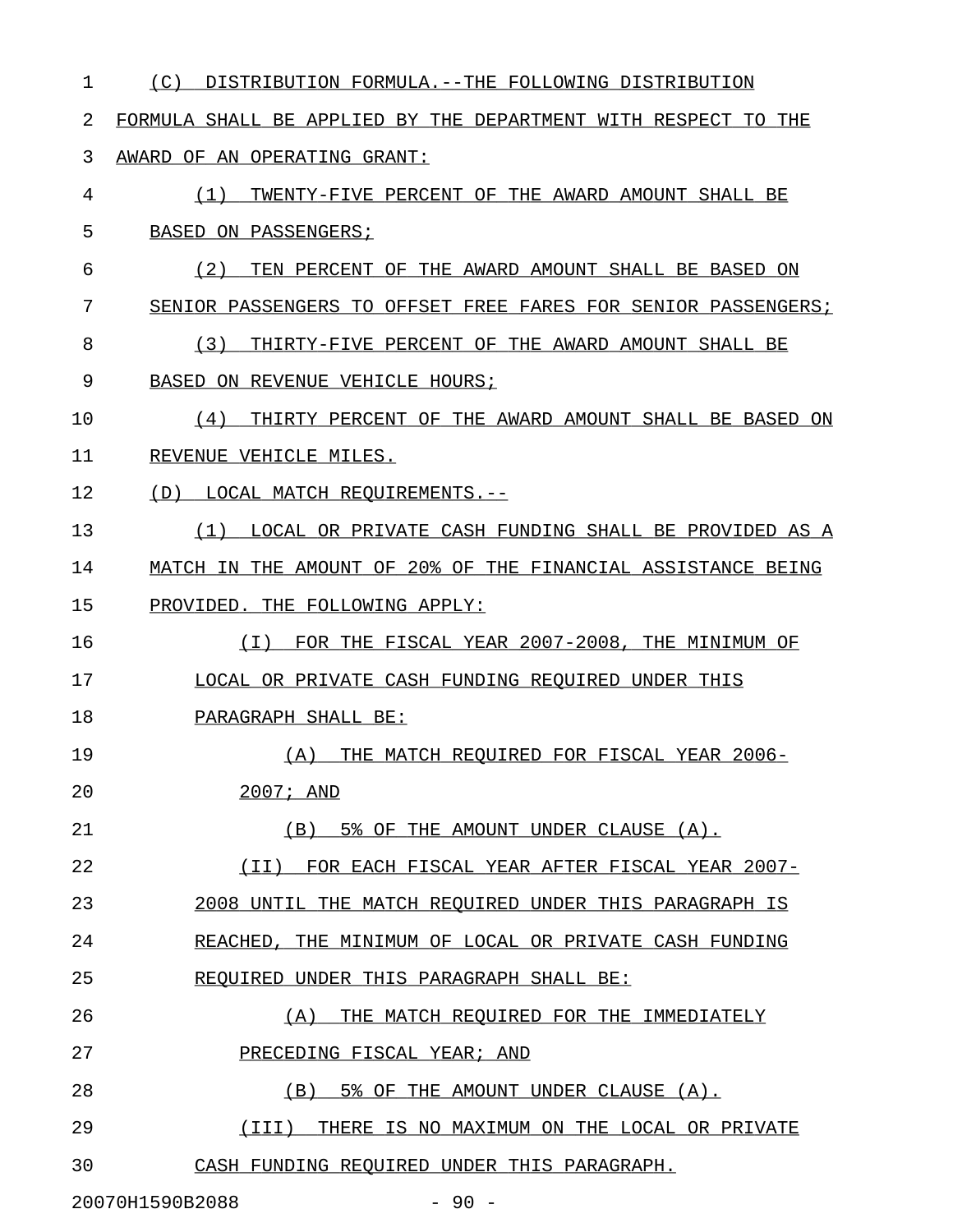| $\mathbf{1}$ | (2)<br>FOR FINANCIAL ASSISTANCE TO A LOCAL TRANSPORTATION       |
|--------------|-----------------------------------------------------------------|
| 2            | ORGANIZATION, ELIGIBLE LOCAL MATCHING FUNDS SHALL CONSIST       |
| 3            | ONLY OF CASH CONTRIBUTIONS PROVIDED BY ONE OR MORE              |
| 4            | MUNICIPALITIES OR COUNTIES THAT ARE MEMBERS OF THE LOCAL        |
| 5            | TRANSPORTATION ORGANIZATION. THE AMOUNT OF THE MATCH AND THE    |
| 6            | TIME PERIOD DURING WHICH THE MATCH MUST CONTINUE TO BE          |
| 7            | AVAILABLE SHALL BE SPECIFIED IN THE FINANCIAL ASSISTANCE        |
| 8            | AGREEMENT. FUNDING PROVIDED BY LOCAL AND PRIVATE ENTITIES,      |
| 9            | INCLUDING ADVERTISING OR NAMING RIGHTS, MAY BE ELIGIBLE FOR     |
| 10           | THE MATCH TO THE EXTENT THEY PROVIDE FOR THE COST OF TRANSIT    |
| 11           | SERVICE THAT IS OPEN TO THE PUBLIC. THE FOLLOWING SHALL NOT     |
| 12           | BE ELIGIBLE FOR A LOCAL MATCH:                                  |
| 13           | (I) ANY FORM OF TRANSIT OPERATING REVENUE OR OTHER              |
| 14           | FORMS OF TRANSIT INCOME PROVIDED BY THE LOCAL                   |
| 15           | TRANSPORTATION ORGANIZATION.                                    |
| 16           | FUNDS USED TO REPLACE FARES.<br>(II)                            |
| 17           | (3) A COUNTY OR MUNICIPALITY IN A METROPOLITAN AREA             |
| 18           | WHICH IS A MEMBER OF A LOCAL TRANSPORTATION ORGANIZATION IS     |
| 19           | AUTHORIZED TO PROVIDE ANNUAL FINANCIAL ASSISTANCE FROM          |
| 20           | CURRENT REVENUES TO THE LOCAL TRANSPORTATION ORGANIZATION OF    |
| 21           | WHICH IT IS A MEMBER OR ENTER INTO A LONG-TERM AGREEMENT FOR    |
| 22           | PAYMENT OF MONEY TO ASSIST IN DEFRAYING THE COSTS OF            |
| 23           |                                                                 |
|              | OPERATION, MAINTENANCE AND DEBT SERVICE OF THE LOCAL            |
| 24           | TRANSPORTATION ORGANIZATION OR OF A PARTICULAR PUBLIC           |
| 25           | TRANSPORTATION PROJECT OF A LOCAL TRANSPORTATION                |
| 26           | ORGANIZATION. THE OBLIGATION OF A MUNICIPALITY OR COUNTY        |
| 27           | UNDER AN AGREEMENT PURSUANT TO<br>THIS PARAGRAPH SHALL NOT BE   |
| 28           | CONSIDERED TO BE A PART OF THE<br>INDEBTEDNESS OF THE COUNTY OR |
| 29           | MUNICIPALITY, NOR SHALL THE OBLIGATION BE DEEMED TO IMPAIR      |
| 30           | THE STATUS OF ANY INDEBTEDNESS OF THE COUNTY OR MUNICIPALITY    |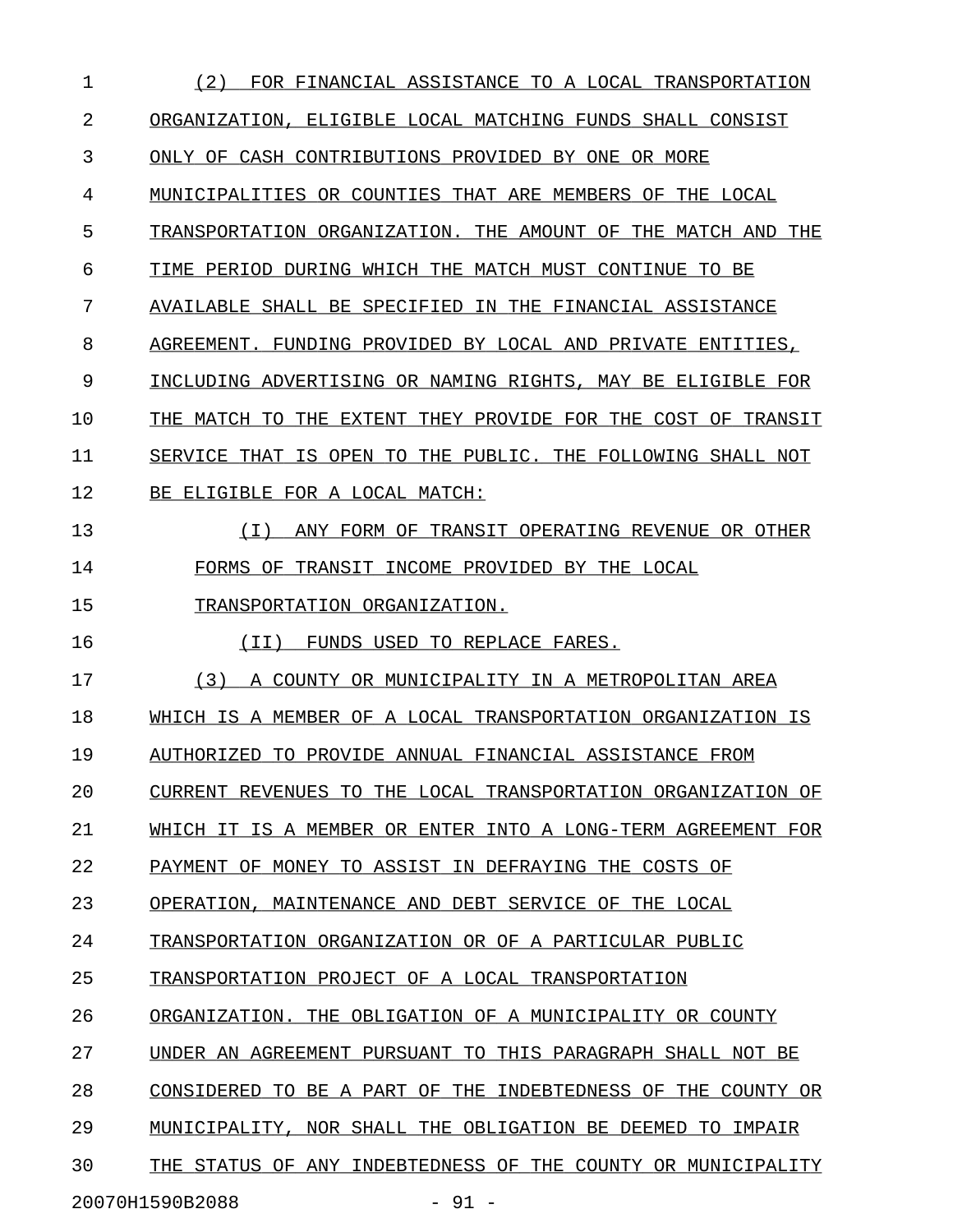1 WHICH WOULD OTHERWISE BE CONSIDERED SELF-SUSTAINING.

2  $(4)$  THE FOLLOWING SHALL APPLY TO THE SOUTHEASTERN 3 PENNSYLVANIA TRANSPORTATION AUTHORITY:

4 (I) THE LOCAL MATCH PROVIDED BY EACH JURISDICTION \_\_\_\_\_\_\_\_\_\_\_\_\_\_\_\_\_\_\_\_\_\_\_\_\_\_\_\_\_\_\_\_\_\_\_\_\_\_\_\_\_\_\_\_\_\_\_\_\_\_ 5 SHALL BE CALCULATED BY MULTIPLYING THE TOTAL MATCH 6 REQUIRED FOR STATE FUNDING BY THE TOTAL OF ROUTE MILES 7 PROVIDED IN THAT JURISDICTION AS A PERCENTAGE OF THE 8 TOTAL ROUTE MILES OPERATED IN ALL JURISDICTIONS. WHERE 9 APPROPRIATE, A TRANSPORTATION SYSTEM MAY CALCULATE THE 10 LOCAL MATCH BY MODE OR DIVISION, OR BOTH.

11 (II) THE DEPARTMENT SHALL SUSPEND FUNDING OF ANY 12 CAPITAL PROJECT WITHIN ANY COUNTY THAT FAILS TO MEET ITS 13 REQUIRED MATCHING FUNDS REQUIREMENT UNDER THIS

14 SUBSECTION, AND A TRANSPORTATION SYSTEM SHALL NOT EXPAND

15 SERVICE INTO ANY COUNTY THAT FAILS TO MEET ITS REQUIRED

16 MATCHING FUNDS UNDER THIS SUBSECTION. DURING ANY TIME IN

17 WHICH A COUNTY FAILS TO MEET ITS REQUIRED MATCHING FUNDS

18 UNDER THIS SUBSECTION THE COUNTY'S REPRESENTATIVE ON THE

19 GOVERNING BODY OF THE TRANSPORTING ORGANIZATION SHALL

20 BECOME A NONVOTING MEMBER OF THE GOVERNING BODY UNTIL

21 SUCH TIME THAT THE COUNTY MEETS ITS LOCAL MATCHING

22 REQUIREMENTS.

23 (E) PERFORMANCE REVIEWS.--

24 (1) THE DEPARTMENT MAY CONDUCT PERFORMANCE REVIEWS OF AN 25 AWARD RECIPIENT THAT RECEIVES FINANCIAL ASSISTANCE UNDER THIS 26 SECTION TO DETERMINE THE EFFICIENCY AND EFFECTIVENESS OF THE 27 FINANCIAL ASSISTANCE. REVIEWS SHALL BE CONDUCTED AT REGULAR 28 INTERVALS AS ESTABLISHED BY THE DEPARTMENT IN CONSULTATION 29 WITH THE MANAGEMENT OF THE AWARD RECIPIENT. AFTER COMPLETION 30 OF A REVIEW, THE DEPARTMENT SHALL ISSUE A REPORT THAT:

20070H1590B2088 - 92 -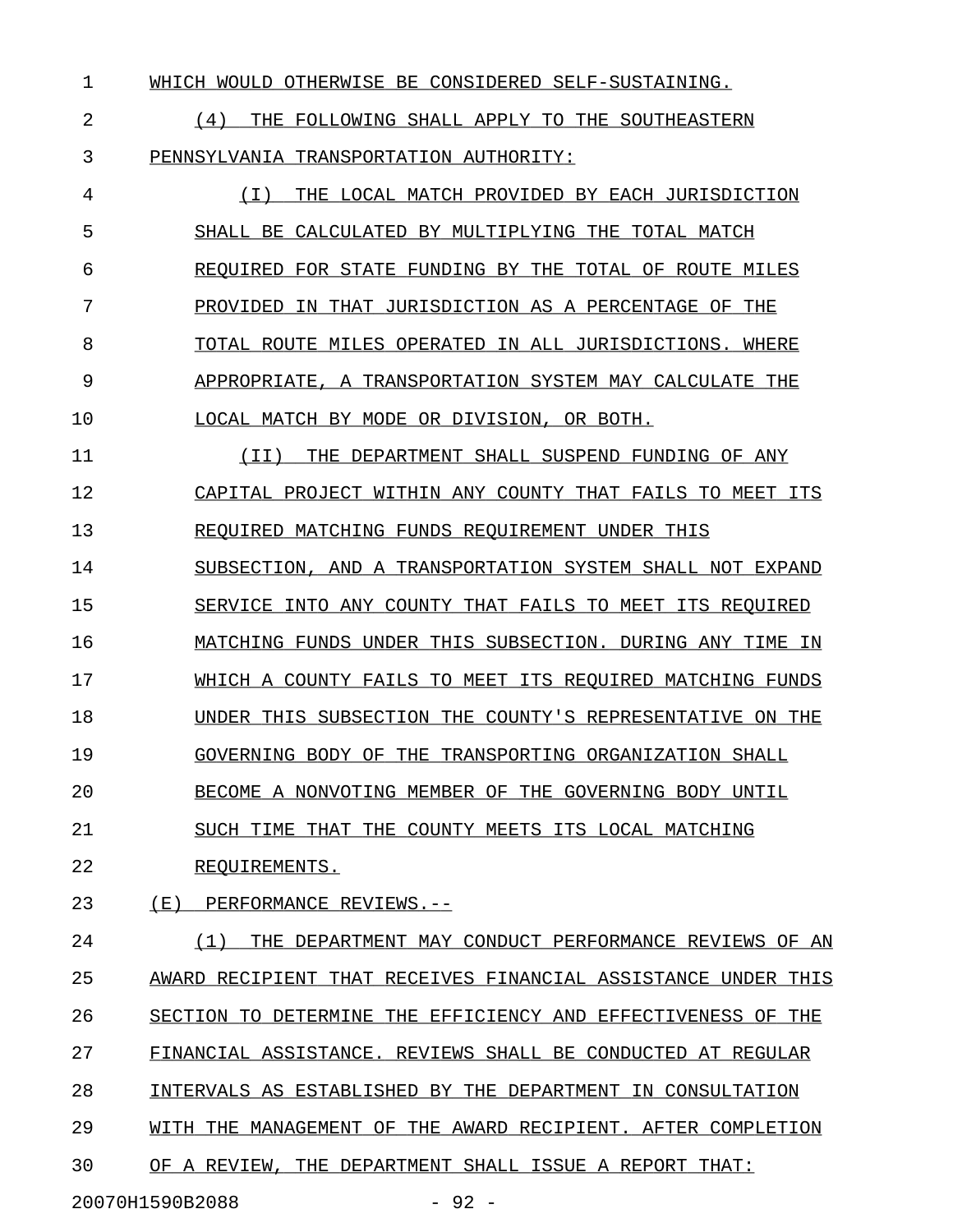| 1  | ( I )<br>HIGHLIGHTS EXCEPTIONAL PERFORMANCE AND                 |
|----|-----------------------------------------------------------------|
| 2  | IDENTIFIES ANY PROBLEMS THAT NEED TO BE RESOLVED;               |
| 3  | (II) ASSESSES PERFORMANCE, EFFICIENCY AND                       |
| 4  | EFFECTIVENESS OF THE USE OF THE FUNDS;                          |
| 5  | MAKES RECOMMENDATIONS ON WHAT FOLLOW-UP<br>( I I I )            |
| 6  | ACTIONS ARE REQUIRED TO REMEDY EACH PROBLEM; AND                |
| 7  | PROVIDES AN ACTION PLAN DOCUMENTING WHO SHOULD<br>(IV)          |
| 8  | PERFORM THE RECOMMENDED ACTIONS AND A TIME FRAME WITHIN         |
| 9  | WHICH THEY SHOULD BE PERFORMED.                                 |
| 10 | (2)<br>THE DEPARTMENT SHALL DELIVER THE REPORT TO THE           |
| 11 | GOVERNOR, TO THE TRANSPORTATION COMMITTEE OF THE SENATE AND     |
| 12 | TO THE TRANSPORTATION COMMITTEE OF THE HOUSE OF                 |
| 13 | REPRESENTATIVES. THE DEPARTMENT'S REGULATIONS SHALL CONTAIN A   |
| 14 | DESCRIPTION OF THE IMPACT ON BOTH THE AMOUNT OF, AND FUTURE     |
| 15 | ELIGIBILITY FOR, RECEIPT OF FINANCIAL ASSISTANCE UNDER THIS     |
| 16 | CHAPTER BASED UPON THE DEGREE TO WHICH THE LOCAL                |
| 17 | TRANSPORTATION ORGANIZATION COMPLIES WITH THE RECOMMENDATIONS   |
| 18 | IN THE REPORT. THE DEPARTMENT SHALL DEVELOP A LIST OF BEST      |
| 19 | PRACTICES REVEALED BY THE REPORTS ISSUED UNDER THIS             |
| 20 | SUBSECTION AND SHALL POST THEM ON THE DEPARTMENT'S INTERNET     |
| 21 | WEBSITE.                                                        |
| 22 | (F)<br>PERFORMANCE CRITERIA.--CRITERIA USED FOR THE REVIEWS     |
| 23 | CONDUCTED UNDER SUBSECTION (E) SHALL CONSIST OF PASSENGERS PER  |
| 24 | REVENUE VEHICLE HOUR, OPERATING COSTS PER REVENUE VEHICLE HOUR, |
| 25 | OPERATING REVENUE PER REVENUE VEHICLE HOUR, OPERATING COSTS PER |
| 26 | PASSENGER AND OTHER ITEMS AS THE DEPARTMENT MAY ESTABLISH. THE  |
| 27 | DEPARTMENT'S REGULATIONS SHALL SET FORTH THE MINIMUM SYSTEM     |
| 28 | PERFORMANCE CRITERIA THAT AN AWARD RECIPIENT MUST SATISFY.      |
| 29 | (G)<br>FAILURE TO SATISFY MINIMUM PERFORMANCE CRITERIA.--IF A   |
| 30 | PERFORMANCE REVIEW CONDUCTED UNDER SUBSECTION (E) REVEALS:      |
|    | 20070H1590B2088<br>$-93 -$                                      |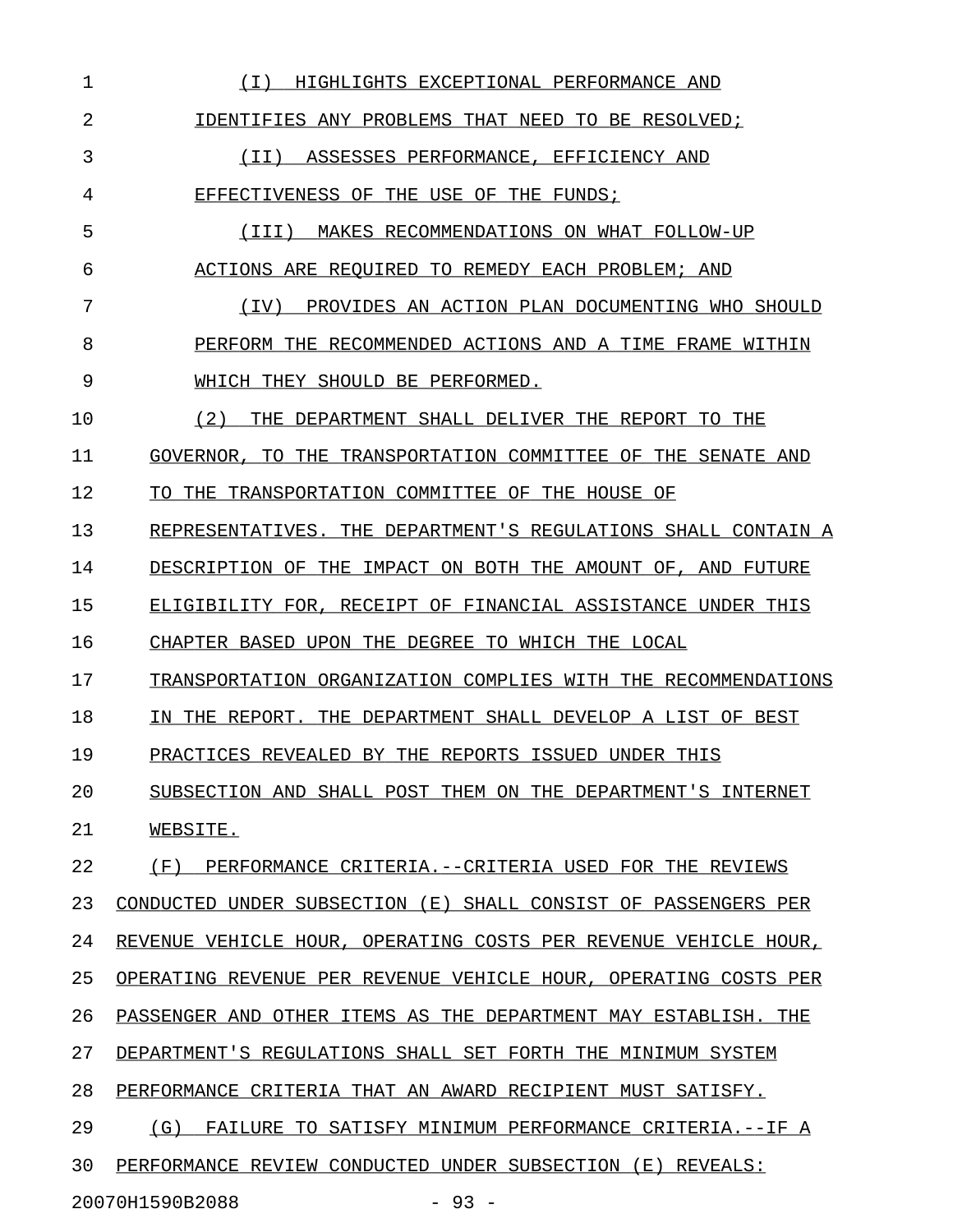| 1  | THE PERFORMANCE OF AN AWARD RECIPIENT'S<br>(1)<br>THAT          |
|----|-----------------------------------------------------------------|
| 2  | TRANSPORTATION SYSTEM HAS DECREASED COMPARED TO PERFORMANCE     |
| 3  | DETERMINED THROUGH A PRIOR REVIEW, THE DEPARTMENT MAY, UPON     |
| 4  | THE WRITTEN REQUEST OF AN AWARD RECIPIENT, WAIVE ANY            |
| 5  | REQUIREMENT FOR A REDUCTION IN THE AMOUNT OF FINANCIAL          |
| 6  | ASSISTANCE TO BE AWARDED UNDER THIS SECTION FOR A REASONABLE    |
| 7  | TIME PERIOD TO ALLOW THE AWARD RECIPIENT TO BRING THE SYSTEM    |
| 8  | BACK TO THE REQUIRED PERFORMANCE LEVEL. THE AWARD RECIPIENT     |
| 9  | SHALL PROVIDE WRITTEN JUSTIFICATION FOR PROVIDING A TIME        |
| 10 | PERIOD LONGER THAN TWO YEARS. IN ORDER TO OBTAIN THE WAIVER     |
| 11 | FOR THE PERIOD REOUESTED, THE AWARD RECIPIENT MUST DO ALL OF    |
| 12 | THE FOLLOWING:                                                  |
| 13 | DEVELOP AN ACTION PLAN TO IMPROVE SYSTEM<br>(T)                 |
| 14 | PERFORMANCE THAT CONTAINS KEY MEASURABLE MILESTONES. THE        |
| 15 | ACTION PLAN MUST BE ACCEPTABLE TO THE DEPARTMENT AND MUST       |
| 16 | BE APPROVED BY THE DEPARTMENT IN WRITING.                       |
| 17 | (II)<br>SUBMIT QUARTERLY PROGRESS REPORTS ON THE ACTION         |
| 18 | PLAN TO THE DEPARTMENT.                                         |
| 19 | (2)<br>THE DEPARTMENT SHALL REVIEW AND EVALUATE THE AWARD       |
| 20 | RECIPIENT'S PROGRESS TO DETERMINE IF THE SYSTEM HAS IMPROVED.   |
| 21 | IF THE SYSTEM HAS IMPROVED, FUNDING WILL BE DETERMINED BY THE   |
| 22 | FORMULA UNDER SUBSECTION (C), AND THE AWARD RECIPIENT WILL BE   |
| 23 | ELIGIBLE FOR FULL FORMULA FUNDING. IF THE SYSTEM HAS NOT        |
| 24 | IMPROVED AT THE END OF THE TIME PERIOD ESTABLISHED FOR          |
| 25 | THE WAIVER WILL BE WITHDRAWN. EXPENSES INCURRED<br>IMPROVEMENT. |
| 26 | BY THE AWARD RECIPIENT AS A RESULT OF THE FAILURE OF THE        |
| 27 | AWARD RECIPIENT'S SYSTEM TO MEET THE MINIMUM PERFORMANCE        |
| 28 | CRITERIA SHALL BE BORNE BY THE AWARD RECIPIENT.                 |
| 29 | (H)<br>ADJUSTMENTS TO MINIMUM PERFORMANCE CRITERIA.--UPON       |
| 30 | WRITTEN REQUEST OF A RECIPIENT OF FINANCIAL ASSISTANCE UNDER    |

20070H1590B2088 - 94 -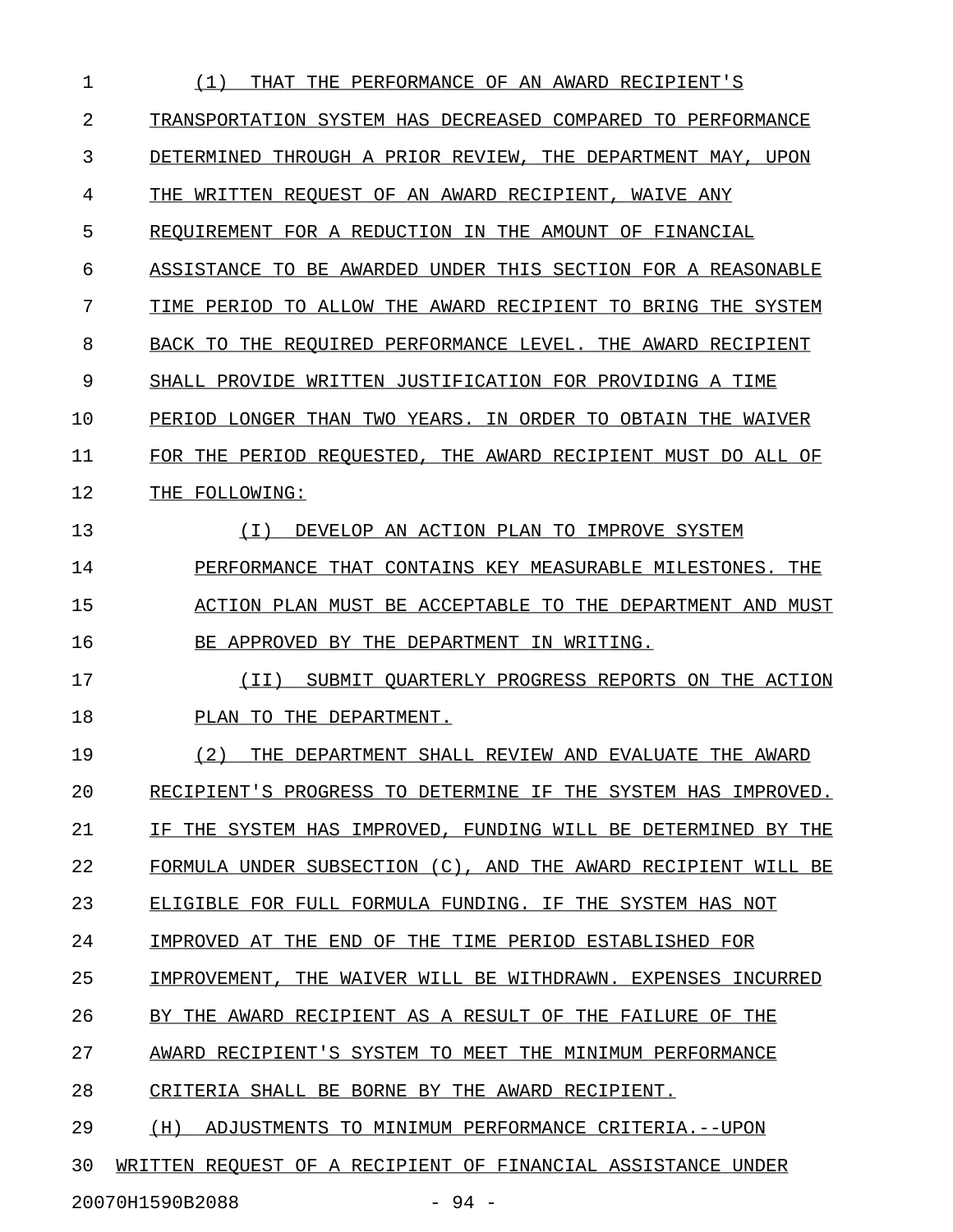1 THIS SECTION, THE DEPARTMENT MAY APPROVE ADJUSTMENTS TO THE 2 MINIMUM PERFORMANCE CRITERIA DESCRIBED IN SUBSECTION (G) IN A 3 GIVEN YEAR IF SITUATIONS ARISE THAT AFFECT PERFORMANCE OF THE 4 AWARD RECIPIENT'S SYSTEM AND ARE OUT OF THE AWARD RECIPIENT'S 5 CONTROL. EXAMPLES ARE LABOR STRIKES, INFRASTRUCTURE FAILURES AND 6 NATURAL DISASTERS. THE REQUEST MUST INCLUDE THE AWARD 7 RECIPIENT'S JUSTIFICATION FOR THE ADJUSTMENT. 8 (I) PERIODIC REVIEW OF FORMULA.--THE DEPARTMENT, IN 9 CONSULTATION WITH ALL AWARD RECIPIENTS, SHALL REVIEW THE 10 DISTRIBUTION FORMULA ESTABLISHED UNDER SUBSECTION (C) AT LEAST 11 ONCE EVERY THREE YEARS AND, PRIOR TO THE START OF THE NEXT 12 SUCCEEDING FISCAL YEAR, SHALL RECOMMEND ADJUSTMENTS IT DEEMS 13 APPROPRIATE. IF AN ADJUSTMENT RESULTS IN A CHANGE OF FIVE 14 PERCENTAGE POINTS OR LESS IN ANY CATEGORY, THE DEPARTMENT SHALL 15 FORWARD A NOTICE OF THE CHANGE TO THE LEGISLATIVE REFERENCE 16 BUREAU FOR PUBLICATION IN THE PENNSYLVANIA BULLETIN, AND THE 17 CHANGE SHALL TAKE EFFECT AT THE COMMENCEMENT OF THE NEXT FISCAL 18 YEAR. IF AN ADJUSTMENT RESULTS IN A CHANGE IN EXCESS OF FIVE 19 PERCENTAGE POINTS IN ANY CATEGORY, THE CHANGE SHALL BE 20 INCORPORATED INTO THE DEPARTMENT'S REGULATIONS BY AMENDMENT AND 21 SHALL TAKE EFFECT AT THE COMMENCEMENT OF THE NEXT FISCAL YEAR 22 FOLLOWING PROMULGATION OF THE AMENDMENT. 23 (J) NEEDS-BASED ADJUSTMENT.--IN ORDER TO ALLOW AN AWARD 24 RECIPIENT THAT WAS RECEIVING FINANCIAL ASSISTANCE UNDER FORMER 25 CHAPTER 13 (RELATING TO PUBLIC TRANSPORTATION ASSISTANCE) PRIOR 26 TO THE EFFECTIVE DATE OF THIS SECTION TO TRANSITION INTO THE 27 FUNDING FORMULA ESTABLISHED UNDER SUBSECTION (C), THE DEPARTMENT 28 SHALL PROVIDE THE AWARD RECIPIENT, AS PART OF THE AWARD UNDER 29 THIS SECTION, WITH A NEEDS-BASED ADJUSTMENT. THE NEEDS-BASED 30 ADJUSTMENT SHALL BE CALCULATED BY INCREASING THE AMOUNT THAT THE 20070H1590B2088 - 95 -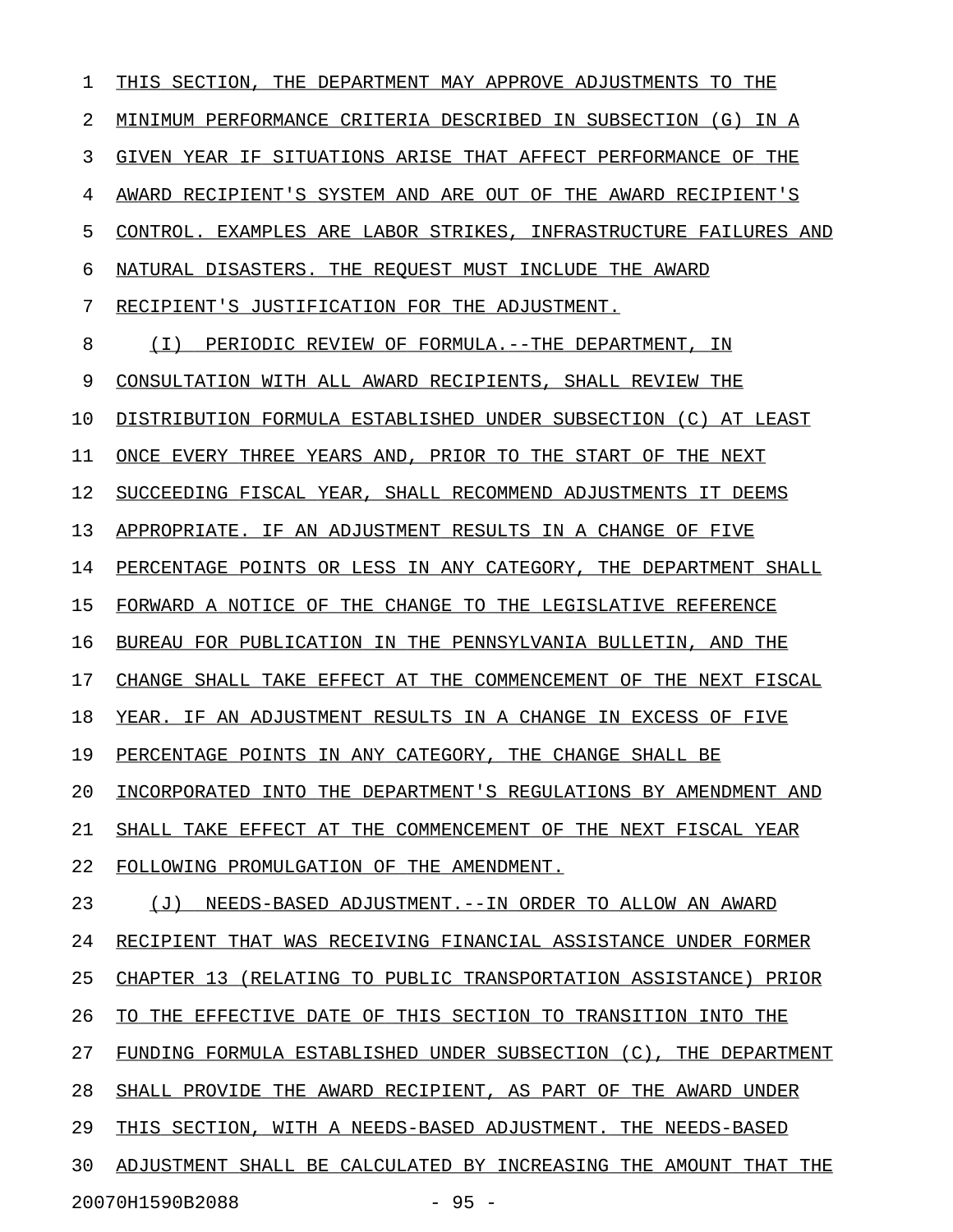| 1  | AWARD RECIPIENT RECEIVED UNDER CHAPTER 13 FOR OPERATING EXPENSES |
|----|------------------------------------------------------------------|
| 2  | ASSET MAINTENANCE COSTS IN THE 2005-2006 FISCAL YEAR AND<br>AND  |
| 3  | INCREASING THE RESULTING AMOUNT BY AN ADJUSTMENT FACTOR TO       |
| 4  | ASSURE A FUNDING LEVEL CONSISTENT WITH THE OPERATING FUNDING     |
| 5  | NEEDS AS IDENTIFIED BY THE DEPARTMENT. FUNDS REMAINING AFTER THE |
| 6  | NEEDS-BASED ADJUSTMENT IS APPLIED SHALL BE SET ASIDE IN AN       |
| 7  | OPERATING RESERVE ACCOUNT TO BE USED AT THE DEPARTMENT'S         |
| 8  | DISCRETION FOR SHORT-TERM PUBLIC PASSENGER TRANSPORTATION NEEDS. |
| 9  | THE DEPARTMENT'S REGULATIONS SHALL ESTABLISH THE MANNER IN WHICH |
| 10 | FUNDS IN THE RESERVE ACCOUNT MAY BE USED.<br>THE.                |
| 11 | (K)<br>GROWTH CAPS. -- EACH FISCAL YEAR AFTER THE FISCAL YEAR IN |
| 12 | WHICH THE DEPARTMENT PROVIDES A NEEDS-BASED ADJUSTMENT UNDER     |
| 13 | SUBSECTION (I), THE DEPARTMENT SHALL DETERMINE THE MAXIMUM       |
| 14 | PERCENTAGE INCREASE THAT AN AWARD RECIPIENT SHALL BE ELIGIBLE TO |
| 15 | RECEIVE FOR OPERATING EXPENSES IN ADDITION TO AN INCREASE TIED   |
| 16 | TO THE INFLATION INDEX AMOUNT. THE MAXIMUM PERCENTAGE INCREASE   |
| 17 | SHALL BE CAPPED AT THE INFLATION INDEX RATE OF THE AWARD         |
| 18 | RECIPIENT'S TRANSPORTATION SYSTEM'S PASSENGERS PER REVENUE HOUR, |
| 19 | OR REVENUE PER REVENUE VEHICLE HOUR PERFORMANCE, FALLS BELOW     |
| 20 | PEER SYSTEM AVERAGE OR IF THE OPERATING COST PER REVENUE HOUR OR |
| 21 | OPERATING COST PER PASSENGER EXCEEDS THE PEER SYSTEM AVERAGE.    |
| 22 | NOTWITHSTANDING THE PROVISIONS OF THIS SUBSECTION, MONEY         |
| 23 | AVAILABLE FOR FINANCIAL ASSISTANCE UNDER THIS SECTION SHALL AT   |
| 24 | ALL TIMES BE CAPPED BY THE AMOUNT OF MONEY IN THE FUND ALLOCATED |
| 25 | FOR THE OPERATING PROGRAM.                                       |
| 26 | (L) OPERATING RESERVE.--THE DEPARTMENT MAY ESTABLISH A           |
| 27 | LIMITATION ON THE AMOUNT OF FINANCIAL ASSISTANCE AWARDED UNDER   |
| 28 | THIS SECTION THAT MAY BE CARRIED OVER FOR USE IN SUBSEQUENT      |
| 29 | FISCAL YEARS.                                                    |
| 30 | (M) CERTIFICATION. --THE COMMONWEALTH SHALL NOT PROVIDE          |

20070H1590B2088 - 96 -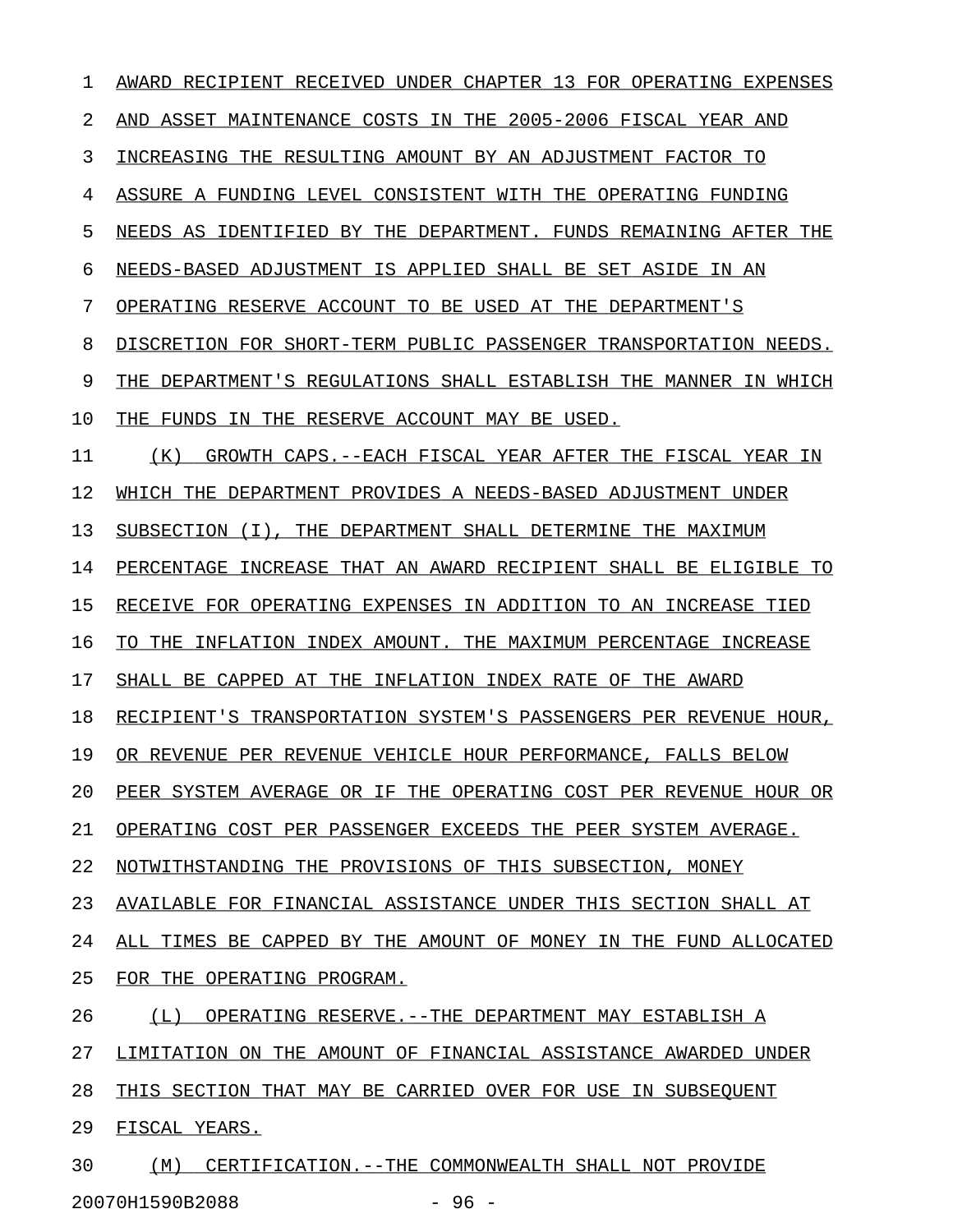1 FINANCIAL ASSISTANCE TO A MUNICIPALITY UNDER THIS SECTION UNLESS 2 THE MUNICIPALITY CERTIFIES THE AMOUNT OF ITS LOCAL MATCH UNDER 3 SUBSECTION (D). 4 § 1514. ASSET IMPROVEMENT PROGRAM. 5 (A) ELIGIBLE APPLICANTS.--A LOCAL TRANSPORTATION 6 ORGANIZATION, AN AGENCY OR INSTRUMENTALITY OF THE COMMONWEALTH, 7 AN ENTITY RESPONSIBLE FOR COORDINATING COMMUNITY TRANSPORTATION 8 PROGRAM SERVICES, OR ANY OTHER PERSON THE DEPARTMENT DEEMS TO BE 9 ELIGIBLE MAY APPLY TO THE DEPARTMENT FOR FINANCIAL ASSISTANCE 10 UNDER THE ASSET IMPROVEMENT PROGRAM. THE DEPARTMENT SHALL 11 DEVELOP AND MAINTAIN FOUR-YEAR AND TWELVE-YEAR PLANS THAT 12 SUMMARIZE THE CAPITAL PROJECTS AND FINANCIAL ASSISTANCE FOR 13 CAPITAL PROJECTS BASED UPON CASH FLOW AND REVENUE PROJECTIONS 14 FOR THE FUND. 15 (B) APPLICATIONS.--IN ADDITION TO INFORMATION REQUIRED UNDER 16 SECTION 1507 (RELATING TO APPLICATION AND APPROVAL PROCESS), AN 17 APPLICATION FOR FINANCIAL ASSISTANCE UNDER THIS SECTION SHALL 18 INCLUDE THE FOLLOWING: 19 (1) EVIDENCE SATISFACTORY TO THE DEPARTMENT THAT THE \_\_\_\_\_\_\_\_\_\_\_\_\_\_\_\_\_\_\_\_\_\_\_\_\_\_\_\_\_\_\_\_\_\_\_\_\_\_\_\_\_\_\_\_\_\_\_\_\_\_\_\_\_ 20 PROPOSED CAPITAL PROJECT IS INCLUDED IN THE FIRST YEAR OF THE 21 APPLICANT'S FOUR-YEAR CAPITAL PROGRAM AND ITS FEDERALLY 22 APPROVED TRANSPORTATION IMPROVEMENT PROGRAM. 23 (2) IF AN APPLICANT IS REQUESTING FINANCIAL ASSISTANCE 24 FOR REPLACEMENT OF CAPITAL ASSETS, EVIDENCE SATISFACTORY TO 25 THE DEPARTMENT THAT THE CAPITAL ASSETS TO BE REPLACED HAVE 26 EXCEEDED THE USEFUL LIFE CRITERIA AS DEFINED BY THE 27 DEPARTMENT. AT ITS DISCRETION, THE DEPARTMENT MAY APPROVE 28 FUNDING TO REPLACE CAPITAL ASSETS THAT DO NOT EXCEED THE 29 USEFUL LIFE CRITERIA IF THE APPLICANT PROVIDES DOCUMENTATION 30 ACCEPTABLE TO THE DEPARTMENT TO JUSTIFY THE EARLY REPLACEMENT

20070H1590B2088 - 97 -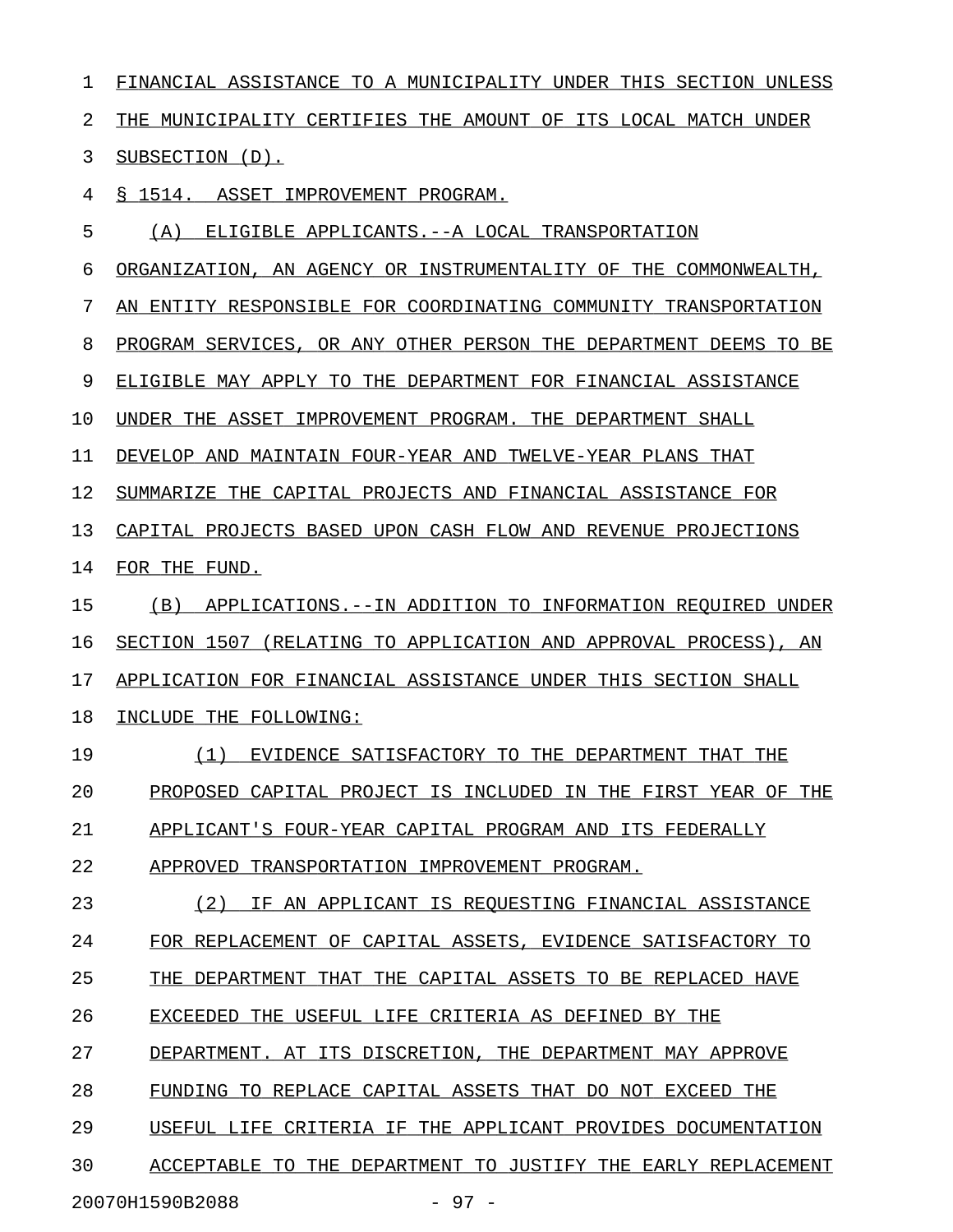1 OF THE CAPITAL ASSETS.

2 13) IF THE APPLICANT IS REQUESTING FINANCIAL ASSISTANCE 3 FOR EXPANSION OF CAPITAL ASSETS, EVIDENCE SATISFACTORY TO THE 4 DEPARTMENT THAT THE APPLICANT WILL HAVE SUFFICIENT FUTURE 5 ANNUAL OPERATING FUNDS TO SUPPORT THE PROPOSED EXPANSION OF 6 THE ASSETS. 7 (4) ANY OTHER INFORMATION REQUIRED BY THE DEPARTMENT, 8 INCLUDING A RETURN ON INVESTMENT ANALYSIS OR A LIFE CYCLE 9 COST ANALYSIS, OR BOTH. 10 (C) LOCAL MATCH REQUIREMENTS.--FINANCIAL ASSISTANCE UNDER 11 THIS SECTION SHALL BE MATCHED BY LOCAL OR PRIVATE CASH FUNDING 12 IN AN AMOUNT NOT LESS THAN 20% OF THE AMOUNT OF THE FINANCIAL 13 ASSISTANCE. THE SOURCE OF FUNDS FOR THE LOCAL MATCH SHALL BE 14 SUBJECT TO THE REQUIREMENTS OF SECTION 1513(D) (RELATING TO 15 OPERATING PROGRAM). EACH CAPITAL PROJECT SHALL BE BASED ON THE 16 PLAN APPROVED BY THE DEPARTMENT. 17 (D) CONDITIONS FOR RECEIPT OF BOND FUNDING.--AN APPLICANT 18 MAY RECEIVE PROCEEDS OF COMMONWEALTH CAPITAL BONDS FROM THE FUND 19 FOR FINANCIAL ASSISTANCE UNDER THIS SECTION IF ALL OF THE 20 FOLLOWING CONDITIONS ARE MET: 21 (1) THE APPLICANT'S PROJECT HAS BEEN AUTHORIZED BY A 22 CAPITAL BUDGET PROJECT ITEMIZATION ACT. 23 (2) THE APPLICANT'S PROJECT SHALL HAVE BEEN INCLUDED IN 24 THE DEPARTMENT'S APPROVED ANNUAL RELEASE REQUEST APPROVING 25 THE USE OF THE FUNDS FOR THE PROPOSED CAPITAL PROJECT IN THE 26 FISCAL YEAR IN WHICH THE FUNDS ARE EXPECTED TO BE EXPENDED. 27 (3) THE DEPARTMENT SHALL HAVE APPROVED THE UNDERLYING 28 APPLICATION FOR THE CAPITAL PROJECT. 29 (4) THE PROJECT HAS A 20-YEAR OR LONGER USEFUL LIFE. 30 (E) PRIORITIES.--THE AWARD OF FINANCIAL ASSISTANCE UNDER

20070H1590B2088 - 98 -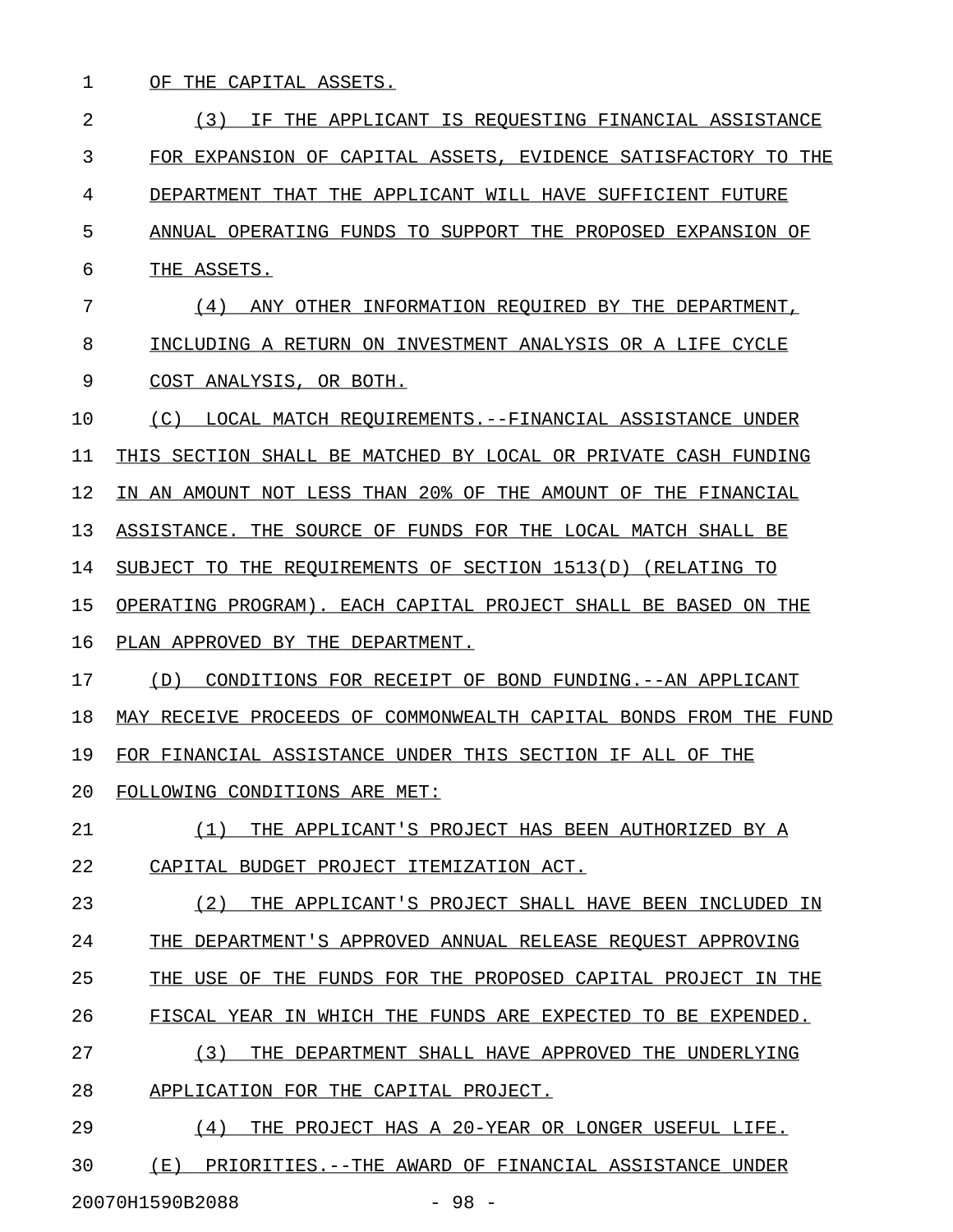1 THIS SECTION SHALL BE SUBJECT TO THE FOLLOWING SET OF PRIORITIES 2 IN DESCENDING ORDER OF SIGNIFICANCE UNLESS A COMPELLING RETURN 3 ON INVESTMENT ANALYSIS FOR A PROJECT IN A LOWER SIGNIFICANT 4 CATEGORY IS PROVIDED TO AND APPROVED BY THE DEPARTMENT: 5 (1) FUNDS REQUIRED TO SUPPORT EXISTING LOCAL BOND ISSUES 6 CURRENTLY SUPPORTED WITH STATE REVENUE SOURCES, SUCH AS DEBT 7 SERVICE AND ASSET LEASES. THE COMMONWEALTH PLEDGES TO AND 8 AGREES WITH ANY PERSON, FIRM OR CORPORATION HOLDING ANY BONDS 9 PREVIOUSLY ISSUED BY, OR ANY OTHER DEBT INCURRED BY, A LOCAL 10 TRANSPORTATION ORGANIZATION, AND SECURED IN WHOLE OR PART BY 11 A PLEDGE OF THE FUNDS PROVIDED TO THE LOCAL TRANSPORTATION 12 ORGANIZATION FROM THE PUBLIC TRANSPORTATION ASSISTANCE FUND 13 ESTABLISHED UNDER ARTICLE XXIII OF THE TAX REFORM CODE, THAT 14 THE COMMONWEALTH WILL NOT LIMIT OR ALTER RIGHTS VESTED IN A 15 LOCAL TRANSPORTATION ORGANIZATION IN ANY MANNER INCONSISTENT 16 WITH OBLIGATIONS OF THE LOCAL TRANSPORTATION ORGANIZATION TO 17 THE OBLIGEES OF THE LOCAL TRANSPORTATION ORGANIZATION UNTIL 18 ALL BONDS PREVIOUSLY ISSUED OR OTHER DEBT INCURRED, TOGETHER 19 WITH THE INTEREST THEREON, IS FULLY PAID OR PROVIDED FOR. 20 (2) FUNDS REQUIRED TO MATCH FEDERALLY APPROVED CAPITAL 21 PROJECTS FUNDED UNDER 49 U.S.C. §§ 5307 (RELATING TO 22 URBANIZED AREA FORMULA GRANTS) AND 5309 (RELATING TO CAPITAL 23 INVESTMENT GRANTS AND LOANS) AND OTHER FEDERALLY APPROVED 24 CAPITAL PROJECTS. 25 (3) OTHER NON-FEDERAL CAPITAL PROJECTS AS DETERMINED BY 26 THE DEPARTMENT, WHICH SHALL BE FURTHER SUBJECT TO THE 27 FOLLOWING SET OF PRIORITIES IN DESCENDING ORDER OF 28 SIGNIFICANCE: 29  $(1)$  ESSENTIAL EMERGENCY ASSET IMPROVEMENT PROJECTS. 30  $(II)$  STANDARD REPLACEMENT OF EXISTING ASSETS THAT 20070H1590B2088 - 99 -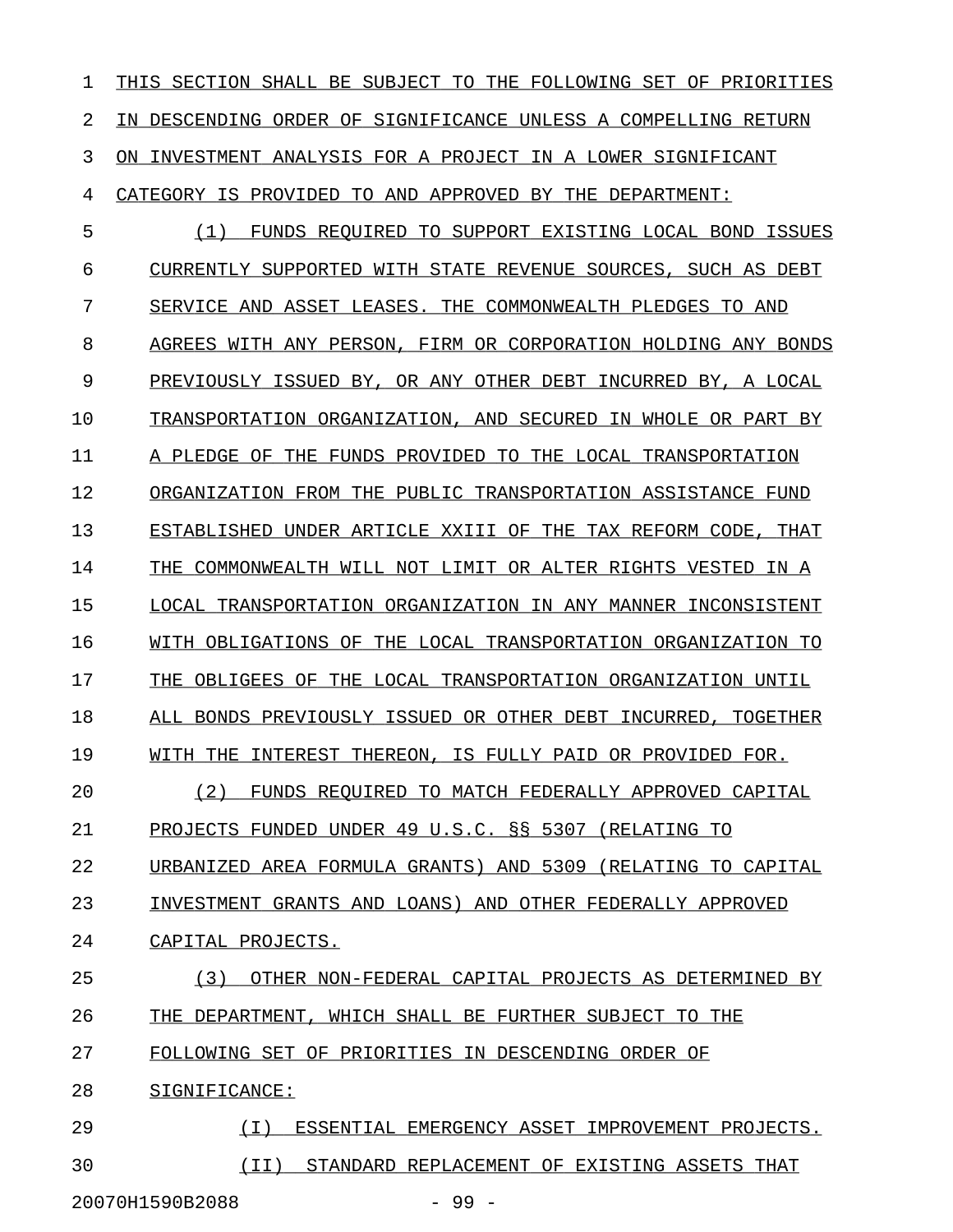1 HAVE EXCEEDED THEIR USEFUL LIFE.

2 1III) ASSET IMPROVEMENT PROJECTS TO EXTEND THE 3 USEFUL LIFE OF THE AFFECTED ASSETS.

4 (IV) ACQUISITION OF NEW ASSETS AND OTHER ACCEPTABLE 5 PURPOSES, OTHER THAN PROJECTS TO BE FUNDED UNDER THE NEW 6 INITIATIVES PROGRAM, AS DETERMINED BY THE DEPARTMENT.

7 (F) BONDING BY AWARD RECIPIENTS.--WITH THE APPROVAL OF THE

8 DEPARTMENT, AN AWARD RECIPIENT THAT IS ALLOWED BY ITS ENABLING

9 STATUTE TO ISSUE BONDS MAY DO SO FOR THE PURPOSE OF FINANCING A

10 MULTIYEAR CAPITAL PROJECT. THE BONDS SHALL BE ISSUED IN

11 ACCORDANCE WITH THE PROVISIONS OF THE AWARD RECIPIENT'S ENABLING

12 STATUTE. THE DEPARTMENT SHALL ENTER INTO AN AGREEMENT WITH THE

13 AWARD RECIPIENT PROVIDING THAT PAYMENTS OF THE CAPITAL FUNDS

14 SUFFICIENT TO SATISFY REQUIREMENTS OF THE BONDS ISSUED BE MADE

15 DIRECTLY TO THE TRUSTEE AND BOND HOLDERS UNTIL SUCH TIME AS THE

16 BONDS ARE RETIRED.

17 (G) CERTIFICATION.--THE COMMONWEALTH SHALL NOT PROVIDE 18 FINANCIAL ASSISTANCE TO A MUNICIPALITY UNDER THIS SECTION UNLESS 19 THE MUNICIPALITY CERTIFIES THE AMOUNT OF ITS LOCAL MATCH UNDER 20 SUBSECTION (C).

21 § 1515. NEW INITIATIVES PROGRAM.

22 (A) ELIGIBLE APPLICANTS.--PERSONS ELIGIBLE TO APPLY FOR 23 FINANCIAL ASSISTANCE UNDER THE ASSET IMPROVEMENT PROGRAM SHALL 24 ALSO BE ELIGIBLE TO APPLY FOR FINANCIAL ASSISTANCE UNDER THE NEW 25 INITIATIVES PROGRAM. 26 (B) APPLICATIONS.--IN ADDITION TO THE INFORMATION REQUIRED

27 UNDER SECTION 1507 (RELATING TO APPLICATION AND APPROVAL

28 PROCESS), AN APPLICATION FOR FINANCIAL ASSISTANCE UNDER THIS

29 SECTION SHALL INCLUDE ALL OF THE INFORMATION REQUIRED IN AN

30 APPLICATION FOR FINANCIAL ASSISTANCE UNDER SECTION 1514

20070H1590B2088 - 100 -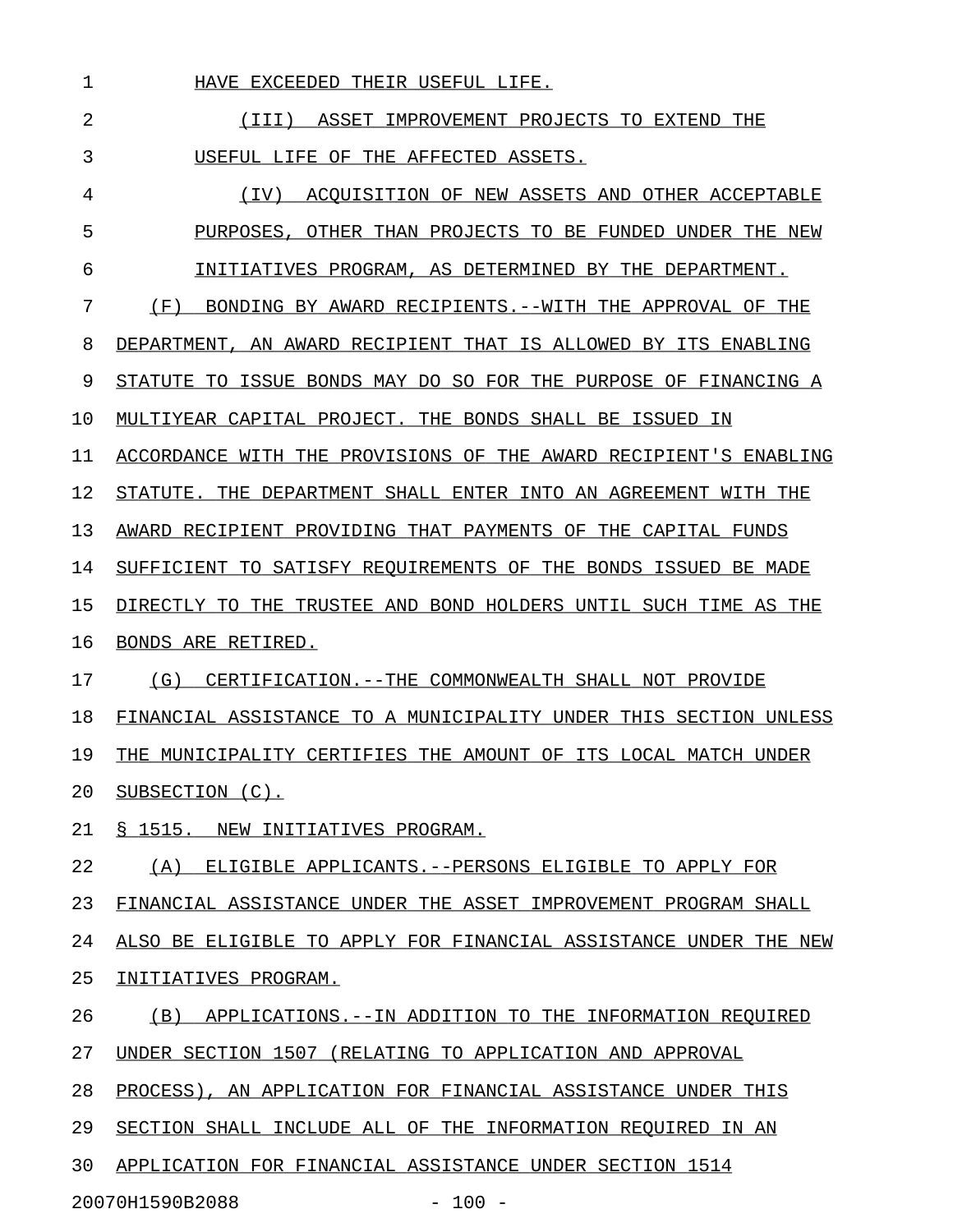| 1  | (RELATING TO ASSET IMPROVEMENT PROGRAM). IF THE APPLICATION IS   |
|----|------------------------------------------------------------------|
| 2  | FOR A PROPOSED EXPANSION OF A CAPITAL ASSET, THE APPLICATION     |
| 3  | SHALL ALSO CONTAIN EVIDENCE SATISFACTORY TO THE DEPARTMENT THAT  |
| 4  | THE APPLICANT WILL HAVE SUFFICIENT FUTURE ANNUAL OPERATING FUNDS |
| 5  | TO SUPPORT THE PROPOSED EXPANSION.                               |
| 6  | (C)<br>LIMITATION.--IN MAKING AWARDS OF FINANCIAL ASSISTANCE     |
| 7  | UNDER THIS SECTION, THE DEPARTMENT SHALL GIVE PRIORITY TO        |
| 8  | APPLICANTS THAT INTEND TO USE THE FUNDS IN SATISFACTION OF THE   |
| 9  | LOCAL MATCHING PORTION OF FEDERALLY APPROVED PROJECTS FUNDED     |
| 10 | PURSUANT TO 49 U.S.C. § 5309 (RELATING TO CAPITAL INVESTMENT     |
| 11 | GRANTS AND LOANS). THE DEPARTMENT MAY FUND PROJECTS THAT DO NOT  |
| 12 | RECEIVE FUNDING FROM THE FEDERAL NEW STARTS PROGRAM IF THE       |
| 13 | APPLICANT CAN PROVIDE SUFFICIENT JUSTIFICATION THAT THE PROJECT  |
| 14 | CAN MEET ALL OF THE FOLLOWING REOUIREMENTS:                      |
| 15 | INVESTMENTS IN EXISTING SERVICE AREAS HAVE BEEN<br>(1)           |
| 16 | OPTIMIZED.                                                       |
| 17 | (2)<br>AN ANALYSIS REVEALS A REASONABLE RETURN ON                |
| 18 | INVESTMENT.                                                      |
| 19 | (3)<br>IDENTIFICATION OF THE PUBLIC BENEFIT OF THE PROJECT.      |
| 20 | (4)<br>REQUIRED LOCAL FUNDS ARE AVAILABLE TO PAY ANY             |
| 21 | REQUIRED LOCAL MATCH FOR THE PROJECT AND ONGOING OPERATING       |
| 22 | COSTS.                                                           |
| 23 | (5)<br>THERE EXISTS LOCAL TECHNICAL ABILITY AND CAPACITY TO      |
| 24 | MANAGE, CONSTRUCT AND OPERATE THE PROJECT.                       |
| 25 | THE PROJECT IS SUPPORTED BY THE ADOPTION OF AN<br>(6)            |
| 26 | INTEGRATED LAND USE PLAN BY LOCAL MUNICIPALITIES.                |
| 27 | LOCAL MATCH REQUIREMENTS. --FINANCIAL ASSISTANCE UNDER<br>(D)    |
| 28 | THIS SECTION SHALL BE MATCHED BY LOCAL OR PRIVATE CASH FUNDING   |
| 29 | IN AN AMOUNT NOT LESS THAN 100% OF THE AMOUNT OF THE GRANT. THE  |
| 30 | SOURCE OF FUNDS FOR THE LOCAL MATCH SHALL BE SUBJECT TO THE      |
|    | 20070H1590B2088<br>$-101 -$                                      |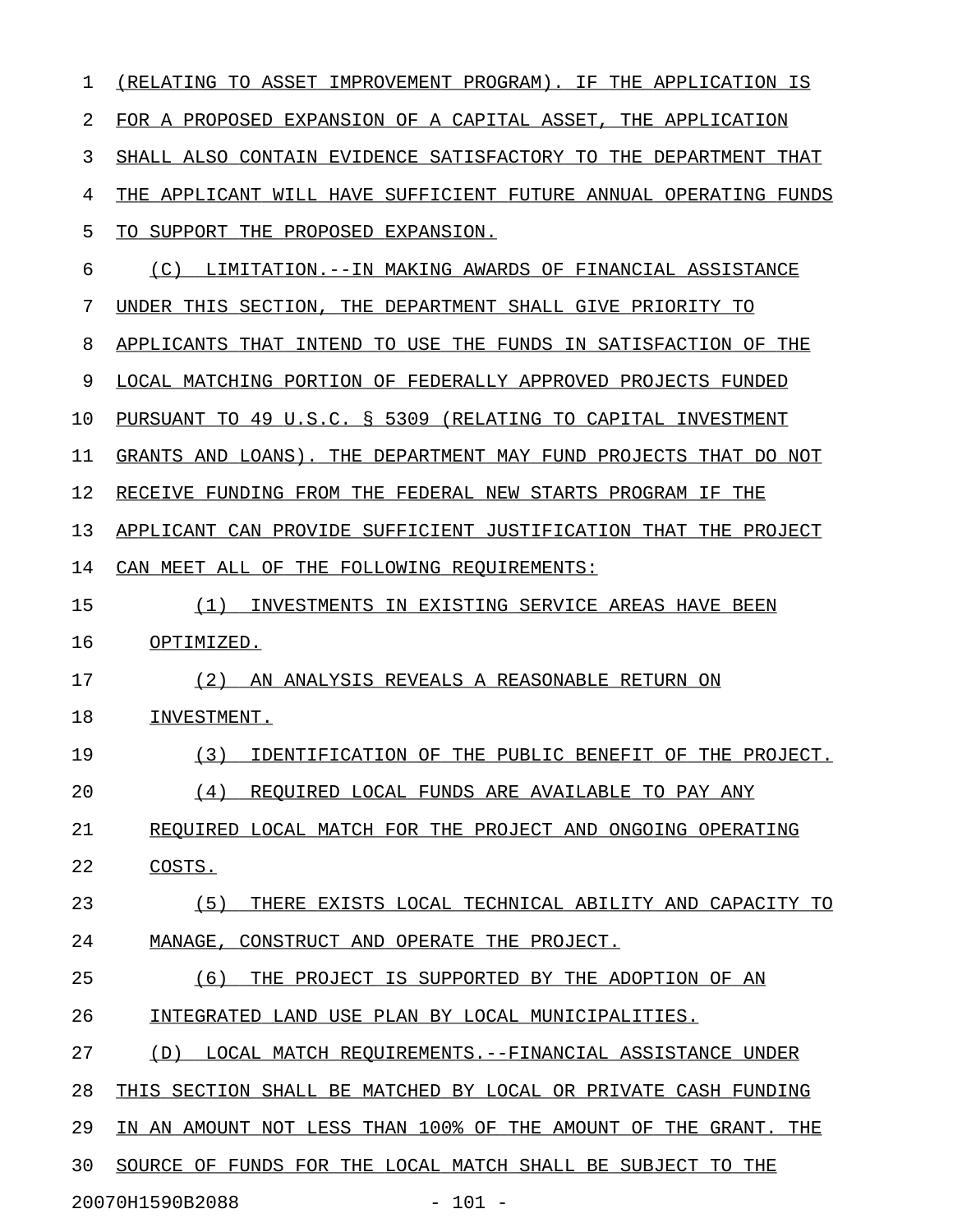| 1  | REQUIREMENTS OF SECTION 1513(D) (RELATING TO OPERATING PROGRAM). |
|----|------------------------------------------------------------------|
| 2  | (E)<br>CERTIFICATION. -- THE COMMONWEALTH SHALL NOT PROVIDE      |
| 3  | FINANCIAL ASSISTANCE TO A MUNICIPALITY UNDER THIS SECTION UNLESS |
| 4  | THE MUNICIPALITY CERTIFIES THE AMOUNT OF ITS LOCAL MATCH UNDER   |
| 5  | SUBSECTION (D).                                                  |
| 6  | § 1516. PROGRAMS OF STATEWIDE SIGNIFICANCE.                      |
| 7  | GENERAL RULE. -- MONEY IN THE FUND ALLOCATED FOR PROGRAMS<br>(A) |
| 8  | OF STATEWIDE SIGNIFICANCE SHALL BE USED BY THE DEPARTMENT TO     |
| 9  | SUPPORT PUBLIC TRANSPORTATION PROGRAMS, ACTIVITIES AND SERVICES  |
| 10 | NOT OTHERWISE FULLY FUNDED THROUGH THE OPERATING PROGRAM,        |
| 11 | CAPITAL PROGRAM OR ASSET IMPROVEMENT PROGRAM. THESE INCLUDE THE  |
| 12 | <b>FOLLOWING:</b>                                                |
| 13 | (1)<br>THE PERSONS WITH DISABILITIES PROGRAM.                    |
| 14 | (2)<br>INTERCITY AND COMMUTER RAIL AND BUS SERVICES.             |
| 15 | (3)<br>COMMUNITY TRANSPORTATION CAPITAL AND SERVICE              |
| 16 | STABILIZATION.                                                   |
| 17 | (4)<br>THE WELFARE TO WORK PROGRAM AND MATCHING FUNDS FOR        |
| 18 | FEDERAL PROGRAMS WITH SIMILAR INTENT.                            |
| 19 | (5)<br>DEMONSTRATION AND RESEARCH PROJECTS.                      |
| 20 | (6)<br>TECHNICAL ASSISTANCE.                                     |
| 21 | (7)<br>(RESERVED).                                               |
| 22 | (8)<br>(RESERVED).                                               |
| 23 | (9)<br>(RESERVED).                                               |
| 24 | (10)<br>$(RESERVED)$ .                                           |
| 25 | (11)<br>OTHER PUBLIC PASSENGER TRANSPORTATION PROGRAMS           |
| 26 | INITIATED BY THE DEPARTMENT.                                     |
| 27 | PERSONS WITH DISABILITIES. -- THE DEPARTMENT SHALL<br>(B)        |
| 28 | ESTABLISH AND ADMINISTER A PROGRAM PROVIDING REDUCED FARES TO    |
| 29 | PERSONS WITH DISABILITIES ON COMMUNITY TRANSPORTATION SERVICES   |
| 30 | AND TO PROVIDE FINANCIAL ASSISTANCE FOR START-UP, ADMINISTRATIVE |
|    | 20070H1590B2088<br>$-102 -$                                      |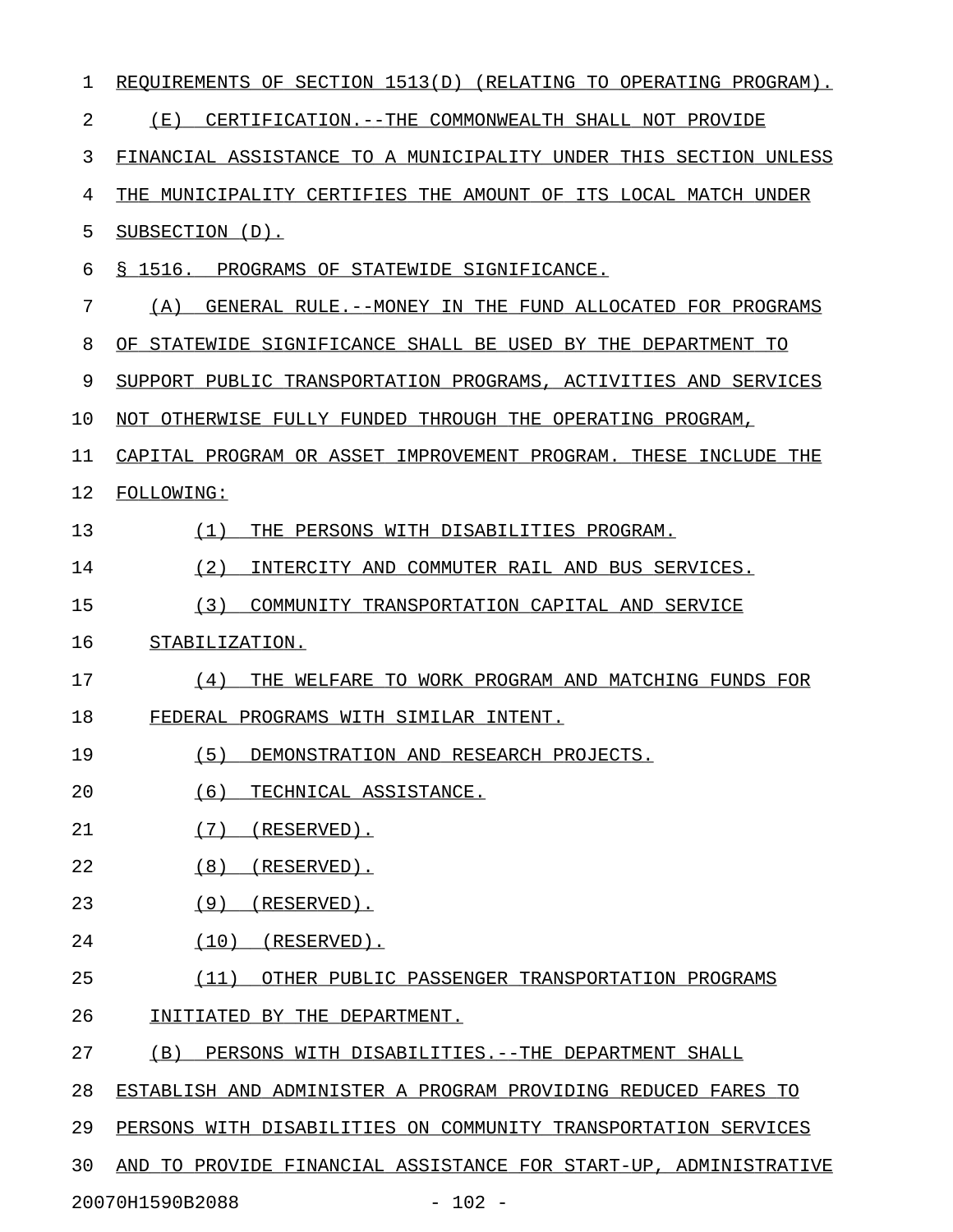1 AND CAPITAL EXPENSES RELATED TO REDUCED FARES FOR PERSONS WITH 2 DISABILITIES. ALL OF THE FOLLOWING SHALL APPLY: 3 (1) A COMMUNITY TRANSPORTATION SYSTEM OPERATING IN THE 4 COMMONWEALTH OTHER THAN IN COUNTIES OF THE FIRST AND SECOND 5 CLASS MAY APPLY FOR FINANCIAL ASSISTANCE UNDER THIS 6 SUBSECTION. 7 (2) THE DEPARTMENT MAY AWARD FINANCIAL ASSISTANCE UNDER 8 THIS SUBSECTION FOR PROGRAM START-UP AND FOR CONTINUING 9 CAPITAL EXPENSES TO OFFSET ADMINISTRATIVE AND CAPITAL 10 EXPENSES. FOR COMMUNITY TRANSPORTATION TRIPS MADE BY ELIGIBLE 11 PERSONS WITH DISABILITIES, FINANCIAL ASSISTANCE MAY BE 12 AWARDED TO AN ELIGIBLE COMMUNITY TRANSPORTATION SYSTEM TO 13 REIMBURSE THE SYSTEM FOR UP TO 85% OF THE FARE ESTABLISHED 14 FOR THE GENERAL PUBLIC FOR EACH TRIP WHICH IS OUTSIDE OF A 15 FIXED-ROUTE AND PARATRANSIT SERVICE AREAS AND NOT ELIGIBLE 16 FOR FUNDING FROM ANY OTHER PROGRAM OR FUNDING SOURCE. THE 17 PERSON MAKING THE TRIP OR AN APPROVED THIRD-PARTY SPONSOR 18 SHALL CONTRIBUTE THE GREATER OF 15% OF THE FARE ESTABLISHED 19 FOR THE GENERAL PUBLIC OR THE AMERICANS WITH DISABILITIES ACT 20 COMPLEMENTARY PARATRANSIT FARE. 21 (C) INTERCITY TRANSPORTATION.--THE DEPARTMENT IS AUTHORIZED 22 TO PROVIDE FINANCIAL SUPPORT FOR AN EFFICIENT AND COORDINATED 23 INTERCITY COMMON CARRIER SURFACE TRANSPORTATION PROGRAM, 24 CONSISTING OF BOTH INTERCITY RAIL AND INTERCITY BUS 25 TRANSPORTATION, WITH THE INTENT OF SUSTAINING STRONG INTERCITY 26 CONNECTIONS. ALL OF THE FOLLOWING SHALL APPLY: 27 (1) AN INTERCITY PASSENGER RAIL SERVICE PROVIDER, A 28 LOCAL TRANSPORTATION ORGANIZATION, AN AGENCY OR 29 INSTRUMENTALITY OF THE COMMONWEALTH AND A TRANSPORTATION 30 COMPANY THAT PROVIDES INTERCITY PUBLIC TRANSPORTATION SERVICE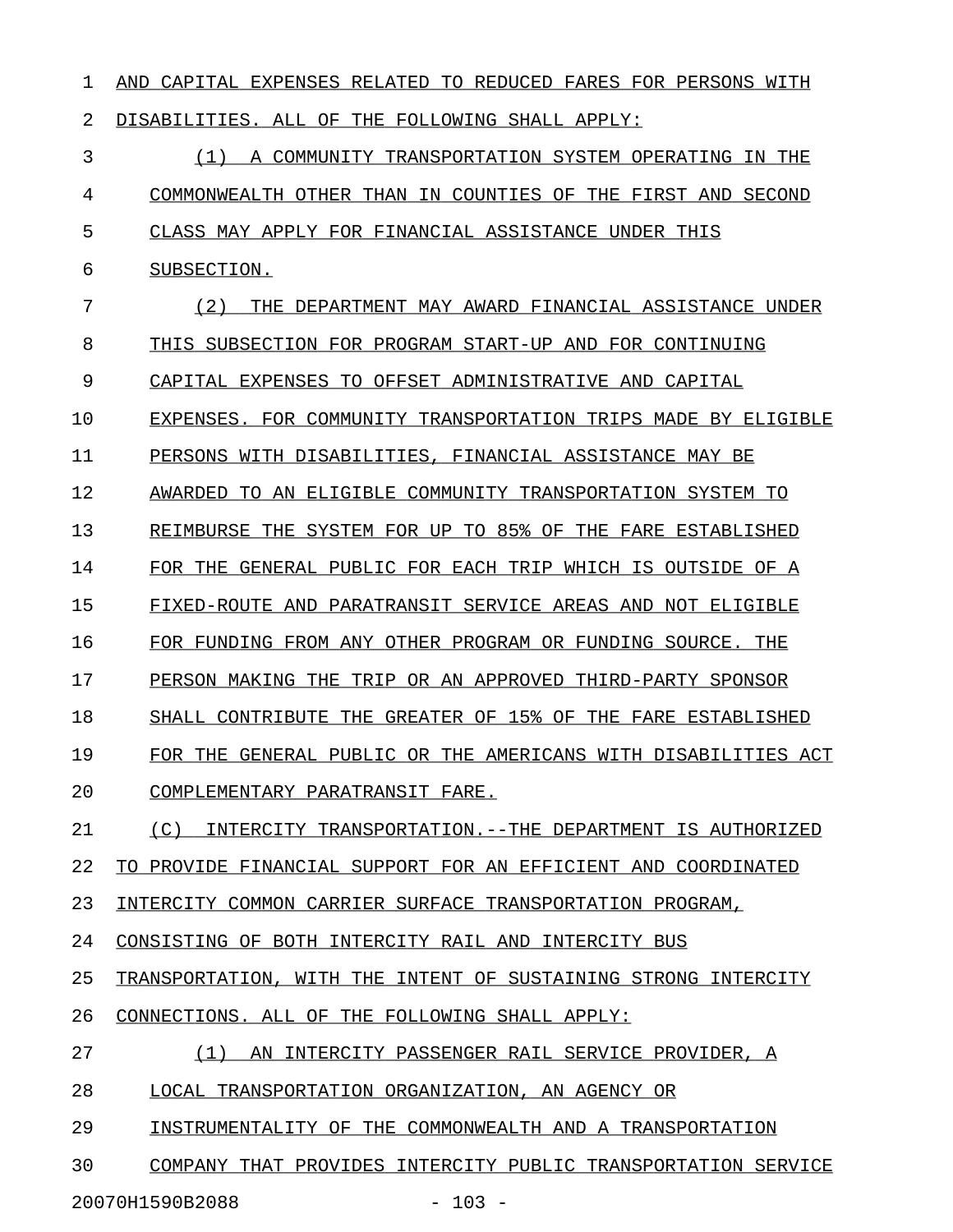1 MAY APPLY FOR FINANCIAL ASSISTANCE UNDER THIS SUBSECTION. THE 2 DEPARTMENT IS AUTHORIZED TO ENTER INTO JOINT SERVICE 3 AGREEMENTS WITH A RAILROAD COMPANY, ANY OTHER AGENCY OR 4 INSTRUMENTALITY OF THE COMMONWEALTH, A FEDERAL AGENCY OR AN 5 AGENCY OR INSTRUMENTALITY OF ANY OTHER JURISDICTION RELATING 6 TO PROPERTY, BUILDINGS, STRUCTURES, FACILITIES, SERVICES, 7 RATES, FARES, CLASSIFICATIONS, DIVIDENDS, ALLOWANCES OR 8 CHARGES, INCLUDING CHARGES BETWEEN INTERCITY RAIL PASSENGER 9 SERVICE FACILITIES, OR RULES OR REGULATIONS PERTAINING 10 THERETO, FOR OR IN CONNECTION WITH OR INCIDENTAL TO 11 TRANSPORTATION IN WHOLE OR IN PART UPON INTERCITY RAIL 12 PASSENGER SERVICE FACILITIES. 13 (2) OPERATING ASSISTANCE AND CAPITAL ASSISTANCE MAY BE 14 PROVIDED FOR INTERCITY BUS AND RAIL SERVICES AS DETERMINED BY 15 THE DEPARTMENT. 16 (3) FOR FINANCIAL ASSISTANCE TO A TRANSPORTATION 17 COMPANY, ELIGIBLE MATCHING FUNDS SHALL CONSIST ONLY OF CASH 18 INCOME GENERATED BY THE TRANSPORTATION COMPANY FROM ITS 19 ACTIVITIES, OTHER THAN THE PROVISION OF PUBLIC PASSENGER 20 TRANSPORTATION SERVICE, AND CONTRIBUTED BY THE TRANSPORTATION 21 COMPANY IN THE AMOUNT AND FOR THE TIME PERIOD SPECIFIED IN 22 THE FINANCIAL ASSISTANCE AGREEMENT. 23 (4) LOCAL MATCH REQUIREMENTS ARE AS FOLLOWS: 24 (I) FOR INTERCITY BUS OPERATING AND CAPITAL 25 ASSISTANCE, THE DEPARTMENT SHALL REQUIRE A LOCAL MATCH BY 26 LOCAL OR PRIVATE CASH FUNDING IN AN AMOUNT EQUAL TO 100% 27 OF THE AMOUNT OF THE FINANCIAL ASSISTANCE BEING PROVIDED. 28 (II) FOR INTERCITY RAIL OPERATING AND CAPITAL \_\_\_\_\_\_\_\_\_\_\_\_\_\_\_\_\_\_\_\_\_\_\_\_\_\_\_\_\_\_\_\_\_\_\_\_\_\_\_\_\_\_\_\_\_\_ 29 ASSISTANCE, THE DEPARTMENT SHALL REQUIRE A LOCAL MATCH ON 30 A CASE-BY-CASE BASIS, TAKING INTO ACCOUNT THE BEST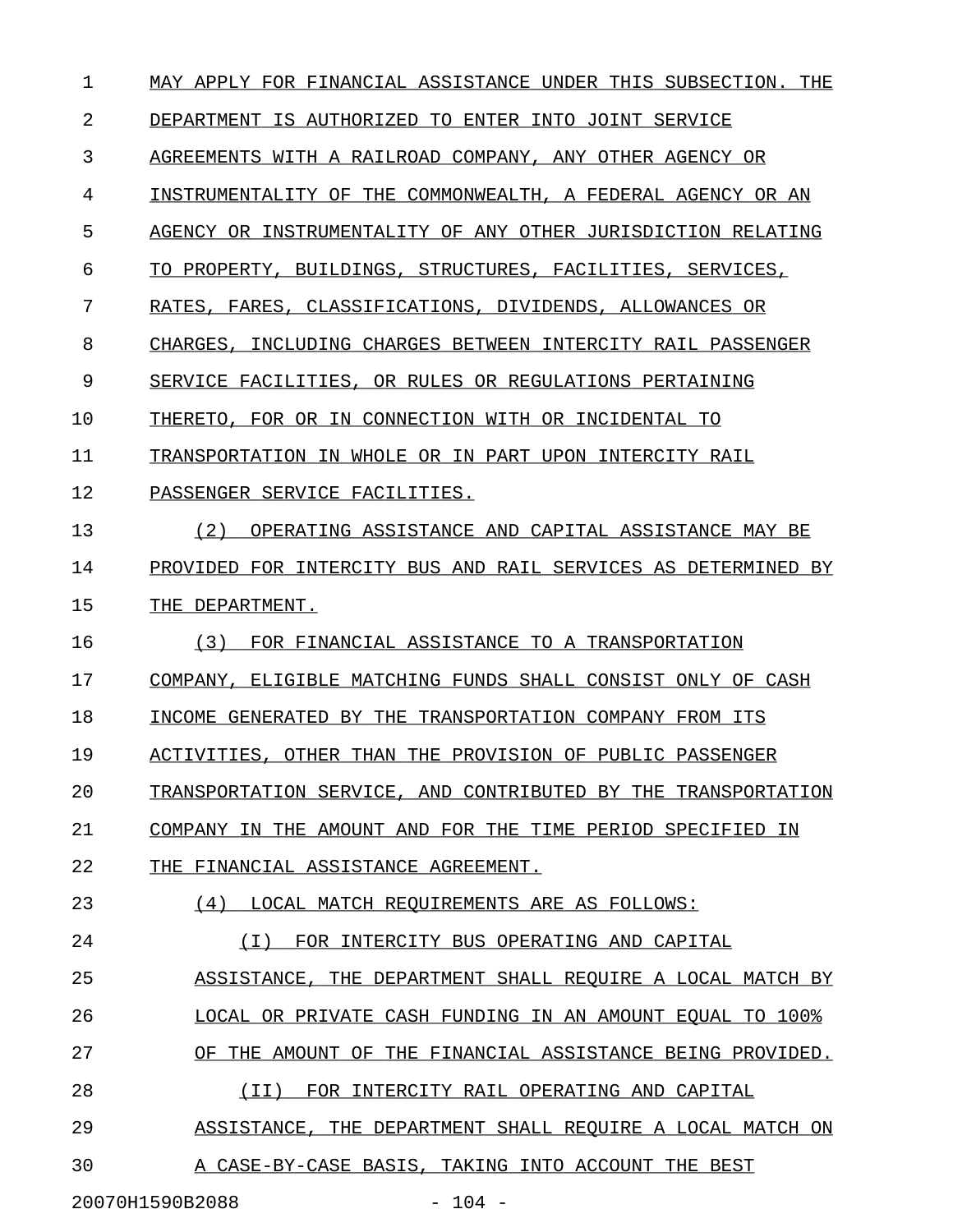| 1  | INTERESTS OF THE COMMONWEALTH.                               |
|----|--------------------------------------------------------------|
| 2  | (5)<br>FOR PURPOSES OF THIS SUBSECTION, "LOCAL MATCH" IS     |
| 3  | DEFINED AS LOCAL REVENUE OBTAINED FROM OTHER NONSUBSIDIZED   |
| 4  | SERVICES, SUCH AS CHARTER, SCHOOL BUS OR PROFITS REALIZED    |
| 5  | FROM OTHER INTERCITY BUS SERVICES. LOCAL MATCH SHALL NOT     |
| 6  | INCLUDE ANY FUNDS RECEIVED FROM FEDERAL OR STATE SOURCES.    |
| 7  | COMMUNITY TRANSPORTATION.--<br>(D)                           |
| 8  | THE DEPARTMENT IS AUTHORIZED TO PROVIDE FINANCIAL<br>(1)     |
| 9  | ASSISTANCE UNDER THIS SECTION FOR ALL OF THE FOLLOWING:      |
| 10 | CAPITAL EXPENDITURES FOR THE PROVISION OF<br>( I )           |
| 11 | COMMUNITY TRANSPORTATION SERVICE.                            |
| 12 | TO STABILIZE CURRENT SERVICE AND FARES.<br>(TI)              |
| 13 | TO PROVIDE ADVICE OR TECHNICAL ASSISTANCE TO<br>(III)        |
| 14 | ANALYZE AND ENHANCE COMMUNITY TRANSPORTATION SYSTEM          |
| 15 | RESOURCES AND SERVICES.                                      |
| 16 | TO MAXIMIZE AVAILABLE FUNDING INCLUDING FEDERAL<br>(IV)      |
| 17 | DOLLARS.                                                     |
| 18 | TO ENSURE EQUITABLE COST SHARING.<br>(V)                     |
| 19 | (2)<br>THE GOVERNING BODY OF A COUNTY, OTHER THAN A COUNTY   |
| 20 | OF THE FIRST OR SECOND CLASS, OR A TRANSPORTATION COMPANY    |
| 21 | DESIGNATED BY THE GOVERNING BODY OF THE COUNTY AS THE        |
| 22 | COORDINATOR OF COMMUNITY TRANSPORTATION SERVICE, AND AN      |
| 23 | AGENCY OR INSTRUMENTALITY OF THE COMMONWEALTH MAY APPLY FOR  |
| 24 | FINANCIAL ASSISTANCE UNDER THIS SUBSECTION SUBJECT TO ALL OF |
| 25 | THE FOLLOWING:                                               |
| 26 | (I) AN APPLICANT FOR FINANCIAL ASSISTANCE FOR                |
| 27 | CAPITAL EXPENDITURES FOR THE PROVISION OF PUBLIC             |
| 28 | COMMUNITY TRANSPORTATION SERVICE SHALL CERTIFY TO THE        |
| 29 | DEPARTMENT THAT IT HAS TAKEN ALL REASONABLE STEPS TO         |
| 30 | COORDINATE LOCAL SERVICE FOR THE ELDERLY AND PERSONS WITH    |
|    |                                                              |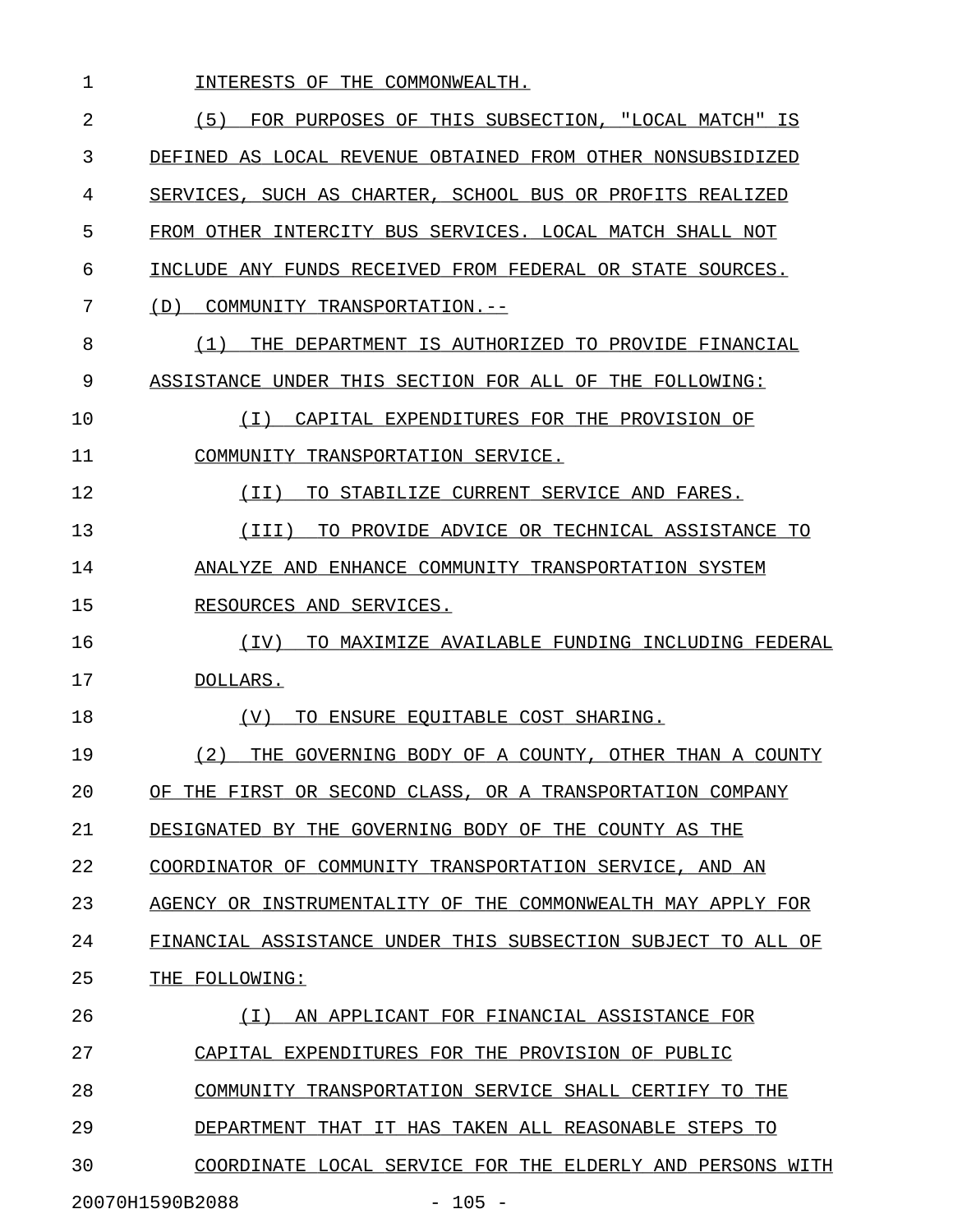1 DISABILITIES AND THAT THE SERVICES TO BE OFFERED WITH THE 2 CAPITAL ASSETS DO NOT DUPLICATE EXISTING FIXED-ROUTE 3 SERVICES. 4  $(II)$  THE GOVERNING BODY OF A COUNTY OR THE 5 COORDINATOR DESCRIBED UNDER THIS PARAGRAPH SHALL NOT BE 6 ELIGIBLE FOR FINANCIAL ASSISTANCE FOR SERVICE 7 STABILIZATION IF ANY OF THE FOLLOWING APPLY: 8 (A) THE COORDINATOR RECEIVES FINANCIAL 9 ASSISTANCE UNDER THE OPERATING PROGRAM ESTABLISHED 10 UNDER THIS CHAPTER. 11 (B) THE COORDINATOR IS A PRIVATE FOR-PROFIT 12 PROVIDER. 13 (3) FINANCIAL ASSISTANCE FOR SERVICE STABILIZATION MAY 14 ONLY BE PROVIDED FOR THE FOLLOWING PURPOSES: 15 (I) SHORT-TERM, LONG-TERM AND STRATEGIC PLANNING. \_\_\_\_\_\_\_\_\_\_\_\_\_\_\_\_\_\_\_\_\_\_\_\_\_\_\_\_\_\_\_\_\_\_\_\_\_\_\_\_\_\_\_\_\_\_\_\_\_\_ 16 (II) TECHNOLOGY INVESTMENT. 17 (III) TRAINING PROGRAMS DESIGNED TO ENHANCE 18 TRANSPORTATION MANAGEMENT AND STAFF EXPERTISE. 19 (IV) OFFSETTING OPERATING EXPENSES THAT CANNOT BE \_\_\_\_\_\_\_\_\_\_\_\_\_\_\_\_\_\_\_\_\_\_\_\_\_\_\_\_\_\_\_\_\_\_\_\_\_\_\_\_\_\_\_\_\_\_\_\_\_\_ 20 COVERED BY FARE REVENUE DUE TO EMERGENCIES. 21 (V) MARKETING ACTIVITIES. 22 (VI) OTHER STABILIZATION PURPOSES APPROVED BY THE 23 DEPARTMENT. 24  $(4)$  THE DEPARTMENT SHALL GIVE HIGH PRIORITY TO PROVIDING 25 FINANCIAL ASSISTANCE UNDER THIS SUBSECTION AS MATCH FOR 26 FEDERAL FUNDING TO SUPPORT CAPITAL PROJECTS FOR COMMUNITY 27 TRANSPORTATION SYSTEMS. 28 (5) THE DEPARTMENT SHALL CONDUCT A STUDY TO EVALUATE THE 29 EFFECTIVENESS AND EFFICIENCY OF COMMUNITY TRANSPORTATION 30 SERVICE DELIVERY AS IT RELATES TO HUMAN SERVICE PROGRAMS. THE

20070H1590B2088 - 106 -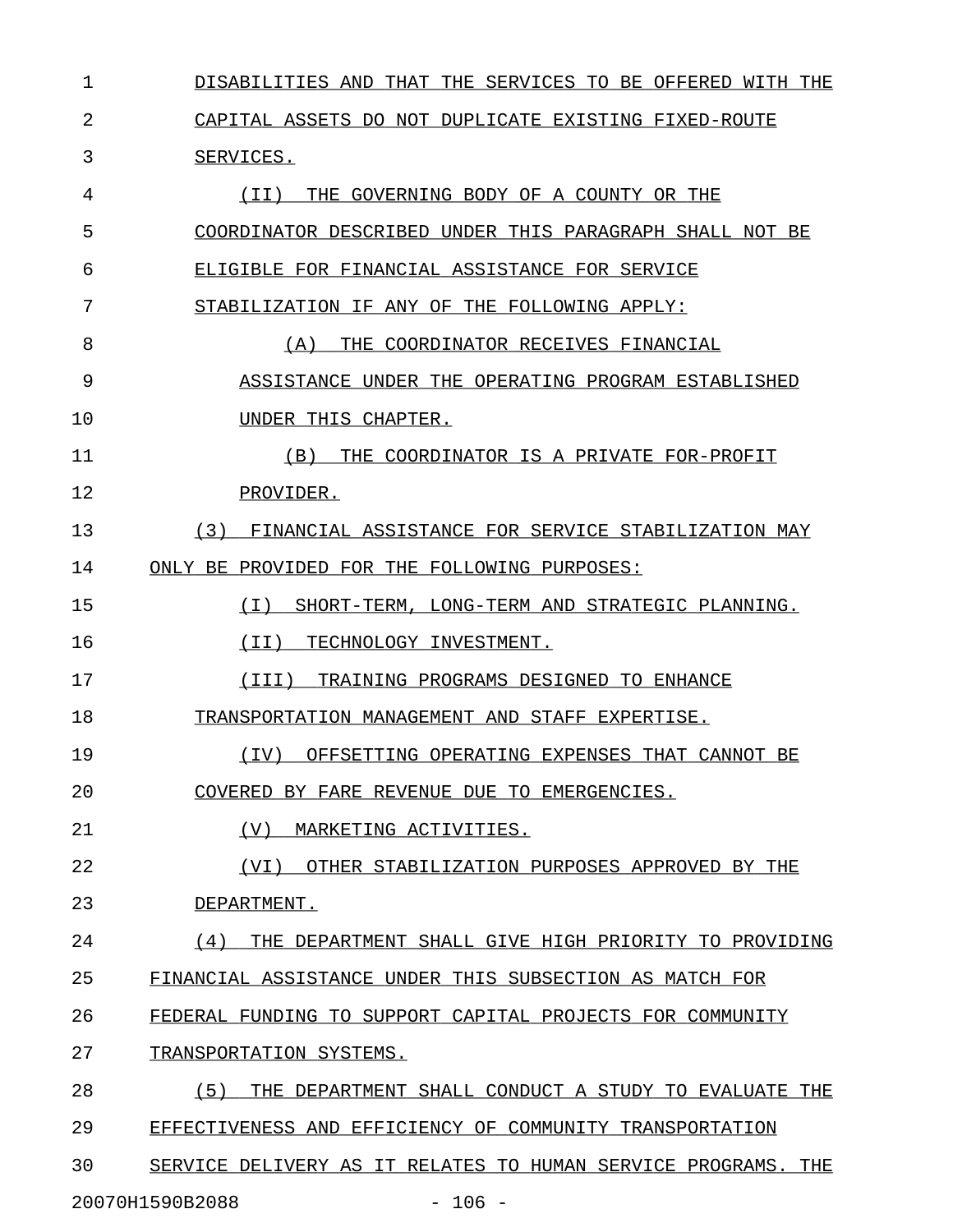1 DEPARTMENT OF PUBLIC WELFARE, THE OFFICE OF THE BUDGET AND 2 THE DEPARTMENT OF AGING AND OTHER APPROPRIATE COMMONWEALTH 3 AGENCIES IDENTIFIED BY THE DEPARTMENT SHALL PARTICIPATE AND 4 FULLY SUPPORT THE STUDY TO ACHIEVE THE INTENDED PURPOSES. 5 WITHIN TWO YEARS FOLLOWING THE EFFECTIVE DATE OF THIS 6 SECTION, THESE AGENCIES SHALL MAKE RECOMMENDATIONS TO THE 7 GOVERNOR AND THE MAJORITY AND MINORITY CHAIRPERSONS OF THE 8 TRANSPORTATION COMMITTEE OF THE SENATE AND THE MAJORITY AND 9 MINORITY CHAIRPERSONS OF THE TRANSPORTATION COMMITTEE OF THE 10 HOUSE OF REPRESENTATIVES FOR IMPROVING COORDINATION AND 11 EFFICIENCY OF HUMAN SERVICES AND COMMUNITY TRANSPORTATION. 12 (E) WELFARE-TO-WORK AND FEDERAL PROGRAMS MATCH.--THE 13 DEPARTMENT IS AUTHORIZED TO PROVIDE FINANCIAL ASSISTANCE UNDER 14 THIS SECTION TO DESIGN AND IMPLEMENT PROJECTS AND SERVICES AND 15 TO REIMBURSE AWARD RECIPIENTS FOR THE EXPENSES ASSOCIATED WITH 16 THE PROJECTS AND SERVICES THAT IDENTIFY AND ADDRESS PUBLIC 17 PASSENGER TRANSPORTATION AND RELATED BARRIERS PREVENTING 18 INDIVIDUALS ELIGIBLE FOR PARTICIPATION IN THE FEDERAL WELFARE-19 TO-WORK PROGRAM FROM SECURING AND MAINTAINING EMPLOYMENT AND 20 FROM ACCESSING COMMUNITY SERVICES AND FACILITIES. ALL OF THE 21 FOLLOWING SHALL APPLY: 22 (1) A LOCAL TRANSPORTATION ORGANIZATION, A 23 TRANSPORTATION COMPANY DESIGNATED BY A COUNTY AS THE 24 COORDINATOR OF COMMUNITY TRANSPORTATION SERVICES AND ANY 25 OTHER PERSON APPROVED BY THE DEPARTMENT MAY APPLY TO THE 26 DEPARTMENT FOR FINANCIAL ASSISTANCE UNDER THIS SUBSECTION. 27 (2) FINANCIAL ASSISTANCE AWARDED UNDER THIS SUBSECTION 28 SHALL BE USED FOR ANY OF THE FOLLOWING PURPOSES: 29 (I) FIXED-ROUTE SERVICE SUBSIDY. 30 (II) CONTRACTED TRANSPORTATION SERVICES.

20070H1590B2088 - 107 -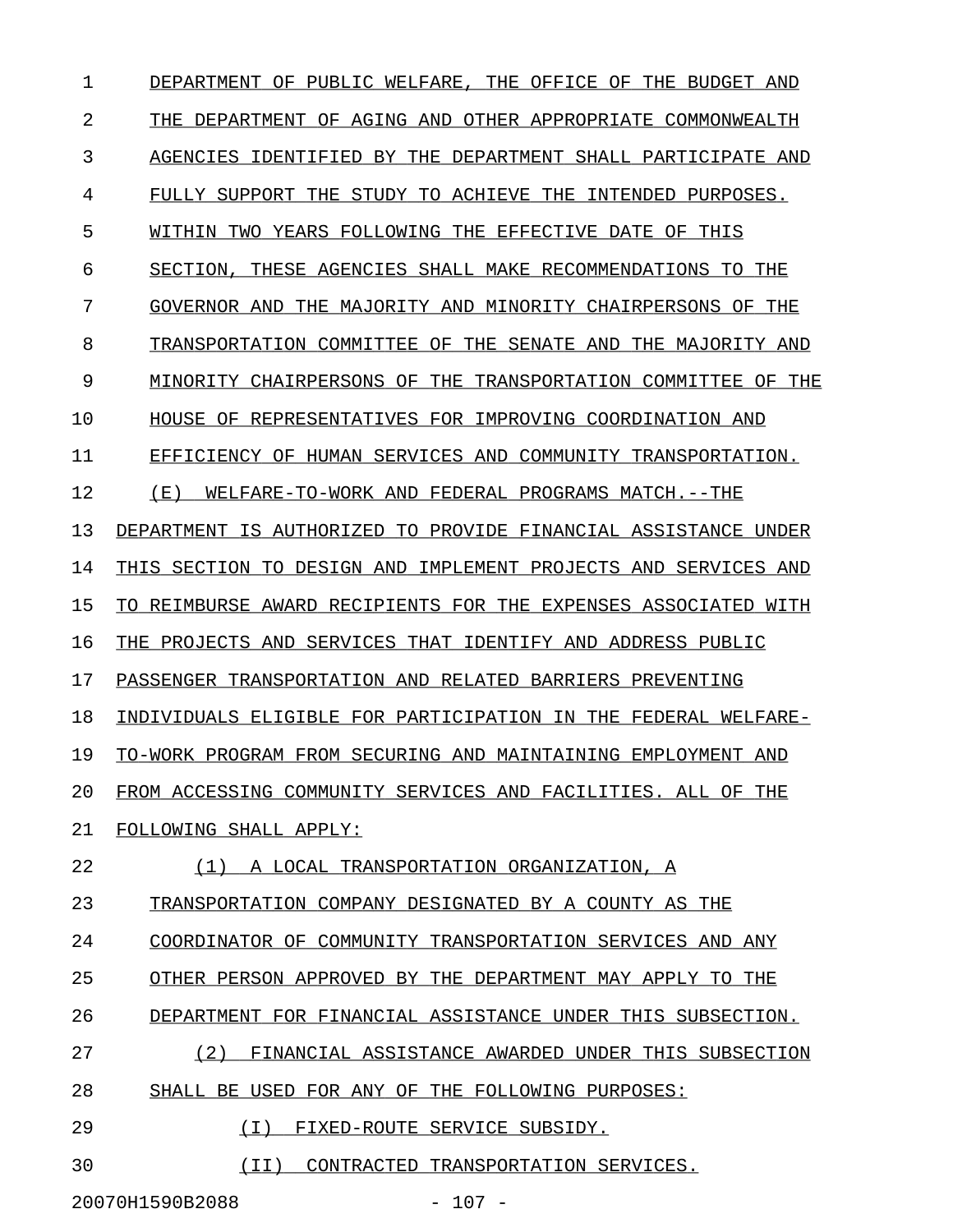| 1  | (III)<br>FIXED-ROUTE FARE DISCOUNTS.                             |
|----|------------------------------------------------------------------|
| 2  | (TV)<br>COMMUNITY TRANSPORTATION FARE DISCOUNTS.                 |
| 3  | (V)<br>TAXI FARE DISCOUNTS.                                      |
| 4  | (VI)<br>MILEAGE REIMBURSEMENT.                                   |
| 5  | (VII) VEHICLE PURCHASE, INSURANCE, MAINTENANCE AND               |
| 6  | REPAIR.                                                          |
| 7  | (VIII) DRIVER EDUCATION CLASSES.                                 |
| 8  | (TX)<br>ADMINISTRATIVE EXPENSES.                                 |
| 9  | (X)<br>CASE MANAGEMENT EXPENSES.                                 |
| 10 | ANY OTHER ACTIVITIES CONSISTENT WITH THE<br>(XI)                 |
| 11 | TRANSPORTATION RELATED ELEMENTS OF THE WELFARE-TO-WORK           |
| 12 | PROGRAM.                                                         |
| 13 | THE DEPARTMENT SHALL GIVE HIGH PRIORITY TO PROVIDING<br>(3)      |
| 14 | FINANCIAL ASSISTANCE UNDER THIS SUBSECTION AS MATCH FOR          |
| 15 | FEDERAL FUNDING TO SUPPORT PROJECTS WITH SIMILAR PURPOSES AND    |
| 16 | ELIGIBLE USES, INCLUDING THE FEDERAL JOB ACCESS REVERSE          |
| 17 | COMMUTE AND NEW FREEDOMS PROGRAMS.                               |
| 18 | (F)<br>TECHNICAL ASSISTANCE AND DEMONSTRATION.--THE DEPARTMENT   |
| 19 | IS AUTHORIZED TO PROVIDE FINANCIAL ASSISTANCE UNDER THIS SECTION |
| 20 | FOR TECHNICAL ASSISTANCE, RESEARCH AND SHORT-TERM DEMONSTRATION  |
| 21 | PROJECTS. ALL OF THE FOLLOWING SHALL APPLY:                      |
| 22 | (1) A LOCAL TRANSPORTATION ORGANIZATION OR AN AGENCY OR          |
| 23 | INSTRUMENTALITY OF THE COMMONWEALTH MAY APPLY TO THE             |
| 24 | DEPARTMENT FOR FINANCIAL ASSISTANCE UNDER THIS SUBSECTION.       |
| 25 | (2) FINANCIAL ASSISTANCE PROVIDED UNDER THIS SUBSECTION          |
| 26 | MAY BE USED FOR REIMBURSEMENT FOR ANY APPROVED OPERATING OR      |
| 27 | CAPITAL COSTS RELATED TO TECHNICAL ASSISTANCE AND                |
| 28 | DEMONSTRATION PROGRAM PROJECTS. FINANCIAL ASSISTANCE FOR         |
| 29 | SHORT-TERM DEMONSTRATION PROJECTS MAY BE PROVIDED AT THE         |
| 30 | DEPARTMENT'S DISCRETION ON AN ANNUAL BASIS BASED ON THE LEVEL    |
|    |                                                                  |

20070H1590B2088 - 108 -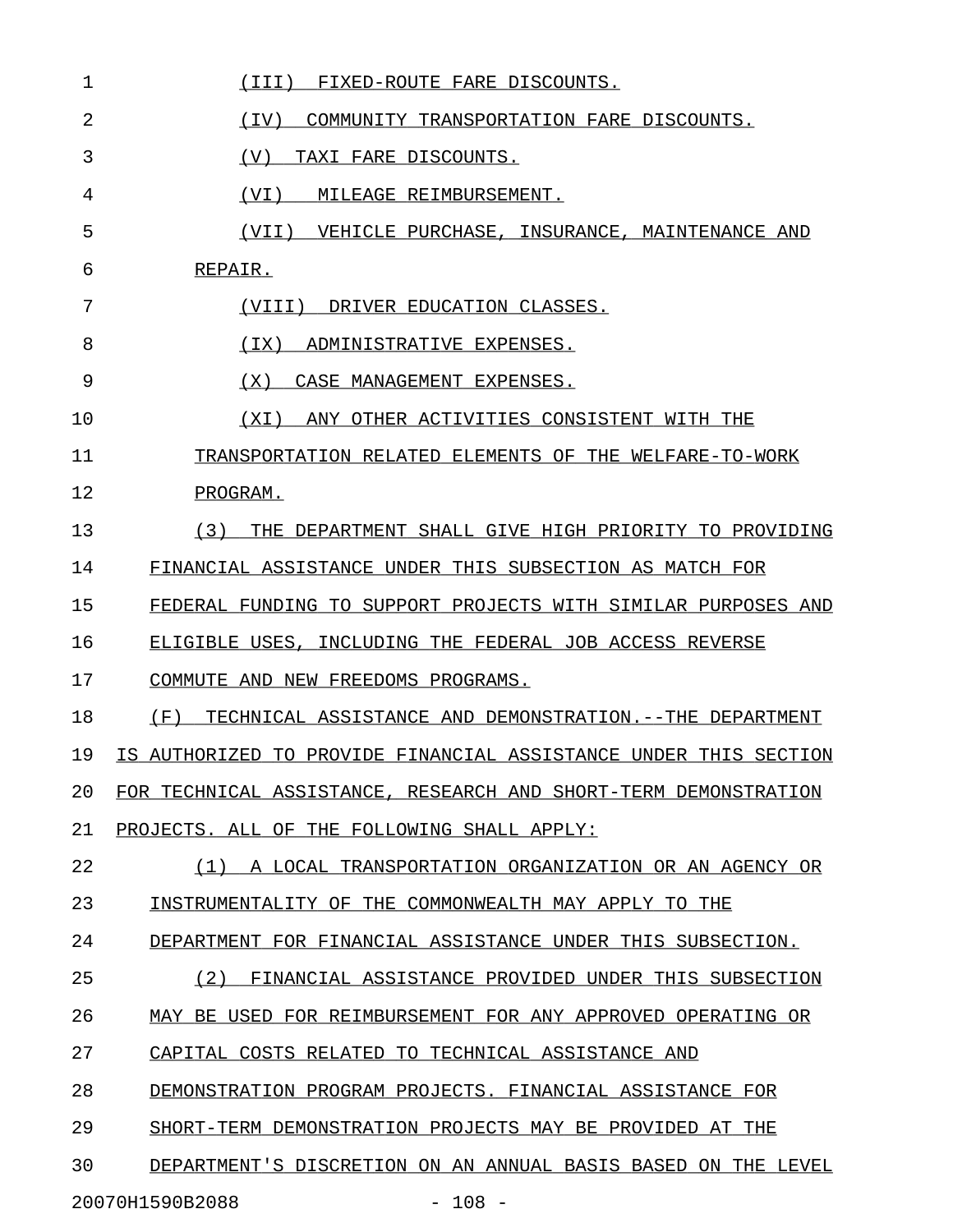1 OF FINANCIAL COMMITMENT PROVIDED BY THE AWARD RECIPIENT TO 2 PROVIDE ONGOING FUTURE FUNDING FOR THE PROJECT AS SOON AS THE 3 PROJECT MEETS THE CRITERIA ESTABLISHED BY THE DEPARTMENT AND 4 THE AWARD RECIPIENT. FINANCIAL ASSISTANCE FOR THIS PURPOSE 5 SHALL NOT BE PROVIDED FOR MORE THAN THREE FISCAL YEARS. 6 FINANCIAL ASSISTANCE MAY BE PROVIDED TO MEET ANY SHORT-TERM 7 EMERGENCY NEED THAT REQUIRES IMMEDIATE ATTENTION AND CANNOT 8 BE FUNDED THROUGH OTHER SOURCES. 9 (3) FINANCIAL ASSISTANCE UNDER THIS SUBSECTION PROVIDED 10 TO A LOCAL TRANSPORTATION ORGANIZATION SHALL BE MATCHED BY 11 LOCAL OR PRIVATE CASH FUNDING IN AN AMOUNT NOT LESS THAN 3 12 1/3% OF THE AMOUNT OF THE FINANCIAL ASSISTANCE BEING 13 PROVIDED. THE SOURCES OF FUNDS FOR THE LOCAL MATCH SHALL BE 14 SUBJECT TO THE REQUIREMENTS OF SECTION 1513(D) (RELATING TO 15 OPERATING PROGRAM). 16 § 1517. PROGRAM OVERSIGHT AND ADMINISTRATION. 17 THE DEPARTMENT IS AUTHORIZED TO USE AVAILABLE MONEY IN THE 18 FUND TO COVER THE COSTS INCURRED BY THE DEPARTMENT IN 19 ADMINISTERING ALL OF ITS PUBLIC PASSENGER TRANSPORTATION FUNDING 20 PROGRAMS, INCLUDING THOSE ESTABLISHED UNDER THIS CHAPTER, AND 21 INCURRED IN THE CARRYING OUT OF ITS RESPONSIBILITIES WITH 22 RESPECT TO THE PROGRAMS. 23 § 1518. RETROACTIVE AUTHORITY. 24 (A) DATE OF PROJECT. --FINANCIAL ASSISTANCE MAY BE AWARDED 25 UNDER THIS CHAPTER BY THE DEPARTMENT WITH REFERENCE TO AN 26 APPROPRIATE PROJECT IRRESPECTIVE OF WHEN IT WAS FIRST COMMENCED 27 OR CONSIDERED AND REGARDLESS OF WHETHER COSTS WITH RESPECT TO 28 THE PROJECT WERE INCURRED PRIOR TO THE TIME THE FINANCIAL 29 ASSISTANCE IS APPLIED FOR OR PROVIDED. 30 (B) CAPITAL PROJECTS.--

20070H1590B2088 - 109 -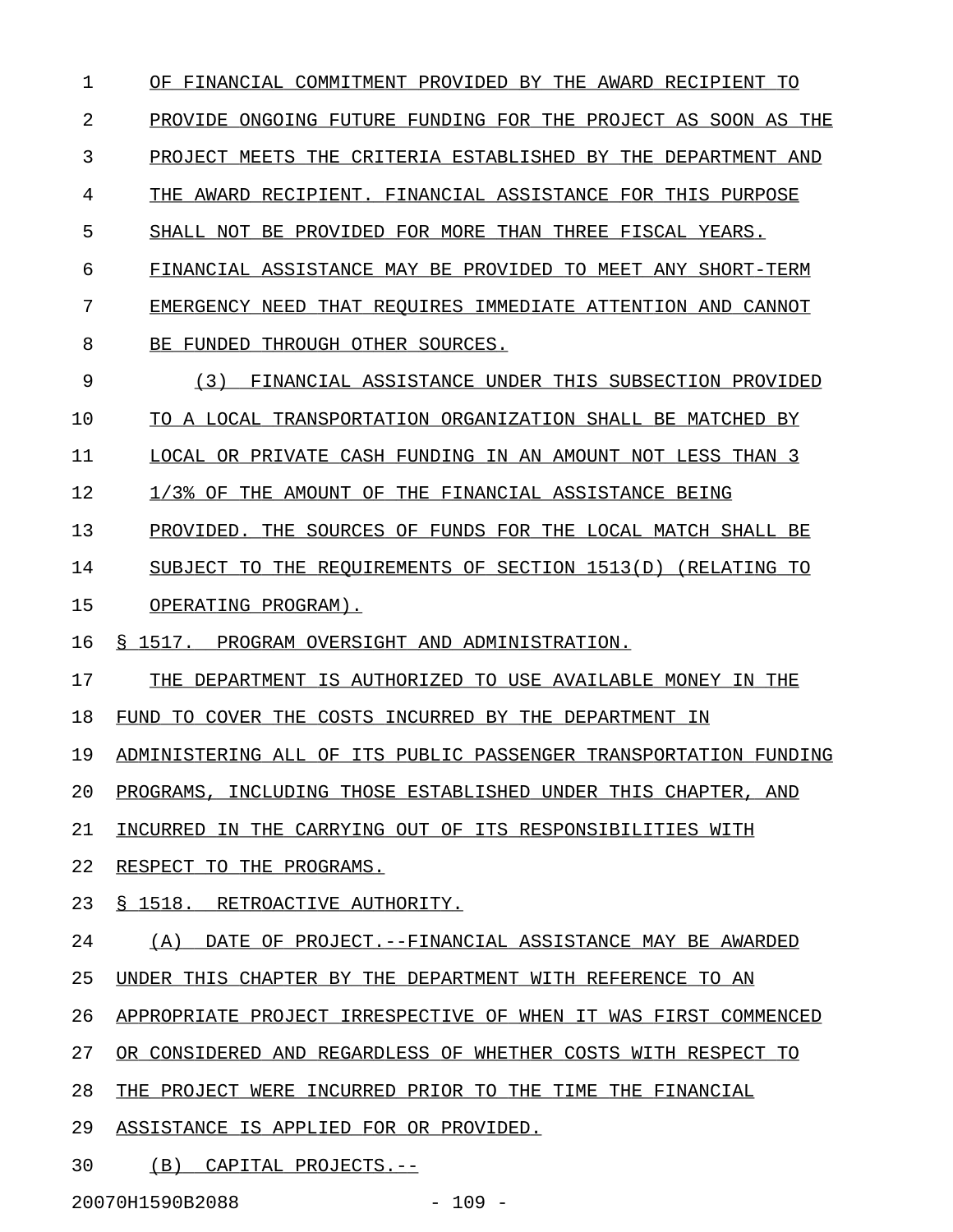1 (1) FOR CAPITAL PROJECTS, THE APPLICANT MUST OBTAIN \_\_\_\_\_\_\_\_\_\_\_\_\_\_\_\_\_\_\_\_\_\_\_\_\_\_\_\_\_\_\_\_\_\_\_\_\_\_\_\_\_\_\_\_\_\_\_\_\_\_\_\_ 2 APPROVAL IN WRITING FROM THE DEPARTMENT PRIOR TO INCURRING 3 ANY EXPENSES FOR WHICH THE APPLICANT MAY LATER SEEK 4 REIMBURSEMENT. 5 (2) NOTWITHSTANDING PARAGRAPH (1), APPROVAL BY THE

6 DEPARTMENT SHALL NOT CONSTITUTE AN APPROVAL OF THE

7 APPLICANT'S UNDERLYING REQUEST FOR FINANCIAL ASSISTANCE.

8 (3) BY PROVIDING PREAPPROVAL UNDER THIS SUBSECTION, THE 9 DEPARTMENT MAY RECOGNIZE ANY LOCAL FUNDS ALREADY EXPENDED AS

10 SATISFYING THE LOCAL MATCH REQUIREMENT IF AND WHEN THE

11 APPLICANT'S APPLICATION IS APPROVED.

12 SECTION 2.1. SECTIONS 1713(A) AND 1715(A) OF TITLE 74 ARE 13 AMENDED TO READ:

14 § 1713. APPOINTMENT OF BOARD MEMBERS.

15 (A) APPOINTMENT.--EXCEPT AS PROVIDED IN SUBSECTION (D) WITH 16 RESPECT TO THE CONTINUATION IN OFFICE OF MEMBERS OF THE BOARD OF 17 ANY AUTHORITY ESTABLISHED UNDER THE FORMER PROVISIONS OF ARTICLE 18 III OF THE ACT OF JANUARY 22, 1968 (P.L.42, NO.8), KNOWN AS THE 19 PENNSYLVANIA URBAN MASS TRANSPORTATION LAW, OR THE FORMER 20 PROVISIONS OF CHAPTER 15 (RELATING TO METROPOLITAN 21 TRANSPORTATION AUTHORITIES), AT ANY TIME AFTER THE EFFECTIVE 22 DATE OF THIS CHAPTER:

23 (1) THE GOVERNOR MAY APPOINT AS A MEMBER OF THE BOARD 24 ONE PERSON WHO MAY BE AN EX OFFICIO APPOINTEE FROM AMONG THE 25 VARIOUS OFFICIALS IN THIS COMMONWEALTH AND WHOSE TERM AS A 26 BOARD MEMBER SHALL RUN CONCURRENTLY WITH THAT OF HIS 27 COMMONWEALTH POSITION, IF ANY, OR THE TERM OF THE APPOINTING 28 GOVERNOR, WHICHEVER IS SHORTER.

29 (2) THE MAJORITY LEADER AND THE MINORITY LEADER OF THE 30 SENATE AND THE MAJORITY LEADER AND THE MINORITY LEADER OF THE 20070H1590B2088 - 110 -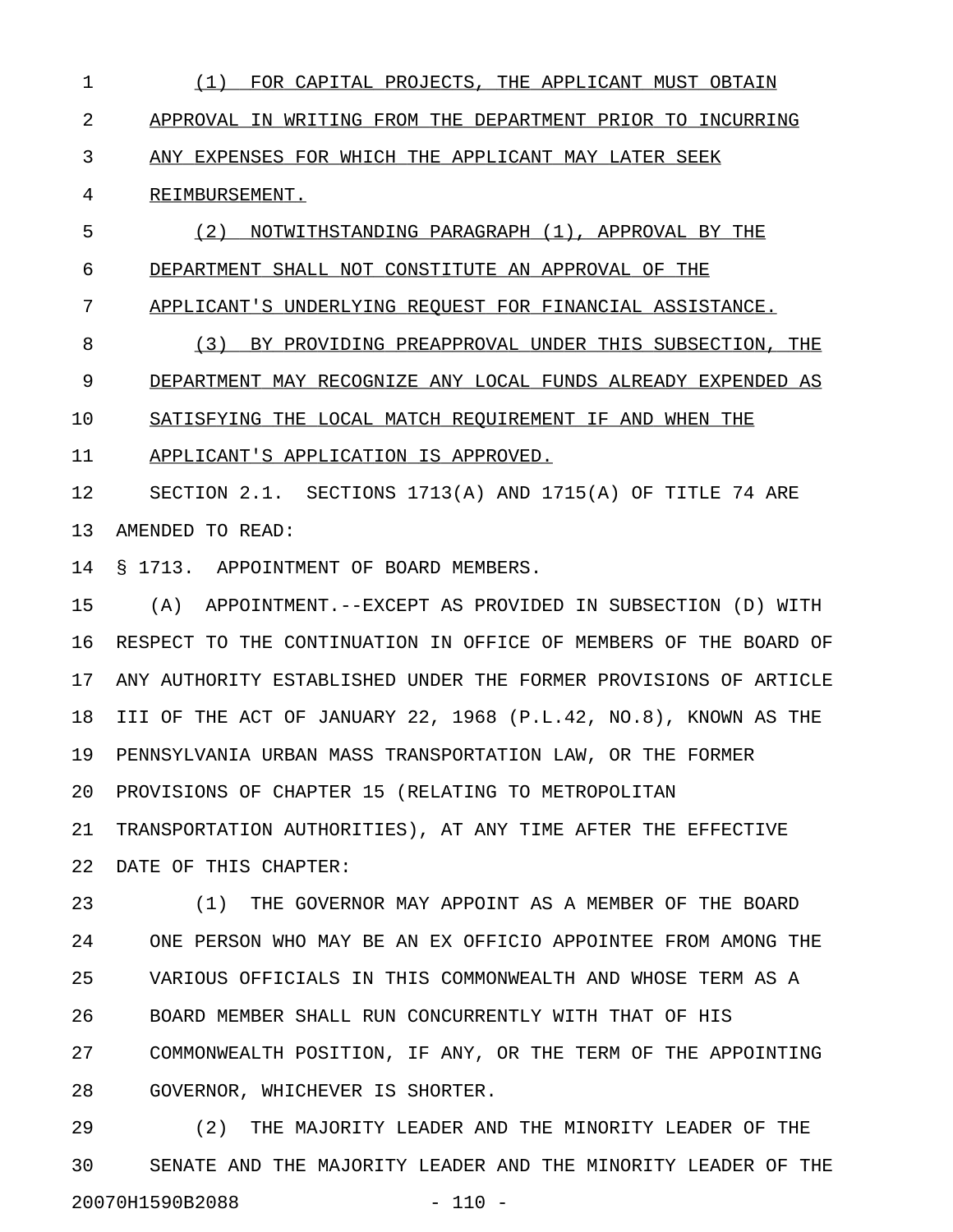1 HOUSE OF REPRESENTATIVES MAY EACH APPOINT ONE PERSON TO SERVE 2 AS A BOARD MEMBER, WHOSE TERM SHALL BE CONCURRENT WITH THE 3 TERM AND WHO SHALL SERVE AT THE PLEASURE OF THE APPOINTING 4 LEGISLATIVE LEADER.

5 (3) THE COUNTY COMMISSIONERS OR THE COUNTY COUNCIL IN 6 EACH COUNTY AND, IN ANY COUNTY OF THE FIRST CLASS CONTAINING 7 A CITY OF THE FIRST CLASS, THE MAYOR, WITH THE APPROVAL OF 8 THE CITY COUNCIL, MAY APPOINT [TWO] PERSONS FROM EACH COUNTY 9 TO SERVE AS BOARD MEMBERS[.] AS FOLLOWS:

10 (I) TWO MEMBERS FOR COUNTIES WHICH CONTRIBUTE LESS \_\_\_\_\_\_\_\_\_\_\_\_\_\_\_\_\_\_\_\_\_\_\_\_\_\_\_\_\_\_\_\_\_\_\_\_\_\_\_\_\_\_\_\_\_\_\_\_\_\_\_ 11 THAN 7.5% OF TOTAL LOCAL MATCH REQUIRED FOR STATE 12 OPERATING FINANCIAL ASSISTANCE.

13 (II) THREE MEMBERS FOR COUNTIES WHICH CONTRIBUTE AT 14 LEAST 7.5% BUT LESS THAN 25% OF TOTAL LOCAL MATCH 15 REQUIRED FOR STATE OPERATING FINANCIAL ASSISTANCE.

16 (III) FOUR MEMBERS FOR COUNTIES WHICH CONTRIBUTE AT \_\_\_\_\_\_\_\_\_\_\_\_\_\_\_\_\_\_\_\_\_\_\_\_\_\_\_\_\_\_\_\_\_\_\_\_\_\_\_\_\_\_\_\_\_\_\_\_\_\_\_\_ 17 LEAST 25% OF TOTAL LOCAL MATCH REQUIRED FOR STATE

18 OPERATING FINANCIAL ASSISTANCE.

19 (4) ON THE EFFECTIVE DATE OF THIS PARAGRAPH, ANY COUNTY 20 WHICH HAS A MEMBER OF THE BOARD IN EXCESS OF THE NUMBER 21 ALLOTTED UNDER PARAGRAPH (3) WILL LOSE AN APPOINTMENT TO THE

22 BOARD UPON THE EXPIRATION OF THE TERM OF THE MEMBER WHOSE

23 TERM EXPIRES NEXT, OR IF THERE IS A VACANCY, MAY NOT APPOINT

24 A PERSON TO FILL THE VACANCY.

## 25 (5) THE SECRETARY OF BUDGET SHALL BE A NONVOTING MEMBER.

26  $(6)$  THE SECRETARY OF TRANSPORTATION OR HIS DEPUTY

27 SECRETARY SHALL BE A NONVOTING MEMBER.

28 (7) EACH MEMBER APPOINTED BY A COUNTY SHALL HAVE A

29 PROFESSIONAL BACKGROUND EXPERTISE OR SUBSTANTIAL EXPERIENCE

30 IN ONE OR MORE OF THE FOLLOWING AREAS:

20070H1590B2088 - 111 -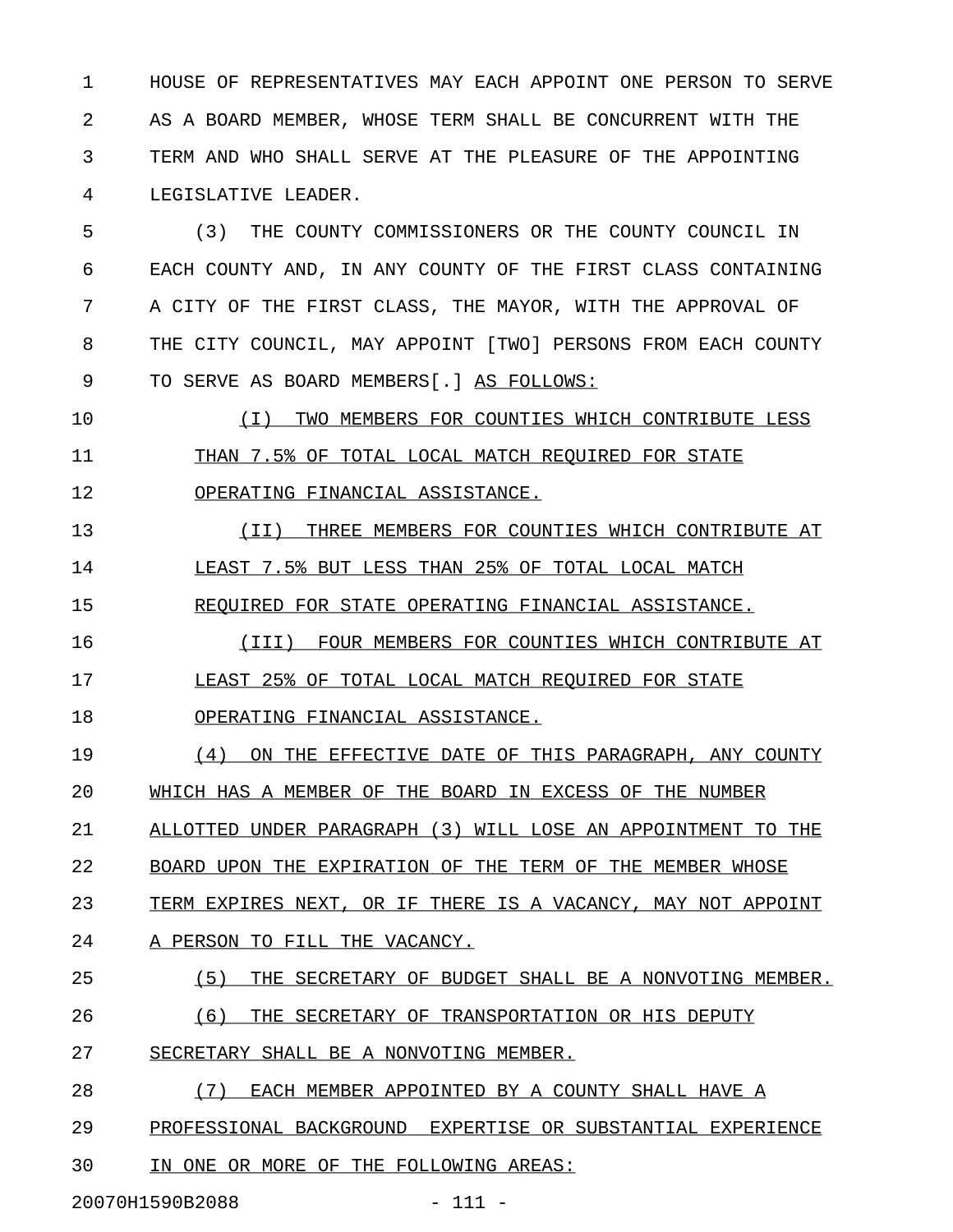1 (I) TRANSPORTATION.

2 <u>(II)</u> FINANCE.

3 (III) LAW.

4  $(IV)$  TOURISM.

5 (V) RIDERSHIP COMMUNITY GROUPS.

6 (VI) LAND USE AND URBAN PLANNING.

7 \* \* \*

8 § 1715. MEETINGS, QUORUM, OFFICERS AND RECORDS.

9 (A) MEETINGS.--REGULAR MEETINGS OF THE BOARD SHALL BE HELD 10 IN THE METROPOLITAN AREA AT LEAST ONCE IN EACH CALENDAR MONTH 11 EXCEPT JULY OR AUGUST, THE TIME AND PLACE OF THE MEETINGS TO BE 12 FIXED BY THE BOARD. A MAJORITY OF THE BOARD SHALL CONSTITUTE A 13 QUORUM FOR THE TRANSACTION OF BUSINESS. ALL ACTION OF THE BOARD 14 SHALL BE BY RESOLUTION, AND THE AFFIRMATIVE VOTE OF A MAJORITY 15 OF ALL THE MEMBERS SHALL BE NECESSARY FOR THE ADOPTION OF ANY 16 RESOLUTION. NO ACTION BY THE BOARD TO WHICH AN EXPRESS OBJECTION 17 HAS BEEN MADE, UNDER THIS SECTION, BY A BOARD MEMBER OR MEMBERS 18 REPRESENTING A COUNTY OR COUNTIES HAVING ONE-THIRD OR MORE OF 19 THE POPULATION OF THE METROPOLITAN AREA, AS DETERMINED BY THE 20 MOST RECENT DECENNIAL CENSUS, SHALL BE CARRIED UNLESS SUPPORTED 21 AT A SUBSEQUENT REGULAR MEETING OF THE BOARD BY THE VOTES OF AT 22 LEAST [THREE-QUARTERS] 70% OF THE VOTING MEMBERSHIP OF THE 23 BOARD. IN CASE OF DISAGREEMENT BETWEEN MEMBERS REPRESENTING THE 24 SAME COUNTY, EACH MEMBER SHALL BE DEEMED TO REPRESENT [ONE-HALF] 25 AN EQUAL PROPORTION OF THE POPULATION OF THAT COUNTY.

26 \* \* \*

27 SECTION 2.2. TITLE 74 IS AMENDED BY ADDING A CHAPTER TO 28 READ:

29 CHAPTER 81

## 30 TURNPIKE

20070H1590B2088 - 112 -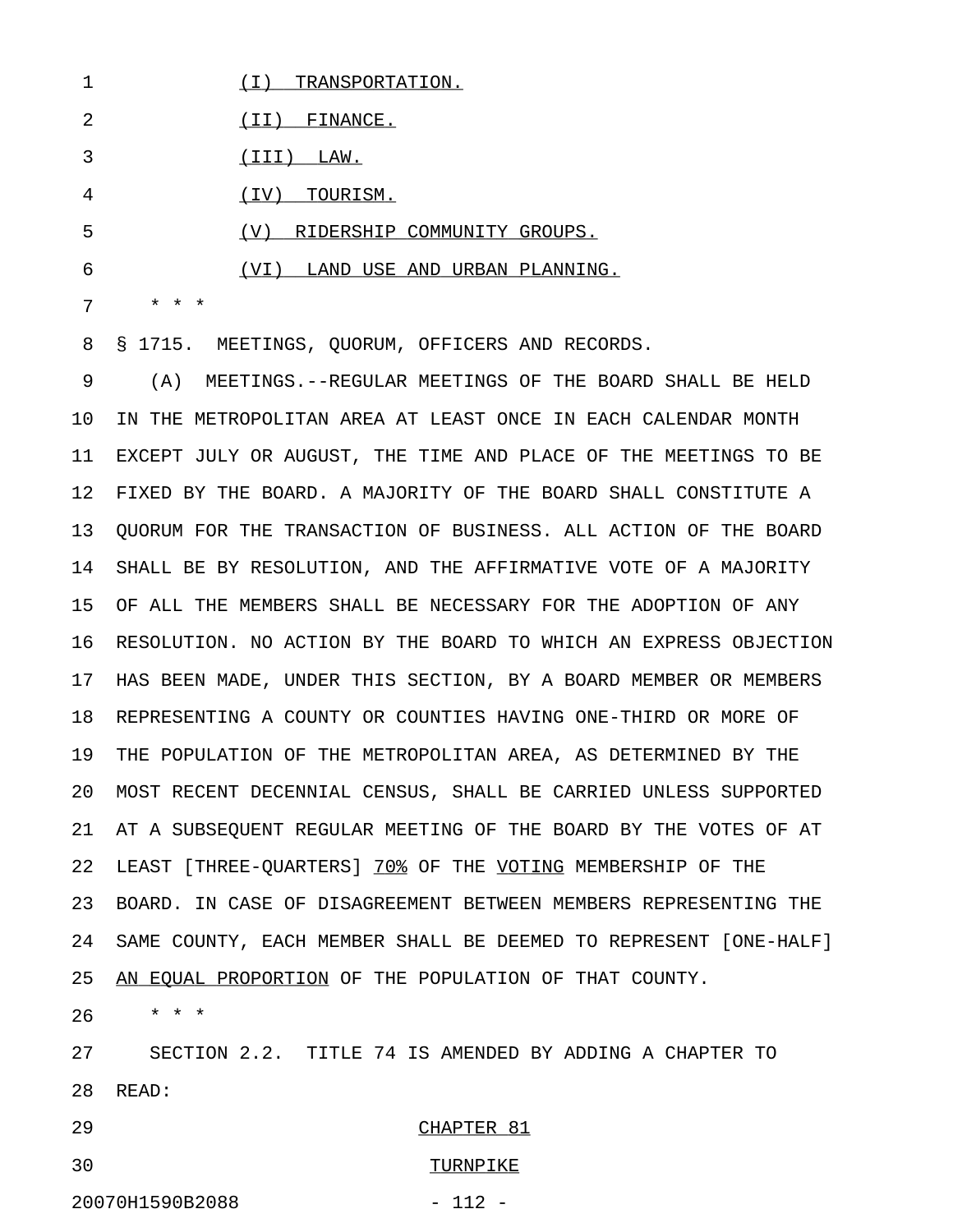- 1 SEC. \_\_\_\_
- 2 8101. SCOPE OF CHAPTER.
- 3 8102. DEFINITIONS.
- 4 8103. (RESERVED).
- 5 8104. STATUS OF TURNPIKE REVENUE BONDS, NOTES OR OTHER
- 6 OBLIGATIONS.
- 7 8105. COMMISSION.
- 8 8106. EXERCISE OF COMMISSION POWERS.
- 9 8107. COMMISSION POWERS AND DUTIES.
- 10 8108. EXPENSES AND BONDING OF COMMISSION MEMBERS.
- 11 8109. ACOUISITION OF PROPERTY RIGHTS BY COMMISSION.
- 12 8110. PROCEDURAL REQUIREMENTS OF ACQUISITION.
- 13 8111. ENTRY AND POSSESSION OF PROPERTY CONDEMNED.
- 14 8112. ISSUANCE OF TURNPIKE REVENUE BONDS OR OTHER
- 15 OBLIGATIONS.
- 16 8113. OBLIGATION PROCEEDS RESTRICTED AND LIEN CREATED.
- 17 8114. TRUST INDENTURE AUTHORIZED.
- 18 8115. COMMISSION AND OBLIGATIONS TAX EXEMPT.
- 19 8116. COLLECTION AND DISPOSITION OF TOLLS AND OTHER REVENUE.
- 20 8116.1. ELECTRONIC TOLL COLLECTION.
- 21 8117. REFUNDING BONDS.
- 22 8118. RIGHTS OF OBLIGATION HOLDERS AND TRUSTEES.
- 23 8119. AUTHORITY GRANTED TO SECRETARY.
- 24 8120. CONSTRUCTION OF CHAPTER.
- 25 § 8101. SCOPE OF CHAPTER.
- 26 THIS CHAPTER RELATES TO TURNPIKE ORGANIZATION, EXTENSION AND
- 27 TOLL ROAD CONVERSION.
- 28 § 8102. DEFINITIONS.
- 29 THE FOLLOWING WORDS AND PHRASES WHEN USED IN THIS CHAPTER
- 30 SHALL HAVE THE MEANINGS GIVEN TO THEM IN THIS SECTION UNLESS THE

20070H1590B2088 - 113 -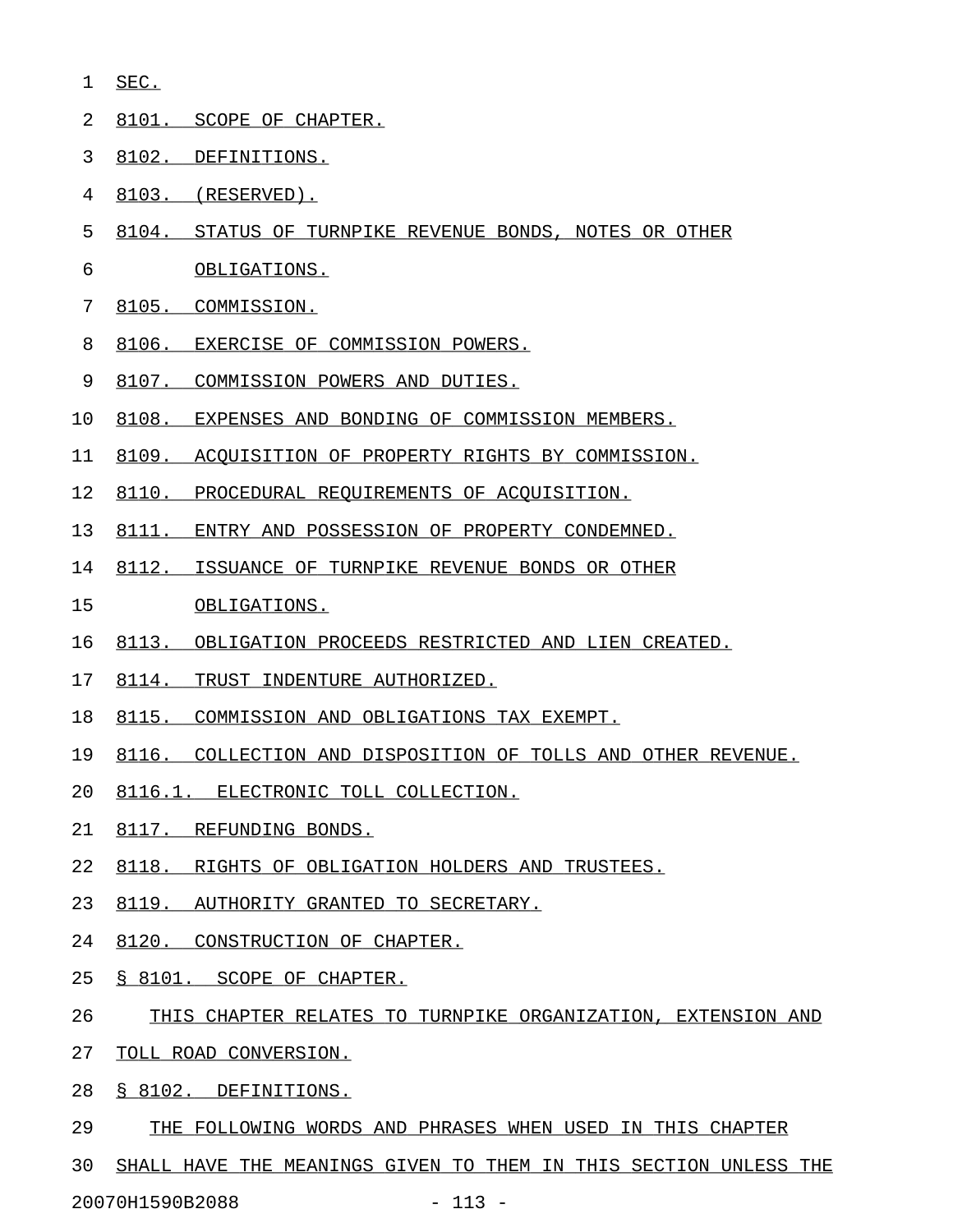## 1 CONTEXT CLEARLY INDICATES OTHERWISE:

2 "COMMISSION." THE PENNSYLVANIA TURNPIKE COMMISSION. 3 "COST OF THE TURNPIKES." THE TERM INCLUDES THE COST OF: \_\_\_\_\_\_\_\_\_\_\_\_\_\_\_\_\_\_\_\_\_\_\_\_\_\_\_\_\_\_\_\_\_\_\_\_\_\_\_\_\_\_\_\_\_\_\_\_\_\_\_\_\_\_\_\_ 4 (1) CONSTRUCTING TURNPIKES, CONNECTING ROADS, STORM 5 WATER MANAGEMENT SYSTEMS, TUNNELS AND BRIDGES. 6 (2) LANDS, PROPERTY RIGHTS, RIGHTS-OF-WAY, EASEMENTS AND 7 FRANCHISES ACOUIRED BY PURCHASE OR OTHER MEANS DEEMED 8 NECESSARY OR CONVENIENT FOR CONSTRUCTION. 9 (3) MACHINERY AND EQUIPMENT, FINANCING CHARGES AND 10 INTEREST PRIOR TO CONSTRUCTION, DURING CONSTRUCTION AND FOR 11 ONE YEAR AFTER COMPLETION OF CONSTRUCTION. 12 (4) TRAFFIC ESTIMATES, ENGINEERING AND LEGAL EXPENSES, 13 PLANS, SPECIFICATIONS, SURVEYS, COST AND REVENUE ESTIMATES, 14 OTHER EXPENSES NECESSARY OR INCIDENT TO DETERMINING THE 15 FEASIBILITY OR PRACTICABILITY OF THE ENTERPRISE, 16 ADMINISTRATIVE AND LEGAL EXPENSE AND OTHER EXPENSES AS MAY BE 17 NECESSARY OR INCIDENT TO FINANCING AUTHORIZED IN THIS 18 CHAPTER. 19 (5) CONDEMNATION OR OTHER MEANS OF ACOUISITION OF 20 PROPERTY NECESSARY FOR THE CONSTRUCTION AND OPERATION. 21 (6) AN OBLIGATION OR EXPENSE CONTRACTED FOR BY THE 22 COMMISSION WITH THE DEPARTMENT OR WITH THE UNITED STATES OR A 23 FEDERAL AGENCY FOR ANY OF THE FOLLOWING: 24 (I) TRAFFIC SURVEYS, PREPARATION OF PLANS AND \_\_\_\_\_\_\_\_\_\_\_\_\_\_\_\_\_\_\_\_\_\_\_\_\_\_\_\_\_\_\_\_\_\_\_\_\_\_\_\_\_\_\_\_\_\_ 25 SPECIFICATIONS, SUPERVISION OF CONSTRUCTION AND OTHER 26 ENGINEERING AND ADMINISTRATIVE AND LEGAL SERVICES AND 27 EXPENSES IN CONNECTION WITH THE CONSTRUCTION OF THE 28 TURNPIKE OR ANY OF THE CONNECTING ROADS, STORM WATER 29 MANAGEMENT SYSTEMS, TUNNELS AND BRIDGES. 30  $(II)$  COSTS OF REIMBURSING THE FEDERAL GOVERNMENT 20070H1590B2088 - 114 -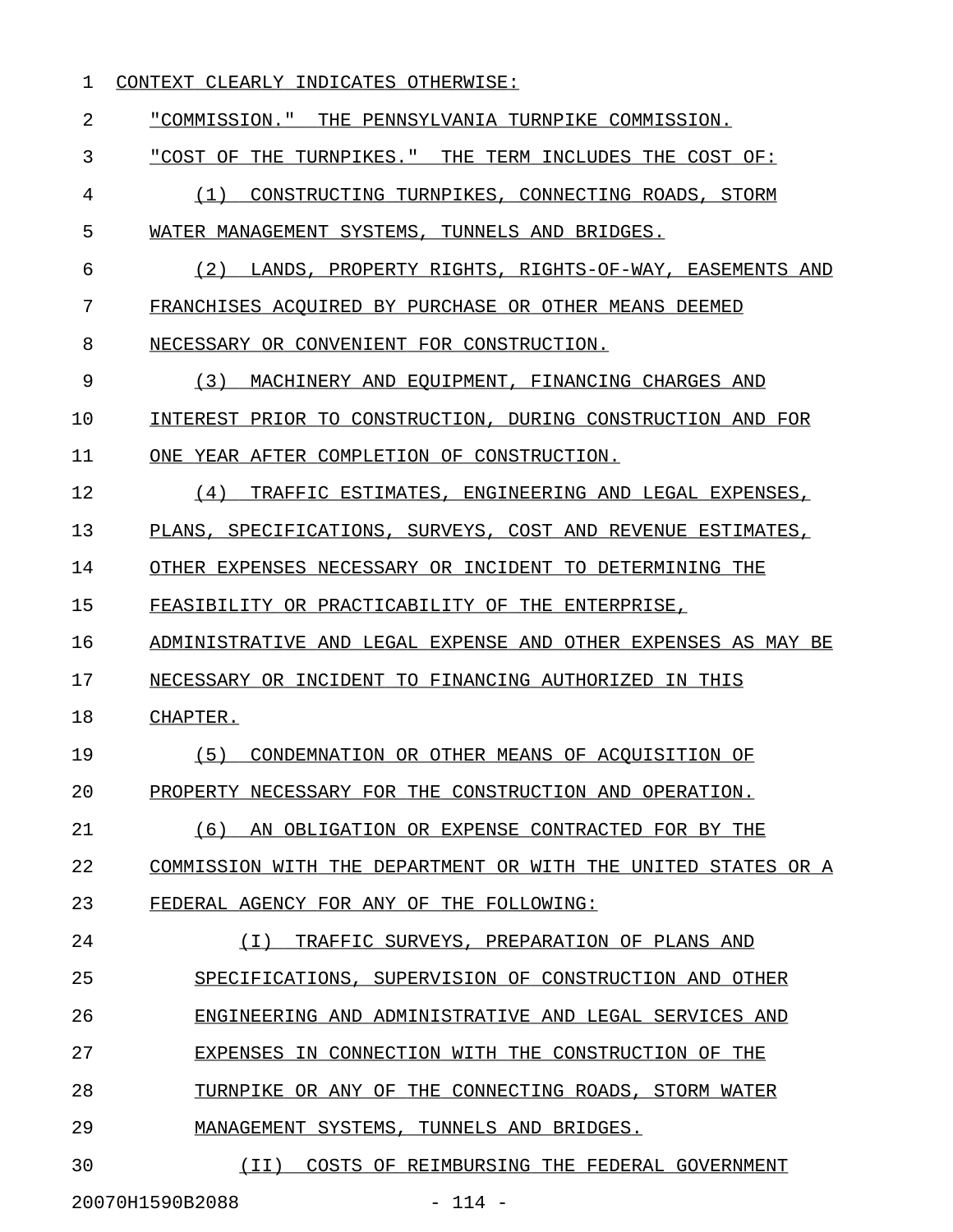| 1  | PURSUANT TO<br>THE MANDATES OF THE FEDERAL LAW FOR FEDERAL       |
|----|------------------------------------------------------------------|
| 2  | FUNDS EXPENDED FOR INTERSTATE OR OTHER HIGHWAYS WHICH ARE        |
| 3  | TO BE MADE PART OF THE TURNPIKE SYSTEM PURSUANT TO THIS          |
| 4  | CHAPTER.                                                         |
| 5  | "DEPARTMENT." THE DEPARTMENT OF TRANSPORTATION OF THE            |
| 6  | COMMONWEALTH.                                                    |
| 7  | "ELECTRONIC TOLL COLLECTION." A SYSTEM OF COLLECTING TOLLS       |
| 8  | OR CHARGES THAT IS CAPABLE OF CHARGING AN ACCOUNT HOLDER FOR THE |
| 9  | PRESCRIBED TOLL BY ELECTRONIC TRANSMISSION OF INFORMATION        |
| 10 | BETWEEN A DEVICE ON A VEHICLE AND A DEVICE IN A TOLL LANE AT A   |
| 11 | TOLL COLLECTION FACILITY.                                        |
| 12 | "LESSEE." A PERSON, CORPORATION, FIRM, PARTNERSHIP, AGENCY,      |
| 13 | ASSOCIATION OR ORGANIZATION THAT RENTS, LEASES OR CONTRACTS FOR  |
| 14 | THE USE OF A VEHICLE AND HAS EXCLUSIVE USE OF THE VEHICLE FOR    |
| 15 | ANY PERIOD OF TIME.                                              |
| 16 | "LESSOR." A PERSON, CORPORATION, FIRM, PARTNERSHIP, AGENCY,      |
| 17 | ASSOCIATION OR ORGANIZATION ENGAGED IN THE BUSINESS OF RENTING   |
| 18 | OR LEASING VEHICLES TO ANY LESSEE UNDER A RENTAL AGREEMENT,      |
| 19 | LEASE OR OTHER AGREEMENT UNDER WHICH THE LESSEE HAS THE          |
| 20 | EXCLUSIVE USE OF THE VEHICLE FOR ANY PERIOD OF TIME.             |
| 21 | "OPERATOR." AN INDIVIDUAL THAT USES OR OPERATES A VEHICLE        |
| 22 | WITH OR WITHOUT PERMISSION OF THE OWNER.                         |
| 23 | "OWNER." EXCEPT AS PROVIDED UNDER SECTION 8116.1(E)              |
| 24 | (RELATING TO ELECTRONIC TOLL COLLECTION), AN INDIVIDUAL,         |
| 25 | COPARTNERSHIP, ASSOCIATION OR CORPORATION HAVING TITLE OR        |
| 26 | INTEREST IN A PROPERTY RIGHT, EASEMENT OR FRANCHISE AUTHORIZED   |
| 27 | TO BE ACQUIRED UNDER THIS CHAPTER.                               |
| 28 | "SECRETARY." THE SECRETARY OF TRANSPORTATION OF THE              |
| 29 | COMMONWEALTH.                                                    |
|    |                                                                  |

30 "TOLL ROAD CONVERSION." THE INCLUSION WITHIN THE TURNPIKE 20070H1590B2088 - 115 -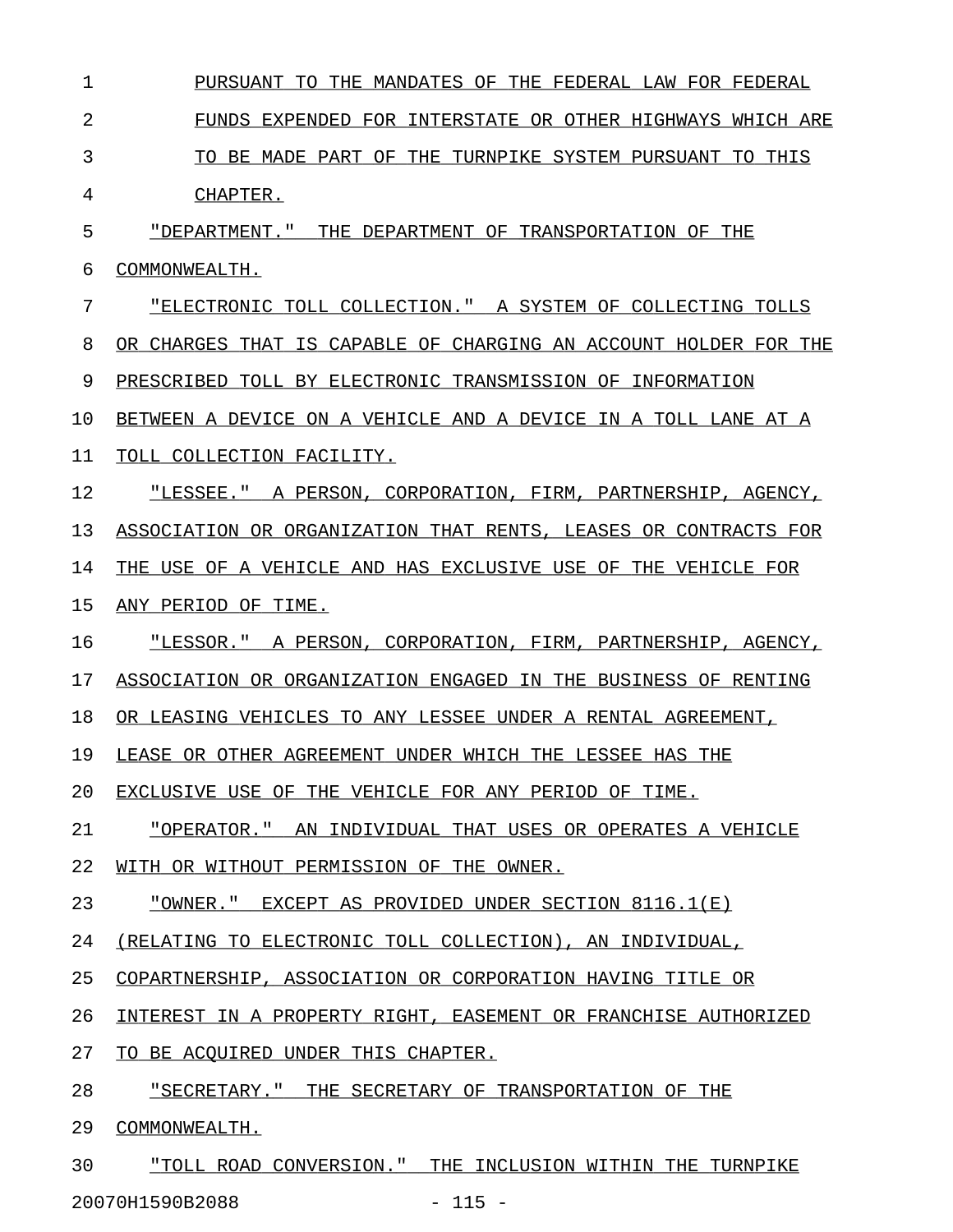1 SYSTEM AND THE IMPOSITION OF TOLLS ON THE SYSTEM OF A HIGHWAY 2 THAT IS PRESENTLY TOLL FREE. 3 "TURNPIKES." ANY OF THE FOLLOWING: 4 (1) THE TURNPIKE, TURNPIKE EXTENSIONS AND TURNPIKE 5 IMPROVEMENTS. 6  $(2)$  TOLL-FREE ROADS TO BE CONVERTED TO TOLL ROADS UNDER 7 THIS CHAPTER. 8 (3) RELATED STORM WATER MANAGEMENT SYSTEMS, TUNNELS AND 9 BRIDGES, PROPERTY RIGHTS, EASEMENTS AND FRANCHISES DEEMED 10 NECESSARY OR CONVENIENT FOR THE CONSTRUCTION OR THE OPERATION 11 OF THE TURNPIKE, TURNPIKE EXTENSION, TURNPIKE IMPROVEMENT AND 12 TOLL-FREE ROADS. 13 "VEHICLE." THE TERM AS IT IS DEFINED UNDER 75 PA.C.S. § 102 \_\_\_\_\_\_\_\_\_\_\_\_\_\_\_\_\_\_\_\_\_\_\_\_\_\_\_\_\_\_\_\_\_\_\_\_\_\_\_\_\_\_\_\_\_\_\_\_\_\_\_\_\_\_\_\_\_\_\_\_ 14 (RELATING TO DEFINITIONS). 15 "VIOLATION ENFORCEMENT SYSTEM." A VEHICLE SENSOR, PLACED IN 16 A LOCATION TO WORK IN CONJUNCTION WITH A TOLL COLLECTION 17 FACILITY, WHICH AUTOMATICALLY PRODUCES A VIDEOTAPE OR 18 PHOTOGRAPH, MICROPHOTOGRAPH OR OTHER RECORDED IMAGE OF THE REAR 19 PORTION OF EACH VEHICLE AT THE TIME THE VEHICLE IS USED OR 20 OPERATED IN VIOLATION OF THE TOLL COLLECTION REGULATIONS. THE 21 TERM INCLUDES ANY OTHER TECHNOLOGY WHICH IDENTIFIES A VEHICLE BY 22 PHOTOGRAPHIC, ELECTRONIC OR OTHER METHOD. 23 § 8103. (RESERVED). 24 § 8104. STATUS OF TURNPIKE REVENUE BONDS, NOTES OR OTHER 25 OBLIGATIONS. 26 (A) GENERAL RULE.--THE TURNPIKE REVENUE BONDS, NOTES OR 27 OTHER OBLIGATIONS ISSUED UNDER THE PROVISIONS OF THIS CHAPTER 28 SHALL NOT BE DEEMED TO BE A DEBT OF THE COMMONWEALTH OR A PLEDGE 29 OF THE FAITH AND CREDIT OF THE COMMONWEALTH, BUT BONDS, NOTES OR 30 OTHER OBLIGATIONS SHALL BE PAYABLE SOLELY FROM THE REVENUES OF

20070H1590B2088 - 116 -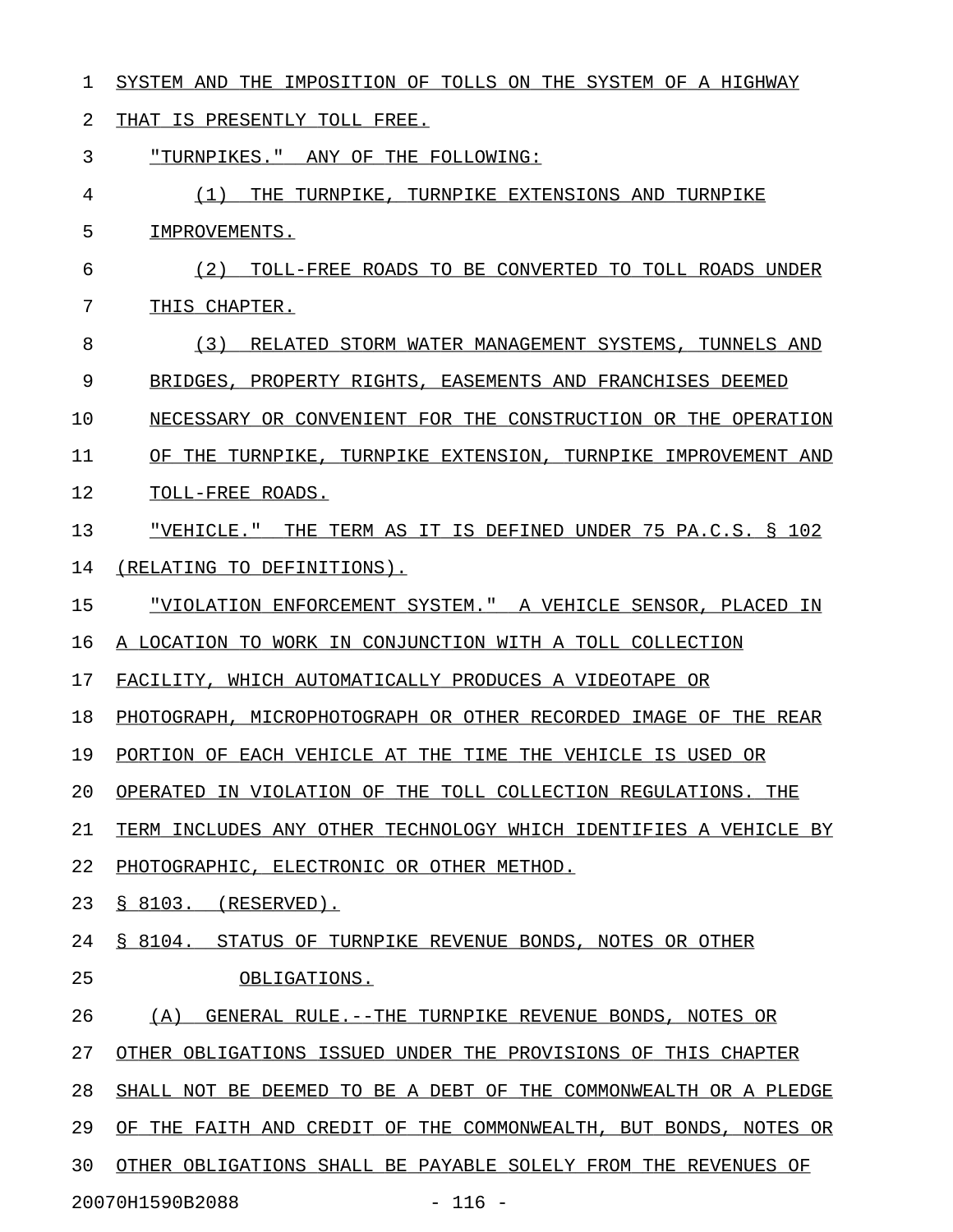| 1  | THE COMMISSION, INCLUDING TOLLS, OR FROM FUNDS AS MAY BE         |
|----|------------------------------------------------------------------|
| 2  | AVAILABLE TO THE COMMISSION FOR THAT PURPOSE.                    |
| 3  | (B)<br>STATEMENT REQUIRED. --ALL BONDS, NOTES OR OTHER           |
| 4  | OBLIGATIONS SHALL CONTAIN A STATEMENT ON THEIR FACE THAT THE     |
| 5  | COMMONWEALTH IS NOT OBLIGATED TO PAY THE SAME OR THE INTEREST    |
| 6  | THEREON EXCEPT FROM REVENUES OF THE COMMISSION, INCLUDING TOLLS, |
| 7  | OR FROM FUNDS AS MAY BE AVAILABLE TO THE COMMISSION FOR THAT     |
| 8  | PURPOSE AND THAT THE FAITH AND CREDIT OF THE COMMONWEALTH IS NOT |
| 9  | PLEDGED TO THE PAYMENT OF THE PRINCIPAL OR INTEREST OF THE       |
| 10 | BONDS, NOTES OR OTHER OBLIGATIONS.                               |
| 11 | (C)<br>PLEDGE OF COMMONWEALTH PROHIBITED. --THE ISSUANCE OF      |
| 12 | TURNPIKE REVENUE BONDS, NOTES OR OTHER OBLIGATIONS UNDER THE     |
| 13 | PROVISIONS OF THIS CHAPTER SHALL NOT DIRECTLY OR INDIRECTLY OR   |
| 14 | CONTINGENTLY OBLIGATE THE COMMONWEALTH TO LEVY OR TO PLEDGE ANY  |
| 15 | FORM OF TAXATION OR TO MAKE ANY APPROPRIATION FOR THEIR PAYMENT. |
| 16 | § 8105. COMMISSION.                                              |
| 17 | $(A)$ MEMBERS.--                                                 |
| 18 | NOTWITHSTANDING ANY OTHER LAW TO THE CONTRARY,<br>(1)            |
| 19 | VACANCIES IN THE MEMBERSHIP OF THE COMMISSION ON OR AFTER THE    |
| 20 | EFFECTIVE DATE OF THIS SUBSECTION SHALL BE FILLED AS FOLLOWS:    |
| 21 | THE FIRST VACANCY SHALL BE FILLED BY A MEMBER TO<br>( I )        |
| 22 | BE APPOINTED BY THE MAJORITY LEADER OF THE SENATE.               |
| 23 | (II)<br>THE SECOND VACANCY SHALL BE FILLED BY A MEMBER           |
| 24 | TO BE APPOINTED BY THE MINORITY LEADER OF THE SENATE.            |
| 25 | (III)<br>THE SUCCEEDING TWO VACANCIES SHALL BE FILLED            |
| 26 | BY MEMBERS TO BE APPOINTED BY THE GOVERNOR.                      |
| 27 | (2)<br>PARAGRAPH (1) SHALL APPLY TO A VACANCY ON THE             |
| 28 | COMMISSION WHICH HAS OCCURRED FOR ANY REASON, BUT ONLY AS TO     |
| 29 | A MEMBER SERVING ON THE EFFECTIVE DATE OF THIS SUBSECTION.       |
| 30 | (3)<br>NOTWITHSTANDING ANY OTHER LAW TO THE CONTRARY, THE        |
|    |                                                                  |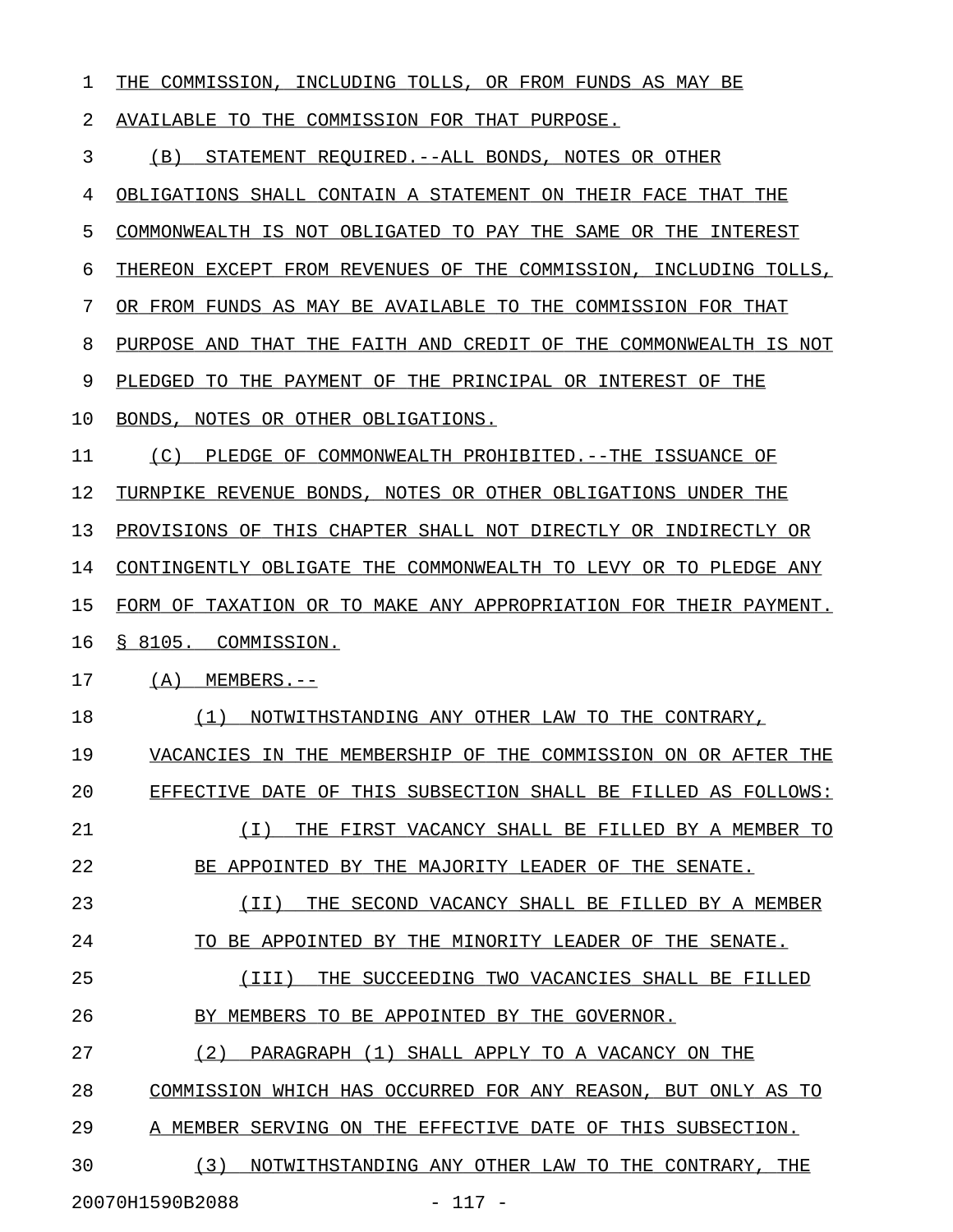1 MAJORITY LEADER OF THE HOUSE OF REPRESENTATIVES AND THE 2 MINORITY LEADER OF THE HOUSE OF REPRESENTATIVES SHALL EACH 3 APPOINT ONE ADDITIONAL MEMBER TO SERVE ON THE COMMISSION.

4 (4) A VACANCY OCCURRING DURING THE TERM OF A MEMBER \_\_\_\_\_\_\_\_\_\_\_\_\_\_\_\_\_\_\_\_\_\_\_\_\_\_\_\_\_\_\_\_\_\_\_\_\_\_\_\_\_\_\_\_\_\_\_\_\_\_\_\_ 5 APPOINTED IN ACCORDANCE WITH THIS SUBSECTION SHALL BE FILLED 6 IN A LIKE MANNER ONLY FOR THE UNEXPIRED APPOINTIVE TERM OF 7 THE MEMBER WHOSE OFFICE HAS BECOME VACANT.

8 (5) MEMBERS APPOINTED UNDER THE PROVISIONS OF THIS 9 SUBSECTION SHALL SERVE FOR A TERM OF FOUR YEARS. UPON THE 10 EXPIRATION OF THIS TERM, AN APPOINTED MEMBER MAY CONTINUE TO 11 HOLD OFFICE FOR 90 DAYS OR UNTIL A SUCCESSOR SHALL BE DULY 12 APPOINTED AND QUALIFIED, WHICHEVER PERIOD IS SHORTER, BUT

13 SHALL NOT CONTINUE TO HOLD OFFICE THEREAFTER UNLESS

14 REAPPOINTED IN ACCORDANCE WITH LAW.

15 (6) VACANCIES FILLED UNDER PARAGRAPH (1) AND SUBSEQUENT 16 APPOINTMENTS MADE TO THE COMMISSION SHALL BE WITHOUT THE

17 ADVICE AND CONSENT OF THE SENATE.

18 (A.1) ADVISORY COMMITTEE.--

19 (1) THERE IS HEREBY ESTABLISHED A PENNSYLVANIA TURNPIKE 20 ADVISORY COMMITTEE, WHICH SHALL BE COMPOSED OF THE FOLLOWING 21 MEMBERS:

22 (I) THE SECRETARY OF COMMUNITY AND ECONOMIC \_\_\_\_\_\_\_\_\_\_\_\_\_\_\_\_\_\_\_\_\_\_\_\_\_\_\_\_\_\_\_\_\_\_\_\_\_\_\_\_\_\_\_\_

23 DEVELOPMENT.

24 (II) THE SECRETARY OF REVENUE.

25 (III) THE STATE TREASURER.

26 (IV) THE CHAIRMAN AND MINORITY CHAIRMAN OF THE

27 TRANSPORTATION COMMITTEE OF THE SENATE.

28 (V) THE CHAIRMAN AND MINORITY CHAIRMAN OF THE \_\_\_\_\_\_\_\_\_\_\_\_\_\_\_\_\_\_\_\_\_\_\_\_\_\_\_\_\_\_\_\_\_\_\_\_\_\_\_\_\_\_\_\_\_\_

29 TRANSPORTATION COMMITTEE OF THE HOUSE OF REPRESENTATIVES.

30 (VI) EIGHT MEMBERS OF THE PUBLIC REPRESENTING THE

20070H1590B2088 - 118 -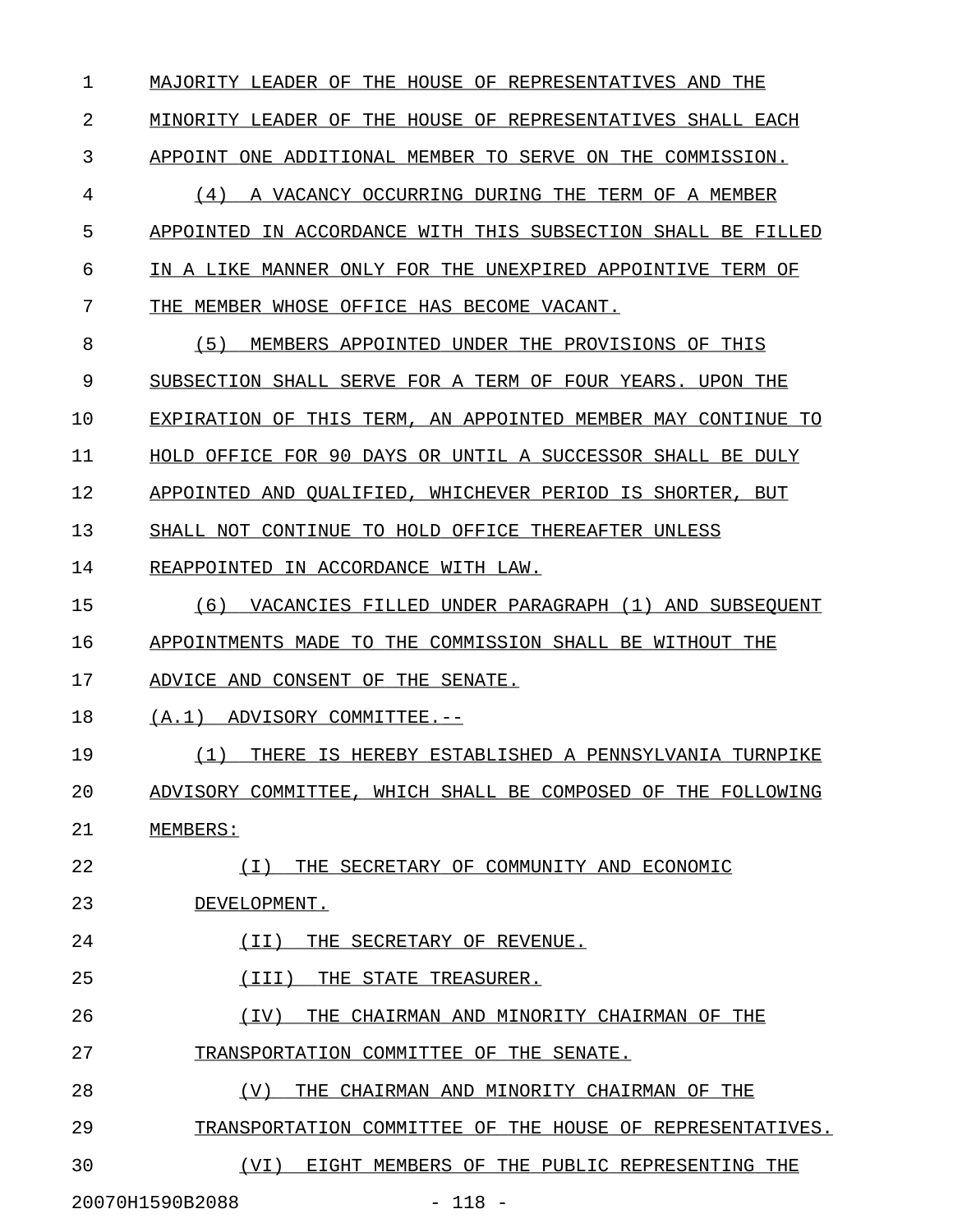1 AREA OF CONCERN SPECIFIED WHO SHALL HAVE EXTENSIVE \_\_\_\_\_\_\_\_\_\_\_\_\_\_\_\_\_\_\_\_\_\_\_\_\_\_\_\_\_\_\_\_\_\_\_\_\_\_\_\_\_\_\_\_\_\_\_\_\_\_ 2 EXPERIENCE AND KNOWLEDGE OF TRANSPORTATION ACTIVITIES 3 THROUGHOUT THIS COMMONWEALTH TO BE APPOINTED BY THE 4 GOVERNOR AS FOLLOWS: 5 (A) TWO REPRESENTATIVES OF THE ENGINEERING 6 COMMUNITY WHO ARE LICENSED AND REGISTERED PURSUANT TO 7 THE ACT OF MAY 23, 1945 (P.L.913, NO.367), KNOWN AS 8 THE ENGINEER, LAND SURVEYOR AND GEOLOGIST 9 REGISTRATION LAW. 10 (B) TWO REPRESENTATIVES FROM THE HIGHWAY \_\_\_\_\_\_\_\_\_\_\_\_\_\_\_\_\_\_\_\_\_\_\_\_\_\_\_\_\_\_\_\_\_\_\_\_\_\_\_\_\_ 11 CONSTRUCTION INDUSTRY WHO HAVE AT LEAST FIVE YEARS OF 12 **HIGHWAY CONSTRUCTION AND PLANNING EXPERIENCE.** 13 13 (C) TWO REPRESENTATIVES FROM ORGANIZED LABOR 14 UNIONS. 15 (D) ONE MEMBER WHO SHALL BE A CERTIFIED PUBLIC 16 ACCOUNTANT. 17 (E) ONE MEMBER FROM THE GENERAL PUBLIC WITH AT 18 LEAST FIVE YEARS OF EXPERIENCE IN TRANSPORTATION 19 FINANCE AND INFRASTRUCTURE. 20 (2) EACH OF THE MEMBERS OF THE COMMITTEE MAY DESIGNATE A \_\_\_\_\_\_\_\_\_\_\_\_\_\_\_\_\_\_\_\_\_\_\_\_\_\_\_\_\_\_\_\_\_\_\_\_\_\_\_\_\_\_\_\_\_\_\_\_\_\_\_\_\_\_\_\_\_ 21 REPRESENTATIVE TO SERVE IN HIS STEAD. A MEMBER WHO DESIGNATES 22 A REPRESENTATIVE SHALL NOTIFY THE CHAIRMAN IN WRITING OF THE 23 DESIGNATION. 24 (3) THE TERM OF ALL MEMBERS OF THE COMMITTEE APPOINTED 25 BY THE GOVERNOR SHALL BE FOR THREE YEARS. ANY MEMBER OF THE 26 COMMITTEE MAY BE REAPPOINTED FOR NO MORE THAN TWO FULL 27 SUCCESSIVE TERMS. ANY PERSON APPOINTED TO FILL A VACANCY 28 OCCURRING PRIOR TO THE EXPIRATION OF THE TERM TO WHICH HIS 29 PREDECESSOR WAS APPOINTED SHALL SERVE ONLY FOR THE UNEXPIRED 30 TERM. EACH MEMBER SHALL SERVE UNTIL THE APPOINTMENT OF A 20070H1590B2088 - 119 -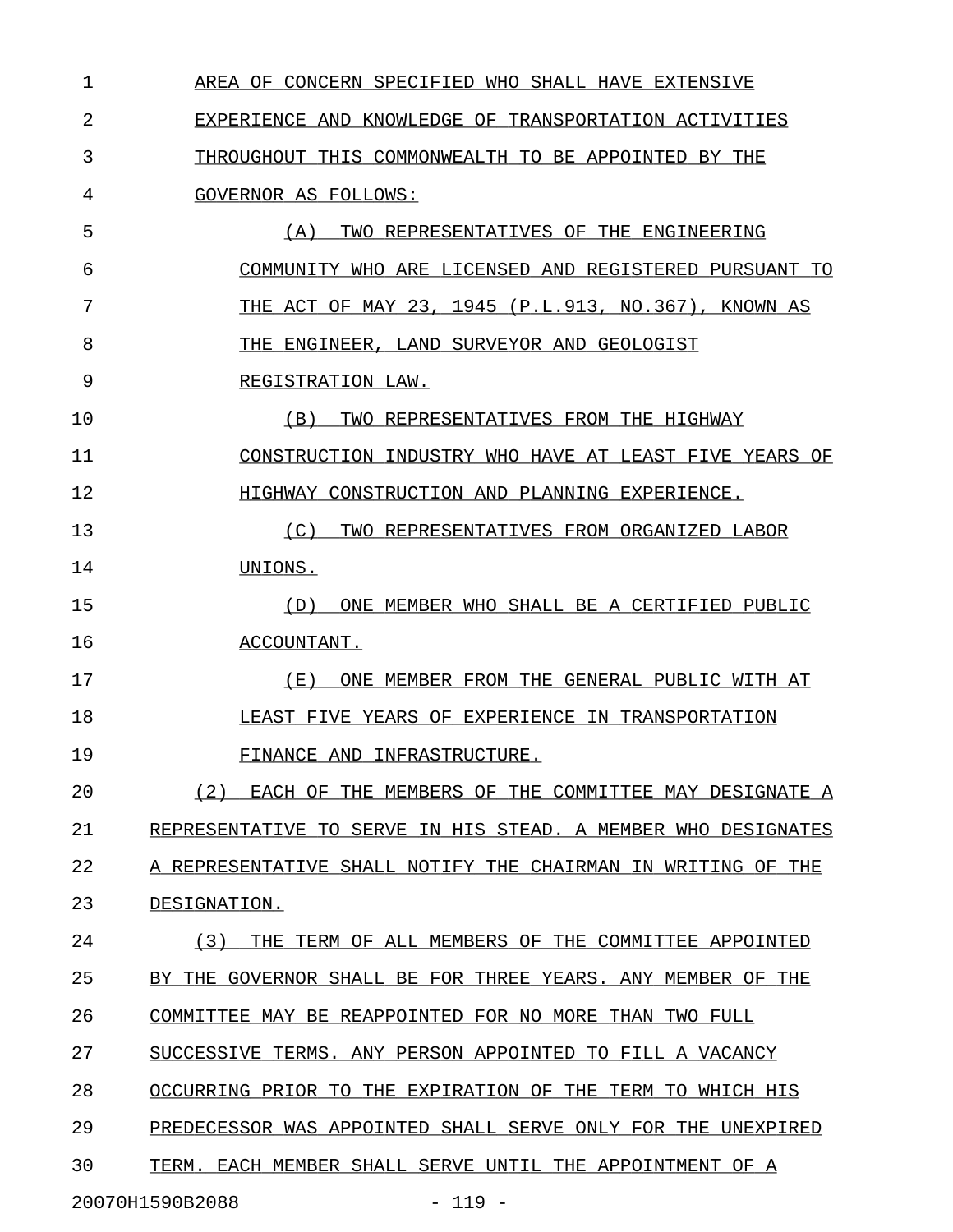1 SUCCESSOR.

2 (4) (I) THE COMMITTEE SHALL MEET AT LEAST FOUR TIMES \_\_\_\_\_\_\_\_\_\_\_\_\_\_\_\_\_\_\_\_\_\_\_\_\_\_\_\_\_\_\_\_\_\_\_\_\_\_\_\_\_\_\_\_\_\_\_\_\_\_\_\_\_\_ 3 EVERY 12 MONTHS, BUT MAY HOLD SUCH ADDITIONAL MEETINGS AS 4 ARE CALLED BY THE CHAIRMAN. THE CHAIRMAN SHALL PROVIDE 5 NOTICE AT LEAST 14 DAYS IN ADVANCE FOR REGULAR MEETINGS 6 AND PROVIDE A MINIMUM OF THREE DAYS' NOTICE FOR SPECIAL 7 MEETINGS. A MAJORITY OF THE APPOINTED MEMBERS SHALL 8 CONSTITUTE A QUORUM FOR THE CONDUCT OF BUSINESS. 9 (II) MINUTES OF MEETINGS SHALL BE PREPARED BY THE \_\_\_\_\_\_\_\_\_\_\_\_\_\_\_\_\_\_\_\_\_\_\_\_\_\_\_\_\_\_\_\_\_\_\_\_\_\_\_\_\_\_\_\_\_\_\_\_\_\_ 10 SECRETARY AND FILED WITH THE COMMITTEE AND DISTRIBUTED TO 11 ALL MEMBERS. ALL RECORDS SHALL BE A MATTER OF PUBLIC 12 RECORD. 13 (III) THE PUBLIC MEMBERS OF THE COMMITTEE SHALL BE 14 ALLOWED REASONABLE PER DIEM EXPENSES AS ESTABLISHED AND 15 PAID FOR BY THE COMMISSION. THE COMMISSION SHALL PROVIDE 16 APPROPRIATE STAFF SUPPORT TO ENABLE THE COMMITTEE TO 17 PROPERLY CARRY OUT ITS FUNCTIONS. 18 (5) THE COMMITTEE SHALL HAVE THE POWER AND DUTY TO 19 CONSULT AND ADVISE THE PENNSYLVANIA TURNPIKE COMMISSION IN 20 ASSISTING IN DEVELOPING, OPERATING AND FINANCING TOLLED 21 INTERSTATE SYSTEMS WITHIN THIS COMMONWEALTH IN A TIMELY, 22 EFFICIENT AND COST-EFFECTIVE MANNER. SPECIFICALLY, THE 23 COMMITTEE SHALL HAVE THE AUTHORITY TO CONDUCT A STUDY ON THE 24 FEASIBILITY OF INSTITUTING TOLL COLLECTIONS ON MAJOR 25 INTERSTATES THAT PASS THROUGH THE STATE. 26  $(6)$  THE COMMITTEE SHALL SUBMIT AN ANNUAL REPORT OF ITS 27 DELIBERATIONS AND CONCLUSIONS TO THE GOVERNOR AND MEMBERS OF 28 THE GENERAL ASSEMBLY BY NOVEMBER 30 OF EACH YEAR. 29 (7) THE GOVERNOR SHALL APPOINT ONE MEMBER OF THE 30 COMMITTEE AS CHAIRPERSON. THE MEMBERS OF THE COMMITTEE SHALL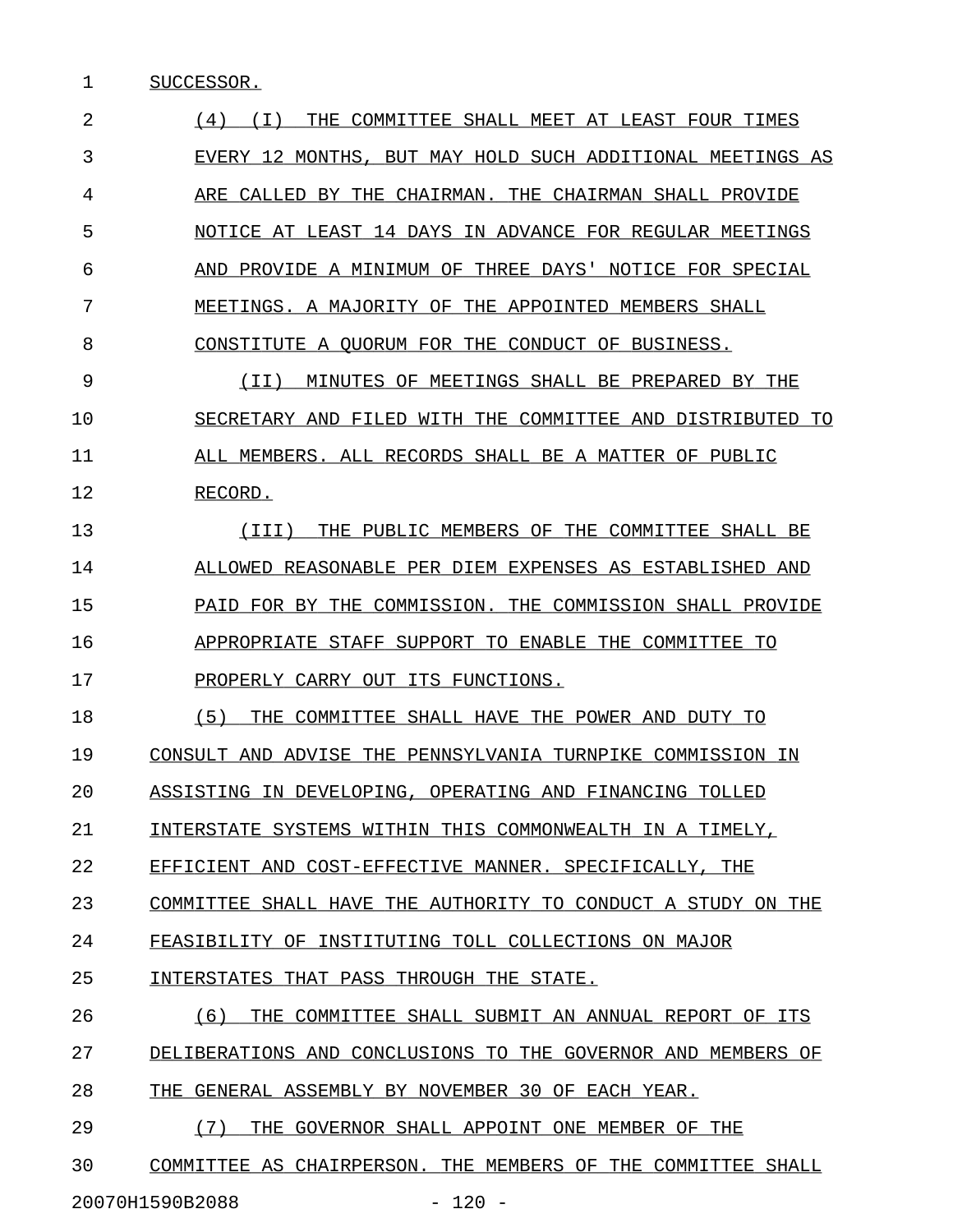1 ANNUALLY ELECT A VICE CHAIRPERSON, A SECRETARY AND A 2 TREASURER FROM AMONG THE MEMBERS APPOINTED TO THE COMMITTEE. 3 (B) SECRETARY OF TRANSPORTATION. --THE PROVISIONS OF 4 SUBSECTION (A.1) SHALL NOT APPLY TO THE APPOINTMENT OF THE 5 SECRETARY WHO SHALL CONTINUE TO BE APPOINTED AND TO SERVE AS A 6 MEMBER OF THE COMMISSION EX OFFICIO IN ACCORDANCE WITH LAW. 7 (C) CHAIRMAN.--A MAJORITY OF THE MEMBERS OF THE COMMISSION 8 SHALL ELECT A MEMBER OF THE COMMISSION TO SERVE AS CHAIRMAN. 9 UPON THE APPOINTMENT AND QUALIFICATION OF ANY NEW MEMBER TO 10 SERVE ON THE COMMISSION, THE OFFICE OF CHAIRMAN, AND THE 11 POSITIONS OF ALL OTHER OFFICERS CREATED BY LAW, SHALL BE DEEMED 12 VACANT AND A NEW CHAIRMAN AND OTHER OFFICERS SHALL BE ELECTED BY 13 A MAJORITY OF THE MEMBERS OF THE COMMISSION. 14 (D) ACTIONS BY THE COMMISSION.--NOTWITHSTANDING ANY OTHER 15 LAW, COURT DECISION, PRECEDENT OR PRACTICE TO THE CONTRARY, ANY 16 AND ALL ACTIONS BY OR ON BEHALF OF THE COMMISSION SHALL BE TAKEN 17 SOLELY UPON THE APPROVAL OF A MAJORITY OF THE MEMBERS TO THE 18 COMMISSION. A MAJORITY OF THE MEMBERS OF THE COMMISSION SHALL 19 MEAN FIVE MEMBERS OF THE COMMISSION. THE TERM "ACTIONS BY OR ON 20 BEHALF OF THE COMMISSION" MEANS ANY ACTION WHATSOEVER OF THE 21 COMMISSION, INCLUDING, BUT NOT LIMITED TO, THE HIRING, 22 APPOINTMENT, REMOVAL, TRANSFER, PROMOTION OR DEMOTION OF ANY 23 OFFICERS AND EMPLOYEES; THE RETENTION, USE OR REMUNERATION OF 24 ANY ADVISORS, COUNSEL, AUDITORS, ARCHITECTS, ENGINEERS OR 25 CONSULTANTS; THE INITIATION OF ANY LEGAL ACTION; THE MAKING OF 26 ANY CONTRACTS, LEASES, AGREEMENTS, BONDS, NOTES OR COVENANTS; 27 THE APPROVAL OF REQUISITIONS, PURCHASE ORDERS, INVESTMENTS AND 28 REINVESTMENTS; AND THE ADOPTION, AMENDMENT, REVISION OR 29 RESCISSION OF ANY RULES AND REGULATIONS, ORDERS OR OTHER 30 DIRECTIVES. THE CHAIRMAN, VICE CHAIRMAN OR ANY OTHER OFFICER OR

20070H1590B2088 - 121 -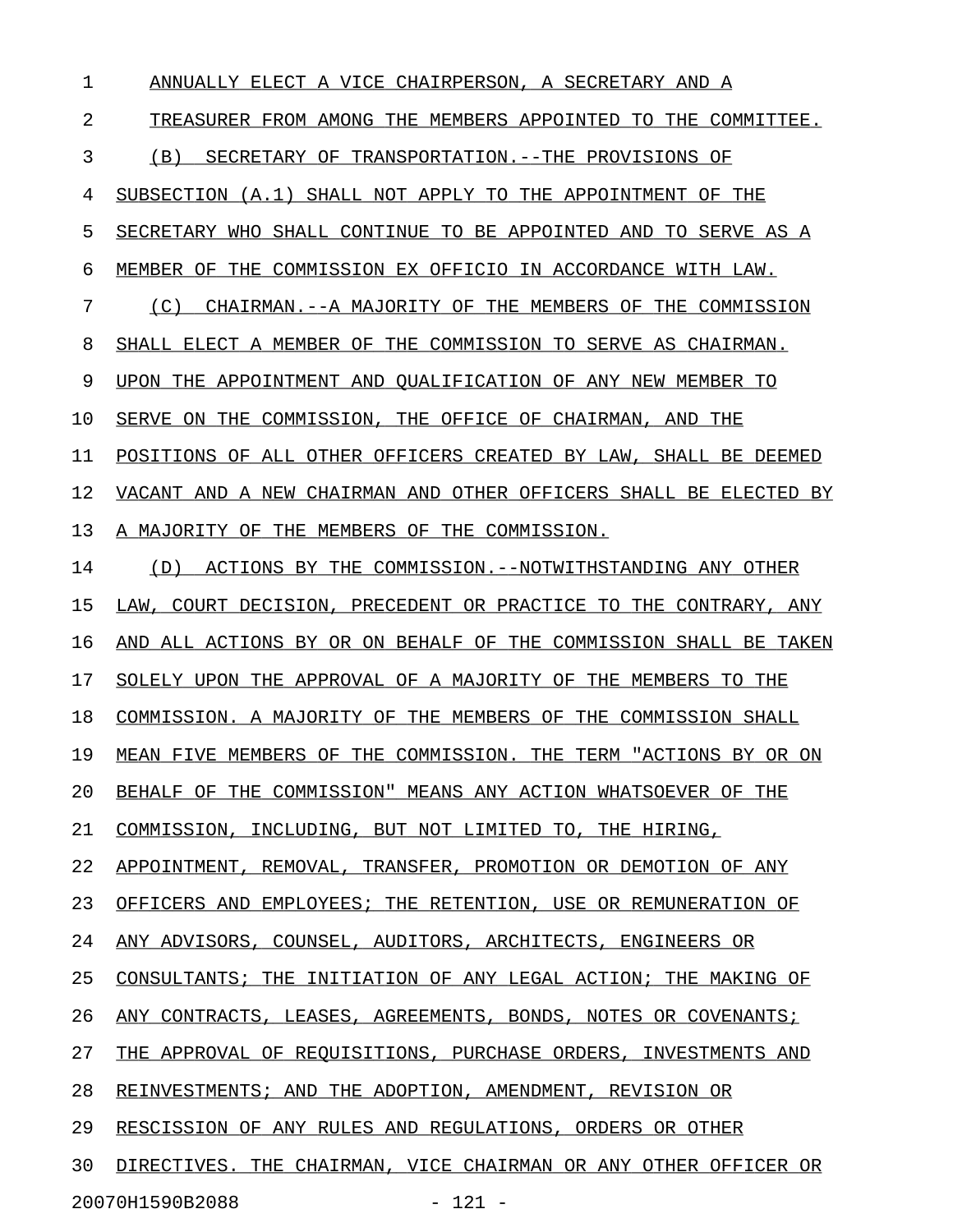1 EMPLOYEE OF THE COMMISSION MAY TAKE NO ACTION BY OR ON BEHALF OF 2 THE COMMISSION EXCEPT AS EXPRESSLY AUTHORIZED BY A MAJORITY OF 3 THE MEMBERS OF THE COMMISSION. 4 (E) COMPENSATION.--THE ANNUAL SALARY OF THE CHAIRMAN OF THE 5 PENNSYLVANIA TURNPIKE COMMISSION SHALL BE \$28,500, AND THE 6 ANNUAL SALARY OF THE REMAINING MEMBERS OF THE PENNSYLVANIA 7 TURNPIKE COMMISSION SHALL BE \$26,000. THESE SALARIES SHALL BE 8 PAID IN EQUAL INSTALLMENTS EVERY OTHER WEEK. 9 § 8106. EXERCISE OF COMMISSION POWERS. 10 THE EXERCISE BY THE COMMISSION OF THE POWERS CONFERRED BY 11 THIS CHAPTER IN THE CONSTRUCTION, OPERATION AND MAINTENANCE OF 12 THE TURNPIKES AND IN EFFECTING TOLL ROAD CONVERSIONS SHALL BE 13 DEEMED AND HELD TO BE AN ESSENTIAL GOVERNMENTAL FUNCTION OF THE 14 COMMONWEALTH. 15 § 8107. COMMISSION POWERS AND DUTIES. 16 (A) POWERS AND DUTIES OF COMMISSION.--THE COMMISSION MAY: 17 (1) MAINTAIN A PRINCIPAL OFFICE AT A PLACE DESIGNATED BY 18 THE COMMISSION. 19 (2) CONTRACT AND BE CONTRACTED WITHIN ITS OWN NAME. 20 (3) SUE AND BE SUED IN ITS OWN NAME, PLEAD AND BE 21 IMPLEADED. ANY CIVIL ACTION AGAINST THE COMMISSION SHALL BE 22 BROUGHT ONLY IN THE COURTS IN WHICH ACTIONS MAY BE BROUGHT 23 AGAINST THE COMMONWEALTH. 24 (4) HAVE AN OFFICIAL SEAL. 25 (5) MAKE NECESSARY RULES AND REGULATIONS FOR ITS OWN 26 GOVERNMENT AND IN CONTROL OF TRAFFIC. 27 (6) ACOUIRE, HOLD, ACCEPT, OWN, USE, HIRE, LEASE, 28 EXCHANGE, OPERATE AND DISPOSE OF PERSONAL PROPERTY, REAL 29 PROPERTY AND INTERESTS IN REAL PROPERTY AND MAKE AND ENTER 30 INTO ALL CONTRACTS AND AGREEMENTS NECESSARY OR INCIDENTAL TO \_\_\_\_\_\_\_\_\_\_\_\_\_\_\_\_\_\_\_\_\_\_\_\_\_\_\_\_\_\_\_\_\_\_\_\_\_\_\_\_\_\_\_\_\_\_\_\_\_\_\_\_\_\_\_\_\_\_\_\_

20070H1590B2088 - 122 -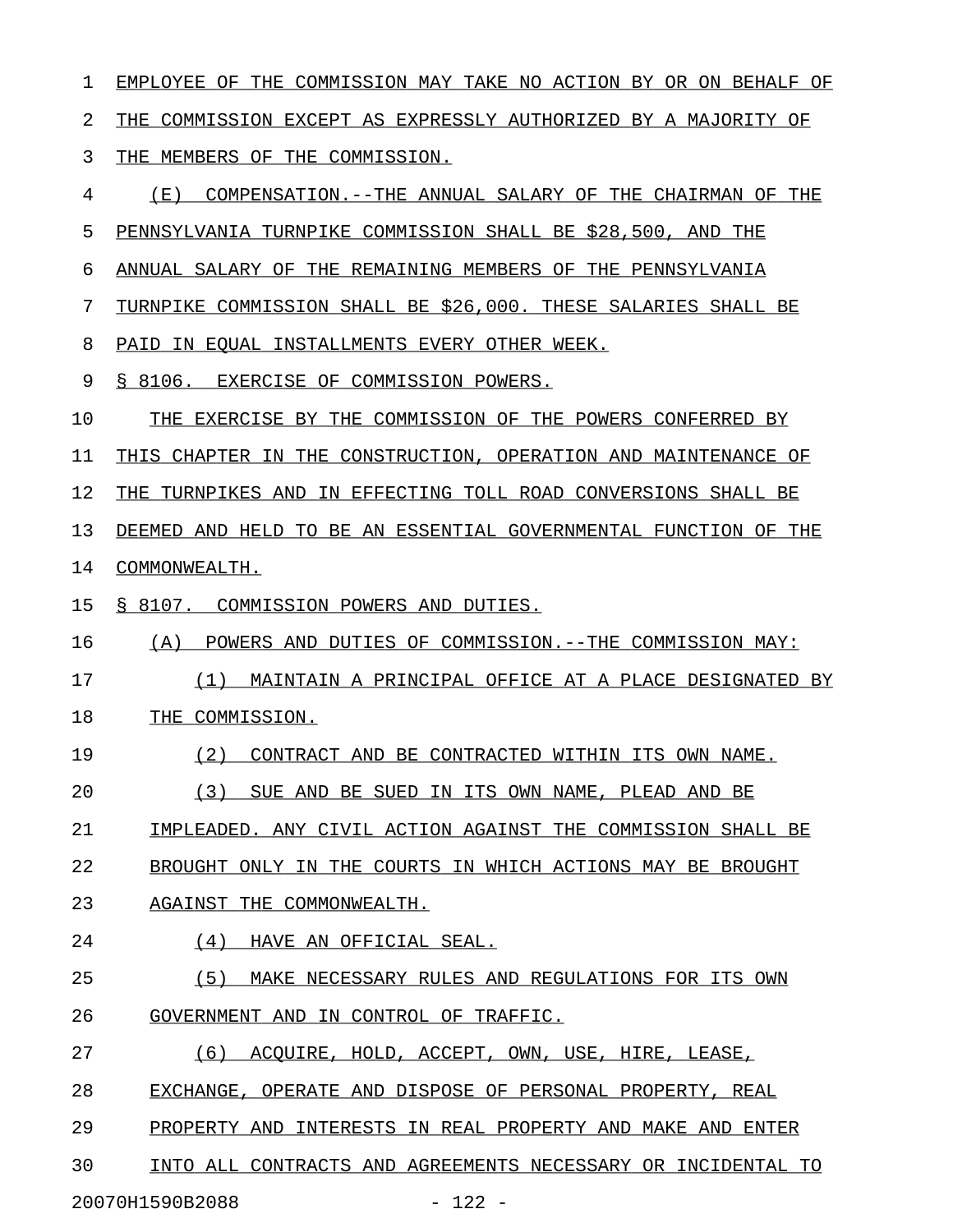| 1  | THE PERFORMANCE OF ITS DUTIES AND THE EXECUTION OF ITS POWERS |
|----|---------------------------------------------------------------|
| 2  | UNDER THIS CHAPTER AND EMPLOY ENGINEERING, TRAFFIC,           |
| 3  | ARCHITECTURAL AND CONSTRUCTION EXPERTS AND INSPECTORS,        |
| 4  | ATTORNEYS AND OTHER EMPLOYEES AS MAY IN ITS JUDGMENT BE       |
| 5  | NECESSARY AND FIX THEIR COMPENSATION.                         |
| 6  | (7)<br>PROVIDE GRADE SEPARATIONS AT ITS OWN EXPENSE<br>(T)    |
| 7  | WITH RESPECT TO ALL PUBLIC ROADS, STATE HIGHWAYS AND          |
| 8  | INTERSTATE HIGHWAYS INTERSECTED BY THE TURNPIKES AND TO       |
| 9  | CHANGE AND ADJUST THE LINES AND GRADES THEREOF SO AS TO       |
| 10 | ACCOMMODATE THE SAME TO THE DESIGN FOR GRADE SEPARATION.      |
| 11 | (II)<br>THE DAMAGES INCURRED IN CHANGING AND ADJUSTING        |
| 12 | THE LINES AND GRADES OF PUBLIC ROADS, STATE HIGHWAYS AND      |
| 13 | INTERSTATE HIGHWAYS SHALL BE ASCERTAINED AND PAID BY THE      |
| 14 | COMMISSION IN ACCORDANCE WITH 26 PA.C.S. (RELATING TO         |
| 15 | EMINENT DOMAIN).                                              |
| 16 | (III)<br>IF THE COMMISSION SHALL FIND IT NECESSARY TO         |
| 17 | PROVIDE A GRADE SEPARATION OR CHANGE THE SITE OF ANY          |
| 18 | PORTION OF ANY INTERSTATE HIGHWAY, STATE HIGHWAY OR           |
| 19 | PUBLIC ROAD, OR VACATE THE SAME, THE COMMISSION SHALL         |
| 20 | CAUSE IT TO BE RECONSTRUCTED AND RESTORED AT THE              |
| 21 | COMMISSION'S EXPENSE ON THE MOST FAVORABLE LOCATION AND       |
| 22 | IN AS SATISFACTORY A MANNER AS THE ORIGINAL ROAD OR           |
| 23 | VACATE IT AS THE CASE MAY BE.                                 |
| 24 | ( TV )<br>THE METHOD OF ACOUIRING THE RIGHT-OF-WAY AND        |
| 25 | DETERMINING DAMAGES INCURRED IN CHANGING THE LOCATION OF      |
| 26 | OR VACATING THE ROAD, STATE HIGHWAY OR INTERSTATE HIGHWAY     |
| 27 | SHALL BE ASCERTAINED AND PAID FOR IN ACCORDANCE WITH 26       |
| 28 | PA.C.S.                                                       |
| 29 | (8)<br>PETITION THE COURT OF COMMON PLEAS OF THE COUNTY IN    |
| 30 | WHICH ANY PUBLIC ROAD OR PART THEREOF IS LOCATED AND AFFECTED |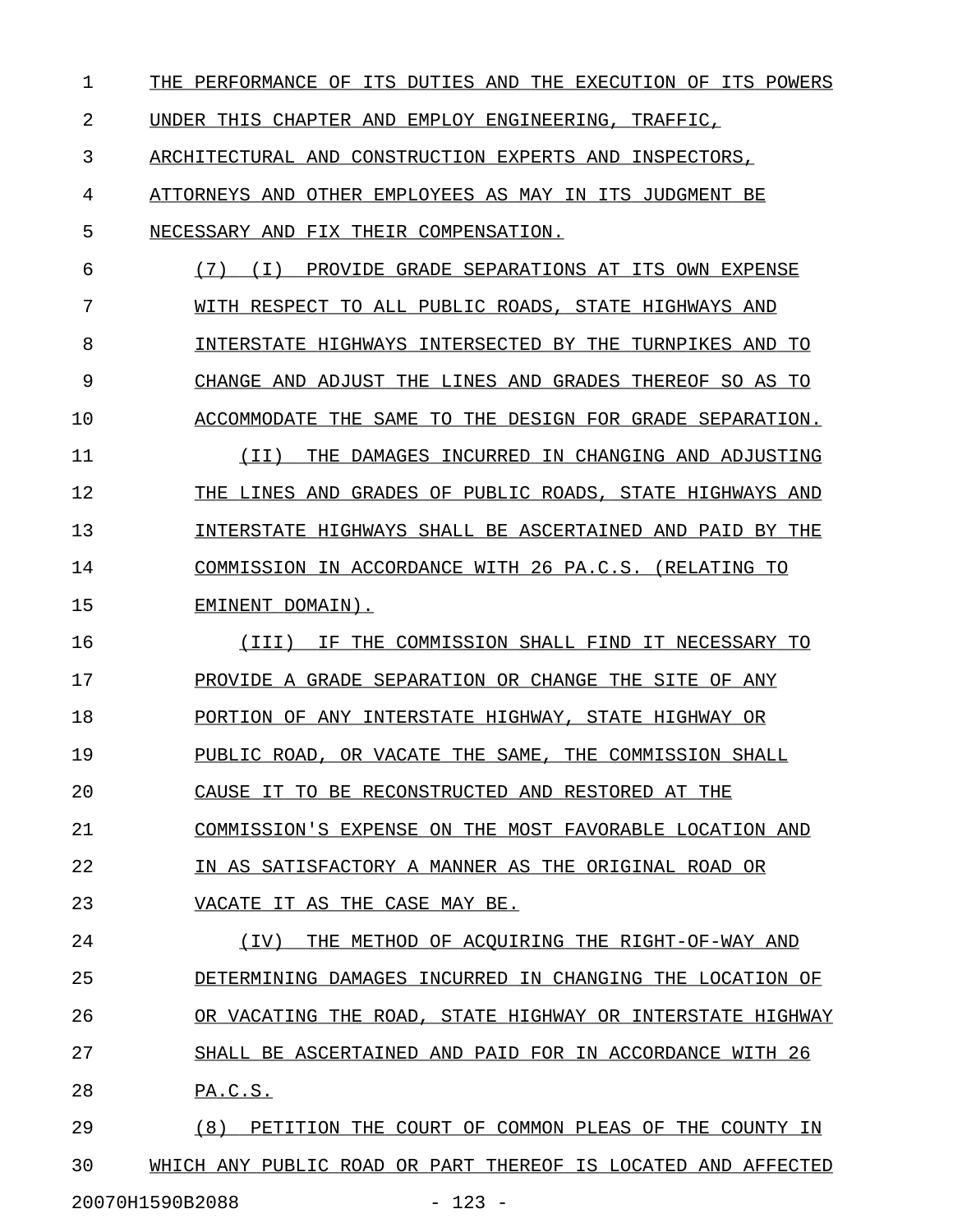1 BY THE LOCATION OF THE TURNPIKES, FOR THE VACATION, 2 RELOCATION OR SUPPLY OF THE SAME OR ANY PART THEREOF WITH THE 3 SAME FORCE AND EFFECT AS IS NOW GIVEN BY EXISTING LAWS TO THE 4 INHABITANTS OF ANY TOWNSHIP OR THE COUNTY, AND THE 5 PROCEEDINGS UPON PETITION, WHETHER FOR THE APPOINTMENT OF 6 VIEWERS OR OTHERWISE, SHALL BE THE SAME AS PROVIDED BY 7 EXISTING LAW FOR SIMILAR PROCEEDINGS UPON THE PETITIONS. 8 (9) HAVE ALL OF THE POWERS AND PERFORM ALL THE DUTIES 9 PRESCRIBED BY THE ACT OF MAY 21, 1937 (P.L.774, NO.211), 10 REFERRED TO AS THE PENNSYLVANIA TURNPIKE COMMISSION ACT. 11 (B) MAINTENANCE TO BE PAID OUT OF TOLLS.--12 (1) THE TURNPIKE EXTENSIONS AND IMPROVEMENTS AND THE \_\_\_\_\_\_\_\_\_\_\_\_\_\_\_\_\_\_\_\_\_\_\_\_\_\_\_\_\_\_\_\_\_\_\_\_\_\_\_\_\_\_\_\_\_\_\_\_\_\_\_\_\_ 13 CONVERSION OF TOLL-FREE ROADS TO TOLL ROADS WHEN COMPLETED 14 AND OPEN TO TRAFFIC SHALL BE MAINTAINED AND REPAIRED BY AND 15 UNDER THE CONTROL OF THE COMMISSION. 16 (2) ALL CHARGES AND COSTS FOR THE MAINTENANCE AND 17 REPAIRS ACTUALLY EXPENDED BY THE COMMISSION SHALL BE PAID OUT 18 OF TOLLS. 19 (3) THE TURNPIKE, THE TURNPIKE EXTENSIONS AND 20 IMPROVEMENTS AND THE TOLL-FREE ROADS CONVERTED TO TOLL ROADS 21 SHALL ALSO BE POLICED AND OPERATED BY A FORCE OF POLICE, TOLL 22 TAKERS AND OTHER OPERATING EMPLOYEES AS THE COMMISSION MAY IN 23 ITS DISCRETION EMPLOY. 24 § 8108. EXPENSES AND BONDING OF COMMISSION MEMBERS. 25 (A) PAYMENT OF EXPENSES.--ALL COMPENSATION AND SALARIES AND 26 ALL EXPENSES INCURRED IN CARRYING OUT THE PROVISIONS OF THIS 27 CHAPTER SHALL BE PAID SOLELY FROM FUNDS PROVIDED UNDER THE 28 AUTHORITY OF THIS CHAPTER, AND NO LIABILITY OR OBLIGATION SHALL 29 BE INCURRED UNDER THIS CHAPTER BEYOND THE EXTENT TO WHICH MONEY 30 SHALL HAVE BEEN PROVIDED UNDER THE AUTHORITY OF THIS CHAPTER. 20070H1590B2088 - 124 -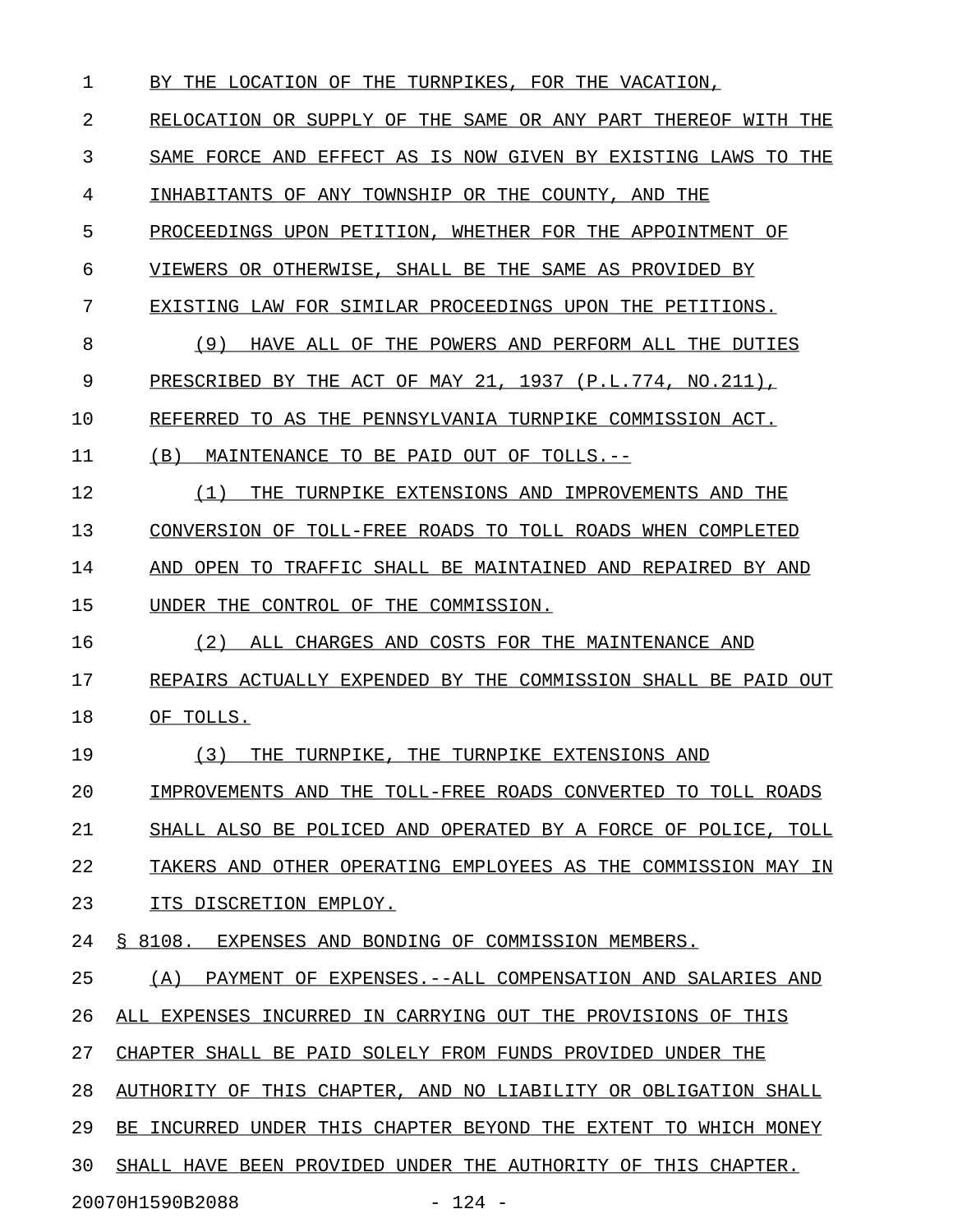| $\mathbf 1$ | (B)<br>NO ADDITIONAL BOND REQUIRED. -- THE ISSUANCE OF ANY          |
|-------------|---------------------------------------------------------------------|
| 2           | TURNPIKE REVENUE BONDS, NOTES OR OTHER OBLIGATIONS UNDER THE        |
| 3           | PROVISIONS OF THIS CHAPTER SHALL NOT CAUSE ANY MEMBER OF THE        |
| 4           | COMMISSION TO BE REQUIRED TO EXECUTE A BOND THAT A MEMBER OF THE    |
| 5           | COMMISSION IS NOT OTHERWISE REQUIRED TO EXECUTE.                    |
| 6           | S 8109.<br>ACOUISITION OF PROPERTY RIGHTS BY COMMISSION.            |
| 7           | CONDEMNATION.--THE COMMISSION MAY CONDEMN, PURSUANT TO<br>(A)       |
| 8           | 26 PA.C.S. (RELATING TO EMINENT DOMAIN), ANY LANDS,<br>INTERESTS IN |
| 9           | LANDS, PROPERTY RIGHTS, RIGHTS-OF-WAY, FRANCHISES, EASEMENTS AND    |
| 10          | OTHER PROPERTY DEEMED NECESSARY OR CONVENIENT FOR THE               |
| 11          | CONSTRUCTION AND EFFICIENT OPERATION OF THE TURNPIKES AND THE       |
| 12          | TOLL ROAD CONVERSIONS OR NECESSARY IN THE RESTORATION OR            |
| 13          | RELOCATION OF PUBLIC OR PRIVATE PROPERTY DAMAGED OR DESTROYED.      |
| 14          | (B)<br>PURCHASE.--                                                  |
| 15          | THE COMMISSION MAY ACOUIRE BY PURCHASE, WHENEVER IT<br>(1)          |
| 16          | SHALL DEEM THE PURCHASE EXPEDIENT, OR OTHERWISE ACCEPT IF           |
| 17          | DEDICATED TO IT, ANY LANDS, INTERESTS IN LANDS, PROPERTY            |
| 18          | RIGHTS, RIGHTS-OF-WAY, FRANCHISES, EASEMENTS AND OTHER              |
| 19          | PROPERTY DEEMED NECESSARY OR CONVENIENT FOR THE CONSTRUCTION        |
| 20          | AND EFFICIENT OPERATION OF THE TURNPIKES AND TOLL ROAD              |
| 21          | CONVERSIONS OR NECESSARY IN THE RESTORATION OF PUBLIC OR            |
| 22          | PRIVATE PROPERTY DAMAGED OR DESTROYED, WHETHER THE PROPERTY         |
| 23          | HAS BEEN PREVIOUSLY CONDEMNED OR OTHERWISE, UPON TERMS AND AT       |
| 24          | A PRICE AS MAY BE CONSIDERED BY THE COMMISSION TO BE                |
| 25          | REASONABLE AND CAN BE AGREED UPON BETWEEN THE COMMISSION AND        |
| 26          | THE OWNER THEREOF AND TO TAKE TITLE THERETO IN THE NAME OF          |
| 27          | THE COMMISSION.                                                     |
| 28          | (2)<br>THE NET PROCEEDS OF THE PURCHASE PRICE PAYABLE TO A          |
| 29          | MUNICIPALITY OR THE DEPARTMENT FOR ANY REAL PROPERTY OR             |
| 30          | INTEREST THEREIN OBTAINED BY THE COMMISSION PURSUANT TO THIS        |
|             | 20070H1590B2088<br>$-125 -$                                         |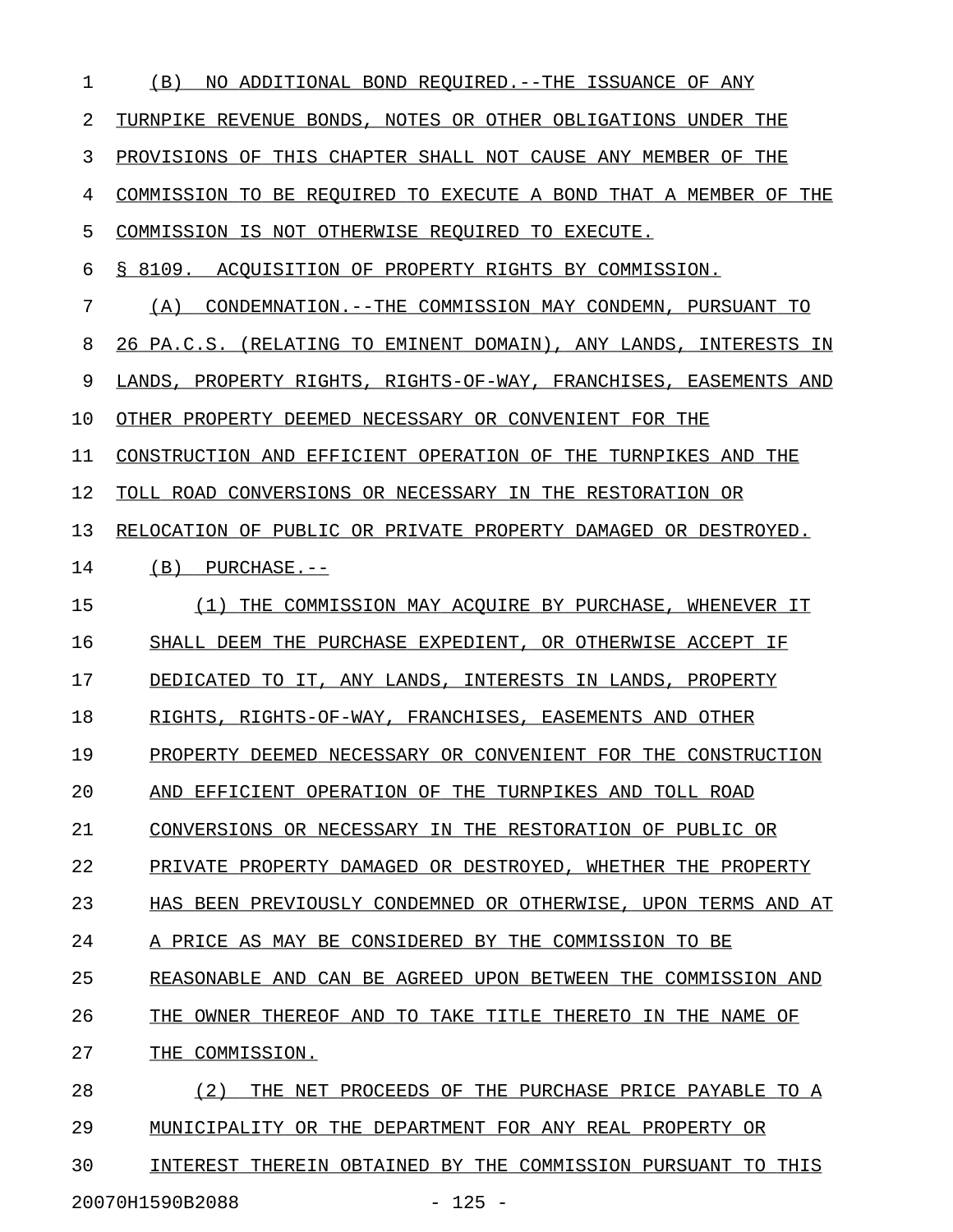| 1  | CHAPTER, LESS THE COST OF RETIRING ANY BONDED INDEBTEDNESS ON     |
|----|-------------------------------------------------------------------|
| 2  | THE PROPERTY OR INTEREST, SHALL BE USED EXCLUSIVELY, IN THE       |
| 3  | CASE OF A MUNICIPALITY, FOR ROAD-RELATED AND BRIDGE-RELATED       |
| 4  | EXPENSES AND, IN THE CASE OF THE DEPARTMENT, FOR HIGHWAY AND      |
| 5  | BRIDGE CONSTRUCTION, RECONSTRUCTION AND MAINTENANCE IN THE        |
| 6  | SAME ENGINEERING AND MAINTENANCE DISTRICT IN WHICH THE            |
| 7  | PROPERTY IS LOCATED.                                              |
| 8  | S 8110.<br>PROCEDURAL REQUIREMENTS OF ACQUISITION.                |
| 9  | TITLE.--TITLE TO ANY PROPERTY CONDEMNED BY THE<br>(A)             |
| 10 | COMMISSION SHALL BE TAKEN IN THE NAME OF THE COMMISSION.          |
| 11 | (B)<br>$ENTRY. --$                                                |
| 12 | (1)<br>IN ADDITION TO ANY OTHERS POWERS SET FORTH IN THIS         |
| 13 | CHAPTER, THE COMMISSION AND ITS AUTHORIZED AGENTS AND             |
| 14 | EMPLOYEES MAY ENTER UPON ANY LANDS, WATERS AND PREMISES IN        |
| 15 | THIS COMMONWEALTH FOR THE PURPOSE OF MAKING SURVEYS,              |
| 16 | SOUNDINGS, DRILLINGS AND EXAMINATIONS, AS IT MAY DEEM             |
| 17 | NECESSARY OR CONVENIENT FOR THE PURPOSE OF THIS CHAPTER.          |
| 18 | (2)<br>THE ENTRY SHALL NOT BE DEEMED A TRESPASS, NOR SHALL        |
| 19 | AN ENTRY FOR THE PURPOSES BE DEEMED AN ENTRY UNDER ANY            |
| 20 | CONDEMNATION PROCEEDINGS WHICH MAY BE THEN PENDING.               |
| 21 | (3)<br>THE COMMISSION SHALL MAKE REIMBURSEMENT FOR ANY            |
| 22 | ACTUAL DAMAGES RESULTING TO THE LANDS, WATERS AND PREMISES AS     |
| 23 | A RESULT OF THE ACTIVITIES.                                       |
| 24 | RESTORATION OF PROPERTY. -- ANY PUBLIC OR PRIVATE PROPERTY<br>(C) |
| 25 | DAMAGED OR DESTROYED IN CARRYING OUT THE POWERS GRANTED BY THIS   |
| 26 | CHAPTER SHALL BE RESTORED OR REPAIRED AND PLACED IN ITS ORIGINAL  |
| 27 | CONDITION AS NEARLY AS PRACTICABLE OR ADEQUATE COMPENSATION MADE  |
| 28 | FOR THE PROPERTY OUT OF FUNDS PROVIDED UNDER THE AUTHORITY OF     |
| 29 | THIS CHAPTER.                                                     |
| 30 | POWERS OF PUBLIC BODIES. -- NOTWITHSTANDING ANY OTHER<br>(D)      |
|    | 20070H1590B2088<br>$-126 -$                                       |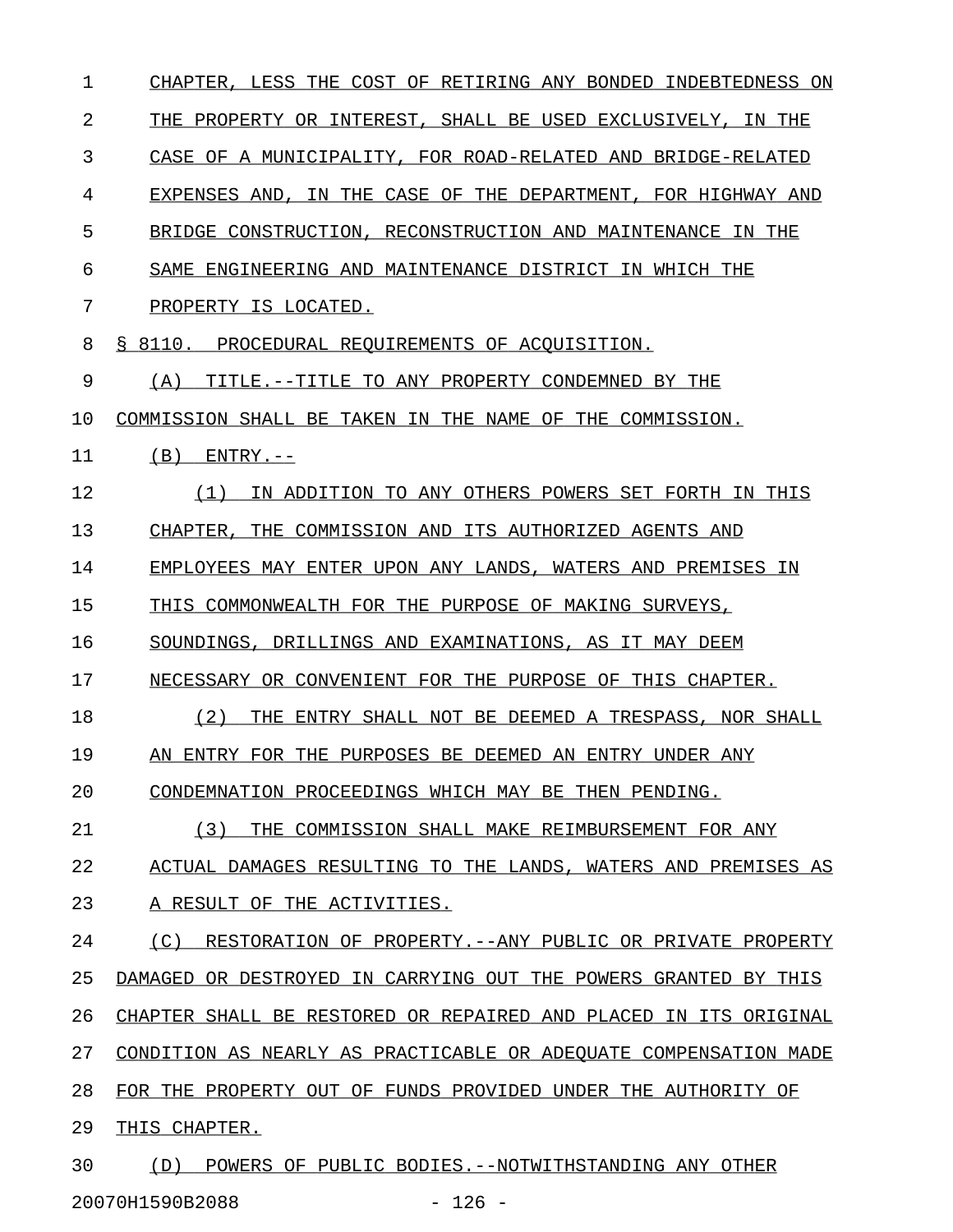| 1  | PROVISION OF LAW TO THE CONTRARY, A POLITICAL SUBDIVISION AND A  |
|----|------------------------------------------------------------------|
| 2  | PUBLIC AGENCY AND COMMISSION OF THE COMMONWEALTH MAY LEASE,      |
| 3  | LEND, DEDICATE, GRANT, CONVEY OR OTHERWISE TRANSFER TO THE       |
| 4  | COMMISSION, UPON ITS REQUEST, UPON TERMS AND CONDITIONS AS THE   |
| 5  | PROPER AUTHORITIES OF THE POLITICAL SUBDIVISIONS OR PUBLIC       |
| 6  | AGENCIES AND COMMISSIONS OF THE COMMONWEALTH MAY DEEM REASONABLE |
| 7  | AND FAIR AND WITHOUT THE NECESSITY FOR ANY ADVERTISEMENT, ORDER  |
| 8  | OF COURT OR OTHER ACTION OR FORMALITY, OTHER THAN THE REGULAR    |
| 9  | AND FORMAL ACTION OF THE AUTHORITIES CONCERNED, ANY REAL         |
| 10 | PROPERTY WHICH MAY BE NECESSARY OR CONVENIENT TO THE             |
| 11 | EFFECTUATION OF THE AUTHORIZED PURPOSES OF THE COMMISSION,       |
| 12 | INCLUDING PUBLIC ROADS AND OTHER REAL PROPERTY ALREADY DEVOTED   |
| 13 | TO PUBLIC USE.                                                   |
| 14 | \$ 8111.<br>ENTRY AND POSSESSION OF PROPERTY CONDEMNED.          |
| 15 | WHENEVER THE COMMISSION HAS CONDEMNED ANY LANDS, RIGHTS,         |
| 16 | RIGHTS-OF-WAY, EASEMENTS AND FRANCHISES, OR INTERESTS THEREIN,   |
| 17 | AS PROVIDED IN THIS CHAPTER, THE COMMISSION MAY PROCEED TO       |
| 18 | OBTAIN POSSESSION IN THE MANNER PROVIDED BY 26 PA.C.S. (RELATING |
| 19 | TO THE EMINENT DOMAIN).                                          |
| 20 | § 8112. ISSUANCE OF TURNPIKE REVENUE BONDS OR OTHER              |
| 21 | OBLIGATIONS.                                                     |
| 22 | (A)<br>AUTHORIZATION.--                                          |
| 23 | (1) A BOND MUST BE AUTHORIZED BY RESOLUTION OF THE               |
| 24 | COMMISSION. THE RESOLUTION MAY SPECIFY ALL OF THE FOLLOWING:     |
| 25 | ( I )<br>SERIES.                                                 |
| 26 | DATE OF MATURITY NOT EXCEEDING 40 YEARS FROM<br>(II)             |
| 27 | DATE OF ISSUE.                                                   |
| 28 | (III)<br>INTEREST.                                               |
| 29 | (IV)<br>DENOMINATION.                                            |
| 30 | (V)<br>FORM, EITHER COUPON OR FULLY REGISTERED WITHOUT           |
|    | $-127 -$<br>20070H1590B2088                                      |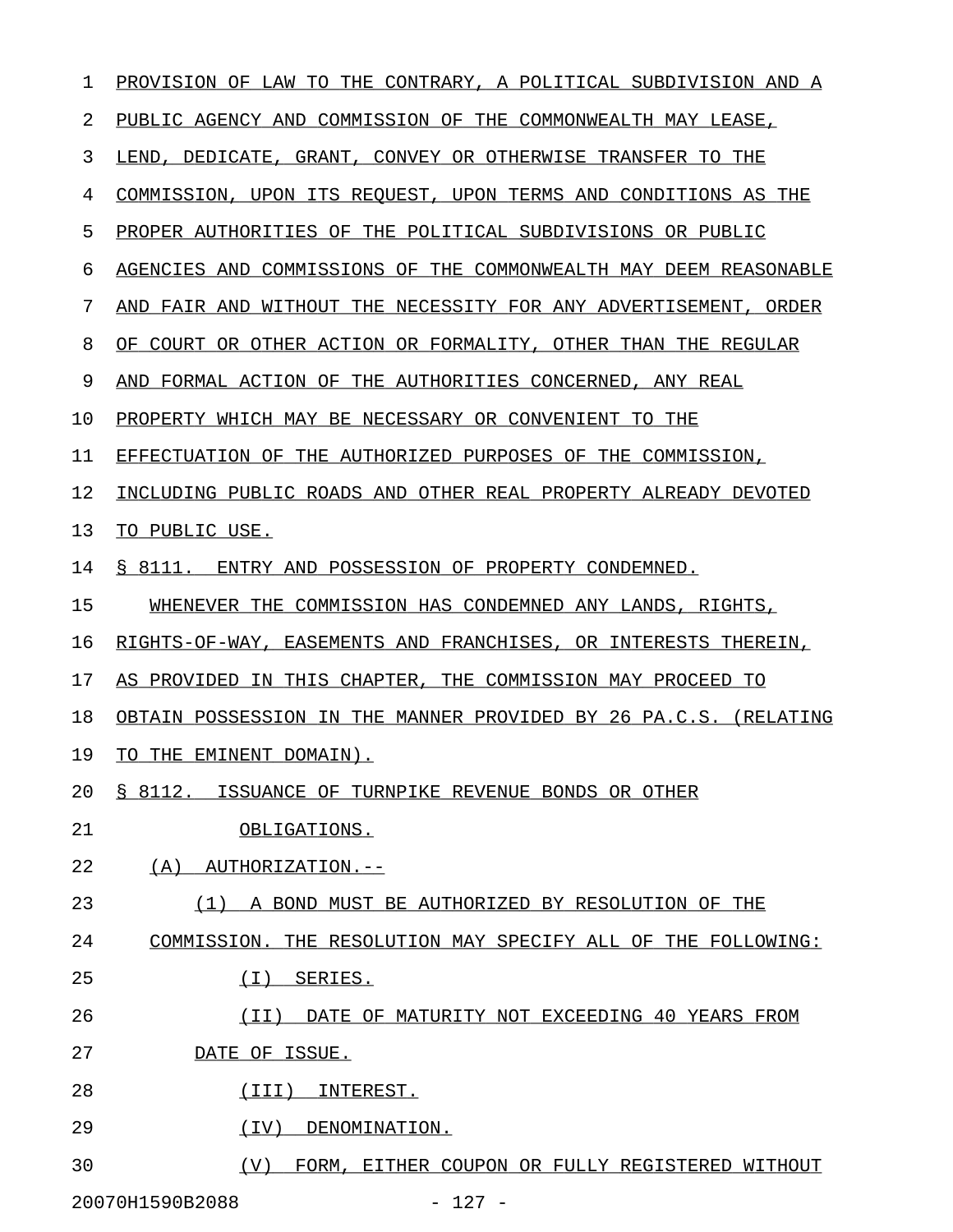| 1  | COUPONS.                                                              |
|----|-----------------------------------------------------------------------|
| 2  | (VI)<br>REGISTRATION, EXCHANGEABILITY AND                             |
| 3  | INTERCHANGEABILITY PRIVILEGES.                                        |
| 4  | (VII)<br>MEDIUM OF<br>PAYMENT AND PLACE OF PAYMENT.                   |
| 5  | REDEMPTION NOT EXCEEDING 105% OF THE<br>(VIII)<br>TERMS<br>OF.        |
| 6  | PRINCIPAL AMOUNT<br>OF<br>THE BOND.                                   |
| 7  | (TX)<br>PRIORITIES IN THE REVENUES OR RECEIPTS OF THE                 |
| 8  | COMMISSION.                                                           |
| 9  | (2)<br>A BOND MUST BE SIGNED BY OR SHALL BEAR THE FACSIMILE           |
| 10 | SIGNATURE OF SUCH OFFICERS AS THE<br>COMMISSION DETERMINES.           |
| 11 | COUPON BONDS MUST HAVE ATTACHED<br>INTEREST COUPONS BEARING THE       |
| 12 | FACSIMILE SIGNATURE OF<br>THE.<br>TREASURER OF THE COMMISSION AS      |
| 13 | THE AUTHORIZING RESOLUTION. A BOND MAY BE<br>PRESCRIBED<br>TN.        |
| 14 | DELIVERED NOTWITHSTANDING THAT ONE OR MORE<br>THE<br>ISSUED AND<br>OF |
| 15 | SIGNING OFFICERS OR THE TREASURER HAS CEASED<br>TO BE AN OFFICER      |
| 16 | IS ACTUALLY DELIVERED. A BOND<br>WHEN THE<br>BOND<br>MUST BE          |
| 17 | AUTHENTICATED BY AN AUTHENTICATING AGENT, A<br>FISCAL AGENT OR A      |
| 18 | REOUIRED BY THE AUTHORIZING RESOLUTION.<br>TRUSTEE<br>ΙF.             |
| 19 | (3)<br>A BOND MAY BE SOLD AT PUBLIC OR PRIVATE SALE FOR A             |
| 20 | PRICE DETERMINED BY THE COMMISSION.                                   |
| 21 | (4) PENDING THE PREPARATION OF A DEFINITIVE BOND,                     |
| 22 | INTERIM RECEIPTS OR TEMPORARY BONDS WITH OR WITHOUT COUPONS           |
| 23 | MAY BE ISSUED TO THE PURCHASER AND MAY CONTAIN TERMS AND              |
| 24 | CONDITIONS AS THE COMMISSION DETERMINES.                              |
| 25 | (B) PROVISIONS.--A RESOLUTION AUTHORIZING A BOND MAY CONTAIN          |
| 26 | PROVISIONS WHICH SHALL BE PART OF THE CONTRACT WITH THE               |
| 27 | BONDHOLDER AS TO THE FOLLOWING:                                       |
| 28 | (1) PLEDGING THE FULL FAITH AND CREDIT OF THE COMMISSION              |
| 29 | BUT NOT OF THE COMMONWEALTH OR ANY POLITICAL SUBDIVISION FOR          |
| 30 | THE BOND OR RESTRICTING THE OBLIGATION OF THE COMMISSION TO           |
|    |                                                                       |

20070H1590B2088 - 128 -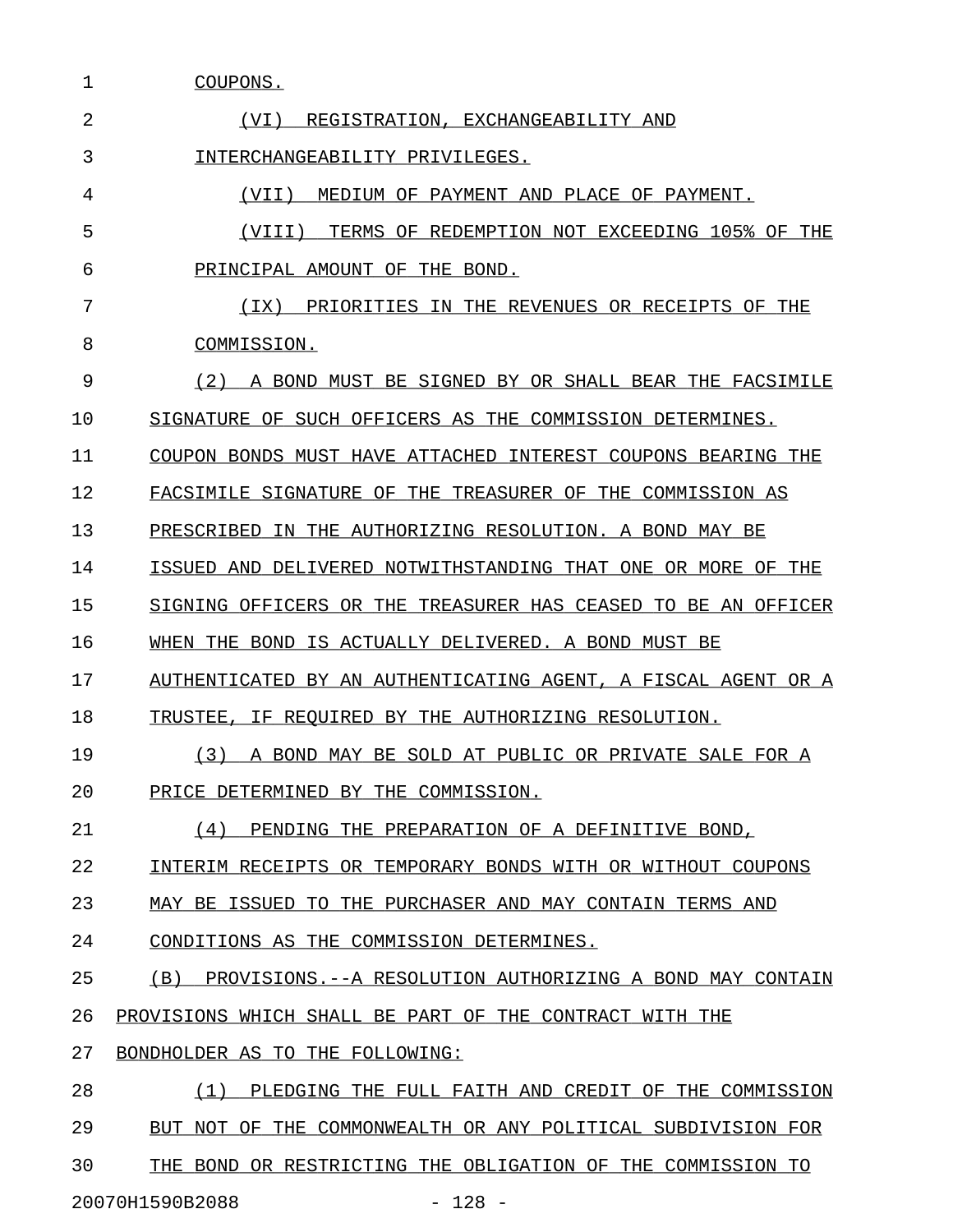1 ALL OR ANY OF THE REVENUE OF THE COMMISSION FROM ALL OR ANY

## 2 PROJECTS OR PROPERTIES.

3 (2) THE CONSTRUCTION, FINANCING, IMPROVEMENT, OPERATION, 4 EXTENSION, ENLARGEMENT, MAINTENANCE AND REPAIR FOR THE 5 PAYMENT OF THE COSTS OF THE TURNPIKES AND THE TOLL ROAD 6 CONVERSIONS, INCLUDING THE RECONSTRUCTION OF THE CONVERTED 7 ROADS AS PROVIDED FOR IN THIS CHAPTER AND THE REPAYMENT TO 8 THE FEDERAL TREASURY OF ANY FUNDS SO REOUIRED TO BE REPAID 9 PURSUANT TO ANY SPECIAL LEGISLATION PASSED BY THE CONGRESS OF 10 THE UNITED STATES AUTHORIZING THE CONVERSION OF TOLL-FREE 11 ROADS TO TOLL ROADS, THE FINANCING FOR INSURANCE RESERVES AND 12 THE DUTIES OF THE COMMISSION WITH REFERENCE TO THESE MATTERS. 13 (3) TERMS AND PROVISIONS OF THE BOND. 14 (4) LIMITATIONS ON THE PURPOSES TO WHICH THE PROCEEDS OF \_\_\_\_\_\_\_\_\_\_\_\_\_\_\_\_\_\_\_\_\_\_\_\_\_\_\_\_\_\_\_\_\_\_\_\_\_\_\_\_\_\_\_\_\_\_\_\_\_\_\_\_\_\_\_\_\_ 15 THE BOND OR OTHER FINANCING MAY BE APPLIED. 16 (5) RATE OF TOLLS AND OTHER CHARGES FOR USE OF THE 17 FACILITIES OF OR FOR THE SERVICES RENDERED BY THE COMMISSION. 18 (6) THE SETTING ASIDE, REGULATION AND DISPOSITION OF 19 RESERVES AND SINKING FUNDS. 20 (7) LIMITATIONS ON THE ISSUANCE OF ADDITIONAL BONDS. 21 (8) TERMS AND PROVISIONS OF ANY DEED OF TRUST OR 22 INDENTURE SECURING THE BOND OR UNDER WHICH ANY DEED OF TRUST 23 OR INDENTURE MAY BE ISSUED. 24 (9) OTHER ADDITIONAL AGREEMENTS WITH THE HOLDER OF THE 25 BOND. 26 (C) DEEDS OF TRUST. --THE COMMISSION MAY ENTER INTO ANY DEED 27 OF TRUST, INDENTURE OR OTHER AGREEMENT WITH ANY BANK OR TRUST 28 COMPANY OR OTHER PERSON IN THE UNITED STATES HAVING POWER TO 29 ENTER INTO SUCH AN ARRANGEMENT, INCLUDING ANY FEDERAL AGENCY, AS 30 SECURITY FOR A BOND AND MAY ASSIGN AND PLEDGE ALL OR ANY OF THE 20070H1590B2088 - 129 -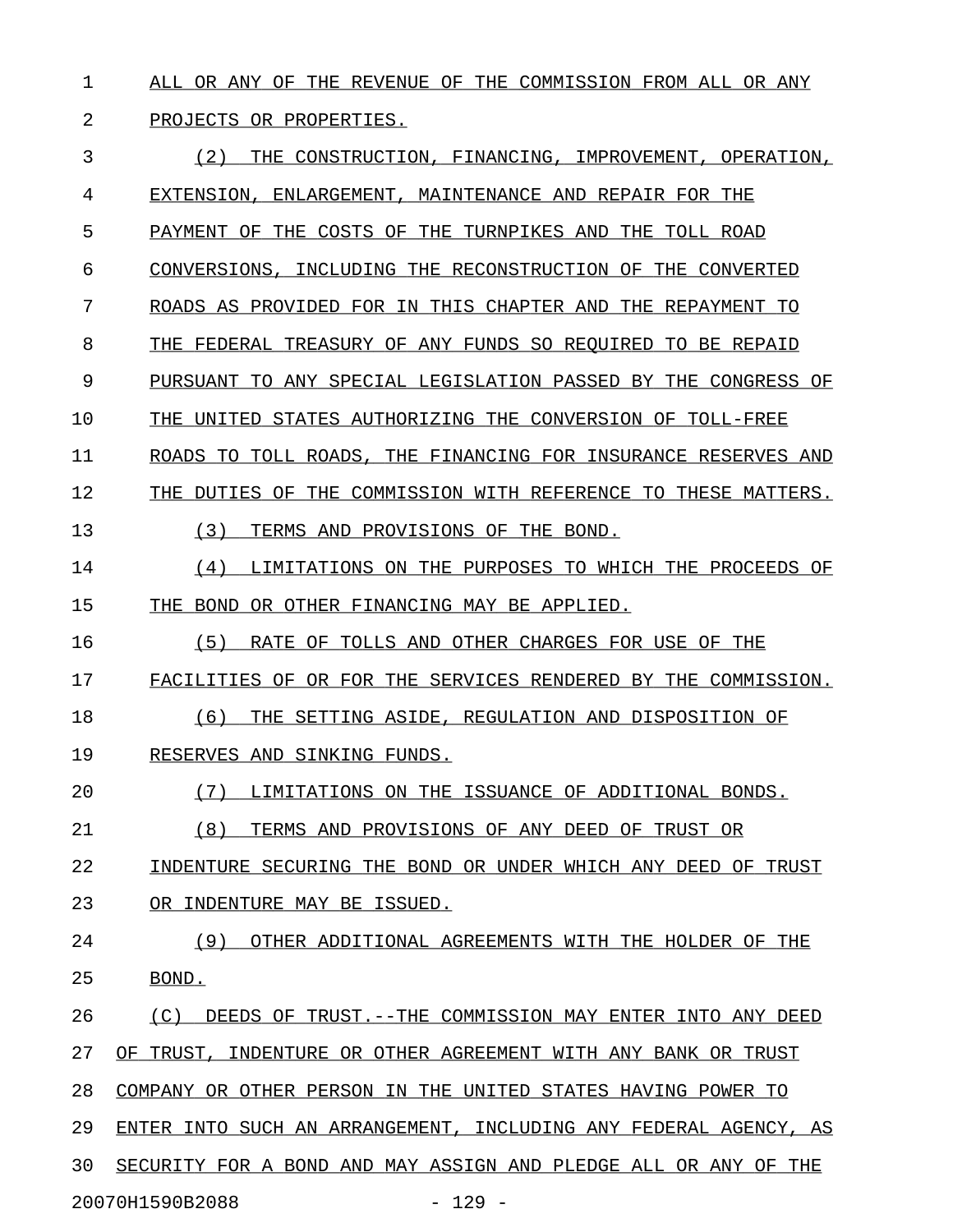| 1  | REVENUES OR RECEIPTS OF THE COMMISSION UNDER SUCH DEED,              |
|----|----------------------------------------------------------------------|
| 2  | INDENTURE OR AGREEMENT. THE DEED OF TRUST,<br>INDENTURE OR OTHER     |
| 3  | AGREEMENT MAY CONTAIN PROVISIONS AS MAY BE CUSTOMARY IN SUCH         |
| 4  | INSTRUMENTS OR AS THE COMMISSION MAY AUTHORIZE, INCLUDING            |
| 5  | PROVISIONS AS TO THE FOLLOWING:                                      |
| 6  | (1)<br>CONSTRUCTION, FINANCING, IMPROVEMENT,<br>OPERATION,           |
| 7  | MAINTENANCE AND REPAIR FOR THE PAYMENT OF THE COSTS OF THE           |
| 8  | TOLL ROAD CONVERSIONS,<br>TURNPIKES AND<br>THE.<br>INCLUDING THE     |
| 9  | RECONSTRUCTION OF<br>THE<br>CONVERTED ROADS AS PROVIDED FOR IN THIS  |
| 10 | THE REPAYMENT TO THE FEDERAL TREASURY OF ANY<br>CHAPTER AND          |
| 11 | FUNDS SO REOUIRED TO BE REPAID PURSUANT TO ANY SPECIAL               |
| 12 | LEGISLATION PASSED BY THE CONGRESS OF THE<br>UNITED<br><b>STATES</b> |
| 13 | AUTHORIZING THE CONVERSION OF TOLL-FREE ROADS TO<br>TOLL ROADS,      |
| 14 | FINANCING FOR INSURANCE RESERVES AND THE DUTIES OF THE               |
| 15 | COMMISSION WITH REFERENCE TO THESE MATTERS.                          |
| 16 | (2)<br>APPLICATION OF FUNDS AND THE SAFEGUARDING OF FUNDS            |
| 17 | ON HAND OR ON DEPOSIT.                                               |
| 18 | (3)<br>RIGHTS AND REMEDIES OF TRUSTEES AND BONDHOLDERS,              |
| 19 | INCLUDING RESTRICTIONS UPON THE INDIVIDUAL RIGHT OF ACTION OF        |
| 20 | A BONDHOLDER.                                                        |
| 21 | TERMS AND PROVISIONS OF THE BOND OR THE RESOLUTION<br>(4)            |
| 22 | AUTHORIZING THE ISSUANCE OF THE BOND.                                |
| 23 | NEGOTIABILITY.--A BOND SHALL HAVE ALL THE QUALITIES OF<br>(D)        |
| 24 | NEGOTIABLE INSTRUMENTS UNDER 13 PA.C.S. DIV. 3 (RELATING TO          |
| 25 | NEGOTIABLE INSTRUMENTS).                                             |
| 26 | § 8113. OBLIGATION PROCEEDS RESTRICTED AND LIEN CREATED.             |
| 27 | ALL MONEY RECEIVED FROM ANY BONDS, NOTES OR OTHER OBLIGATIONS        |
| 28 | ISSUED UNDER THIS CHAPTER SHALL BE APPLIED SOLELY TO THE PAYMENT     |
| 29 | OF THE COST OF THE TURNPIKE, THE TURNPIKE EXTENSIONS AND             |
| 30 | IMPROVEMENTS AND THE TOLL ROAD CONVERSIONS, INCLUDING THE            |
|    | 20070H1590B2088<br>$-130 -$                                          |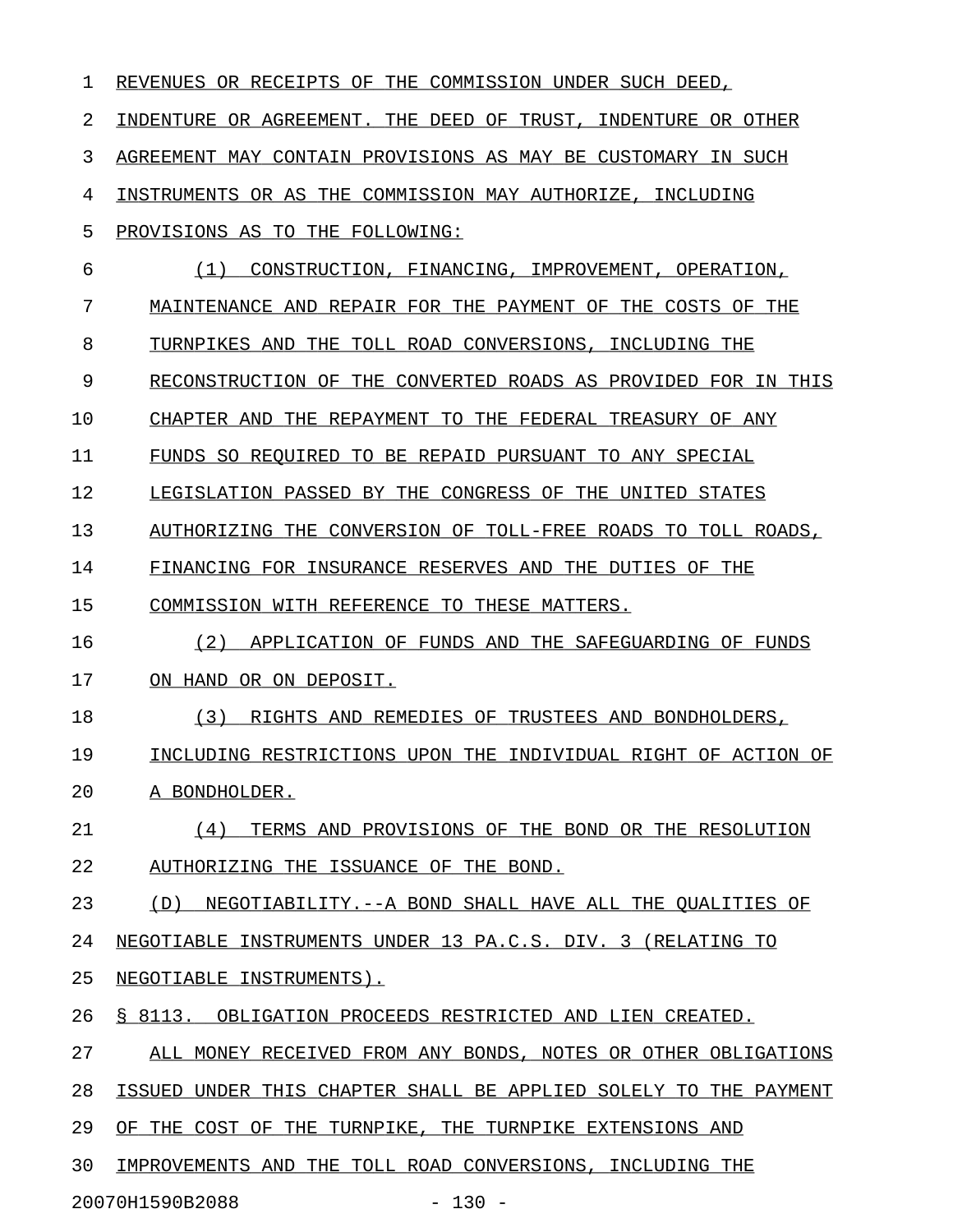| 1  | RECONSTRUCTION OF THE CONVERTED ROADS AS PROVIDED FOR IN THIS    |
|----|------------------------------------------------------------------|
| 2  | CHAPTER AND THE REPAYMENT TO THE FEDERAL TREASURY OF ANY FUNDS   |
| 3  | SO REQUIRED TO BE REPAID PURSUANT TO ANY SPECIAL LEGISLATION     |
| 4  | PASSED BY THE CONGRESS OF THE UNITED STATES AUTHORIZING THE      |
| 5  | CONVERSION OF TOLL-FREE ROADS TO TOLL ROADS OR TO THE            |
| 6  | APPURTENANT FUND. THERE IS CREATED AND GRANTED A LIEN UPON THE   |
| 7  | MONEY, UNTIL SO APPLIED, IN FAVOR OF HOLDERS OF THE BONDS, NOTES |
| 8  | OR OTHER OBLIGATIONS OR THE TRUSTEE PROVIDED FOR IN THIS CHAPTER |
| 9  | IN RESPECT OF THE BONDS, NOTES OR OTHER OBLIGATIONS.             |
| 10 | § 8114. TRUST INDENTURE AUTHORIZED.                              |
| 11 | SECURITY FOR BONDS. -- IN THE DISCRETION OF THE<br>(A)           |
| 12 | COMMISSION, THE BONDS, NOTES OR OTHER OBLIGATIONS MAY BE SECURED |
| 13 | BY A TRUST INDENTURE BY AND BETWEEN THE COMMISSION AND A         |
| 14 | CORPORATE TRUSTEE, WHICH MAY BE ANY TRUST COMPANY OR BANK HAVING |
| 15 | THE POWERS OF A TRUST COMPANY, WITHIN THIS COMMONWEALTH. THE     |
| 16 | TRUST INDENTURE MAY PLEDGE OR ASSIGN TOLLS AND REVENUE TO BE     |
| 17 | RECEIVED BUT SHALL NOT CONVEY OR MORTGAGE THE PENNSYLVANIA       |
| 18 | TURNPIKE SYSTEM, INCLUDING THE TURNPIKES AND TOLL ROAD           |
| 19 | CONVERSIONS PROVIDED FOR BY THIS CHAPTER.                        |
| 20 | (B) RIGHTS OF BONDHOLDERS. -- EITHER THE RESOLUTION PROVIDING    |
| 21 | FOR THE ISSUANCE OF THE BONDS, NOTES OR OTHER OBLIGATIONS OR THE |
| 22 | TRUST INDENTURE MAY CONTAIN PROVISIONS FOR PROTECTING AND        |
| 23 | ENFORCING THE RIGHTS AND REMEDIES OF THE BONDHOLDERS OR HOLDERS  |
| 24 | OF NOTES OR OTHER OBLIGATIONS AS MAY BE REASONABLE AND PROPER    |
| 25 | AND NOT IN VIOLATION OF LAW, INCLUDING COVENANTS SETTING FORTH   |
| 26 | THE DUTIES OF THE COMMISSION IN RELATION TO THE ACQUISITION OF   |
| 27 | PROPERTIES AND THE CONSTRUCTION, MAINTENANCE, OPERATION AND      |
| 28 | REPAIR AND INSURANCE OF THE TURNPIKES, AND THE CUSTODY,          |
| 29 | SAFEGUARDING AND APPLICATION OF ALL MONEY. IT SHALL BE LAWFUL    |
| 30 | FOR ANY BANK OR TRUST COMPANY INCORPORATED UNDER THE LAWS OF     |
|    | 20070H1590B2088<br>$-131 -$                                      |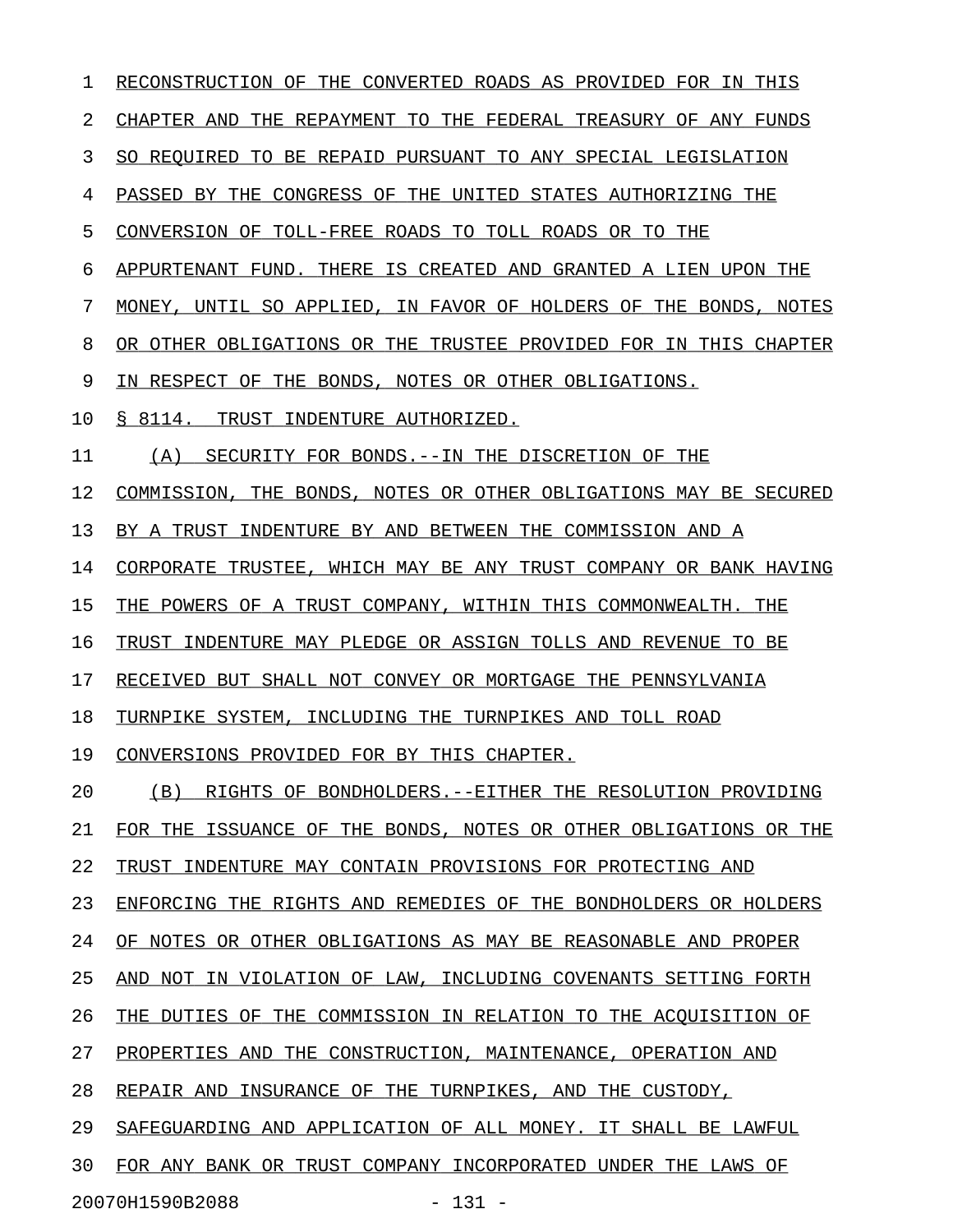| T  | THIS COMMONWEALTH TO ACT AS A DEPOSITORY OF THE PROCEEDS OF      |
|----|------------------------------------------------------------------|
| 2  | BONDS, NOTES OR OTHER OBLIGATIONS OR REVENUES AND TO FURNISH THE |
| 3  | INDEMNITY BONDS OR TO PLEDGE THE SECURITIES AS MAY BE REQUIRED   |
| 4  | BY THE COMMISSION. THE TRUST INDENTURE MAY SET FORTH THE RIGHTS  |
| 5  | AND REMEDIES OF THE BONDHOLDERS OR HOLDERS OF NOTES OR OTHER     |
| 6  | OBLIGATIONS AND OF THE TRUSTEE AND MAY RESTRICT THE INDIVIDUAL   |
| 7  | RIGHT OF ACTION OF BONDHOLDERS OR HOLDERS OF NOTES OR OTHER      |
| 8  | OBLIGATIONS AS IS CUSTOMARY IN TRUST INDENTURES SECURING BONDS,  |
| 9  | DEBENTURES OF CORPORATIONS, NOTES OR OTHER OBLIGATIONS. IN       |
| 10 | ADDITION TO THE FOREGOING, THE TRUST INDENTURE MAY CONTAIN OTHER |
| 11 | PROVISIONS AS THE COMMISSION MAY DEEM REASONABLE AND PROPER FOR  |
| 12 | THE SECURITY OF BONDHOLDERS OR HOLDERS OF NOTES OR OTHER         |
| 13 | OBLIGATIONS. ALL EXPENSES INCURRED IN CARRYING OUT THE TRUST     |
| 14 | INDENTURE MAY BE TREATED AS PART OF THE COST OF MAINTENANCE,     |
| 15 | OPERATION AND REPAIR OF THE TURNPIKES AND TOLL ROAD CONVERSIONS  |
| 16 | PROVIDED FOR BY THIS CHAPTER.                                    |
| 17 | S 8115. COMMISSION AND OBLIGATIONS TAX EXEMPT.                   |
| 18 | THE ACCOMPLISHMENT BY THE COMMISSION OF THE AUTHORIZED           |
| 19 | PURPOSES STATED IN THIS CHAPTER BEING FOR THE BENEFIT OF THE     |
| 20 | PEOPLE OF THIS COMMONWEALTH AND FOR THE IMPROVEMENT OF THEIR     |
| 21 | COMMERCE AND PROSPERITY, IN WHICH ACCOMPLISHMENT THE COMMISSION  |
| 22 | WILL BE PERFORMING ESSENTIAL GOVERNMENTAL FUNCTIONS, THE         |
| 23 | COMMISSION SHALL NOT BE REQUIRED TO PAY ANY TAXES OR ASSESSMENTS |
| 24 | ON ANY PROPERTY ACOUIRED OR USED BY IT FOR THE PURPOSES PROVIDED |
| 25 | IN THIS CHAPTER, AND THE BONDS, NOTES OR OTHER OBLIGATIONS       |
| 26 | ISSUED BY THE COMMISSION, THEIR TRANSFER AND THE INCOME          |
| 27 | THEREFROM, INCLUDING ANY PROFITS MADE ON THE SALE THEREOF, SHALL |
| 28 | AT ALL TIMES BE FREE FROM TAXATION WITHIN THIS COMMONWEALTH.     |
| 29 | § 8116. COLLECTION AND DISPOSITION OF TOLLS AND OTHER REVENUE.   |
| 30 | (A) ESTABLISHMENT AND CHANGES IN TOLL AMOUNTS.--SUBJECT TO       |
|    |                                                                  |

20070H1590B2088 - 132 -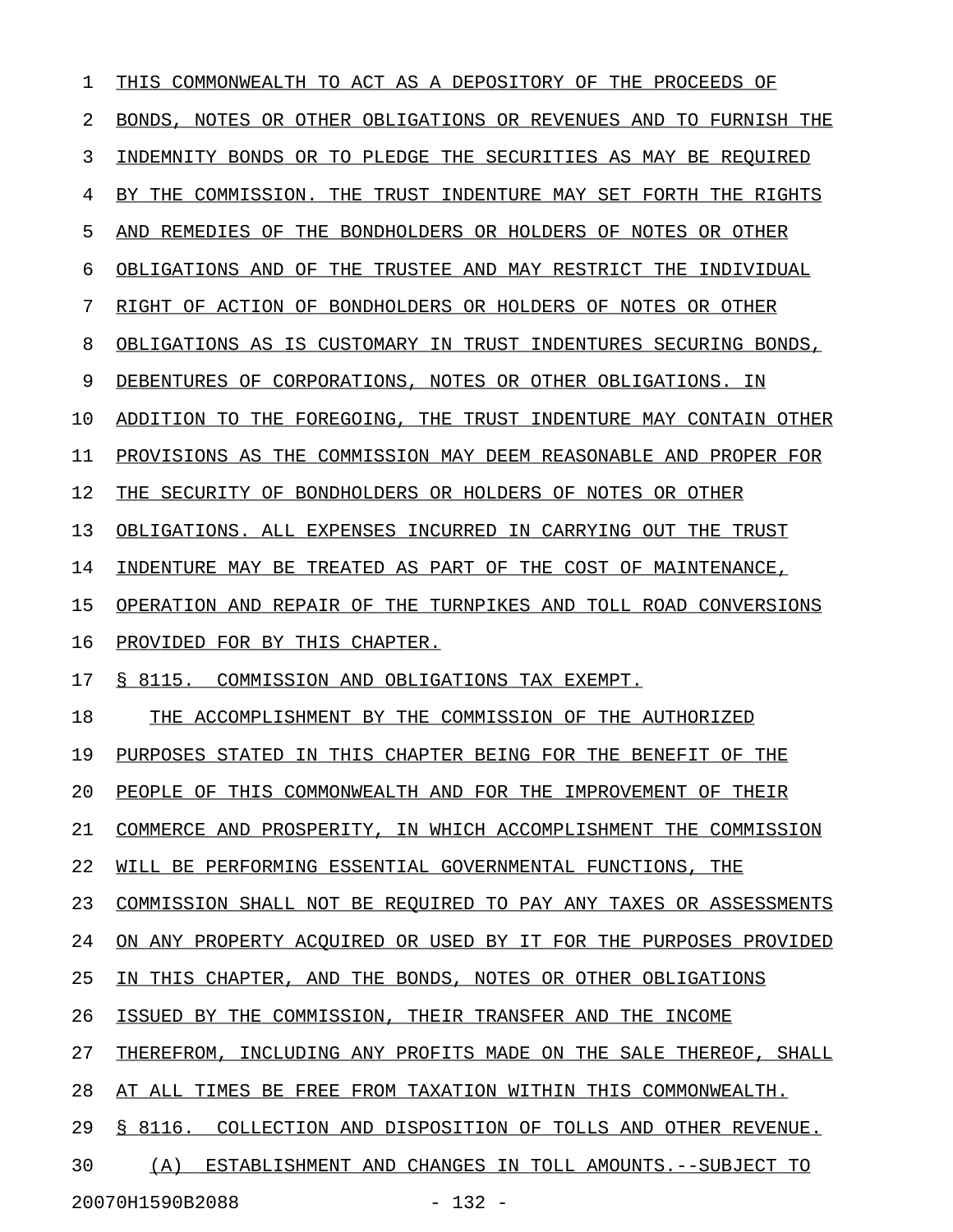| $\mathbf 1$ | INTO BY THE COMMISSION,<br>THE<br>TERMS OF ANY TRUST<br>INDENTURE<br>ENTERED |
|-------------|------------------------------------------------------------------------------|
| 2           | ANY RESOLUTION AUTHORIZING THE ISSUANCE OF ANY BONDS, NOTES OR               |
| 3           | OTHER OBLIGATIONS OF THE COMMISSION,<br>THE COMMISSION IS                    |
| 4           | TO REVISE TOLLS FOR THE USE OF<br>AUTHORIZED: TO FIX AND<br>THE              |
| 5           | PENNSYLVANIA TURNPIKE SYSTEM AND<br>THE DIFFERENT PARTS OR SECTIONS          |
| 6           | THE SYSTEM, INCLUDING THE<br>TURNPIKE,<br>THE TURNPIKE EXTENSIONS<br>OF      |
| 7           | IMPROVEMENTS AND THE<br>TOLL ROAD CONVERSIONS AUTHORIZED BY<br>AND           |
| 8           | THIS CHAPTER: TO CHARGE AND COLLECT THE TOLLS; TO CONTRACT WITH              |
| 9           | PARTNERSHIP, ASSOCIATION OR CORPORATION DESIRING THE<br>ANY PERSON,          |
| 10          | INCLUDING THE RIGHT-OF-WAY ADJOINING<br>USE<br>OF ANY PART THEREOF,          |
| 11          | PAVED PORTION, FOR PLACING THEREON TELEPHONE, TELEGRAPH,<br>THE              |
| 12          | ELECTRIC LIGHT OR POWER LINES, GAS STATIONS, GARAGES,<br>STORES,             |
| 13          | RESTAURANTS AND ADVERTISING SIGNS, OR FOR ANY OTHER<br>HOTELS,               |
| 14          | EXCEPT FOR TRACKS FOR RAILROAD OR RAILWAY USE; AND TO<br>PURPOSE,            |
| 15          | CONDITIONS, RENTS AND RATES OF CHARGES FOR USE.<br>FIX THE<br>TERMS.         |
| 16          | TOLLS SHALL BE FIXED AND ADJUSTED AS TO PROVIDE FUNDS AT LEAST               |
| 17          | WITH OTHER REVENUES OF THE PENNSYLVANIA TURNPIKE<br>SUFFICIENT               |
| 18          | SYSTEM, IF<br>ANY ,<br>TO PAY:                                               |
| 19          | (1)<br>COST OF CONSTRUCTING, MAINTAINING, REPAIRING AND<br>THE               |
| 20          | OPERATING THE PENNSYLVANIA TURNPIKE SYSTEM AND THE DIFFERENT                 |
| 21          | PARTS AND SECTIONS OF THE SYSTEM; AND                                        |
| 22          | (2)<br>ANY BONDS, NOTES OR OTHER OBLIGATIONS AND THE                         |
| 23          | INTEREST THEREON OF THE COMMISSION, AND ALL SINKING FUND                     |
| 24          | REQUIREMENTS OF THE COMMISSION, AND OTHER REQUIREMENTS                       |
| 25          | PROVIDED FOR BY ANY RESOLUTION AUTHORIZING THE ISSUANCE OF                   |
| 26          | THE BONDS, NOTES OR OTHER OBLIGATIONS BY THE COMMISSION, OR                  |
| 27          | BY ANY TRUST INDENTURE TO WHICH THE COMMISSION IS A PARTY, AS                |
| 28          | THE SAME SHALL BECOME DUE.                                                   |
| 29          | (B)<br>RESTRICTIONS ON TOLL REVENUE.--TOLLS SHALL NOT BE                     |
| 30          | SUBJECT TO SUPERVISION OR REGULATION BY ANY OTHER STATE                      |

20070H1590B2088 - 133 -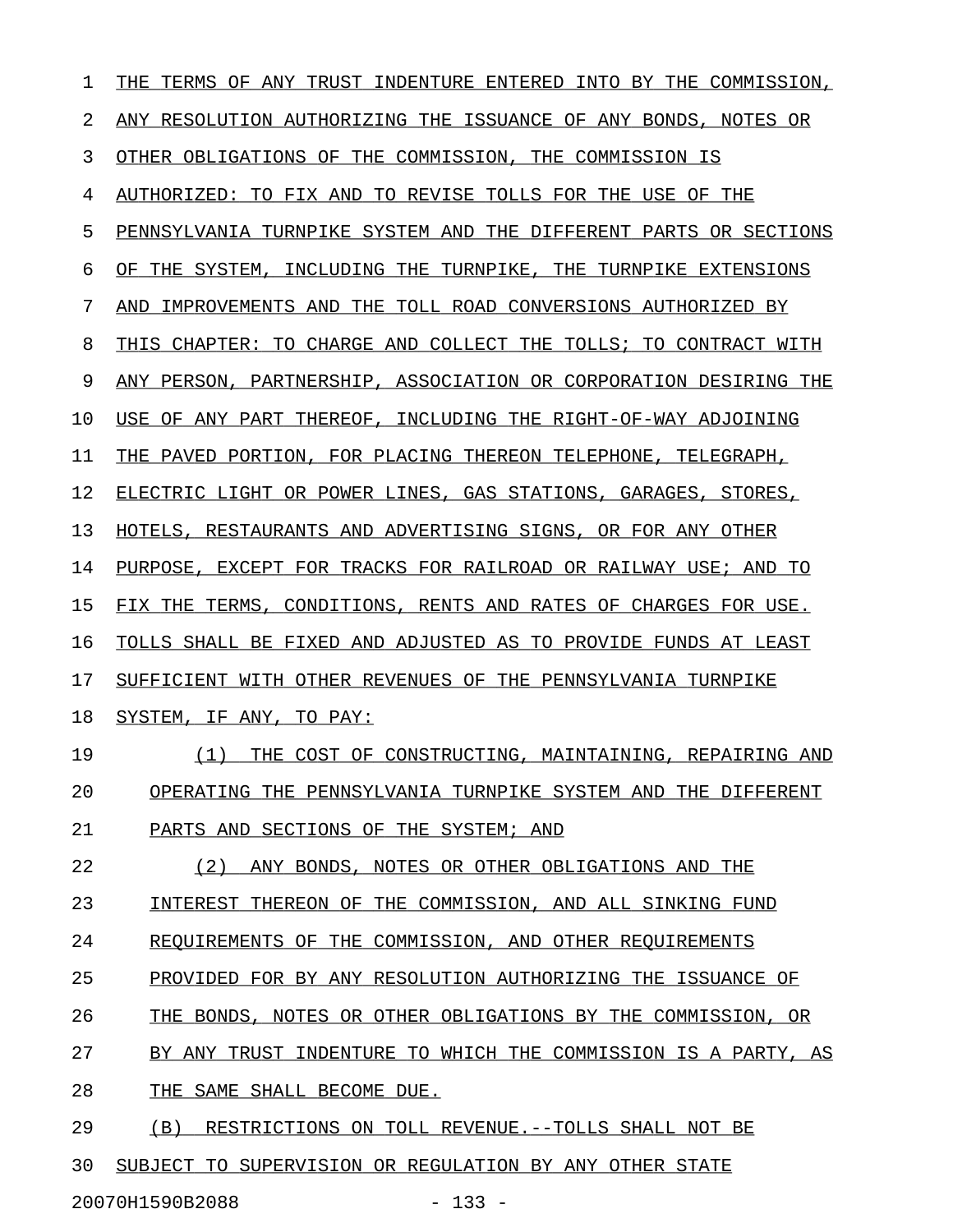| 1  | <b>BOARD</b><br>BUREAU OR AGENCY. SUBJECT<br>TO<br>TERMS<br>OF<br>COMMISSION,<br>THE<br>ANY |
|----|---------------------------------------------------------------------------------------------|
| 2  | PRESENTLY EXISTING TRUST INDENTURE ENTERED<br>INTO BY THE                                   |
| 3  | COMMISSION AND ANY PRESENTLY EXISTING RESOLUTION AUTHORIZING THE                            |
| 4  | ISSUANCE OF<br>ANY BONDS, NOTES OR OTHER OBLIGATIONS OF<br>THE                              |
| 5  | TOLLS AND ALL OTHER REVENUE DERIVED<br>COMMISSION,<br>THE<br>FROM THE                       |
| 6  | PENNSYLVANIA TURNPIKE SYSTEM SHALL BE SET ASIDE AND<br>PLEDGED AS                           |
| 7  | MAY BE PROVIDED<br>IN ANY RESOLUTIONS,<br>TRUST<br>INDENTURES OR ANY                        |
| 8  | THE COMMISSION MAY HEREAFTER ADOPT OR<br>OTHER AGREEMENTS THAT                              |
| 9  | HEREAFTER ENTER INTO WITH RESPECT TO THE ISSUANCE OF BONDS,                                 |
| 10 | NOTES OR OTHER OBLIGATIONS OF THE COMMISSION.                                               |
| 11 | \$8116.1.<br>ELECTRONIC TOLL COLLECTION.                                                    |
| 12 | (A)<br>LIABILITY OF OWNER.--                                                                |
| 13 | AN OPERATOR OF A VEHICLE FAILS TO PAY THE<br>(1)<br>TF.                                     |
| 14 | PRESCRIBED TOLL AT ANY LOCATION WHERE TOLLS ARE COLLECTED BY                                |
| 15 | MEANS OF<br>ELECTRONIC TOLL COLLECTION,<br>THE OWNER OF THE VEHICLE                         |
| 16 | THE COMMISSION FOR FAILURE OF<br>SHALL BE<br>LIABLE<br>TO.<br>THE<br>OPERATOR               |
| 17 | THE VEHICLE TO COMPLY WITH THIS SECTION IF THE VIOLATION<br>ΟF                              |
| 18 | IS EVIDENCED BY INFORMATION OBTAINED FROM A VIOLATION                                       |
| 19 | ENFORCEMENT SYSTEM.                                                                         |
| 20 | (2)<br>IF A VIOLATION OF THIS SECTION IS COMMITTED, THE                                     |
| 21 | REGISTRATION PLATE NUMBER OF THE VEHICLE AS RECORDED BY A                                   |
| 22 | VIOLATION ENFORCEMENT SYSTEM SHALL ESTABLISH AN INFERENCE                                   |
| 23 | THAT THE OWNER OF THE VEHICLE WAS THEN OPERATING THE VEHICLE.                               |
| 24 | THE INFERENCE SHALL BE OVERCOME IF THE OWNER DOES ALL OF THE                                |
| 25 | FOLLOWING:                                                                                  |
| 26 | (T)<br>TESTIFIES THAT THE OWNER WAS NOT OPERATING THE                                       |
| 27 | VEHICLE AT THE TIME OF THE VIOLATION.                                                       |
| 28 | (II)<br>SUBMITS TO AN EXAMINATION AS TO WHO AT THE TIME                                     |
| 29 | WAS OPERATING THE VEHICLE.                                                                  |
| 30 | (III) REVEALS THE NAME AND RESIDENCE ADDRESS, IF                                            |
|    |                                                                                             |

20070H1590B2088 - 134 -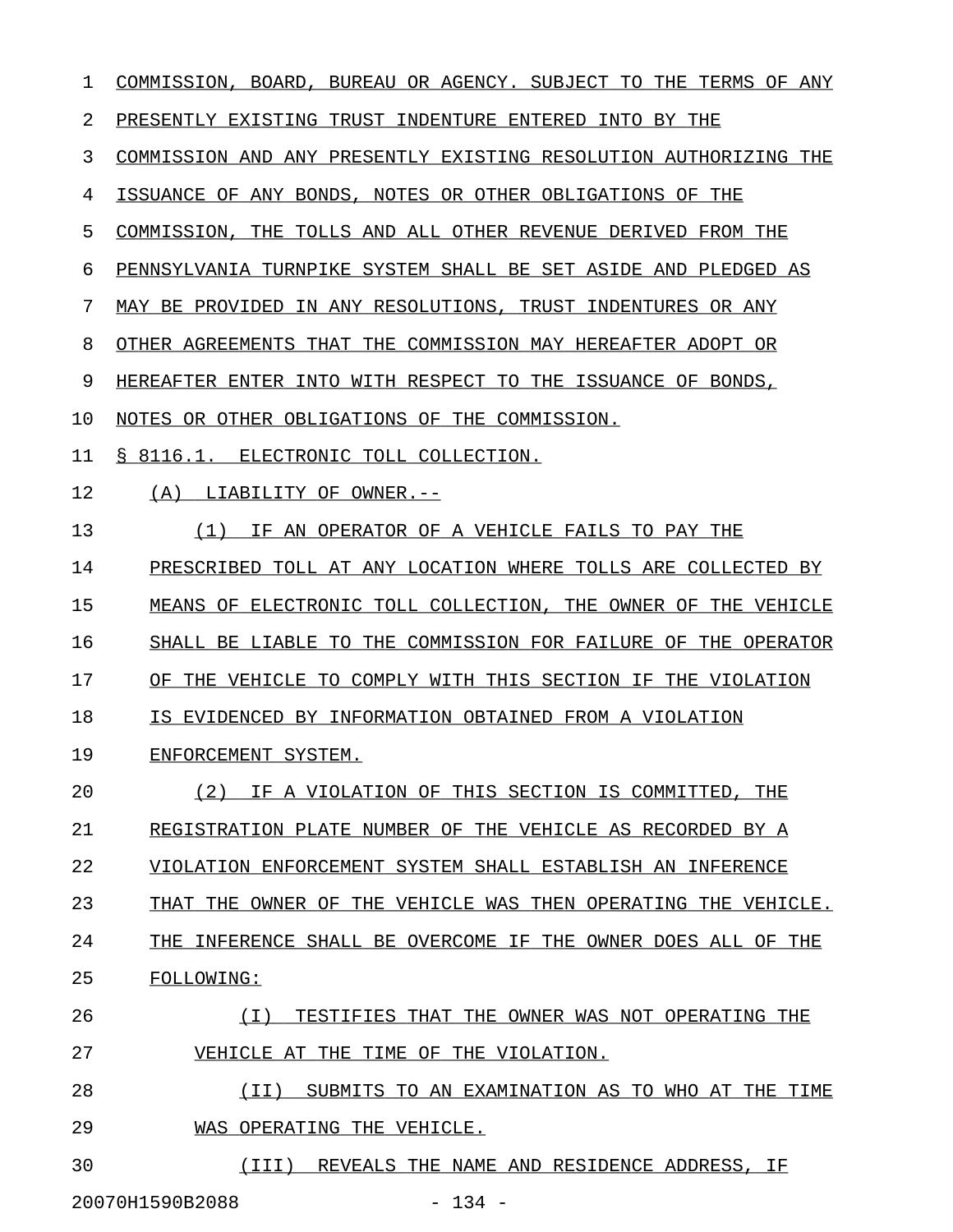1 KNOWN, OF THE OPERATOR OF THE VEHICLE. 2 (3) IF AN ACTION OR PROCEEDING IS COMMENCED IN A COUNTY 3 OTHER THAN THAT OF THE RESIDENCE OF THE OWNER, A VERIFIED 4 WRITTEN STATEMENT SETTING FORTH THE FACTS PRESCRIBED UNDER 5 PARAGRAPH (2)(I), (II) AND (III) SHALL SUFFICE TO OVERCOME 6 THE INFERENCE. 7 (4) IF THE INFERENCE IS OVERCOME, THE OPERATOR OF THE 8 VEHICLE MAY BE HELD LIABLE UNDER THIS SECTION FOR FAILURE TO 9 PAY THE PRESCRIBED TOLL IN THE SAME MANNER AS IF THE OPERATOR 10 WERE THE OWNER OF THE VEHICLE. 11 (B) IMPOSITION OF LIABILITY.--LIABILITY UNDER THIS SECTION 12 SHALL BE IMPOSED UPON AN OWNER FOR A VIOLATION OF THIS SECTION 13 OR THE REGULATIONS OF THE COMMISSION OCCURRING WITHIN THE 14 TERRITORIAL LIMITS OF THIS COMMONWEALTH. IF A VIOLATION IS 15 COMMITTED AS EVIDENCED BY A VIOLATION ENFORCEMENT SYSTEM, THE 16 FOLLOWING SHALL APPLY: 17 (1) THE COMMISSION OR AN AUTHORIZED AGENT OR EMPLOYEE 18 MUST PREPARE AND MAIL A NOTICE OF VIOLATION AS FOLLOWS: 19 (I) THE NOTICE OF VIOLATION MUST BE SENT BY FIRST \_\_\_\_\_\_\_\_\_\_\_\_\_\_\_\_\_\_\_\_\_\_\_\_\_\_\_\_\_\_\_\_\_\_\_\_\_\_\_\_\_\_\_\_\_\_\_\_\_\_ 20 CLASS MAIL TO EACH PERSON ALLEGED TO BE LIABLE AS AN 21 OWNER FOR A VIOLATION OF THIS SECTION. 22 (II) THE NOTICE MUST BE MAILED AT THE ADDRESS SHOWN \_\_\_\_\_\_\_\_\_\_\_\_\_\_\_\_\_\_\_\_\_\_\_\_\_\_\_\_\_\_\_\_\_\_\_\_\_\_\_\_\_\_\_\_\_\_\_\_\_\_\_\_ 23 ON THE VEHICLE REGISTRATION OR AT THE ADDRESS OF THE 24 OPERATOR, AS APPLICABLE. NOTICE MUST BE MAILED NO LATER 25 THAN 60 DAYS AFTER: 26 (A) THE ALLEGED CONDUCT; OR 27 (B) THE DATE THE INFERENCE IS OVERCOME UNDER \_\_\_\_\_\_\_\_\_\_\_\_\_\_\_\_\_\_\_\_\_\_\_\_\_\_\_\_\_\_\_\_\_\_\_\_\_\_\_\_\_\_\_\_\_ 28 SUBSECTION (A)(2). 29 (III) PERSONAL SERVICE IS NOT REQUIRED. 30  $(IV)$  THE NOTICE MUST CONTAIN ALL OF THE FOLLOWING: 20070H1590B2088 - 135 -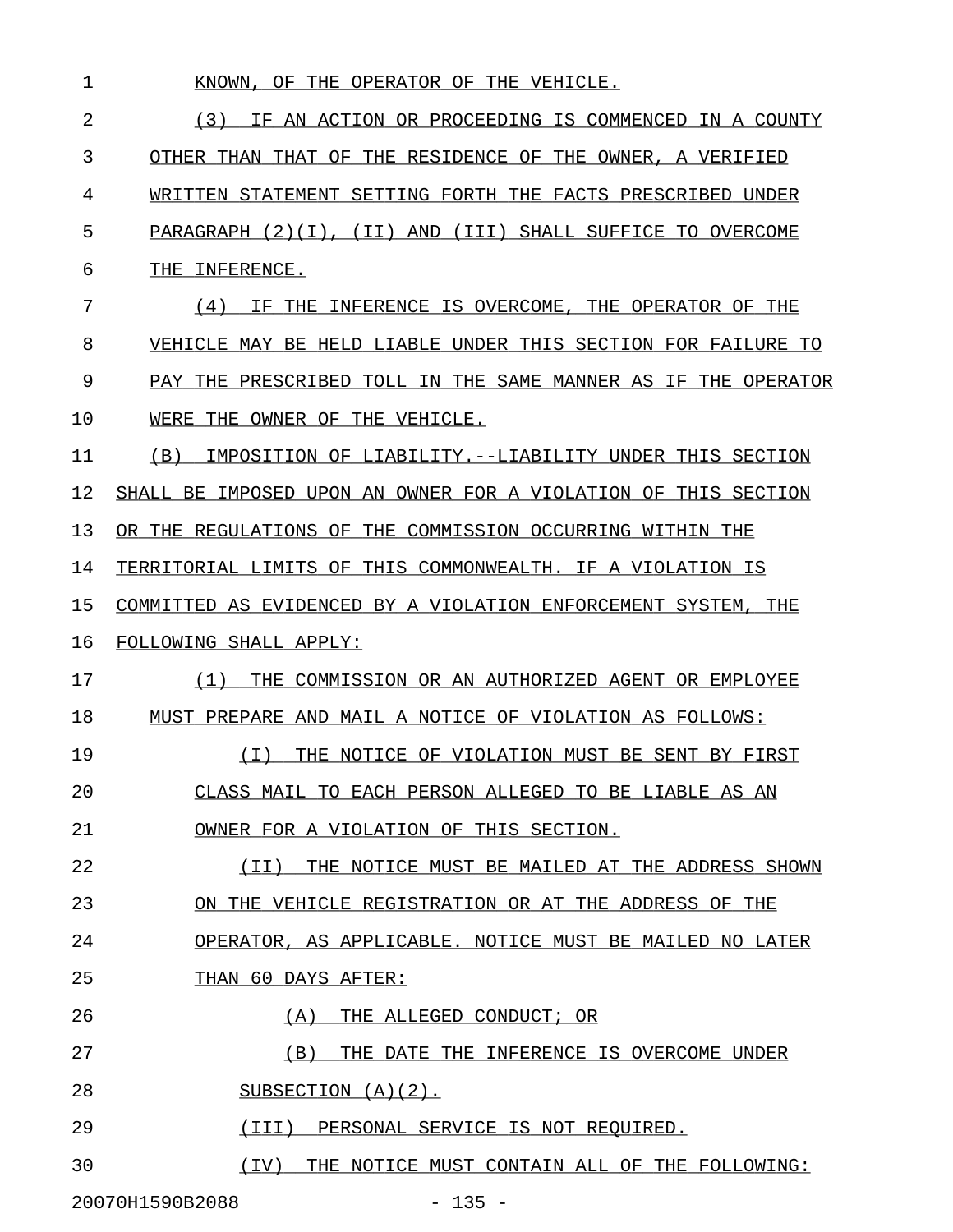1 (A) INFORMATION ADVISING THE PERSON CHARGED OF \_\_\_\_\_\_\_\_\_\_\_\_\_\_\_\_\_\_\_\_\_\_\_\_\_\_\_\_\_\_\_\_\_\_\_\_\_\_\_\_\_\_\_\_\_\_\_ 2 THE MANNER AND TIME IN WHICH THE LIABILITY ALLEGED IN 3 THE NOTICE MAY BE CONTESTED. 4 (B) A WARNING ADVISING THE PERSON CHARGED THAT \_\_\_\_\_\_\_\_\_\_\_\_\_\_\_\_\_\_\_\_\_\_\_\_\_\_\_\_\_\_\_\_\_\_\_\_\_\_\_\_\_\_\_\_\_\_\_ 5 FAILURE TO CONTEST IN THE MANNER AND TIME PROVIDED 6 SHALL BE DEEMED AN ADMISSION OF LIABILITY AND THAT A 7 DEFAULT JUDGMENT MAY BE ENTERED ON THE NOTICE. 8 (1.1) A MANUAL OR AUTOMATIC RECORD OF MAILING PREPARED 9 IN THE ORDINARY COURSE OF BUSINESS SHALL BE PRIMA FACIE 10 EVIDENCE OF THE MAILING OF NOTICE. 11 (2) IF AN OWNER OF A VEHICLE OR AN OWNER THAT IS A 12 LESSOR OF A VEHICLE RECEIVES A NOTICE OF VIOLATION UNDER THIS 13 SECTION FOR ANY TIME PERIOD DURING WHICH THE VEHICLE WAS 14 REPORTED TO A POLICE DEPARTMENT AS HAVING BEEN STOLEN, IT 15 SHALL BE A DEFENSE TO THE ALLEGATION OF LIABILITY THAT THE 16 VEHICLE HAD BEEN REPORTED TO THE POLICE AS HAVING BEEN STOLEN 17 PRIOR TO THE TIME THE VIOLATION OCCURRED AND THAT THE VEHICLE 18 HAD NOT BEEN RECOVERED BY THE TIME OF THE VIOLATION. FOR 19 PURPOSES OF ASSERTING THE DEFENSE UNDER THIS PARAGRAPH, IT 20 SHALL BE SUFFICIENT THAT A CERTIFIED COPY OF THE POLICE 21 REPORT ON THE STOLEN VEHICLE BE SENT BY FIRST CLASS MAIL TO 22 THE COMMISSION WITHIN 30 DAYS AFTER RECEIVING THE ORIGINAL 23 NOTICE OF VIOLATION. FAILURE TO SEND THE INFORMATION WITHIN 24 THE TIME LIMIT UNDER THIS PARAGRAPH SHALL RENDER THE OWNER OR 25 LESSOR LIABLE FOR THE PENALTY PRESCRIBED BY THIS SECTION. 26 (3) AN OWNER THAT IS A LESSOR OF A VEHICLE AS TO WHICH A 27 NOTICE OF VIOLATION WAS ISSUED UNDER PARAGRAPH (1) SHALL NOT 28 BE LIABLE FOR A VIOLATION IF THE OWNER SENDS TO THE 29 COMMISSION A COPY OF THE RENTAL, LEASE OR OTHER CONTRACT 30 DOCUMENT COVERING THE VEHICLE ON THE DATE OF THE VIOLATION,

20070H1590B2088 - 136 -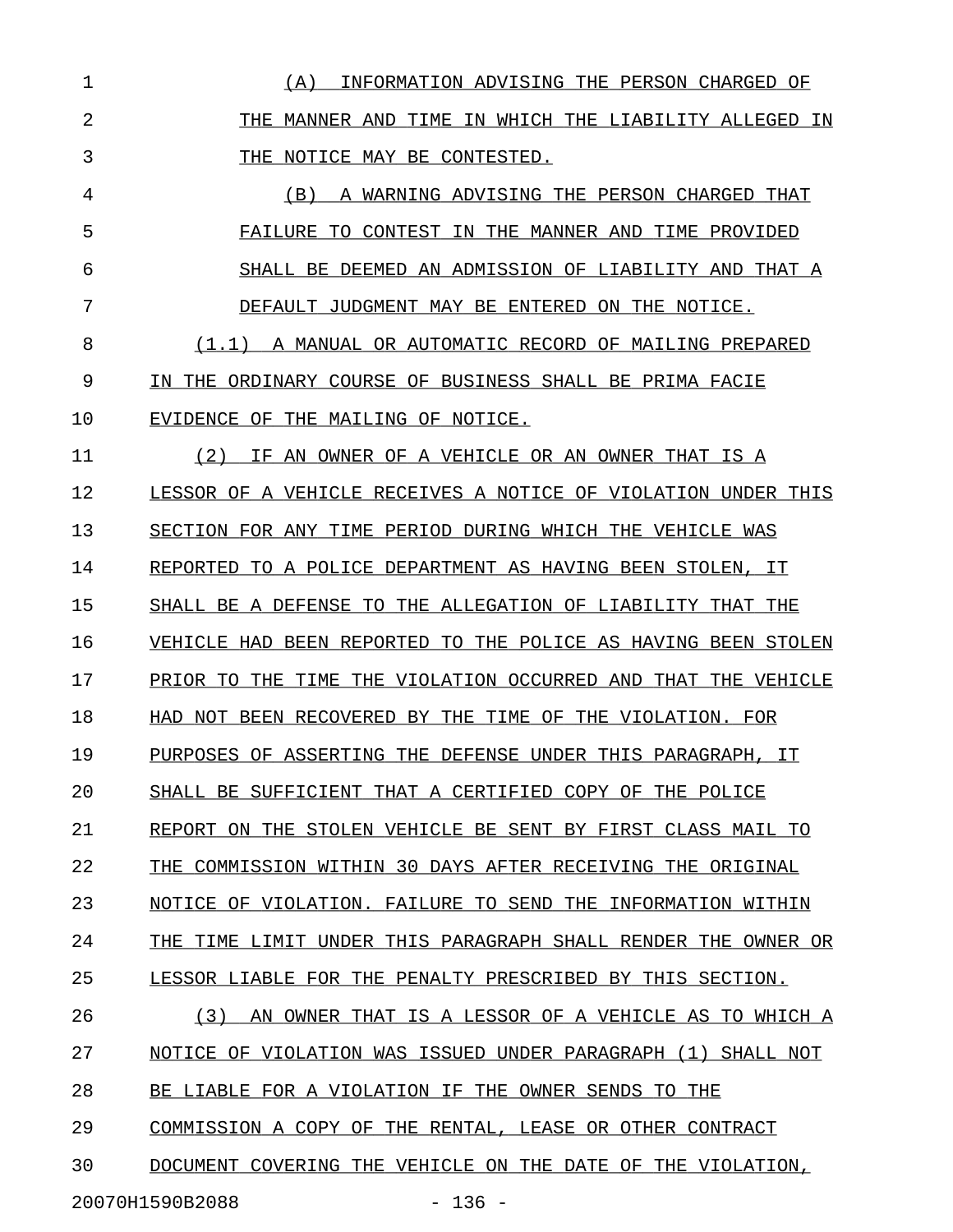1 WITH THE NAME AND ADDRESS OF THE LESSEE CLEARLY LEGIBLE TO 2 THE COMMISSION, WITHIN 30 DAYS AFTER RECEIVING THE ORIGINAL 3 NOTICE OF VIOLATION. FAILURE TO SEND THE INFORMATION WITHIN 4 THE TIME LIMIT UNDER THIS PARAGRAPH SHALL RENDER THE LESSOR 5 LIABLE FOR THE PENALTY PRESCRIBED BY THIS SECTION. IF THE 6 LESSOR COMPLIES WITH THE PROVISIONS OF THIS SECTION, THE 7 LESSEE OF THE VEHICLE ON THE DATE OF THE VIOLATION SHALL BE 8 DEEMED TO BE THE OWNER OF THE VEHICLE FOR PURPOSES OF THIS 9 SECTION AND SHALL BE SUBJECT TO LIABILITY FOR THE PENALTY 10 UNDER THIS SECTION. 11 (4) A CERTIFIED REPORT OR A FACSIMILE REPORT OF AN 12 AUTHORIZED AGENT OR EMPLOYEE OF THE COMMISSION REPORTING A 13 VIOLATION OF THIS SECTION OR REGULATIONS OF THE COMMISSION 14 BASED UPON THE RECORDED INFORMATION OBTAINED FROM A VIOLATION 15 ENFORCEMENT SYSTEM SHALL BE PRIMA FACIE EVIDENCE OF THE FACTS 16 CONTAINED IN THE REPORT AND SHALL BE ADMISSIBLE AS AN 17 OFFICIAL RECORD KEPT IN THE ORDINARY COURSE OF BUSINESS IN 18 ANY PROCEEDING CHARGING A VIOLATION OF THIS SECTION OR THE 19 TOLL COLLECTION REGULATIONS OF THE COMMISSION. 20  $(5)$  NOTWITHSTANDING ANY OTHER PROVISION OF LAW, 21 VIDEOTAPES, PHOTOGRAPHS, MICROPHOTOGRAPHS, OTHER RECORDED 22 IMAGES, WRITTEN RECORDS, REPORTS OR FACSIMILES PREPARED 23 PURSUANT TO THIS SECTION SHALL BE FOR THE EXCLUSIVE USE OF 24 THE COMMISSION, ITS AUTHORIZED AGENTS, ITS EMPLOYEES AND LAW 25 ENFORCEMENT OFFICIALS FOR THE PURPOSE OF DISCHARGING DUTIES 26 UNDER THIS SECTION AND THE REGULATIONS OF THE COMMISSION. THE 27 INFORMATION SHALL NOT BE DEEMED A PUBLIC RECORD UNDER THE ACT 28 OF JUNE 21, 1957 (P.L.390, NO.212), REFERRED TO AS THE RIGHT-29 TO-KNOW LAW. THE INFORMATION SHALL NOT BE DISCOVERABLE BY 30 COURT ORDER OR OTHERWISE; NOR SHALL IT BE OFFERED IN EVIDENCE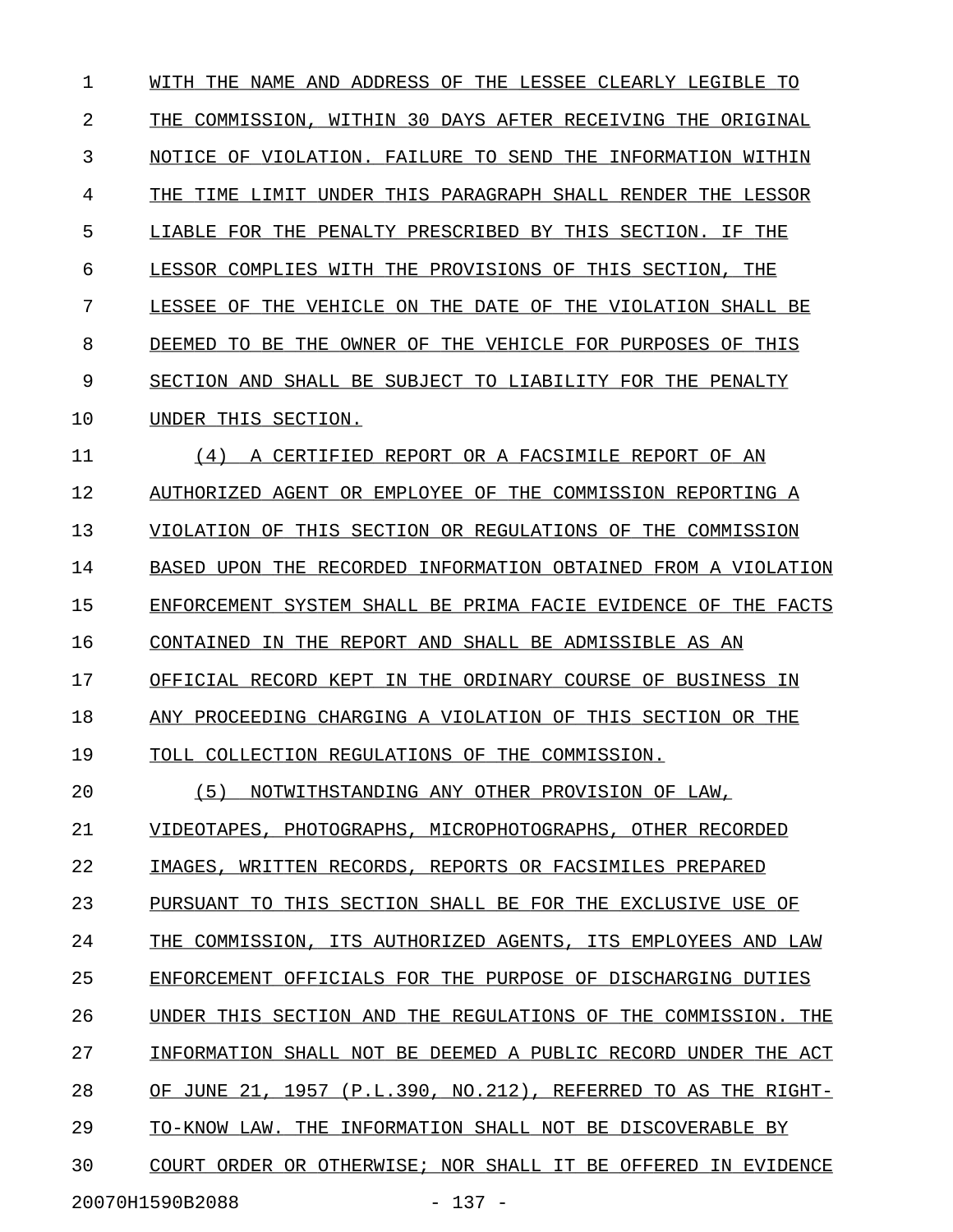| 1  | IN ANY ACTION OR PROCEEDING WHICH IS NOT DIRECTLY RELATED<br>TО |
|----|-----------------------------------------------------------------|
| 2  | A VIOLATION OF THIS SECTION, THE REGULATIONS OF THE             |
| 3  | COMMISSION OR INDEMNIFICATION FOR LIABILITY IMPOSED PURSUANT    |
| 4  | TO THIS SECTION. THE RESTRICTIONS SET FORTH IN THIS             |
| 5  | PARAGRAPH:                                                      |
| 6  | ( I )<br>SHALL NOT BE DEEMED TO PRECLUDE A COURT OF             |
| 7  | COMPETENT JURISDICTION FROM ISSUING AN ORDER DIRECTING          |
| 8  | THAT THE INFORMATION BE PROVIDED TO LAW ENFORCEMENT             |
| 9  | OFFICIALS IF THE INFORMATION IS REASONABLY DESCRIBED AND        |
| 10 | IS REOUESTED SOLELY IN CONNECTION WITH A CRIMINAL LAW           |
| 11 | ENFORCEMENT ACTION;                                             |
| 12 | SHALL NOT BE DEEMED TO PRECLUDE THE EXCHANGE OF<br>(II)         |
| 13 | THE INFORMATION BETWEEN ANY ENTITIES WITH JURISDICTION          |
| 14 | OVER OR WHICH OPERATE AN ELECTRONIC TOLL COLLECTION             |
| 15 | SYSTEM IN THIS COMMONWEALTH OR ANY OTHER JURISDICTION;          |
| 16 | <u>AND</u>                                                      |
| 17 | SHALL NOT BE DEEMED TO PROHIBIT THE USE OF<br>(III)             |
| 18 | INFORMATION EXCLUSIVELY FOR THE PURPOSE OF BILLING              |
| 19 | ELECTRONIC TOLL COLLECTION ACCOUNT HOLDERS, DEDUCTING           |
| 20 | TOLL CHARGES FROM THE ACCOUNT OF AN ACCOUNT HOLDER,             |
| 21 | ENFORCING TOLL COLLECTION LAWS AND RELATED REGULATIONS OR       |
| 22 | ENFORCING THE PROVISIONS OF AN ACCOUNT HOLDER AGREEMENT.        |
| 23 | AN IMPOSITION OF LIABILITY UNDER THIS SECTION MUST<br>(6)       |
| 24 | BE BASED UPON A PREPONDERANCE OF EVIDENCE.                      |
| 25 | (7)<br>AN IMPOSITION OF LIABILITY PURSUANT TO THIS SECTION      |
| 26 | SHALL NOT BE DEEMED A CONVICTION OF AN OWNER AND SHALL NOT BE   |
| 27 | MADE PART OF THE MOTOR VEHICLE OPERATING RECORD OF THE PERSON   |
| 28 | UPON WHOM THE LIABILITY IS IMPOSED, NOR SHALL IT BE             |
| 29 | CONSIDERED IN THE PROVISION OF MOTOR VEHICLE INSURANCE          |
| 30 | COVERAGE.                                                       |
|    | $-138 -$<br>20070H1590B2088                                     |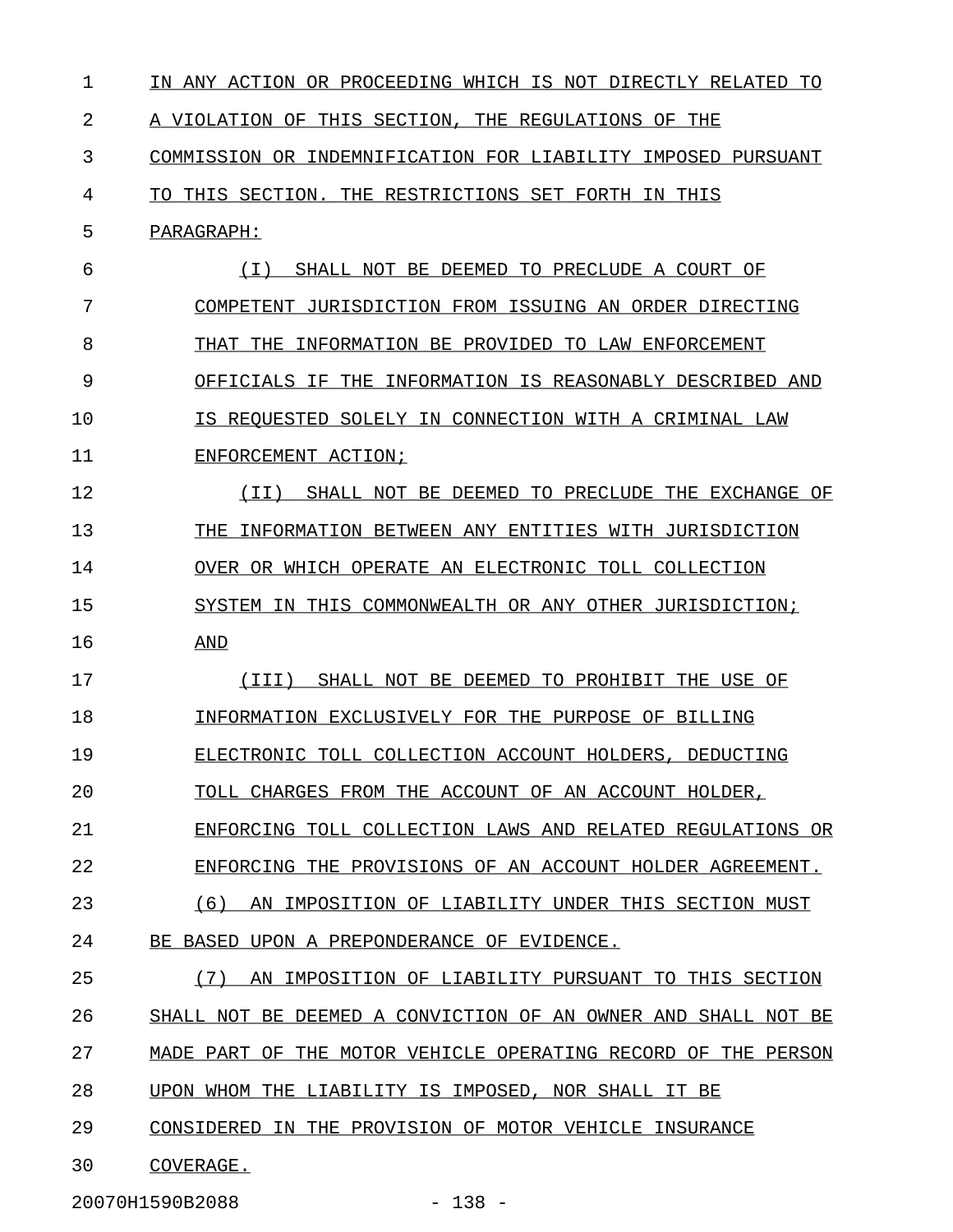| 1  | (8)<br>AN<br>OWNER THAT ADMITS, IS FOUND LIABLE OR FAILS TO        |
|----|--------------------------------------------------------------------|
| 2  | RESPOND TO THE NOTICE OF VIOLATION FOR A VIOLATION OF THIS         |
| 3  | SECTION SHALL BE CIVILLY LIABLE TO THE COMMISSION FOR ALL OF       |
| 4  | THE FOLLOWING:                                                     |
| 5  | EITHER:<br>( I )                                                   |
| 6  | THE AMOUNT OF THE TOLL EVADED OR ATTEMPTED<br>(A)                  |
| 7  | IF THE AMOUNT CAN BE DETERMINED; OR<br>BE EVADED<br>TО             |
| 8  | (B)<br>MAXIMUM TOLL FROM THE FARTHEST POINT OF<br>THE              |
| 9  | ON THE PENNSYLVANIA TURNPIKE TO THE ACTUAL<br>ENTRY                |
| 10 | POINT OF EXIT IF THE AMOUNT OF THE TOLL EVADED OR                  |
| 11 | ATTEMPTED TO BE EVADED CANNOT BE DETERMINED.                       |
| 12 | A REASONABLE ADMINISTRATIVE FEE NOT TO EXCEED<br>( I I )           |
| 13 | \$35 PER NOTIFICATION.                                             |
| 14 | (9)<br>NOTHING IN THIS SECTION SHALL BE CONSTRUED TO LIMIT         |
| 15 | THE LIABILITY OF THE OPERATOR OF A VEHICLE FOR A VIOLATION OF      |
| 16 | THIS SECTION OR OF THE REGULATIONS OF THE COMMISSION.              |
| 17 | (C)<br>PLACEMENT OF ELECTRONIC TOLL COLLECTION DEVICE.--AN         |
| 18 | ELECTRONIC TOLL COLLECTION DEVICE WHICH IS AFFIXED<br>TO THE FRONT |
| 19 | WINDSHIELD OF A VEHICLE IN ACCORDANCE WITH THE REGULATIONS OF      |
| 20 | THE COMMISSION SHALL NOT BE DEEMED TO CONSTITUTE A VIOLATION OF    |
| 21 | 75 PA.C.S. § 4524 (RELATING TO WINDSHIELD OBSTRUCTIONS AND         |
| 22 | WIPERS).                                                           |
| 23 | PRIVACY OF ELECTRONIC TOLL COLLECTION ACCOUNT HOLDER<br>(D)        |
| 24 | INFORMATION.--                                                     |
| 25 | EXCEPT AS SET FORTH PARAGRAPH (2), NOTWITHSTANDING<br>(1)          |
| 26 | ANY OTHER PROVISION OF LAW, ALL OF THE FOLLOWING APPLY TO          |
| 27 | INFORMATION KEPT BY THE COMMISSION, ITS AUTHORIZED AGENTS OR       |
| 28 | ITS EMPLOYEES WHICH IS RELATED TO THE ACCOUNT OF AN                |
| 29 | ELECTRONIC TOLL COLLECTION SYSTEM ACCOUNT HOLDER:                  |
| 30 | (T)<br>THE INFORMATION SHALL BE FOR THE EXCLUSIVE USE              |

20070H1590B2088 - 139 -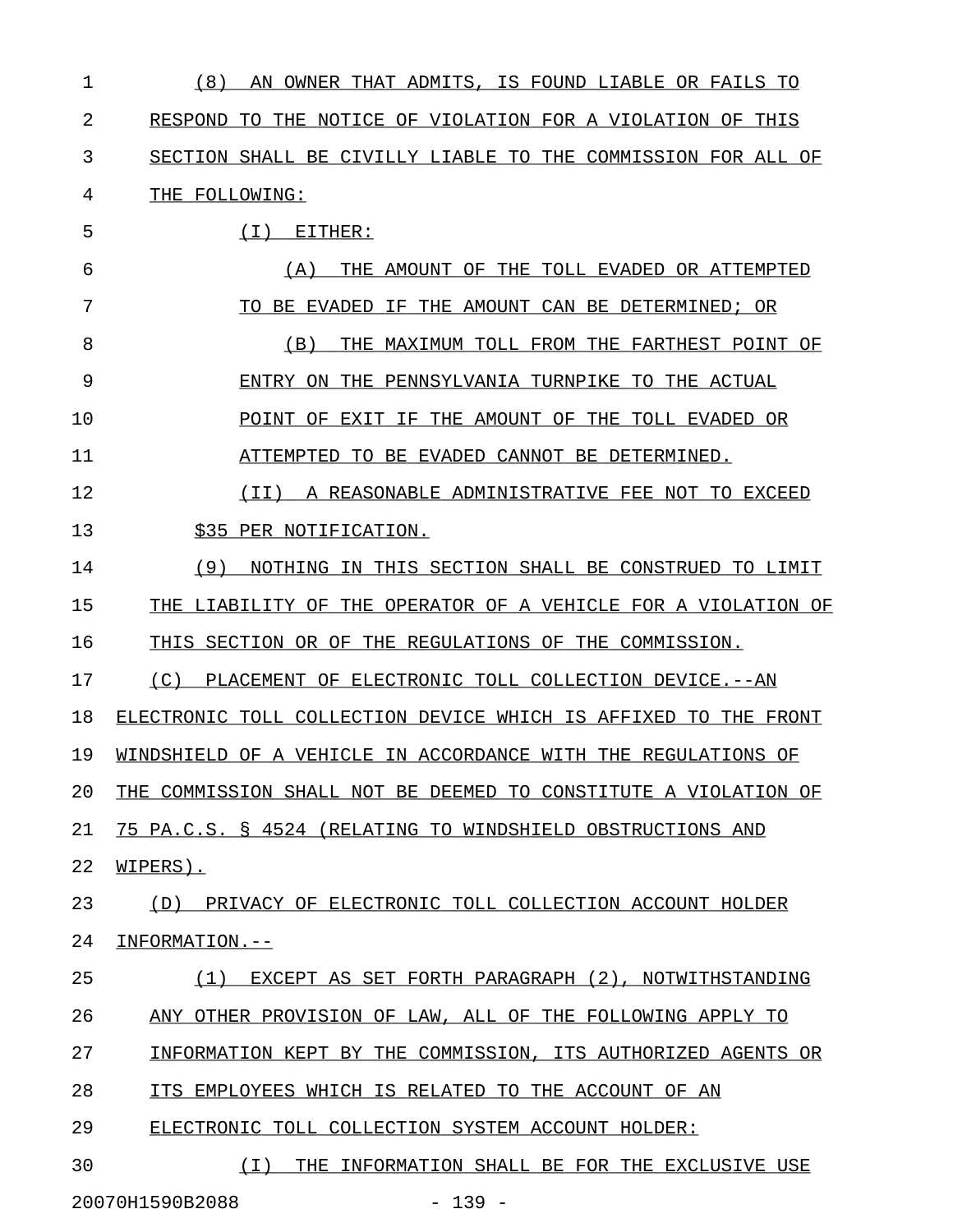1 OF THE COMMISSION, ITS AUTHORIZED AGENTS, ITS EMPLOYEES 2 AND LAW ENFORCEMENT OFFICIALS FOR THE PURPOSE OF 3 DISCHARGING THEIR DUTIES PURSUANT TO THIS SECTION AND THE 4 REGULATIONS OF THE COMMISSION. THIS SUBPARAGRAPH INCLUDES 5 NAMES, ADDRESSES, ACCOUNT NUMBERS, ACCOUNT BALANCES, 6 PERSONAL FINANCIAL INFORMATION, VEHICLE MOVEMENT RECORDS 7 AND OTHER INFORMATION COMPILED FROM TRANSACTIONS WITH THE 8 ACCOUNT HOLDERS. 9 (II) THE INFORMATION SHALL NOT BE DEEMED A PUBLIC 10 RECORD UNDER THE RIGHT-TO-KNOW LAW, NOR SHALL IT BE 11 DISCOVERABLE BY COURT ORDER OR OTHERWISE OR BE OFFERED IN 12 EVIDENCE IN ANY ACTION OR PROCEEDING WHICH IS NOT 13 DIRECTLY RELATED TO THE DISCHARGE OF DUTIES UNDER THIS 14 SECTION, THE REGULATIONS OF THE COMMISSION OR A VIOLATION 15 OF AN ACCOUNT HOLDER AGREEMENT. 16 (2) PARAGRAPH (1) SHALL NOT BE DEEMED TO DO ANY OF THE 17 FOLLOWING: 18 (I) PRECLUDE A COURT OF COMPETENT JURISDICTION FROM \_\_\_\_\_\_\_\_\_\_\_\_\_\_\_\_\_\_\_\_\_\_\_\_\_\_\_\_\_\_\_\_\_\_\_\_\_\_\_\_\_\_\_\_\_\_\_\_\_\_\_\_ 19 **ISSUING AN ORDER DIRECTING THAT THE INFORMATION BE** 20 PROVIDED TO LAW ENFORCEMENT OFFICIALS IF THE INFORMATION 21 IS REASONABLY DESCRIBED AND IS REQUESTED SOLELY IN 22 CONNECTION WITH A CRIMINAL LAW ENFORCEMENT ACTION. 23 (II) PRECLUDE THE EXCHANGE OF THE INFORMATION \_\_\_\_\_\_\_\_\_\_\_\_\_\_\_\_\_\_\_\_\_\_\_\_\_\_\_\_\_\_\_\_\_\_\_\_\_\_\_\_\_\_\_\_\_\_ 24 BETWEEN ANY ENTITIES WITH JURISDICTION OVER OR WHICH 25 OPERATE AN ELECTRONIC TOLL COLLECTION SYSTEM IN THIS 26 COMMONWEALTH OR ANY OTHER JURISDICTION. 27 (III) PROHIBIT THE USE OF THE INFORMATION 28 EXCLUSIVELY FOR THE PURPOSE OF BILLING ELECTRONIC TOLL 29 COLLECTION ACCOUNT HOLDERS, DEDUCTING TOLL CHARGES FROM 30 THE ACCOUNT OF AN ACCOUNT HOLDER, ENFORCING TOLL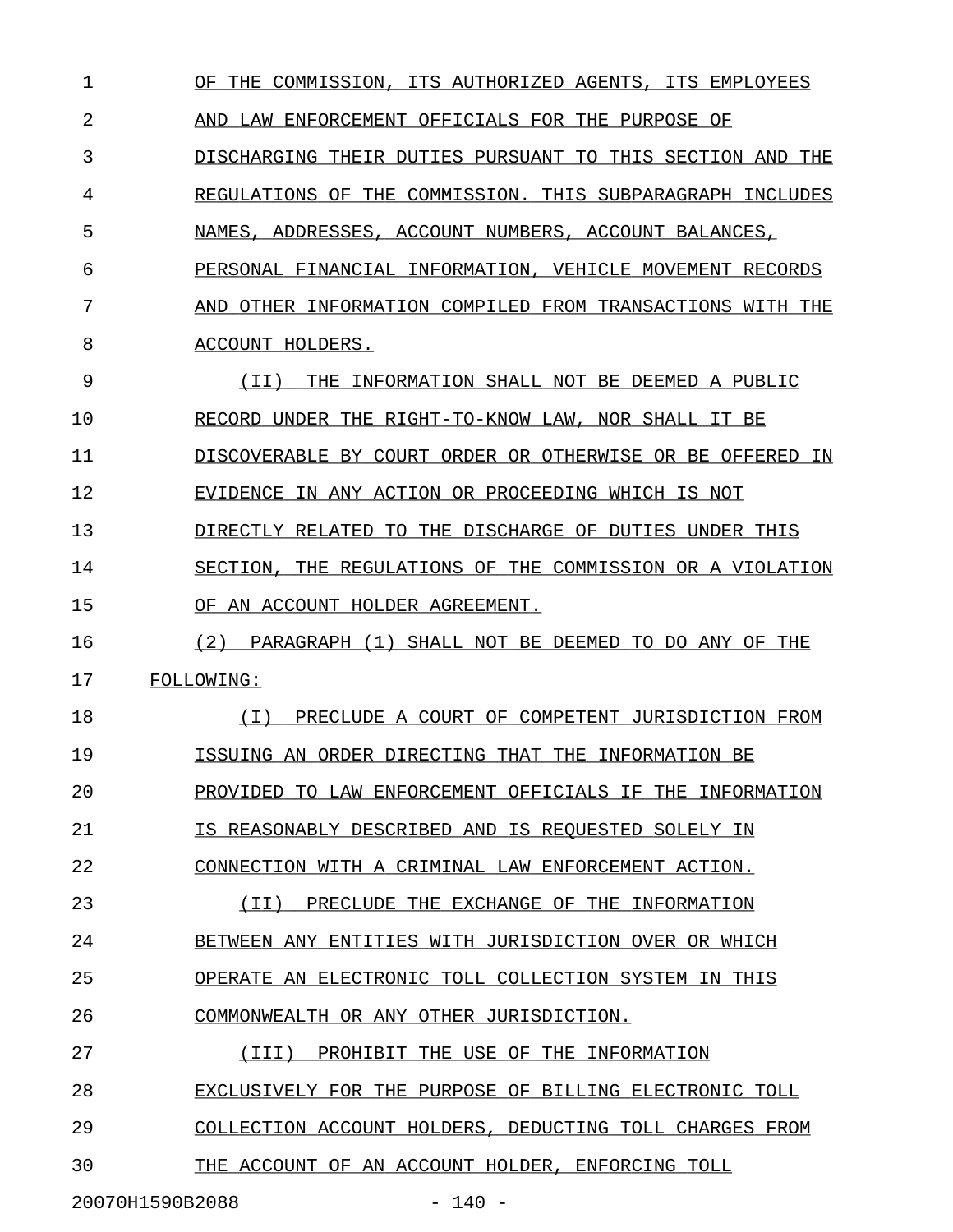1 COLLECTION LAWS AND RELATED REGULATIONS OR ENFORCING THE 2 PROVISIONS OF AN ACCOUNT HOLDER AGREEMENT. 3 (E) DEFINITION.--AS USED IN THIS SECTION, THE TERM "OWNER" 4 MEANS ANY PERSON, CORPORATION, FIRM, PARTNERSHIP, AGENCY, 5 ASSOCIATION, ORGANIZATION OR LESSOR THAT, AT THE TIME A VEHICLE 6 IS OPERATED IN VIOLATION OF THIS SECTION OR REGULATIONS OF THE 7 COMMISSION: 8 (1) IS THE BENEFICIAL OR EQUITABLE OWNER OF THE VEHICLE; 9 (2) HAS TITLE TO THE VEHICLE; OR 10 (3) IS THE REGISTRANT OR COREGISTRANT OF THE VEHICLE 11 REGISTERED WITH THE DEPARTMENT OR A COMPARABLE AGENCY OF 12 ANOTHER JURISDICTION OR USES THE VEHICLE IN ITS VEHICLE 13 RENTING OR LEASING BUSINESS. THE TERM INCLUDES A PERSON 14 ENTITLED TO THE USE AND POSSESSION OF A VEHICLE SUBJECT TO A 15 SECURITY INTEREST IN ANOTHER PERSON. 16 § 8117. REFUNDING BONDS. 17 THE COMMISSION IS AUTHORIZED TO PROVIDE, BY RESOLUTION, FOR 18 THE ISSUANCE OF TURNPIKE REVENUE REFUNDING BONDS FOR THE PURPOSE 19 OF REFUNDING ISSUED AND OUTSTANDING TURNPIKE REVENUE BONDS, 20 NOTES OR OTHER OBLIGATIONS. APPLICABLE PROVISIONS OF THIS 21 CHAPTER GOVERN ALL OF THE FOLLOWING: 22 (1) ISSUANCE OF THE TURNPIKE REVENUE REFUNDING BONDS. 23 (2) MATURITIES AND OTHER DETAILS OF THE REFUNDING BONDS. 24 (3) RIGHTS OF THE HOLDERS OF THE BONDS. 25 (4) DUTIES OF THE COMMONWEALTH AND OF THE COMMISSION IN 26 RESPECT TO THE BONDS. 27 § 8118. RIGHTS OF OBLIGATION HOLDERS AND TRUSTEES. 28 (A) SCOPE.--THIS SECTION APPLIES TO ALL OF THE FOLLOWING: 29 (1) A HOLDER OF: 30  $(I)$  A BOND, NOTE OR OTHER OBLIGATION ISSUED UNDER

20070H1590B2088 - 141 -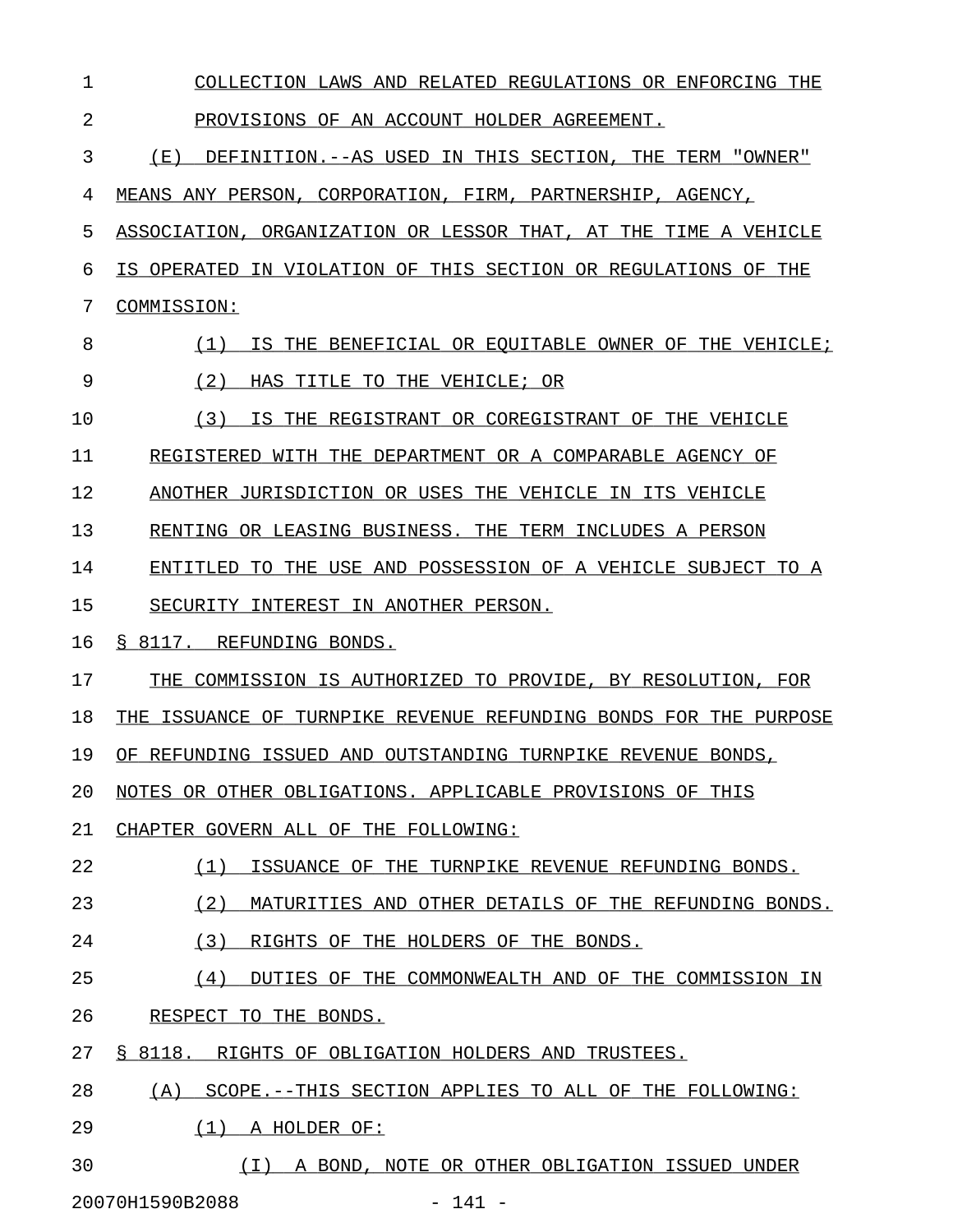| 1  | THIS CHAPTER; OR                                                 |
|----|------------------------------------------------------------------|
| 2  | (TT)<br>A COUPON ATTACHED TO THE BOND.<br>NOTE OR OTHER          |
| 3  | OBLIGATION.                                                      |
| 4  | (2)<br>THE<br>TRUSTEE UNDER AN APPLICABLE TRUST INDENTURE.       |
| 5  | (B)<br>ENFORCEMENT. --SUBJECT TO SUBSECTION (C), A PERSON        |
| 6  | TO IN SUBSECTION (A) MAY, BY AN ACTION AT LAW OR IN<br>REFERRED  |
| 7  | EOUITY, DO ALL OF THE FOLLOWING:                                 |
| 8  | (1)<br>PROTECT AND<br>ENFORCE RIGHTS GRANTED UNDER THIS          |
| 9  | CHAPTER OR UNDER THE RESOLUTION OR TRUST INDENTURE.              |
| 10 | (2)<br>ENFORCE AND COMPEL PERFORMANCE OF ALL DUTIES              |
| 11 | REOUIRED BY THIS CHAPTER OR BY THE RESOLUTION OR TRUST           |
| 12 | INDENTURE TO BE PERFORMED BY THE COMMISSION OR AN OFFICER OF     |
| 13 | THE COMMISSION.<br>THIS PARAGRAPH INCLUDES FIXING, CHARGING AND  |
| 14 | COLLECTING OF TOLLS FOR THE USE OF THE TURNPIKES.                |
| 15 | (C)<br>RESTRICTION.--RIGHTS UNDER THIS CHAPTER MAY BE            |
| 16 | RESTRICTED BY RESOLUTION PASSED BEFORE THE ISSUANCE OF THE BOND, |
| 17 | NOTE OR OTHER OBLIGATION OR BY THE TRUST INDENTURE.              |
| 18 | S 8119.<br>AUTHORITY GRANTED TO SECRETARY.                       |
| 19 | (A)<br>AGREEMENT WITH FEDERAL GOVERNMENT.--                      |
| 20 | (1)<br>THE SECRETARY IS AUTHORIZED TO ENTER INTO AN              |
| 21 | AGREEMENT WITH THE UNITED STATES DEPARTMENT OF                   |
| 22 | TRANSPORTATION, THE FEDERAL HIGHWAY ADMINISTRATION AND ANY       |
| 23 | OTHER FEDERAL AGENCY TO OBTAIN FEDERAL FUNDS FOR PROJECTS FOR    |
| 24 | RESURFACING, RESTORING AND REHABILITATING TOLL ROADS IN THIS     |
| 25 | COMMONWEALTH. THE COMMISSION IS AUTHORIZED TO USE FEDERAL        |
| 26 | FUNDS WHICH MAY BE AVAILABLE FOR TOLL ROADS ONLY UPON            |
| 27 | APPROVAL OF THE SECRETARY AND ONLY UNDER THE AUTHORITY           |
| 28 | GRANTED UNDER THIS SECTION.                                      |
| 29 | $(2)$ (RESERVED).                                                |
|    |                                                                  |

20070H1590B2088 - 142 -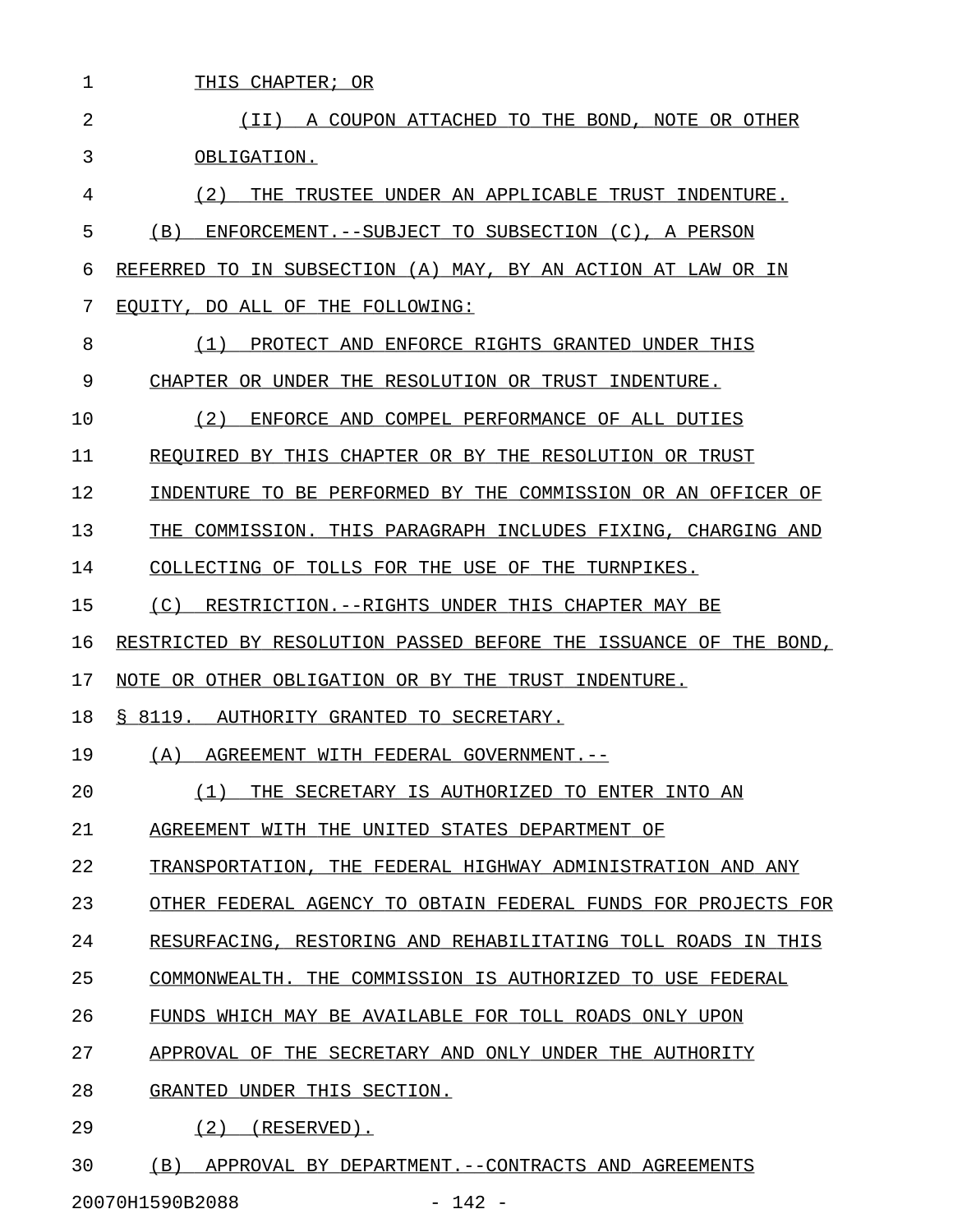1 RELATING TO THE CONSTRUCTION OF THE TURNPIKES AND CONNECTING

2 TUNNELS AND BRIDGES MUST BE APPROVED BY THE DEPARTMENT.

3 § 8120. CONSTRUCTION OF CHAPTER.

4 THIS CHAPTER SHALL BE REGARDED AS SUPPLEMENTAL AND ADDITIONAL 5 TO POWERS CONFERRED BY OTHER STATUTES AND SHALL NOT BE REGARDED 6 AS IN DEROGATION OF ANY POWERS NOW EXISTING AND SHALL BE 7 LIBERALLY CONSTRUED TO EFFECT ITS PURPOSES. 8 SECTION 2.3. SECTION 8901 OF TITLE 75 IS AMENDED TO READ: 9 § 8901. DEFINITIONS.

10 THE FOLLOWING WORDS AND PHRASES WHEN USED IN THIS CHAPTER 11 SHALL HAVE THE MEANINGS GIVEN TO THEM IN THIS SECTION UNLESS THE 12 CONTEXT CLEARLY INDICATES OTHERWISE:

13 <u>"ANNUAL ADDITIONAL RENT." THAT PORTION OF THE RENT PAYABLE</u>

14 TO THE DEPARTMENT OF TRANSPORTATION UNDER SECTION 8915.3(5)

15 (RELATING TO LEASE OF INTERSTATE 80).

16 "ANNUAL BASE RENT." THAT PORTION OF THE RENT PAYABLE TO THE

17 DEPARTMENT OF TRANSPORTATION UNDER SECTION 8915.3(4) (RELATING

18 TO LEASE OF INTERSTATE 80).

19 <u>"ANNUAL SURPLUS RENT." THAT PORTION OF THE RENT PAYABLE TO</u> 20 THE DEPARTMENT OF TRANSPORTATION UNDER SECTION 8915.3(6)

21 (RELATING TO LEASE OF INTERSTATE 80).

22 "AUDITOR GENERAL'S CERTIFICATE." THE CERTIFICATE ISSUED BY 23 THE AUDITOR GENERAL WITHIN 180 DAYS AFTER THE END OF EACH FISCAL 24 YEAR OF THE PENNSYLVANIA TURNPIKE COMMISSION CERTIFYING ALL OF 25 THE FOLLOWING:

26 (1) THE AMOUNT OF THE GENERAL RESERVE FUND SURPLUS FOR \_\_\_\_\_\_\_\_\_\_\_\_\_\_\_\_\_\_\_\_\_\_\_\_\_\_\_\_\_\_\_\_\_\_\_\_\_\_\_\_\_\_\_\_\_\_\_\_\_\_\_\_\_\_\_

27 THE FISCAL YEAR.

28 (2) INTERSTATE 80 SAVINGS FOR THE FISCAL YEAR.

29 (3) AFTER REVIEW OF THE COMMISSION'S CURRENT TEN-YEAR

30 CAPITAL PLAN, THAT THE TRANSFER OF THE GENERAL RESERVE FUND

20070H1590B2088 - 143 -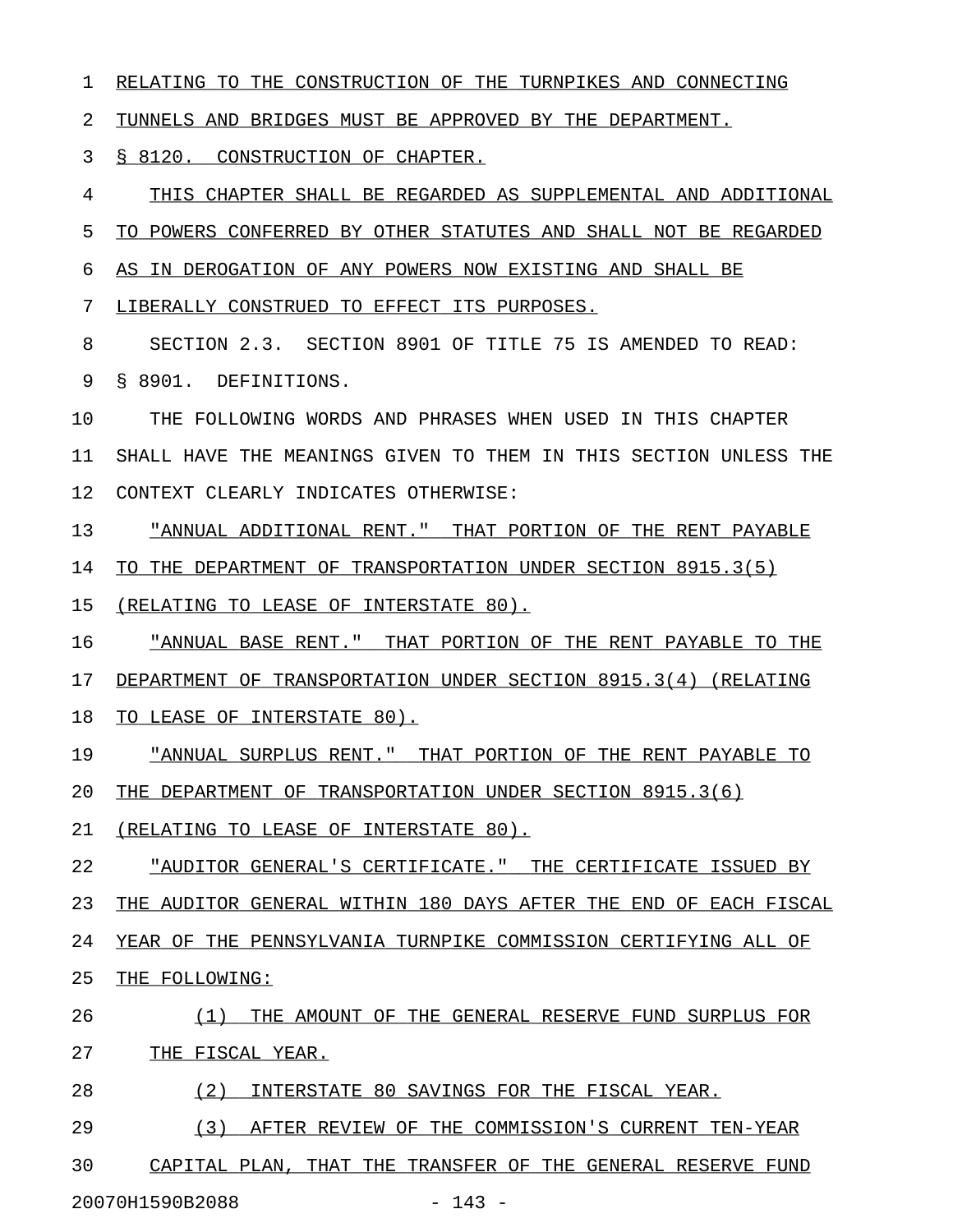| 1  | SURPLUS UNDER SECTION 8915.3 (RELATING TO LEASE OF<br>INTERSTATE    |
|----|---------------------------------------------------------------------|
| 2  | SHALL NOT IMPAIR THE ABILITY OF THE COMMISSION TO<br>80)<br>MEET    |
| 3  | ITS OBLIGATIONS UNDER THE LEASE AGREEMENT OR THE COMMISSION'S       |
| 4  | TEN-YEAR CAPITAL PLAN.                                              |
| 5  | "COMMISSION."<br>THE PENNSYLVANIA TURNPIKE COMMISSION.              |
| 6  | "CONVERSION DATE." THE DATE THE PENNSYLVANIA TURNPIKE               |
| 7  | COMMISSION INTENDS TO ASSUME CONTROL OVER INTERSTATE 80 AS SET      |
| 8  | FORTH IN THE CONVERSION NOTICE.                                     |
| 9  | "CONVERSION NOTICE." WRITTEN NOTICE TO THE SECRETARY OF             |
| 10 | TRANSPORTATION FROM THE PENNSYLVANIA TURNPIKE COMMISSION            |
| 11 | PROVIDING NOTICE OF ITS INTENT TO ASSUME CONTROL OVER INTERSTATE    |
| 12 | UNDER SECTION 8915.3(3) (RELATING TO LEASE OF INTERSTATE 80).<br>80 |
| 13 | "CONVERSION PERIOD." A PERIOD OF THREE YEARS:                       |
| 14 | (1)<br>WHICH BEGINS ON THE DATE OF EXECUTION OF THE LEASE           |
| 15 | AGREEMENT; AND                                                      |
| 16 | (2)<br>DURING WHICH THE PENNSYLVANIA TURNPIKE COMMISSION            |
| 17 | MAY GIVE THE DEPARTMENT OF TRANSPORTATION CONVERSION NOTICE         |
| 18 | OR NOTICE THAT THE COMMISSION HAS EXERCISED ITS OPTION TO           |
| 19 | EXTEND THE CONVERSION PERIOD PURSUANT TO SECTION 8915.3(2)          |
| 20 | (RELATING TO LEASE OF INTERSTATE 80).                               |
| 21 | <u> "FISCAL YEAR." THE FISCAL YEAR OF THE PENNSYLVANIA TURNPIKE</u> |
| 22 | COMMISSION.                                                         |
| 23 | "GENERAL RESERVE FUND SURPLUS." THE AMOUNT WHICH:                   |
| 24 | (1) IS CERTIFIED BY THE AUDITOR GENERAL IN THE AUDITOR              |
| 25 | GENERAL'S CERTIFICATE AS EXISTING IN THE PENNSYLVANIA               |
| 26 | TURNPIKE COMMISSION'S GENERAL RESERVE FUND ON THE LAST DAY OF       |
| 27 | THE FISCAL YEAR; AND                                                |
| 28 | IS NOT REQUIRED TO BE RETAINED IN THE GENERAL<br>(2)                |
| 29 | RESERVE FUND PURSUANT TO ANY FINANCIAL DOCUMENTS, FINANCIAL         |
| 30 | COVENANTS, INSURANCE POLICIES, LIQUIDITY POLICIES OR                |
|    | 20070H1590B2088<br>$-144 -$                                         |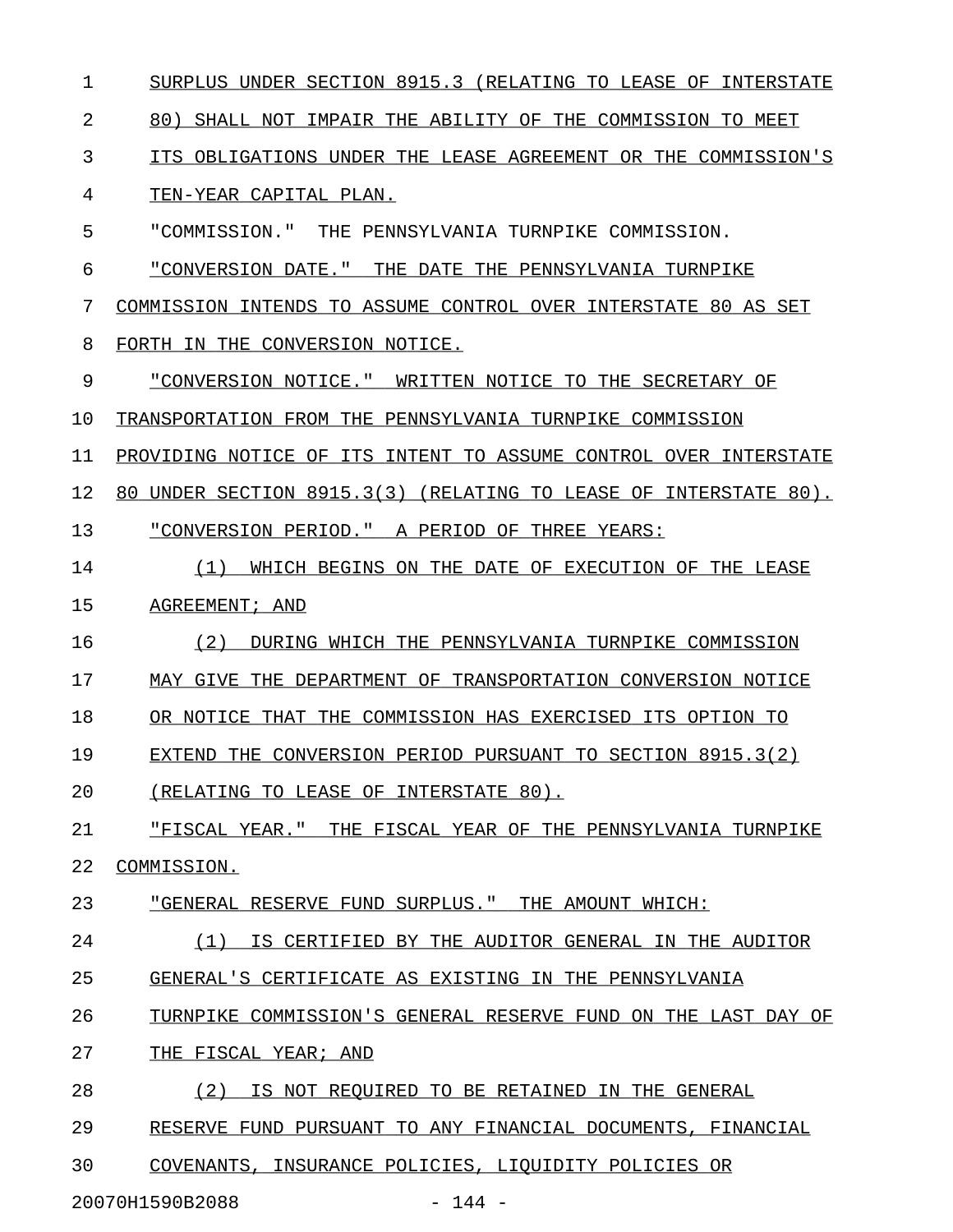1 AGREEMENTS, SWAP AGREEMENTS OR RATING AGENCY REQUIREMENTS IN 2 EFFECT AT THE COMMISSION. 3 "INTERSTATE 80 SAVINGS." AN AMOUNT EQUAL TO THE FOLLOWING: 4 (1) PRIOR TO THE CONVERSION DATE, THE AMOUNT SHALL BE 5 ZERO. 6 (2) AFTER THE CONVERSION DATE, THE AMOUNT CERTIFIED IN \_\_\_\_\_\_\_\_\_\_\_\_\_\_\_\_\_\_\_\_\_\_\_\_\_\_\_\_\_\_\_\_\_\_\_\_\_\_\_\_\_\_\_\_\_\_\_\_\_\_\_\_\_\_\_ 7 THE AUDITOR GENERAL'S CERTIFICATE EQUAL TO \$100,000,000, 8 INCREASED BY 4% FOR EACH YEAR AFTER THE YEAR OF EXECUTION OF 9 THE LEASE AGREEMENT. 10 **WEASE AGREEMENT."** A LEASE AGREEMENT BETWEEN THE DEPARTMENT 11 OF TRANSPORTATION AND THE PENNSYLVANIA TURNPIKE COMMISSION WHICH 12 SHALL INCLUDE PROVISIONS SETTING FORTH THE TERMS OF THE 13 CONVERSION OF INTERSTATE 80 TO A TOLL ROAD. 14 "SCHEDULED ANNUAL COMMISSION CONTRIBUTION." THE FOLLOWING 15 AMOUNTS: \_\_\_\_\_\_\_\_ 16 (1) \$700,000,000 IN FISCAL YEAR 2007-2008. 17 (2) \$750,000,000 IN FISCAL YEAR 2008-2009. 18 (3) \$800,000,000 IN FISCAL YEAR 2009-2010. 19 (4)  $$800,000,000$  INCREASED BY 2.5% FOR EACH FISCAL YEAR 20 AFTER FISCAL YEAR 2009-2010. 21 SECTION 2.4. SECTION 8911 INTRODUCTORY PARAGRAPH OF TITLE 75 22 IS AMENDED AND THE SECTION IS AMENDED BY ADDING A PARAGRAPH TO 23 READ: 24 § 8911. IMPROVEMENT AND EXTENSION AUTHORIZATIONS. 25 IN ORDER TO FACILITATE VEHICULAR TRAFFIC WITHIN AND ACROSS 26 THIS COMMONWEALTH, THE COMMISSION IS HEREBY AUTHORIZED AND 27 EMPOWERED TO CONSTRUCT, RECONSTRUCT, WIDEN, EXPAND, EXTEND, 28 OPERATE AND MAINTAIN TURNPIKE EXTENSIONS AND TURNPIKE 29 IMPROVEMENTS AT SUCH SPECIFIC LOCATIONS AND ACCORDING TO SUCH 30 SCHEDULE AS SHALL BE DEEMED FEASIBLE AND APPROVED BY THE

20070H1590B2088 - 145 -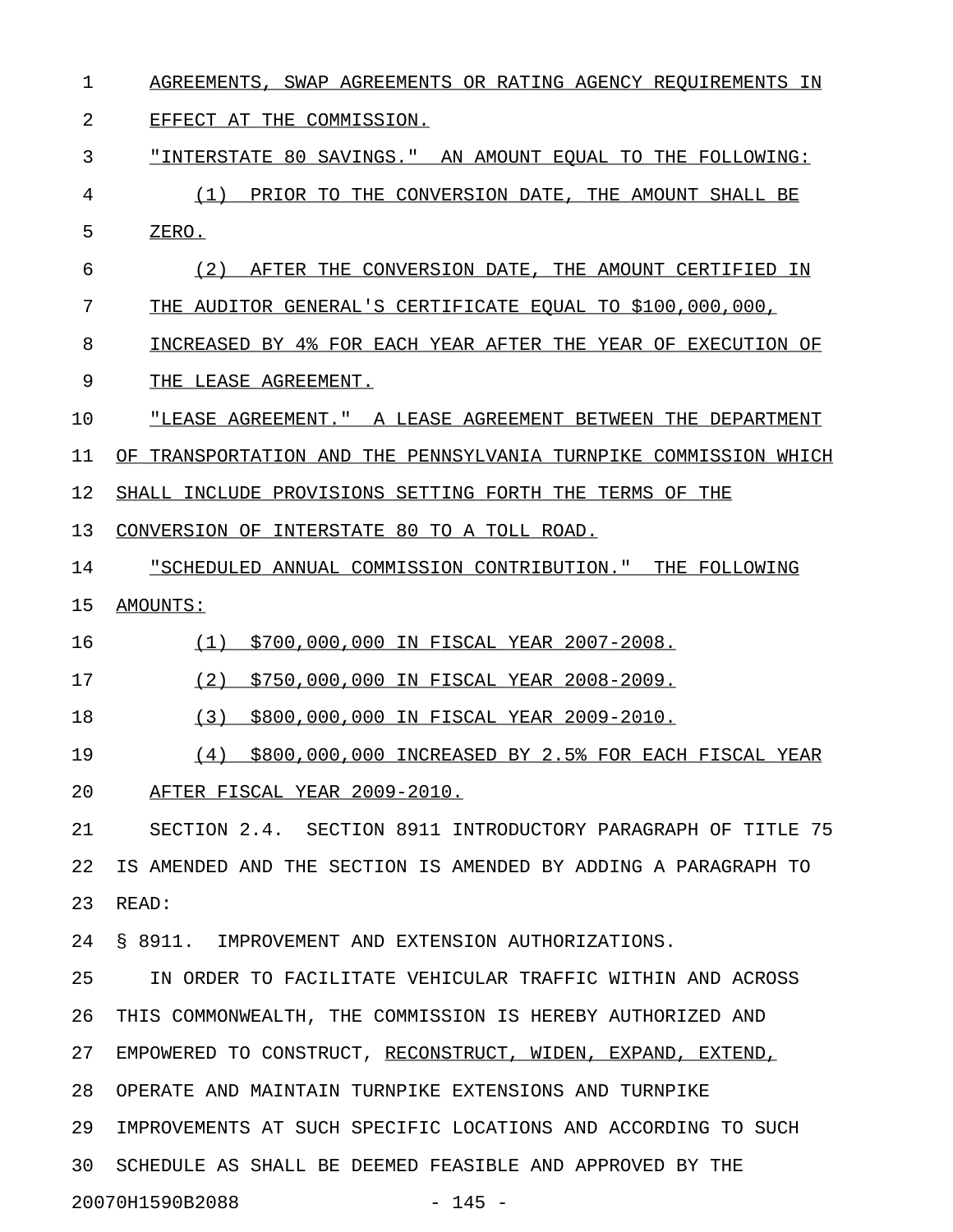1 COMMISSION, TOGETHER WITH CONNECTING ROADS, STORM WATER 2 MANAGEMENT SYSTEMS, INTERCHANGES, SLIP RAMPS, TUNNELS AND 3 BRIDGES, SUBJECT TO THE WAIVER OF THE FEDERAL TOLL PROHIBITION 4 PROVISIONS WHERE APPLICABLE, AS FOLLOWS: 5 \* \* \* 6 (10) OTHER SLIP RAMPS AND INTERCHANGES AS THE COMMISSION \_\_\_\_\_\_\_\_\_\_\_\_\_\_\_\_\_\_\_\_\_\_\_\_\_\_\_\_\_\_\_\_\_\_\_\_\_\_\_\_\_\_\_\_\_\_\_\_\_\_\_\_\_\_\_\_\_ 7 MAY DETERMINE. 8 SECTION 2.5. SECTIONS 8912 INTRODUCTORY PARAGRAPH, 8913, 9 8914 INTRODUCTORY PARAGRAPH AND 8915 INTRODUCTORY PARAGRAPH OF 10 TITLE 75 ARE AMENDED TO READ: 11 § 8912. SUBSEQUENT EXTENSION AUTHORIZATIONS. 12 THE COMMISSION IS ALSO HEREBY AUTHORIZED AND EMPOWERED TO 13 CONSTRUCT, RECONSTRUCT, WIDEN, EXPAND, EXTEND, OPERATE AND 14 MAINTAIN FURTHER EXTENSIONS AND IMPROVEMENTS OF THE TURNPIKE AT 15 SUCH SPECIFIC LOCATIONS AND ACCORDING TO SUCH SCHEDULES AS SHALL 16 BE DEEMED FEASIBLE AND WHICH SHALL BE APPROVED BY THE 17 COMMISSION, SUBJECT TO THE WAIVER OF THE FEDERAL TOLL 18 PROHIBITION PROVISIONS WHERE APPLICABLE, AS FOLLOWS: 19 \* \* \* 20 § 8913. ADDITIONAL SUBSEQUENT EXTENSION AUTHORIZATIONS. 21 UPON SUBSTANTIAL COMPLETION OF THE TURNPIKE EXTENSIONS AND 22 IMPROVEMENTS SET FORTH IN SECTIONS 8911 (RELATING TO IMPROVEMENT 23 AND EXTENSION AUTHORIZATIONS) AND 8912 (RELATING TO SUBSEQUENT 24 EXTENSION AUTHORIZATIONS), THE COMMISSION IS HEREBY AUTHORIZED 25 AND EMPOWERED TO CONSTRUCT, RECONSTRUCT, WIDEN, EXPAND, EXTEND, 26 OPERATE AND MAINTAIN FURTHER EXTENSIONS AND IMPROVEMENTS OF THE 27 TURNPIKE AT SUCH SPECIFIC LOCATIONS AND ACCORDING TO SUCH 28 SCHEDULES AS SHALL BE DEEMED FEASIBLE AND WHICH SHALL BE

29 APPROVED BY THE COMMISSION, SUBJECT TO THE WAIVER OF THE FEDERAL

30 TOLL PROHIBITION PROVISIONS WHERE APPLICABLE, AS FOLLOWS:

20070H1590B2088 - 146 -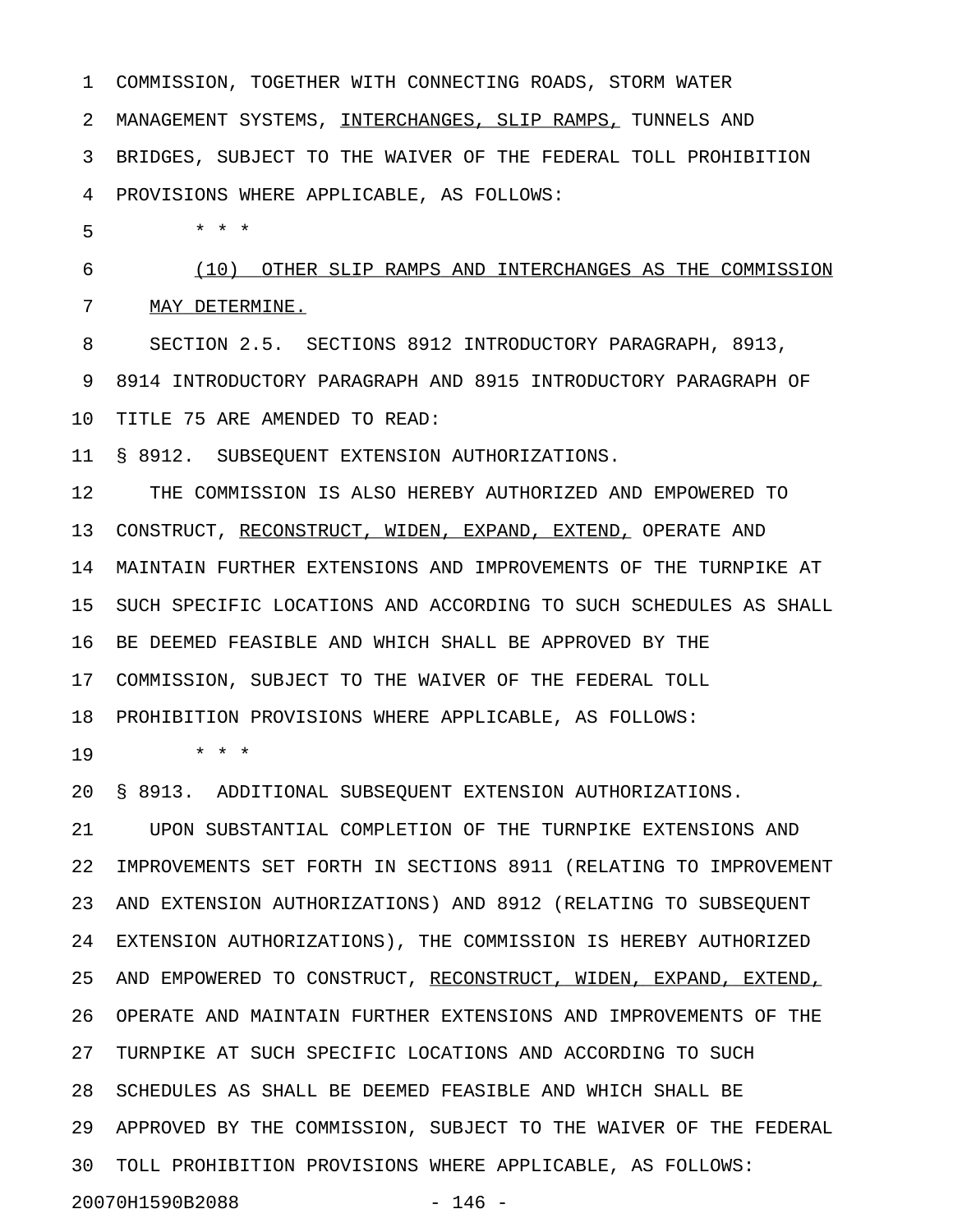1 CONSTRUCT FROM A POINT AT OR NEAR INTERSTATE ROUTE 80 2 INTERCHANGE 23 AT MILESBURG SOUTHWESTERLY GENERALLY ALONG U.S. 3 ROUTE 220 TO A CONNECTION WITH THE EXISTING U.S. ROUTE 220 4 EXPRESSWAY SOUTH OF BALD EAGLE.

5 § 8914. FURTHER SUBSEQUENT AUTHORIZATIONS.

6 UPON COMPLETION OF THE TURNPIKE EXTENSIONS AND IMPROVEMENTS 7 SET FORTH IN SECTIONS 8911 (RELATING TO IMPROVEMENT AND 8 EXTENSION AUTHORIZATIONS), 8912 (RELATING TO SUBSEQUENT 9 EXTENSION AUTHORIZATIONS) AND 8913 (RELATING TO ADDITIONAL 10 SUBSEQUENT EXTENSION AUTHORIZATIONS), THE COMMISSION IS HEREBY 11 AUTHORIZED AND EMPOWERED TO CONSTRUCT, RECONSTRUCT, WIDEN, 12 EXPAND, EXTEND, OPERATE AND MAINTAIN FURTHER EXTENSIONS AND 13 IMPROVEMENTS OF THE TURNPIKE AT SUCH SPECIFIC LOCATIONS AND 14 ACCORDING TO SUCH SCHEDULES AS SHALL BE DEEMED FEASIBLE AND 15 WHICH SHALL BE APPROVED BY THE COMMISSION, SUBJECT TO THE WAIVER 16 OF THE FEDERAL TOLL PROHIBITION PROVISIONS WHERE APPLICABLE, AS 17 FOLLOWS:

18 \* \* \*

19 § 8915. CONVERSION TO TOLL ROADS.

20 IN ORDER TO FACILITATE VEHICULAR TRAFFIC WITHIN AND ACROSS 21 THIS COMMONWEALTH, AND [AFTER] TO FACILITATE THE COMPLETION OF 22 THE TURNPIKE EXTENSIONS AND IMPROVEMENTS AUTHORIZED IN SECTION 23 8911 (RELATING TO IMPROVEMENT AND EXTENSION AUTHORIZATIONS), AND 24 SUBJECT TO PRIOR LEGISLATIVE APPROVAL BY THE GENERAL ASSEMBLY 25 AND THE UNITED STATES CONGRESS, THE COMMISSION IS HEREBY 26 AUTHORIZED AND EMPOWERED TO CONVERT TO TOLL ROADS SUCH PORTIONS 27 OF PENNSYLVANIA'S INTERSTATE HIGHWAY SYSTEM AS MAY [BE REQUIRED 28 IN ORDER TO] FACILITATE THE COMPLETION OF THE TURNPIKE 29 EXTENSIONS AND IMPROVEMENTS AUTHORIZED IN SECTIONS 8912 30 (RELATING TO SUBSEQUENT EXTENSION AUTHORIZATIONS), 8913 20070H1590B2088 - 147 -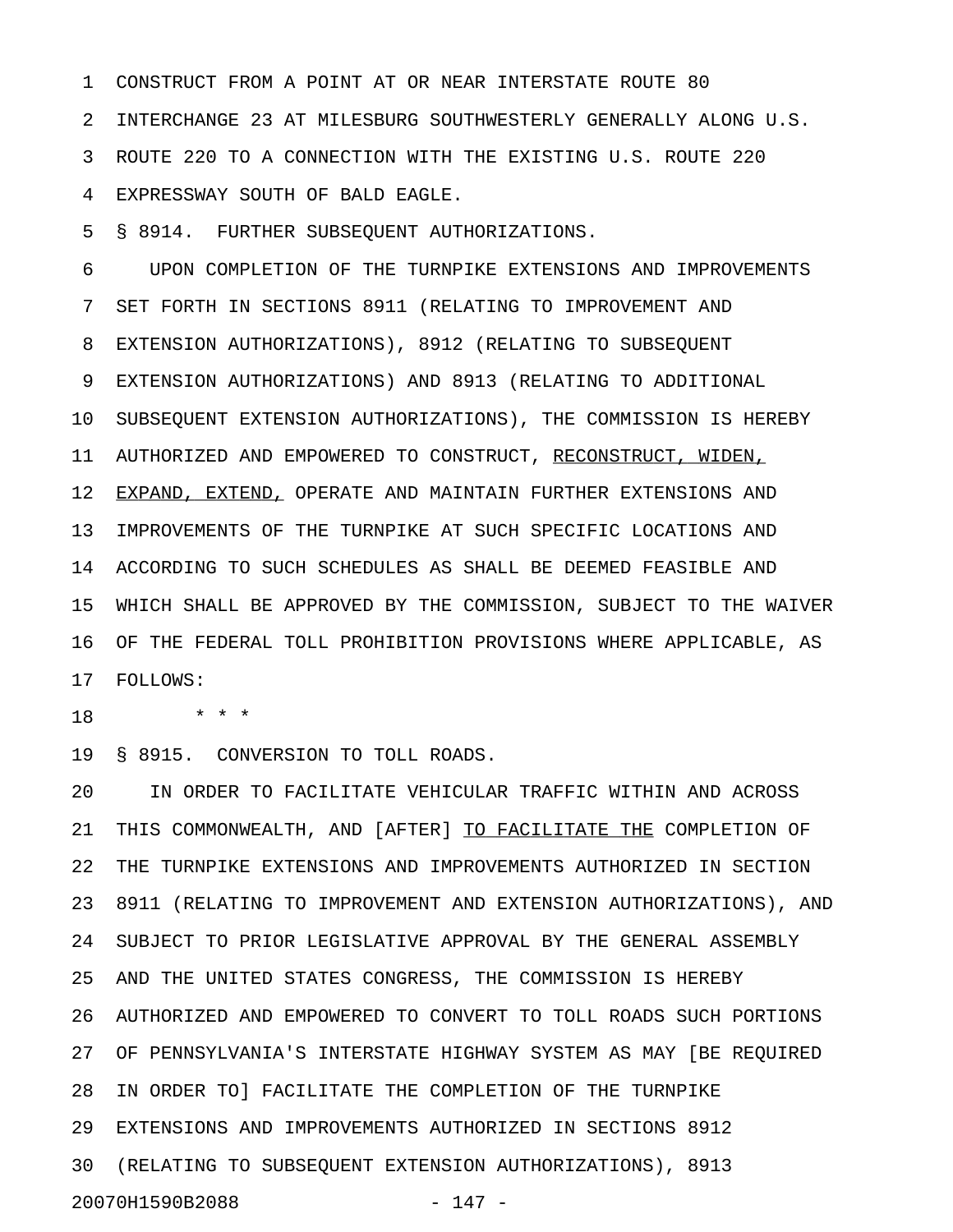1 (RELATING TO ADDITIONAL SUBSEQUENT EXTENSION AUTHORIZATIONS) AND 2 8914 (RELATING TO FURTHER SUBSEQUENT AUTHORIZATIONS) AND TO 3 OPERATE AND MAINTAIN SUCH CONVERTED INTERSTATES AS TOLL ROADS 4 UPON THE APPROVAL BY THE CONGRESS OF THE UNITED STATES OF 5 AMERICA AND THE GENERAL ASSEMBLY OF THIS COMMONWEALTH OF 6 LEGISLATION EXPRESSLY PERMITTING THE CONVERSION OF SUCH 7 INTERSTATES TO TOLL ROADS. SUCH CONVERSIONS SHALL TAKE PLACE AT 8 A TIME AND MANNER SET FORTH IN THE PLAN FOR THE CONVERSION 9 PREPARED BY THE COMMISSION WITH THE COOPERATION OF THE 10 DEPARTMENT. THE PROVISIONS AUTHORIZING THE COMMISSION TO 11 CONSTRUCT, OPERATE AND MAINTAIN THE TURNPIKE ROUTES IN SECTIONS 12 8911, 8912 AND 8913 SHALL BE SUBJECT TO: 13 \* \* \* 14 SECTION 2.6. TITLE 75 IS AMENDED BY ADDING SECTIONS TO READ: 15 § 8915.1. CONVERSION OF INTERSTATE 80. 16 IN ORDER TO FACILITATE VEHICULAR TRAFFIC ACROSS THIS 17 COMMONWEALTH, THE COMMISSION IS AUTHORIZED AND EMPOWERED TO DO 18 ALL OF THE FOLLOWING: 19 (1) CONSTRUCT, RECONSTRUCT, WIDEN, EXPAND, EXTEND, 20 OPERATE, MAINTAIN AND MAINTAIN AND OPERATE INTERSTATE 80 FROM 21 A POINT AT OR NEAR THE OHIO BORDER TO A POINT AT OR NEAR THE 22 NEW JERSEY BORDER, TOGETHER WITH CONNECTING ROADS, 23 INTERCHANGES, SLIP RAMPS, TUNNELS AND BRIDGES. 24 (2) ISSUE TURNPIKE REVENUE BONDS, NOTES OR OTHER 25 OBLIGATIONS, PAYABLE SOLELY FROM REVENUES OF THE COMMISSION, 26 INCLUDING TOLLS, OR FROM FUNDS AS MAY BE AVAILABLE TO THE 27 COMMISSION FOR THAT PURPOSE, TO PAY THE COST OF CONSTRUCTION, 28 RECONSTRUCTING, WIDENING, EXPANDING OR EXTENDING OR ANY OTHER 29 COSTS OF THE PENNSYLVANIA TURNPIKE. 30 (3) CONVERT TO A TOLL ROAD INTERSTATE 80 AND TO OPERATE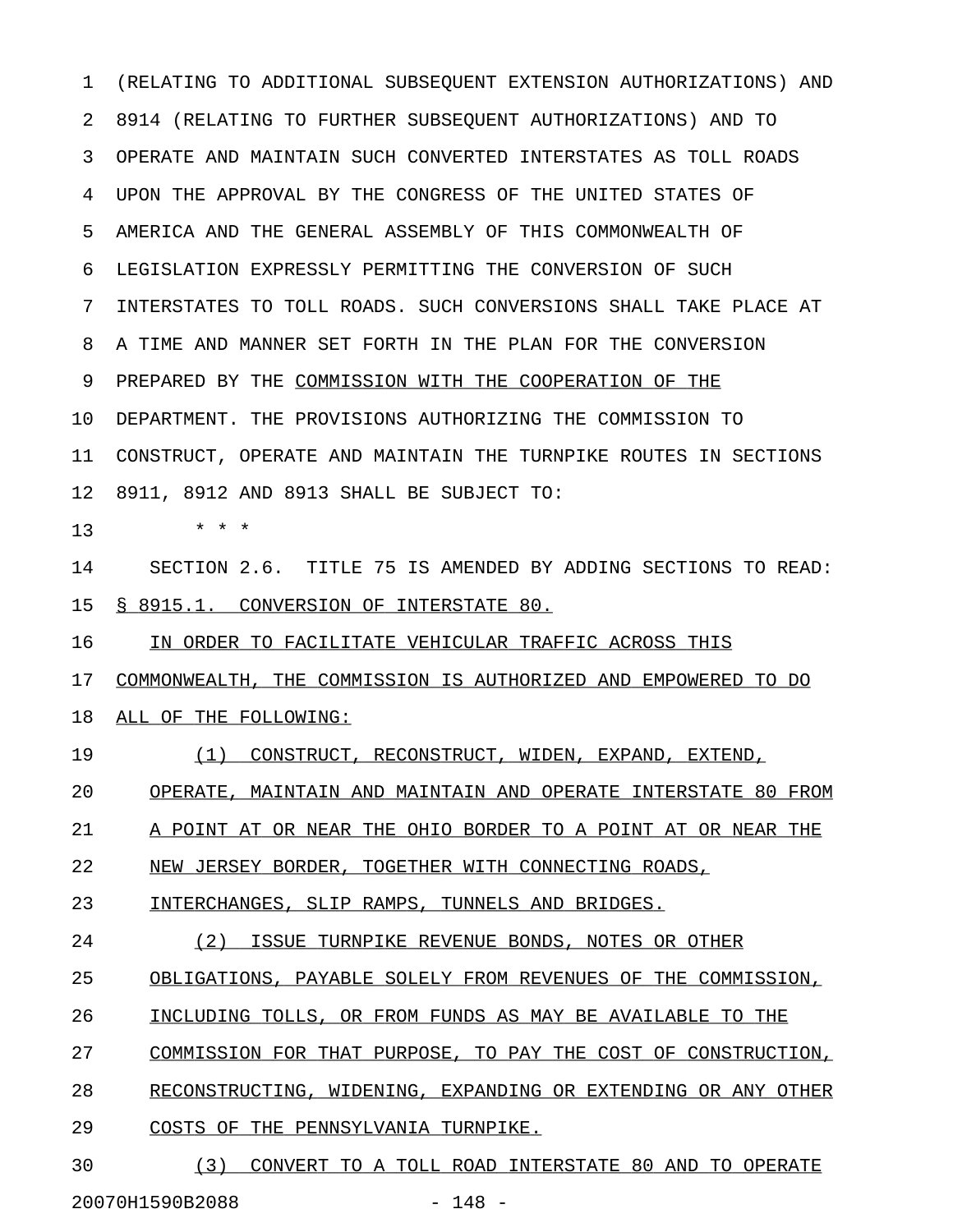| 1  | AND MAINTAIN THE CONVERTED INTERSTATE AS A TOLL ROAD.               |
|----|---------------------------------------------------------------------|
| 2  | S 8915.2.<br>APPLICATION TO UNITED STATES DEPARTMENT OF             |
| 3  | TRANSPORTATION.                                                     |
| 4  | APPLICATION. -- THE COMMISSION, IN CONSULTATION WITH THE<br>(A)     |
| 5  | DEPARTMENT AND AT ITS OWN EXPENSE, IS AUTHORIZED TO PREPARE AND     |
| 6  | SUBMIT AN APPLICATION TO THE UNITED STATES DEPARTMENT OF            |
| 7  | TRANSPORTATION IN ACCORDANCE WITH 23 U.S.C. § 129 (RELATING TO      |
| 8  | TOLL ROADS, BRIDGES, TUNNELS, AND FERRIES) FOR THE CONVERSION OF    |
| 9  | INTERSTATE 80 TO A TOLL ROAD UNDER THE INTERSTATE RECONSTRUCTION    |
| 10 | REHABILITATION PILOT PROGRAM OR IN ACCORDANCE WITH ANY OTHER<br>AND |
| 11 | APPLICABLE FEDERAL PROGRAM OR PROVISION OF LAW. THE SECRETARY       |
| 12 | SHALL ENSURE THAT ALL INFORMATION REQUIRED FOR THE APPLICATION      |
| 13 | IS MADE AVAILABLE TO THE COMMISSION AS SOON AS PRACTICABLE AFTER    |
| 14 | THE EFFECTIVE DATE OF THIS SECTION. IF THE APPLICATION IS           |
| 15 | SUBMITTED PURSUANT TO THE INTERSTATE RECONSTRUCTION AND             |
| 16 | REHABILITATION PILOT PROGRAM, IT SHALL CONTAIN ALL OF THE           |
| 17 | <b>FOLLOWING:</b>                                                   |
| 18 | A CONSULTING CIVIL ENGINEER'S REPORT ASSESSING THE<br>(1)           |
| 19 | CURRENT PHYSICAL CONDITIONS OF THE ROADBED, PAVEMENT, BRIDGES       |
| 20 | AND INTERCHANGES AND PROJECTING THE COSTS TO UPGRADE                |
| 21 | INTERSTATE 80, THE COSTS FOR ADDITIONAL IMPROVEMENTS AND            |
| 22 | IMPLEMENTATION OF THE TOLLING FACILITIES AND EXISTING FUNDS         |
| 23 | AVAILABLE FOR INTERSTATE 80, ABSENT TOLLING AND CONCLUDING          |
| 24 | THAT THE FACILITY WOULD NOT BE MAINTAINED OR IMPROVED TO MEET       |
| 25 | CURRENT OR FUTURE NEEDS FROM THE COMMONWEALTH'S                     |
| 26 | APPORTIONMENTS AND ALLOCATIONS AND FROM REVENUES FOR HIGHWAYS       |
| 27 | FROM ANY OTHER SOURCE WITHOUT TOLL REVENUES.                        |
| 28 | (2) A TRAFFIC AND REVENUE REPORT COMPLETED BY A THIRD-              |
| 29 | PARTY CONSULTANT FORECASTING FUTURE TRAFFIC AND REVENUE OVER        |
| 30 | A MINIMUM OF 20 YEARS.                                              |

20070H1590B2088 - 149 -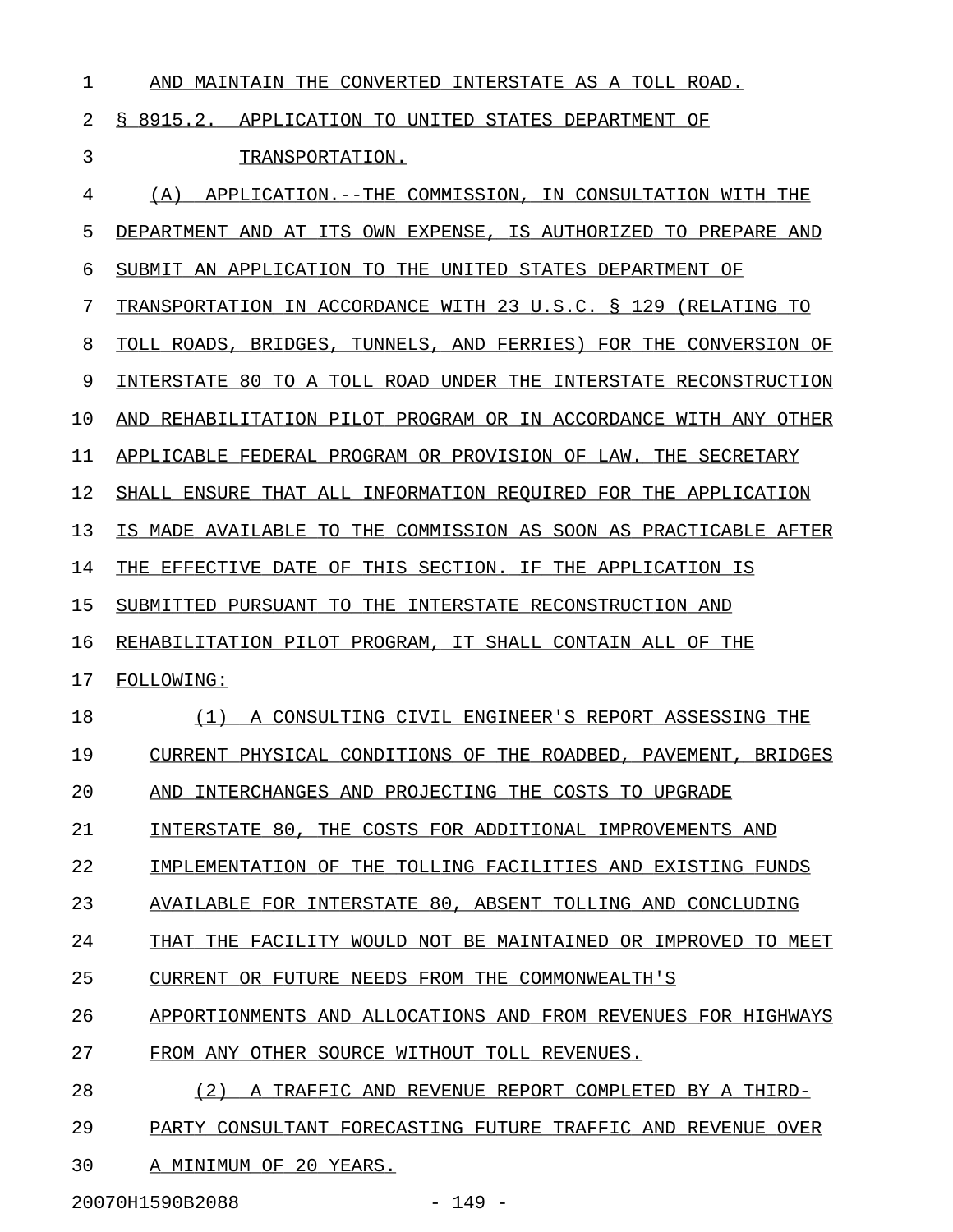| 1  | (3)<br>AN<br>ENVIRONMENTAL SCOPING ANALYSIS ASSESSING THE        |
|----|------------------------------------------------------------------|
| 2  | FISCAL IMPACT, ANY AIR AND WATER OUALITY ISSUES AND THE          |
| 3  | INVOLVEMENT OF LOCAL METROPOLITAN PLANNING ORGANIZATIONS.        |
| 4  | (4)<br>A CONSTRUCTION AND OPERATIONAL PLAN FOR THE               |
| 5  | IMPLEMENTATION OF THE<br>TOLL PILOT PROGRAM FOR INTERSTATE 80    |
| 6  | WHICH:                                                           |
| 7  | (T)<br>ASSUMES COMPLETION NO LATER THAN FIVE YEARS               |
| 8  | AFTER FINANCING;                                                 |
| 9  | (TT)<br>INCLUDES A PLAN FOR IMPLEMENTING THE<br>IMPOSITION       |
| 10 | OF TOLLS ON USE OF INTERSTATE 80, A SCHEDULE AND<br>FINANCE      |
| 11 | PLAN FOR THE RECONSTRUCTION AND REHABILITATION OF                |
| 12 | INTERSTATE 80 USING TOLL REVENUES AND A DESCRIPTION OF           |
| 13 | THE PUBLIC TRANSPORTATION AGENCY THAT WILL BE RESPONSIBLE        |
| 14 | FOR IMPLEMENTATION AND ADMINISTRATION OF THE<br>TOLL PILOT       |
| 15 | PROGRAM.                                                         |
| 16 | (5)<br>A FINANCIAL ANALYSIS DEMONSTRATING THAT TOLLING           |
| 17 | INTERSTATE 80 WILL PRODUCE SUFFICIENT REVENUE<br>TO PAY DEBT     |
| 18 | SERVICE ON ANY BONDS AND LOANS INCURRED WITH RESPECT TO THE      |
| 19 | TOLL PILOT PROGRAM.                                              |
| 20 | (B) OPEN SYSTEM.--A TOLL SYSTEM SHALL CONSIST OF WHAT IS         |
| 21 | COMMONLY REFERRED TO AS AN OPEN SYSTEM.                          |
| 22 | § 8915.3. LEASE OF INTERSTATE 80.                                |
| 23 | THE DEPARTMENT AND THE COMMISSION SHALL ENTER INTO A LEASE       |
| 24 | AGREEMENT RELATING TO INTERSTATE 80. THE LEASE AGREEMENT SHALL   |
| 25 | INCLUDE PROVISIONS SETTING FORTH THE TERMS AND CONDITIONS OF THE |
| 26 | CONVERSION OF INTERSTATE 80 TO A TOLL ROAD. THE LEASE AGREEMENT, |
| 27 | AT A MINIMUM, SHALL INCLUDE THE FOLLOWING:                       |
| 28 | (1) A PROVISION THAT THE TERM OF THE LEASE AGREEMENT             |
| 29 | SHALL BE 50 YEARS, UNLESS EXTENDED UPON MUTUAL AGREEMENT OF      |
| 30 | THE PARTIES TO THE LEASE AGREEMENT.                              |

20070H1590B2088 - 150 -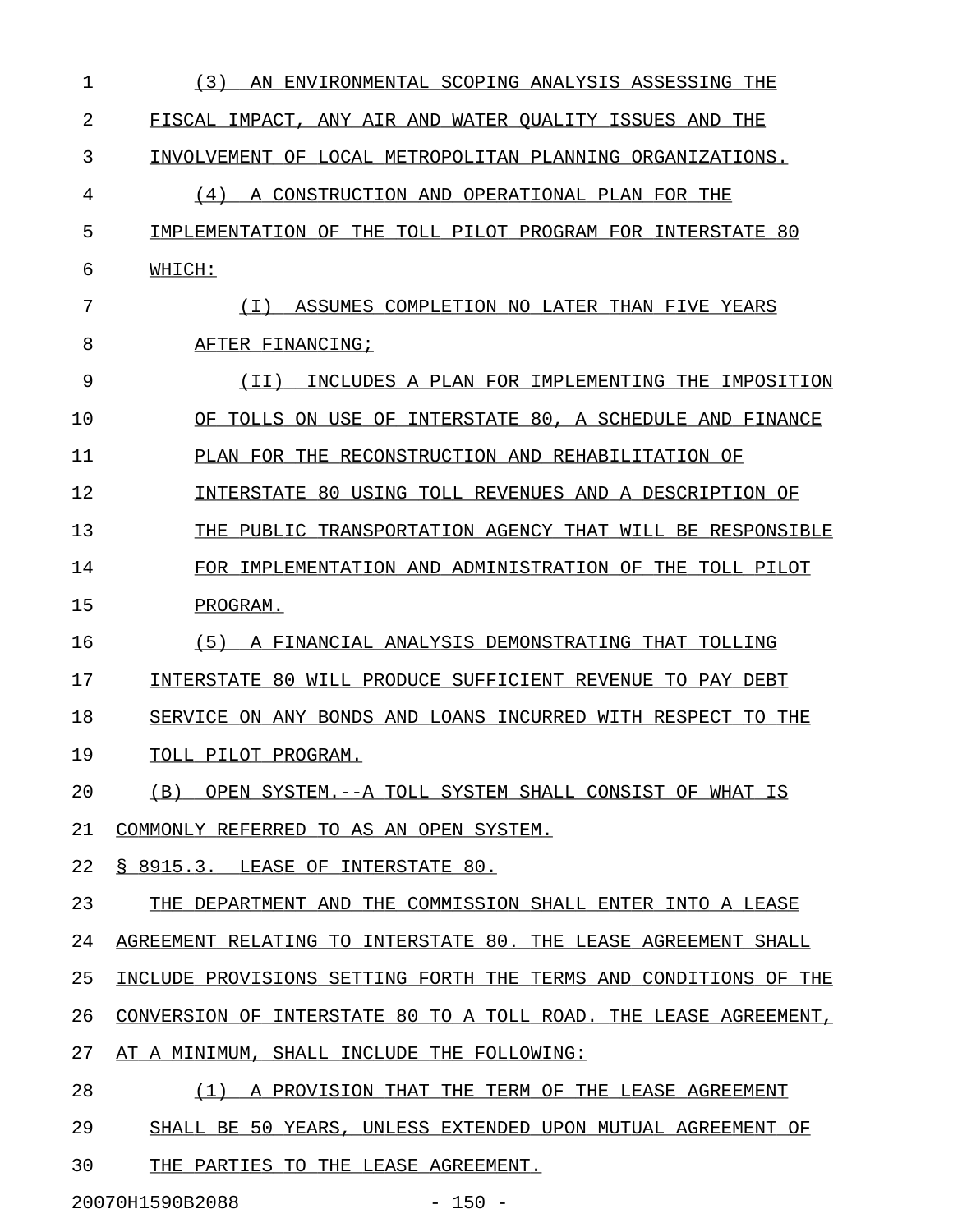1 (2) A PROVISION ESTABLISHING A CONVERSION PERIOD AND 2 AUTHORIZING EXTENSION OF THE CONVERSION PERIOD AT THE SOLE 3 OPTION OF THE COMMISSION FOR THREE ONE-YEAR EXTENSION PERIODS 4 AFTER CONSULTATION WITH THE SECRETARY. THE COMMISSION SHALL 5 NOTIFY THE SECRETARY OF ITS INTENT TO EXTEND THE CONVERSION 6 PERIOD NOT LESS THAN 90 DAYS BEFORE THE SCHEDULED EXPIRATION 7 OF THE CONVERSION PERIOD. DURING THE CONVERSION PERIOD, ALL 8 LEGAL, FINANCIAL AND OPERATIONAL RESPONSIBILITY FOR 9 INTERSTATE 80 SHALL REMAIN WITH THE DEPARTMENT. ALL 10 OPERATIONS AND PROGRAMMED REHABILITATION SHALL BE MAINTAINED 11 AT LEVELS NO LESS FAVORABLE THAN THOSE SET FORTH IN THE 12 DEPARTMENT'S 12-YEAR PLAN AT THE TIME OF THE EXECUTION OF THE 13 LEASE, WITH MODIFICATIONS AS ARE APPROVED IN WRITING BY THE 14 CHAIRMAN OF THE COMMISSION. 15 (3) A PROVISION PERMITTING THE COMMISSION TO EXERCISE 16 ITS OPTION TO CONVERT INTERSTATE 80 TO A TOLL ROAD PRIOR TO 17 THE EXPIRATION OF THE CONVERSION PERIOD BY PROVIDING THE 18 CONVERSION NOTICE TO THE SECRETARY. BEGINNING ON THE 19 CONVERSION DATE, ALL LEGAL, FINANCIAL AND OPERATIONAL 20 RESPONSIBILITY FOR INTERSTATE 80, AS WELL AS ALL TOLL 21 REVENUES COLLECTED WITH RESPECT TO ITS USE, SHALL BE 22 TRANSFERRED FROM THE DEPARTMENT TO THE COMMISSION. THE 23 COMMISSION SHALL CONTRACT WITH THE DEPARTMENT FOR ANY PORTION 24 OF THE MAINTENANCE OF INTERSTATE 80 AT COST LEVELS NO LESS 25 FAVORABLE THAN THOSE OF THE DEPARTMENT ON THE CONVERSION 26 DATE. \_\_\_\_\_ 27 (4) A PROVISION REQUIRING THE COMMISSION TO PAY ANNUAL 28 BASE RENT TO THE DEPARTMENT DURING THE TERM OF THE LEASE 29 AGREEMENT IN THE FOLLOWING MANNER AND EQUAL TO THE FOLLOWING 30 AMOUNTS: \_\_\_\_\_\_\_\_

20070H1590B2088 - 151 -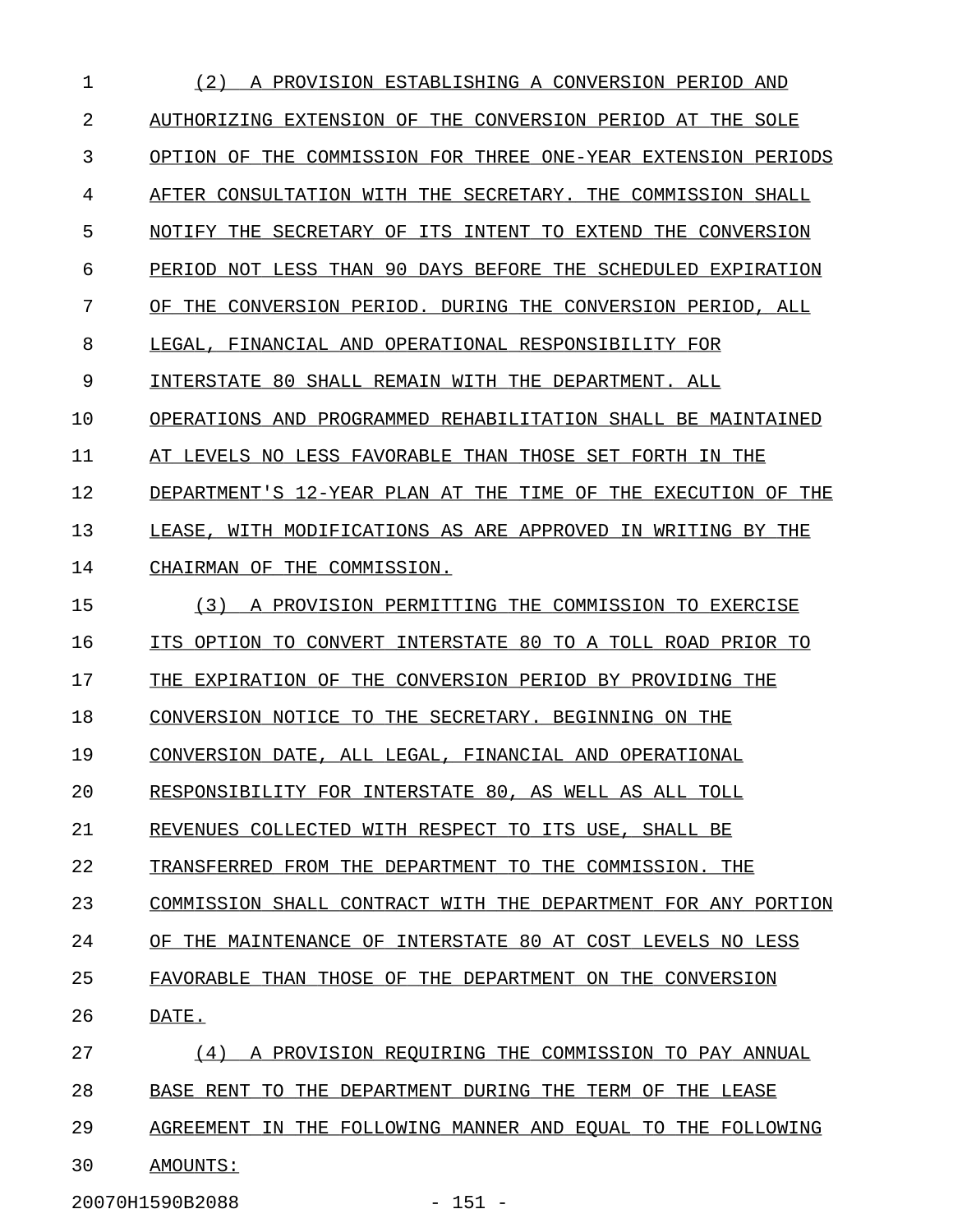1 (I) ANNUAL DEBT SERVICE ON OUTSTANDING BONDS ISSUED \_\_\_\_\_\_\_\_\_\_\_\_\_\_\_\_\_\_\_\_\_\_\_\_\_\_\_\_\_\_\_\_\_\_\_\_\_\_\_\_\_\_\_\_\_\_\_\_\_\_\_\_ 2 UNDER SECTION 9511.2 (RELATING TO SPECIAL REVENUE BONDS 3 PAYABLE SOLELY FROM PLEDGED REVENUES OF MOTOR LICENSE 4 FUND) PAYABLE AS REQUIRED PURSUANT TO BONDS. 5 (II) \$200,000,000 PAYABLE ANNUALLY IN FOUR EQUAL 6 INSTALLMENTS EACH DUE THE FIRST BUSINESS DAY OF EACH 7 JULY, OCTOBER, JANUARY AND APRIL. 8 (5) A PROVISION REQUIRING THE COMMISSION TO PAY ANNUAL 9 ADDITIONAL RENT TO THE DEPARTMENT AS FOLLOWS: 10 (I) DURING THE CONVERSION PERIOD AND AFTER THE \_\_\_\_\_\_\_\_\_\_\_\_\_\_\_\_\_\_\_\_\_\_\_\_\_\_\_\_\_\_\_\_\_\_\_\_\_\_\_\_\_\_\_\_\_\_ 11 CONVERSION OF INTERSTATE 80 TO A TOLL ROAD, THE ANNUAL 12 ADDITIONAL RENT SHALL BE EQUAL TO THE SCHEDULED ANNUAL 13 COMMISSION CONTRIBUTION, MINUS ANY AMOUNTS PAID UNDER 14 PARAGRAPH (4) LESS THE PROCEEDS OF BONDS ALLOCABLE TO THE 15 FISCAL YEAR IN QUESTION ISSUED UNDER SECTION 9511.2 AND 16 ANY INTERSTATE 80 SAVINGS FOR THAT FISCAL YEAR AS SET 17 FORTH IN THE AUDITOR GENERAL'S CERTIFICATE. 18 (II) IF CONVERSION NOTICE IS NOT RECEIVED BY THE \_\_\_\_\_\_\_\_\_\_\_\_\_\_\_\_\_\_\_\_\_\_\_\_\_\_\_\_\_\_\_\_\_\_\_\_\_\_\_\_\_\_\_\_\_\_\_\_\_ 19 SECRETARY PRIOR TO THE EXPIRATION OF THE CONVERSION 20 PERIOD, THE ANNUAL ADDITIONAL RENT SHALL BE EQUAL TO 21 \$250,000,000. 22 THE ANNUAL ADDITIONAL RENT PROVIDED UNDER THIS PARAGRAPH IS 23 DEEMED TO BE EQUAL TO THE FAIR MARKET VALUE OF INTERSTATE 80 24 AND SHALL BE PAYABLE IN FOUR EQUAL INSTALLMENTS DUE THE FIRST 25 BUSINESS DAY OF EACH JULY, OCTOBER, JANUARY AND APRIL OF EACH 26 YEAR DURING THE TERM OF THE LEASE AGREEMENT. 27 (6) A PROVISION REQUIRING THE COMMISSION TO PAY, 28 COMMENCING ON THE CONVERSION DATE, ANNUAL SURPLUS RENT TO THE 29 DEPARTMENT EQUAL TO THE GENERAL RESERVE FUND SURPLUS PAYABLE 30 FOR EACH FISCAL YEAR FROM THE CONVERSION DATE UNTIL THE END

20070H1590B2088 - 152 -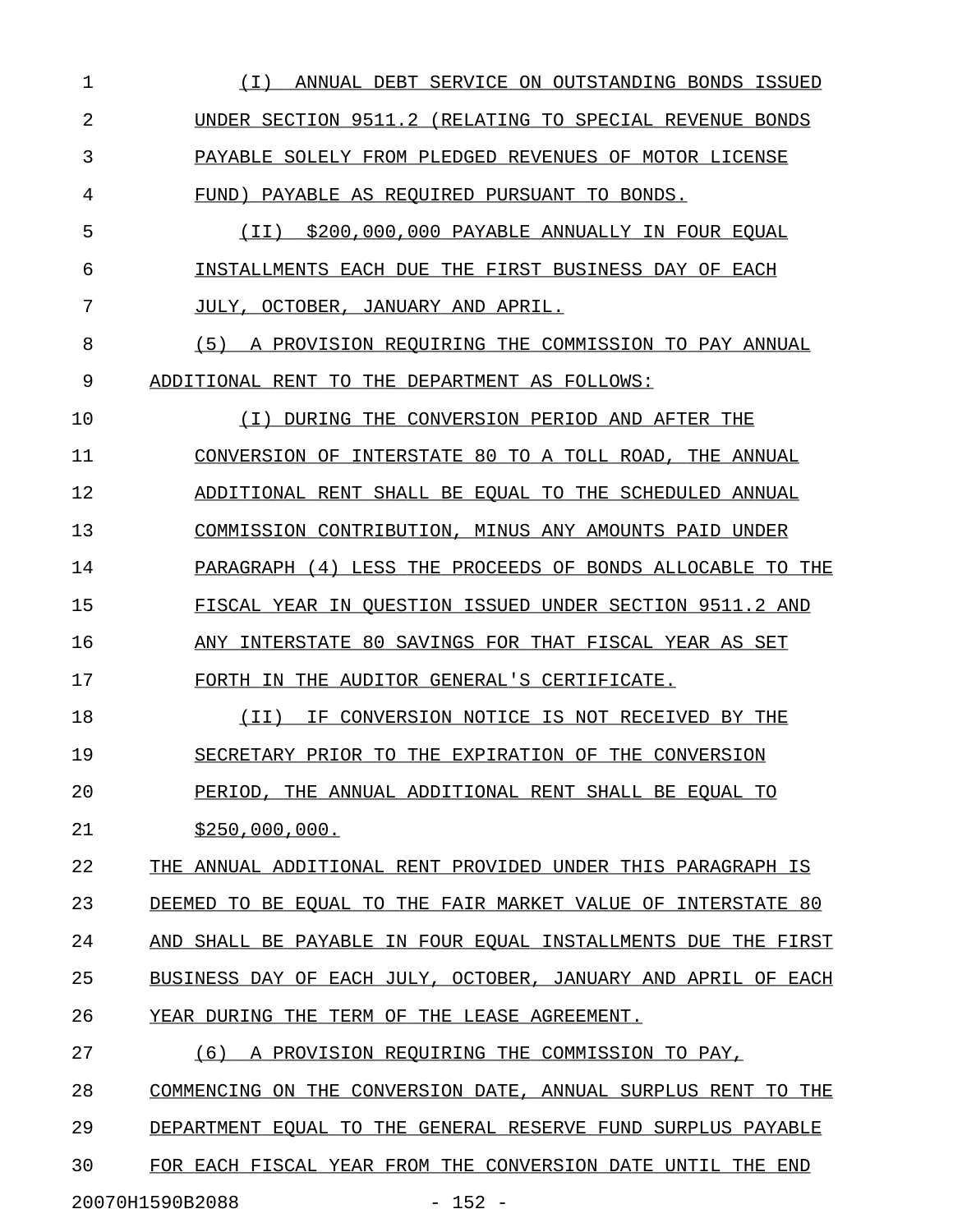1 OF THE TERM OF THE LEASE AGREEMENT. THE SURPLUS RENT SHALL BE 2 PAYABLE BY THE COMMISSION WITHIN 30 DAYS OF RECEIPT BY THE 3 COMMISSION OF THE AUDITOR GENERAL'S CERTIFICATE. IF THE 4 CONVERSION PERIOD EXPIRES BEFORE THE CONVERSION DATE, NO 5 ANNUAL SURPLUS RENT SHALL BE PAYABLE. 6  $(7)$  A PROVISION STATING THAT THE OBLIGATION OF THE 7 COMMISSION TO PAY THE ANNUAL BASE RENT, THE ANNUAL ADDITIONAL 8 RENT AND ANNUAL SURPLUS RENT SHALL BE A SUBORDINATE 9 OBLIGATION OF THE COMMISSION PAYABLE FROM AMOUNTS IN THE 10 GENERAL RESERVE FUND OF THE COMMISSION ONLY AS PERMITTED BY 11 ANY FINANCING DOCUMENTS, FINANCIAL COVENANTS, LIQUIDITY 12 POLICIES OR AGREEMENTS, SWAP AGREEMENTS OR RATING AGENCY 13 REQUIREMENTS IN EFFECT AT THE COMMISSION. 14 (8) A PROVISION AUTHORIZING THE DEPARTMENT TO RECEIVE 15 THE ANNUAL BASE RENT, ANNUAL ADDITIONAL RENT AND ANNUAL 16 SURPLUS RENT, AND TO DEPOSIT AMOUNTS SO RECEIVED AS FOLLOWS, 17 TO THE DEGREE PERMITTED BY APPLICABLE FEDERAL LAWS AND 18 REGULATIONS: 19 (I) PROCEEDS OF BONDS ISSUED UNDER SECTION 9511.2 \_\_\_\_\_\_\_\_\_\_\_\_\_\_\_\_\_\_\_\_\_\_\_\_\_\_\_\_\_\_\_\_\_\_\_\_\_\_\_\_\_\_\_\_\_\_\_\_\_\_ 20 SHALL BE SPENT CONSISTENT WITH SECTIONS 9511.4(H) 21 (RELATING TO SPECIAL REVENUE BONDS AND PRELIMINARY OR 22 INTERIM FINANCING) AND 9511.5 (RELATING TO APPLICATION OF 23 PROCEEDS OF OBLIGATIONS, LIEN OF HOLDERS OF OBLIGATIONS, 24 DESIGN-BUILD REQUIREMENT AND PROJECTS APPROVED BY THE 25 GENERAL ASSEMBLY); 26 (II) BE DEPOSITED IN THE PUBLIC TRANSPORTATION TRUST \_\_\_\_\_\_\_\_\_\_\_\_\_\_\_\_\_\_\_\_\_\_\_\_\_\_\_\_\_\_\_\_\_\_\_\_\_\_\_\_\_\_\_\_\_\_\_\_\_\_\_\_\_ 27 FUND AS FOLLOWS: 28 (A) \$250,000,000 FOR FISCAL YEAR 2007-2008; 29 (B) \$300,000,000 FOR FISCAL YEAR 2008-2009; \_\_\_\_\_\_\_\_\_\_\_\_\_\_\_\_\_\_\_\_\_\_\_\_\_\_\_\_\_\_\_\_\_\_\_\_\_\_\_\_\_\_\_\_ 30 (C) \$350,000,000 FOR FISCAL YEAR 2009-2010; AND 20070H1590B2088 - 153 -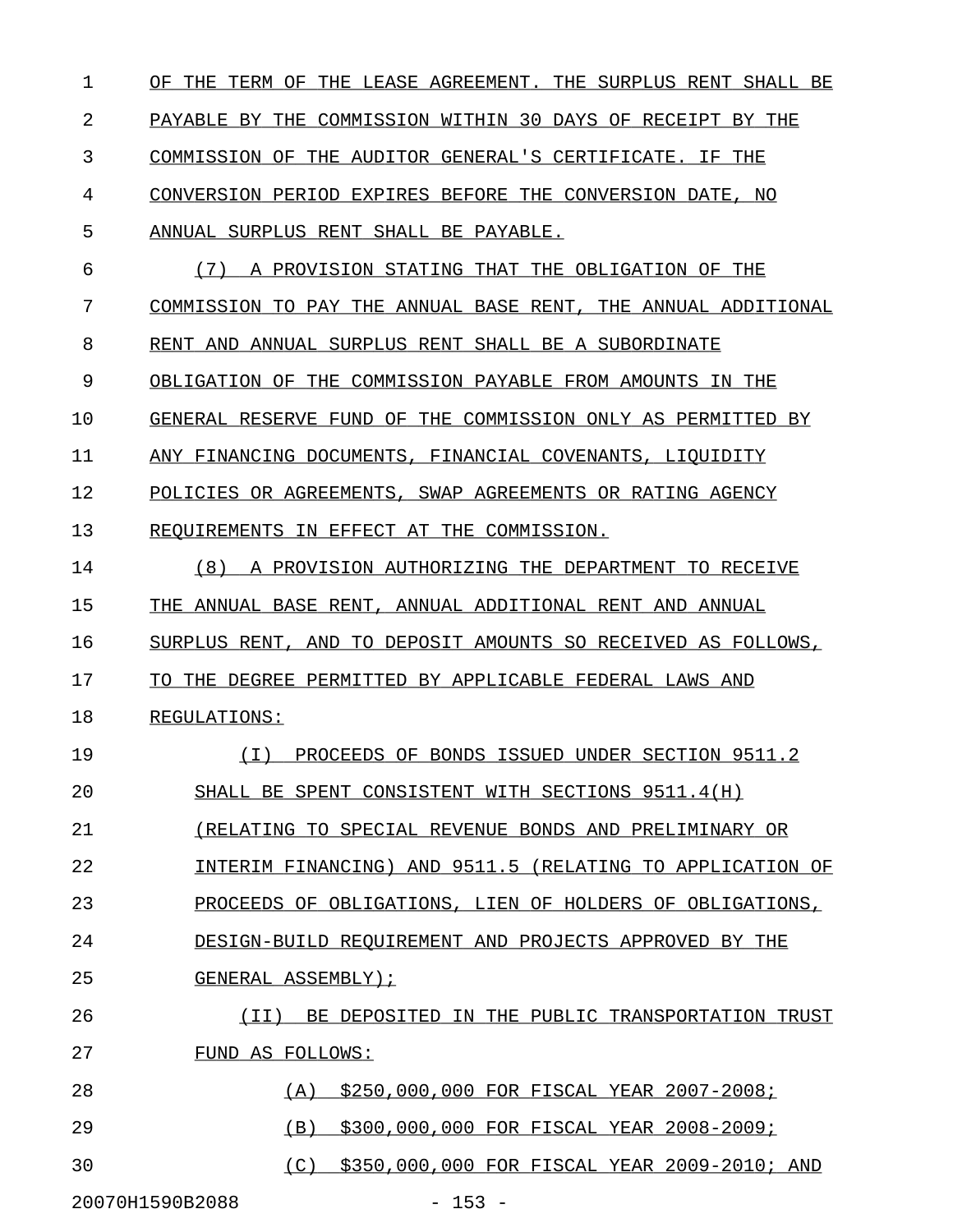1 (D) \$400,000,000 FOR FISCAL YEAR 2010-2011 AND \_\_\_\_\_\_\_\_\_\_\_\_\_\_\_\_\_\_\_\_\_\_\_\_\_\_\_\_\_\_\_\_\_\_\_\_\_\_\_\_\_\_\_\_\_\_\_ 2 INCREASED BY 2.5% FOR EACH FISCAL YEAR THEREAFTER; 3 AND \_\_\_ 4 (III) ANY BALANCE RECEIVED FROM THE DEPARTMENT SHALL 5 BE DEPOSITED IN THE MOTOR LICENSE FUND. FOR ANY YEAR IN 6 WHICH THERE ARE NO BOND PROCEEDS UNDER THIS PARAGRAPH, 7 \$5,000,000 OF THE MONEY DEPOSITED SHALL BE FOR COUNTY 8 ROADS AND BRIDGES AND \$30,000,000 OF THE MONEY DEPOSITED 9 SHALL BE FOR MUNICIPAL ROADS AND BRIDGES TO BE ALLOCATED 10 UNDER THE ACT OF JUNE 1, 1956 (1955 P.L.1944, NO.655), 11 REFERRED TO THE LIQUID FUELS TAX MUNICIPAL ALLOCATION 12 LAW. 13 § 8915.4. OTHER INTERSTATE HIGHWAYS. 14 IN ORDER TO FACILITATE VEHICULAR TRAFFIC ACROSS THIS 15 COMMONWEALTH AND PURSUANT TO THE AUTHORITY GRANTED UNDER THIS 16 CHAPTER, THE COMMISSION IS HEREBY AUTHORIZED AND EMPOWERED TO: 17 (1) AT ITS OWN EXPENSE AND IN CONSULTATION WITH THE 18 DEPARTMENT, PREPARE A CONSULTING CIVIL ENGINEER REPORT AND 19 FINANCIAL ANALYSIS WITH RESPECT TO THE FEASIBILITY OF 20 CONVERTING INTERSTATE 95 TO A TOLL ROAD AND OPERATING AND 21 MAINTAINING THE CONVERTED INTERSTATE AS A TOLL ROAD, UPON 22 APPROVAL OF THE GENERAL ASSEMBLY AND THE UNITED STATES 23 DEPARTMENT OF TRANSPORTATION; AND 24 (2) AT ITS OWN EXPENSE, AND IN CONSULTATION WITH THE 25 DEPARTMENT, PREPARE AND SUBMIT AN APPLICATION TO THE UNITED 26 STATES DEPARTMENT OF TRANSPORTATION FOR THE CONVERSION OF 27 INTERSTATE 95 TO A TOLL ROAD PURSUANT TO ANY FEDERAL PROGRAM 28 FOR WHICH IT MAY BE ELIGIBLE. 29 Section 3. Section 8916 of Title 75 is amended to read: 30 § 8916. Turnpike system.

20070H1590B2088 - 154 -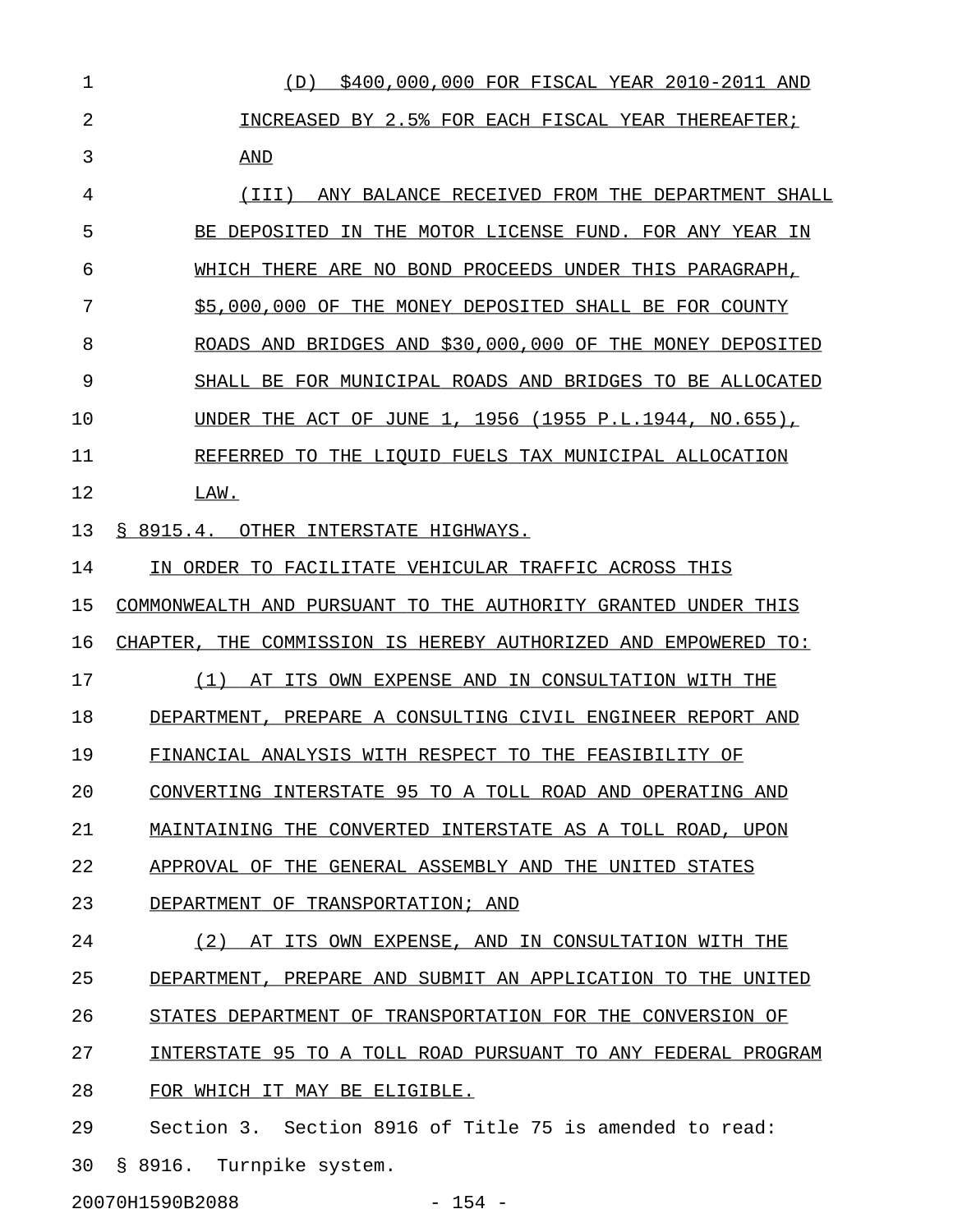1 The turnpikes and the future toll road conversions authorized 2 by this chapter are hereby or shall be made part of the 3 Pennsylvania Turnpike System, as provided in the act of August 4 14, 1951 (P.L.1232, No.282), referred to as the Pennsylvania 5 Turnpike System Financing Act. A Public-Public Partnership of 6 the Pennsylvania Turnpike System is integral to solving 7 transportation problems referred to in 74 Pa.C.S. § 13A01 8 (relating to declaration of policy). 9 Section 4. This act shall take effect in 60 days. 10 SECTION 4. TITLE 75 IS AMENDED BY ADDING A SECTION TO READ: < 11 § 9501. DEFINITIONS. 12 THE FOLLOWING WORDS AND TERMS WHEN USED IN THIS CHAPTER SHALL 13 HAVE THE MEANINGS GIVEN TO THEM IN THIS SECTION, UNLESS THE 14 CONTEXT CLEARLY INDICATES OTHERWISE: 15 "BOND-RELATED EXPENSES." THE TERM SHALL INCLUDE ALL OF THE 16 FOLLOWING: 17 (1) PRINTING, PUBLICATION OR ADVERTISING EXPENSES WITH 18 RESPECT TO THE SALE AND ISSUANCE OF BONDS. 19 (2) FEES, EXPENSES AND COSTS OF REGISTRARS. 20 (3) FEES, EXPENSES AND COSTS OF ATTORNEYS, ACCOUNTANTS, \_\_\_\_\_\_\_\_\_\_\_\_\_\_\_\_\_\_\_\_\_\_\_\_\_\_\_\_\_\_\_\_\_\_\_\_\_\_\_\_\_\_\_\_\_\_\_\_\_\_\_\_\_\_\_\_ 21 FEASIBILITY CONSULTANTS, COMPUTER PROGRAMMERS OR OTHER 22 EXPERTS EMPLOYED TO AID IN THE SALE AND ISSUANCE OF THE 23 BONDS. 24 (4) OTHER COSTS, FEES AND EXPENSES INCURRED OR 25 REASONABLY RELATED TO THE ISSUANCE AND SALE OF THE BONDS. 26 "BOND-RELATED OBLIGATION." AN AGREEMENT OR CONTRACTUAL 27 RELATIONSHIP BETWEEN THE PENNSYLVANIA TURNPIKE COMMISSION AND A 28 BANK, TRUST COMPANY, INSURANCE COMPANY, SWAP COUNTERPARTY, 29 SURETY BONDING COMPANY, PENSION FUND OR OTHER FINANCIAL 30 INSTITUTION PROVIDING INCREASED CREDIT ON OR SECURITY FOR THE 20070H1590B2088 - 155 -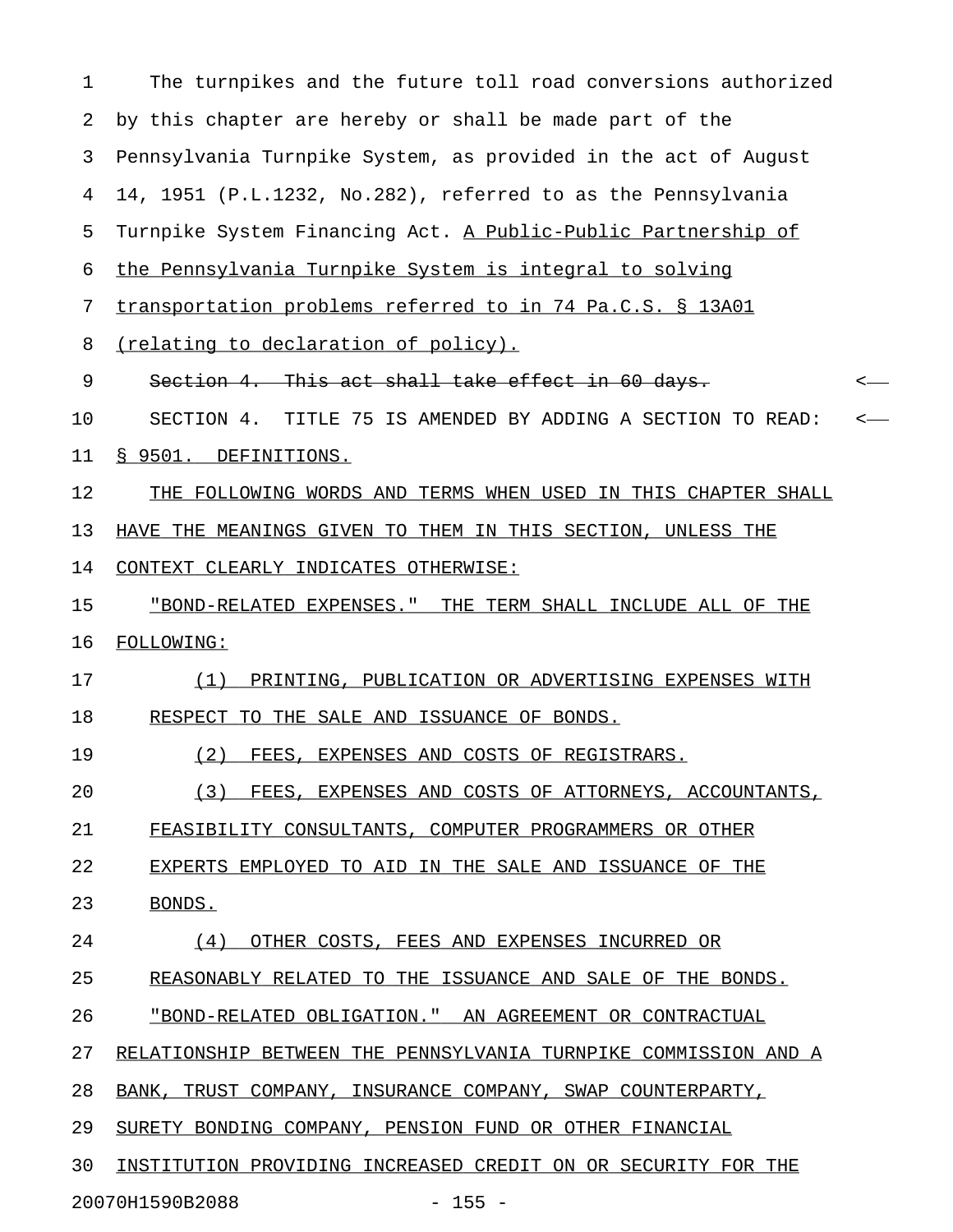|  |  |  | BONDS OR LIQUIDITY FOR SECONDARY MARKET TRANSACTIONS. |  |
|--|--|--|-------------------------------------------------------|--|
|  |  |  |                                                       |  |

2 "COMMISSION." THE PENNSYLVANIA TURNPIKE COMMISSION OR ANY 3 SUCCESSOR ORGANIZATION.

4 "COST OF THE DEPARTMENT."

5 (1) ANY OF THE FOLLOWING, WHICH SHALL BE REIMBURSED OR 6 PAID OUT OF THE PROCEEDS OF THE SPECIAL REVENUE BONDS, NOTES 7 OR OTHER OBLIGATIONS AUTHORIZED UNDER THIS CHAPTER: 8 (I) THE COST OF CONSTRUCTING, RECONSTRUCTING, \_\_\_\_\_\_\_\_\_\_\_\_\_\_\_\_\_\_\_\_\_\_\_\_\_\_\_\_\_\_\_\_\_\_\_\_\_\_\_\_\_\_\_\_\_\_ 9 WIDENING, EXPANDING OR EXTENDING THE STATE HIGHWAY AND 10 RURAL STATE HIGHWAY SYSTEM AND ALL CONNECTING ROADS, 11 TUNNELS AND BRIDGES. 12 (II) THE COST OF ALL LANDS, PROPERTY RIGHTS, RIGHTS- \_\_\_\_\_\_\_\_\_\_\_\_\_\_\_\_\_\_\_\_\_\_\_\_\_\_\_\_\_\_\_\_\_\_\_\_\_\_\_\_\_\_\_\_\_\_\_\_\_\_\_\_\_ 13 OF-WAY, EASEMENTS AND FRANCHISES ACQUIRED, WHICH ARE 14 DEEMED NECESSARY OR CONVENIENT FOR THE CONSTRUCTION, 15 RECONSTRUCTION, WIDENING, EXPANDING OR EXTENDING UNDER 16 SUBPARAGRAPH (I). 17 (III) THE COST OF ALL MACHINERY AND EQUIPMENT, 18 FINANCING CHARGES, INTEREST PRIOR TO AND DURING 19 CONSTRUCTION AND FOR ONE YEAR AFTER COMPLETION OF 20 CONSTRUCTION. 21 (IV) THE COST OF TRAFFIC ESTIMATES AND OF 22 ENGINEERING AND LEGAL EXPENSES, PLANS, SPECIFICATIONS, 23 SURVEYS, ESTIMATES OF COST AND OF REVENUES, OTHER 24 EXPENSES NECESSARY OR INCIDENT TO DETERMINING THE 25 FEASIBILITY OR PRACTICABILITY OF THE ENTERPRISE, 26 ADMINISTRATIVE AND LEGAL EXPENSES AND OTHER EXPENSES AS 27 MAY BE NECESSARY OR INCIDENT TO THE FINANCING AUTHORIZED 28 UNDER THIS CHAPTER, THE CONSTRUCTION, RECONSTRUCTION, 29 WIDENING, EXPANDING OR EXTENDING OF THE STATE HIGHWAY AND 30 THE RURAL STATE HIGHWAY SYSTEM AND CONNECTING ROADS,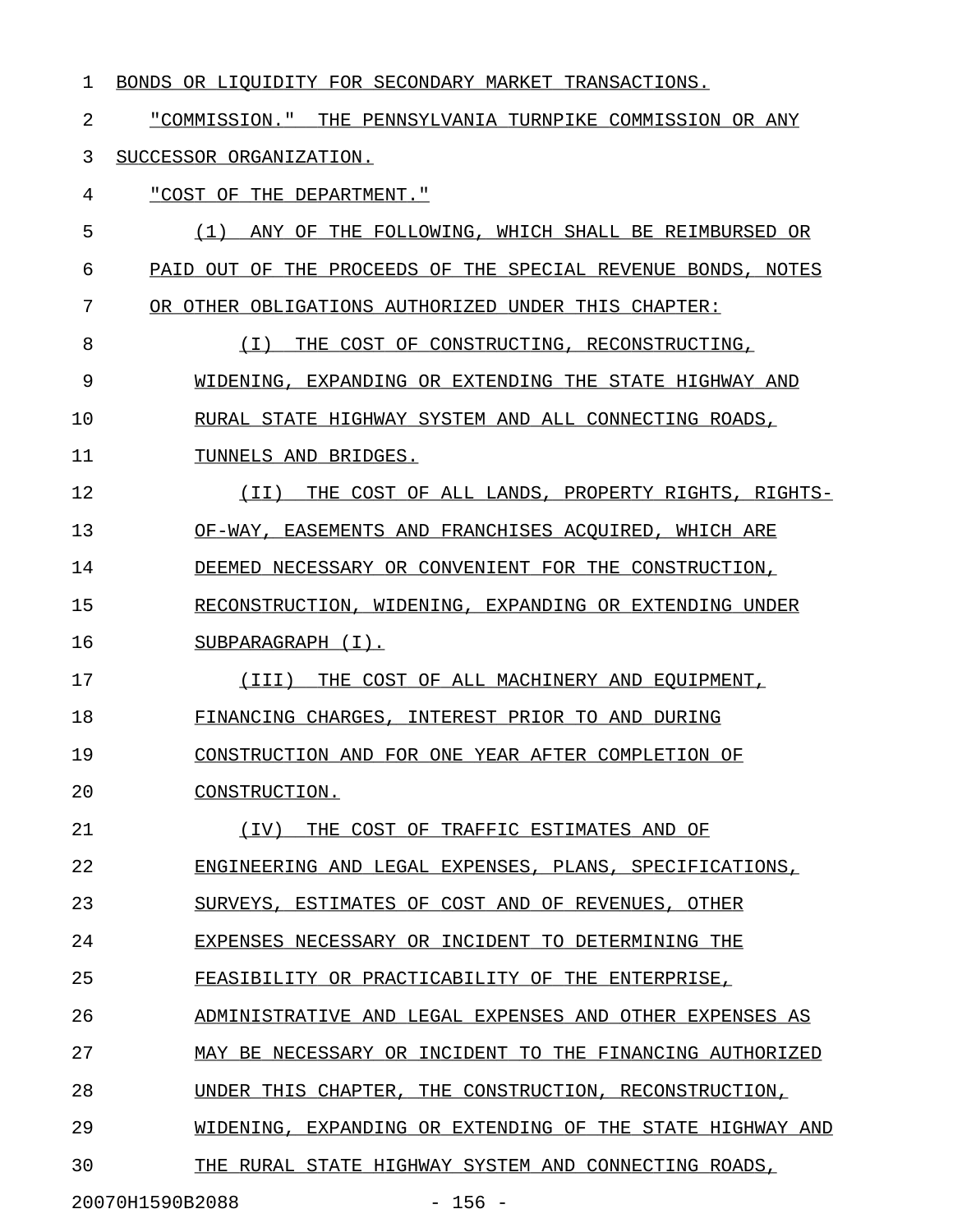1 TUNNELS AND BRIDGES, THE PLACING OF THE SAME IN OPERATION

2 AND THE CONDEMNATION OF PROPERTY NECESSARY FOR

3 CONSTRUCTION AND OPERATION.

4 (V) ANY OBLIGATION OR EXPENSE CONTRACTED FOR BY THE 5 DEPARTMENT OF TRANSPORTATION OR WITH THE UNITED STATES OR 6 ANY AGENCY OF THE UNITED STATES, FOR TRAFFIC SURVEYS, 7 PREPARATION OF PLANS AND SPECIFICATIONS, SUPERVISION OF 8 CONSTRUCTION, AND OTHER ENGINEERING, ADMINISTRATIVE AND 9 LEGAL SERVICES AND EXPENSES IN CONNECTION WITH THE 10 CONSTRUCTION, RECONSTRUCTION, WIDENING, EXPANDING OR 11 EXTENDING OF THE STATE HIGHWAY AND THE RURAL STATE 12 **HIGHWAY SYSTEM OR ANY OF THE CONNECTING ROADS, TUNNELS** 13 AND BRIDGES. 14 (2) PAYMENT OF ANY NOTES OR OTHER OBLIGATIONS IF THE 15 NOTES OR OTHER OBLIGATIONS WERE ISSUED FOR THE PAYMENT OF A 16 COST. 17 "DESIGN BUILD ARRANGEMENT." A PROCUREMENT OR PROJECT 18 DELIVERY ARRANGEMENT WHEREBY A SINGLE ENTITY, WHICH MAY BE A 19 SINGLE CONTRACTOR OR A CONSORTIUM COMPRISED OF MULTIPLE 20 CONTRACTORS, ENGINEERS AND OTHER SUBCONSULTANTS, IS RESPONSIBLE 21 FOR BOTH THE DESIGN AND CONSTRUCTION OF A TRANSPORTATION PROJECT 22 WITH A GUARANTEED COMPLETION DATE AND GUARANTEED MAXIMUM PRICE. 23 "OWNER." THE TERM SHALL INCLUDE ALL INDIVIDUALS, 24 COPARTNERSHIPS, ASSOCIATIONS OR CORPORATIONS HAVING ANY TITLE OR 25 INTEREST IN ANY PROPERTY RIGHTS, EASEMENTS OR FRANCHISES 26 AUTHORIZED TO BE ACQUIRED BY THIS CHAPTER. 27 "PLEDGED REVENUES." REVENUES OF THE MOTOR LICENSE FUND 28 PLEDGED TO THE PENNSYLVANIA TURNPIKE COMMISSION UNDER SECTIONS 29 9010 (RELATING TO DISPOSITION AND USE OF TAX), 9511(I) (RELATING 30 TO ALLOCATION OF PROCEEDS) AND 9511.11 (RELATING TO MOTOR 20070H1590B2088 - 157 -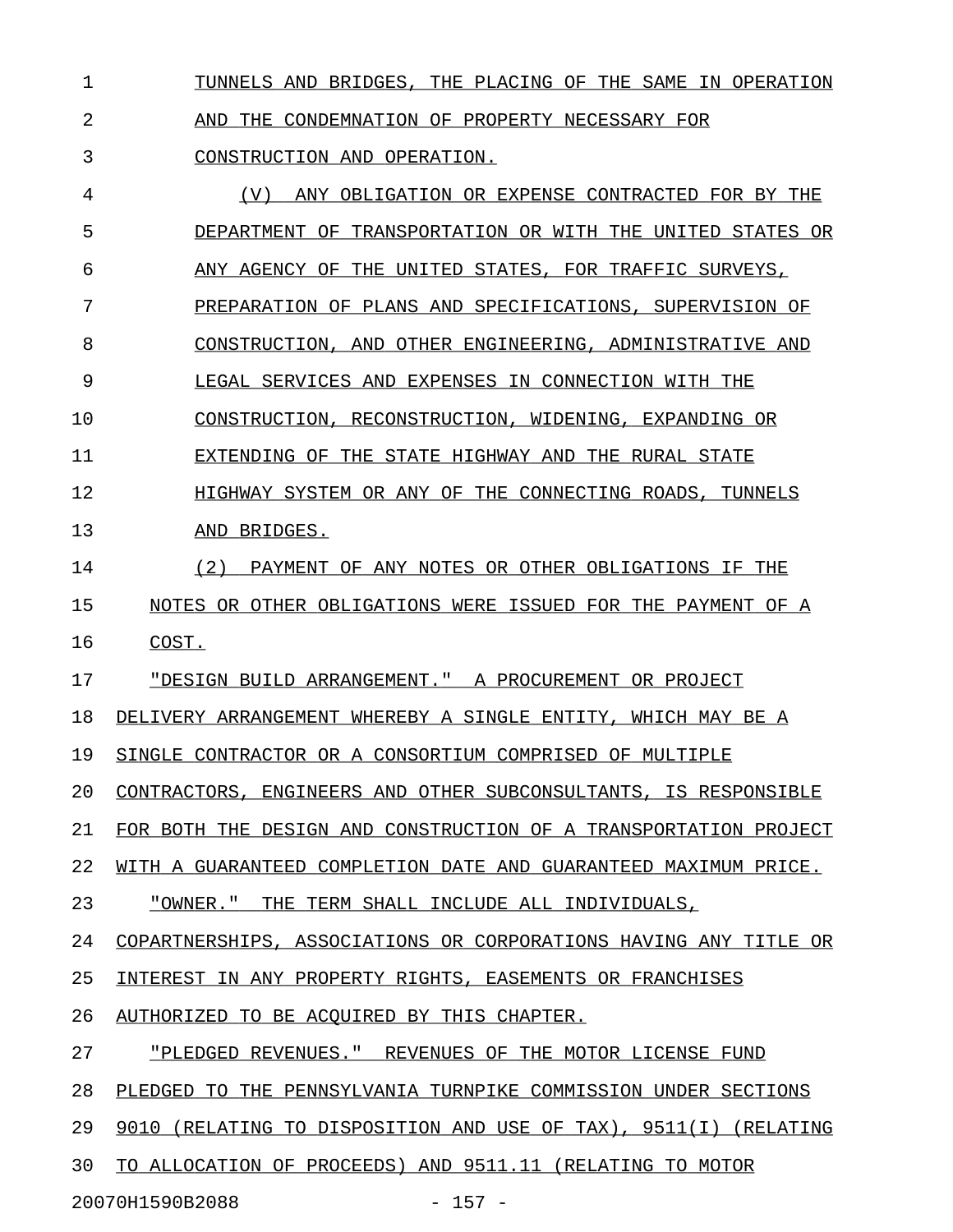1 LICENSE FUND PROCEEDS) AND AMOUNTS PAYABLE BY THE COMMISSION 2 UNDER SECTION 8915.3(4)(I) (RELATING TO LEASE OF INTERSTATE 80). 3 "RURAL STATE HIGHWAY SYSTEM." ALL ROADS AND HIGHWAYS TAKEN 4 OVER BY THE COMMONWEALTH AS STATE HIGHWAYS UNDER THE PROVISIONS 5 OF THE ACT OF JUNE 22, 1931 (P.L.594, NO.203), REFERRED TO AS 6 THE TOWNSHIP STATE HIGHWAY LAW AND ALL OTHER ROADS AND HIGHWAYS 7 SPECIFICALLY DESIGNATED BY THE SECRETARY OF TRANSPORTATION AS 8 RURAL STATE HIGHWAYS. 9 "STATE HIGHWAY." ALL ROADS AND HIGHWAYS TAKEN OVER BY THE 10 COMMONWEALTH AS STATE HIGHWAYS UNDER THE PROVISIONS OF ANY 11 STATUTE. UNLESS CLEARLY INTENDED, THE TERM SHALL NOT INCLUDE ANY 12 STREET IN ANY CITY, BOROUGH OR INCORPORATED TOWN, EVEN THOUGH 13 THE SAME MAY HAVE BEEN TAKEN OVER AS A STATE HIGHWAY. 14 SECTION 5. TITLE 75 IS AMENDED BY ADDING SECTIONS TO READ: 15 § 9511.2. SPECIAL REVENUE BONDS PAYABLE SOLELY FROM PLEDGED 16 REVENUES OF MOTOR LICENSE FUND. 17 (A) PAYMENT SOURCE.--A SPECIAL REVENUE BOND, NOTE OR OTHER 18 OBLIGATION ISSUED UNDER THIS CHAPTER: 19 (1) SHALL NOT BE DEEMED TO BE A DEBT OR LIABILITY OF THE \_\_\_\_\_\_\_\_\_\_\_\_\_\_\_\_\_\_\_\_\_\_\_\_\_\_\_\_\_\_\_\_\_\_\_\_\_\_\_\_\_\_\_\_\_\_\_\_\_\_\_\_\_\_\_\_\_ 20 COMMONWEALTH; 21 (2) SHALL NOT CREATE OR CONSTITUTE ANY INDEBTEDNESS, 22 LIABILITY OR OBLIGATION OF THE COMMONWEALTH; AND 23 (3) SHALL BE PAYABLE SOLELY FROM REVENUES OF THE MOTOR 24 LICENSE FUND PLEDGED TO THE COMMISSION FOR THAT PURPOSE IN 25 COMBINATION WITH AMOUNTS TRANSFERRED UNDER SECTION 26 8915.3(4)(I) (RELATING TO LEASE OF INTERSTATE 80). 27 (B) STATEMENT.--A SPECIAL REVENUE BOND, NOTE OR OTHER 28 OBLIGATION ISSUED UNDER THIS CHAPTER MUST CONTAIN A STATEMENT ON 29 ITS FACE THAT:

30  $(1)$  THE COMMONWEALTH IS NOT OBLIGATED TO PAY THE BOND,

20070H1590B2088 - 158 -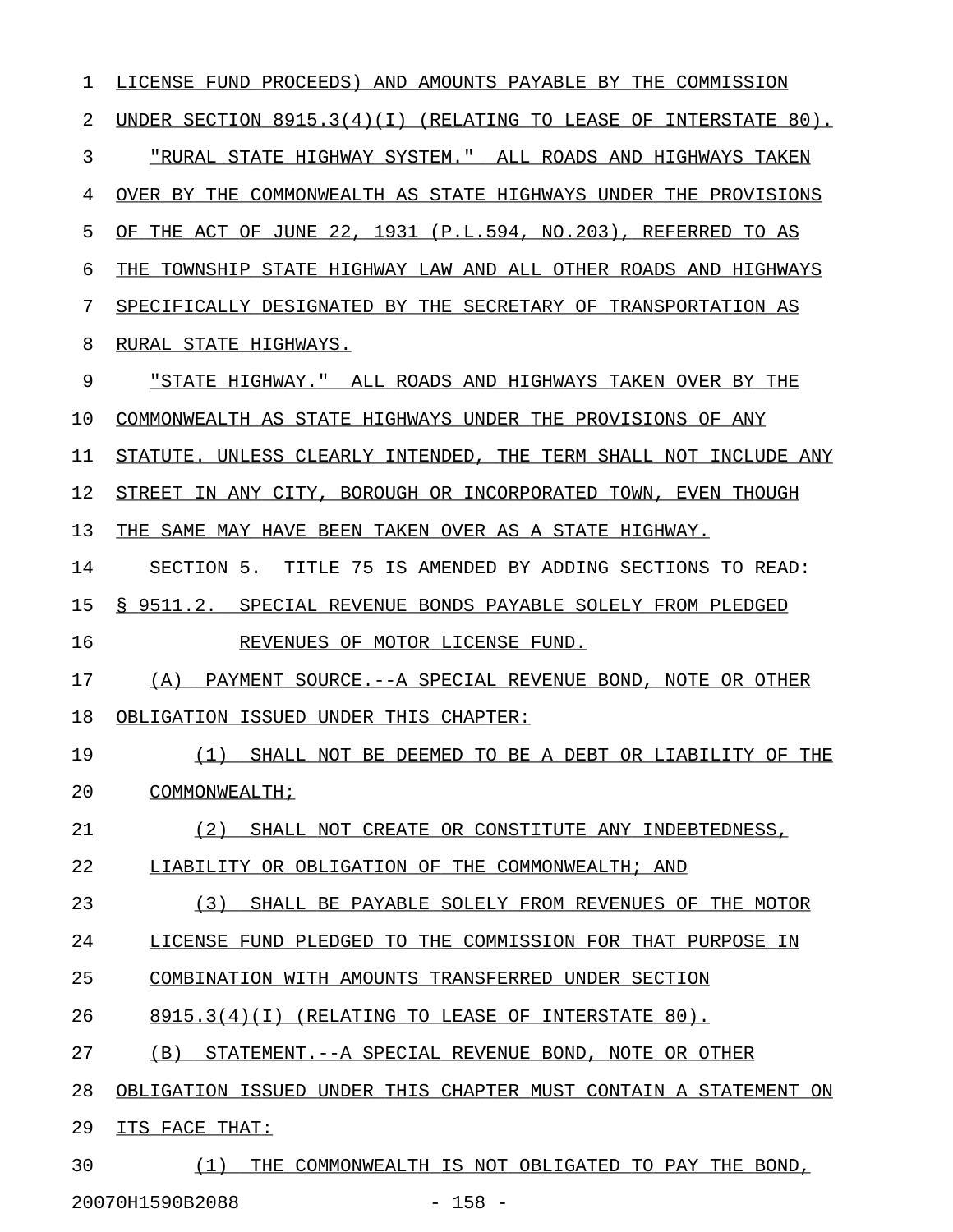1 NOTE OR OBLIGATION OR THE INTEREST ON IT EXCEPT FROM REVENUES 2 OF THE MOTOR LICENSE FUND PLEDGED FOR THAT PURPOSE IN 3 COMBINATION WITH AMOUNTS TRANSFERRED UNDER SECTION 4 8915.3(4)(I); AND \_\_\_\_\_\_\_\_\_\_\_\_\_\_\_\_\_ 5 (2) NEITHER THE FAITH AND CREDIT NOR THE TAXING POWER OF 6 THE COMMONWEALTH IS PLEDGED TO THE PAYMENT OF THE PRINCIPAL 7 OR INTEREST OF THE BOND, NOTE OR OBLIGATION. 8 (C) TAXATION.--THE ISSUANCE OF A SPECIAL REVENUE BOND, NOTE 9 OR OTHER OBLIGATION UNDER THIS CHAPTER SHALL NOT DIRECTLY, 10 INDIRECTLY OR CONTINGENTLY OBLIGATE THE COMMONWEALTH TO LEVY A 11 TAX OR TO MAKE AN APPROPRIATION FOR PAYMENT. 12 <u>§ 9511.3. EXPENSES.</u> 13 (A) REIMBURSEMENT. --THE COMMISSION SHALL BE REIMBURSED FOR 14 THE NECESSARY EXPENSES INCURRED IN THE PERFORMANCE OF THE DUTIES 15 PERFORMED UNDER THE PROVISIONS OF THIS CHAPTER. 16 (B) SOURCE.--ALL EXPENSES INCURRED IN CARRYING OUT THE 17 PROVISIONS OF THIS CHAPTER SHALL BE PAID SOLELY FROM FUNDS 18 PROVIDED UNDER THE AUTHORITY OF THIS CHAPTER, AND SUFFICIENT 19 FUNDS SHALL BE PROVIDED UNDER THE AUTHORITY OF THIS CHAPTER TO 20 MEET ANY LIABILITY OR OBLIGATION INCURRED IN CARRYING OUT THE 21 PROVISIONS OF THIS CHAPTER. 22 § 9511.4. SPECIAL REVENUE BONDS AND PRELIMINARY OR INTERIM 23 FINANCING. 24 (A) AUTHORIZATION.--THE COMMISSION IS AUTHORIZED TO PROVIDE, 25 BY RESOLUTION, FOR THE ISSUANCE OF SPECIAL REVENUE BONDS OF THE 26 COMMISSION UP TO AN AMOUNT NOT EXCEEDING \$4,000,000,000 FOR THE 27 PURPOSE OF PAYING THE COST OF THE DEPARTMENT AND BOND-RELATED 28 EXPENSES. THE RESOLUTION MUST RECITE AN ESTIMATE OF THE COST OF 29 THE DEPARTMENT. NO MORE THAN \$600,000,000 OF SPECIAL REVENUE 30 BONDS MAY BE ISSUED IN ANY CALENDAR YEAR. NO BOND MAY BE ISSUED 20070H1590B2088 - 159 -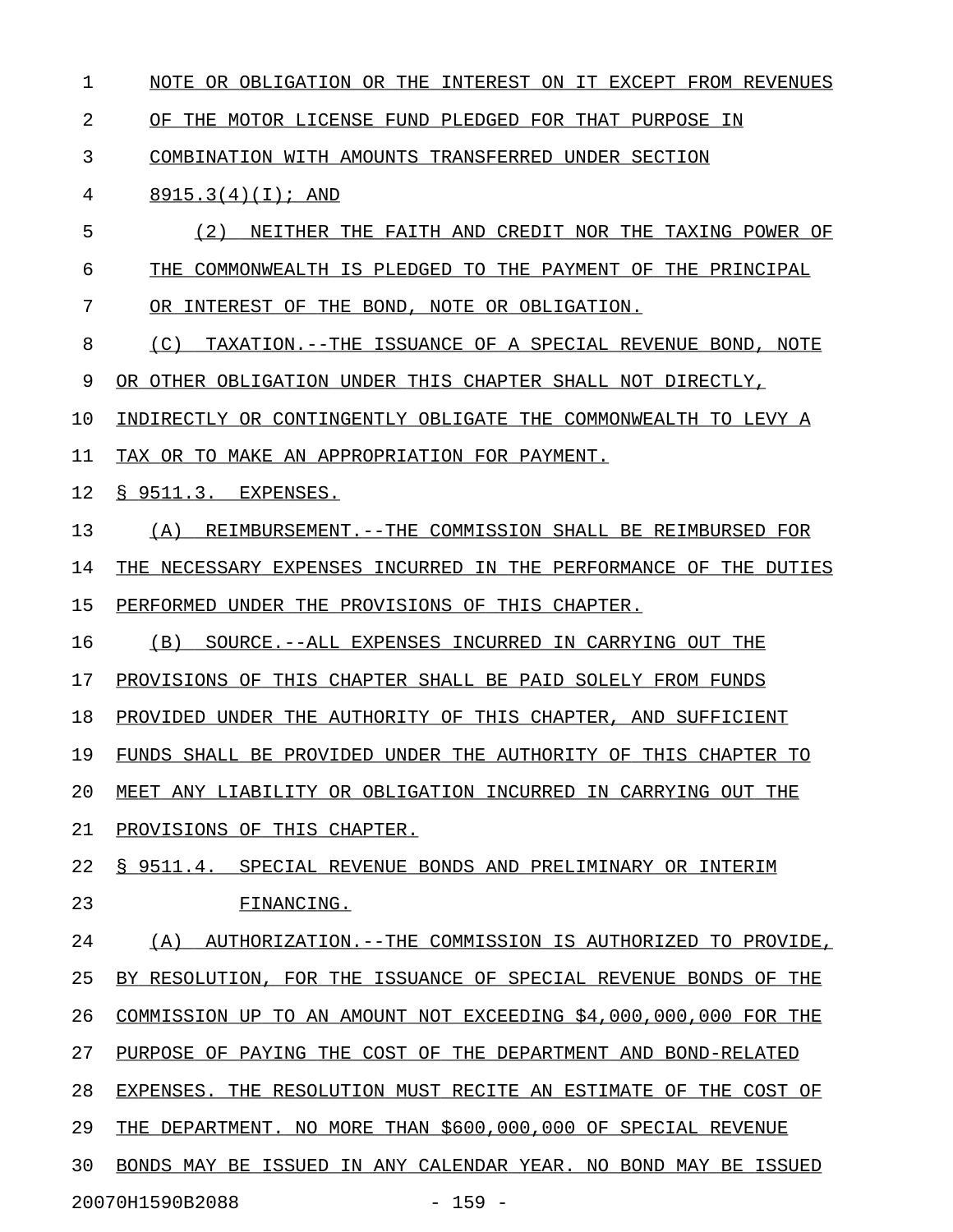| 1  | UNDER THIS SECTION UNLESS THE LEASE AGREEMENT AUTHORIZED UNDER      |
|----|---------------------------------------------------------------------|
| 2  | SECTION 8915.3 (RELATING TO LEASE OF INTERSTATE 80) IS IN EFFECT    |
| 3  | AS OF THE DATE OF ISSUANCE. SPECIAL REVENUE REFUNDING BONDS AS      |
| 4  | SET FORTH IN SECTION 9511.9 (RELATING TO SPECIAL REVENUE            |
| 5  | REFUNDING BONDS) SHALL NOT BE DEEMED TO COUNT AGAINST THE TOTAL     |
| 6  | OR ANNUAL MAXIMUM ISSUANCE VOLUME. THE PRINCIPAL AND<br>INTEREST OF |
| 7  | THE BOND SHALL BE PAYABLE SOLELY FROM REVENUES OF THE MOTOR         |
| 8  | LICENSE FUND PLEDGED FOR THAT PURPOSE TO THE COMMISSION IN          |
| 9  | COMBINATION WITH THE AMOUNTS TRANSFERRED UNDER SECTION              |
| 10 | 8915.3(4)(I).                                                       |
| 11 | (B)<br>$FORM. --$                                                   |
| 12 | (1)<br>A BOND MAY BE ISSUED IN REGISTERED FORM.                     |
| 13 | (2)<br>A BOND:                                                      |
| 14 | ( I )<br>MUST BE DATED;                                             |
| 15 | (II)<br>MUST BEAR INTEREST AT A RATE NOT EXCEEDING THE              |
| 16 | RATE PERMITTED UNDER APPLICABLE LAW;                                |
| 17 | (TTT)<br>MUST BE PAYABLE SEMIANNUALLY;                              |
| 18 | (TV)<br>MUST MATURE, AS DETERMINED BY THE COMMISSION,               |
| 19 | NOT EXCEEDING 40 YEARS FROM THE DATE OF THE BOND; AND               |
| 20 | MAY BE MADE REDEEMABLE BEFORE MATURITY, AT THE<br>(V)               |
| 21 | OPTION OF THE COMMISSION, AT A PRICE AND UNDER TERMS AND            |
| 22 | CONDITIONS FIXED BY THE COMMISSION PRIOR TO THE ISSUANCE            |
| 23 | OF THE BONDS.                                                       |
| 24 | (3)<br>THE AMOUNT OF PREMIUM ON A BOND SHALL NOT CAUSE THE          |
| 25 | YIELD TO BE MORE THAN PERMITTED BY APPLICABLE LAW FROM THE          |
| 26 | DATE OF THE BOND TO THE DATE OF REDEMPTION.                         |
| 27 | $(C)$ ISSUANCE.--                                                   |
| 28 | (1)<br>THE BOND MAY BE ISSUED IN REGISTERED FORM. THE               |
| 29 | COMMISSION MAY SELL A BOND IN REGISTERED FORM AT PUBLIC OR          |
| 30 | PRIVATE SALE AND FOR A PRICE IT DETERMINES TO BE IN THE BEST        |
|    | 20070H1590B2088<br>$-160 -$                                         |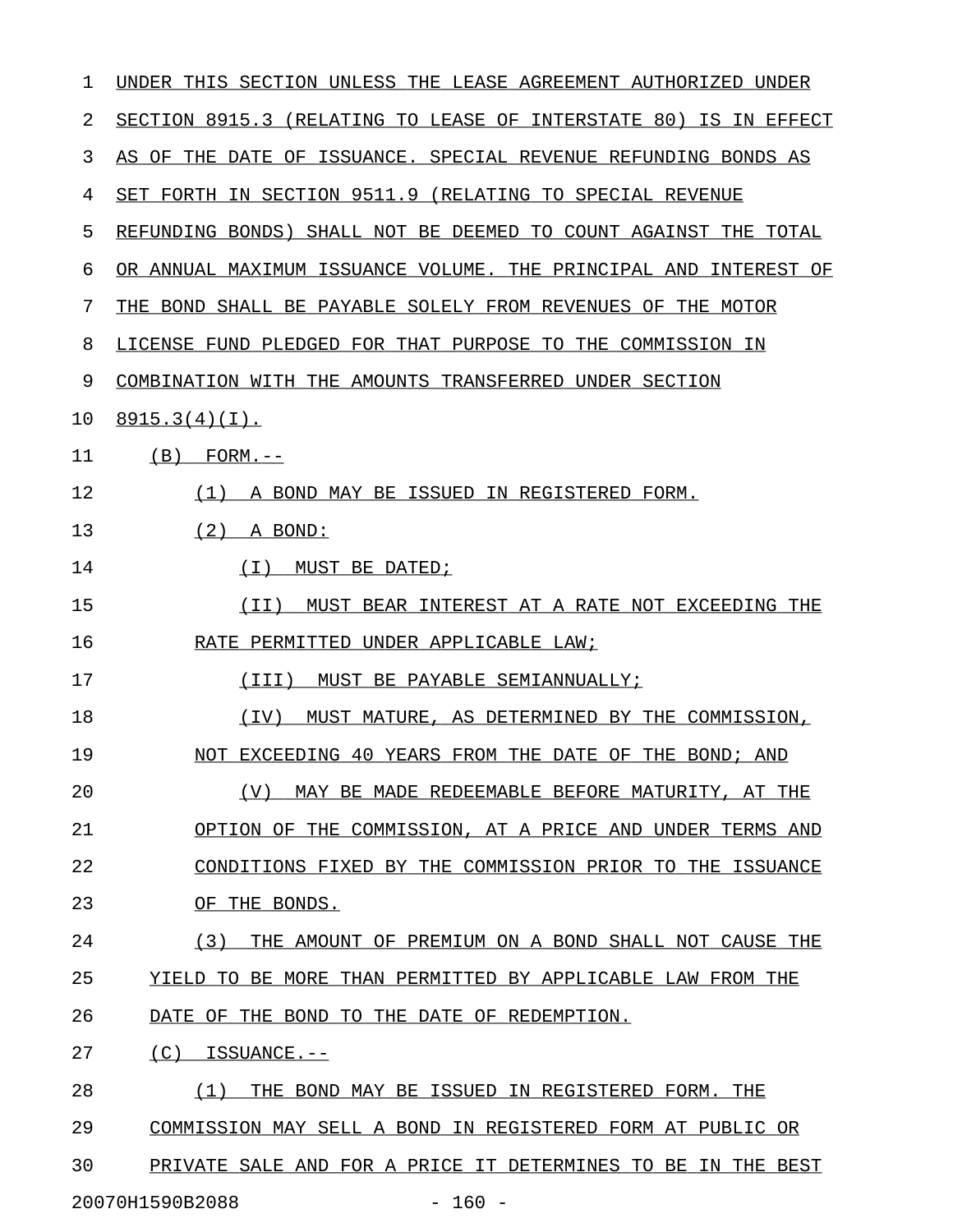| 1  | INTEREST OF THE COMMONWEALTH, BUT NO SALE SHALL BE MADE AT A     |
|----|------------------------------------------------------------------|
| 2  | PRICE SO LOW AS TO REOUIRE THE PAYMENT OF INTEREST ON THE        |
| 3  | MONEY RECEIVED FOR THE BOND AT MORE THAN THE RATE PERMITTED      |
| 4  | BY APPLICABLE LAW, COMPUTED WITH RELATION TO THE ABSOLUTE        |
| 5  | MATURITY OF THE BOND IN ACCORDANCE WITH STANDARD TABLES OF       |
| 6  | BOND VALUES.                                                     |
| 7  | A BOND MAY BE ISSUED AT PUBLIC OR PRIVATE SALE IN<br>(2)         |
| 8  | SERIES WITH VARYING PROVISIONS AS TO ALL OF THE FOLLOWING:       |
| 9  | RATES OF INTEREST, WHICH MAY BE FIXED OR<br>(T)                  |
| 10 | VARIABLE.                                                        |
| 11 | MATURITY.<br>( I I )                                             |
| 12 | OTHER PROVISIONS NOT INCONSISTENT WITH THIS<br>(III)             |
| 13 | CHAPTER.                                                         |
| 14 | REVENUE SHARE. -- ALL BONDS, OF WHATEVER SERIES, SHALL<br>(D)    |
| 15 | SHARE RATABLY IN THE REVENUES PLEDGED UNDER THIS CHAPTER AS      |
| 16 | SECURITY FOR THE BONDS, ALTHOUGH ONE SERIES OF BONDS MAY HAVE A  |
| 17 | LIEN ON PLEDGED REVENUES SENIOR TO THE LIEN OF ANOTHER SERIES OF |
| 18 | BONDS.                                                           |
| 19 | (E)<br>$PAYMENT. --$                                             |
| 20 | (1)<br>THE PRINCIPAL AND INTEREST OF THE BONDS MAY BE MADE       |
| 21 | PAYABLE IN ANY LAWFUL MEDIUM.                                    |
| 22 | (2)<br>THE COMMISSION SHALL:                                     |
| 23 | ( I )<br>DETERMINE THE FORM OF BONDS; AND                        |
| 24 | $(II)$ FIX:                                                      |
| 25 | (A)<br>THE DENOMINATION OF THE BOND; AND                         |
| 26 | (B)<br>THE PLACE OF PAYMENT OF PRINCIPAL AND                     |
| 27 | INTEREST OF THE BOND, WHICH MAY BE AT ANY BANK OR                |
| 28 | TRUST COMPANY WITHIN OR WITHOUT THIS COMMONWEALTH.               |
| 29 | (F)<br>SIGNATURE. -- THE BOND MUST BEAR THE FACSIMILE SIGNATURE  |
| 30 | OF THE GOVERNOR AND OF THE CHAIRMAN OF THE COMMISSION. THE       |
|    | 20070H1590B2088<br>$-161 -$                                      |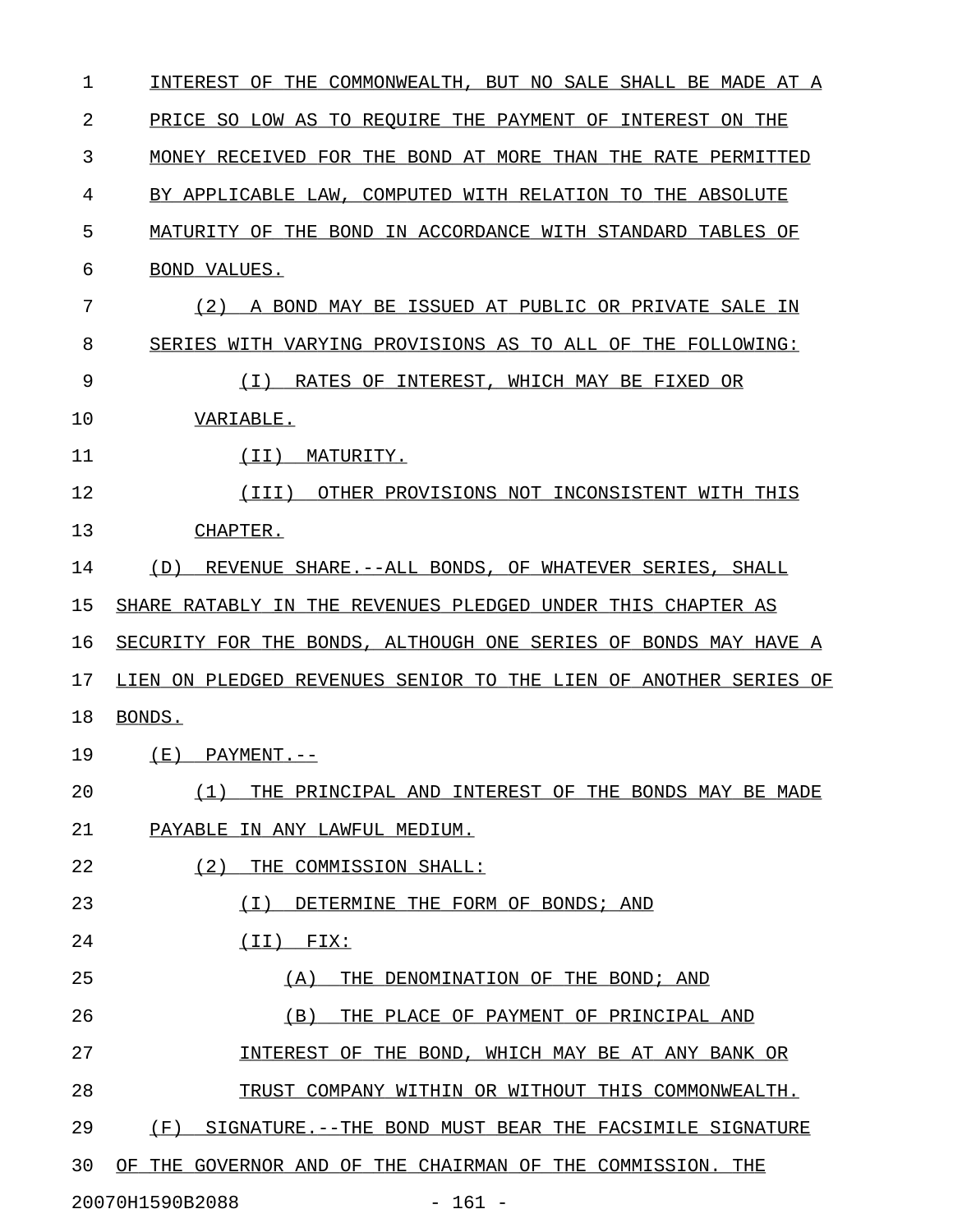| ı  | FACSIMILE OF THE OFFICIAL SEAL OF THE COMMISSION SHALL BE         |  |  |
|----|-------------------------------------------------------------------|--|--|
| 2  | AFFIXED TO THE BOND AND ATTESTED BY THE SECRETARY AND TREASURER   |  |  |
| 3  | OF THE COMMISSION. IF AN OFFICER WHOSE SIGNATURE OR FACSIMILE OF  |  |  |
| 4  | A SIGNATURE APPEARS ON A BOND CEASES TO BE AN OFFICER BEFORE THE  |  |  |
| 5  | DELIVERY OF THE BOND, THE SIGNATURE OR FACSIMILE SHALL            |  |  |
| 6  | NEVERTHELESS BE VALID AND SUFFICIENT FOR ALL PURPOSES, AS IF THE  |  |  |
| 7  | OFFICER REMAINED IN OFFICE UNTIL DELIVERY.                        |  |  |
| 8  | NEGOTIABILITY. -- A SPECIAL REVENUE BOND ISSUED UNDER THIS<br>(G) |  |  |
| 9  | CHAPTER SHALL HAVE ALL THE QUALITIES AND INCIDENTS OF A           |  |  |
| 10 | NEGOTIABLE INSTRUMENT UNDER 13 PA.C.S. DIV. 3 (RELATING TO        |  |  |
| 11 | NEGOTIABLE INSTRUMENTS).                                          |  |  |
| 12 | $(H)$ PROCEEDS.--                                                 |  |  |
| 13 | THE PROCEEDS OF A BOND SHALL BE USED SOLELY FOR THE<br>(1)        |  |  |
| 14 | FOLLOWING:                                                        |  |  |
| 15 | PAYMENT OF THE COST OF THE DEPARTMENT.<br>( I )                   |  |  |
| 16 | (II) BOND-RELATED EXPENSES.                                       |  |  |
| 17 | \$5,000,000 IN THE AGGREGATE OF THE PROCEEDS OF<br>(III)          |  |  |
| 18 | BONDS ISSUED IN ANY FISCAL YEAR, OTHER THAN A REFUNDING           |  |  |
| 19 | ISSUE, SHALL BE USED FOR COUNTY ROADS AND BRIDGES AND             |  |  |
| 20 | \$30,000,000 OF THE PROCEEDS IN THE AGGREGATE OF THE BONDS        |  |  |
| 21 | ISSUED IN ANY FISCAL YEAR, OTHER THAN A REFUNDING ISSUE,          |  |  |
| 22 | SHALL BE USED FOR LOCAL ROADS AND BRIDGES TO BE ALLOCATED         |  |  |
| 23 | UNDER THE ACT OF JUNE 1, 1956 (1955 P.L.1944, NO.655),            |  |  |
| 24 | REFERRED TO AS THE LIQUID FUELS TAX MUNICIPAL ALLOCATION          |  |  |
| 25 | LAW.                                                              |  |  |
| 26 | (2)<br>THE PROCEEDS OF A BOND SHALL BE DISBURSED UPON             |  |  |
| 27 | REQUISITION OF THE SECRETARY UNDER RESTRICTIONS SET FORTH IN      |  |  |
| 28 | THE RESOLUTION AUTHORIZING THE ISSUANCE OF THE BOND OR THE        |  |  |
| 29 | TRUST INDENTURE UNDER SECTION 9511.6 (RELATING TO TRUST           |  |  |
| 30 | INDENTURE, PROTECTION OF HOLDERS OF OBLIGATIONS AND               |  |  |
|    | 20070H1590B2088<br>$-162 -$                                       |  |  |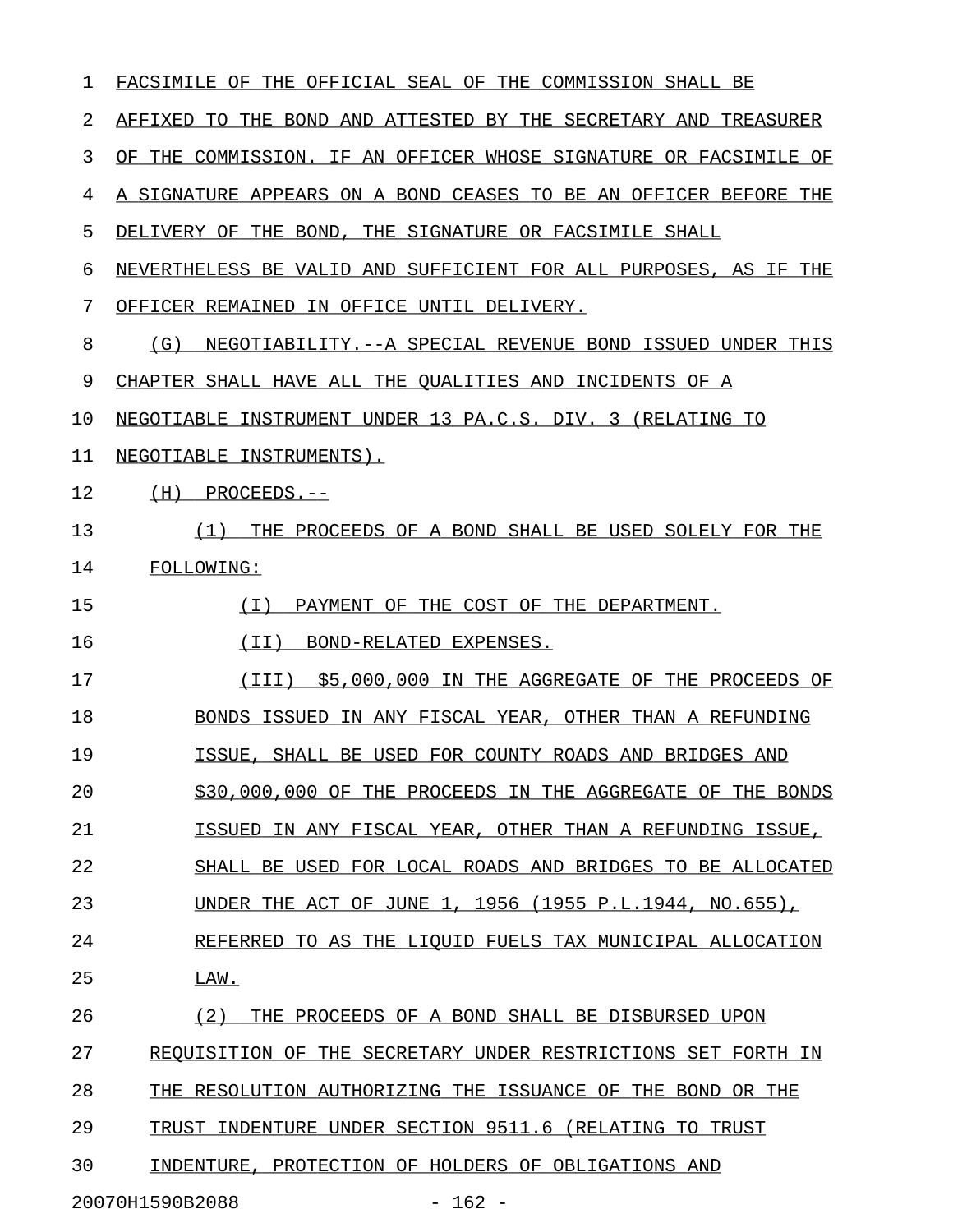1 DEPOSITORIES).

| $\overline{2}$ | (3)<br>THE PROCEEDS OF A BOND, BY ERROR OF CALCULATION<br>TF.        |
|----------------|----------------------------------------------------------------------|
| 3              | OR OTHERWISE, SHALL BE LESS THAN THE COST OF THE DEPARTMENT,         |
| 4              | ADDITIONAL BONDS MAY BE ISSUED TO PROVIDE THE AMOUNT OF THE          |
| 5              | DEFICIT AND, UNLESS OTHERWISE PROVIDED IN THE RESOLUTION             |
| 6              | AUTHORIZING THE ISSUANCE OF THE BONDS OR IN THE<br>TRUST             |
| 7              | INDENTURE, SHALL BE DEEMED TO BE OF THE SAME ISSUE AND<br>SHALL      |
| 8              | BE ENTITLED TO PAYMENT FROM THE SAME FUND, WITHOUT PREFERENCE        |
| 9              | OR PRIORITY OF THE BONDS FIRST ISSUED.                               |
| 10             | ( I )<br>TEMPORARY BONDS.--PRIOR TO THE PREPARATION OF DEFINITIVE    |
| 11             | BONDS, THE COMMISSION MAY, UNDER SIMILAR RESTRICTIONS AS THOSE       |
| 12             | APPLICABLE TO THE DEFINITIVE BONDS, ISSUE TEMPORARY BONDS,           |
| 13             | EXCHANGEABLE FOR DEFINITIVE BONDS UPON THE ISSUANCE OF               |
| 14             | DEFINITIVE BONDS.                                                    |
| 15             | REPLACEMENT BONDS.--THE COMMISSION MAY PROVIDE FOR THE<br>(J)        |
| 16             | REPLACEMENT OF A BOND WHICH BECOMES MUTILATED OR IS DESTROYED<br>OR. |
| 17             | LOST. A REPLACEMENT REVENUE BOND MAY BE ISSUED WITHOUT ANY OTHER     |
| 18             | PROCEEDINGS OR THE HAPPENING OF ANY OTHER CONDITION THAN THOSE       |
| 19             | PROCEEDINGS AND CONDITIONS REQUIRED BY THIS CHAPTER.                 |
| 20             | (K)<br>STATUS AS SECURITIES.--                                       |
| 21             | (1) A BOND IS MADE A SECURITY IN WHICH ANY OF THE                    |
| 22             | FOLLOWING MAY PROPERLY AND LEGALLY INVEST FUNDS, INCLUDING           |
| 23             | CAPITAL, BELONGING TO THEM OR WITHIN THEIR CONTROL:                  |
| 24             | (I) COMMONWEALTH AND MUNICIPAL OFFICERS.                             |
| 25             | (II) COMMONWEALTH AGENCIES.                                          |
| 26             | (III) BANKS, BANKERS, SAVINGS BANKS, TRUST                           |
| 27             | COMPANIES, SAVING AND LOAN ASSOCIATIONS, INVESTMENT                  |
| 28             | COMPANIES AND OTHER PERSONS CARRYING ON A BANKING                    |
| 29             | BUSINESS.                                                            |
| 30             | (IV) INSURANCE COMPANIES, INSURANCE ASSOCIATIONS AND                 |

20070H1590B2088 - 163 -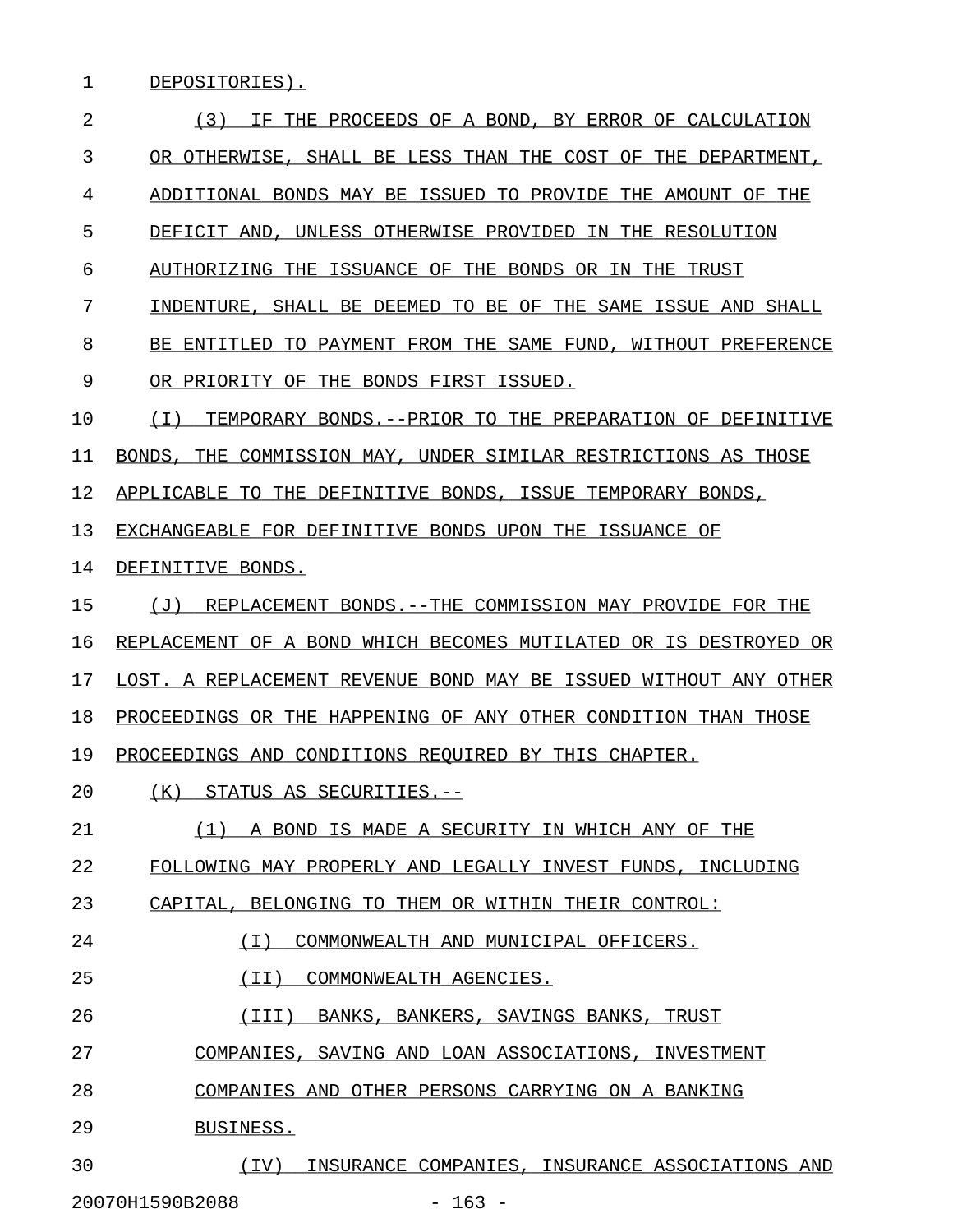| 1  | OTHER PERSONS CARRYING ON AN INSURANCE BUSINESS.            |
|----|-------------------------------------------------------------|
| 2  | (V)<br>FIDUCIARIES.                                         |
| 3  | OTHER PERSONS THAT ARE AUTHORIZED TO INVEST<br>(VI)<br>ΙN   |
| 4  | BONDS OR OTHER OBLIGATIONS OF THE COMMONWEALTH.             |
| 5  | (2)<br>A BOND IS MADE A SECURITY WHICH MAY PROPERLY AND     |
| 6  | LEGALLY BE DEPOSITED WITH AND RECEIVED BY A COMMONWEALTH OR |
| 7  | MUNICIPAL OFFICER OR A COMMONWEALTH AGENCY FOR ANY PURPOSE  |
| 8  | FOR WHICH THE DEPOSIT OF BONDS OR OTHER OBLIGATIONS OF THE  |
| 9  | COMMONWEALTH IS AUTHORIZED BY LAW.                          |
| 10 | BORROWING. -- THE FOLLOWING SHALL APPLY:<br>(L)             |
| 11 | THE COMMISSION IS AUTHORIZED TO DO ALL OF THE<br>(1)        |
| 12 | FOLLOWING:                                                  |
| 13 | BORROW MONEY AT AN INTEREST RATE NOT EXCEEDING<br>( I )     |
| 14 | THE RATE PERMITTED BY LAW.                                  |
| 15 | (TT)<br>PROVIDE FOR PRELIMINARY OR INTERIM FINANCING,       |
| 16 | UP TO BUT NOT EXCEEDING THE ESTIMATED TOTAL COST OF THE     |
| 17 | DEPARTMENT AND BOND-RELATED EXPENSES AND TO EVIDENCE THE    |
| 18 | BORROWING BY THE ISSUANCE OF SPECIAL REVENUE NOTES AND,     |
| 19 | IN ITS DISCRETION, TO PLEDGE AS COLLATERAL FOR THE NOTE     |
| 20 | OR OTHER OBLIGATION, A SPECIAL REVENUE BOND ISSUED UNDER    |
| 21 | THE PROVISIONS OF THIS CHAPTER. THE COMMISSION MAY RENEW    |
| 22 | THE NOTE OR OBLIGATION AND THE PAYMENT OR RETIREMENT OF     |
| 23 | THE NOTE OR OBLIGATION SHALL BE CONSIDERED TO BE PAYMENT    |
| 24 | OF THE COST OF THE PROJECT.                                 |
| 25 | (2) A NOTE OR OBLIGATION ISSUED UNDER THIS SUBSECTION       |
| 26 | MUST COMPLY WITH THE FOLLOWING:                             |
| 27 | BE EXECUTED BY THE SAME PERSONS IN THE SAME<br>( I )        |
| 28 | MANNER AND WITH THE SAME EFFECT AS PROVIDED IN THIS         |
| 29 | SECTION FOR THE EXECUTION OF A SPECIAL REVENUE BOND.        |
| 30 | (II)<br>CONTAIN A STATEMENT ON ITS FACE THAT:               |
|    |                                                             |

20070H1590B2088 - 164 -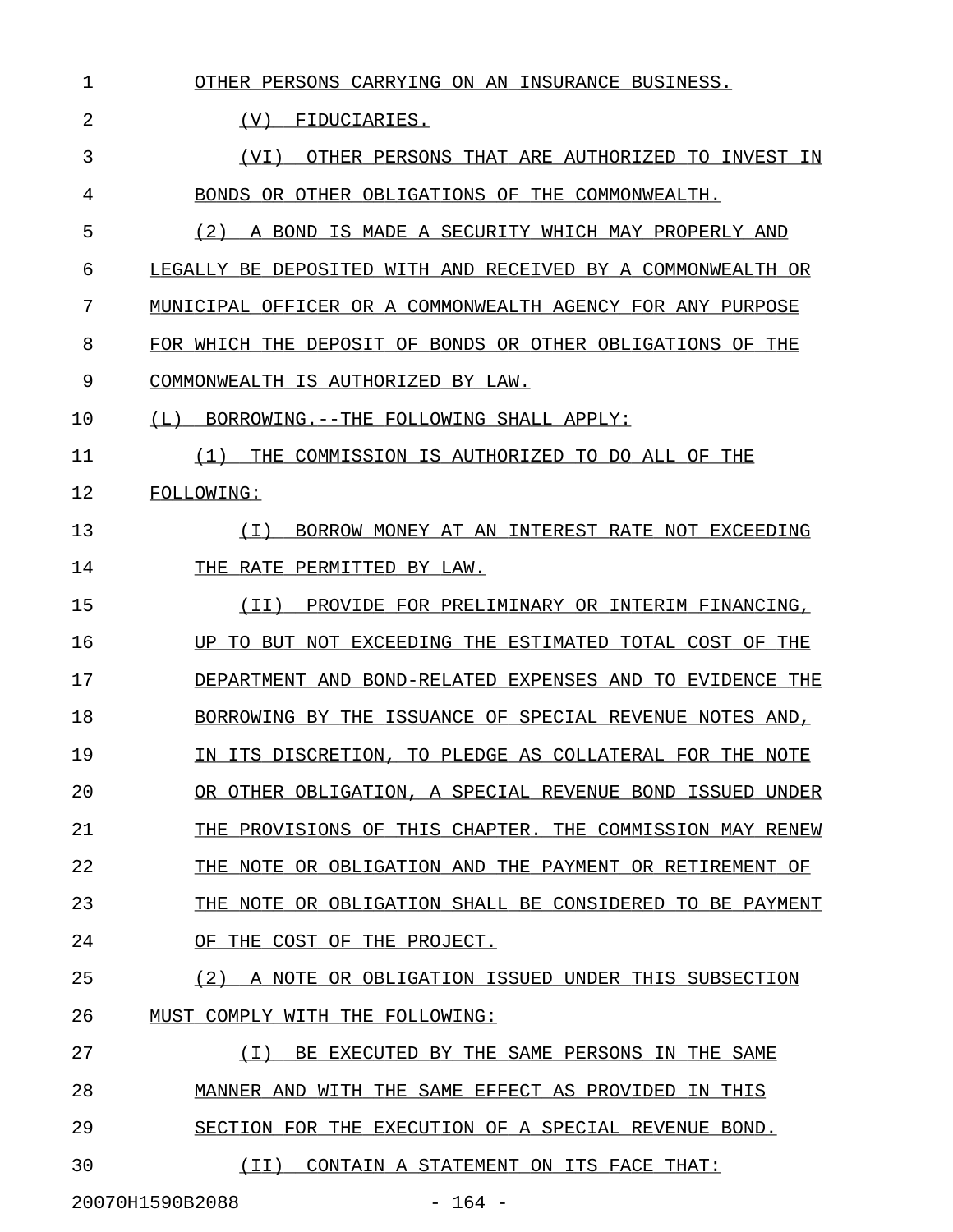| 1  | THE COMMONWEALTH IS NOT OBLIGATED TO PAY THE<br>(A)           |
|----|---------------------------------------------------------------|
| 2  | NOTE OR OBLIGATION OR INTEREST ON IT, EXCEPT FROM             |
| 3  | PLEDGED REVENUES OF THE MOTOR LICENSE FUND; AND               |
| 4  | NEITHER THE FAITH AND CREDIT NOR THE TAXING<br>(B)            |
| 5  | POWER OF THE COMMONWEALTH IS PLEDGED TO THE PAYMENT           |
| 6  | OF ITS PRINCIPAL OR INTEREST.                                 |
| 7  | THE ISSUANCE OF A SPECIAL REVENUE NOTE OR OTHER<br>(3)        |
| 8  | OBLIGATION UNDER THIS CHAPTER SHALL NOT DIRECTLY OR           |
| 9  | INDIRECTLY OR CONTINGENTLY OBLIGATE THE COMMONWEALTH TO LEVY  |
| 10 | A TAX OR MAKE AN APPROPRIATION FOR PAYMENT.                   |
| 11 | A NOTE OR OTHER OBLIGATION ISSUED UNDER THIS<br>(4)           |
| 12 | SUBSECTION SHALL HAVE ALL THE QUALITIES AND INCIDENTS OF A    |
| 13 | NEGOTIABLE INSTRUMENT UNDER 13 PA.C.S. (RELATING TO           |
| 14 | COMMERCIAL CODE).                                             |
| 15 | § 9511.5. APPLICATION OF PROCEEDS OF OBLIGATIONS, LIEN OF     |
| 16 | HOLDERS OF OBLIGATIONS, DESIGN-BUILD REQUIREMENT AND          |
| 17 | PROJECTS APPROVED BY GENERAL ASSEMBLY.                        |
| 18 | (A) APPLICATION. -- THE FOLLOWING SHALL APPLY:                |
| 19 | (1) ALL MONEY RECEIVED FROM ANY BONDS, NOTES OR OTHER         |
| 20 | OBLIGATIONS ISSUED UNDER THIS CHAPTER SHALL BE APPLIED SOLELY |
| 21 | TO THE PAYMENT OF THE COST OF THE DEPARTMENT OR TO THE        |
| 22 | APPURTENANT FUND.                                             |
| 23 | (2)<br>UNTIL MONEY RECEIVED FROM ANY BONDS, NOTES OR OTHER    |
| 24 | OBLIGATIONS ISSUED UNDER THIS CHAPTER IS APPLIED UNDER        |
| 25 | PARAGRAPH (1), A LIEN SHALL EXIST UPON THE MONEY IN FAVOR OF  |
| 26 | HOLDERS OF THE BONDS, NOTES OR OTHER OBLIGATIONS OR A TRUSTEE |
| 27 | PROVIDED FOR IN RESPECT TO THE BONDS, NOTES OR OTHER          |
| 28 | OBLIGATIONS.                                                  |
| 29 | (B)<br>DESIGN-BUILD ARRANGEMENTS.--TO FACILITATE THE TIMELY   |
|    |                                                               |
| 30 | COMPLETION OF PROJECTS TO BE FINANCED BY THE DEPARTMENT WITH  |

20070H1590B2088 - 165 -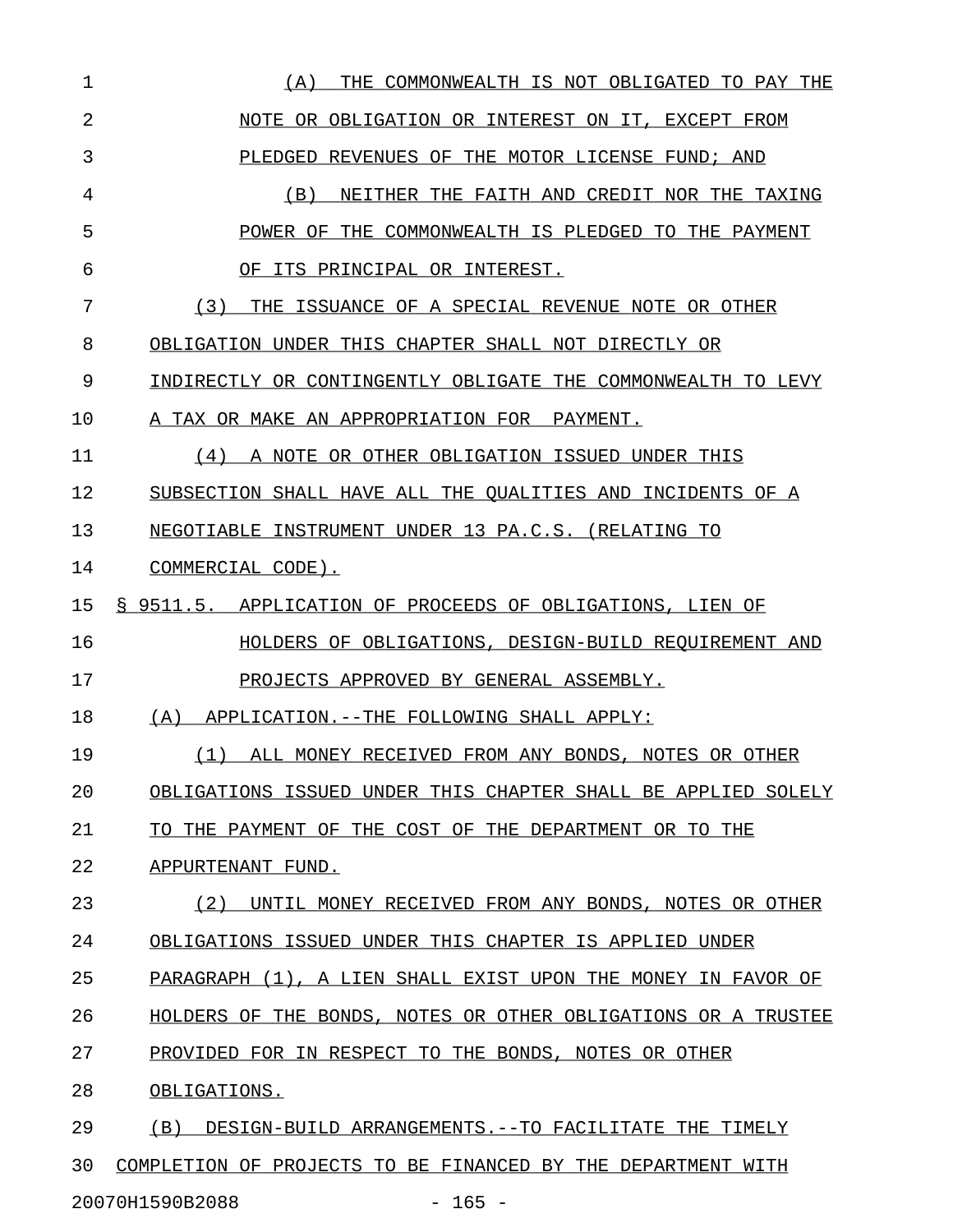| 1  | THE DEPARTMENT SHALL BE REOUIRED TO UTILIZE<br>BOND PROCEEDS.      |
|----|--------------------------------------------------------------------|
| 2  | DESIGN-BUILD ARRANGEMENTS FOR EACH PROJECT ESTIMATED BY THE        |
| 3  | DEPARTMENT TO HAVE A VALUE IN EXCESS OF \$100,000,000. THE         |
| 4  | SELECTION OF THE PARTY FOR THE DESIGN-BUILD ARRANGEMENT MUST BE    |
| 5  | CONDUCTED IN A MANNER CONSISTENT WITH THE PROCUREMENT AND PUBLIC   |
| 6  | BIDDING LAWS APPLICABLE TO THE DEPARTMENT.                         |
| 7  | (C)<br>CAPITAL PLAN.--ALL PROJECTS FINANCED BY THE DEPARTMENT      |
| 8  | WITH BOND PROCEEDS MUST BE SET FORTH IN THE DEPARTMENT'S CAPITAL   |
| 9  | PLAN CURRENT AT THE TIME OF THE FINANCING AND BUDGET WHICH         |
| 10 | CAPITAL PLAN AND BUDGET SHALL BE SUBMITTED TO THE GENERAL          |
| 11 | ASSEMBLY ON OR BEFORE MARCH 31 OF EACH YEAR COMMENCING MARCH 31,   |
| 12 | 2008.                                                              |
| 13 | INVESTMENT. -- PENDING THE APPLICATION OF PROCEEDS TO<br>(D)       |
| 14 | COSTS OF THE DEPARTMENT AND BOND-RELATED EXPENSES, THE             |
| 15 | COMMISSION MAY INVEST THE FUNDS IN PERMITTED INVESTMENTS AS        |
| 16 | DEFINED UNDER ANY TRUST INDENTURE IF THE INVESTMENT IS NOT         |
| 17 | INCONSISTENT WITH EXISTING FIDUCIARY OBLIGATIONS OF THE            |
| 18 | COMMISSION.                                                        |
| 19 | S 9511.6.<br>TRUST INDENTURE, PROTECTION OF HOLDERS OF OBLIGATIONS |
| 20 | AND DEPOSITORIES.                                                  |
| 21 | (A) INDENTURE. --IN THE DISCRETION OF THE COMMISSION, A BOND,      |
| 22 | NOTE OR OTHER OBLIGATION MAY BE SECURED BY A TRUST INDENTURE BY    |
| 23 | AND BETWEEN THE COMMISSION AND A CORPORATE TRUSTEE, WHICH MAY BE   |
| 24 | ANY TRUST COMPANY OR BANK HAVING THE POWERS OF A TRUST COMPANY,    |
| 25 | WITHIN OR WITHOUT THIS COMMONWEALTH.                               |
| 26 | (B) PLEDGE OR ASSIGNMENT. -- A TRUST INDENTURE UNDER               |
| 27 | SUBSECTION (A) MAY PLEDGE OR ASSIGN REVENUE TO BE RECEIVED, BUT    |
| 28 | SHALL NOT CONVEY OR MORTGAGE THE TURNPIKE OR ANY PART OF THE       |
| 29 | TURNPIKE.                                                          |
| 30 | (C) RIGHTS AND REMEDIES. -- THE RESOLUTION PROVIDING FOR THE       |

20070H1590B2088 - 166 -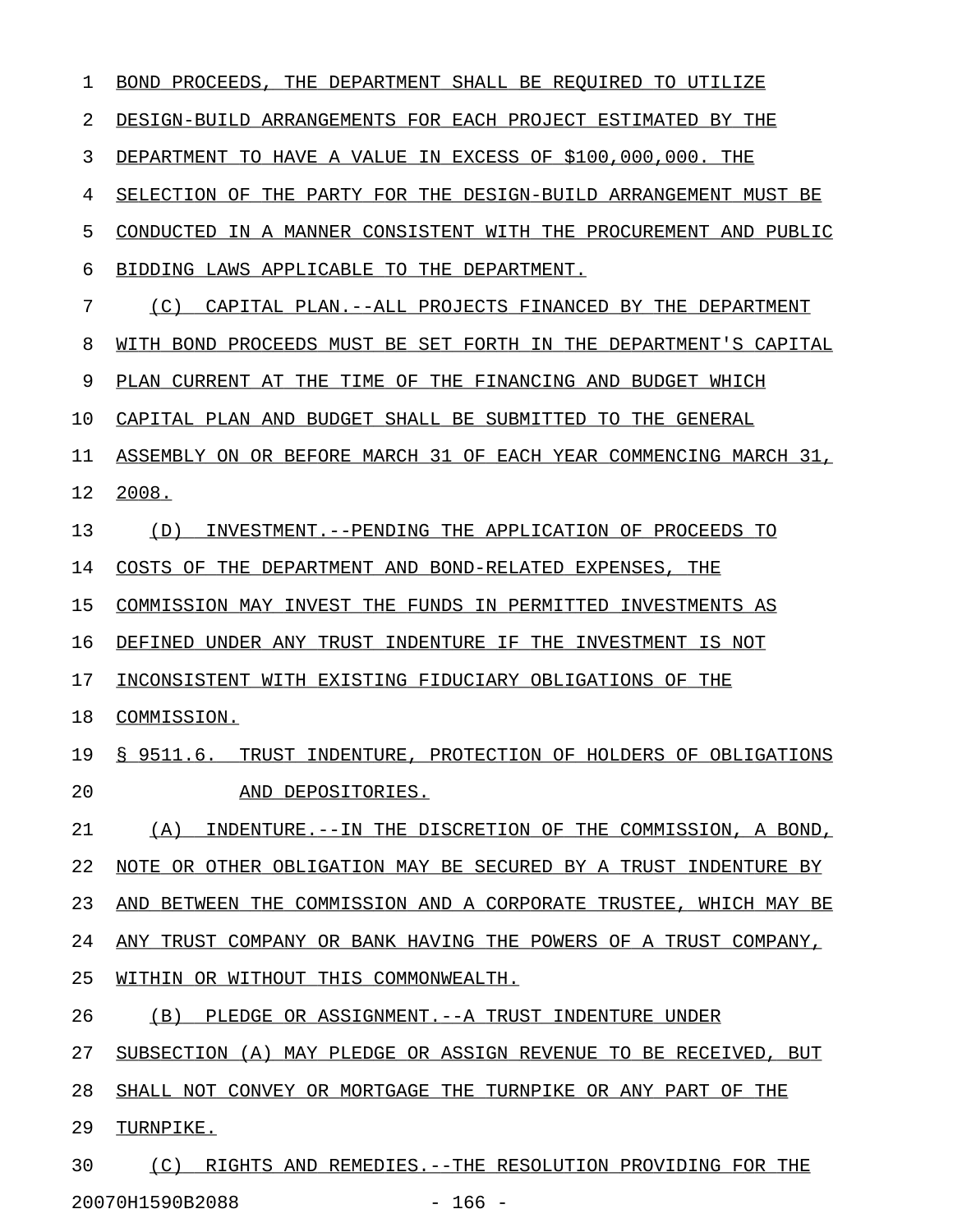1 ISSUANCE OF THE BOND, NOTE OR OTHER OBLIGATION OF THE TRUST 2 INDENTURE MAY CONTAIN PROVISIONS FOR PROTECTING AND ENFORCING 3 THE RIGHTS AND REMEDIES OF THE BONDHOLDERS OR HOLDERS OF NOTES 4 OR OTHER OBLIGATIONS AS MAY BE REASONABLE AND PROPER AND NOT IN 5 VIOLATION OF LAW, INCLUDING COVENANTS SETTING FORTH THE DUTIES 6 OF THE DEPARTMENT IN RELATION TO THE ACOUISITION OF PROPERTIES, 7 THE CONSTRUCTION, MAINTENANCE, OPERATION, REPAIR AND INSURANCE 8 OF THE STATE HIGHWAY AND RURAL STATE HIGHWAY SYSTEM AND THE 9 CUSTODY, SAFEGUARDING AND APPLICATION OF ALL MONEY. 10  $(D)$  DEPOSITORY.--IT SHALL BE LAWFUL FOR ANY BANK OR TRUST 11 COMPANY INCORPORATED UNDER THE LAWS OF THIS COMMONWEALTH TO ACT 12 AS DEPOSITORY OF THE PROCEEDS OF THE BOND, NOTE OR OTHER 13 OBLIGATION OR REVENUE, TO FURNISH INDEMNITY BONDS OR TO PLEDGE 14 SECURITIES AS MAY BE REQUIRED BY THE COMMISSION. 15 (E) INDENTURE.--THE TRUST INDENTURE MAY SET FORTH THE RIGHTS 16 AND REMEDIES OF THE BONDHOLDERS OR HOLDERS OF NOTES OR OTHER 17 OBLIGATIONS AND OF THE TRUSTEE AND MAY RESTRICT THE INDIVIDUAL 18 RIGHT OF ACTION OF BONDHOLDERS OR HOLDERS OF NOTES OR OTHER 19 OBLIGATIONS AS IS CUSTOMARY IN TRUST INDENTURES SECURING BONDS, 20 DEBENTURES OF CORPORATIONS, NOTES OR OTHER OBLIGATIONS. THE 21 TRUST INDENTURE MAY CONTAIN OTHER PROVISIONS AS THE COMMISSION 22 MAY DEEM REASONABLE AND PROPER FOR THE SECURITY OF BONDHOLDERS 23 OR HOLDERS OF NOTES OR OTHER OBLIGATIONS. 24 § 9511.7. EXEMPTION FROM COMMONWEALTH TAXATION. 25 THE EFFECTUATION OF THE PURPOSES OF THIS CHAPTER IS FOR THE 26 BENEFIT OF THE CITIZENS OF THE COMMONWEALTH AND FOR THE 27 IMPROVEMENT OF THEIR COMMERCE AND PROSPERITY. SINCE THE 28 COMMISSION WILL BE PERFORMING ESSENTIAL GOVERNMENT FUNCTIONS IN 29 EFFECTUATING THESE PURPOSES, THE COMMISSION SHALL NOT BE 30 REOUIRED TO PAY ANY TAX OR ASSESSMENT ON ANY PROPERTY ACOUIRED 20070H1590B2088 - 167 -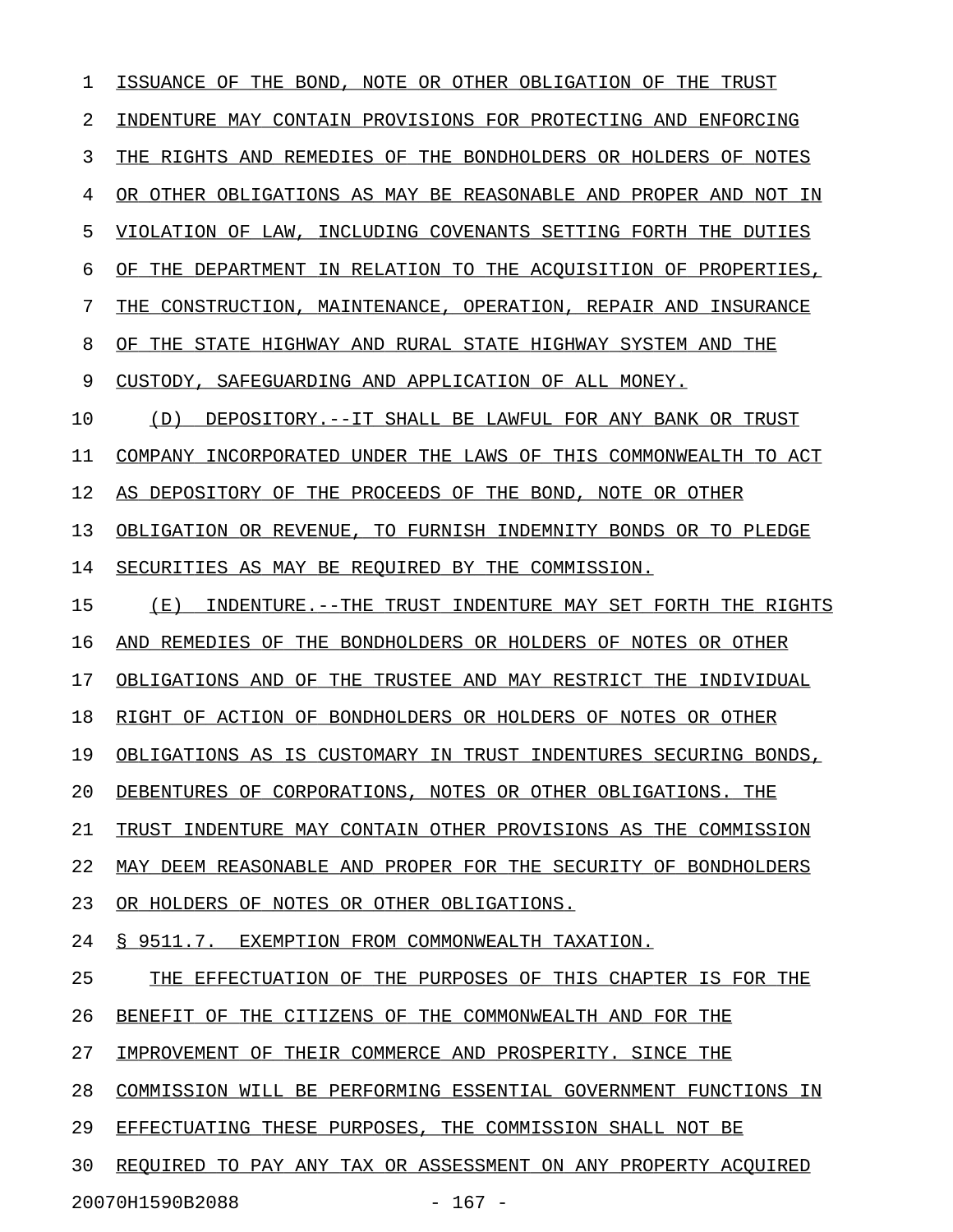1 OR USED BY IT FOR THE PURPOSES PROVIDED UNDER THIS CHAPTER. A 2 BOND, NOTE OR OTHER OBLIGATION ISSUED BY THE COMMISSION, ITS 3 TRANSFER AND THE INCOME FROM ITS ISSUANCE AND TRANSFER, 4 INCLUDING ANY PROFITS MADE ON THE SALE OF THE BOND, NOTE OR 5 OTHER OBLIGATION, SHALL BE FREE FROM TAXATION WITHIN THE 6 COMMONWEALTH. 7 § 9511.8. PLEDGED REVENUES, CONTRACTS FOR USE OF TURNPIKE, 8 SINKING FUND AND PURCHASE OR REDEMPTION OF 9 OBLIGATIONS. 10 (A) AUTHORIZATION.--THE COMMISSION IS AUTHORIZED TO COLLECT 11 THE PLEDGED REVENUES. THE PLEDGED REVENUES SHALL BE FIXED AND 12 ADJUSTED AS TO PROVIDE FUNDS AT LEAST SUFFICIENT TO PAY THE 13 BONDS, NOTES OR OTHER OBLIGATIONS AND THE INTEREST ON THE BONDS, 14 NOTES OR OTHER OBLIGATIONS. ALL SINKING FUND REQUIREMENTS AND 15 OTHER REQUIREMENTS PROVIDED BY THE RESOLUTION AUTHORIZING THE 16 ISSUANCE OF THE BONDS, NOTES OR OTHER OBLIGATIONS, OR BY THE 17 TRUST INDENTURE, SHALL BE FIXED AND ADJUSTED AS THE BONDS, NOTES 18 OR OTHER OBLIGATIONS BECOME DUE. 19 (B) SUPERVISION.--THE PLEDGED REVENUES SHALL NOT BE SUBJECT 20 TO SUPERVISION OR REGULATION BY ANY COMMONWEALTH AGENCY OTHER 21 THAN THE COMMISSION. 22 (C) SET ASIDE.--EXCEPT FOR THE PORTION OF THE PLEDGED 23 REVENUES REQUIRED TO PROVIDE RESERVES AS SET FORTH IN THE 24 RESOLUTION AUTHORIZING THE ISSUANCE OF THE BONDS, NOTES OR OTHER 25 OBLIGATIONS OR IN THE TRUST INDENTURE, PLEDGED REVENUES, TO THE 26 DEGREE AMOUNTS TRANSFERRED UNDER SECTION 8915.3(4)(I)(RELATING 27 TO LEASE OF INTERSTATE 80) ARE NOT SUFFICIENT, SHALL BE SET 28 ASIDE AT REGULAR INTERVALS AS MAY BE PROVIDED IN THE RESOLUTION 29 OR TRUST INDENTURE, IN ONE OR MORE ACCOUNTS, WHICH ARE PLEDGED 30 TO AND CHARGED WITH THE PAYMENT OF ALL OF THE FOLLOWING: 20070H1590B2088 - 168 -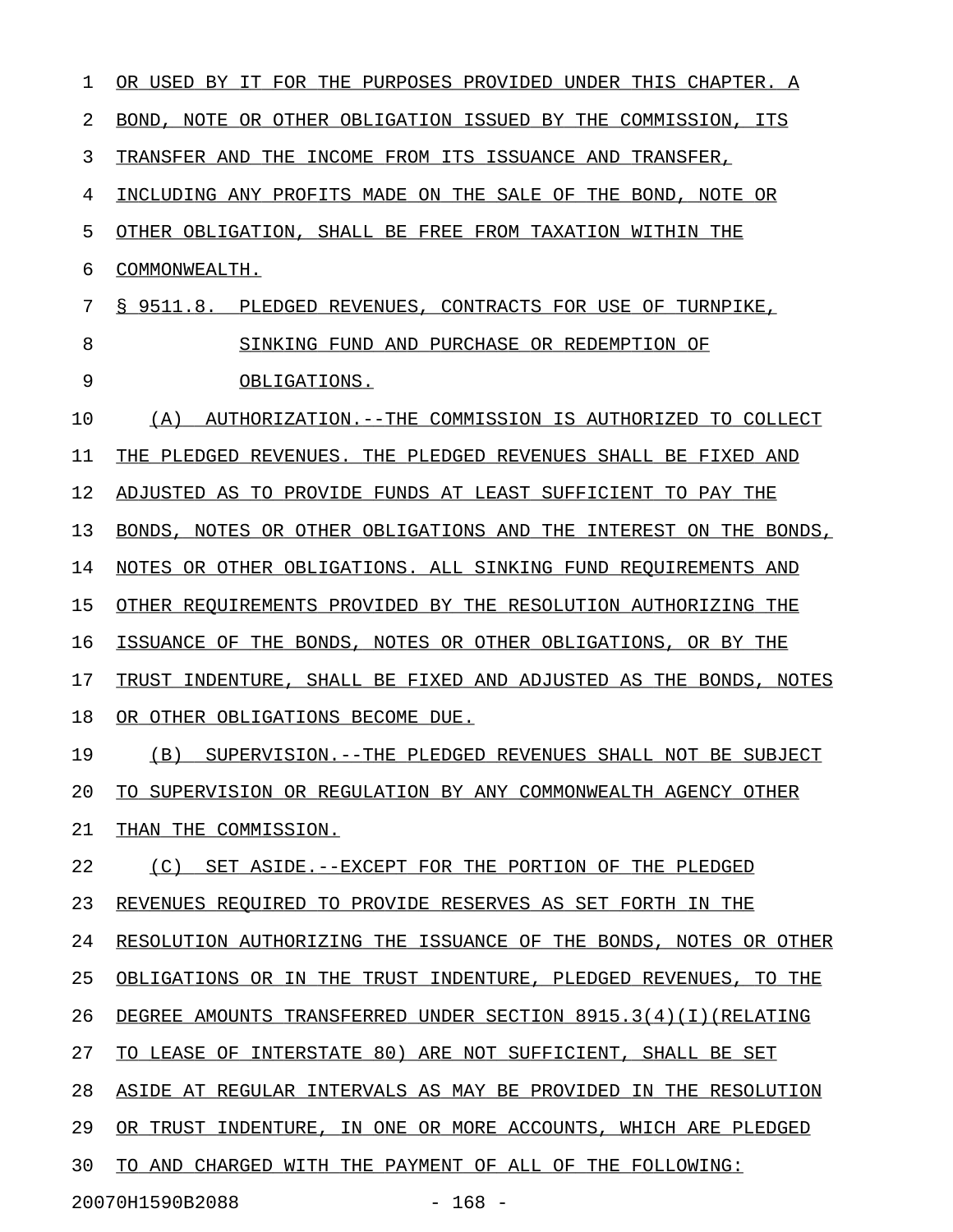1 (1) THE INTEREST UPON A BOND, NOTE OR OTHER OBLIGATION, 2 AS IT SHALL BECOME DUE AND PAYABLE. 3 THE PRINCIPAL OF A BOND, NOTE OR OTHER OBLIGATION, 4 AS IT SHALL BECOME DUE AND PAYABLE. 5 (3) THE NECESSARY FISCAL AGENCY CHARGES FOR PAYING 6 PRINCIPAL AND INTEREST. 7 6 (4) A PREMIUM UPON A BOND RETIRED BY CALL OR PURCHASE. 8 (D) SINKING FUND.--THE USE AND DISPOSITION OF THE SINKING 9 FUND SHALL BE SUBJECT TO REGULATIONS AS MAY BE PROVIDED IN THE 10 RESOLUTION AUTHORIZING THE ISSUANCE OF BONDS, NOTES OR OTHER 11 OBLIGATIONS OR IN THE TRUST INDENTURE, BUT, EXCEPT AS MAY 12 OTHERWISE BE PROVIDED IN THE RESOLUTION OR TRUST INDENTURE, THE 13 SINKING FUND SHALL BE A FUND FOR THE BENEFIT OF ALL BONDS, NOTES 14 OR OTHER OBLIGATIONS ISSUED UNDER THIS CHAPTER, WITHOUT 15 DISTINCTION OR PRIORITY OF ONE OVER ANOTHER. 16 (E) APPLICATION OF MONEY.--SUBJECT TO THE PROVISIONS OF THE 17 RESOLUTIONS AUTHORIZING THE ISSUANCE OF BONDS, NOTES OR OTHER 18 OBLIGATIONS OR OF THE TRUST INDENTURE, ANY MONEY IN THE SINKING 19 FUND IN EXCESS OF AN AMOUNT EQUAL TO ONE YEAR'S INTEREST ON ALL 20 BONDS, NOTES OR OTHER OBLIGATIONS THEN OUTSTANDING MAY BE 21 APPLIED TO THE PURCHASE OR REDEMPTION OF BONDS, NOTES OR OTHER 22 OBLIGATIONS. ALL BONDS, NOTES OR OTHER OBLIGATIONS PURCHASED OR 23 REDEEMED UNDER THIS SUBSECTION SHALL BE CANCELED AND SHALL NOT 24 AGAIN BE ISSUED. 25 § 9511.9. SPECIAL REVENUE REFUNDING BONDS. 26 THE COMMISSION IS AUTHORIZED TO PROVIDE, BY RESOLUTION, FOR 27 THE ISSUANCE OF SPECIAL REVENUE REFUNDING BONDS OF THE 28 COMMISSION FOR THE PURPOSE OF REFUNDING ANY SPECIAL REVENUE 29 BONDS, NOTES OR OTHER OBLIGATIONS ISSUED UNDER THE PROVISIONS OF 30 THIS CHAPTER AND THEN OUTSTANDING. THE ISSUANCE OF THE SPECIAL 20070H1590B2088 - 169 -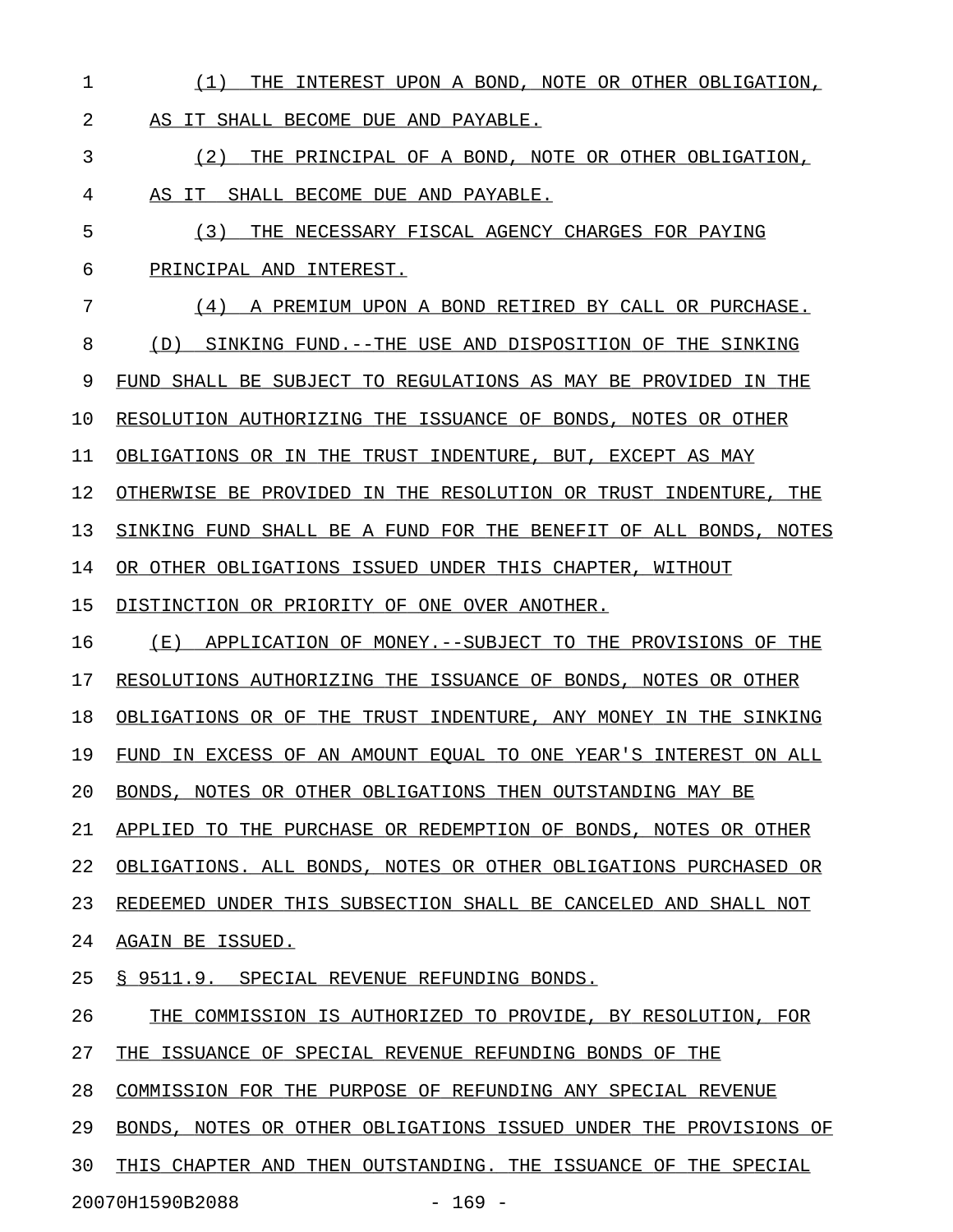1 REVENUE REFUNDING BONDS, THE MATURITIES AND OTHER DETAILS OF THE 2 BONDS, THE RIGHTS OF THE HOLDERS OF THE BONDS AND THE DUTIES OF 3 THE DEPARTMENT AND OF THE COMMISSION WITH RESPECT TO THE BONDS 4 SHALL BE GOVERNED BY THE PROVISIONS OF THIS CHAPTER. 5 § 9511.10. REMEDIES OF TRUSTEES AND OF HOLDERS OF OBLIGATIONS. 6 (A) GRANT OF RIGHTS.--A HOLDER OF A BOND, NOTE OR OTHER 7 OBLIGATION ISSUED UNDER THIS CHAPTER AND THE TRUSTEE UNDER THE 8 TRUST INDENTURE MAY, EITHER AT LAW OR IN EQUITY, BY SUIT, 9 ACTION, MANDAMUS OR OTHER PROCEEDING, DO ALL OF THE FOLLOWING: 10 (1) PROTECT AND ENFORCE ANY RIGHT GRANTED UNDER THIS \_\_\_\_\_\_\_\_\_\_\_\_\_\_\_\_\_\_\_\_\_\_\_\_\_\_\_\_\_\_\_\_\_\_\_\_\_\_\_\_\_\_\_\_\_\_\_\_\_\_\_\_\_ 11 CHAPTER OR UNDER THE RESOLUTION OR TRUST INDENTURE. 12 (2) ENFORCE AND COMPEL PERFORMANCE OF ALL DUTIES 13 REQUIRED UNDER THIS CHAPTER OR BY RESOLUTION OR TRUST 14 INDENTURE TO BE PERFORMED BY THE COMMISSION OR ANY OFFICER OF 15 ITS OFFICERS, INCLUDING THE COLLECTION OF THE PLEDGED 16 RESERVES OR AMOUNTS TRANSFERRED UNDER SECTION 8915.3(4)(I) 17 (RELATING TO LEASE OF INTERSTATE 80). 18 (B) EXCEPTION.--RIGHTS GIVEN UNDER THIS CHAPTER MAY BE 19 RESTRICTED BY RESOLUTION PASSED BEFORE THE ISSUANCE OF THE 20 BONDS, NOTES OR OTHER OBLIGATIONS, OR BY THE TRUST INDENTURE. 21 § 9511.11. MOTOR LICENSE FUND PROCEEDS. 22 THE BALANCE OF THE PROCEEDS DEPOSITED IN THE MOTOR LICENSE 23 FUND UNDER SECTION 20 OF THE ACT OF APRIL 17, 1997 (P.L.6, 24 NO.3), ENTITLED, "AN ACT AMENDING TITLES 74 (TRANSPORTATION) AND 25 75 (VEHICLES) OF THE PENNSYLVANIA CONSOLIDATED STATUTES, FURTHER 26 PROVIDING FOR ANNUAL APPROPRIATION AND COMPUTATION OF SUBSIDY 27 AND FOR DISTRIBUTION OF FUNDING; PROVIDING FOR DISTRIBUTION OF 28 SUPPLEMENTAL FUNDING; FURTHER PROVIDING FOR USE OF FUNDS 29 DISTRIBUTED; PROVIDING FOR PUBLIC TRANSPORTATION GRANTS 30 MANAGEMENT ACCOUNTABILITY, FOR COMPETITIVE PROCUREMENT AND FOR

20070H1590B2088 - 170 -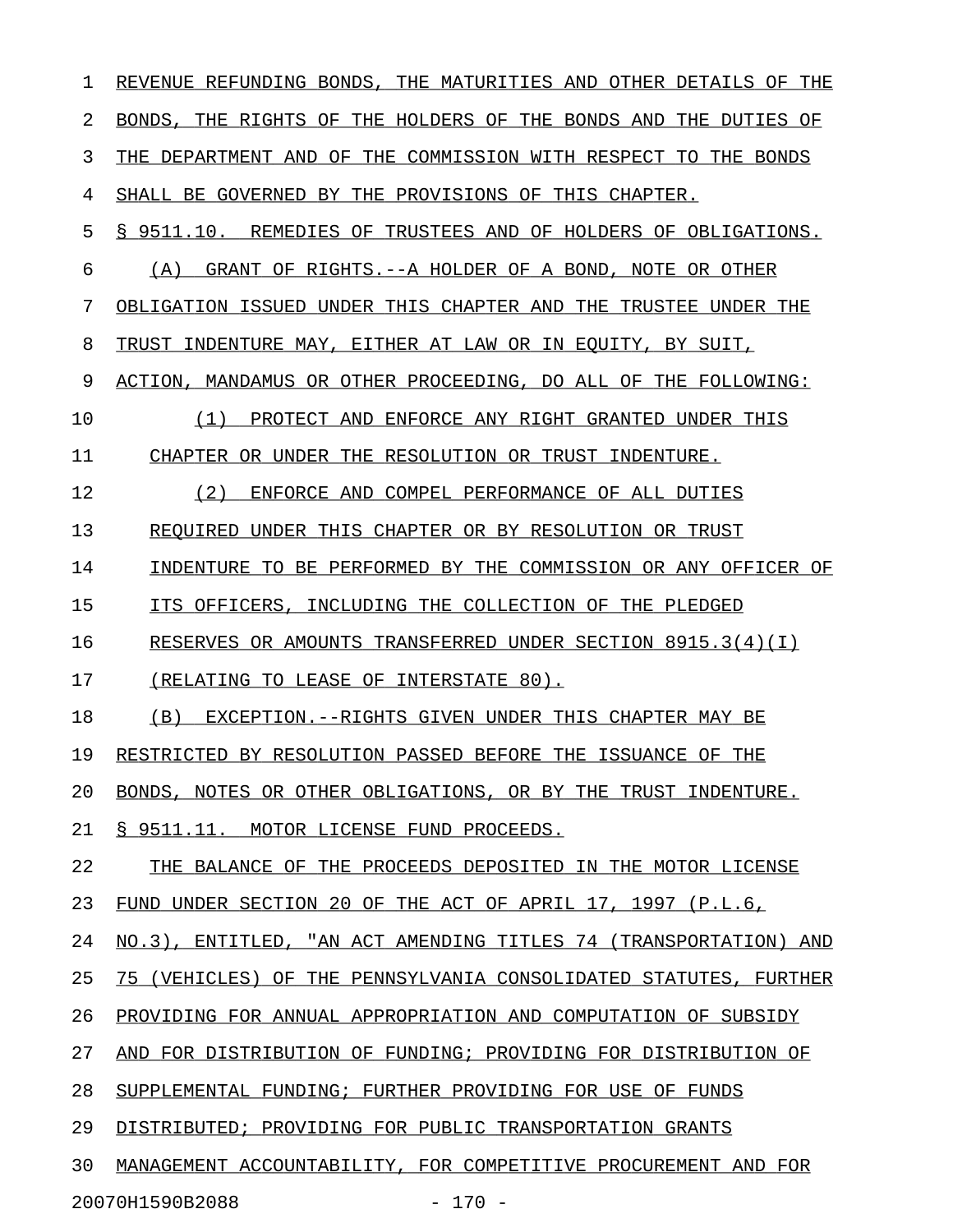1 THE PUBLIC TRANSPORTATION ASSISTANCE FUND; FURTHER PROVIDING FOR 2 PERIOD OF REGISTRATION, FOR DUTIES OF AGENTS, FOR REGISTRATION 3 AND OTHER FEES, FOR REQUIREMENTS FOR PERIODIC INSPECTION OF 4 VEHICLES, FOR LIMITS ON NUMBER OF TOWED VEHICLES, FOR OPERATION 5 OF CERTAIN COMBINATIONS ON INTERSTATE AND OTHER HIGHWAYS AND FOR 6 WIDTH AND LENGTH OF VEHICLES; PROVIDING FOR LIQUID FUELS AND 7 FUELS PERMITS AND BOND OR DEPOSIT OF SECURITIES, FOR IMPOSITION 8 OF LIQUID FUELS AND FUELS TAX, FOR TAXPAYER, FOR DISTRIBUTOR'S 9 REPORT AND PAYMENT OF TAX, FOR DETERMINATION OF TAX, PENALTIES 10 AND INTEREST, FOR EXAMINATION OF RECORDS AND EQUIPMENT, FOR 11 RETENTION OF RECORDS BY DISTRIBUTORS AND DEALERS, FOR 12 DISPOSITION AND USE OF TAX, FOR DISCONTINUANCE OR TRANSFER OF 13 BUSINESS, FOR SUSPENSION OR REVOCATION OF PERMITS, FOR LIEN OF 14 TAXES, PENALTIES AND INTEREST, FOR COLLECTION OF UNPAID TAXES, 15 FOR REPORTS FROM COMMON CARRIERS, FOR VIOLATIONS AND REWARD FOR 16 DETECTION OF VIOLATIONS, FOR REFUNDS, FOR DIESEL FUEL IMPORTERS 17 AND TRANSPORTERS, FOR PROHIBITING USE OF DYED DIESEL FUEL, FOR 18 DISPOSITION OF FEES, FINES AND FORFEITURES, FOR CERTIFIED COPIES 19 OF RECORDS AND FOR UNCOLLECTIBLE CHECKS; FURTHER PROVIDING FOR 20 DISTRIBUTION OF STATE HIGHWAY MAINTENANCE FUNDS AND FOR 21 STANDARDS AND METHODOLOGY FOR DATA COLLECTION; PROVIDING FOR 22 DIRT AND GRAVEL ROAD MAINTENANCE; FURTHER PROVIDING FOR 23 IMPOSITION OF TAX AND ADDITIONAL TAX; PROVIDING FOR TAX ON 24 ALTERNATIVE FUELS; FURTHER PROVIDING FOR DISPOSITION OF TAX 25 REVENUE; MAKING AN APPROPRIATION; AND MAKING REPEALS, " IS 26 PLEDGED TO SECURE BONDS ISSUED BY THE COMMISSION. THE PROCEEDS 27 MAY BE PLEDGED TO SECURE BONDS TO BE ISSUED BY THE COMMISSION ON 28 BEHALF OF THE DEPARTMENT FOR THE CONSTRUCTION, RECONSTRUCTION, 29 WIDENING, EXPANSION, EXTENSION, MAINTENANCE AND REPAIR OF AND 30 SAFETY ON BRIDGES AND COSTS AND EXPENSES INCIDENT TO THOSE TASKS 20070H1590B2088 - 171 -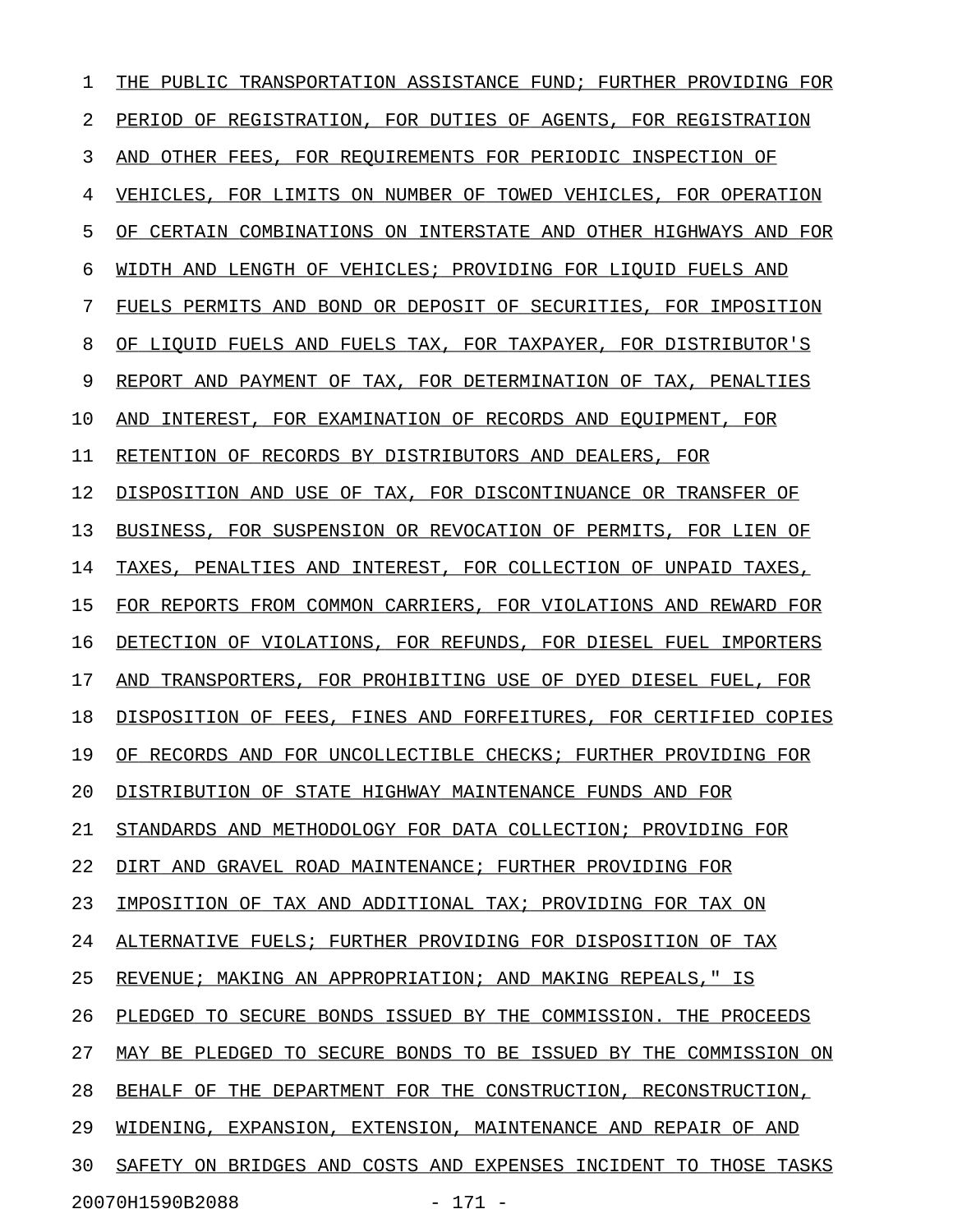1 AND FEES AND EXPENSES OF THE COMMISSION RELATED TO THE ISSUANCE 2 OF THE BONDS, INCLUDING BOND-RELATED EXPENSES. EACH MONTH, THE 3 STATE TREASURER SHALL TRANSFER AMOUNTS AS ARE NECESSARY, IN 4 COMBINATION WITH AMOUNTS TRANSFERRED UNDER SECTIONS  $5$  8915.3(4)(I)(RELATING TO LEASE OF INTERSTATE 80) AND 9511 6 (RELATING TO ALLOCATION OF PROCEEDS) TO SATISFY THE PROVISIONS 7 OF THE BOND INDENTURE RELATING TO BONDS ISSUED UNDER THIS 8 SECTION AND THOSE AMOUNTS ARE AUTHORIZED TO BE APPROPRIATED. 9 § 9511.12. SUPPLEMENT TO OTHER LAWS AND LIBERAL CONSTRUCTION. 10 THIS CHAPTER SHALL BE REGARDED AS SUPPLEMENTAL AND ADDITIONAL 11 TO POWERS CONFERRED BY OTHER STATUTES AND SHALL NOT BE REGARDED 12 AS IN DEROGATION OF ANY POWERS EXISTING ON THE EFFECTIVE DATE OF 13 THIS SECTION. THE PROVISIONS OF THIS CHAPTER, BEING NECESSARY 14 FOR THE WELFARE OF THE COMMONWEALTH AND ITS CITIZENS SHALL BE 15 LIBERALLY CONSTRUED TO EFFECT THE PURPOSES OF THIS CHAPTER. 16 SECTION 6. (A) FINANCIAL ASSISTANCE MADE BY THE DEPARTMENT 17 OF TRANSPORTATION TO AN AWARD RECIPIENT UNDER 74 PA.C.S. CH. 13 18 PRIOR TO THE EFFECTIVE DATE OF THIS SECTION MAY CONTINUE TO BE 19 USED BY AWARD RECIPIENTS FOR OPERATING OR CAPITAL EXPENSES UPON 20 THE SAME TERMS AND CONDITIONS AS ARE CONTAINED IN THE NOTICE OF 21 GRANT AWARD OR GRANT AGREEMENT EXECUTED IN CONNECTION WITH THE 22 AWARD, IF THE FUNDS ARE EXPENDED WITHIN FIVE YEARS FOLLOWING THE 23 EFFECTIVE DATE OF THIS SECTION.

24 (B) THE DEPARTMENT OF TRANSPORTATION MAY CONTINUE TO USE ALL 25 FUNDS APPROPRIATED OR OTHERWISE MADE AVAILABLE TO IT FOR PUBLIC 26 TRANSPORTATION PURPOSES PRIOR TO THE EFFECTIVE DATE OF THIS 27 SECTION IN ACCORDANCE WITH THE LAWS UNDER WHICH THE FUNDS WERE 28 MADE AVAILABLE.

29 SECTION 7. THE FOLLOWING SHALL APPLY:

30 (1) THE GENERAL ASSEMBLY DECLARES THAT THE REPEAL UNDER 20070H1590B2088 - 172 -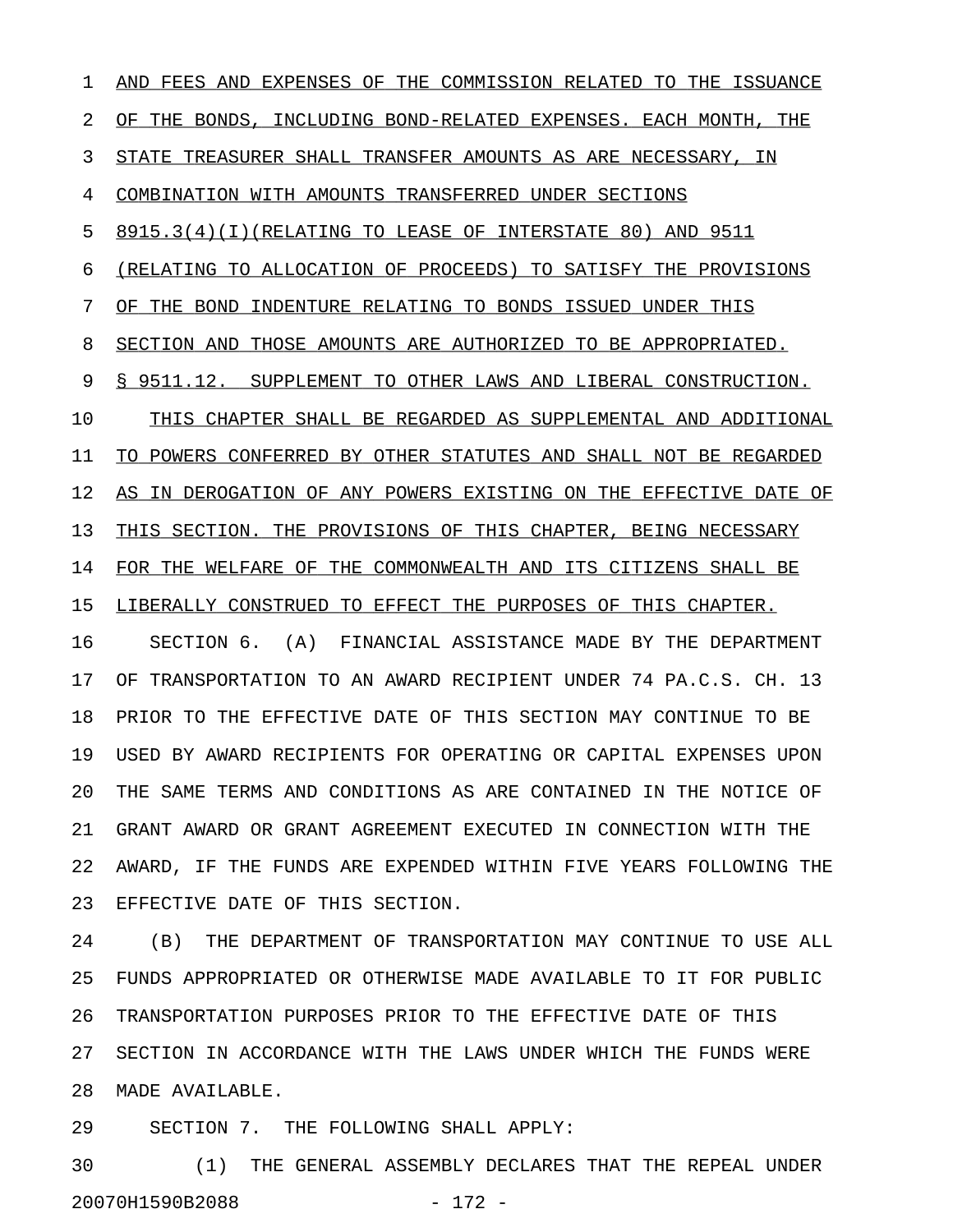1 PARAGRAPH (2) IS NECESSARY TO EFFECTUATE THE ADDITION OF 74 2 PA.C.S. CH. 81.

3 (2) THE ACT OF SEPTEMBER 30, 1985 (P.L.240, NO.61), 4 KNOWN AS THE TURNPIKE ORGANIZATION, EXTENSION AND TOLL ROAD 5 CONVERSION ACT IS REPEALED.

6 (3) SECTION 207.1(C)(2) OF THE ACT OF APRIL 9, 1929 7 (P.L.177, NO.175), KNOWN AS THE ADMINISTRATIVE CODE OF 1929, 8 IS REPEALED INSOFAR AS IT IS INCONSISTENT WITH THE ADDITION 9 OF 74 PA.C.S. § 8105.

10 (4) SECTIONS 2301(A) AND (B) OF THE ACT OF MARCH 4, 1971 11 (P.L.6, NO.2), KNOWN AS THE TAX REFORM CODE OF 1971, INSOFAR 12 AS THEY RELATE TO THE ESTABLISHMENT AND EXISTENCE OF THE 13 PUBLIC TRANSPORTATION ASSISTANCE FUND ARE REPEALED.

14 (5) ALL OTHER ACTS AND PARTS OF ACTS ARE REPEALED 15 INSOFAR AS THEY ARE INCONSISTENT WITH THIS ACT. 16 SECTION 8. THE ADDITION OF 74 PA.C.S. CH. 81 IS A 17 CONTINUATION OF THE ACT OF SEPTEMBER 30, 1985 (P.L.240, NO.61), 18 KNOWN AS THE TURNPIKE ORGANIZATION, EXTENSION AND TOLL ROAD 19 CONVERSION ACT. THE FOLLOWING SHALL APPLY:

20 (1) EXCEPT AS OTHERWISE PROVIDED UNDER 74 PA.C.S. CH. 21 81, ALL ACTIVITIES INITIATED UNDER THE TURNPIKE ORGANIZATION, 22 EXTENSION AND TOLL ROAD CONVERSION ACT SHALL CONTINUE AND 23 REMAIN IN FULL FORCE AND EFFECT AND MAY BE COMPLETED UNDER 74 24 PA.C.S. CH. 81. ORDERS, REGULATIONS, RULES AND DECISIONS 25 WHICH WERE MADE UNDER THE TURNPIKE ORGANIZATION, EXTENSION 26 AND TOLL ROAD CONVERSION ACT AND WHICH ARE IN EFFECT ON THE 27 EFFECTIVE DATE OF SECTION 7(2) OF THIS ACT SHALL REMAIN IN 28 FULL FORCE AND EFFECT UNTIL REVOKED, VACATED OR MODIFIED 29 UNDER 74 PA.C.S. CH. 81. CONTRACTS, OBLIGATIONS AND 30 COLLECTIVE BARGAINING AGREEMENTS ENTERED INTO UNDER THE 20070H1590B2088 - 173 -